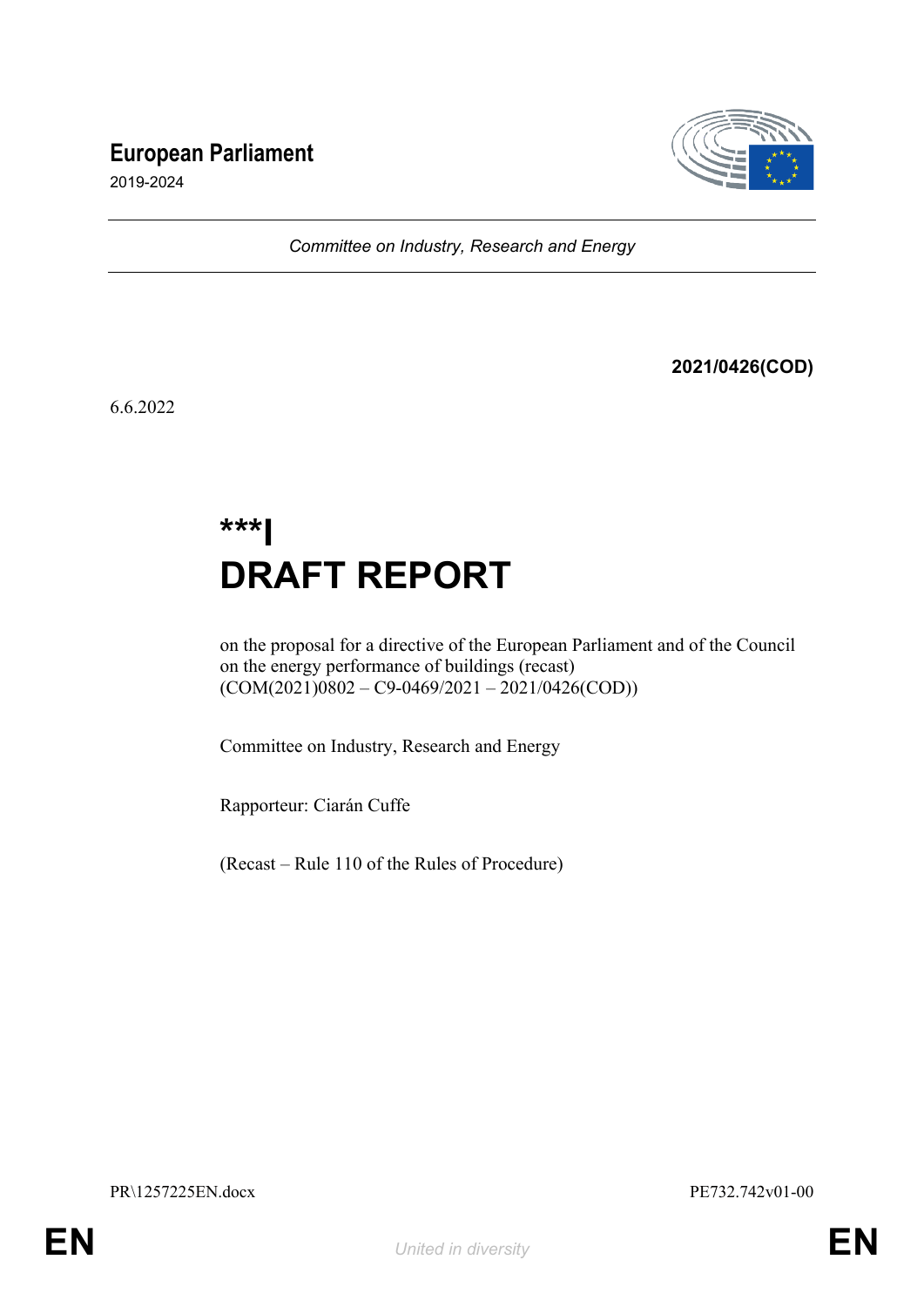# *Symbols for procedures*

- \* Consultation procedure
- Consent procedure
- \*\*\*I Ordinary legislative procedure (first reading)<br>\*\*\*II Ordinary legislative procedure (second reading)
- \*\*\*II Ordinary legislative procedure (second reading)
- Ordinary legislative procedure (third reading)

(The type of procedure depends on the legal basis proposed by the draft act.)

# *Amendments to a draft act*

### **Amendments by Parliament set out in two columns**

Deletions are indicated in *bold italics* in the left-hand column. Replacements are indicated in *bold italics* in both columns. New text is indicated in *bold italics* in the right-hand column.

The first and second lines of the header of each amendment identify the relevant part of the draft act under consideration. If an amendment pertains to an existing act that the draft act is seeking to amend, the amendment heading includes a third line identifying the existing act and a fourth line identifying the provision in that act that Parliament wishes to amend.

### **Amendments by Parliament in the form of a consolidated text**

New text is highlighted in *bold italics*. Deletions are indicated using either the symbol or strikeout. Replacements are indicated by highlighting the new text in *bold italics* and by deleting or striking out the text that has been replaced.

By way of exception, purely technical changes made by the drafting departments in preparing the final text are not highlighted.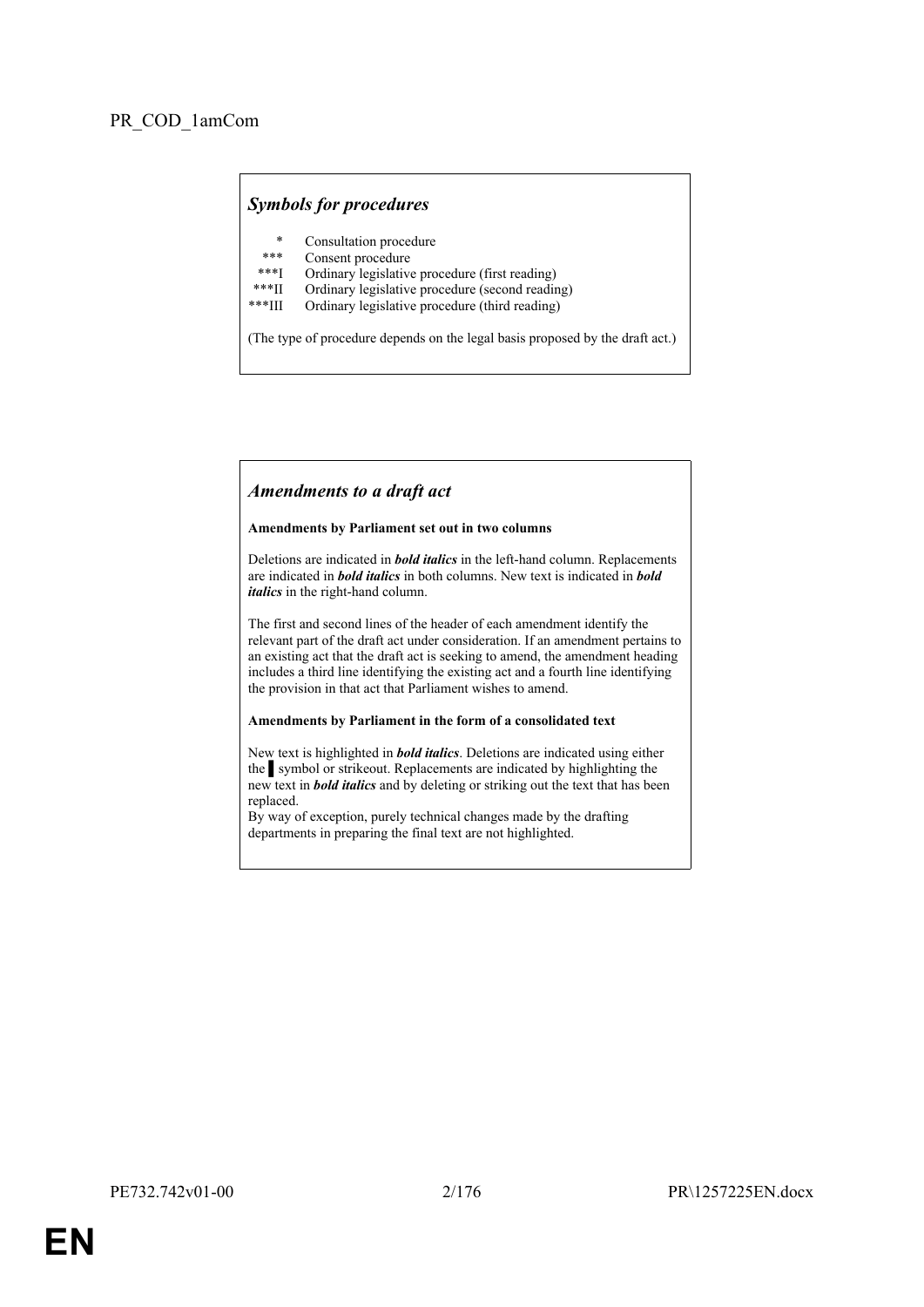# **CONTENTS**

|                                                                 | Page |
|-----------------------------------------------------------------|------|
|                                                                 |      |
|                                                                 |      |
| ANNEX: LIST OF ENTITIES OR PERSONS FROM WHOM THE RAPPORTEUR HAS |      |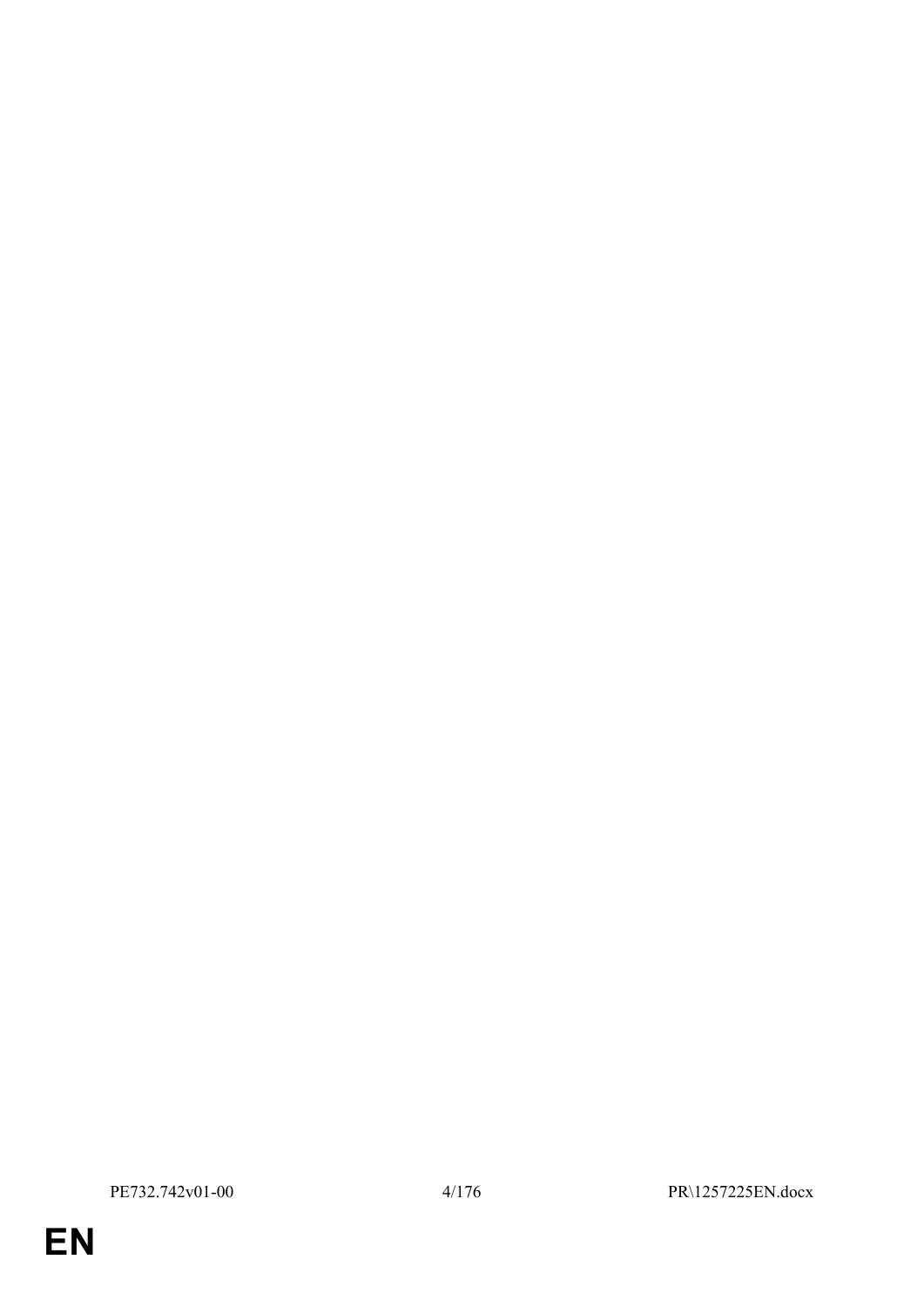# <span id="page-4-0"></span>**DRAFT EUROPEAN PARLIAMENT LEGISLATIVE RESOLUTION**

**on the proposal for a directive of the European Parliament and of the Council on the energy performance of buildings (recast) (COM(2021)0802 – C9-0469/2021 – 2021/0426(COD))**

# **(Ordinary legislative procedure: first reading)**

*The European Parliament*,

- having regard to the Commission proposal to Parliament and the Council (COM(2021)0802),
- having regard to the Commission proposal to Parliament and the Council (COM(2022)0222),
- having regard to Article 294(2) of the Treaty on the Functioning of the European Union, pursuant to which the Commission submitted the proposal to Parliament (C9-0469/2021),
- having regard to Article 294(3) of the Treaty on the Functioning of the European Union,
- having regard to the reasoned opinion submitted, within the framework of Protocol No 2 on the application of the principles of subsidiarity and proportionality, by the Finnish Parliament
- having regard to the opinion of the European Economic and Social Committee of 23 March  $2022<sup>1</sup>$ ,
- having regard to the opinion of the Committee of the Regions of ...<sup>2</sup>,
- having regard to Rules 59 of its Rules of Procedure,
- having regard to the opinions of the Committee on the Environment, Public Health and Food Safety and the Committee on Transport and Tourism,
- having regard to the report of the Committee on Industry, Research and Energy  $(A9-0000/2022)$
- 1. Adopts its position at first reading hereinafter set out;
- 2. Calls on the Commission to refer the matter to Parliament again if it replaces, substantially amends or intends to substantially amend its proposal;
- 3. Instructs its President to forward its position to the Council, the Commission and the national parliaments.

 $1$  OJ C ...  $2$  OJ C ...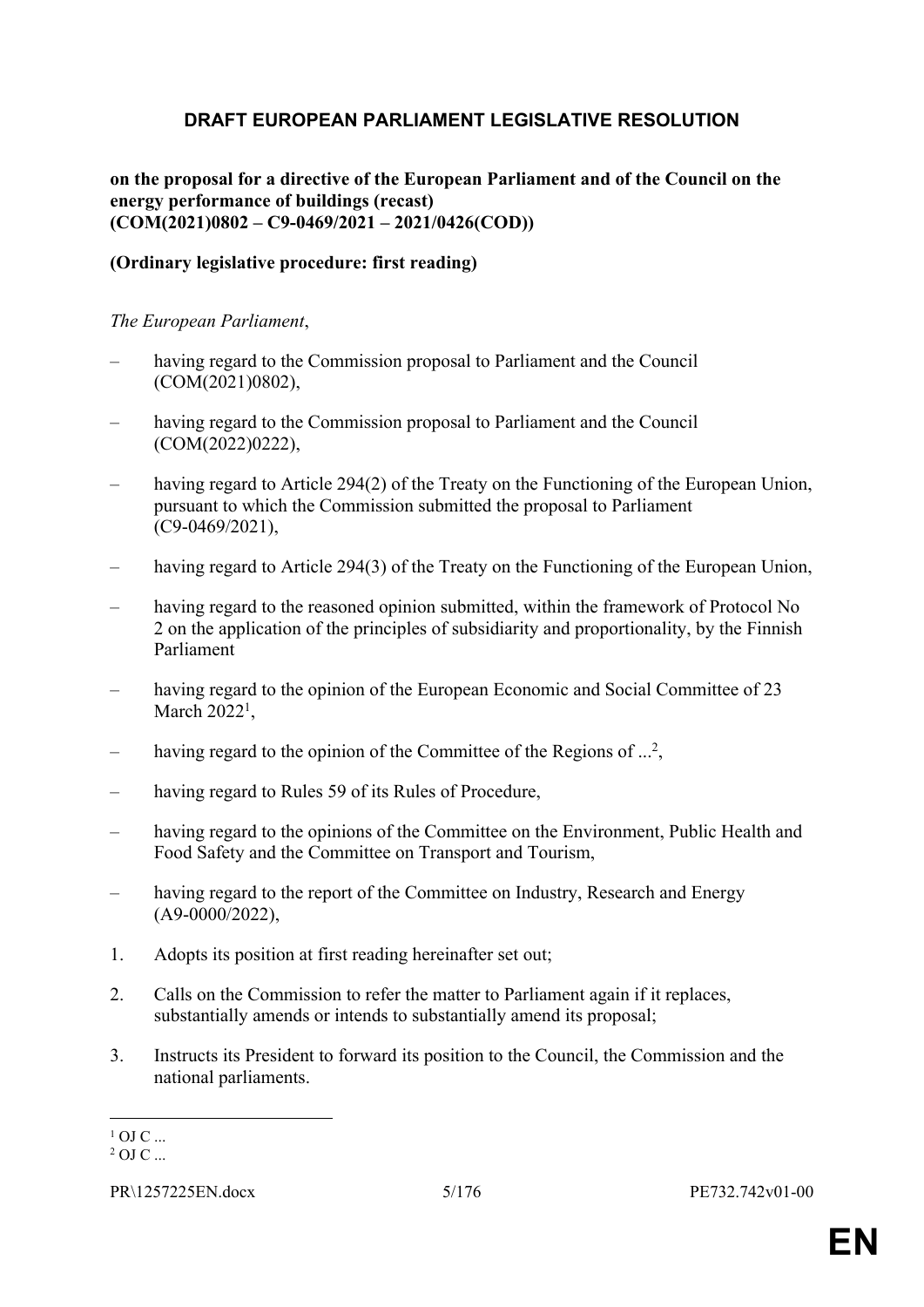# **Proposal for a directive Recital 2**

# *Text proposed by the Commission Amendment*

(2) Under the Paris Agreement, adopted in December 2015 under the United Nations Framework Convention on Climate Change (UNFCCC), its Parties have agreed to hold the increase in the global average temperature well below 2°C above pre-industrial levels and to pursue efforts to limit the temperature increase to 1,5 °C above pre-industrial levels. Reaching the objectives of the Paris Agreement is at the core of the Commission Communication on "The European Green Deal" of 11 December 2019<sup>29</sup> . The Union committed itself to reduce the Union's economy-wide net greenhouse gas emissions by at least 55 % by 2030 below 1990 levels in the updated nationally determined contribution submitted to the UNFCCC Secretariat on 17 December 2020.

<sup>29</sup> The European Green Deal, COM(2019) 640 final.

(2) Under the Paris Agreement, adopted in December 2015 under the United Nations Framework Convention on Climate Change (UNFCCC), its Parties have agreed to hold the increase in the global average temperature well below 2°C above pre-industrial levels and to pursue efforts to limit the temperature increase to 1,5 °C above pre-industrial levels*. The Parties to the Glasgow Climate Pact in November 2021 reaffirmed that keeping the increase in the global average temperature to 1,5°C above pre-industrial levels would significantly reduce the risks and impacts of climate change, and undertook to strengthen their 2030 targets by the end of 2022 in order to accelerate climate action in this critical decade and to close the ambition gap with the 1,5°C target*. Reaching the objectives of the Paris Agreement is at the core of the Commission Communication on "The European Green Deal" of 11 December 2019<sup>29</sup> . The Union committed itself to reduce the Union's economy-wide net greenhouse gas emissions by at least 55 % by 2030 below 1990 levels in the updated nationally determined contribution submitted to the UNFCCC Secretariat on 17 December 2020.

Or. en

 $\mathcal{L}_\text{max}$  , and the contract of the contract of the contract of the contract of the contract of the contract of

 $29$  The European Green Deal, COM(2019) 640 final.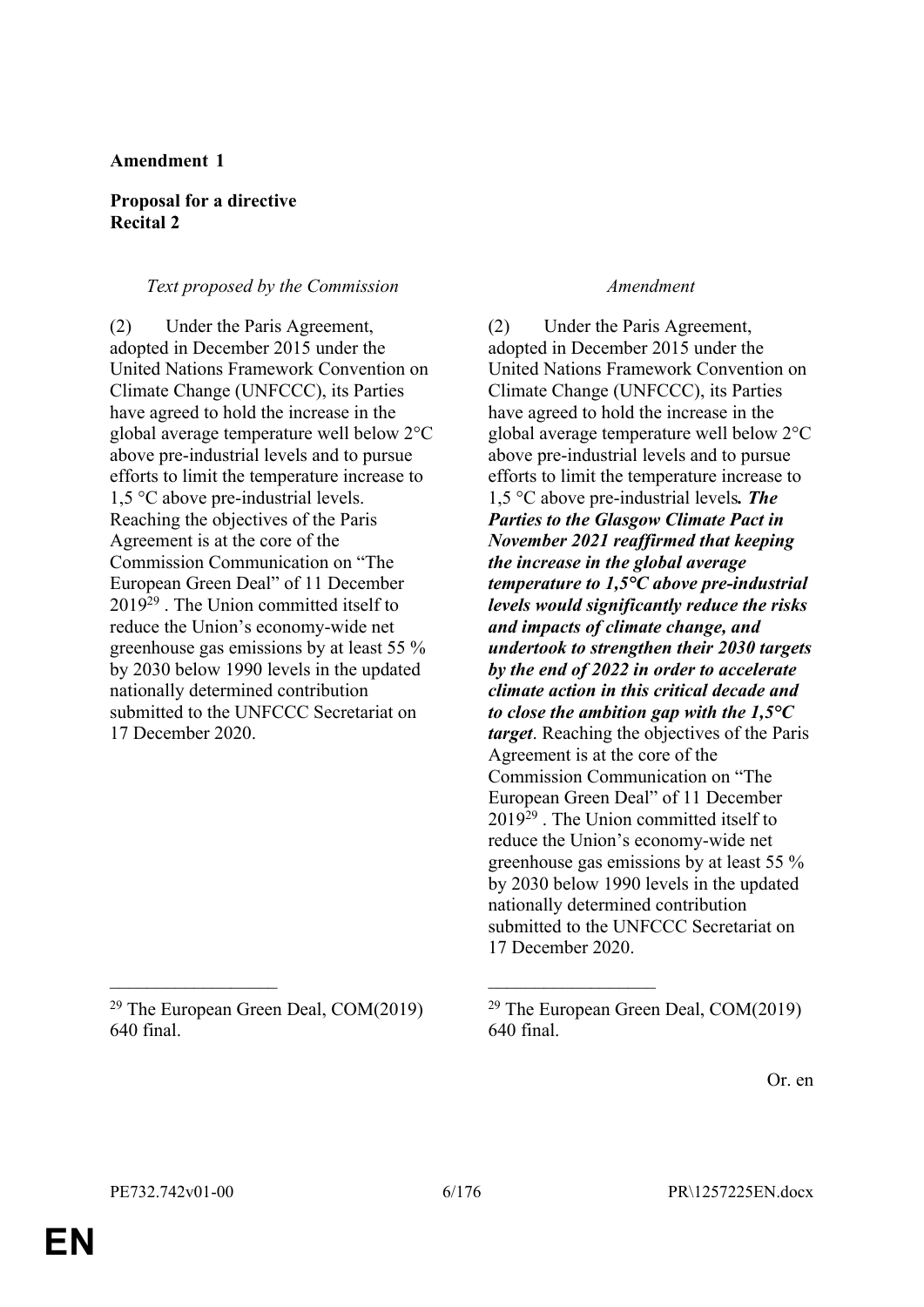# **Proposal for a directive Recital 3**

# *Text proposed by the Commission Amendment*

(3) As announced in the Green Deal, the Commission presented its Renovation Wave strategy on 14 October 2020<sup>30</sup> . The strategy contains an action plan with concrete regulatory, financing and enabling measures, with the objective to at least double the annual energy renovation rate of buildings by 2030 and to foster deep renovations. The revision of the Energy Performance of Buildings Directive is necessary as *one of the vehicles to deliver on* the Renovation Wave. It will also contribute to delivering on the New European Bauhaus initiative and the European mission on climate-neutral and smart cities.

(3) As announced in the Green Deal, the Commission presented its Renovation Wave strategy on 14 October 2020<sup>30</sup> . The strategy contains an action plan with concrete regulatory, financing and enabling measures, with the objective to at least double the annual energy renovation rate of buildings by 2030 and to foster deep renovations. The revision of the Energy Performance of Buildings Directive is necessary as *it is key to delivering* the Renovation Wave. It will also contribute to delivering on the New European Bauhaus initiative and the European mission on climate-neutral and smart cities. *The New European Bauhaus initiative can offer a new approach to the issues of sustainability and accessibility in buildings. By giving architects, artists, students, engineers and designers under the principles of sustainability, aesthetics, and inclusion, the New European Bauhaus can empower local authorities to develop innovative and cultural solutions in creating a more sustainable built environment. Member States should support New European Bauhaus projects that enrich the cultural and built landscape of regions across Europe and help neighbourhoods and communities achieve the Union's climate goals.*

 $\mathcal{L}_\text{max}$  , and the contract of the contract of the contract of the contract of the contract of the contract of

<sup>30</sup> A Renovation Wave for Europe greening our buildings, creating jobs, improving lives, COM/2020/662 final.

<sup>30</sup> A Renovation Wave for Europe greening our buildings, creating jobs, improving lives, COM/2020/662 final.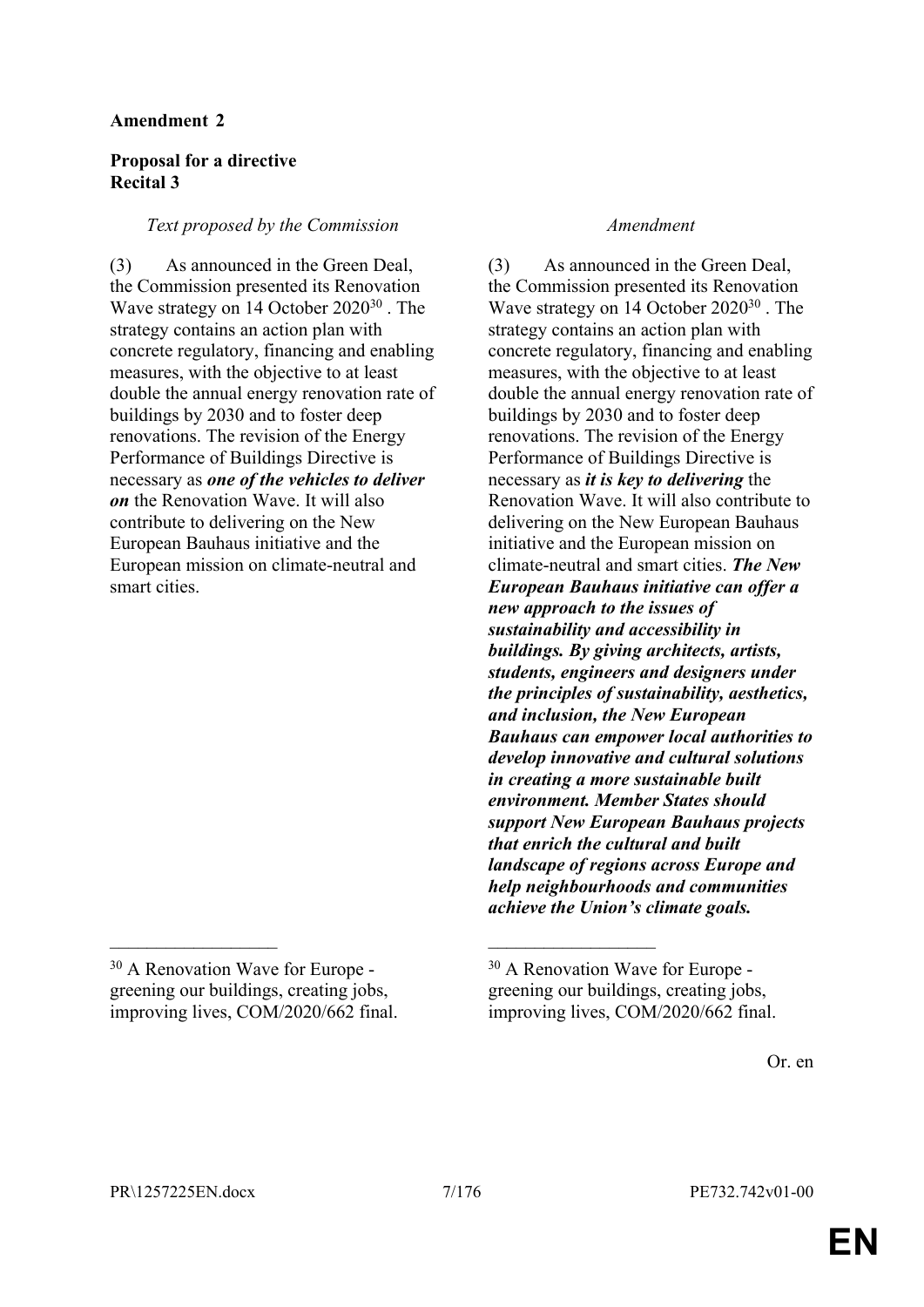# **Proposal for a directive Recital 4**

# *Text proposed by the Commission Amendment*

(4) Regulation (EU) 2021/1119 of the European Parliament and of the Council<sup>31</sup>, the 'European Climate Law', enshrines the target of economy-wide climate neutrality by 2050 in legislation and establishes a binding Union domestic reduction commitment of net greenhouse gas emissions (emissions after deduction of removals) of at least 55 % below 1990 levels by 2030.

 $\mathcal{L}_\text{max}$  , and the contract of the contract of the contract of the contract of the contract of the contract of

(4) Regulation (EU) 2021/1119 of the European Parliament and of the Council<sup>31</sup>, the 'European Climate Law', enshrines the target of economy-wide climate neutrality by 2050 *at the latest and negative emissions thereafter* in legislation and establishes a binding Union domestic reduction commitment of net greenhouse gas emissions (emissions after deduction of removals) of at least 55 % below 1990 levels by 2030.

<sup>31</sup> Regulation (EU) 2021/1119 of the European Parliament and of the Council of 30 June 2021 establishing the framework for achieving climate neutrality and amending Regulations (EC) No 401/2009 and (EU) 2018/1999 ('European Climate Law') (OJ L 243, 9.7.2021, p. 1).

Or. en

# **Amendment 4**

# **Proposal for a directive Recital 5**

# *Text proposed by the Commission Amendment*

(5) The "Fit for 55" legislative package announced in the European Commission 2021 Work Programme aims to implement those objectives. It covers a range of policy areas including energy efficiency, renewable energy, land use, land change and forestry, energy taxation, effort sharing, emissions trading and alternative fuels infrastructure. The revision of Directive 2010/31/EU is an integral part of

(5) The "Fit for 55" legislative package announced in the European Commission 2021 Work Programme aims to implement those objectives. It covers a range of policy areas including energy efficiency, renewable energy, land use, land change and forestry, energy taxation, effort sharing, emissions trading and alternative fuels infrastructure. The revision of Directive 2010/31/EU is an integral part of

<sup>31</sup> Regulation (EU) 2021/1119 of the European Parliament and of the Council of 30 June 2021 establishing the framework for achieving climate neutrality and amending Regulations (EC) No 401/2009 and (EU) 2018/1999 ('European Climate Law') (OJ L 243, 9.7.2021, p. 1).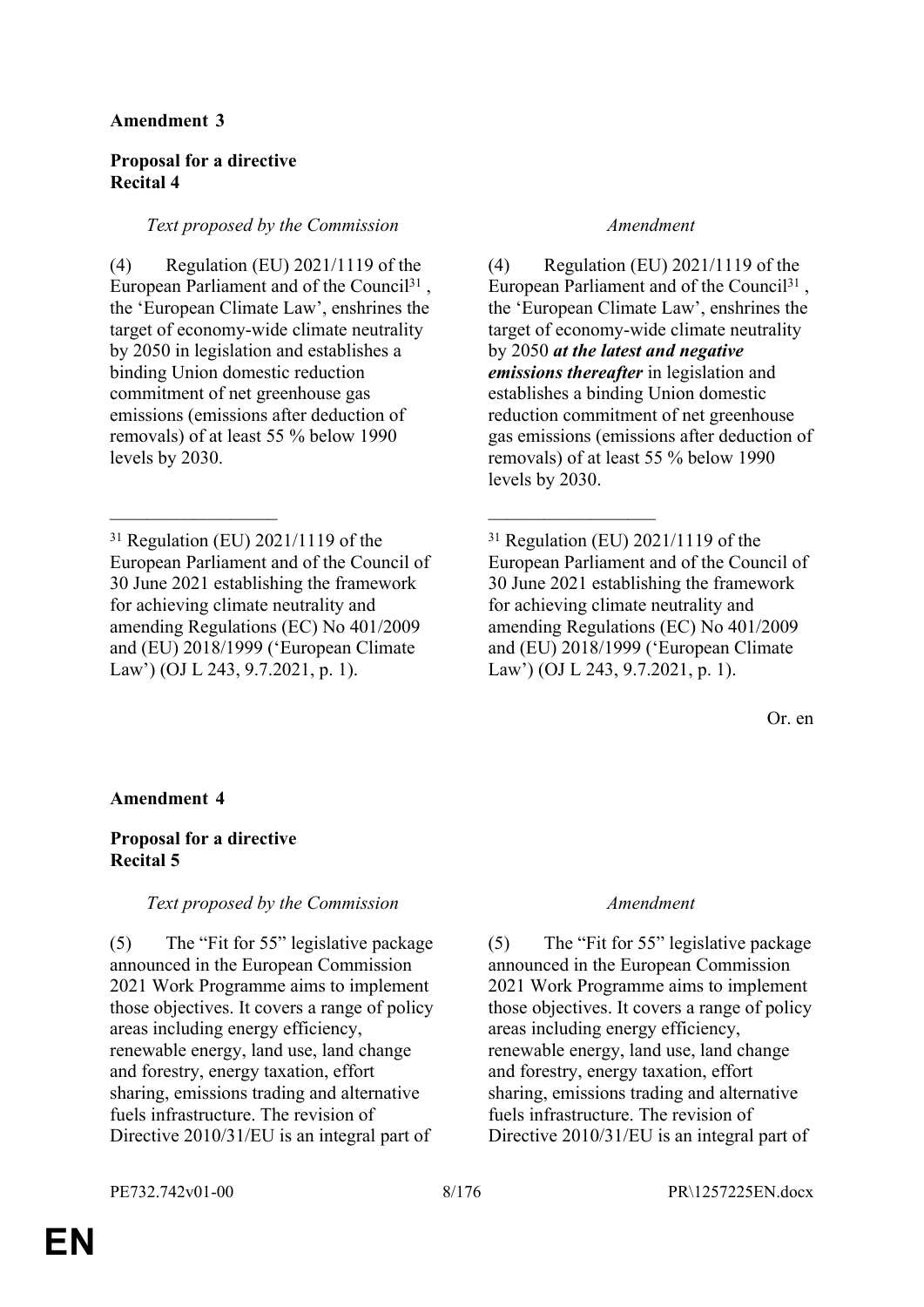that package. **that package. that package. In addition, the** *communication of the Commission of 18 May 2022 entitled "REPowerEU plan" reviewed key provisions of the Fit for 55" package in light of the updated geopolitical context, requiring a revised political framework, with new legislative proposals and targeted recommendations to update the objectives, in particular by increasing ambition with regard to energy efficiency and savings and enhanced energy sovereignty, while moving away from fossil fuels. That communication also encouraged Member States to consider taxation measures so as to incentivise energy savings and reduce fossil fuels consumption, including tax deductions linked to energy savings.*

Or. en

# **Amendment 5**

### **Proposal for a directive Recital 6**

### *Text proposed by the Commission Amendment*

 $(6)$  Buildings account for 40 % of final energy consumption in the Union and 36% of its energy-related greenhouse gas emissions . Therefore, reduction of energy consumption , in line with the energy efficiency first principle as laid down in Article 3 [revised EED] and defined in Article 2(18) of Regulation (EU) 2018/1999 of the European Parliament and of the Council<sup>32</sup> and the use of energy from renewable sources in the buildings sector constitute important measures needed to reduce the Union's greenhouse gas emissions. Reduced energy consumption and an increased use of energy from renewable sources also have *an important part* to play in reducing the Union's energy dependency, promoting security of energy supply and technological developments

 $(6)$  Buildings account for 40 % of final energy consumption in the Union and 36% of its energy-related greenhouse gas emissions*. Natural gas plays the largest role in heating of buildings, accounting for around 42% of energy used for space heating in the residential sectors. Oil is the second most important fossil fuel for heating, accounting for 14% and coal accounts for around 3%*. Therefore, reduction of energy consumption , in line with the energy efficiency first principle as laid down in Article 3 [revised EED] and defined in Article 2(18) of Regulation (EU) 2018/1999 of the European Parliament and of the Council<sup>32</sup> and the use of energy from renewable sources in the buildings sector constitute important measures needed to reduce the Union's greenhouse gas

PR\1257225EN.docx 9/176 PE732.742v01-00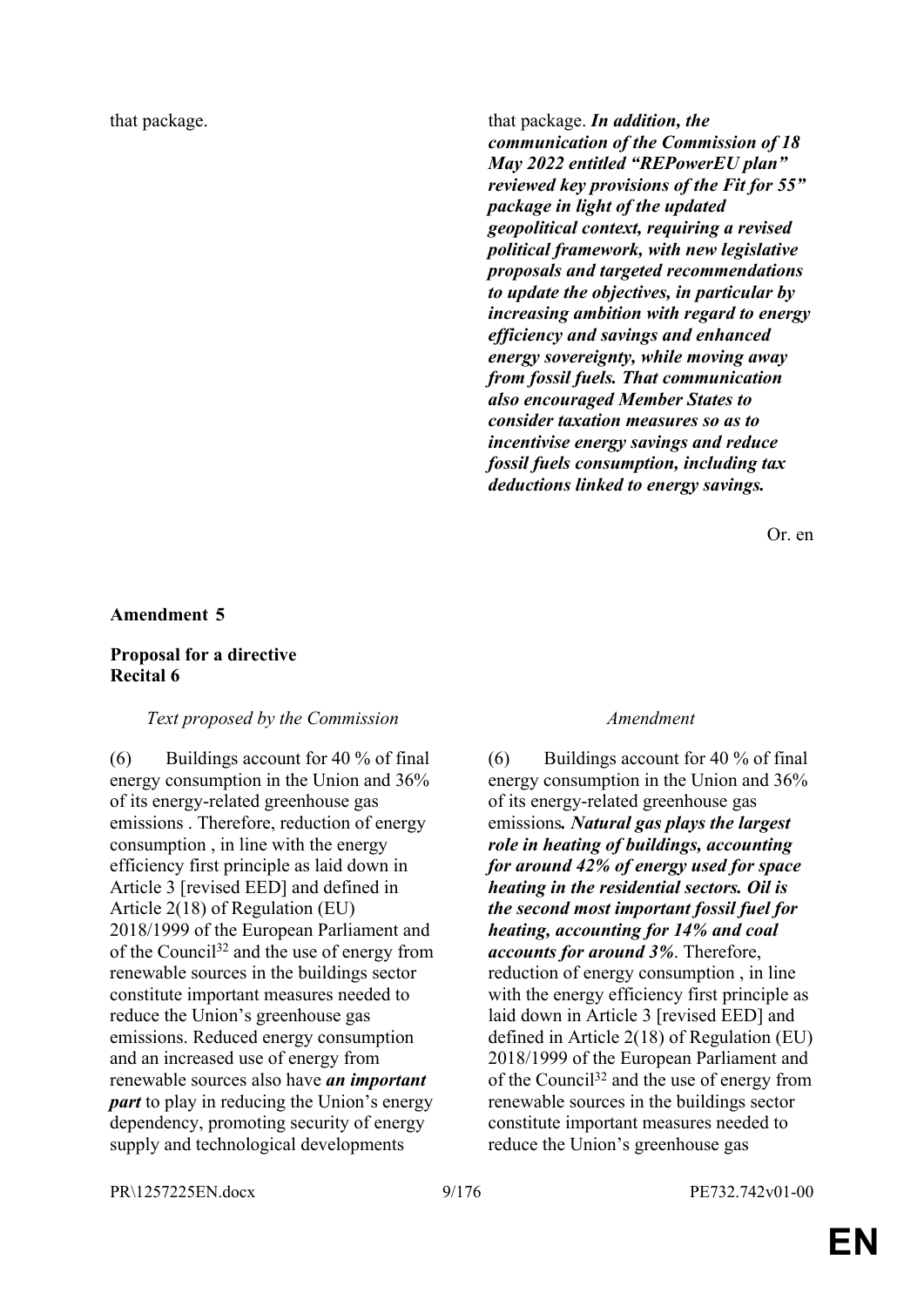and in creating opportunities for employment and regional development, in particular in islands and rural areas.

 $\mathcal{L}_\text{max}$  and  $\mathcal{L}_\text{max}$  and  $\mathcal{L}_\text{max}$  and  $\mathcal{L}_\text{max}$ 

emissions. Reduced energy consumption and an increased use of energy from renewable sources*, especially solar energy,* also have *a key role* to play in reducing the Union's energy dependency *on fossil fuel overall and on imports especially*, promoting security of energy supply*, in particular according to the objectives set out in the REPowerEU plan,* and technological developments and in creating opportunities for employment and regional development, in particular in islands and rural areas.

<sup>32</sup> Regulation (EU) 2018/1999 of the European Parliament and of the Council of 11 December 2018 on the Governance of the Energy Union and Climate Action, amending Regulations (EC) No 663/2009 and (EC) No 715/2009 of the European Parliament and of the Council, Directives 94/22/EC, 98/70/EC, 2009/31/EC, 2009/73/EC, 2010/31/EU, 2012/27/EU and 2013/30/EU of the European Parliament and of the Council, Council Directives 2009/119/EC and (EU) 2015/652 and repealing Regulation (EU) No 525/2013 of the European Parliament and of the Council (OJ L 328, 21.12.2018, p. 1).

Or. en

# *Justification*

*The introduced amendment is inextricably linked to other provisions, notably Article 2 (50), Article 3, Article 16 and Annex I-III, as heating and cooling systems are an essential parameter, when establishing the energy performance and operational GHG emissions of buildings.*

# **Amendment 6**

**Proposal for a directive Recital 6 a (new)**

<sup>32</sup> Regulation (EU) 2018/1999 of the European Parliament and of the Council of 11 December 2018 on the Governance of the Energy Union and Climate Action, amending Regulations (EC) No 663/2009 and (EC) No 715/2009 of the European Parliament and of the Council, Directives 94/22/EC, 98/70/EC, 2009/31/EC, 2009/73/EC, 2010/31/EU, 2012/27/EU and 2013/30/EU of the European Parliament and of the Council, Council Directives 2009/119/EC and (EU) 2015/652 and repealing Regulation (EU) No 525/2013 of the European Parliament and of the Council (OJ L 328, 21.12.2018, p. 1).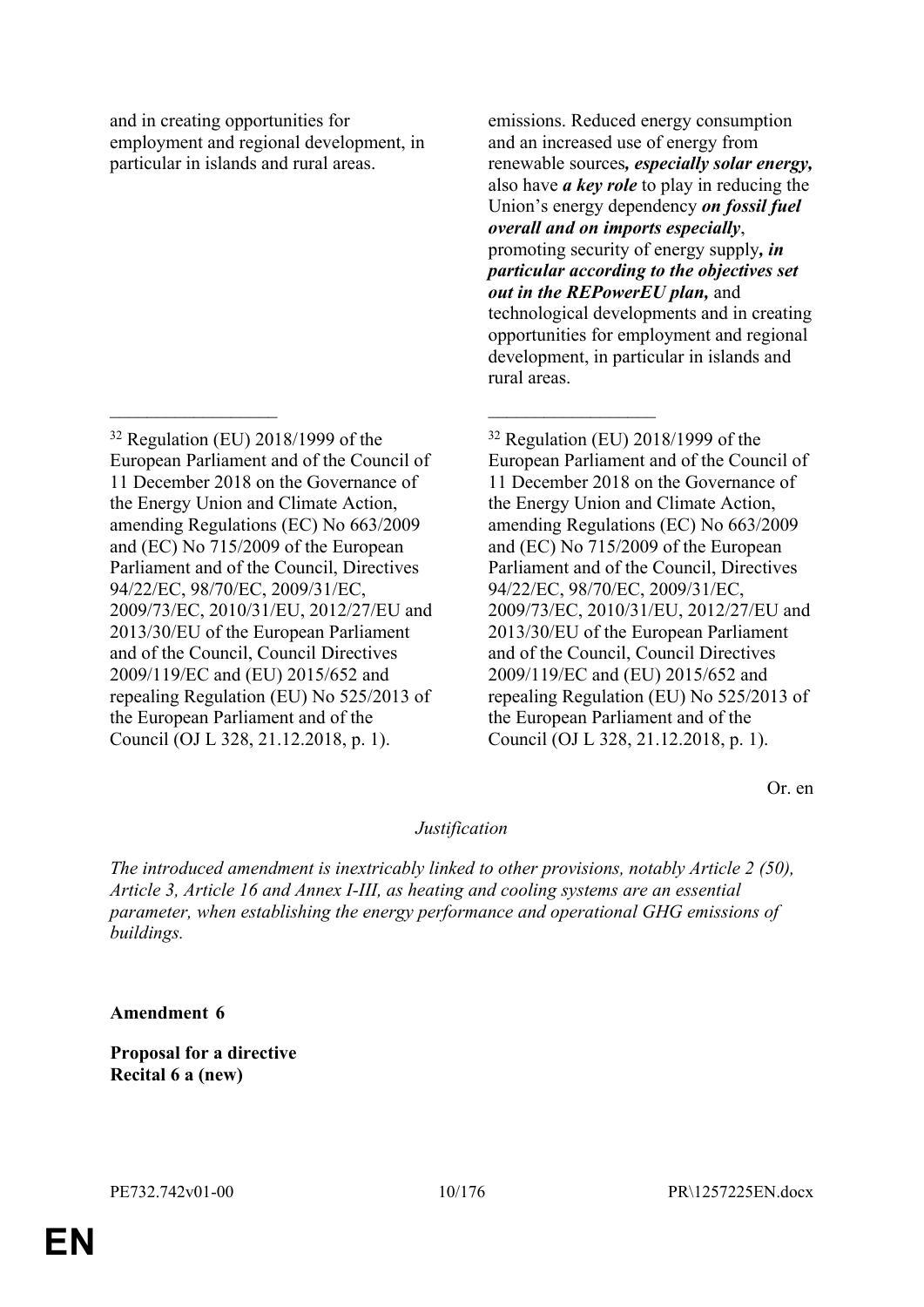*Text proposed by the Commission Amendment*

*(6a) The improvement of energy efficiency and energy performance of buildings through deep renovation has enormous social, economic and environmental benefits. Moreover, energy efficiency is the safest and most costefficient method by which to decrease the Union's dependence on energy imports and to mitigate the negative impact of high energy prices. Furthermore, the reduction of energy consumption would significantly reduce the revenues of third countries that supply energy to the Union, which use the revenues from that supply to fund military adventurism. Investments in energy efficiency should therefore be regarded as a high priority at both private and public level.*

Or. en

# *Justification*

*This amendment is necessary for pressing reasons relating to the internal logic of the text.*

**Amendment 7**

**Proposal for a directive Recital 6 b (new)**

*Text proposed by the Commission Amendment*

*(6b) In order to ensure that all citizens benefit from the improved energy performance of buildings and the associated living quality, environment, economic and health benefits, a proper regulatory, financial and advisory framework should be put in place to support renovations for low and mediumincome households as well as households suffering from energy poverty, who often live in the worst-performing buildings in urban and rural areas.*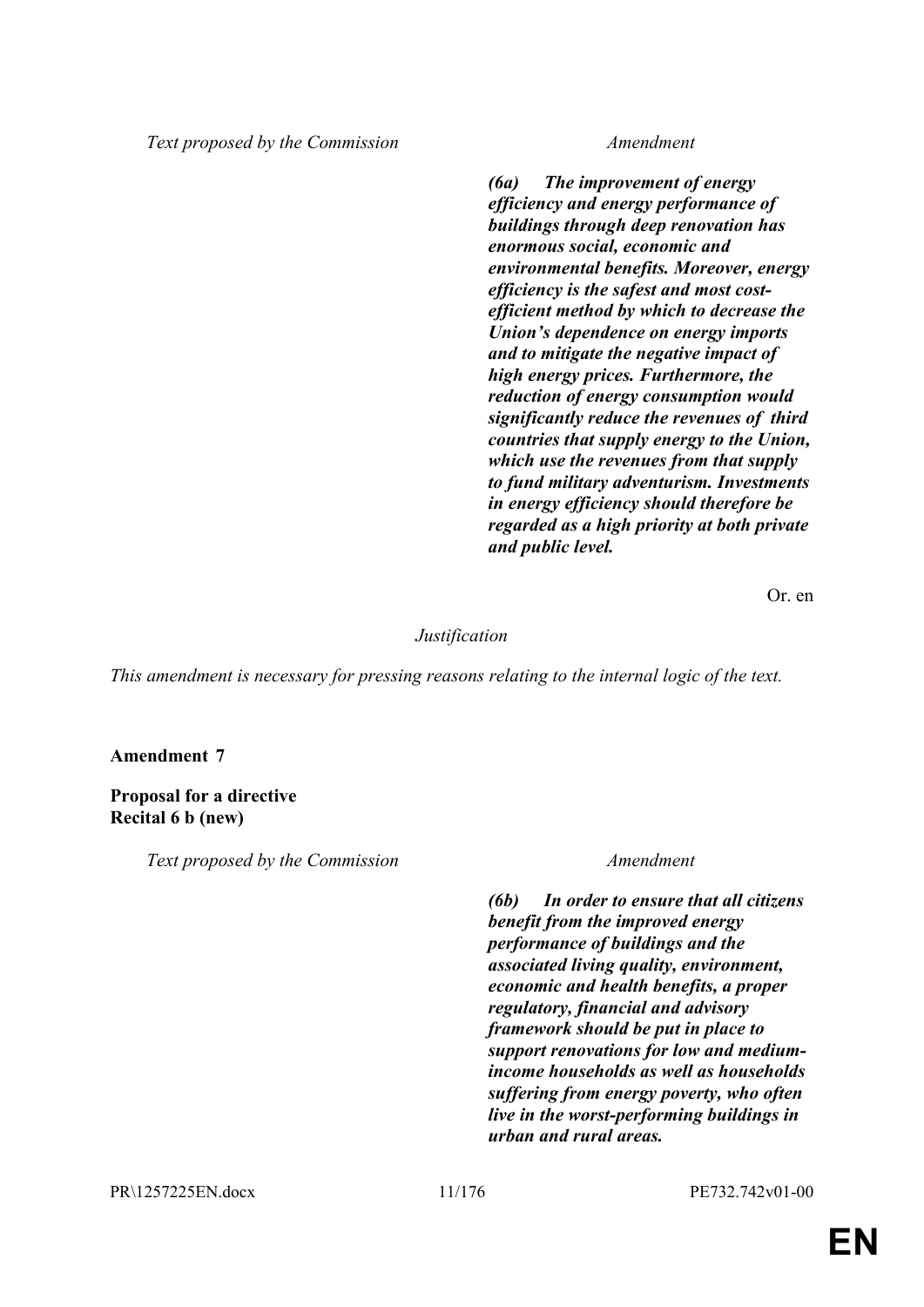# *Justification*

*This Directive introduces provisions in relation to worst performing buildings in Articles 9, 15 and 16. This amendment is hence necessary for pressing reasons relating to the internal logic of the text.*

### **Amendment 8**

# **Proposal for a directive Recital 6 c (new)**

*Text proposed by the Commission Amendment*

*(6c) The introduction of minimum energy performance standards, accompanied by social safeguards and financial guarantees, are intended to improve the quality of life of the most vulnerable and poorest citizens.*

Or. en

# *Justification*

*This Directive contains specific provisions in Articles 9, 15 and 26, to provide an adequate framework for the introduction of minimum energy performance standards. This article is hence inextricably linked to other admissible amendments.*

**Amendment 9**

**Proposal for a directive Recital 7**

*Text proposed by the Commission Amendment*

(7) Buildings are responsible for greenhouse gas emissions before, during and after their operational lifetime. The *2050 vision for a decarbonised building stock goes beyond the current focus on operational greenhouse gas emissions. The* whole life-cycle emissions of buildings should therefore progressively be taken into account, starting with new

(7) Buildings are responsible for greenhouse gas emissions before, during and after their operational lifetime. The whole life-cycle emissions of buildings should therefore progressively be taken into account *in line with a Union methodology to be established by the Commission*, starting with new*, then renovated* buildings*, for which Member*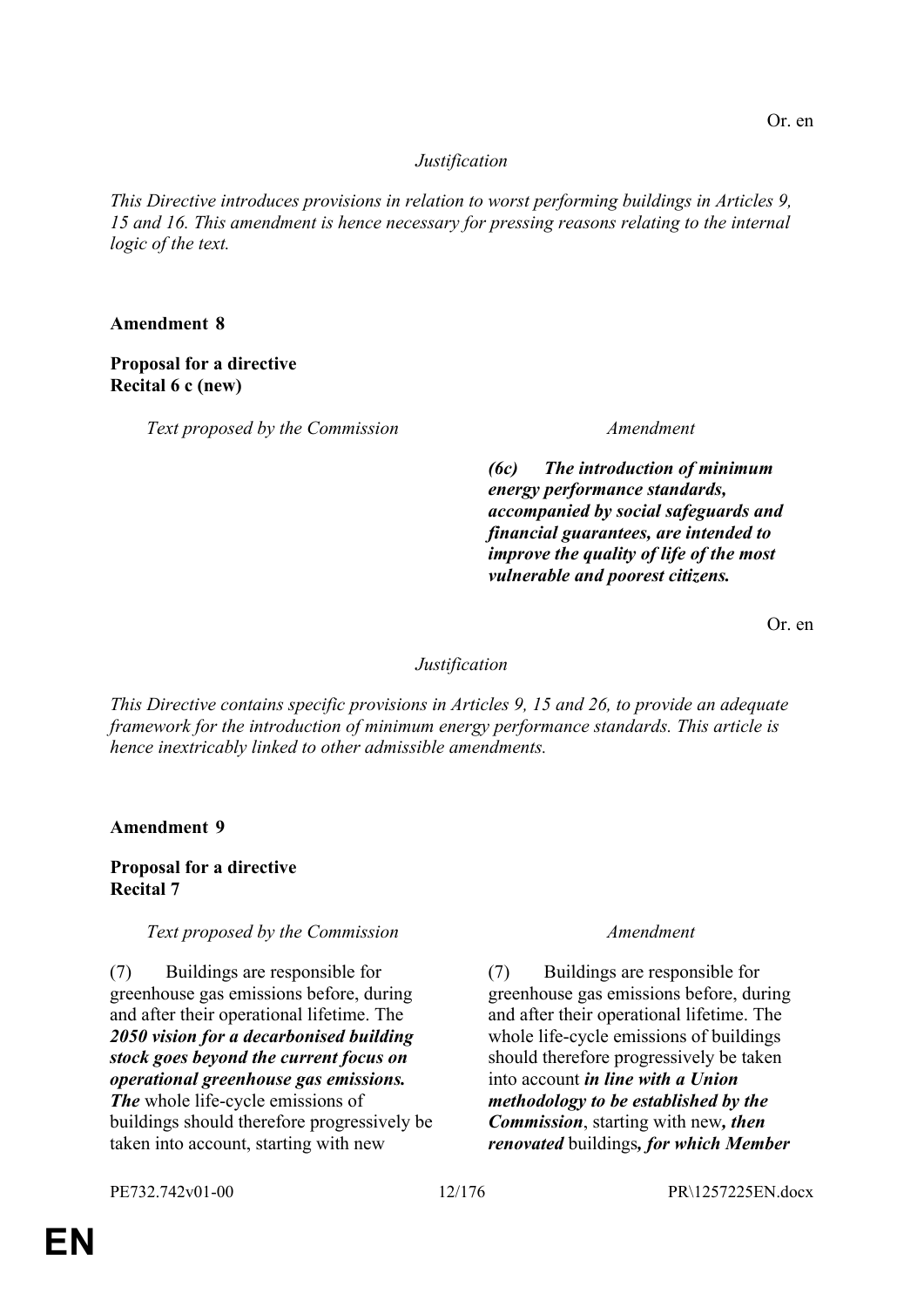buildings. Buildings are a significant material bank, being repositories for resources over many decades, and the design options largely influence the whole life-cycle emissions both for new buildings and renovations. The whole life-cycle performance of buildings should be taken into account not only in new construction, but also in renovations through the inclusion of policies *for the* reduction of whole life-cycle greenhouse gas emissions in Member States' building renovation plans.

*States should establish whole life-cycle greenhouse gas emission reduction targets in accordance with that Union methodology*. Buildings are a significant material bank, being repositories for resources over many decades, and the design options largely influence the whole life-cycle emissions both for new buildings and renovations. The whole life-cycle performance of buildings should be taken into account not only in new construction, but also in renovations through the inclusion of policies *and* reduction *targets* of whole life-cycle greenhouse gas emissions in Member States' building renovation plans.

Or. en

**Amendment 10**

**Proposal for a directive Recital 7 a (new)**

*Text proposed by the Commission Amendment*

*(7a) The introduction of requirements on whole life-cycle emissions will encourage industrial innovation and local value creation, such as through an increase in the use of local, traditional natural materials, including stone and wood.*

Or. en

# *Justification*

*This Directive introduces the framework for calculating lifecycle GWP in Article 7(2) and Annex III. Therefore, the amendment is necessary for pressing reasons relating to the internal logic of the text.*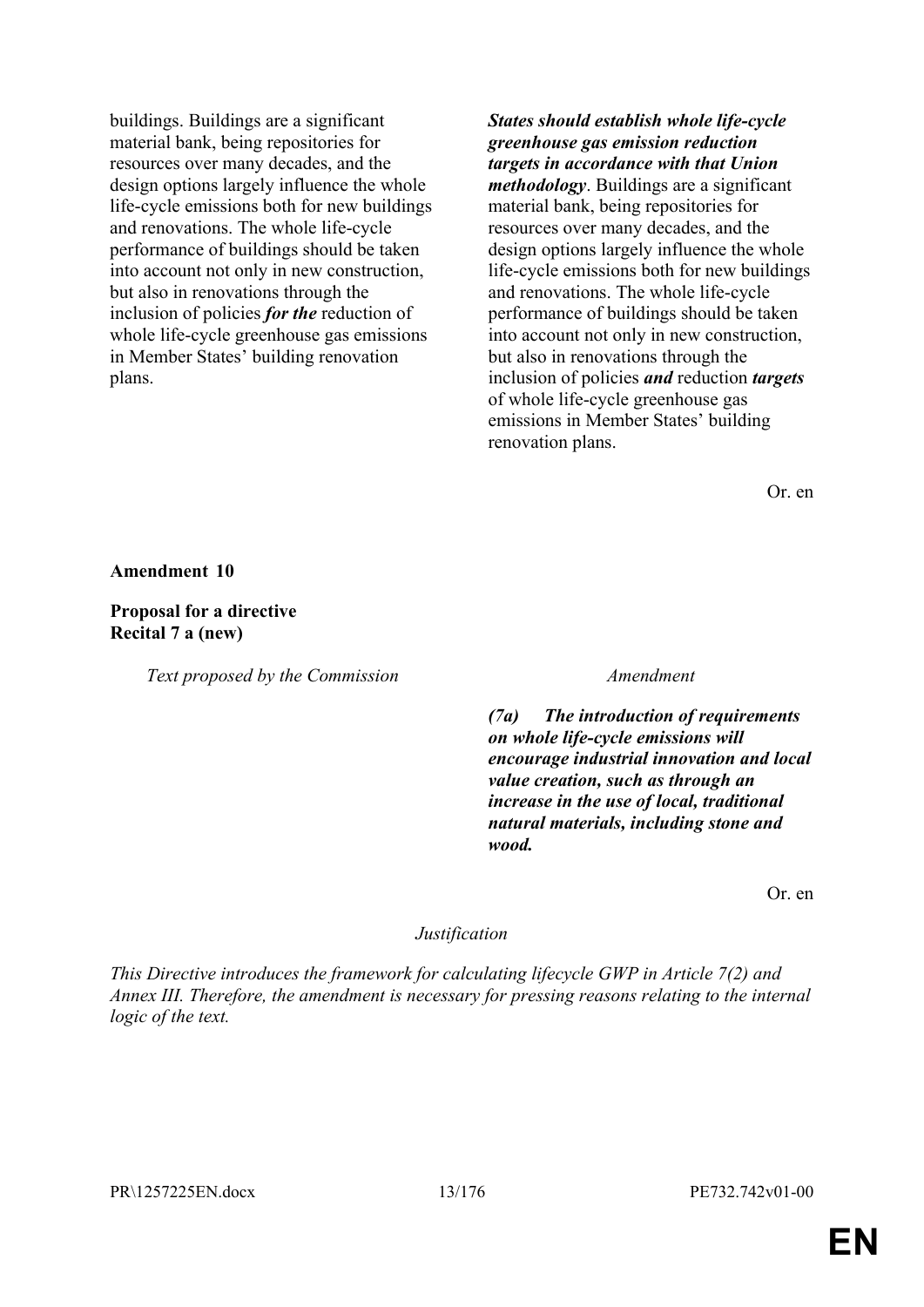# **Proposal for a directive Recital 8**

# *Text proposed by the Commission Amendment*

(8) Minimizing the whole life-cycle greenhouse gas emissions of buildings requires resource efficiency *and* circularity*. This can also be combined with* turning parts of the building stock into a *temporary* carbon sink.

(8) Minimizing the whole life-cycle greenhouse gas emissions of buildings requires resource efficiency*, sufficiency,* circularity*, and* turning parts of the building stock into a carbon sink.

Or. en

**Amendment 12**

**Proposal for a directive Recital 8 a (new)**

*Text proposed by the Commission Amendment*

*(8a) Sufficiency policies are measures and daily practices that avoid the demand for energy, materials, land, water, and other natural resources over the lifecycle of buildings and goods while delivering wellbeing for all within planetary boundaries. Circularity principles avoid the linear use of materials and goods by applying some of the sufficiency principles at the level of product and construction materials. Measures to reduce the built floor area per capita, to increase co-working and co-living, to prioritise the use of empty buildings over the construction of new ones, and to use and extend the lifetime of secondary materials, are essential to ensure that the Union building sector contributes its fair share to the achievement of the climate neutrality objective. This Directive introduces requirements on Member States to set, in their national building renovation plans, five-year targets to reduce the overall energy, carbon, and*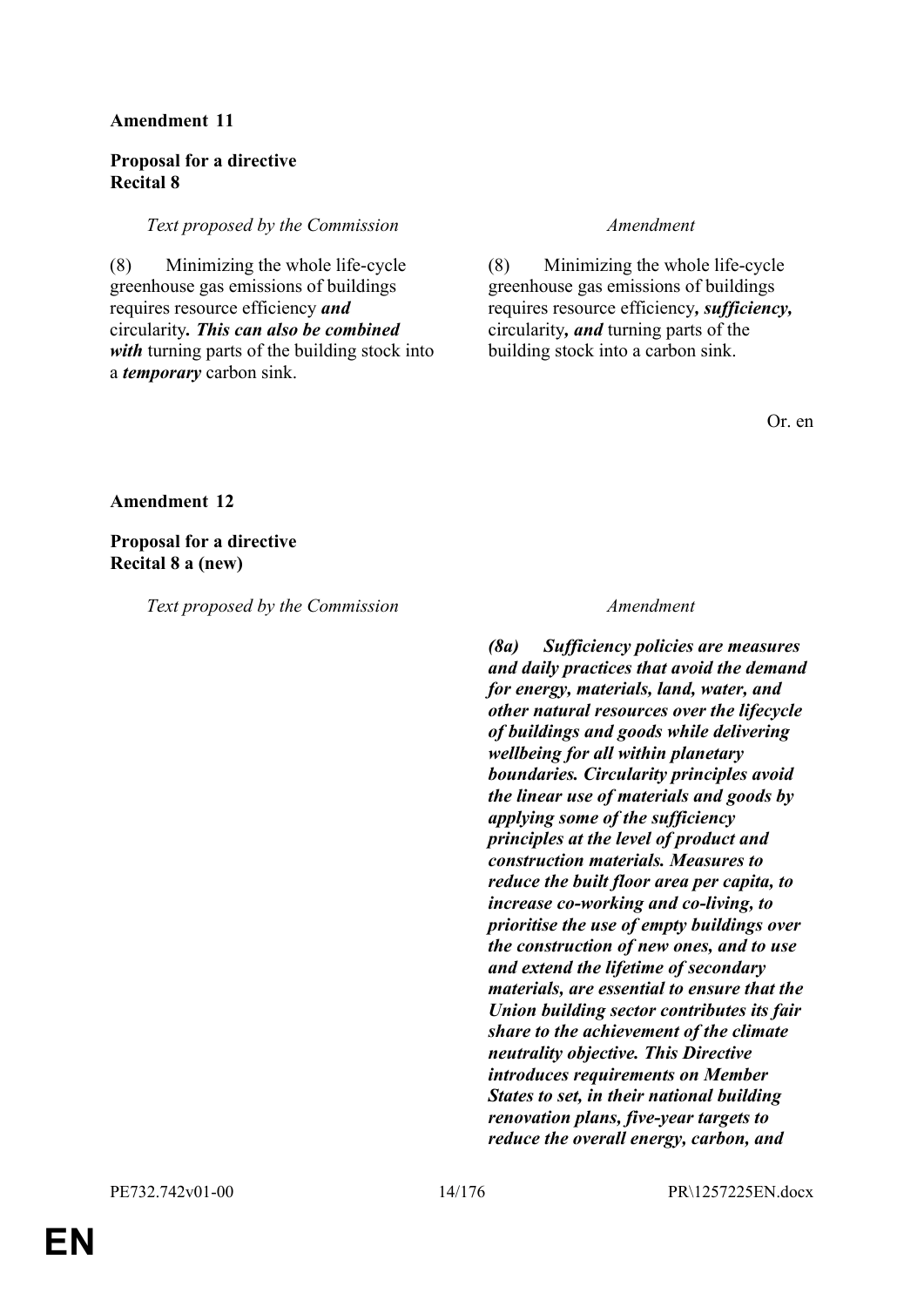*environmental footprint of buildings, including through a higher rate of circularity and higher sufficiency, and renovations designed for the easy dismantling and reversibility of buildings. Those targets should lead to at least the doubling of the current rate of use of secondary materials for each material class by 2030, enabling the valorisation of locally sourced materials.*

Or. en

*Justification*

*The amendment is inextricably linked to other admissible amendments.*

### **Amendment 13**

# **Proposal for a directive Recital 8 b (new)**

*Text proposed by the Commission Amendment*

*(8b) The integration of green infrastructure, such as living roofs and walls, is a very effective tool for climate adaptation and to reduce the detrimental impacts of climate change in urban areas. Vegetated surfaces can help retain and detain rainwater, thus reducing urban runoff and improving storm water management. Green infrastructure also reduces the "urban heat island effect", cooling buildings and their surroundings during summer and heat wave events. The latest report of the Intergovernmental Panel on Climate Change (IPCC) underlines that sustainable urban planning and infrastructure design, including green roofs and facades, can both mitigate climate change and increase the adaptability of buildings to climate change , reducing flood risks, the pressure on urban sewer systems and the urban heat island effects. Therefore, Member States should ensure that*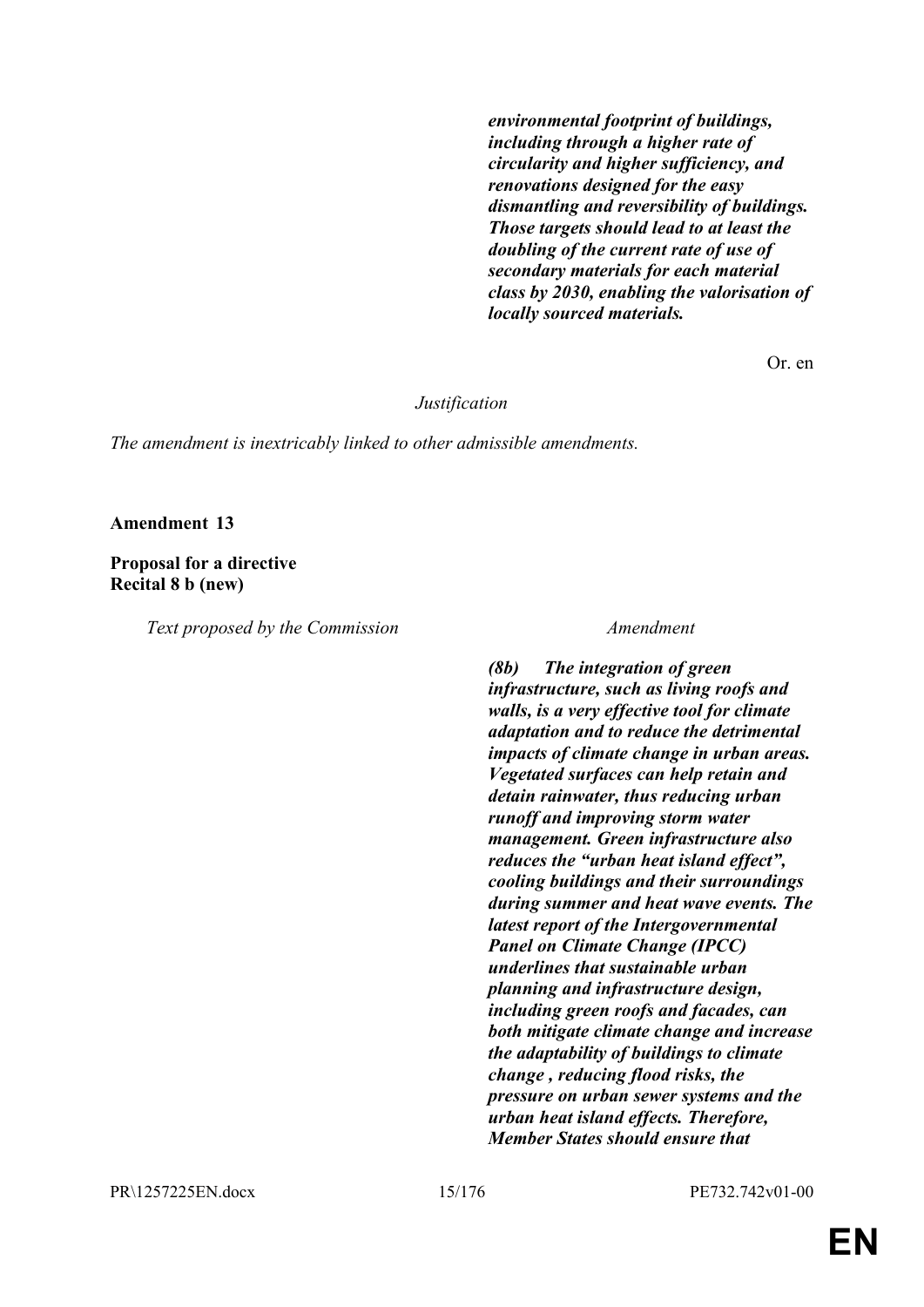Or. en

# *Justification*

*The amendment is inextricably linked to other admissible amendments.*

# **Amendment 14**

# **Proposal for a directive Recital 9**

*Text proposed by the Commission Amendment*

(9) The global warming potential over the whole life-cycle indicates the building's overall contribution to emissions that lead to climate change. It brings together greenhouse gas emissions embodied in construction products with direct and indirect emissions from the use stage. A requirement to calculate the lifecycle global warming potential of new buildings therefore constitutes a first step towards increased consideration of the whole life-cycle performance of buildings and a circular economy.

(9) The global warming potential over the whole life-cycle indicates the building's overall contribution to emissions that lead to climate change. It brings together greenhouse gas emissions embodied in construction products with direct and indirect emissions from the use stage. A requirement to calculate the lifecycle global warming potential of new buildings therefore constitutes a first step towards increased consideration of the whole life-cycle performance of buildings and a circular economy. *This calculation should be based on a harmonised methodology at Union level. As a second step, a reduction of the life cycle global warming potential (life-cycle GWP) of new and renovated buildings is required to ensure achieving the Union's climate objectives.*

Or. en

**Amendment 15**

**Proposal for a directive Recital 9 a (new)**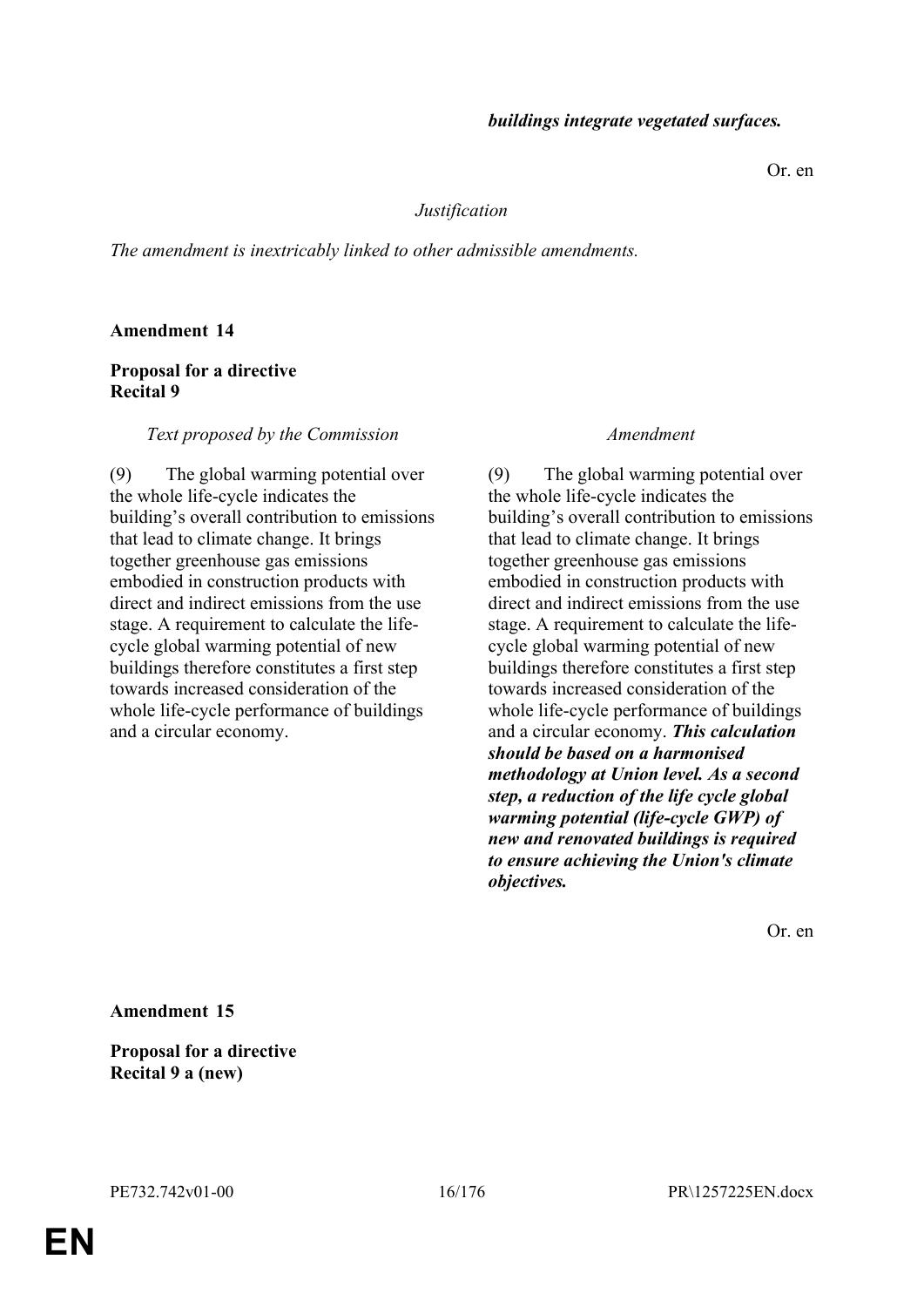*Text proposed by the Commission Amendment*

*(9a) In line with the energy efficiency first principle and in order to achieve higher levels of sufficiency and resource efficiency, Member States should minimise the number of unoccupied buildings. They should encourage the deep renovation and exploitation of such buildings, through special administrative and financial measures.*

Or. en

### *Justification*

*The amendment is inextricably linked to other admissible amendments.*

**Amendment 16**

# **Proposal for a directive Recital 10 a (new)**

*Text proposed by the Commission Amendment*

*(10a) Management of energy demand is an important tool by which to enable the Union to influence the global energy market and thus the security of energy supply in the short, medium and long term.*

Or. en

# *Justification*

*The amendment is inextricably linked to other admissible amendments.*

**Amendment 17**

**Proposal for a directive Recital 11**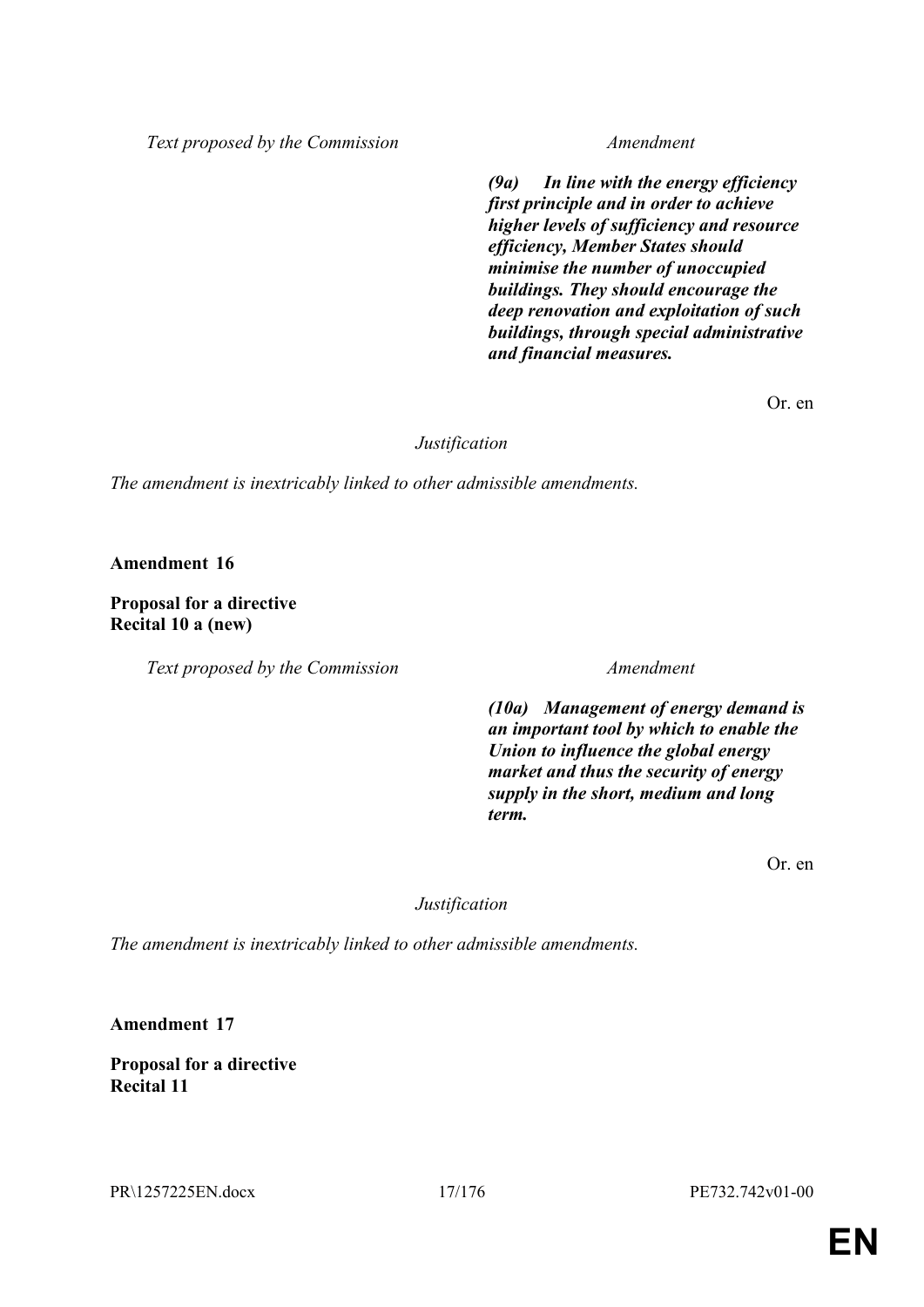# *Text proposed by the Commission Amendment*

(11) Measures to improve further the energy performance of buildings should take into account climatic conditions, including adaptation to climate change, local conditions as well as indoor *climate environment and cost-effectiveness. Those* measures should *not affect* other requirements concerning buildings such as accessibility , fire safety and seismic safety and the intended use of the building.

(11) Measures to improve further the energy performance of buildings should take into account climatic conditions, including adaptation to climate change *through green infrastructures*, local conditions as well as indoor *environmental quality, sufficiency and circularity. Such* measures should *be implemented in a way that maximises the co-benefits of* other requirements *and objectives* concerning buildings such as accessibility, fire safety and seismic safety and the intended use of the building. *Those co-benefits should be monetised in order to realistically determine the cost-optimality of further energy performance improvements. Moreover, they should ensure the improvement of the situation of vulnerable and low-income households, people affected by energy poverty and people living in social housing.*

Or. en

# *Justification*

*The amendment is inextricably linked to other admissible amendments.*

# **Amendment 18**

# **Proposal for a directive Recital 12**

### *Text proposed by the Commission Amendment*

(12) The energy performance of buildings should be calculated on the basis of a methodology, which may be *differentiated* at national and regional level. That includes, in addition to thermal characteristics, other factors that play an increasingly important role such as heating and air-conditioning installations, application of energy from renewable

(12) The energy performance of buildings should be calculated on the basis of a methodology, which may be *supplemented* at national and regional level. That includes, in addition to thermal characteristics, other factors that play an increasingly important role such as heating and air-conditioning installations, application of energy from renewable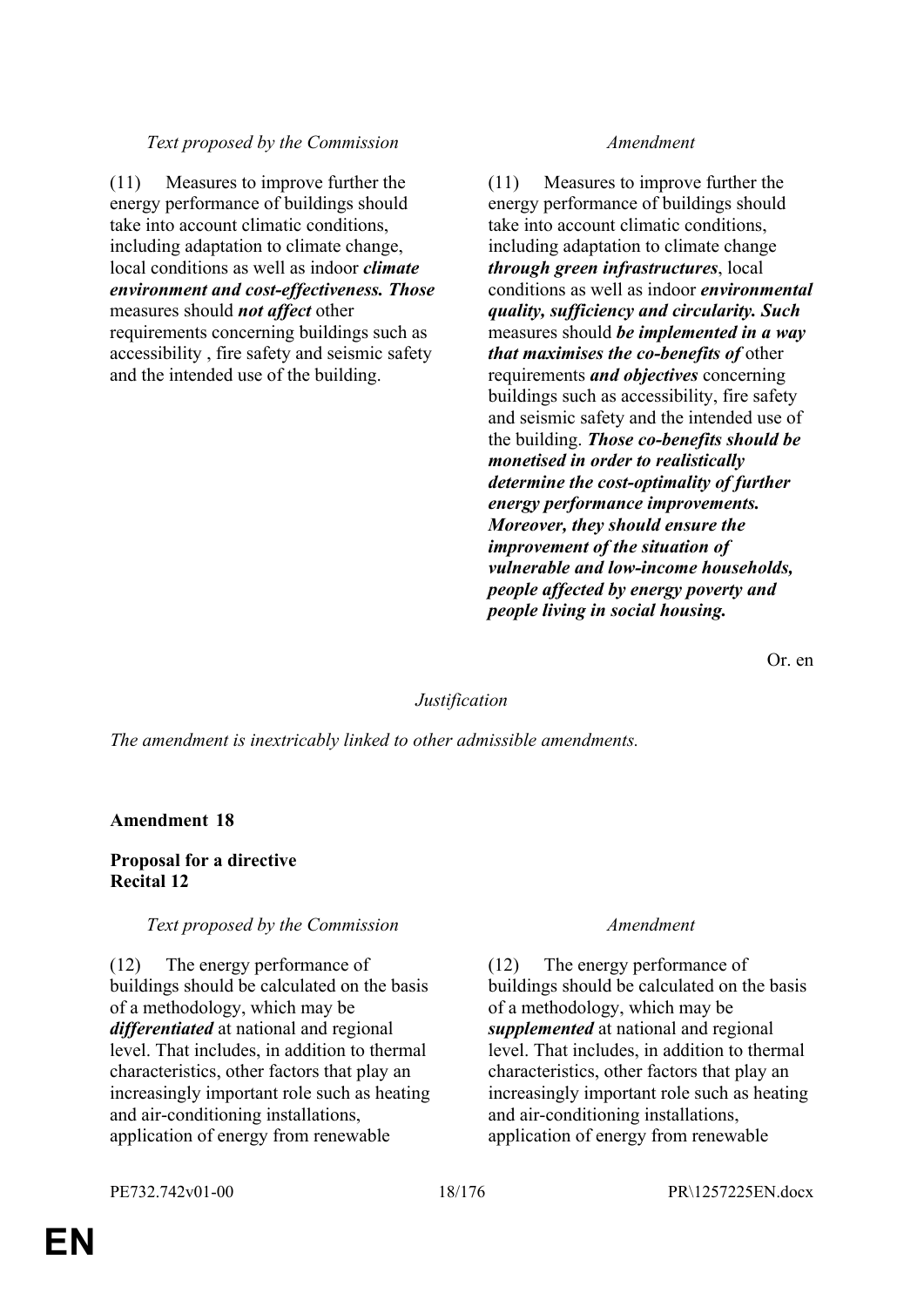sources, building automation and control systems, smart solutions, passive heating and cooling elements, shading, indoor *airquality*, adequate natural light and design of the building. The methodology for calculating energy performance should be based not only on the season in which heating or air-conditioning is required, but should cover the annual energy performance of a building. That methodology should take into account existing European standards. The methodology should ensure the representation of actual operating conditions and enable the use of metered energy to verify correctness and for comparability, and the methodology should be based on hourly or sub-hourly timesteps. In order to encourage the use of renewable energy on-site, and in addition to the common general framework, Member States should take the necessary measures so that the benefits of maximising the use of renewable energy on-site, including for other-uses (such as electric vehicle charging points), are recognised and accounted for in the calculation methodology.

sources, building automation and control systems, *energy recuperation,* smart solutions, passive heating and cooling elements, shading, indoor *environmental quality*, adequate natural light and design of the building. The methodology for calculating energy performance should be based not only on the season in which heating or air-conditioning is required, but should cover the annual energy performance of a building. That methodology should take into account existing European standards. The methodology should ensure the representation of actual operating conditions and enable the *requirement for the* use of metered energy to verify correctness and for comparability, and the methodology should be based on hourly or sub-hourly time-steps*. The methodology should also enable the on-site, remote and desktop validation of the assumptions behind the calculations, including thermal performance, materiality, system efficiency, and the configuration of controls, in the delivered building*. In order to encourage the use of renewable energy on-site, and in addition to the common general framework, Member States should take the necessary measures so that the benefits of maximising the use of renewable energy on-site, including for other-uses (such as electric vehicle charging points), are recognised and accounted for in the calculation methodology.

Or. en

# *Justification*

*The amendment is inextricably linked to other admissible amendments.*

**Amendment 19**

**Proposal for a directive Recital 14**

PR\1257225EN.docx 19/176 PE732.742v01-00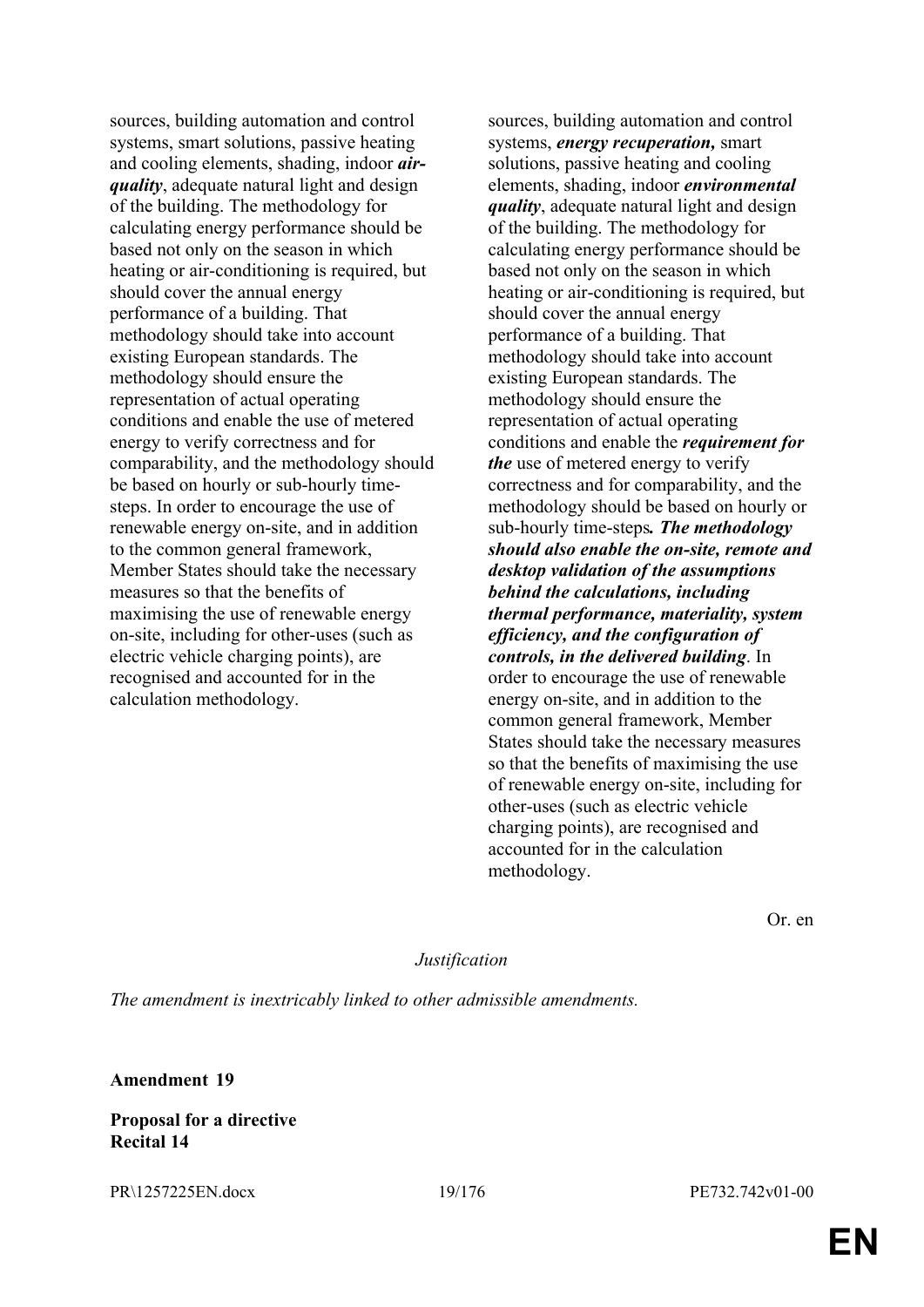# *Text proposed by the Commission Amendment*

(14) Two-thirds of the energy used for heating and cooling of buildings still comes from fossil fuels. In order to *decarbonise the building sector*, it is *of particular importance* to phase out fossil fuel in heating and cooling. *Therefore, Member States should indicate their national policies and measures to phase out fossil fuels in heating and cooling in their building renovation plans, and* no financial incentives should be given for the installation of fossil fuel boilers *under the next Multiannual Financial Framework as of 2027, with the exception of those selected for investment, before 2027, under the European Regional Development Fund and on the Cohesion Fund*. A clear legal basis for the ban of heat generators based on *their greenhouse gas emissions or* the type of fuel used should support national phase-out policies and measures.

(14) Two-thirds of the energy used for heating and cooling of buildings still comes from fossil fuels. In order to *reach zero-emissions*, it is *particularly important urgently* to phase out fossil fuel in heating and cooling. *In the light of the current context, changing the Union's landscape for decades and in line with the 2030 and 2050 energy and climate objectives,* no financial incentives should be given for the installation of fossil fuel boilers *after the transposition of this Directive. Member States should ban the installation of fossil fuel based technical building systems in new buildings and buildings undergoing renovation from the date of transposition of this Directive and phase out the use of fossil fuel based technical building systems from all buildings by 2035 at the latest*. A clear legal basis for the ban of *the use of* heat generators *in all other existing buildings by 2035* based on the type of fuel used should support national phase-out policies and measures. *This will also help play a key role in decreasing the Union's dependence on imports from third countries, lower citizens' energy bills and vulnerability to price fluctuations and halt the exceedances of air pollution limit values.*

Or. en

# **Amendment 20**

# **Proposal for a directive Recital 17**

*Text proposed by the Commission Amendment*

(17) The Commission should lay down a comparative methodology framework for calculating cost-optimal levels of minimum energy performance requirements. A

(17) *[*The Commission should lay down a comparative methodology framework for calculating cost-optimal levels of minimum energy performance requirements. A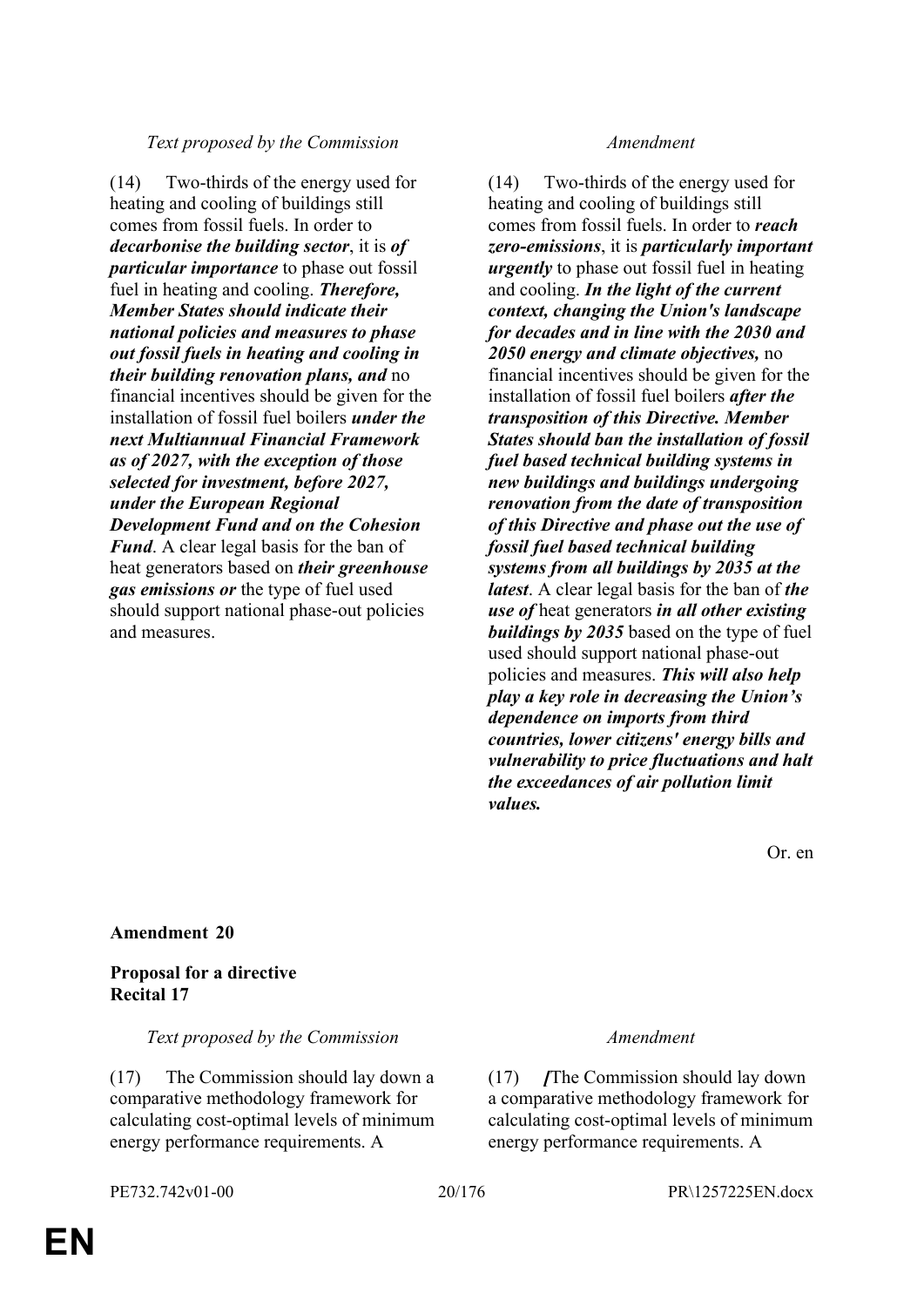review of this framework should enable the calculation of both energy and emission performance and should take into account environmental and health externalities, as well as the ETS extension and carbon prices. Member States should use that framework to compare the results with the minimum energy performance requirements which they have adopted. Should significant discrepancies, i.e. exceeding 15 %, exist between the calculated cost-optimal levels of minimum energy performance requirements and the minimum energy performance requirements in force, Member States should justify the difference or plan appropriate steps to reduce the discrepancy. The estimated economic lifecycle of a building or building element should be determined by Member States, taking into account current practices and experience in defining typical economic lifecycles. The results of that comparison and the data used to reach those results should be regularly reported to the Commission. Those reports should enable the Commission to assess and report on the progress of Member States in reaching cost-optimal levels of minimum energy performance requirements.

review of this framework should enable the calculation of both energy and emission performance and should take into account environmental and health externalities, as well as the ETS extension and carbon prices. Member States should use that framework to compare the results with the minimum energy performance requirements which they have adopted. Should significant discrepancies, i.e. exceeding 15 %, exist between the calculated cost-optimal levels of minimum energy performance requirements and the minimum energy performance requirements in force, Member States should justify the difference or plan appropriate steps to reduce the discrepancy. The estimated economic lifecycle of a building or building element should be determined by Member States, taking into account current practices and experience in defining typical economic lifecycles. The results of that comparison and the data used to reach those results should be regularly reported to the Commission. Those reports should enable the Commission to assess and report on the progress of Member States in reaching cost-optimal levels of minimum energy performance requirements.*]*

Or. en

# *Justification*

*The concept of "cost optimality" is insufficiently framed in this Directive and the empowerment should also be subject to review. The co-legislators should consider anchoring in the legislative act other general principles framing this concept.*

### **Amendment 21**

# **Proposal for a directive Recital 18**

*Text proposed by the Commission Amendment*

(18) Major renovations of existing (18) Major renovations of existing

PR\1257225EN.docx 21/176 PE732.742v01-00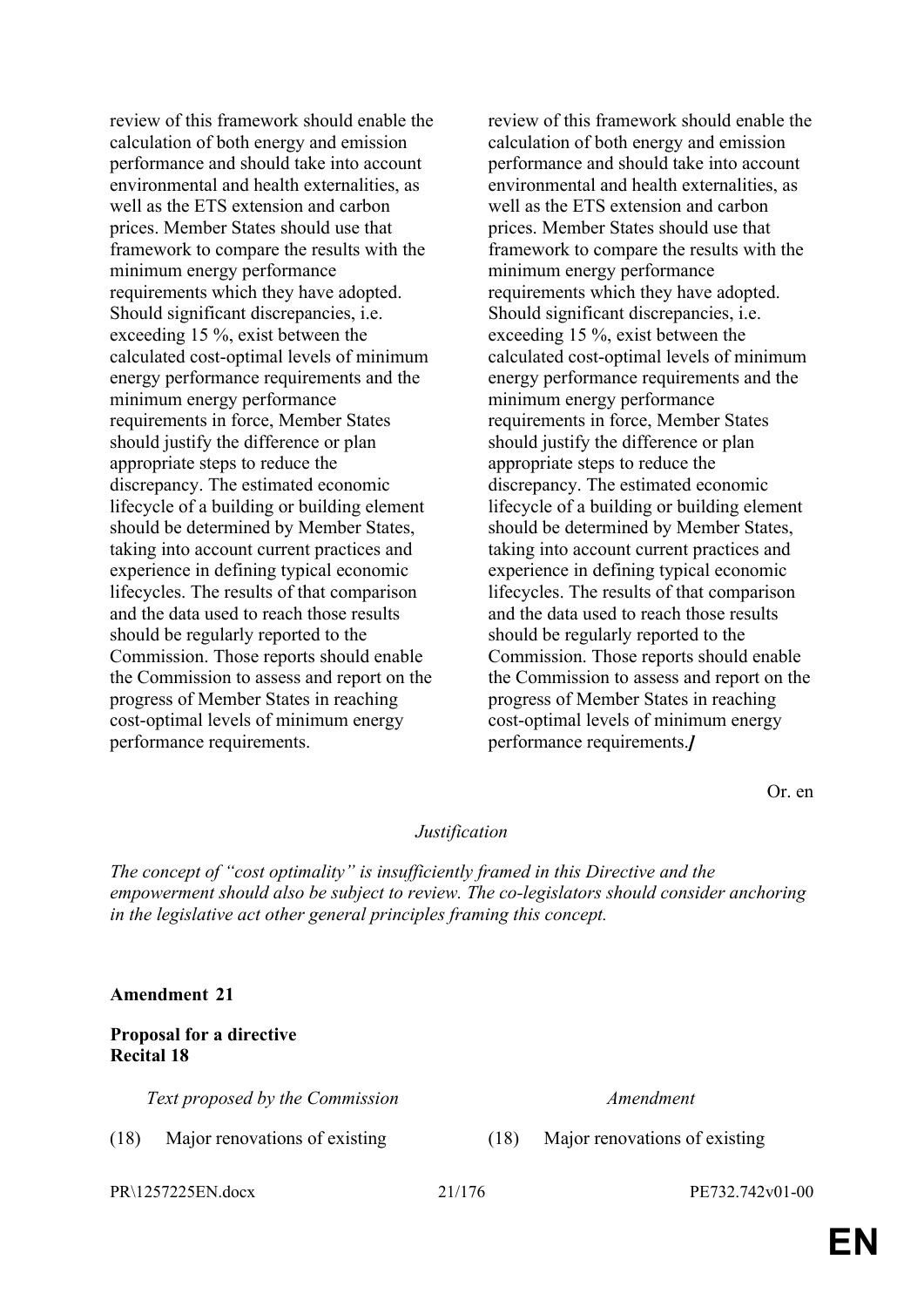buildings, regardless of their size, provide an opportunity to take cost-effective measures to enhance energy performance. For reasons of cost-effectiveness, it should be possible to limit the minimum energy performance requirements to the renovated parts that are most relevant for the energy performance of the building. Member States should be able to choose to define a 'major renovation' either in terms of a percentage of the surface of the building envelope or in terms of the value of the building. If a Member State decides to define a major renovation in terms of the value of the building, values such as the actuarial value, or the current value based on the cost of reconstruction, excluding the value of the land upon which the building is situated, could be used.

buildings, regardless of their size, provide an opportunity to take cost-effective measures to enhance energy performance. For reasons of cost-effectiveness, it should be possible to limit the minimum energy performance requirements to the renovated parts that are most relevant for the energy performance of the building*, while, on a mandatory basis, fully encompassing heating and cooling systems*. Member States should be able to choose to define a 'major renovation' either in terms of a percentage of the surface of the building envelope or in terms of the value of the building. If a Member State decides to define a major renovation in terms of the value of the building, values such as the actuarial value, or the current value based on the cost of reconstruction, excluding the value of the land upon which the building is situated, could be used.

Or. en

### *Justification*

*The introduced amendment is inextricably linked to other provisions, notably Article 2 (50), Article 3, Article 16 and Annex I-III, as heating and cooling systems are an essential parameter, when establishing the energy performance and operational GHG emissions of buildings. As specific policies on heating and cooling systems are also linked to national renovation action plans, they should always be considered in renovations.*

### **Amendment 22**

# **Proposal for a directive Recital 21**

### *Text proposed by the Commission Amendment*

(21) The necessary decarbonisation of the Union building stock requires energy renovation at a large scale: almost 75% of that building stock is inefficient according to current building standards, and 85-95% of the buildings that exist today will still be standing in 2050. However, the weighted annual energy renovation rate is

(21) The necessary decarbonisation of the Union building stock requires energy renovation at a large scale: almost 75% of that building stock is inefficient according to current building standards, and 85-95% of the buildings that exist today will still be standing in 2050. However, the weighted annual energy renovation rate is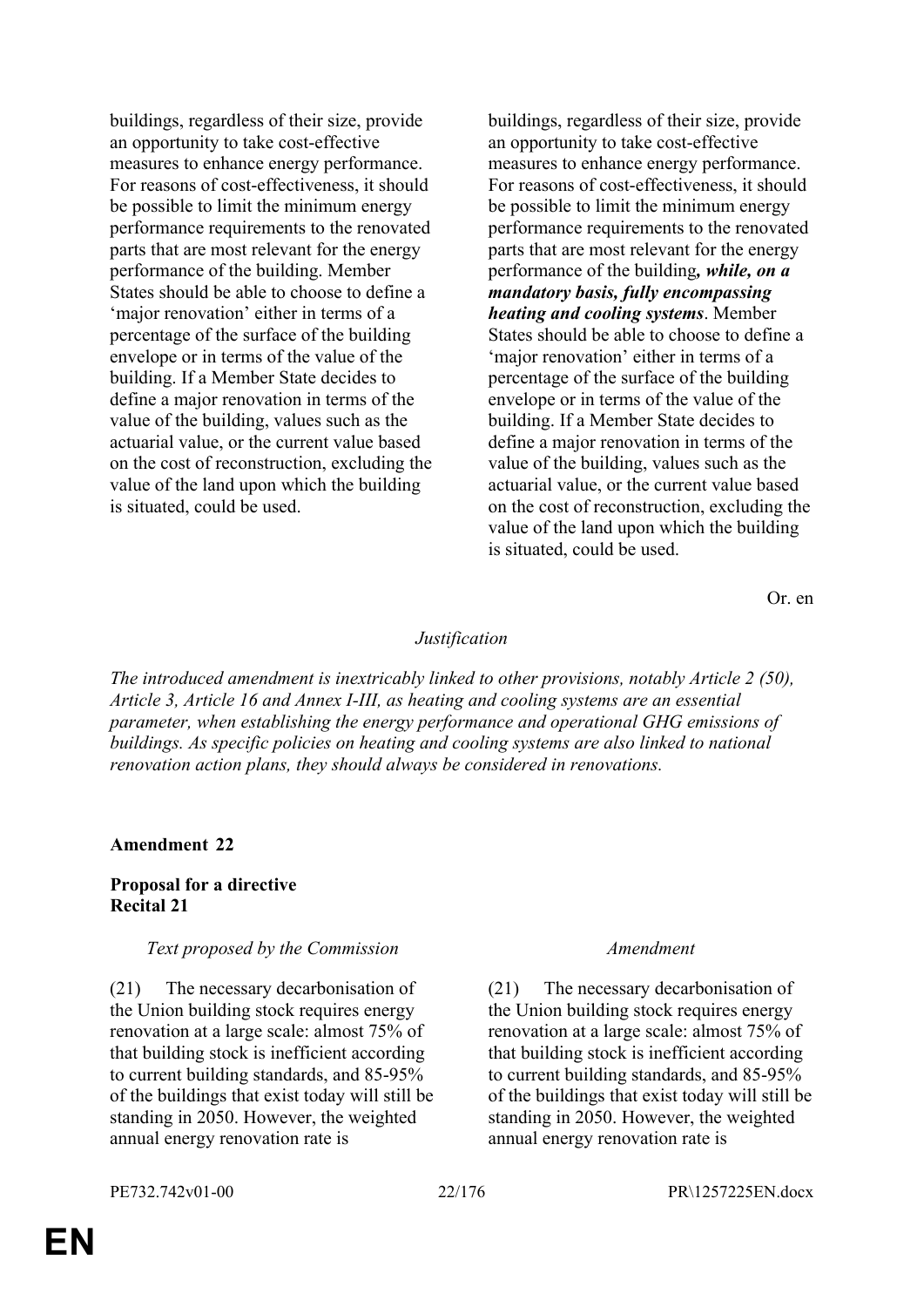persistently low at around 1%. At the current pace, the decarbonisation of the building sector would require centuries. Triggering and supporting building renovation, including a shift towards emission-free heating systems, is therefore a key goal of this Directive.

persistently low at around 1%. At the current pace, the decarbonisation of the building sector would require centuries. Triggering and supporting building renovation, including a shift towards emission-free heating systems, is therefore a key goal of this Directive. *Supporting renovations at district level, including through industrial or serial type renovations, offers benefits by stimulating the volume and depth of building renovations and will lead to a quicker and cheaper decarbonisation of the building stock.*

Or. en

### **Amendment 23**

### **Proposal for a directive Recital 24**

*Text proposed by the Commission Amendment*

(24) *As regards the rest of the national building stock, Member States are free to decide whether they wish to introduce* minimum energy performance standards*, designed at national level and adapted to national conditions*. When reviewing this Directive, the Commission should assess whether further binding minimum energy performance standards need to be introduced in order to achieve a decarbonised building stock by 2050.

(24) Minimum energy performance standards *should create a pathway for the progressive increase of energy performance classes of buildings*. When reviewing this Directive, the Commission should assess whether further *Union-wide* binding minimum energy performance standards need to be introduced in order to achieve a decarbonised building stock by 2050.

Or. en

**Amendment 24**

**Proposal for a directive Recital 28 a (new)**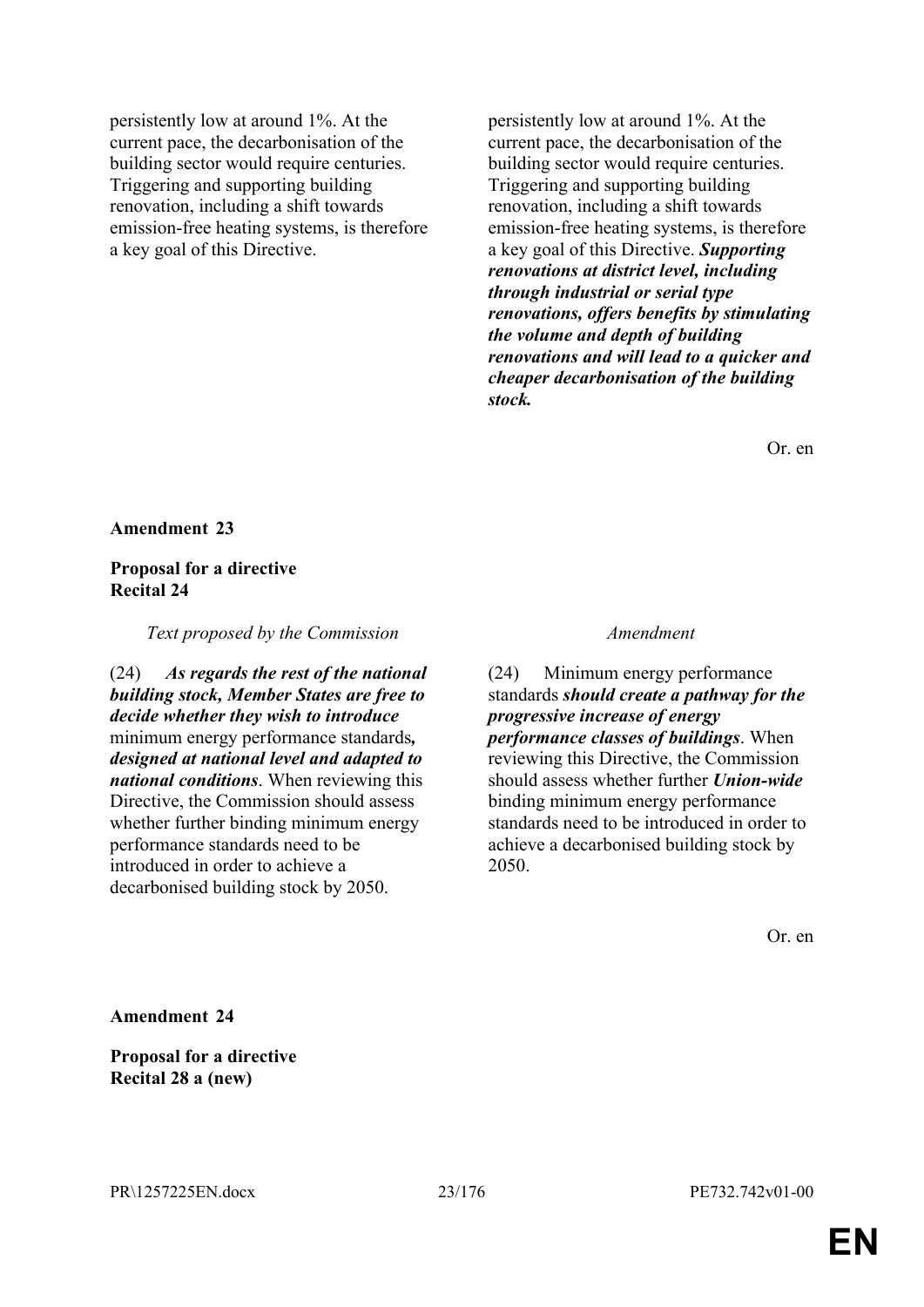*(28a) There is an urgent need to reduce dependence on fossil fuels in buildings and to accelerate efforts to decarbonise and electrify their energy consumption. In order to enable the cost-effective installation of solar technologies at a later stage, all new buildings should be "solar ready", that is, designed to optimise the solar generation potential on the basis of the site's solar irradiance, enabling the fruitful installation of solar technologies without costly structural interventions. In addition, Member States should ensure the deployment of suitable solar installations on new buildings, both residential and non-residential, and on existing non-residential buildings. Largescale deployment of solar energy on buildings would make a major contribution to shielding consumers more effectively from the increasing and volatile prices of fossil fuels, reduce the exposure of vulnerable citizens to high energy costs and result in wider environmental, economic and social benefits. In order to efficiently exploit the potential of solar installations on buildings, Member States should establish criteria for the implementation of, and possible exemptions from, the deployment of solar installations on buildings in line with the assessed technical and economic potential of the solar energy installations and the characteristics of the buildings covered by this obligation.*

Or. en

*(Recital 25 of Directive COM(2022) 222 (final) amending Directive (EU) 2018/2001 on the promotion of the use of energy from renewable sources, Directive 2010/31/EU on the energy performance of buildings and Directive 2012/27/EU on energy efficiency.)*

# *Justification*

*This amendment introduces the exact text of the amending Directive COM(2022) 222 (final) presented as part of the REPowerEU plan.*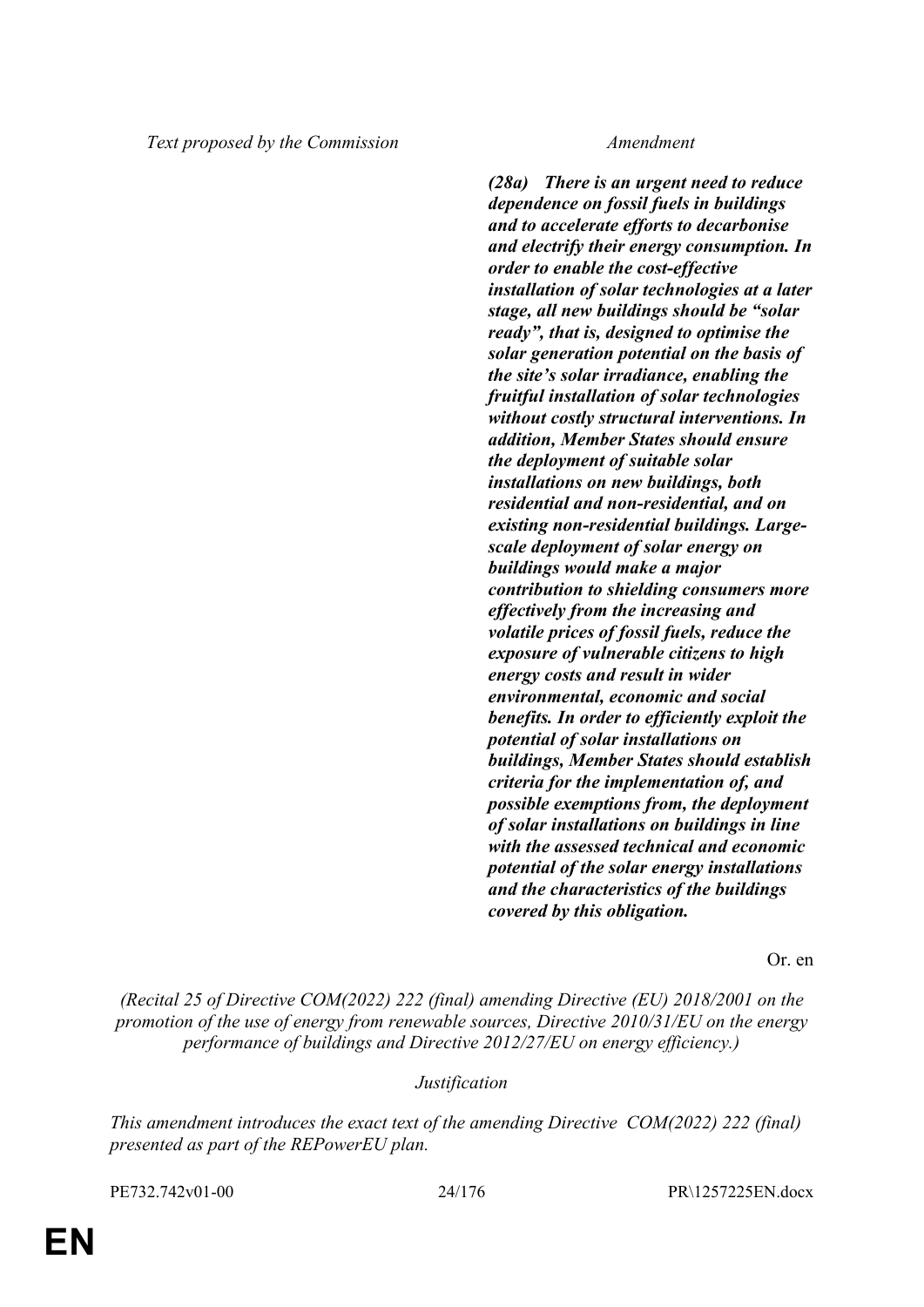# **Proposal for a directive Recital 29**

# *Text proposed by the Commission Amendment*

(29) To achieve a highly energy efficient and decarbonised building stock and the transformation of existing buildings into zero-emission buildings by 2050, Member States should establish national building renovation plans, which replace the longterm renovation strategies and become an even stronger, fully operational planning tool for Member States, with a stronger focus on financing and ensuring that appropriately skilled workers are available for carrying out building renovations. In their building renovation plans, Member States should set their own national building renovation targets. In line with Article 21(b)(7) of Regulation (EU) 2018/1999 and with the enabling conditions set under Regulation (EU) 2021/60 of the European Parliament and of the Council*<sup>36</sup>* , Member States should provide an outline of financing measures, as well as an outline of the investment needs and the administrative resources for the implementation of their building renovation plans.

# <sup>36</sup> Regulation (EU) 2021/1060 of the European Parliament and of the Council of 24 June 2021 laying down common

(29) To achieve a highly energy efficient and decarbonised building stock and the transformation of existing buildings into zero-emission buildings by 2050, Member States should establish national building renovation plans, which replace the longterm renovation strategies and become an even stronger, fully operational planning tool for Member States, with a stronger focus on financing and ensuring that appropriately skilled workers are available for carrying out building renovations*, as well as on tackling energy poverty and improving the energy performance of worst performing buildings*. In their building renovation plans, Member States should set their own national building renovation targets. In line with Article 21(b)(7) of Regulation (EU) 2018/1999 and with the enabling conditions set under Regulation (EU) 2021/60 of the European Parliament and of the Council, Member States should provide an outline of financing measures, as well as an outline of the investment needs and the administrative resources for the implementation of their building renovation plans. *Member States should consider using Union funding and financing mechanisms, in particular, the Resilience and Recovery Facility36a structural and cohesion funds and the Social Climate Fund36b,to fund the implementation of their building renovation plans.*

 $\mathcal{L}_\text{max}$  , and the contract of the contract of the contract of the contract of the contract of the contract of

<sup>36</sup> Regulation (EU) 2021/1060 of the European Parliament and of the Council of 24 June 2021 laying down common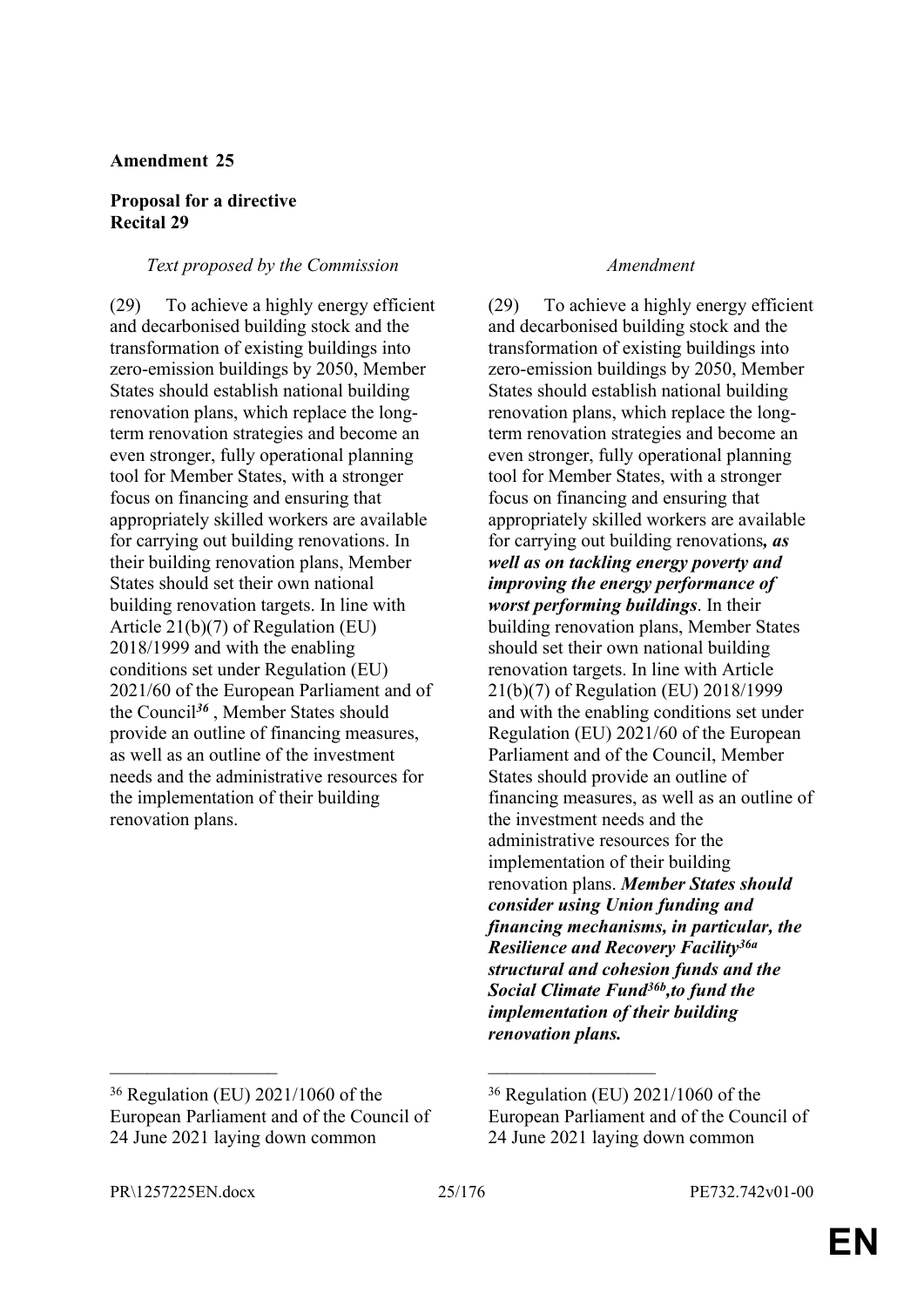provisions on the European Regional Development Fund, the European Social Fund Plus, the Cohesion Fund, the Just Transition Fund and the European Maritime, Fisheries and Aquaculture Fund and financial rules for those and for the Asylum, Migration and Integration Fund, the Internal Security Fund and the Instrument for Financial Support for Border Management and Visa Policy (OJ L 231, 30.6.2021, p. 159).

provisions on the European Regional Development Fund, the European Social Fund Plus, the Cohesion Fund, the Just Transition Fund and the European Maritime, Fisheries and Aquaculture Fund and financial rules for those and for the Asylum, Migration and Integration Fund, the Internal Security Fund and the Instrument for Financial Support for Border Management and Visa Policy (OJ L 231, 30.6.2021, p. 159).

*36a Regulation (EU) 2021/241 of the European Parliament and of the Council of 12 February 2021 establishing the Recovery and Resilience Facility (OJ L 57, 18.2.2021, p. 17).*

*36b Regulation (EU) .../... [regulation of the European Parliament and of the Council establishing a Social Climate Fund as proposed by COM(2021)0568].*

Or. en

# **Amendment 26**

# **Proposal for a directive Recital 32**

### *Text proposed by the Commission Amendment*

(32) Staged renovation can be a solution to address the *issues* of high upfront costs and hassle for the inhabitants that may occur when renovating 'in one go'. However, such staged renovation needs to be carefully planned in order to avoid that one renovation step precludes necessary subsequent steps. Renovation passports provide a clear roadmap for staged renovation, helping owners and investors plan the best timing and scope for interventions. Therefore, renovation passports should be made available as *a voluntary tool* to building owners across all Member States.

(32) *One-step deep renovation is the most cost-effective and lowest carbon budget option by which to achieve a fully decarbonised and zero-emitting Union building stock. In some cases,* staged*, deep* renovation can be a solution to address the *issue* of high upfront costs and hassle for the inhabitants that may occur when renovating 'in one go'. However, such staged*, deep* renovation needs to be carefully planned in order to avoid that one renovation step precludes necessary subsequent steps. Renovation passports provide a clear roadmap for staged *deep* renovation, helping owners and investors plan the best timing and scope for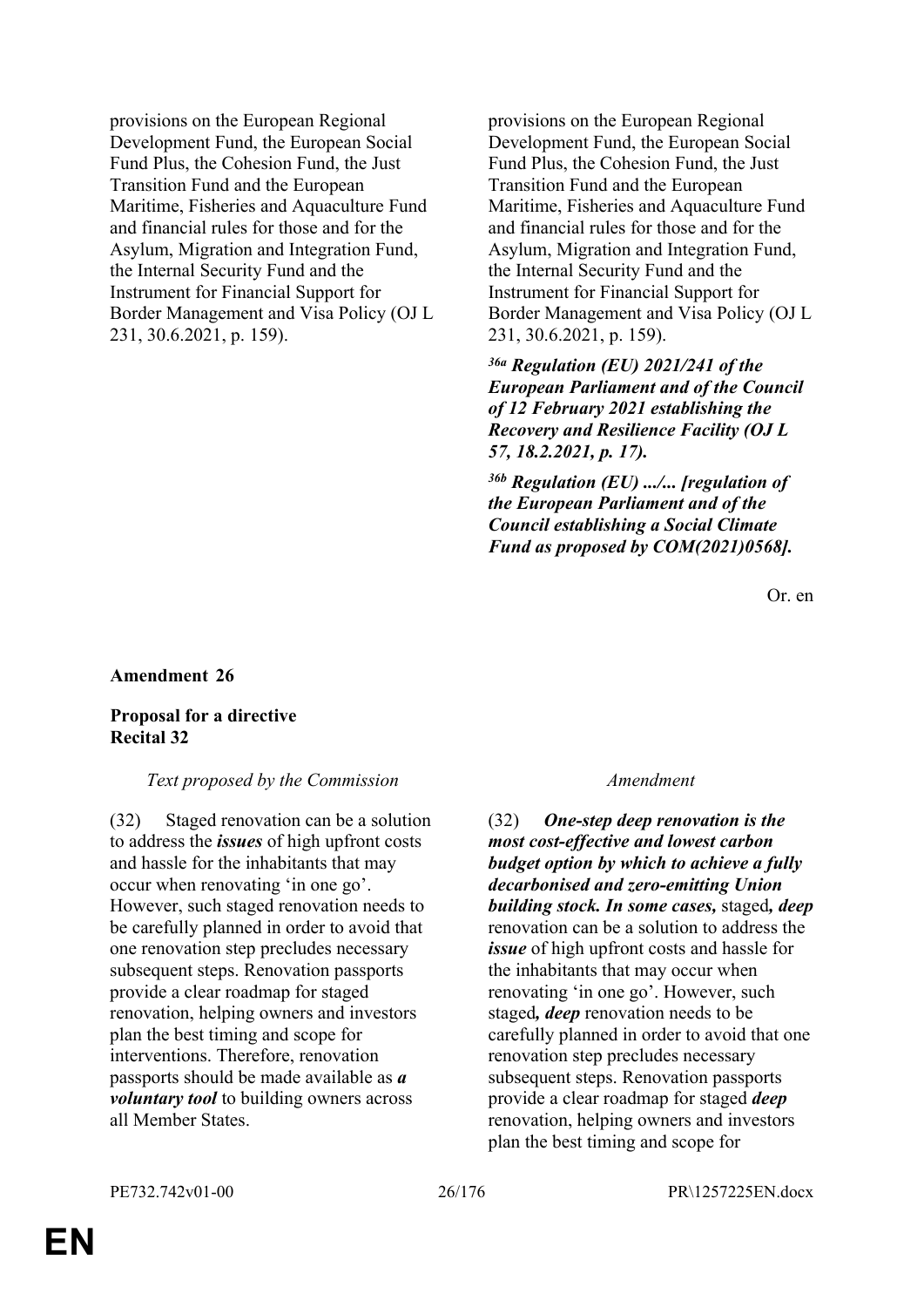interventions. Therefore, renovation passports should be made available as *part of Energy Performance Certificates* to building owners across all Member States.

Or. en

# **Amendment 27**

# **Proposal for a directive Recital 33**

### *Text proposed by the Commission Amendment*

(33) The concept of 'deep renovation' has not yet been defined in Union legislation. With a view to achieving the long-term vision for buildings, deep renovation should be defined as a renovation that transforms buildings into zero-emission buildings; in a first step, as a renovation that transforms buildings into nearly zero-energy buildings. This definition serves the purpose of increasing the energy performance of buildings. A deep renovation for energy performance purposes is a prime opportunity to address other aspects such as living conditions of vulnerable households, increasing climate resilience, resilience against disaster risks including seismic resilience, fire safety, the removal of hazardous substances including asbestos, and accessibility for persons with disabilities.

(33) The concept of 'deep renovation' has not yet been defined in Union legislation. With a view to achieving the long-term vision for buildings, deep renovation should be defined as a renovation that transforms buildings into zero-emission buildings; in a first step, as a renovation that transforms buildings into nearly zero-energy buildings. This definition serves the purpose of increasing the energy performance of buildings. A deep renovation for energy performance purposes is a prime opportunity to address other aspects such as *indoor environmental quality,* living conditions of vulnerable households*, sufficiency and circularity*, increasing climate resilience, resilience against disaster risks including seismic resilience, fire safety, the removal of hazardous substances including asbestos, and accessibility for persons with disabilities*, and enhancing carbon sinks, such as vegetated surfaces*.

Or. en

**Amendment 28**

**Proposal for a directive Recital 34**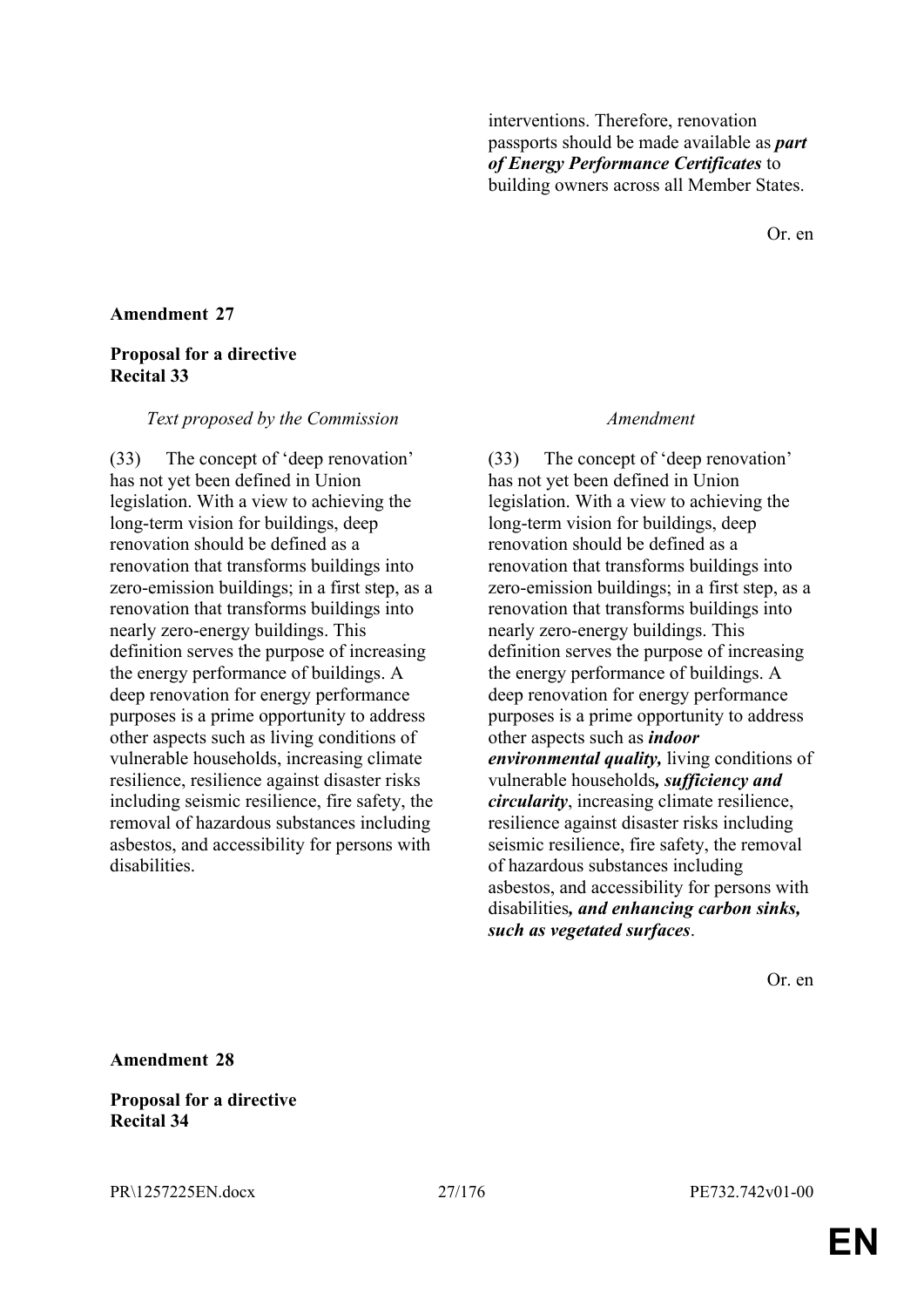# *Text proposed by the Commission Amendment*

(34) In order to foster deep renovation, which is one of the goals of the Renovation Wave strategy, Member States should *give enhanced* financial and administrative support to deep renovation.

(34) In order to foster deep renovation, which is one of the goals of the Renovation Wave strategy, Member States should *reserve the highest support tranche of* financial and administrative support to *the* deep renovation *of worst performing buildings or provide a premium in addition to such support, with a focus on low income households and those suffering from energy poverty*.

Or. en

# **Amendment 29**

# **Proposal for a directive Recital 35**

# *Text proposed by the Commission Amendment*

(35) Member States should support energy performance upgrades of existing buildings that contribute to achieving a healthy indoor *environment*, including through the removal of asbestos and other harmful substances, preventing the illegal removal of harmful substances, and facilitating compliance with existing legislative acts such as Directives 2009/148/EU<sup>37</sup> and (EU) 2016/2284<sup>38</sup> of the European Parliament and of the Council.

 $\mathcal{L}_\text{max}$  , and the contract of the contract of the contract of the contract of the contract of the contract of

(35) Member States should support energy performance upgrades of existing buildings that contribute to achieving a healthy indoor *environmental quality*, including through *air cleaning,* the removal of asbestos and other harmful substances, preventing the illegal removal of harmful substances, and facilitating compliance with existing legislative acts such as Directives 2009/148/EU<sup>37</sup> and (EU) 2016/2284<sup>38</sup> of the European Parliament and of the Council.

<sup>37</sup> Directive 2009/148/EC of the European Parliament and of the Council of 30 November 2009 on the protection of workers from the risks related to exposure to asbestos at work (OJ L 330, 16.12.2009, p. 28).

<sup>38</sup> Directive (EU) 2016/2284 of the European Parliament and of the Council of 14 December 2016 on the reduction of national emissions of certain atmospheric

<sup>37</sup> Directive 2009/148/EC of the European Parliament and of the Council of 30 November 2009 on the protection of workers from the risks related to exposure to asbestos at work (OJ L 330, 16.12.2009, p. 28).

<sup>38</sup> Directive (EU) 2016/2284 of the European Parliament and of the Council of 14 December 2016 on the reduction of national emissions of certain atmospheric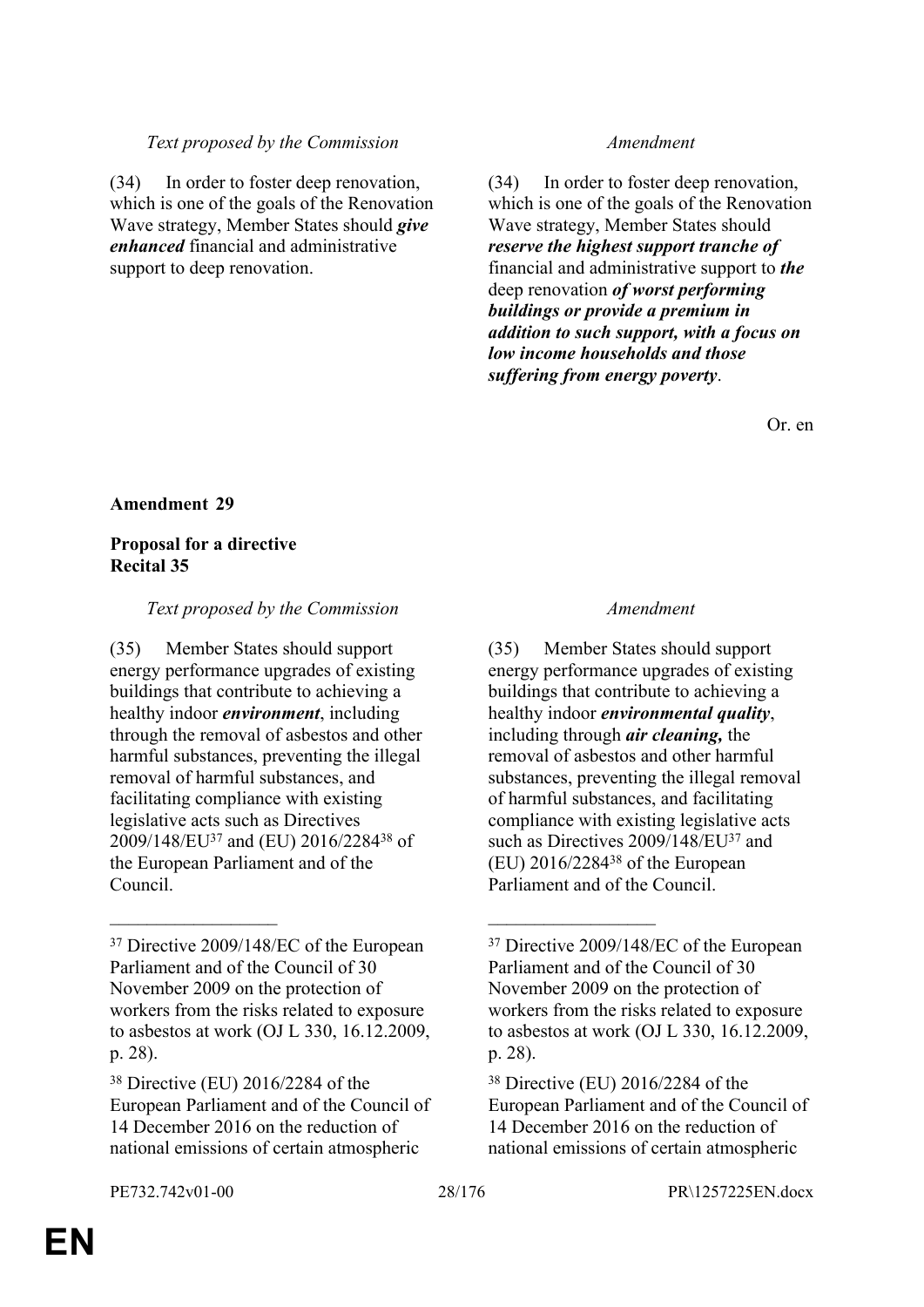pollutants, amending Directive 2003/35/EC and repealing Directive 2001/81/EC (OJ L 344, 17.12.2016, p. 1).

pollutants, amending Directive 2003/35/EC and repealing Directive 2001/81/EC (OJ L 344, 17.12.2016, p. 1).

Or. en

**Amendment 30**

**Proposal for a directive Recital 35 a (new)**

*Text proposed by the Commission Amendment*

*(35a) In order to support the multiplication and replicability of successful building renovation projects, in line with the New European Bauhaus initiative, in particular with its sustainability goal, Member States should put in place national industrial policies for the large-scale production of locally adaptable prefabricated building elements for building renovation that provide different functions, including aesthetics, insulation and energy generation and insulation and green infrastructures. They should also promote biodiversity, water management, accessibility and mobility.*

Or. en

# *Justification*

*The Energy Performance of Buildings Directive is considered to contribute to the New European Bauhaus initiative (Recital 3), for example in the dimension of sustainability through enhanced energy performance and emission reductions as brought about through the EPBD. Annex VII requires Member States to define reference buildings to determine the energy and emission performance of buildings. Therefore the amendment is inextricably linked to AM 118.*

**Amendment 31**

**Proposal for a directive Recital 36**

PR\1257225EN.docx 29/176 PE732.742v01-00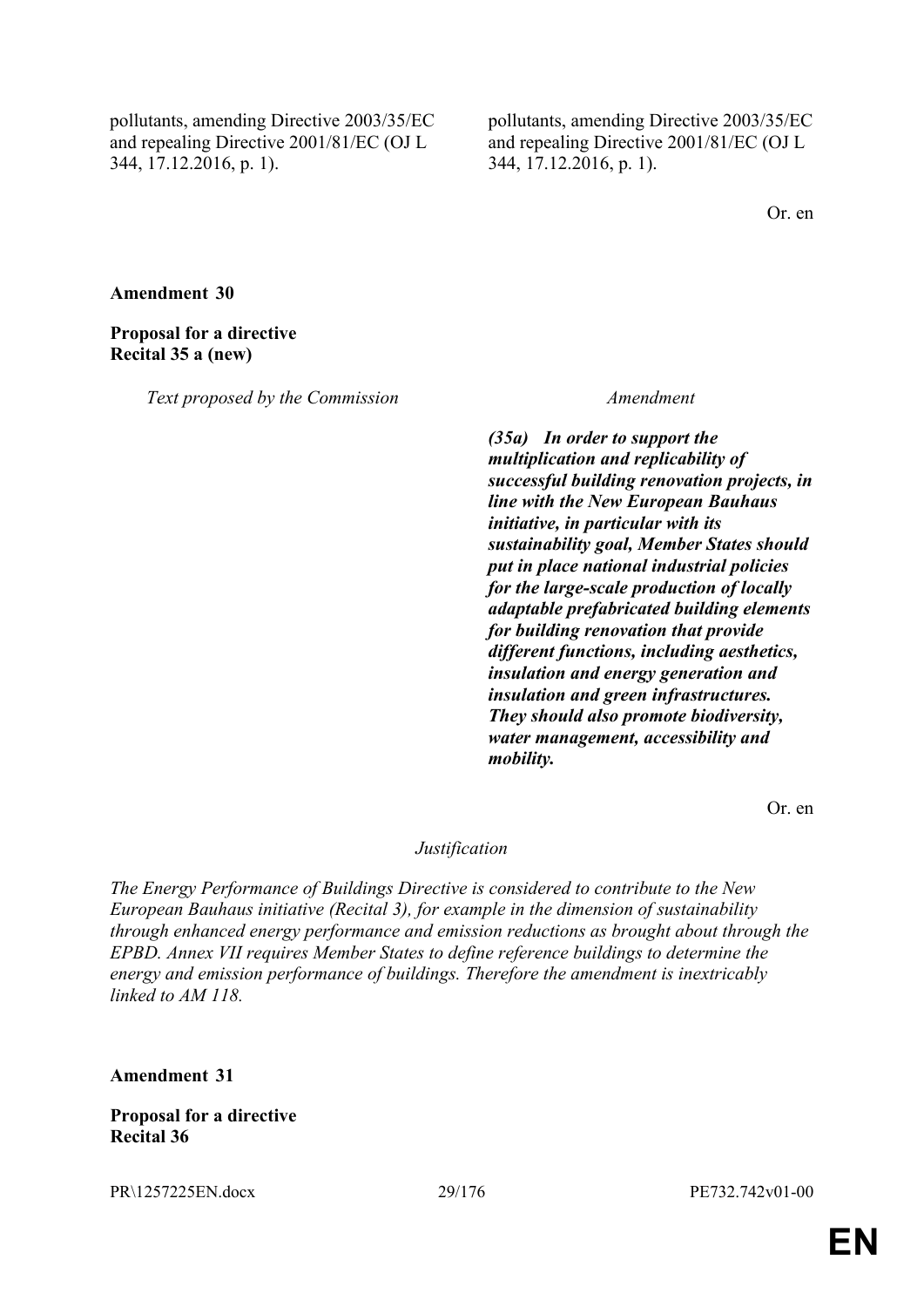# *Text proposed by the Commission Amendment*

(36) Electric vehicles are expected to play a crucial role in the decarbonisation and efficiency of the electricity system, namely through the provision of flexibility, balancing and storage services, especially through aggregation. This potential of electric vehicles to integrate with the electricity system and contribute to system efficiency and further absorption of renewable electricity should be fully exploited. Charging in relation to buildings is particularly important, since this is where electric vehicles park regularly and for long periods of time. Slow charging is economical and the installation of recharging points in private spaces can provide energy storage to the related building and integration of smart charging services and system integration services in general.

(36) Electric vehicles are expected to play a crucial role in the decarbonisation and efficiency of the electricity system, namely through the provision of flexibility, balancing and storage services, especially through aggregation. This potential of electric vehicles to integrate with the electricity system and contribute to system efficiency and further absorption of renewable electricity should be fully exploited. Charging in relation to buildings is particularly important, since this is where electric vehicles park regularly and for long periods of time. Slow*, smart and bi-directional* charging is economical and the installation of recharging points in private spaces can provide energy storage to the related building and integration of smart *and bi-directional* charging services and system integration services in general. *Especially during peak hours, electric vehicles enabled for bi-directional charging add on the capacity of buildings and the electricity system to balance power supply and demand at lower cost and empower users to actively providing such services against adequate remuneration.*

Or. en

# **Amendment 32**

# **Proposal for a directive Recital 37**

# *Text proposed by the Commission Amendment*

(37) Combined with an increased share of renewable electricity production, electric vehicles produce fewer greenhouse gas emissions. Electric vehicles constitute an important component of a clean energy transition based on energy efficiency

(37) Combined with an increased share of renewable electricity production, electric vehicles produce fewer greenhouse gas emissions. Electric vehicles constitute an important component of a clean energy transition based on energy efficiency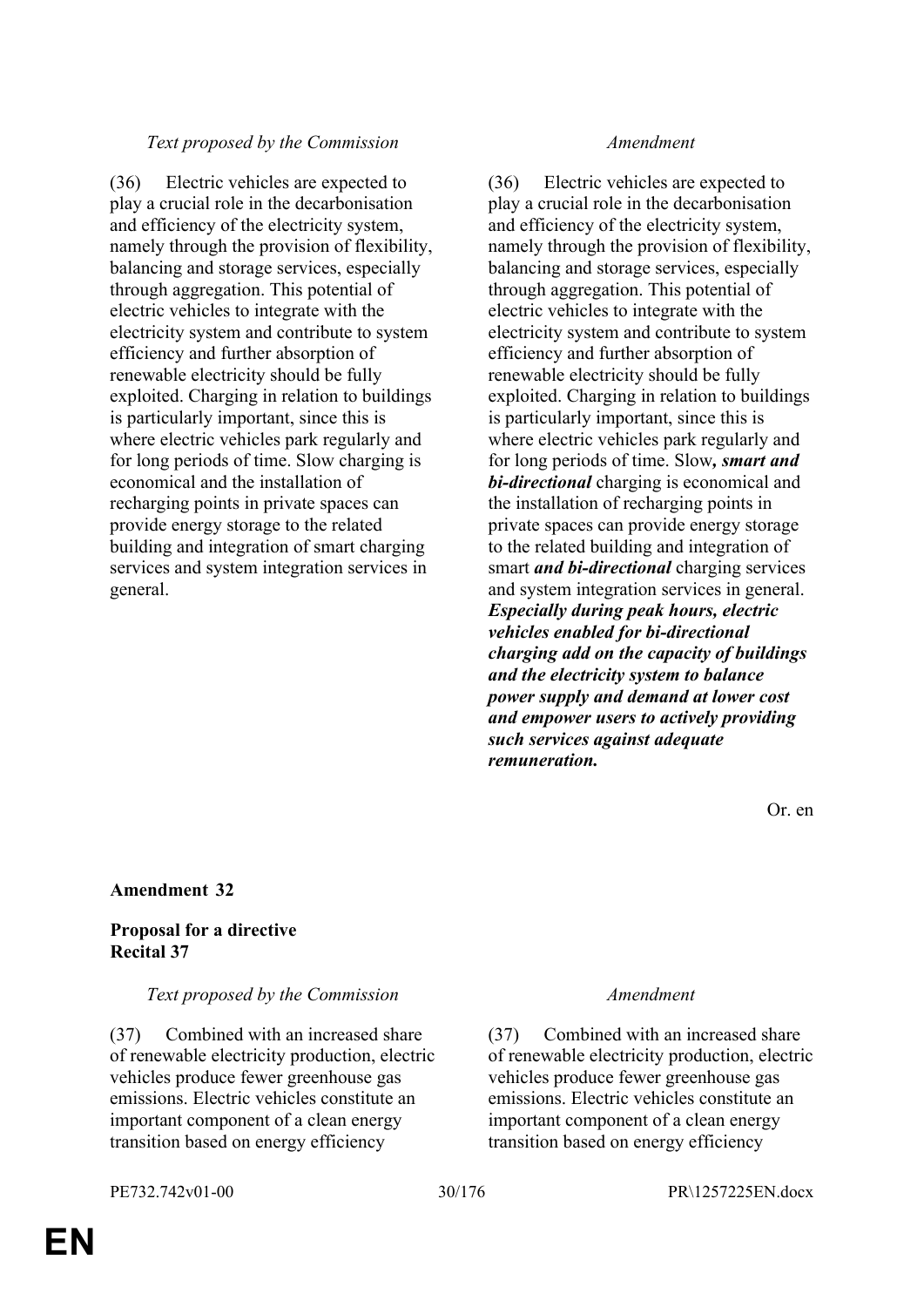measures, alternative fuels, renewable energy and innovative solutions for the management of energy flexibility. Building codes can be effectively used to introduce targeted requirements to support the deployment of recharging infrastructure in car parks of residential and non-residential buildings. Member States should remove barriers such as split incentives and administrative complications which individual owners encounter when trying to install a recharging point on their parking space.

measures, alternative fuels, renewable energy and innovative solutions for the management of energy flexibility. Building codes can be effectively used to introduce targeted requirements to support the deployment of recharging infrastructure in car parks of residential and non-residential buildings. Member States should remove barriers such as *grid connection and capacity bottlenecks,* split incentives and administrative complications which individual owners encounter when trying to install a recharging point on their parking space.

Or. en

### **Amendment 33**

### **Proposal for a directive Recital 38**

### *Text proposed by the Commission Amendment*

(38) Pre-cabling provides the right conditions for the rapid deployment of recharging points if and where they are needed. Readily available infrastructure will decrease the costs of installation of recharging points for individual owners and ensure that electric vehicle users have access to recharging points. Establishing requirements for electromobility at Union level concerning the pre-equipping of parking spaces and the installation of recharging points is an effective way to promote electric vehicles in the near future while enabling further development at a reduced cost in the medium to long term. *Where technically feasible,* Member States should ensure the accessibility of recharging points for persons with disabilities.

(38) Pre-cabling provides the right conditions for the rapid deployment of recharging points if and where they are needed. Readily available infrastructure will decrease the costs of installation of recharging points for individual owners and ensure that electric vehicle users have access to recharging points. Establishing requirements for electromobility at Union level concerning the pre-equipping of parking spaces and the installation of recharging points is an effective way to promote electric vehicles in the near future while enabling further development at a reduced cost in the medium to long term. Member States should ensure the accessibility of recharging points for persons with disabilities.

Or. en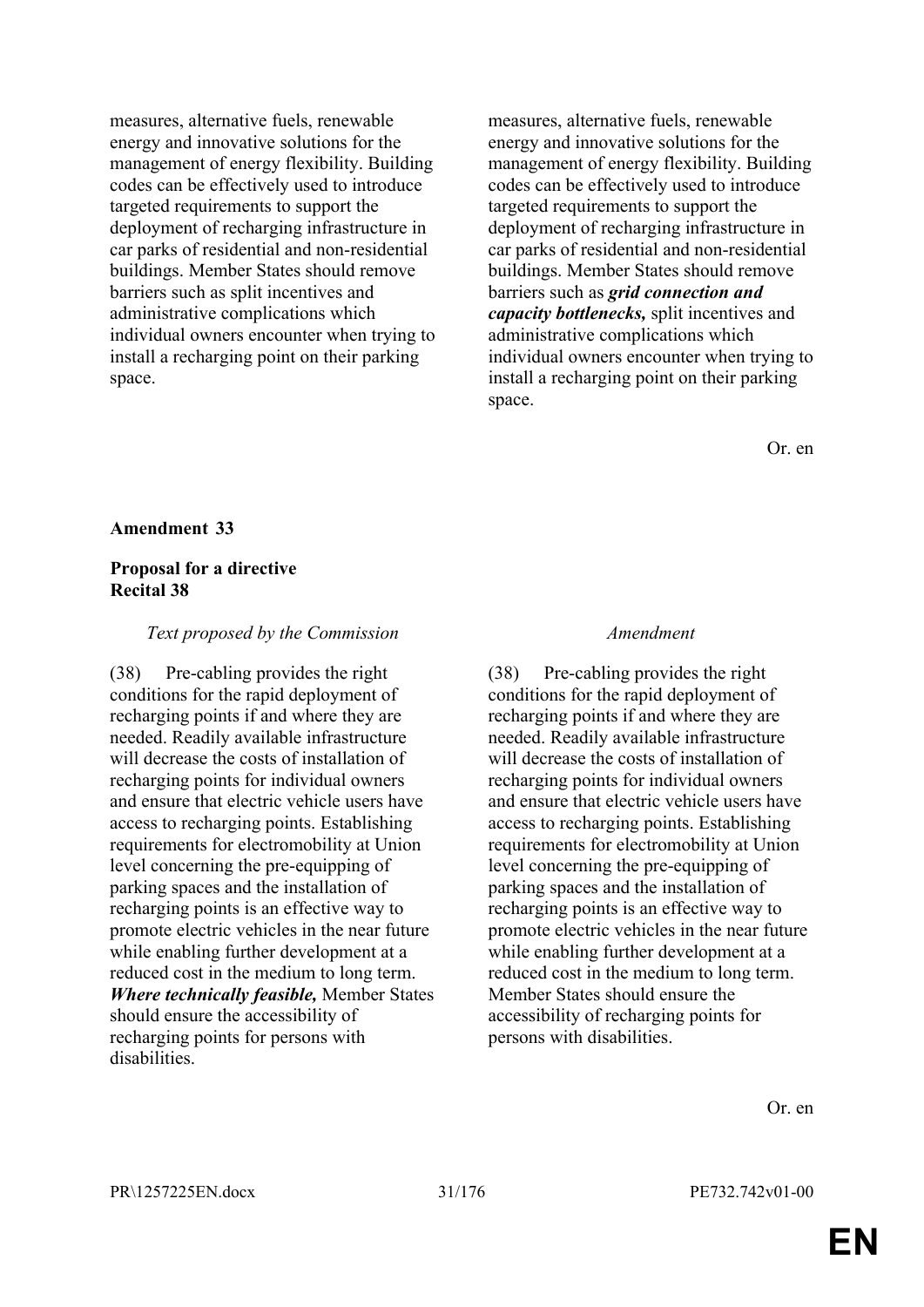# **Proposal for a directive Recital 39**

# *Text proposed by the Commission Amendment*

(39) Smart charging and bidirectional charging enable the energy system integration of buildings. Recharging points where electric vehicles typically park for extended periods of time, such as where people park for reasons of residence or employment, are highly relevant to energy system integration, therefore smart charging functionalities need to be ensured. *In situations where* bidirectional charging *would assist* further penetration of renewable electricity by electric vehicle fleets in transport and the electricity system in general, such functionality should also be made available.

(39) Smart charging and bidirectional charging enable the energy system integration of buildings. Recharging points where electric vehicles typically park for extended periods of time, such as where people park for reasons of residence or employment, are highly relevant to energy system integration, therefore smart charging functionalities need to be ensured. *As* bidirectional charging *assists the* further penetration of renewable electricity by electric vehicle fleets in transport and the electricity system in general *and is instrumental to peak shaving, thus lowering the need for power supply at peak hours and hence overall system costs*, such functionality should also be made available*, not least as it empowers owners of electric vehicles to make such functions available to play and active part in the energy system against adequate remuneration, in line with their right to generate, share, store or sell self produced energy*.

Or. en

# **Amendment 35**

# **Proposal for a directive Recital 40**

# *Text proposed by the Commission Amendment*

(40) Promoting green mobility is a key part of the European Green Deal and buildings can play an important role in providing the necessary infrastructure, not only for recharging of electric vehicles but also for bicycles. A shift to *soft* mobility

(40) Promoting green mobility is a key part of the European Green Deal and buildings can play an important role in providing the necessary infrastructure, not only for recharging of electric vehicles but also for bicycles. A shift to *active* mobility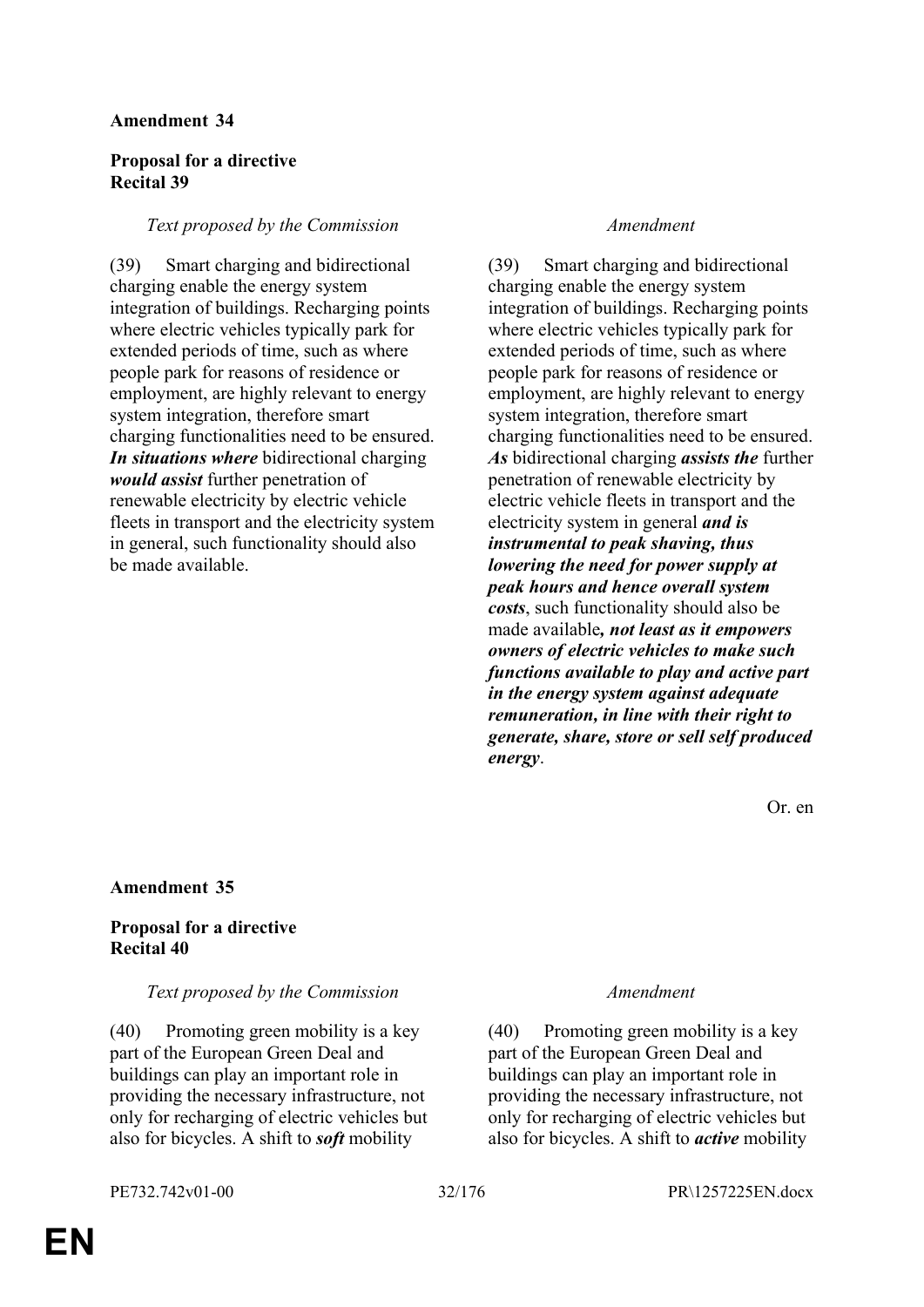such as cycling can significantly reduce greenhouse gas emissions from transport. As set out in the 2030 Climate Target Plan, increasing the modal shares of clean and efficient private and public transport, such as cycling, will drastically lower pollution from transport and bring major benefits to individual citizens and communities. The lack of bike parking spaces is a major barrier to the uptake of cycling, both in residential and non-residential buildings. Building codes can effectively support the transition to cleaner mobility by establishing requirements for a minimum number of bicycle parking spaces.

such as cycling can significantly reduce greenhouse gas emissions from transport*. With the increase in the sale of electric bicycles and electric cargo bikes, basic charging infrastructure for those vehicles should also be provided to facilitate their regular use*. As set out in the 2030 Climate Target Plan, increasing the modal shares of clean and efficient private and public transport, such as cycling, will drastically lower pollution from transport and bring major benefits to individual citizens and communities. The lack of bike parking spaces is a major barrier to the uptake of cycling, both in residential and nonresidential buildings. *Union requirements and national* building codes can effectively support the transition to cleaner mobility by establishing requirements for a minimum number of bicycle parking spaces*, and building bicycle parking spaces and related infrastructure in areas where bicycles are typically less used as a means of transport can lead to an increase in their use as a form of mobility*. *The requirement to provide bicycle parking spaces should not be dependent on, or necessarily be linked to, the availability and supply of car parking spaces, which may in certain circumstances be unavailable. Building codes should also replace 'minimum' car parking requirements with 'maximum' car parking requirements, particularly in those areas that are already well served by public transport and active mobility options. Member States should support local authorities in developing and implementing sustainable urban mobility plans with a particular focus on the integration of housing policies with sustainable mobility and urban planning, thereby ensuring and prioritising accessibility of all new major urban developments by active mobility and public transport.*

Or. en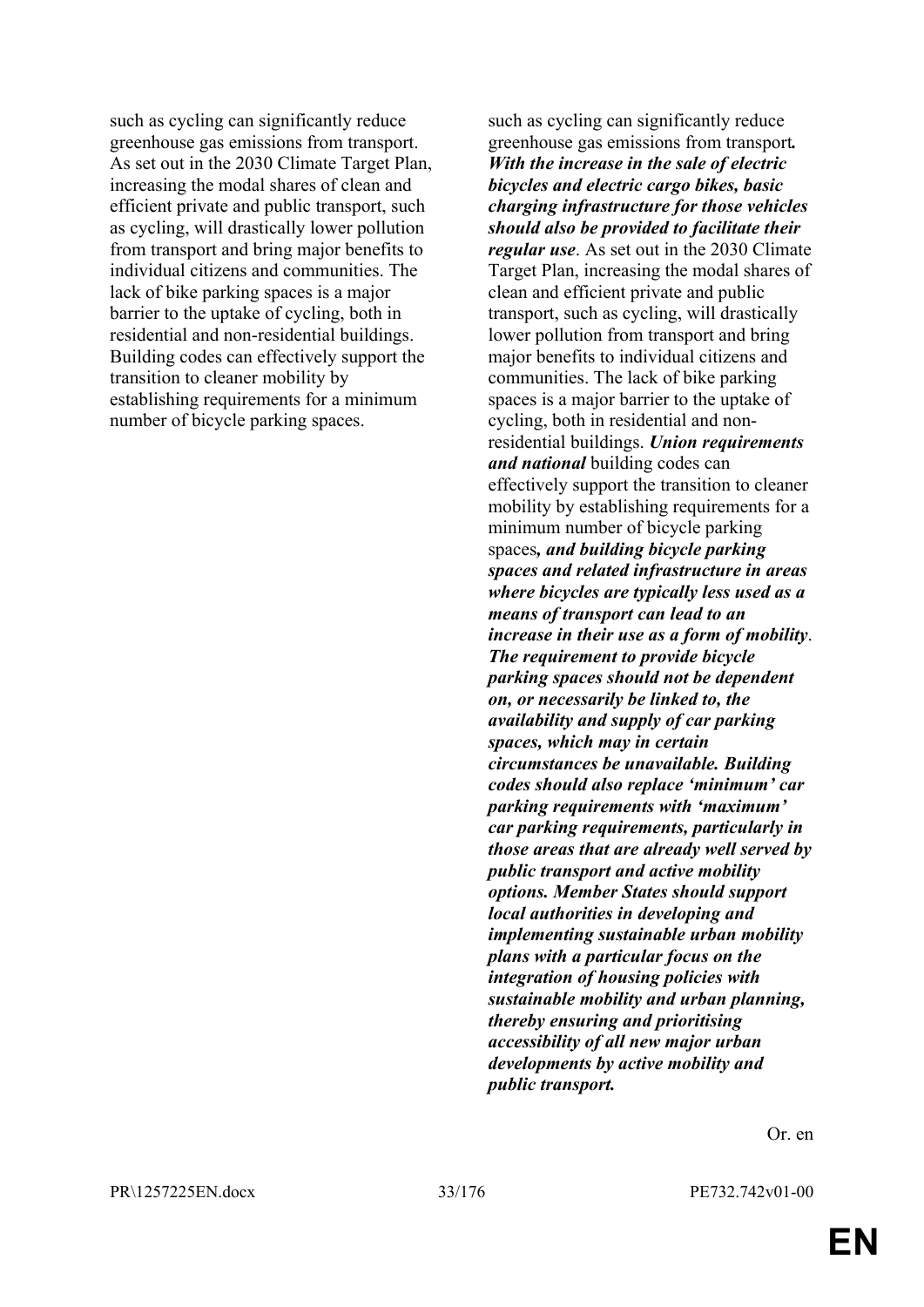# **Proposal for a directive Recital 44**

# *Text proposed by the Commission Amendment*

(44) Access to sufficient funding is crucial to meet the 2030 and 2050 energy efficiency targets. Union financial instruments and other measures have been put into place or adapted with the aim of supporting the energy performance of buildings . The most recent initiatives to increase the availability of financing at Union level include, inter alia, the 'Renovate' flagship component of the Recovery and Resilience Facility established by Regulation (EU) 2041/241 of the European Parliament and the Council<sup>39</sup> and the Social Climate Fund established by Regulation (EU) …/…. Several other key EU programmes can support energy renovation under the 2021- 2027 Multiannual Financial Framework, including the cohesion policy funds and the InvestEU Fund established by Regulation (EU) 2021/523 of the European Parliament and of the Council<sup>40</sup> . Through Framework Programmes for research and innovation, the Union invests in grants or loans to push the best technology and improve the energy performance of buildings, including through partnerships with industry and Member States such as the Clean Energy Transition and Built4People European Partnerships.

(44) Access to sufficient funding is crucial to meet the 2030 and 2050 energy efficiency targets *as well as to reduce the number of people living in energy poverty*. Union financial instruments and other measures have been put into place or adapted with the aim of supporting the energy performance of buildings *and eliminating energy poverty*. The most recent initiatives to increase the availability of financing at Union level include, inter alia, the 'Renovate' flagship component of the Recovery and Resilience Facility established by Regulation (EU) 2041/241 of the European Parliament and the Council<sup>39</sup> and the Social Climate Fund established by Regulation (EU) …/…*. and the REPowerEU plan*. Several other key EU programmes can support energy renovation under the 2021-2027 Multiannual Financial Framework, including the cohesion policy funds and the InvestEU Fund established by Regulation (EU) 2021/523 of the European Parliament and of the Council<sup>40</sup>. Through Framework Programmes for research and innovation, the Union invests in grants or loans to push the best technology and improve the energy performance of buildings, including through partnerships with industry and Member States such as the Clean Energy Transition and Built4People European Partnerships.

 $\mathcal{L}_\text{max}$  , and the contract of the contract of the contract of the contract of the contract of the contract of

<sup>39</sup> Regulation (EU) 2021/241 of the European Parliament and of the Council of 12 February 2021 establishing the Recovery and Resilience Facility (OJ L 57, 18.2.2021)

<sup>39</sup> Regulation (EU) 2021/241 of the European Parliament and of the Council of 12 February 2021 establishing the Recovery and Resilience Facility (OJ L 57, 18.2.2021)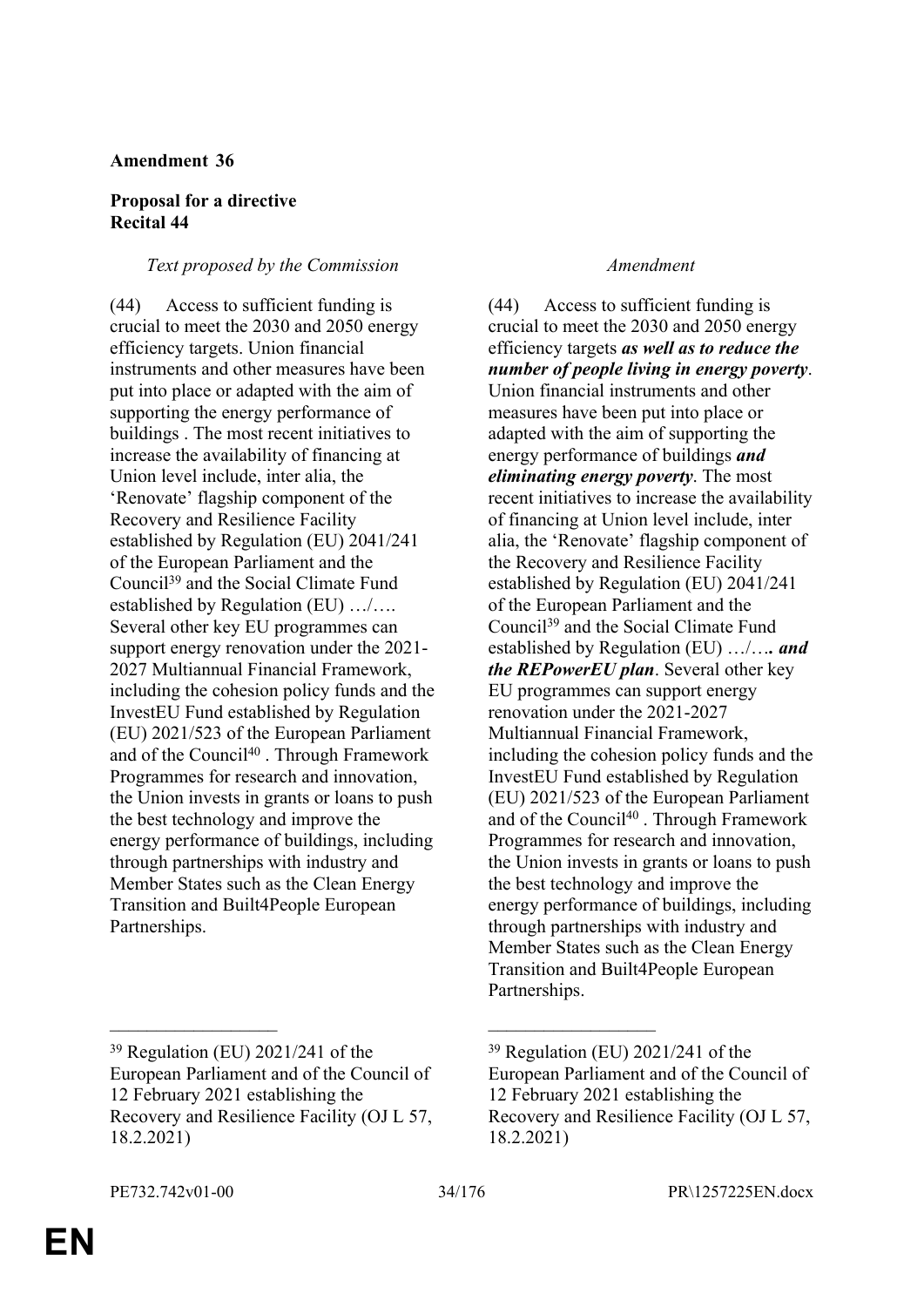<sup>40</sup> Regulation (EU) 2021/523 of the European Parliament and of the Council of 24 March 2021 establishing the InvestEU Programme and amending Regulation (EU) 2015/1017 (OJ L 107, 26.3.2021, p. 30).

<sup>40</sup> Regulation (EU) 2021/523 of the European Parliament and of the Council of 24 March 2021 establishing the InvestEU Programme and amending Regulation (EU) 2015/1017 (OJ L 107, 26.3.2021, p. 30).

Or. en

### *Justification*

*The social dimension of EU energy policy has been recognised since 2016. The Fit for 55 package introduces a social climate fund through a Regulation (COM(2021) 568 final) and a definition of energy poverty through the energy efficiency directive (COM(2021) 558 final) and this Directive contains specific provisions in Articles 9, 15 and 26, to provide an adequate framework for the introduction of minimum energy performance standards. This article is hence inextricably linked to other admissible amendments.*

### **Amendment 37**

# **Proposal for a directive Recital 46**

### *Text proposed by the Commission Amendment*

(46) Financial mechanisms, incentives and the mobilisation of financial institutions for energy renovations in buildings should play a central role in national building renovation plans and be actively promoted by Member States. Such measures should *include encouraging* energy efficient mortgages for certified energy efficient building renovations, *promoting* investments for public authorities in an energy efficient building stock, for example by public-private partnerships or energy performance contracts or reducing the perceived risk of the investments.

(46) Financial mechanisms*, grants and subsidies*, incentives and the mobilisation of financial institutions for energy renovations in buildings*, tailored to the needs of different building owners and tenants,* should play a central role in national building renovation plans and be actively promoted by Member States. Such measures should *promote* energy efficient mortgages *with social safeguards* for certified energy efficient building renovations, *foster* investments for public authorities in an energy efficient building stock, for example by public-private partnerships or energy performance contracts or reducing the perceived risk of the investments. *Financial schemes should provide an important premium for deep renovations, especially of the worst performing buildings, in order to make them financially attractive and be designed to allow accessibility for groups having difficulties to obtain regular*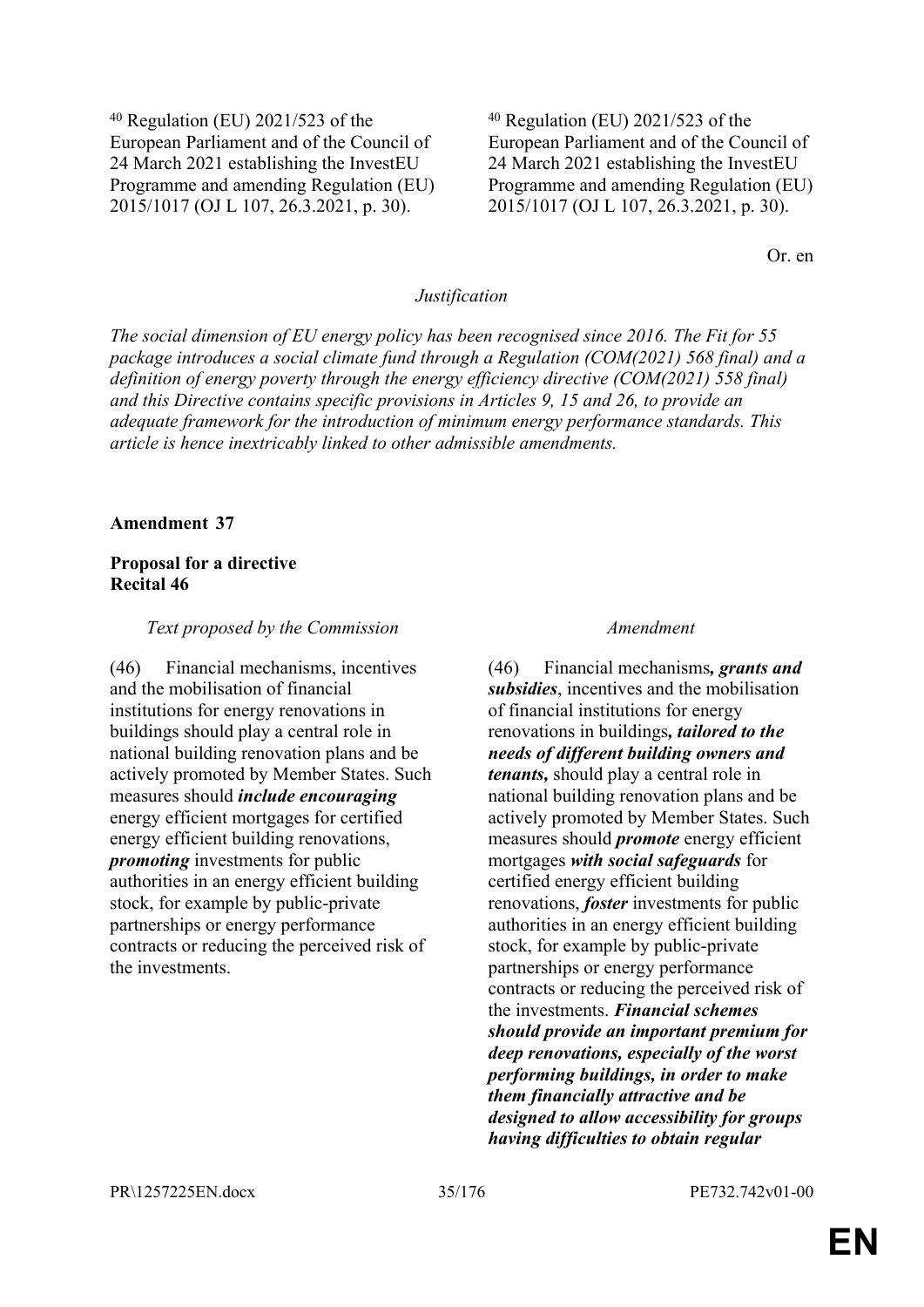# *financing.*

**Amendment 38**

**Proposal for a directive Recital 46 a (new)**

*Text proposed by the Commission Amendment*

*(46a) Member States should provide guarantees to financial institutions, in order to promote targeted financial products, grants and subsidies, for enhanced energy performance of buildings for people in energy poverty, vulnerable and low-income households, and other groups having difficulty to access finances or get traditional mortgages. Member States should ensure that those groups benefit from cost neutral renovation schemes, for instance through fully subsidised renovation schemes, or blends between grants and energy performance contracting and onbill schemes. At Union level, special renovation instrument (the "EU Renovation Loan") should be established to provide homeowners with access to Union, long-term borrowing costs for deep renovation.*

Or. en

### *Justification*

*The amendment is inextricably linked to other admissible amendments.*

**Amendment 39**

**Proposal for a directive Recital 46 b (new)**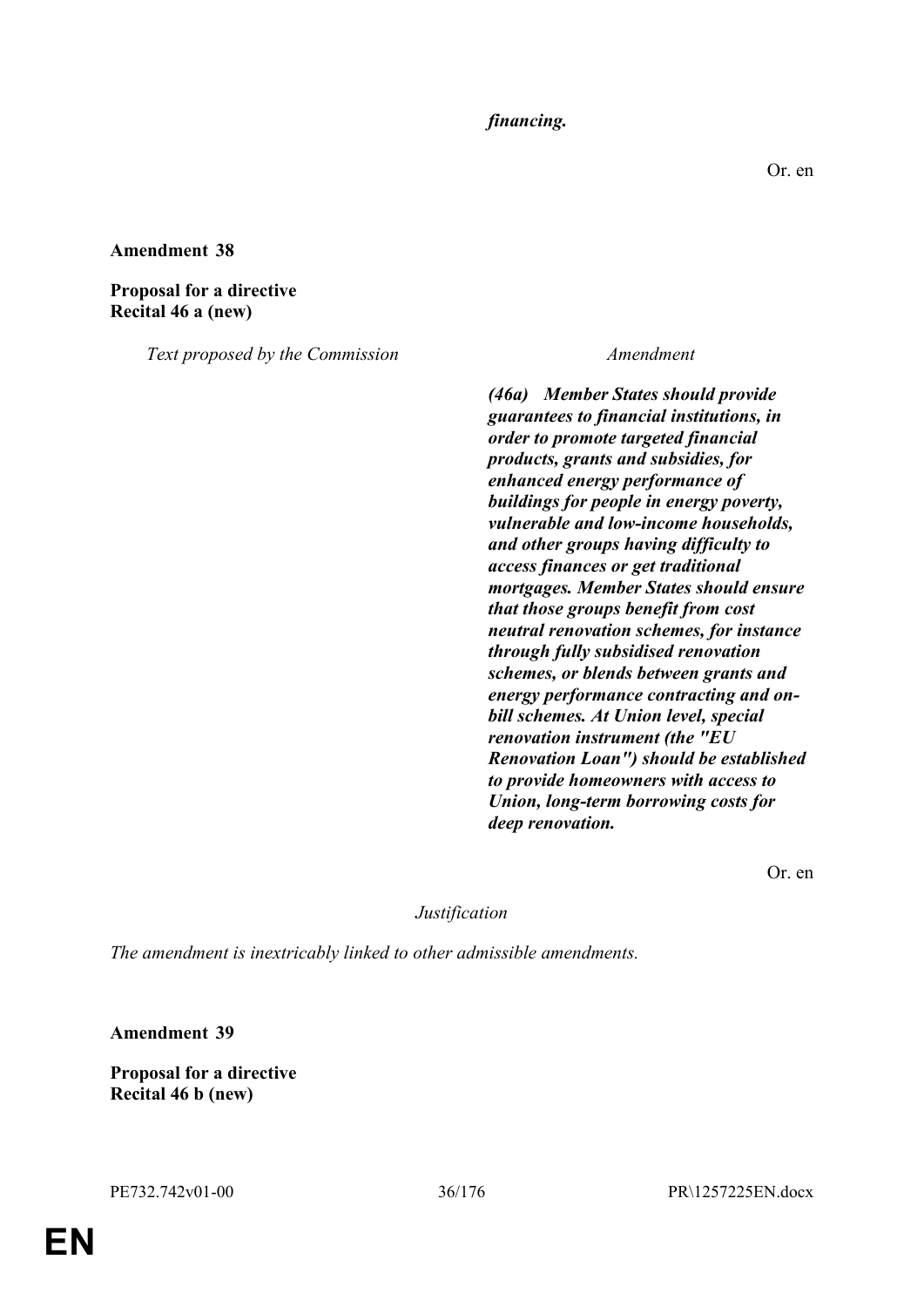*Text proposed by the Commission Amendment*

*(46b) Green mortgage loans and green retail loans can significantly contribute to transforming the economy and reducing carbon emissions. Member States should adjust relevant legislation and develop supporting measures to facilitate the uptake of green mortgage loans and green retail loans as well as systematic data collection.*

Or. en

### *Justification*

*The amendment is inextricably linked to other admissible amendments.*

**Amendment 40**

## **Proposal for a directive Recital 47**

## *Text proposed by the Commission Amendment*

(47) Financing alone will not deliver on the renovation needs. *Together with financing,* setting up accessible and transparent advisory tools and assistance instruments such as one-stop-shops that provide integrated energy renovation services or facilitators, as well as implementing other measures and initiatives such as those referred to in the Commission's Smart Finance for Smart Buildings Initiative, is indispensable to provide the right enabling framework and break barriers to renovation.

(47) Financing alone will not deliver on the renovation needs. Setting up accessible and transparent advisory tools and assistance instruments such as *independent* one-stop-shops that provide *free* integrated energy renovation services or facilitators *and advice*, as well as implementing other measures and initiatives such as those referred to in the Commission's Smart Finance for Smart Buildings Initiative, is indispensable to provide the right enabling framework and break barriers to renovation. *Local actors such as municipal authorities, energy agencies and renewable and citizen energy communities should be recognised as central to delivering national renovation needs. Other collaborative measures such as public-private partnerships play an important role and should be actively promoted and supported by Member*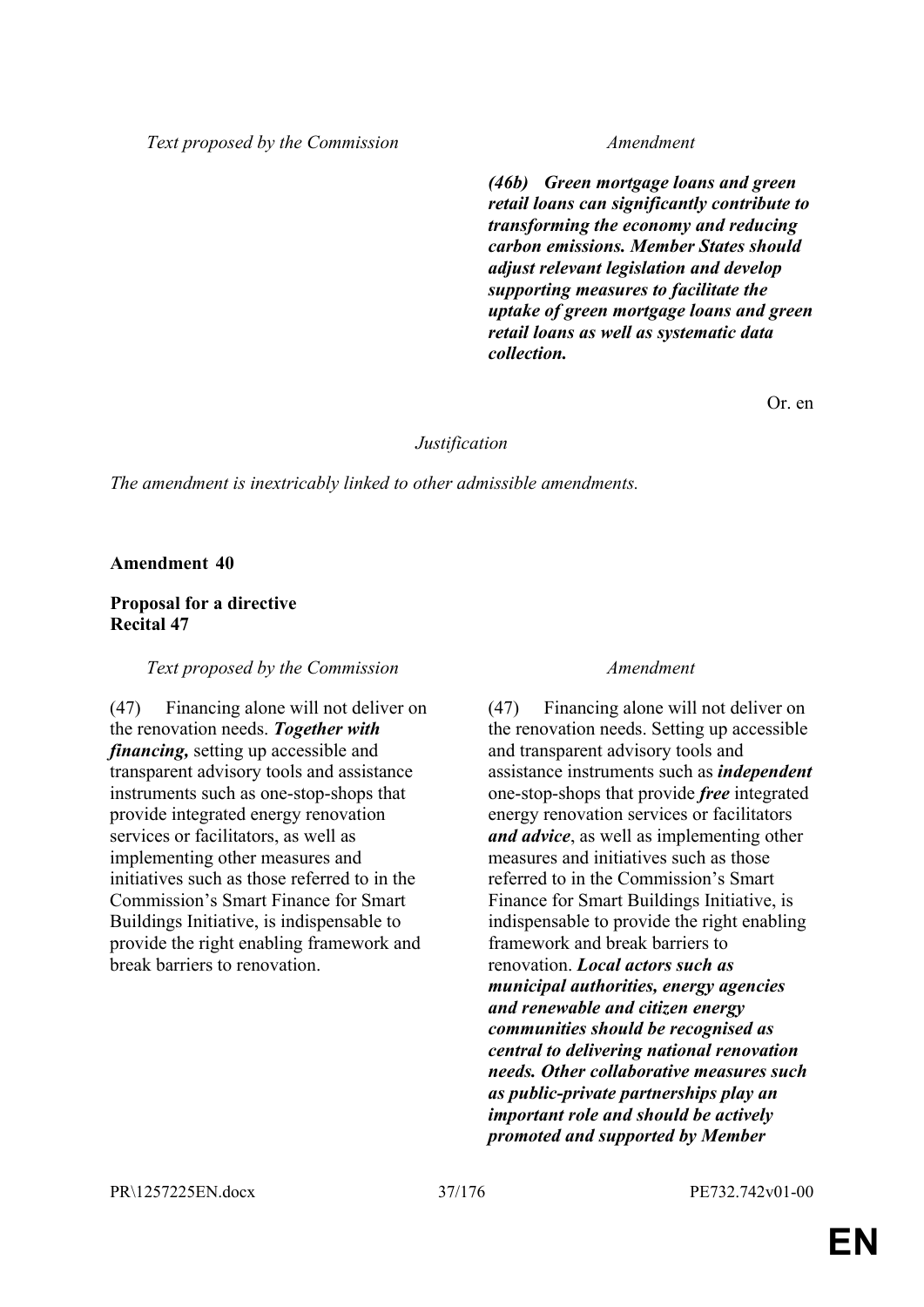*States. In addition to financing and technical support, Member States should take up neighbourhood and district approaches to building renovation and renewable heating and cooling in their national building renovation plans and actively promoted them. Local initiatives, such as citizen-led renovation programmes at neighbourhood or municipal level, should also be provided with financial and technical support, as such initiatives enhance citizens' engagement in the energy transition, preserve local social patterns, have an economy of scale effect and provide solutions fitting with the local context and needs.*

Or. en

### **Amendment 41**

### **Proposal for a directive Recital 48**

### *Text proposed by the Commission Amendment*

(48) Inefficient buildings are often linked to energy poverty and social problems. Vulnerable households are particularly exposed to increasing energy prices as they spend a larger proportion of their budget on energy products. By reducing excessive energy bills, building renovation can lift people out of energy poverty and also prevent it. At the same time, building renovation does not come for free, and it is essential to ensure that the social impact of the costs for building renovation, notably on vulnerable households, is *kept in check*. The renovation wave should leave no one behind and be seized as an opportunity to improve the situation of vulnerable households, and a fair transition towards climate neutrality should be ensured. Therefore, financial incentives and other

(48) Inefficient buildings are often linked to energy poverty and social problems. Vulnerable households are particularly exposed to increasing energy prices as they spend a larger proportion of their budget on energy products. By reducing excessive energy bills, building renovation can lift people out of energy poverty and also prevent it. At the same time, building renovation does not come for free, and it is essential to ensure that the social impact of the costs for building renovation, notably on vulnerable households, is *limited*. The renovation wave should leave no one behind and be seized as an opportunity to improve the situation of vulnerable *and low-income* households*, people affected by energy poverty and people living in social housing*, and a fair transition towards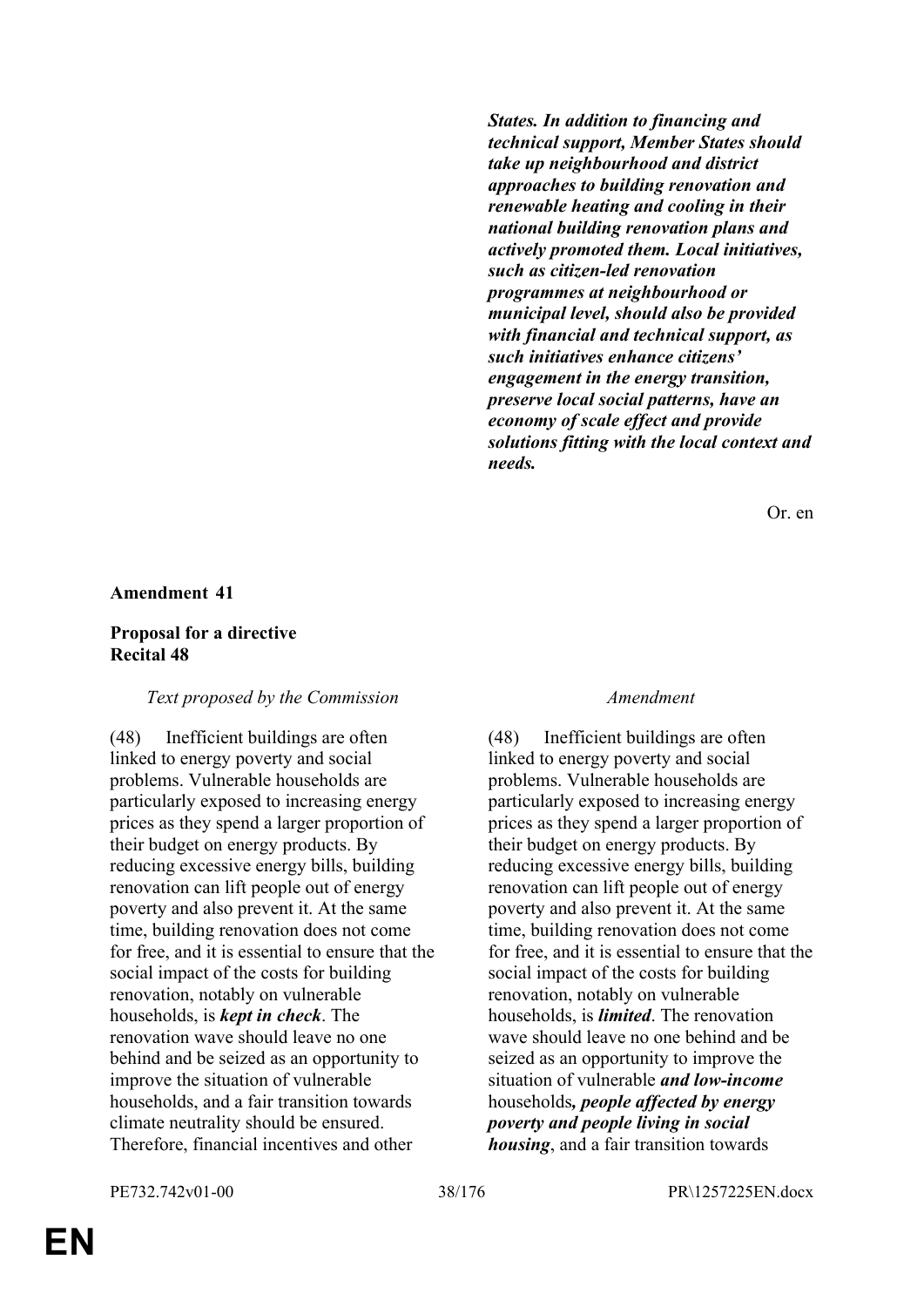policy measures should as a priority target vulnerable households, people affected by energy poverty and people living in social housing, and Member States should *take* measures to prevent evictions because of renovation. The Commission proposal for a Council Recommendation on ensuring a fair transition towards climate neutrality provides a common framework and shared understanding of comprehensive policies and investments needed for ensuring that the transition is fair.

climate neutrality should be ensured. Therefore, financial incentives and other policy measures should as a priority target vulnerable *and low-income* households, people affected by energy poverty and people living in social housing, and Member States should *outline in their national building renovation plans* measures *to be taken* to prevent evictions because of renovation*, such as rental price breaks and rent caps measures* . The Commission proposal for a Council Recommendation on ensuring a fair transition towards climate neutrality provides a common framework and shared understanding of comprehensive policies and investments needed for ensuring that the transition is fair.

Or. en

### **Amendment 42**

### **Proposal for a directive Recital 49**

### *Text proposed by the Commission Amendment*

(49) In order to ensure that the energy performance of buildings can be taken into account by prospective buyers or tenants early in the process, buildings or building units which are offered for sale or rent should have an energy performance certificate, and the energy performance class and indicator should be stated in all advertisements. The prospective buyer or tenant of a building or building unit should, in the energy performance certificate, be given correct information about the energy performance of the building and practical advice on improving such performance. The energy performance certificate should also provide information on its primary energy consumption , on its renewable energy production *and* on its *operational*

(49) In order to ensure that the energy performance of buildings can be taken into account by prospective buyers or tenants early in the process, buildings or building units which are offered for sale or rent should have an energy performance certificate, and the energy performance class and indicator should be stated in all advertisements. The prospective buyer or tenant of a building or building unit should, in the energy performance certificate, be given correct information about the energy performance of the building and practical advice on improving such performance. The energy performance certificate should also provide information on its primary *and final* energy consumption*, on its energy needs*, on its renewable energy production*,* on its greenhouse gas

PR\1257225EN.docx 39/176 PE732.742v01-00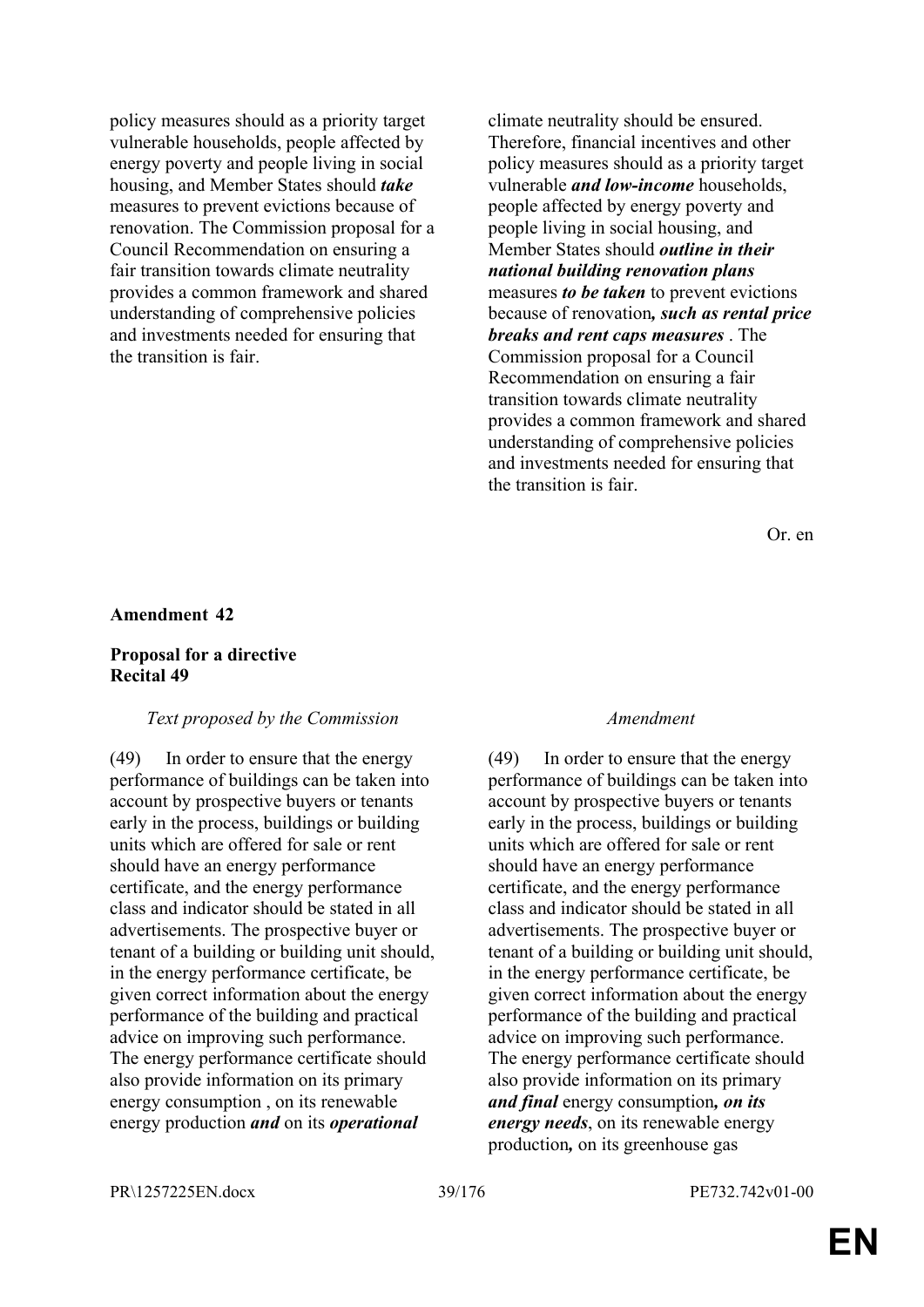greenhouse gas emissions. emissions*, on its indoor environmental quality, as well as recommendations for the improvement of the energy performance and the life-cycle GWP*.

Or. en

### *Justification*

*The amendment is inextricably linked to other admissible amendments.*

**Amendment 43**

## **Proposal for a directive Recital 54**

### *Text proposed by the Commission Amendment*

(54) A common approach to the energy performance certification of buildings , renovation passports, smart readiness indicators and the inspection of heating and air-conditioning systems, carried out by qualified or certified experts, whose independence is to be guaranteed on the basis of objective criteria, contribute to a level playing field as regards efforts made in Member States to energy saving in the buildings sector and will introduce transparency for prospective owners or users with regard to energy performance in the Union property market. In order to ensure the quality of energy performance certificates , renovation passports, smart readiness indicators and of the inspection of heating and air-conditioning systems throughout the Union, an independent control mechanism should be established in each Member State.

(54) A common approach to the energy performance certification of buildings , renovation passports, smart readiness indicators and the inspection of heating and air-conditioning systems, carried out by qualified or certified experts, whose independence is to be guaranteed on the basis of objective criteria, contribute to a level playing field as regards efforts made in Member States to energy saving in the buildings sector and will introduce transparency for prospective owners or users with regard to energy performance in the Union property market. In order to ensure the quality of energy performance certificates , renovation passports, smart readiness indicators and of the inspection of *the thermal characteristics of the building* heating and air-conditioning *and controls* systems throughout the Union, an independent control mechanism should be established in each Member State.

Or. en

## *Justification*

*This amendment is necessary for pressing reasons relating to the internal logic of the text.*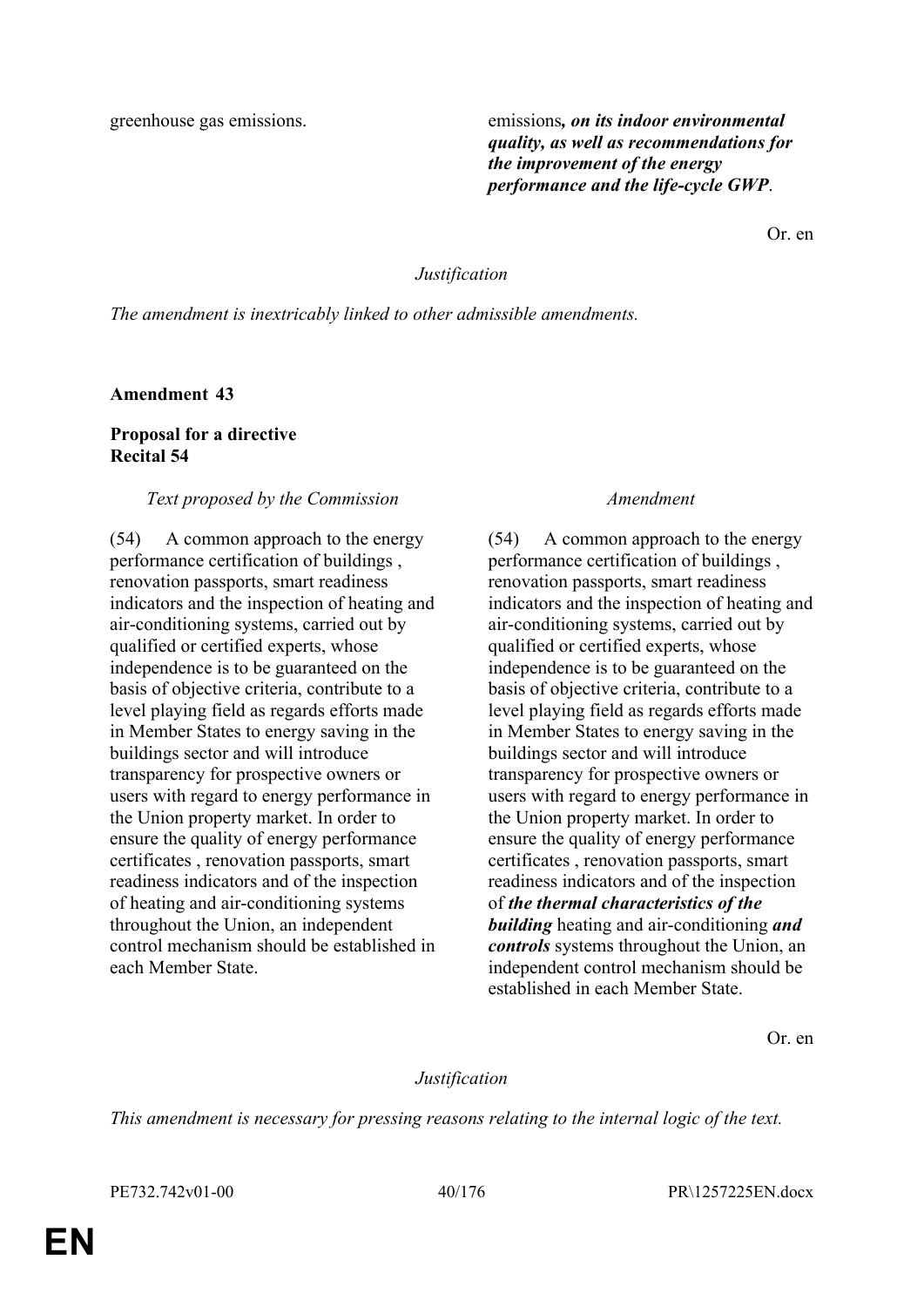## **Proposal for a directive Recital 55 a (new)**

*Text proposed by the Commission Amendment*

*(55a) Taking a neighbourhood approach to renovations offers multiple solutions at a larger scale. Integrated renovation plans can adopt a more holistic approach that addresses the broader community ecosystem, such as transport needs and appropriate sustainable energy sources such as on-site and nearby renewables or district heating and cooling. Integrated renovation plans can also lead to benefits such as improved air quality improvements, district emission reduction, and the large-scale alleviation of energy poverty.*

Or. en

### *Justification*

*This amendment is necessary for pressing reasons relating to the internal logic of the text.*

### **Amendment 45**

### **Proposal for a directive Recital 57**

## *Text proposed by the Commission Amendment*

(57) In order to further the aim of improving the energy performance of buildings, the power to adopt acts in accordance with Article 290 TFEU should be delegated to the Commission in respect of the adaptation to technical progress of certain parts of the general framework set out in Annex I*,* in respect of the establishment of a methodology framework for calculating cost-optimal levels of minimum energy performance

(57) In order to further the aim of improving the energy performance of buildings, the power to adopt acts in accordance with Article 290 TFEU should be delegated to the Commission in respect of the adaptation to technical progress of certain parts of the general framework set out in Annex I *by 31 December 2026, [*in respect of *the details related to* the establishment of a methodology framework for calculating cost-optimal levels of

PR\1257225EN.docx 41/176 PE732.742v01-00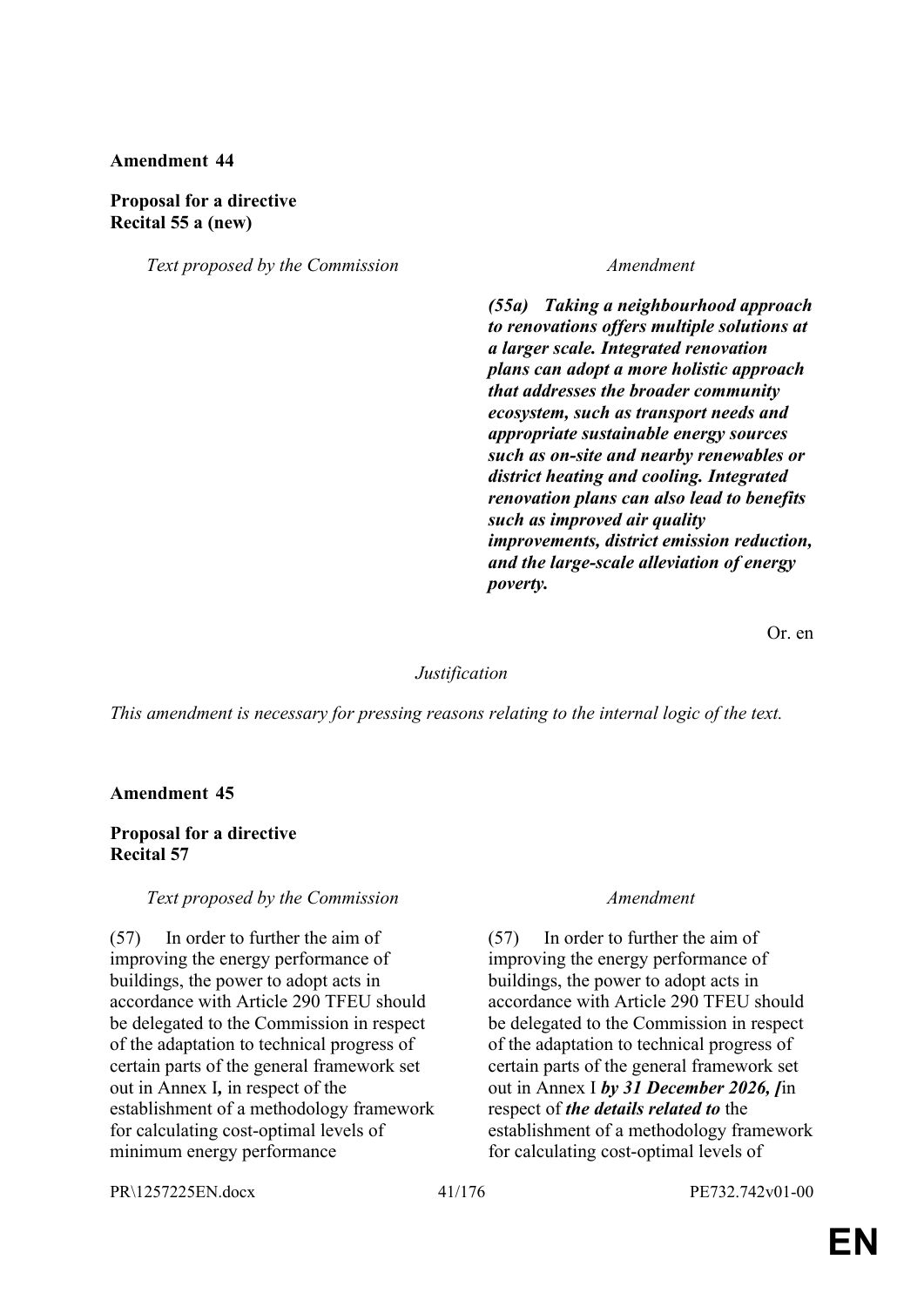requirements , in respect of adapting the thresholds for zero-emission buildings and the calculation methodology for life-cycle *Global Warming Potential*, in respect of the establishment of a common European framework for renovation passports and in respect of a Union scheme for rating the smart readiness of buildings . It is of particular importance that the Commission carry out appropriate consultations during its preparatory work, including at expert level , and that those consultations be conducted in accordance with the principles laid down in the Interinstitutional Agreement of 13 April 2016 on Better Law-Making<sup>41</sup>. In particular, to ensure equal participation in the preparation of delegated acts, the European Parliament and the Council receive all documents at the same time as Member States' experts, and their experts systematically have access to meetings of Commission expert groups dealing with the preparation of delegated acts .

minimum energy performance requirements*]*, in respect of adapting the thresholds for zero-emission buildings and the calculation methodology for life-cycle *GWP, in respect of minimum indoor environmental quality standards*, in respect of the establishment of a common European framework for renovation passports and in respect of a Union scheme for rating the smart readiness of buildings. It is of particular importance that the Commission carry out appropriate consultations during its preparatory work, including at expert level , and that those consultations be conducted in accordance with the principles laid down in the Interinstitutional Agreement of 13 April 2016 on Better Law-Making<sup>41</sup>. In particular, to ensure equal participation in the preparation of delegated acts, the European Parliament and the Council receive all documents at the same time as Member States' experts, and their experts systematically have access to meetings of Commission expert groups dealing with the preparation of delegated acts .

<sup>41</sup> OJ L 123, 12.5.2016, p. 1. <sup>41</sup> OJ L 123, 12.5.2016, p. 1.

Or. en

# *Justification*

 $\mathcal{L}_\text{max}$  , and the contract of the contract of the contract of the contract of the contract of the contract of

*The concept of "cost optimality" is insufficiently framed in this Directive and the empowerment should also be subject to review. The co-legislators should consider anchoring in the legislative act other general principles framing this concept.*

# **Amendment 46**

## **Proposal for a directive Article 1 – paragraph 1**

*Text proposed by the Commission Amendment*

1. This Directive promotes the improvement of the energy performance of

1. This Directive promotes the improvement of the energy performance of

PE732.742v01-00 42/176 PR\1257225EN.docx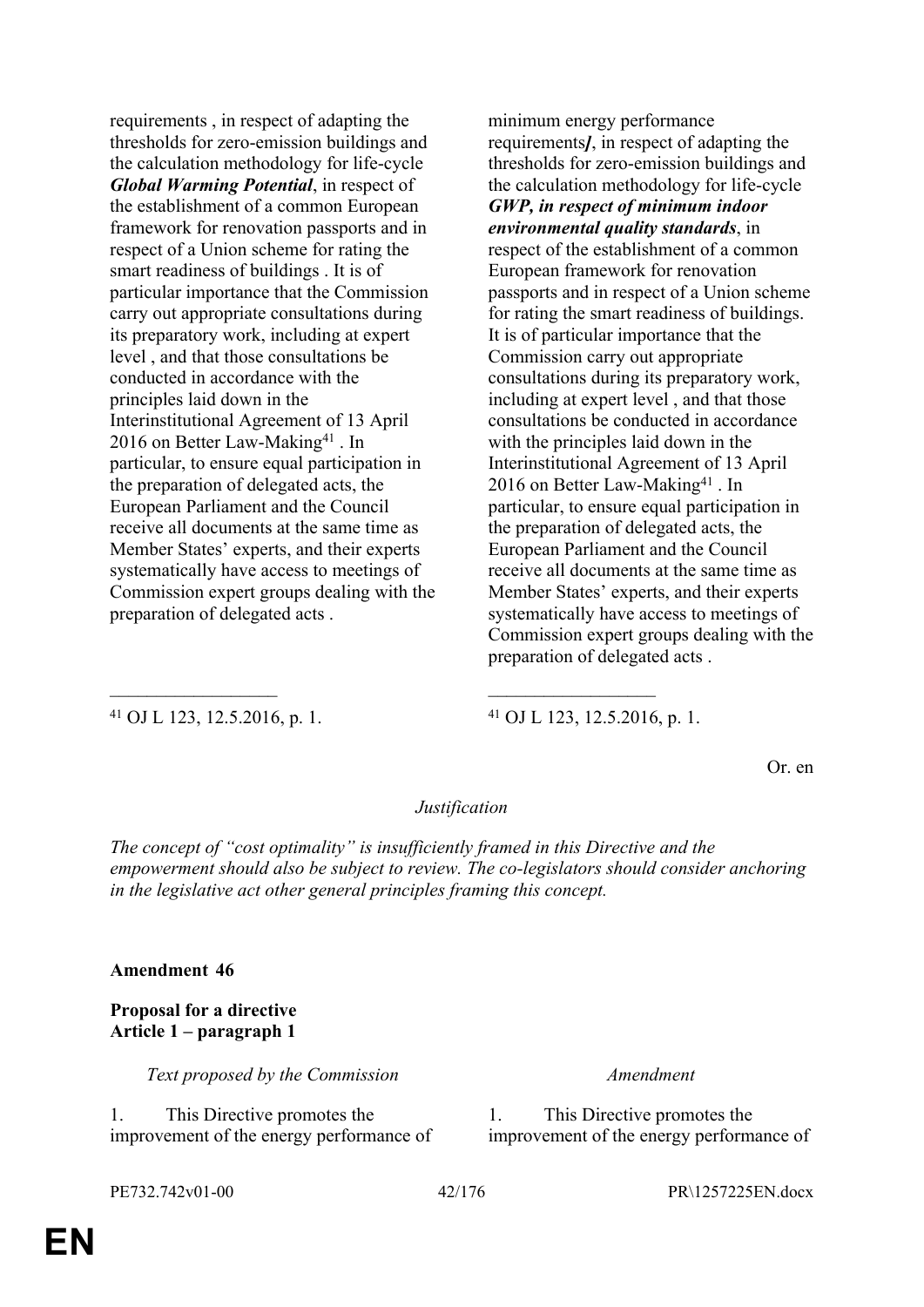buildings and the reduction of greenhouse gas emissions from buildings within the Union, with a view to achieving a zeroemission building stock by 2050 taking into account outdoor climatic and local conditions, as well as indoor *climate* requirements and cost-effectiveness.

buildings and the reduction of greenhouse gas emissions from buildings within the Union, with a view to achieving a zeroemission building stock by 2050 taking into account outdoor climatic and local conditions, as well as indoor *environmental quality* requirements and cost-effectiveness.

Or. en

## *Justification*

*This Directive recognises the importance of indoor climate conditions and a healthy indoor environment in Articles 1, 2, 5, 7, 8 and 11. Introducing the broader notion of environmental quality through this amendment is inextricably linked to other admissible amendments.*

## **Amendment 47**

**Proposal for a directive Article 1 – paragraph 2 – point d a (new)**

*Text proposed by the Commission Amendment*

*(da) a common general framework for considering the global warming potential over the life cycle (life-cycle GWP) of buildings;*

Or. en

## *Justification*

*This Directive introduces the framework for calculating lifecycle GWP in Article 7 § 2 and Annex III. Therefore, the amendment is inextricably linked to other admissible amendments.*

## **Amendment 48**

**Proposal for a directive Article 1 – paragraph 2 – point g a (new)**

*Text proposed by the Commission Amendment*

*(ga) the phase out of fossil fuel use in buildings;*

PR\1257225EN.docx 43/176 PE732.742v01-00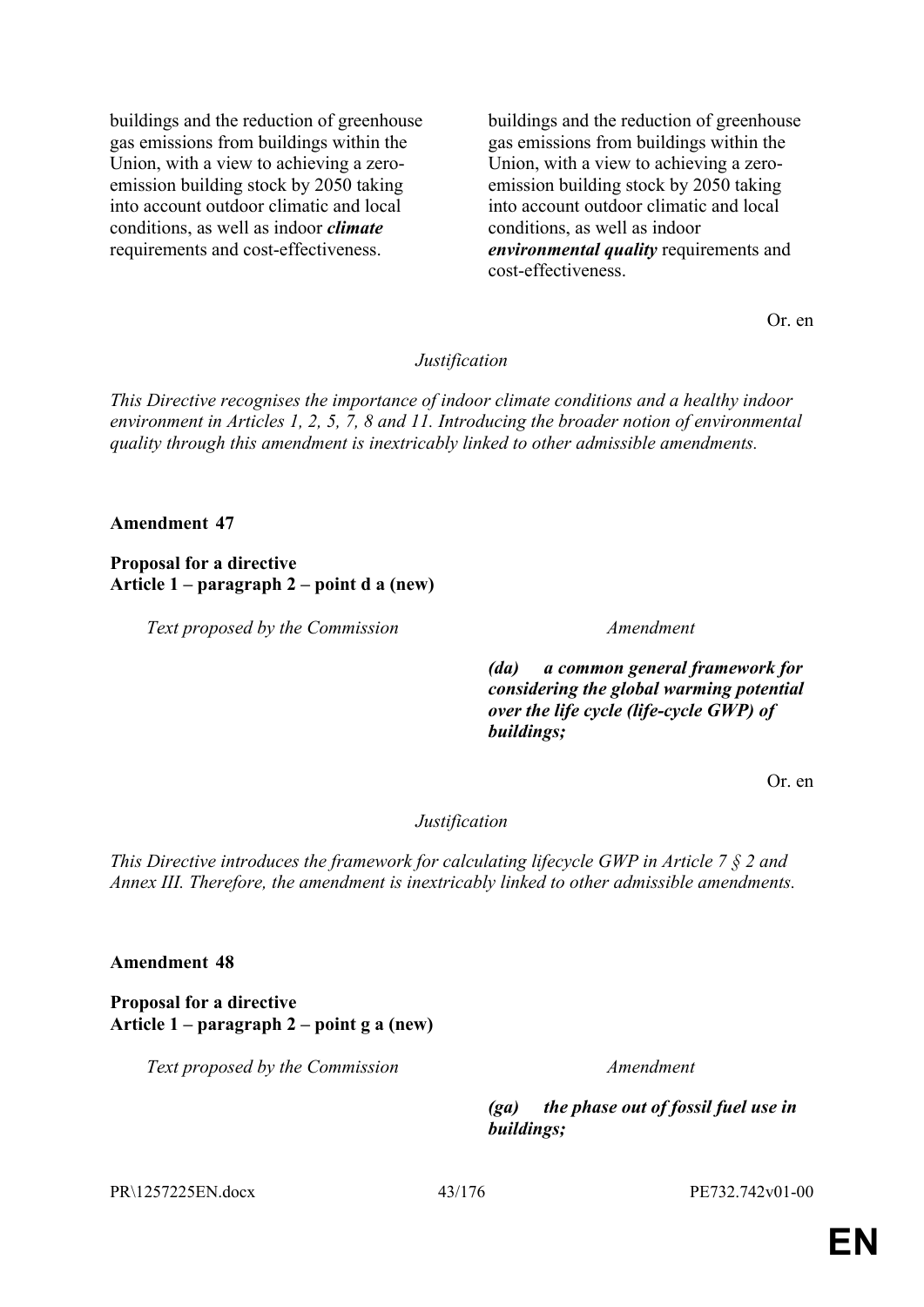## *Justification*

*This Directive introduces the provisions on phasing out fossil fuel use in buildings in Article 15 § 10, Article 26 § 2, and Article 11. Therefore, the amendment is inextricably linked to other admissible amendments.*

### **Amendment 49**

## **Proposal for a directive Article 1 – paragraph 2 – point g b (new)**

*Text proposed by the Commission Amendment*

# *(gb) the indoor environmental quality performance of buildings;*

Or. en

## *Justification*

*This Directive recognises the importance of indoor climate conditions and a healthy indoor environment in Articles 1, 2, 5, 7, 8 and 11. Introducing the broader notion of environmental quality through this amendment is inextricably linked to other admissible amendments.*

## **Amendment 50**

## **Proposal for a directive Article 2 – paragraph 1 – point 2**

## *Text proposed by the Commission Amendment*

2. 'zero-emission building' means a building with a very high energy performance, as determined in accordance with Annex I, where *the* very low amount of energy still required is fully covered by energy from renewable sources generated on-site, from a renewable energy community within the meaning of Directive (EU) 2018/2001 [amended RED] or from a district heating and cooling system, in accordance with the requirements set out in Annex III;

2. 'zero-emission building' means a building with a very high energy performance, as determined in accordance with Annex I, where *any* very low *residual* amount of energy still required is fully covered by energy from renewable sources generated on-site, from a renewable energy community within the meaning of Directive (EU) 2018/2001 [amended RED] or from a district heating and cooling system, in accordance with the requirements set out in Annex III;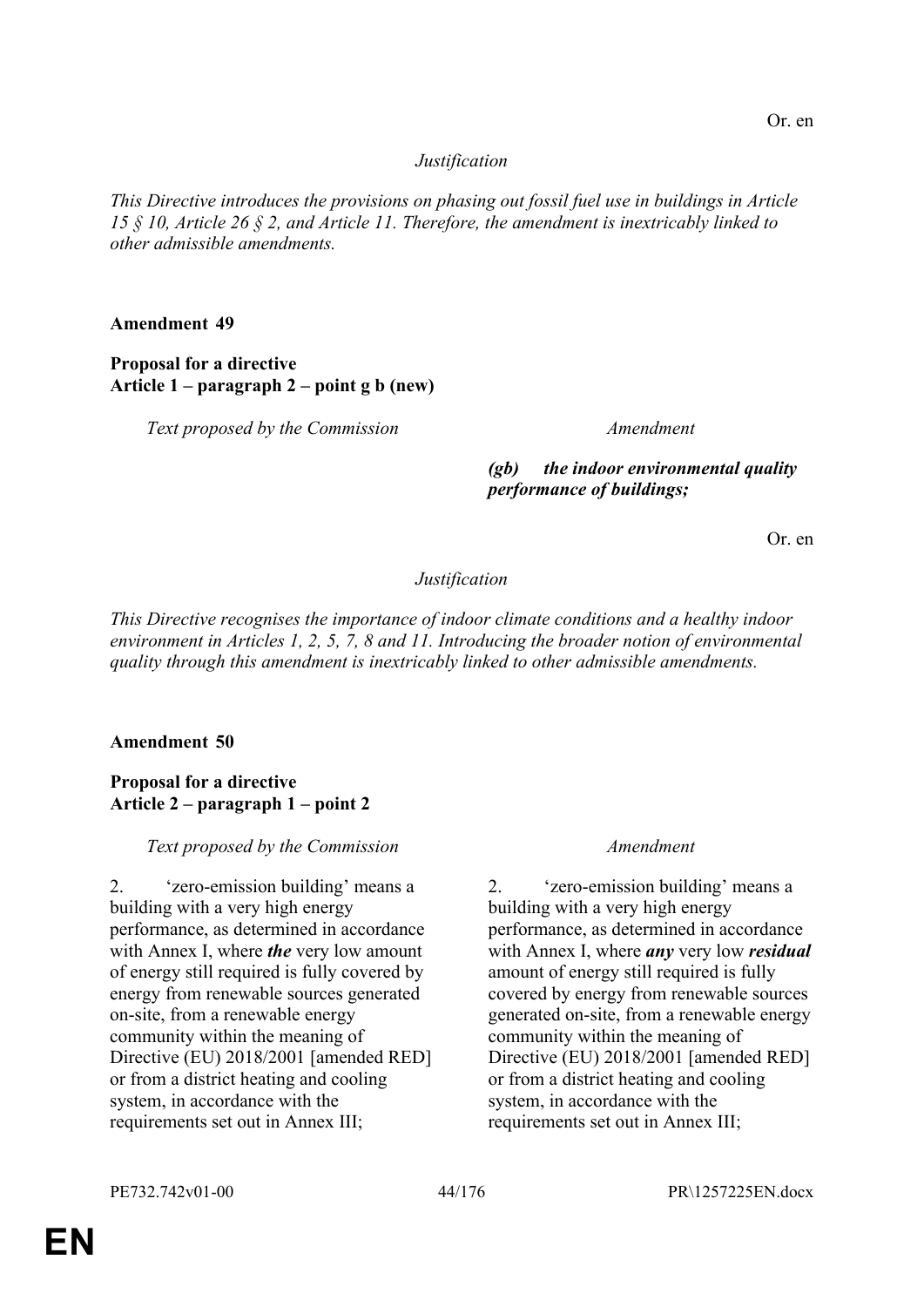**Proposal for a directive Article 2 – paragraph 1 – point 3 a (new)**

*Text proposed by the Commission Amendment*

*3a. 'worst performing building' means a building corresponding to energy performance classes E to G;*

Or. en

### *Justification*

*This Directive introduce provisions in relation to worst performing buildings in Article 9, 15 and 16, requiring its definition. It also deletes the provisions on worst performing segments of Article 2a d) as part of the recast. Therefore, this amendment is inextricably linked to other admissible amendments.*

**Amendment 52**

**Proposal for a directive Article 2 – paragraph 1 – point 3 b (new)**

*Text proposed by the Commission Amendment*

*3b. 'energy plus building' means a building that is placed in energy performance class A+ because it meets all of the following conditions:*

*(a) high efficiency standards with energy needs for heating, cooling, ventilation and hot water no higher than 15 kWh/m2/year;*

*(b) the production of more kWh renewable energy on-site than is necessary for any residual energy needs; and*

*(c) carbon positivity regarding the building's lifecycle GWP including building materials and energy*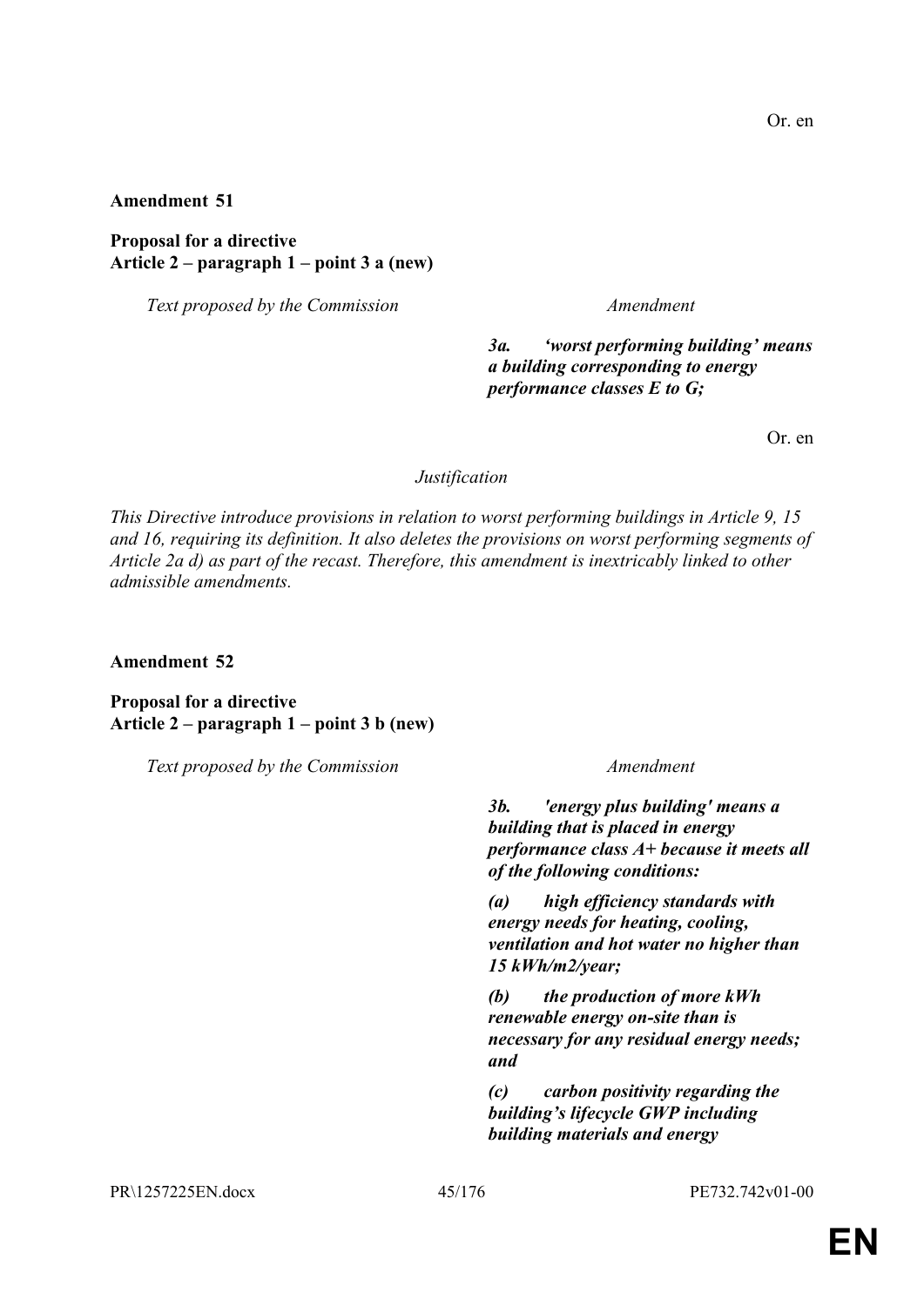*installations during manufacturing,* 

Or. en

### *Justification*

*This Directive introduces zero emission buildings in Article 7 and Annex III, allowing for residual energy needs. However, buildings with more ambitious standards exist, such as passive houses for example. They should be represented in the energy performance scale and defined. The amendment is hence inextricably linked to other admissible amendments.*

### **Amendment 53**

## **Proposal for a directive Article 2 – paragraph 1 – point 4**

### *Text proposed by the Commission Amendment*

4. 'minimum energy performance standards' means rules that require existing buildings to meet an energy performance requirement as part of a wide renovation plan for a building stock or at a trigger point on the market (sale or rent), in a period of time or by a specific date, thereby triggering renovation of existing buildings;

4. 'minimum energy performance standards' means rules that require existing buildings to meet an energy performance requirement as part of a wide renovation plan for a building stock or at a trigger point on the market (sale or rent), in a period of time or by a specific date, *and in line with the energy efficiency first principle,* thereby triggering renovation of existing buildings;

Or. en

### **Amendment 54**

**Proposal for a directive Article 2 – paragraph 1 – point 4 a (new)**

*Text proposed by the Commission Amendment*

*4a. 'energy efficiency first' means energy efficiency first as defined in Article 2, point (18), of Regulation (EU) 2018/1999;*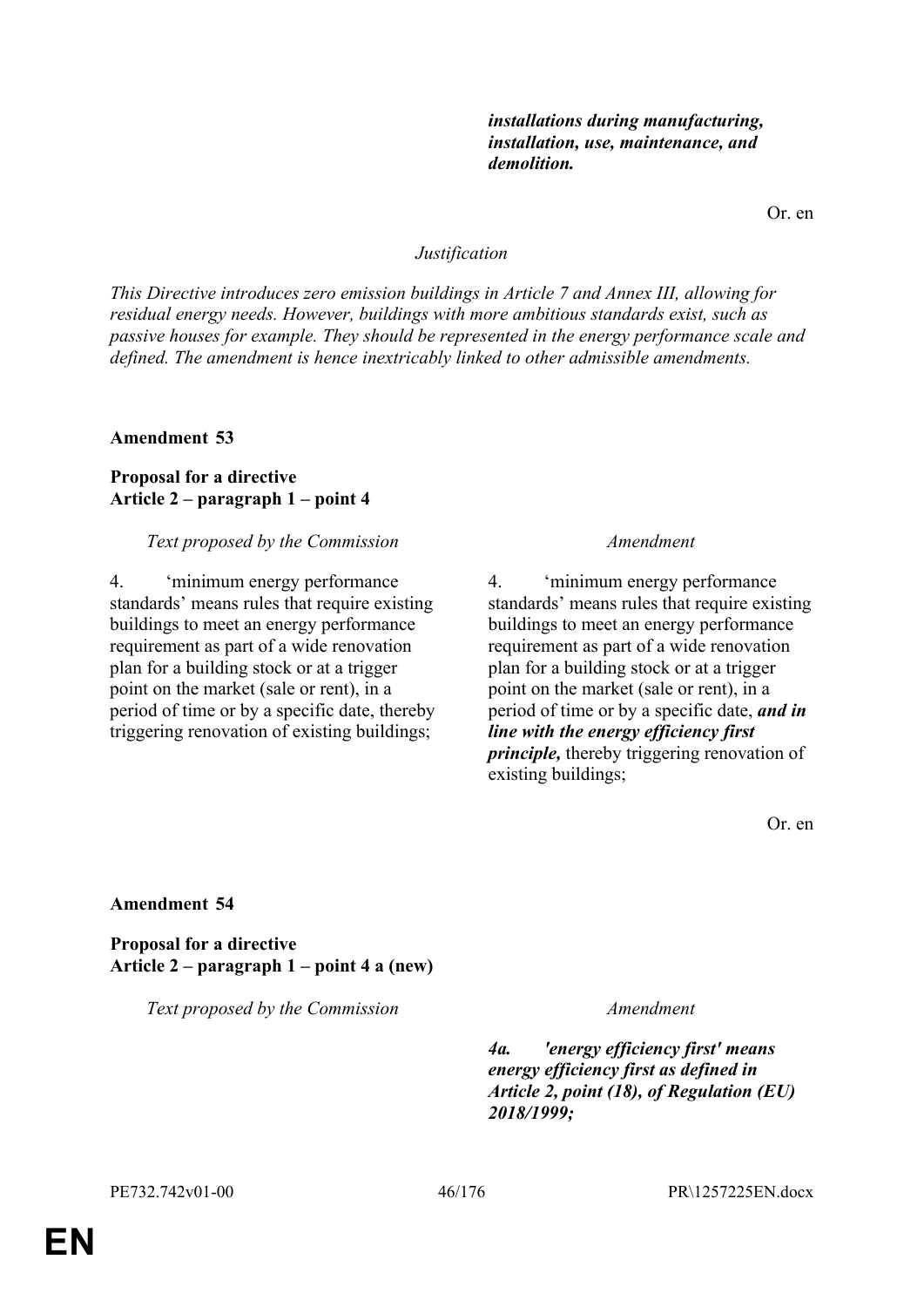## *Justification*

*This amendment is necessary for pressing reasons relating to the internal logic of the text.*

# **Amendment 55**

## **Proposal for a directive Article 2 – paragraph 1 – point 13**

## *Text proposed by the Commission Amendment*

13. 'energy from renewable sources' means energy from renewable non-fossil sources, namely wind, solar (solar thermal and solar photovoltaic) , and geothermal energy , ambient energy, tide, wave and other ocean energy, hydropower, biomass, landfill gas, sewage treatment plant gas, and biogas;

13. 'energy from renewable sources' means energy from renewable non-fossil sources, namely wind, solar (solar thermal and solar photovoltaic) , and geothermal energy , ambient energy, *and, within the limits of sustainable availability, also* tide, wave and other ocean energy, hydropower, biomass, landfill gas, sewage treatment plant gas, and biogas;

Or. en

# **Amendment 56**

## **Proposal for a directive Article 2 – paragraph 1 – point 18**

# *Text proposed by the Commission Amendment*

18. 'renovation passport' means a document that provides a tailored roadmap for the renovation of a specific building in several steps that will significantly *improve its* energy performance;

18. 'renovation passport' means a document that provides a tailored roadmap for the *deep* renovation of a specific building in several steps *aligned with a staged deep renovation* that will *transform the building into a zero emission building with* significantly *improved* energy performance *and reduced whole life-cycle greenhouse gas emissions*;

Or. en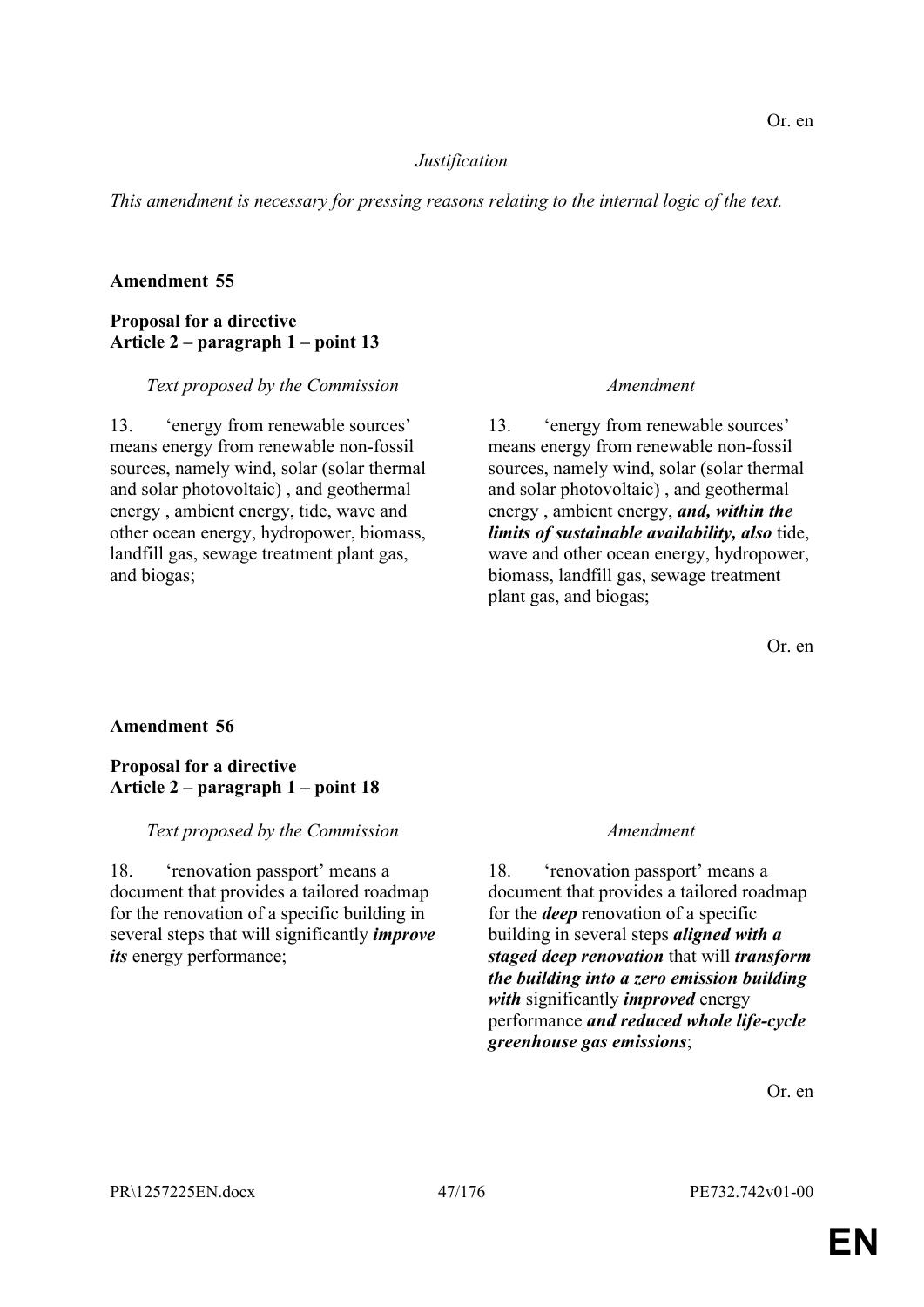# **Proposal for a directive Article 2 – paragraph 1 – point 19 – introductory part**

## *Text proposed by the Commission Amendment*

19. 'deep renovation' means a renovation which transforms a building or building unit

19. 'deep renovation' means a renovation *in line with the energy efficiency first principle and efforts to reduce whole life-cycle greenhouse gas emissions,* which transforms a building or building unit

Or. en

## **Amendment 58**

## **Proposal for a directive Article 2 – paragraph 1 – point 19 – point a**

*Text proposed by the Commission Amendment*

(a) before 1 January *2030*, into a nearly zero-energy building;

(a) before 1 January *2025*, into a nearly zero-energy building;

Or. en

## **Amendment 59**

# **Proposal for a directive Article 2 – paragraph 1 – point 19 – point b**

*Text proposed by the Commission Amendment*

(b) *as of* 1 January *2030*, into a zeroemission building;

(b) *from* 1 January *2025*, into a zeroemission building;

Or. en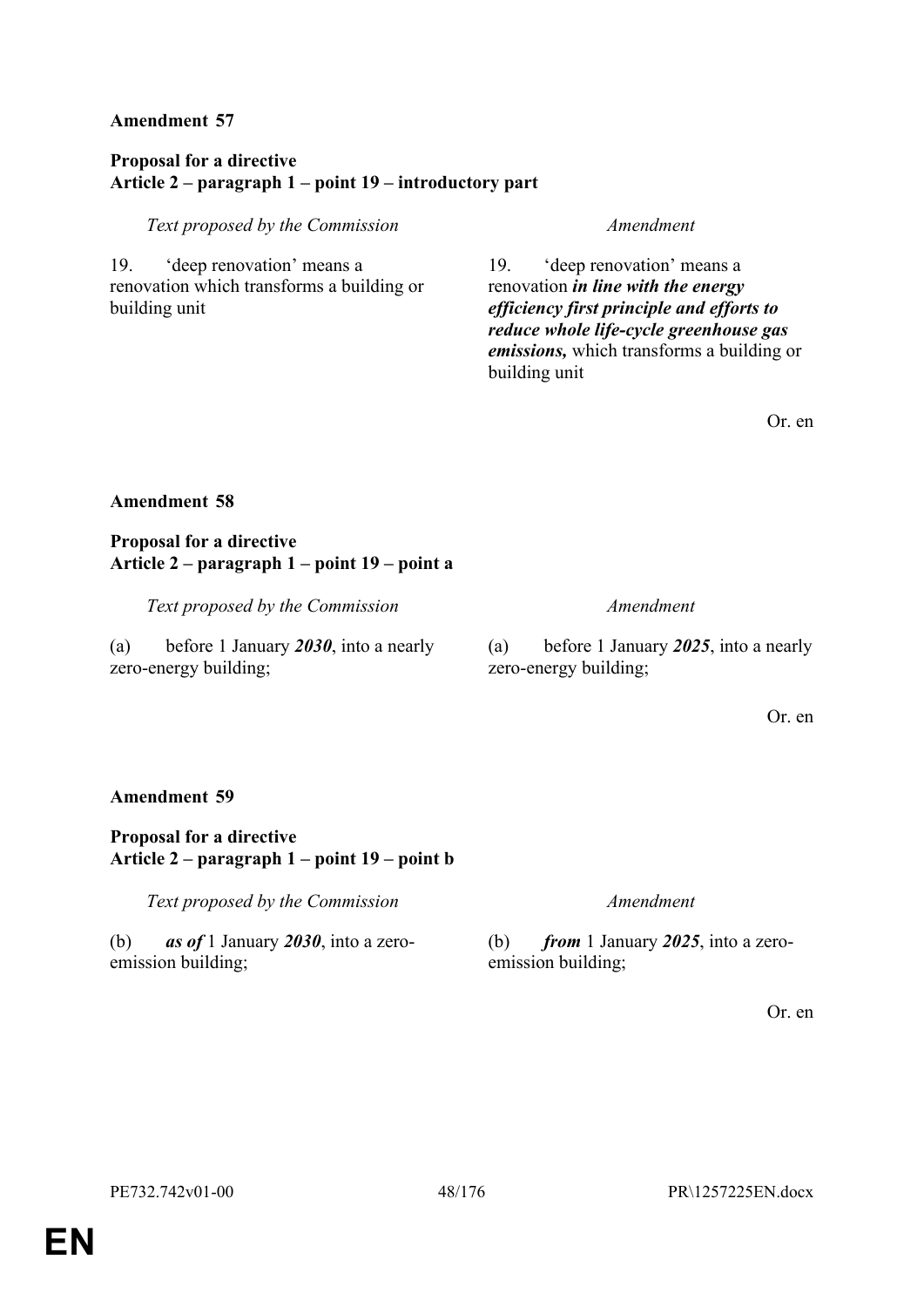## **Proposal for a directive Article 2 – paragraph 1 – point 22 a (new)**

*Text proposed by the Commission Amendment*

*22a. 'embodied greenhouse gas emissions' means the greenhouse gas emissions associated with the extraction of the raw materials that are used in the construction of buildings, the material production and processing (preconstruction), the production and construction processes, including the wasted material, the maintenance and repair, the replacement of building elements, the renovation, the deconstruction of the building and reuse, recycling, other recovery and disposal of its materials;*

Or. en

## *Justification*

*This amendment is necessary for pressing reasons relating to the internal logic of the text.*

## **Amendment 61**

### **Proposal for a directive Article 2 – paragraph 1 – point 23**

*Text proposed by the Commission Amendment*

23. 'whole life-cycle greenhouse gas emissions' means the *combined* greenhouse gas emissions associated with the building at all stages of its life-cycle, from the 'cradle' *(the extraction of the raw materials that are used in the construction of the building) over the material production and processing, and the building's operation stage,* to the 'grave' *(the deconstruction of the building and reuse, recycling, other recovery and disposal of its materials)*;

23. 'whole life-cycle greenhouse gas emissions' means the *sum of the operational and embodied* greenhouse gas emissions associated with the building at all stages of its life-cycle, from the 'cradle' to the 'grave';

PR\1257225EN.docx 49/176 PE732.742v01-00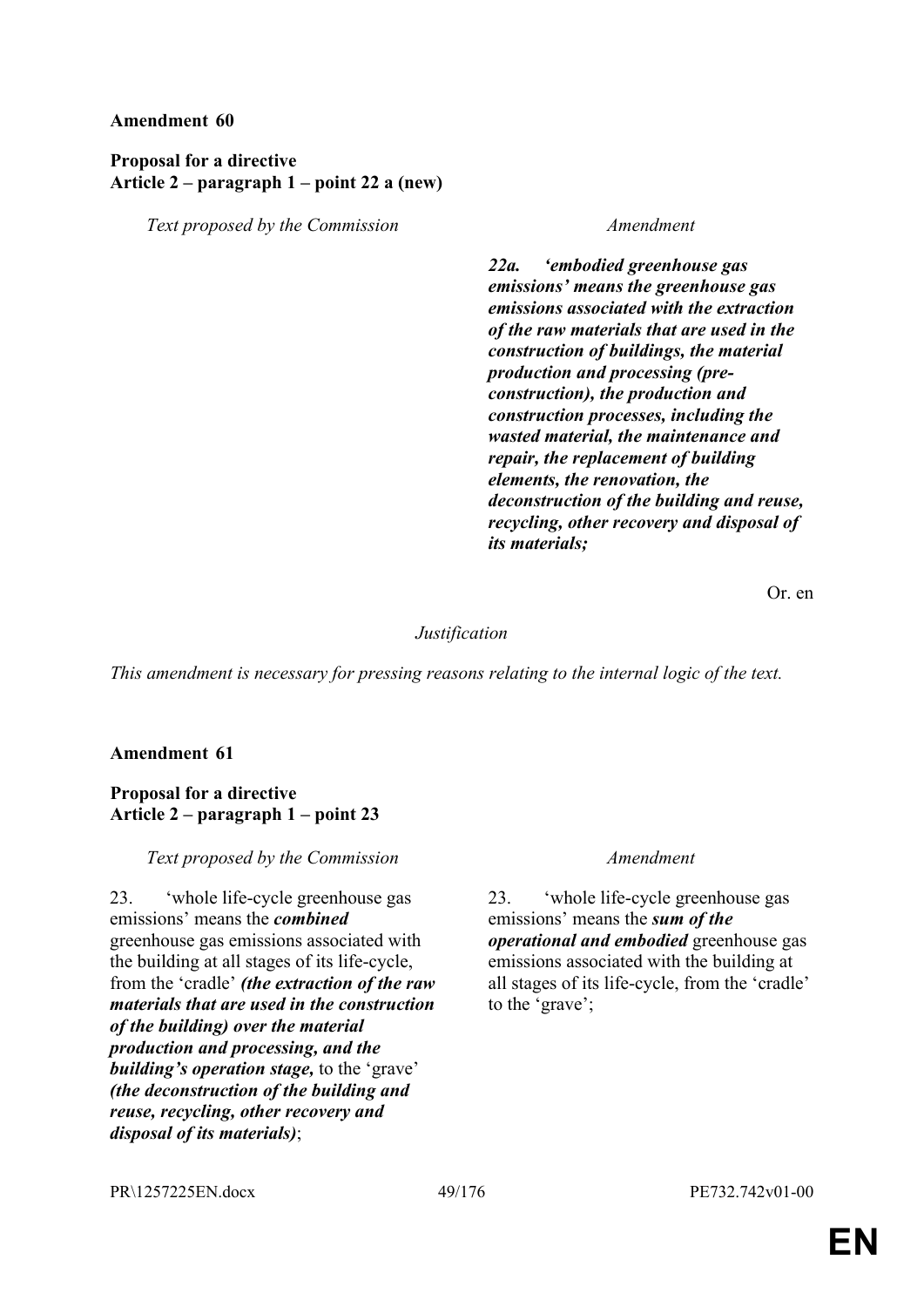**Proposal for a directive Article 2 – paragraph 1 – point 26**

*Text proposed by the Commission Amendment*

26. 'energy poverty' means energy poverty as defined in Article *2(49) of [recast EED*];

26. 'energy poverty' means energy poverty as defined in Article *2(2) of Regulation (EU) …/… [Social Climate Fund as proposed by COM(2021)0568*];

Or. en

## **Amendment 63**

## **Proposal for a directive Article 2 – paragraph 1 – point 27**

*Text proposed by the Commission Amendment*

27. 'vulnerable households' means households in energy poverty or households, including lower middleincome ones, that are particularly exposed to high energy costs and lack the means to renovate the building they occupy;

27. 'vulnerable households' means households in *or at risk of* energy poverty or households, including lower middleincome ones, that are particularly exposed to high energy costs and lack the means to renovate the building they occupy;

Or. en

## **Amendment 64**

## **Proposal for a directive Article 2 – paragraph 1 – point 31 – subparagraph 1 – introductory part**

*Text proposed by the Commission Amendment*

31. 'cost-optimal level' means the energy performance level which leads to the lowest cost during the estimated economic lifecycle, where:

31. *[*'cost-optimal level' means the energy performance level which leads to the lowest cost during the estimated economic lifecycle, where:*]*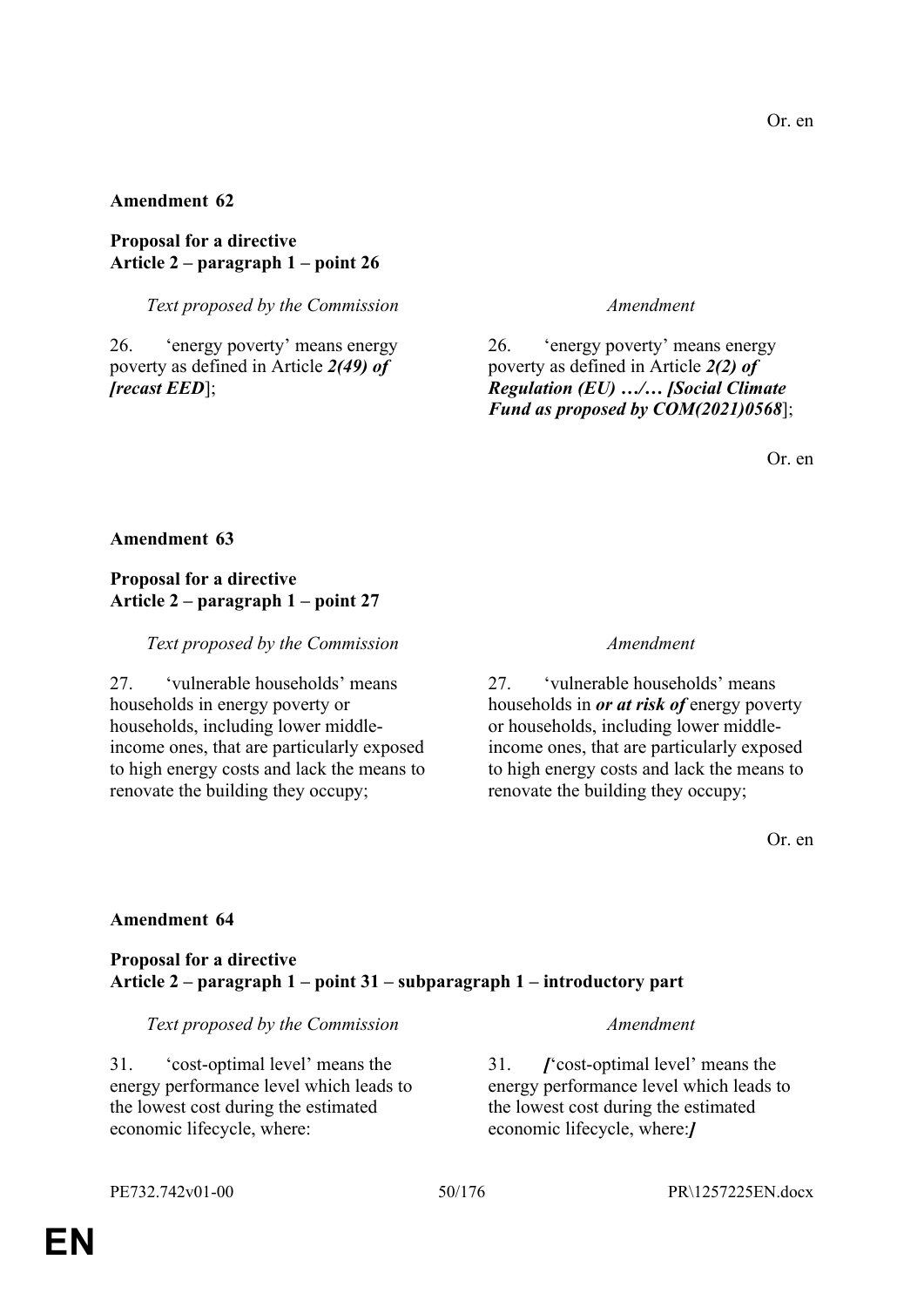## *Justification*

*The concept of "cost optimality" is insufficiently framed in this Directive and the empowerment should also be subject to review. The co-legislators should consider anchoring in the legislative act other general principles framing this concept.*

## **Amendment 65**

## **Proposal for a directive Article 2 – paragraph 1 – point 31 – subparagraph 1 – point a – introductory part**

*Text proposed by the Commission Amendment* (a) the lowest cost is determined taking into account:

(a) *I*the lowest cost is determined taking into account:*]*

Or. en

# *Justification*

*The concept of "cost optimality" is insufficiently framed in this Directive and the empowerment should also be subject to review. The co-legislators should consider anchoring in the legislative act other general principles framing this concept.*

# **Amendment 66**

## **Proposal for a directive Article 2 – paragraph 1 – point 31 – subparagraph 1 – point a – point i**

*Text proposed by the Commission Amendment*

i) the category and use of building concerned:

i) the category and use of building concerned:*]*

Or. en

*Justification*

*The concept of "cost optimality" is insufficiently framed in this Directive and the empowerment should also be subject to review. The co-legislators should consider anchoring in the legislative act other general principles framing this concept.*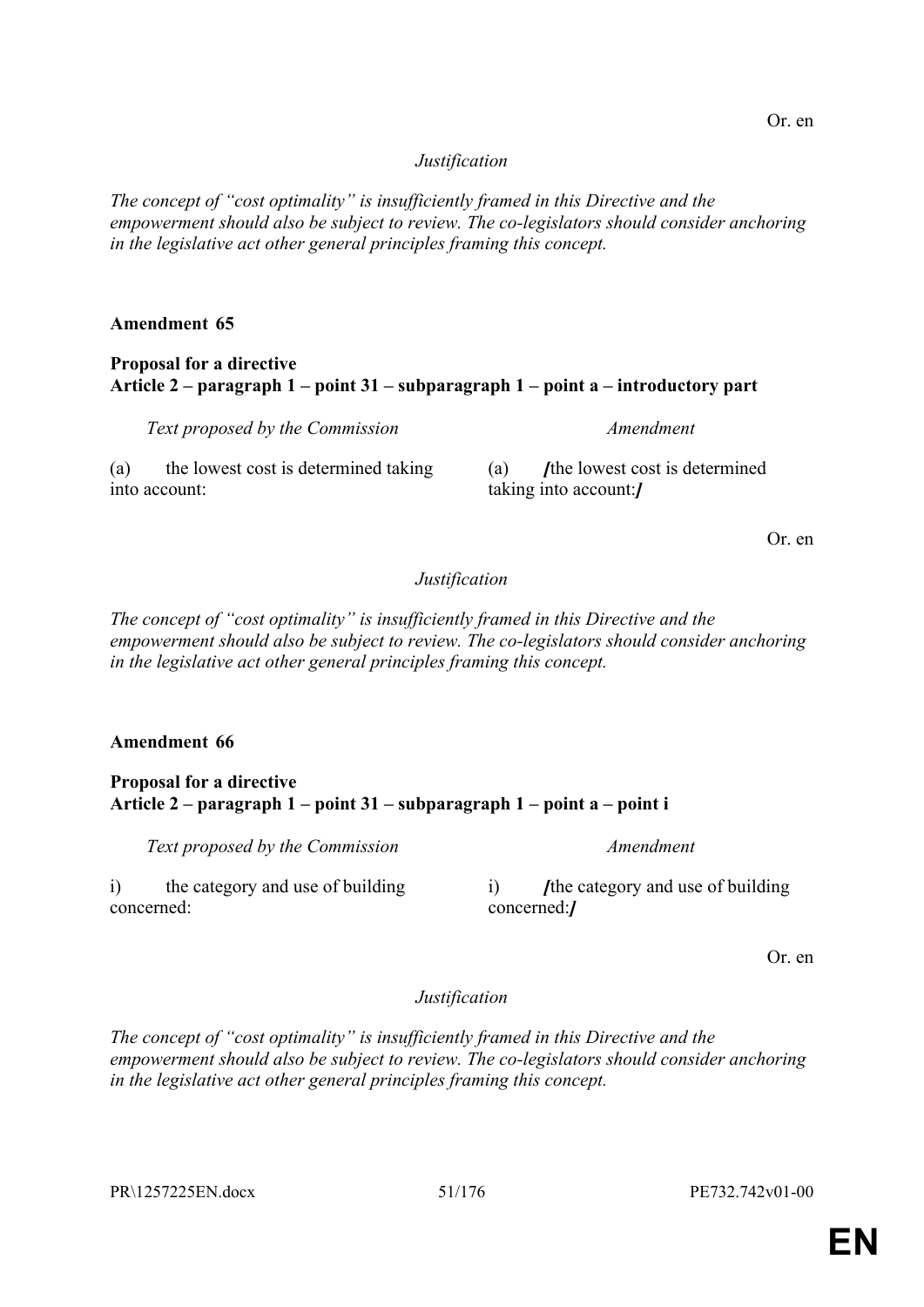# **Proposal for a directive Article 2 – paragraph 1 – point 31 – subparagraph 1 – point a – point ii**

*Text proposed by the Commission Amendment*

ii) energy-related investment costs based on official forecasts ;

ii) *[*energy-related investment costs based on official forecasts ;*]*

Or. en

# *Justification*

*The concept of "cost optimality" is insufficiently framed in this Directive and the empowerment should also be subject to review. The co-legislators should consider anchoring in the legislative act other general principles framing this concept.*

# **Amendment 68**

## **Proposal for a directive Article 2 – paragraph 1 – point 31 – subparagraph 1 – point a – point iii**

*Text proposed by the Commission Amendment*

iii) maintenance and operating costs, including energy costs taking into account the cost of greenhouse gas allowances;

iii) *[*maintenance and operating costs, including energy costs taking into account the cost of greenhouse gas allowances;*]*

Or. en

# *Justification*

*The concept of "cost optimality" is insufficiently framed in this Directive and the empowerment should also be subject to review. The co-legislators should consider anchoring in the legislative act other general principles framing this concept.*

# **Amendment 69**

# **Proposal for a directive Article 2 – paragraph 1 – point 31 – subparagraph 1 – point a – point iv**

*Text proposed by the Commission Amendment*

iv) environmental and health iv) *[*environmental and health

PE732.742v01-00 52/176 PR\1257225EN.docx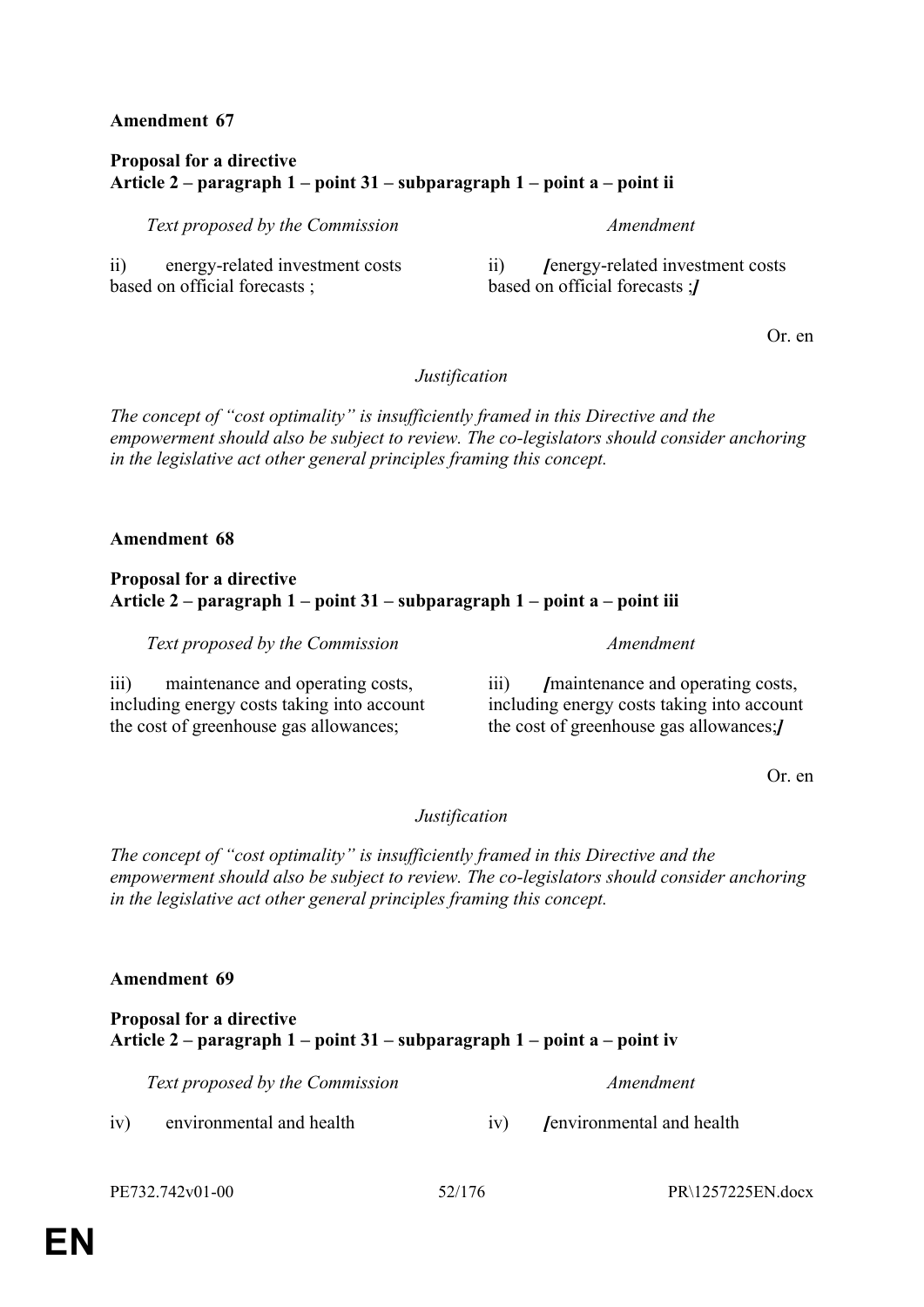externalities of energy use;<br> $\mu$  externalities of energy use;

Or. en

## *Justification*

*The concept of "cost optimality" is insufficiently framed in this Directive and the empowerment should also be subject to review. The co-legislators should consider anchoring in the legislative act other general principles framing this concept.*

**Amendment 70**

## **Proposal for a directive Article 2 – paragraph 1 – point 31 – subparagraph 1 – point a – point v**

*Text proposed by the Commission Amendment*

v) earnings from energy produced onsite , where applicable;

v) *Jearnings from energy produced on*site , where applicable;*]*

Or. en

## *Justification*

*The concept of "cost optimality" is insufficiently framed in this Directive and the empowerment should also be subject to review. The co-legislators should consider anchoring in the legislative act other general principles framing this concept.*

**Amendment 71**

# **Proposal for a directive Article 2 – paragraph 1 – point 31 – subparagraph 1 – point a – point vi**

*Text proposed by the Commission Amendment*

vi) waste management costs, where applicable; and

vi) *[*waste management costs, where applicable; and*]*

Or. en

# *Justification*

*The concept of "cost optimality" is insufficiently framed in this Directive and the empowerment should also be subject to review. The co-legislators should consider anchoring in the legislative act other general principles framing this concept.*

PR\1257225EN.docx 53/176 PE732.742v01-00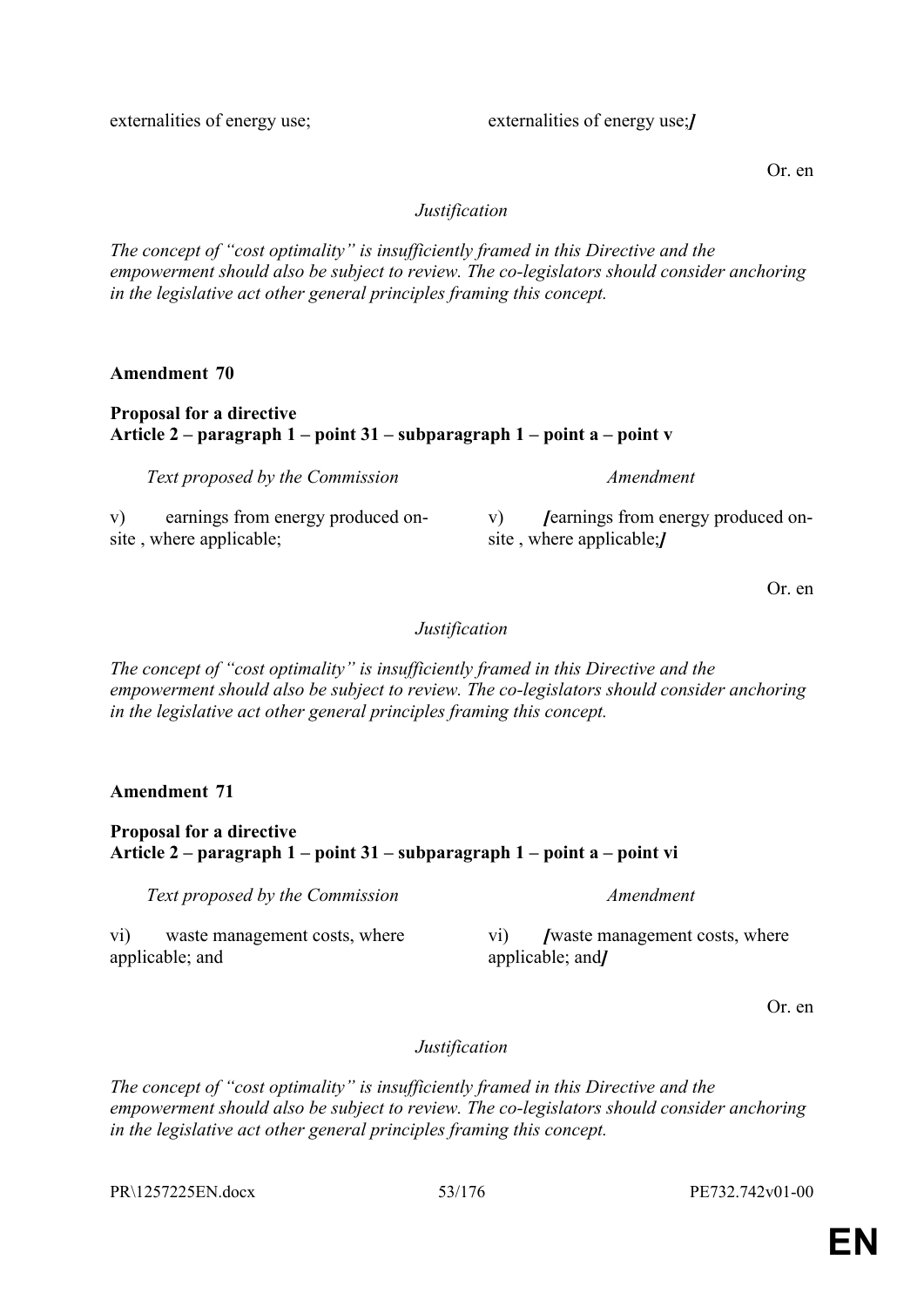## **Proposal for a directive Article 2 – paragraph 1 – point 31 – subparagraph 1 – point b**

### *Text proposed by the Commission Amendment*

(b) the estimated economic lifecycle is determined by each Member State and refers to the remaining estimated economic lifecycle of a building where energy performance requirements are set for the building as a whole, or to the estimated economic lifecycle of a building element where energy performance requirements are set for building elements.

(b) *[*the estimated economic lifecycle is determined by each Member State and refers to the remaining estimated economic lifecycle of a building where energy performance requirements are set for the building as a whole, or to the estimated economic lifecycle of a building element where energy performance requirements are set for building elements.*]*

Or. en

## *Justification*

*The concept of "cost optimality" is insufficiently framed in this Directive and the empowerment should also be subject to review. The co-legislators should consider anchoring in the legislative act other general principles framing this concept.*

# **Amendment 73**

## **Proposal for a directive Article 2 – paragraph 1 – point 31 – subparagraph 2**

*Text proposed by the Commission Amendment*

The cost-optimal level shall lie within the range of performance levels where the cost benefit analysis calculated over the estimated economic lifecycle is positive;

*[*The cost-optimal level shall lie within the range of performance levels where the cost benefit analysis calculated over the estimated economic lifecycle is positive;*]*

Or. en

## *Justification*

*The concept of "cost optimality" is insufficiently framed in this Directive and the empowerment should also be subject to review. The co-legislators should consider anchoring in the legislative act other general principles framing this concept.*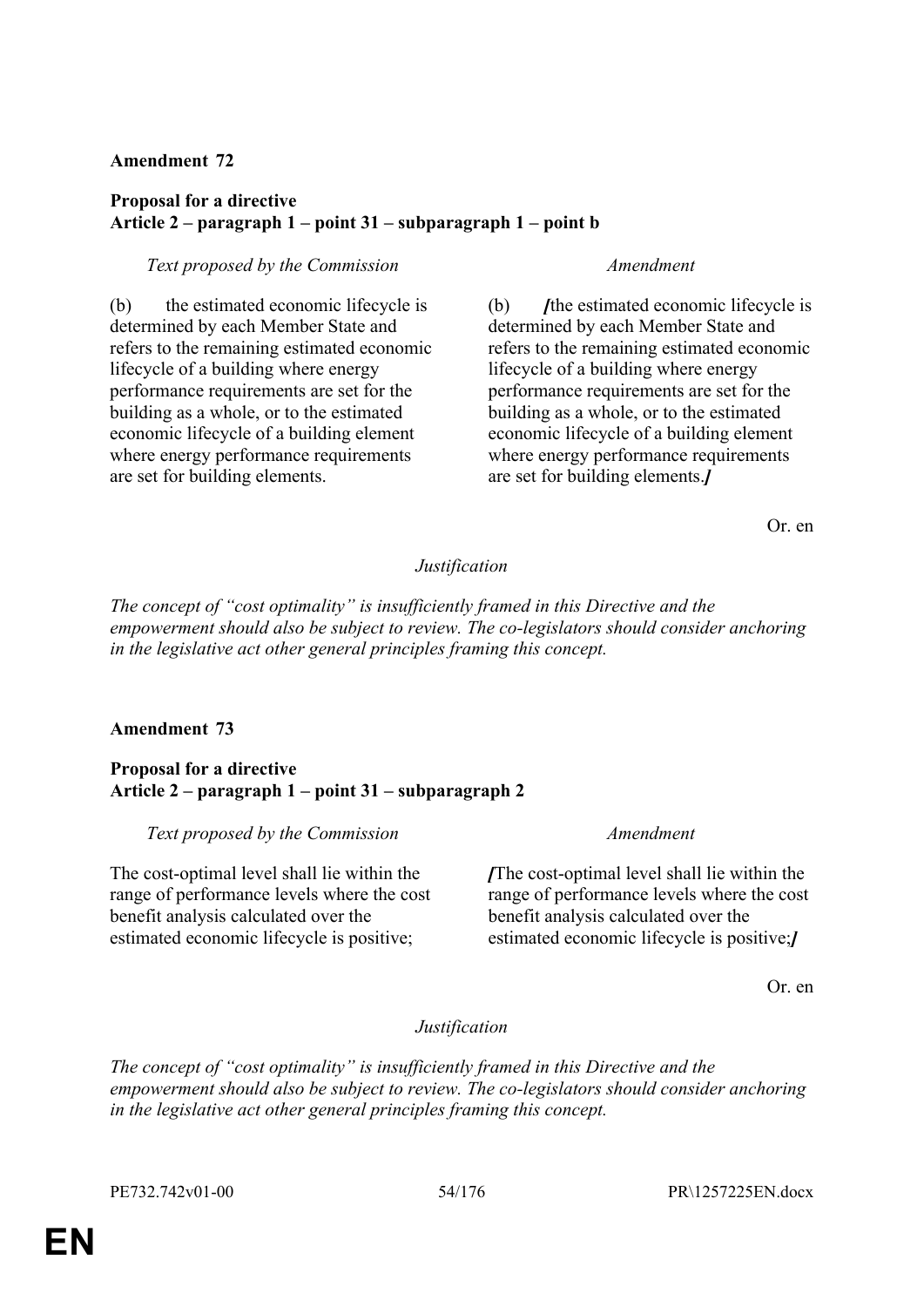## **Proposal for a directive Article 2 – paragraph 1 – point 32 a (new)**

*Text proposed by the Commission Amendment*

*32a. 'electrical installation' means a system composed of fixed components, including switchboards, electrical cables, earthing systems, sockets, switches and light fittings, which have the purpose of distributing electrical power within a building to all points of use or transmit electricity generated on-site;*

Or. en

## *Justification*

*The amendment is inextricably linked to other admissible amendments.*

## **Amendment 75**

## **Proposal for a directive Article 2 – paragraph 1 – point 36**

## *Text proposed by the Commission Amendment*

36. 'mortgage portfolio standards' means mechanisms *incentivising* mortgage lenders to increase the median energy performance of the portfolio of buildings covered by their mortgages and to *encourage* potential clients to make their property more energy-performant *along* the Union's decarbonisation ambition and relevant energy targets in the area of energy consumption *in* buildings*, relying on the definition of sustainable economic activities in the EU Taxonomy*;

36. 'mortgage portfolio standards' means mechanisms *requiring any* mortgage lenders *including banks, investors, mortgage debt holders, and any other relevant financial institutions* to increase the median energy performance of the portfolio of buildings covered by their mortgages and to *ensure affordable and evidence-based solutions for their* potential clients to make their property more energy-performant *and less carbon emitting while factoring in improved solvency from energy retrofit to assess the resulting debt ratio, with particular regard to the worst performing buildings, in accordance with* the Union's decarbonisation ambition and relevant energy targets in the area of energy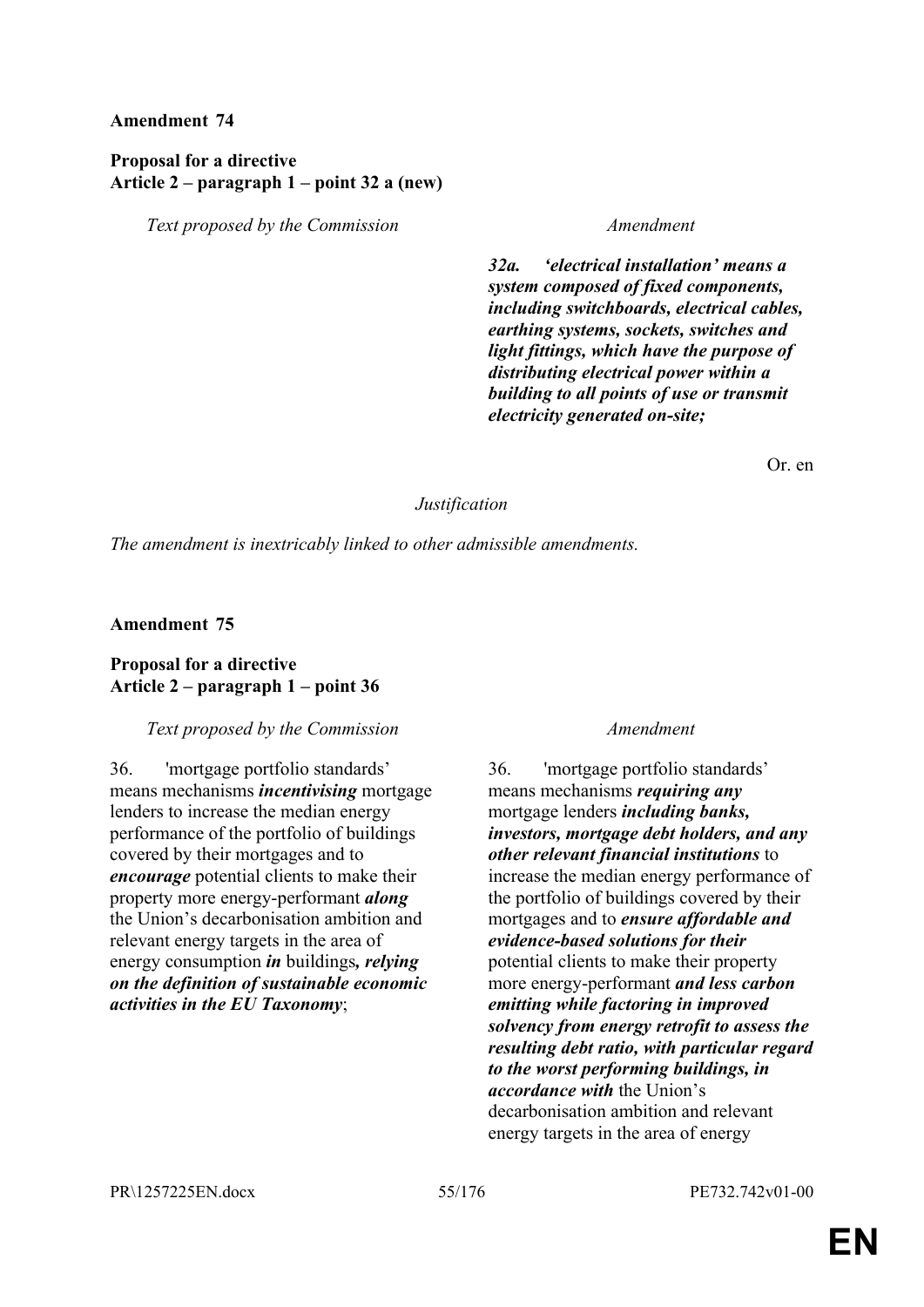Or. en

## **Amendment 76**

## **Proposal for a directive Article 2 – paragraph 1 – point 37**

## *Text proposed by the Commission Amendment*

37. 'digital building logbook' means a common repository for all relevant building data, including data related to energy performance such as energy performance certificates, renovation passports and smart readiness indicators, which facilitates informed decision making and information sharing within the construction sector, among building owners and occupants, financial institutions and public authorities;

37. 'digital building logbook' means a common repository for all relevant building data, including data related to energy performance*, life-cycle GWP, indoor environmental quality, circularity and sufficiency* such as energy performance certificates, renovation passports*,* and smart readiness indicators, which facilitates informed decision making and information sharing within the construction sector, among building owners and occupants, financial institutions and public authorities;

Or. en

## **Amendment 77**

## **Proposal for a directive Article 2 – paragraph 1 – point 51**

## *Text proposed by the Commission Amendment*

51. 'energy needs' means the energy to be delivered to, or extracted from, a conditioned space to maintain the intended space conditions during a given period of time disregarding any technical building system inefficiencies;

51. 'energy needs' means the energy to be delivered to, or extracted from, a conditioned space to maintain the intended space conditions during a given period of time*, adding transmission and ventilation losses and deducting solar and internal gains,* disregarding any technical building system inefficiencies;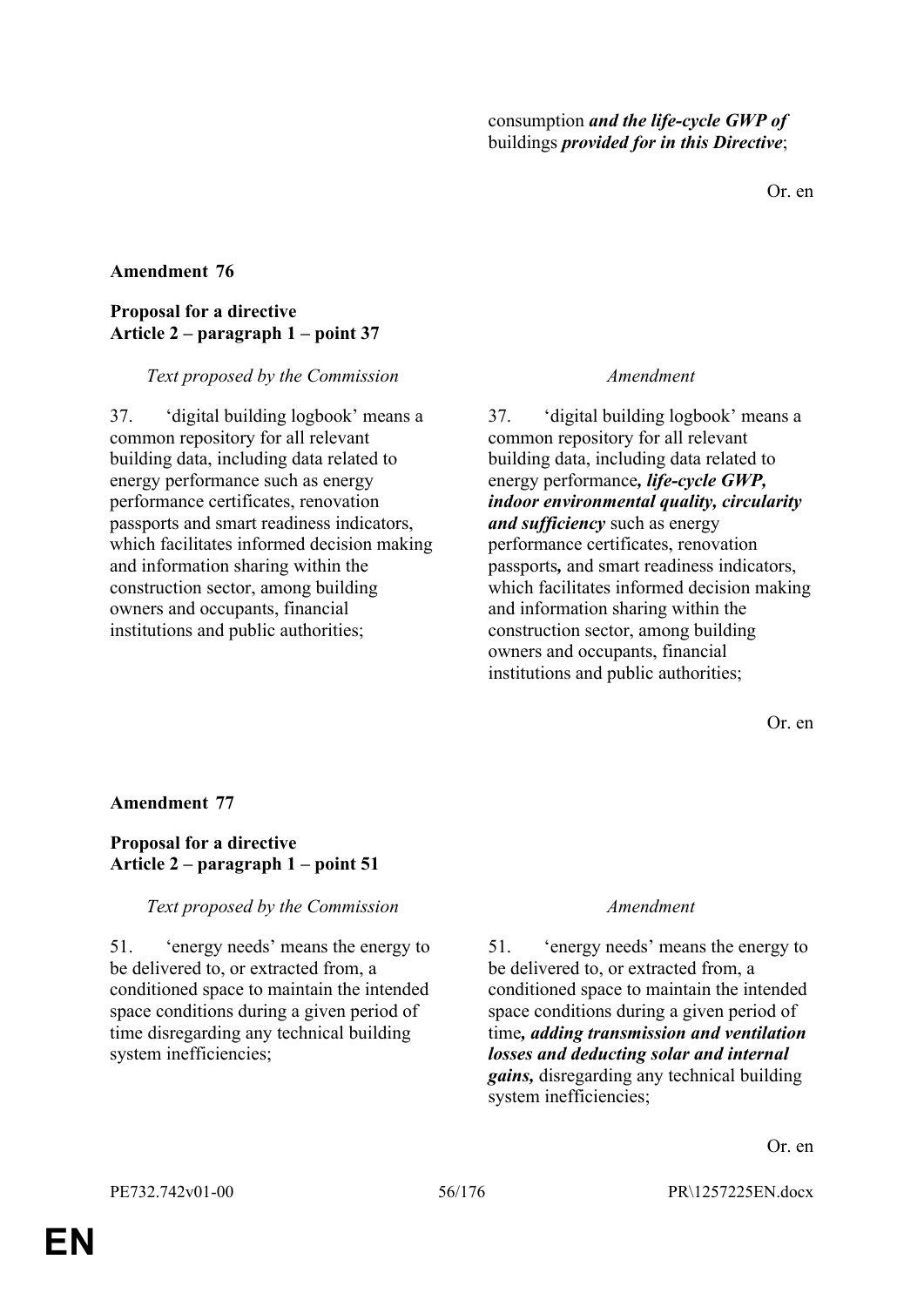### **Proposal for a directive Article 2 – paragraph 1 – point 51 a (new)**

*Text proposed by the Commission Amendment*

*51a. 'final energy' means energy from a renewable or non-renewable source having undergone a conversion or transformation process to be ready for consumption and supplied to end-users;*

Or. en

### *Justification*

*The amendment is inextricably linked to other admissible amendments.*

**Amendment 79**

## **Proposal for a directive Article 2 – paragraph 1 – point 54**

### *Text proposed by the Commission Amendment*

54. 'other on-site uses' means energy used on-site for uses other than EPB services, and may include appliances, miscellaneous and ancillary loads or electro-mobility charging points;

54. 'other on-site uses' means energy used on-site for uses other than EPB services, and may include appliances, miscellaneous and ancillary loads*, domestic batteries* or electro-mobility charging points;

Or. en

### **Amendment 80**

**Proposal for a directive Article 2 – paragraph 1 – point 57 a (new)**

*Text proposed by the Commission Amendment*

*57a. 'indoor environmental quality' means a set of parameters including* 

PR\1257225EN.docx 57/176 PE732.742v01-00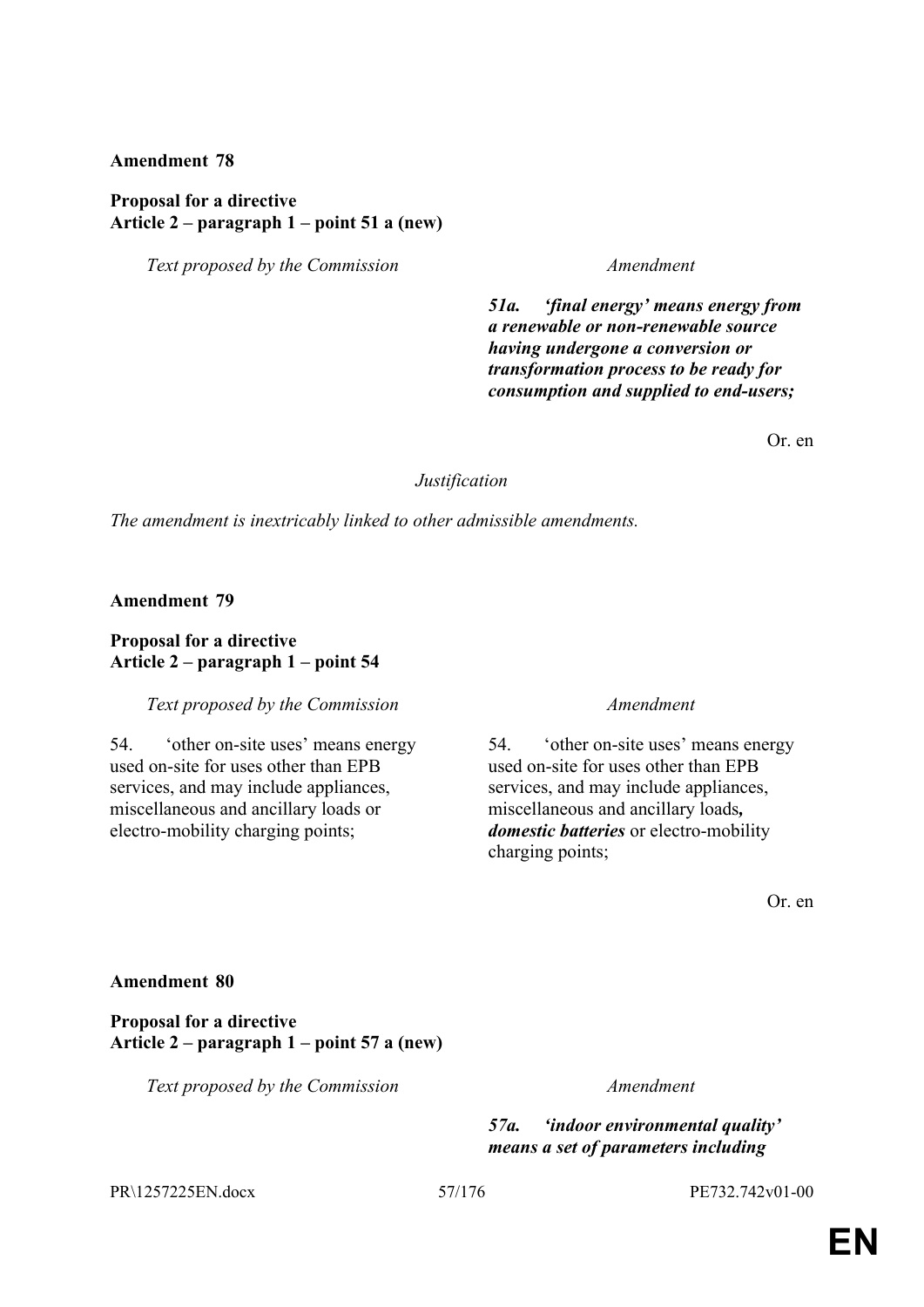# *indoor air quality, thermal comfort, lighting, and acoustic affecting the health and wellbeing of a building's occupants;*

Or. en

### *Justification*

*This Directive recognises the importance of indoor climate conditions and a healthy indoor environment in Articles 1, 2, 5, 7, 8 and 11. Introducing the broader notion of environmental quality through this amendment is inextricably linked to other admissible amendments.*

**Amendment 81**

## **Proposal for a directive Article 2 – paragraph 1 – point 57 b (new)**

*Text proposed by the Commission Amendment*

*57b. 'bicycle parking space' means a designated space for at least one bicycle that provides secure and easy storage for a variety of bicycle types, and, where feasible, is lit and protected from the weather;*

Or. en

*Justification*

*This Directive introduces the notion of bicycle parking space in Article 12, requiring its definition.*

**Amendment 82**

**Proposal for a directive Article 2 – paragraph 1 – point 57 c (new)**

*Text proposed by the Commission Amendment*

*57c. 'pre-cabling' means all measures that are necessary to enable the installation of electric vehicle recharging points, including cable routes, spaces for transformers and electricity meters, and*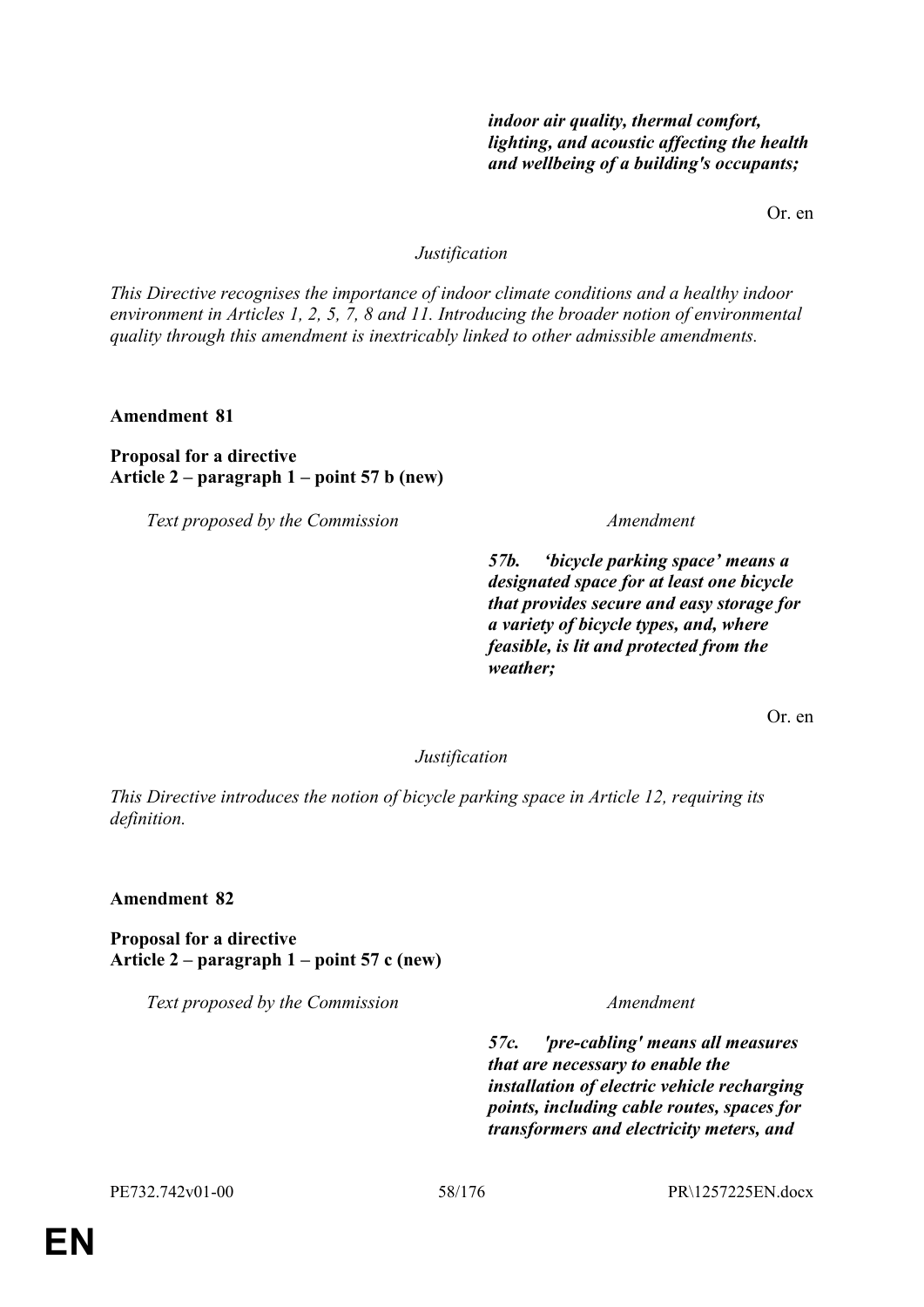## *potential revision of the electrical board;*

Or. en

## *Justification*

*This Directive introduces the notion of pre-cabling in Article 12, requiring its definition.*

**Amendment 83**

**Proposal for a directive Article 2 – paragraph 1 – point 57 d (new)**

*Text proposed by the Commission Amendment*

*57d. 'physically adjacent' means, when referring to a car park, one which is intended for the residents, visitors, or workers of a building, located within the property area of the building or in the direct vicinity of the building;*

Or. en

# *Justification*

*This Directive introduces the notion of 'physically adjacenct car park' in Article 12, requiring its definition.*

**Amendment 84**

**Proposal for a directive Article 2 – paragraph 1 – point 57 e (new)**

*Text proposed by the Commission Amendment*

*57e. 'circularity' means the reduction of the need for extraction of virgin materials through the reduction of demand for new materials, through repair, reuse, repurposing, and recycling used materials and through the extension of the lifetime of products and buildings;*

Or. en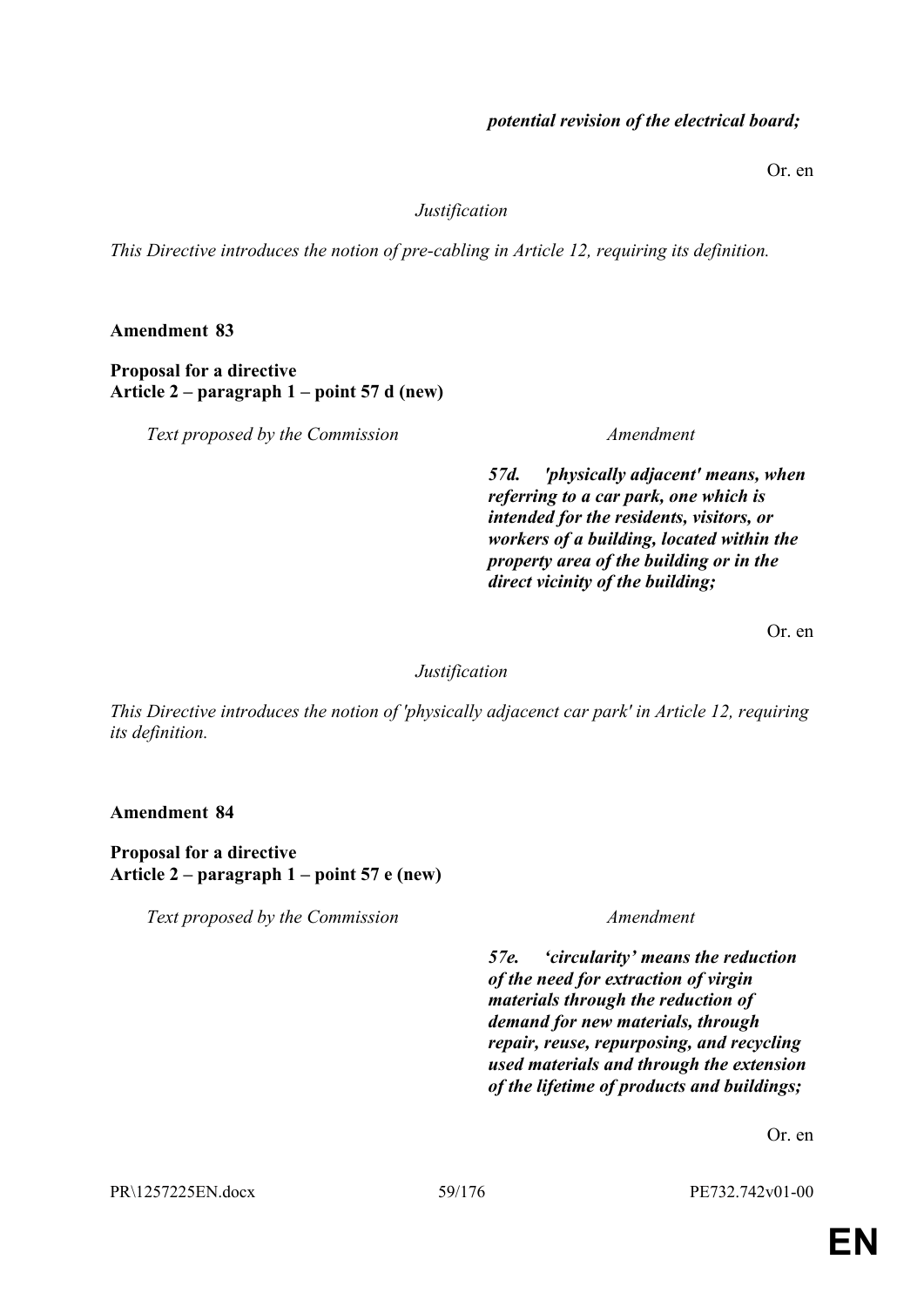# *Justification*

*This Directive refers to the concept of circularity in recital 8, requiring its definition. This amendment is inextricably linked to other admissible amendments in Article 7.4 and 8.4.*

## **Amendment 85**

**Proposal for a directive Article 2 – paragraph 1 – point 57 f (new)**

*Text proposed by the Commission Amendment*

*57f. 'sufficiency' means the minimisation of demand for energy, materials, land, water, and other natural resources over the lifecycle of buildings and goods, while guaranteeing wellbeing and comfort.*

Or. en

## *Justification*

*This amendment is inextricably linked other admissible amendments.*

## **Amendment 86**

encompass:

## **Proposal for a directive Article 3 – paragraph 1 – subparagraph 2 – introductory part**

*Text proposed by the Commission Amendment*

Each building renovation plan shall

Each building renovation plan shall *be in line with the energy efficiency first principle and shall* encompass:

Or. en

*Justification*

*The amendment is inextricably linked to other admissible amendments.*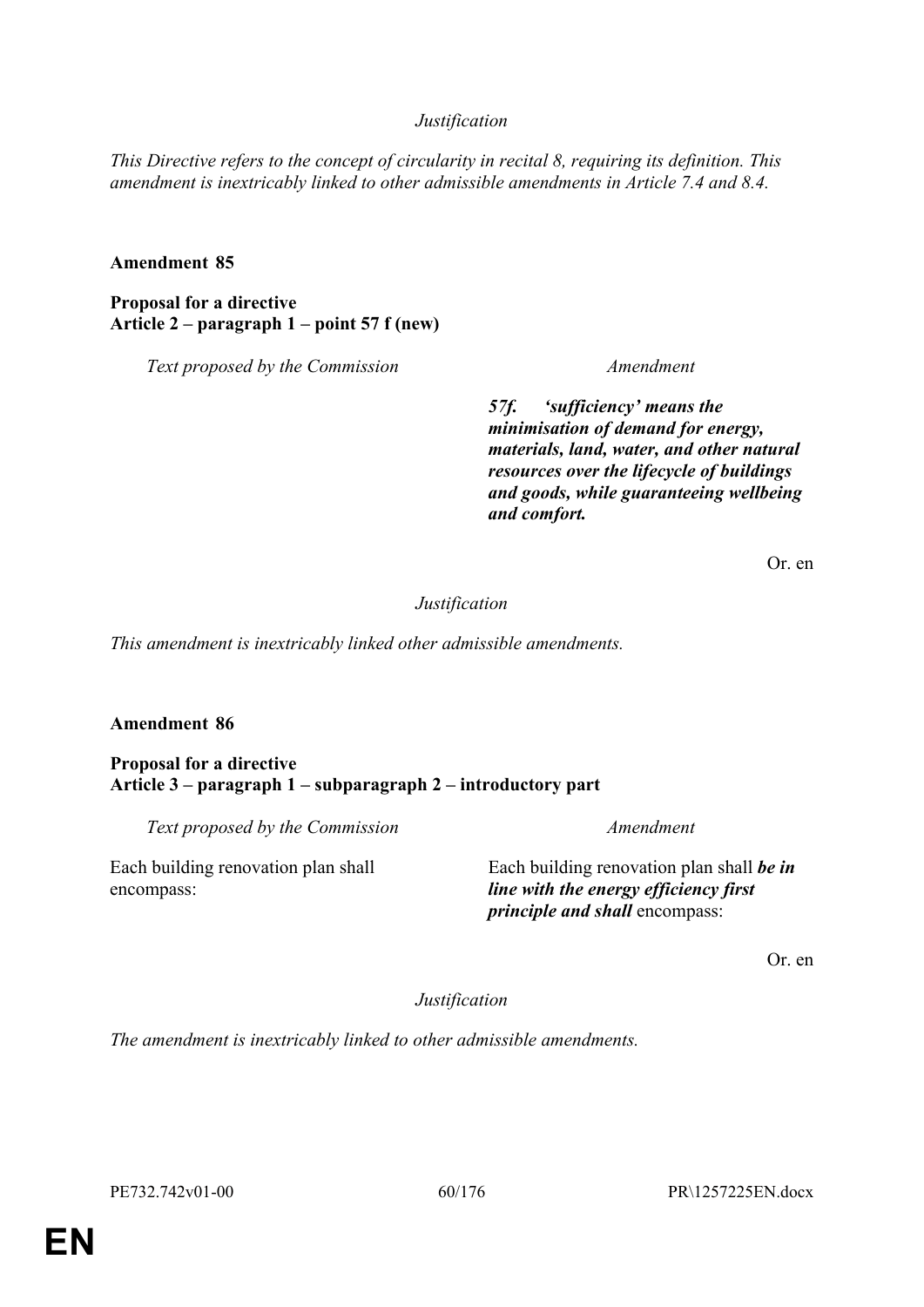# **Proposal for a directive Article 3 – paragraph 1 – subparagraph 2 – point a**

## *Text proposed by the Commission Amendment*

(a) an overview of the national building stock for different building types, construction periods and climatic zones , based, as appropriate, on statistical sampling *and* the national database for energy performance certificates pursuant to Article 19, an overview of market barriers and market failures and an overview of the capacities in the construction, energy efficiency and renewable energy sectors ;

(a) an overview of the national building stock for different building types, *including their relative percentages, in particular buildings categorised as officially protected as part of a designated environment or because of their special architectural or historical merit,* construction periods and climatic zones, based, as appropriate, on statistical sampling*, energy and life-cycle GWP benchmarking, the digital building logbook including* the national database for energy performance certificates pursuant to Article 19, an overview of market barriers and market failures*, share of households in energy poverty,* and an overview of the capacities in the construction, energy efficiency and renewable energy sectors*, as well as the availability of one-stop-shops in accordance with Article 21 of Directive (EU) …/… [recast EED] per 50 000 inhabitants*;

Or. en

# *Justification*

*The amendment is inextricably linked to other admissible amendments, notably to Article 15.*

## **Amendment 88**

## **Proposal for a directive Article 3 – paragraph 1 – subparagraph 2 – point c**

*Text proposed by the Commission Amendment*

(c) an overview of implemented and planned policies and measures, supporting the implementation of the roadmap

(c) an overview of implemented and planned policies and measures, supporting the implementation of the roadmap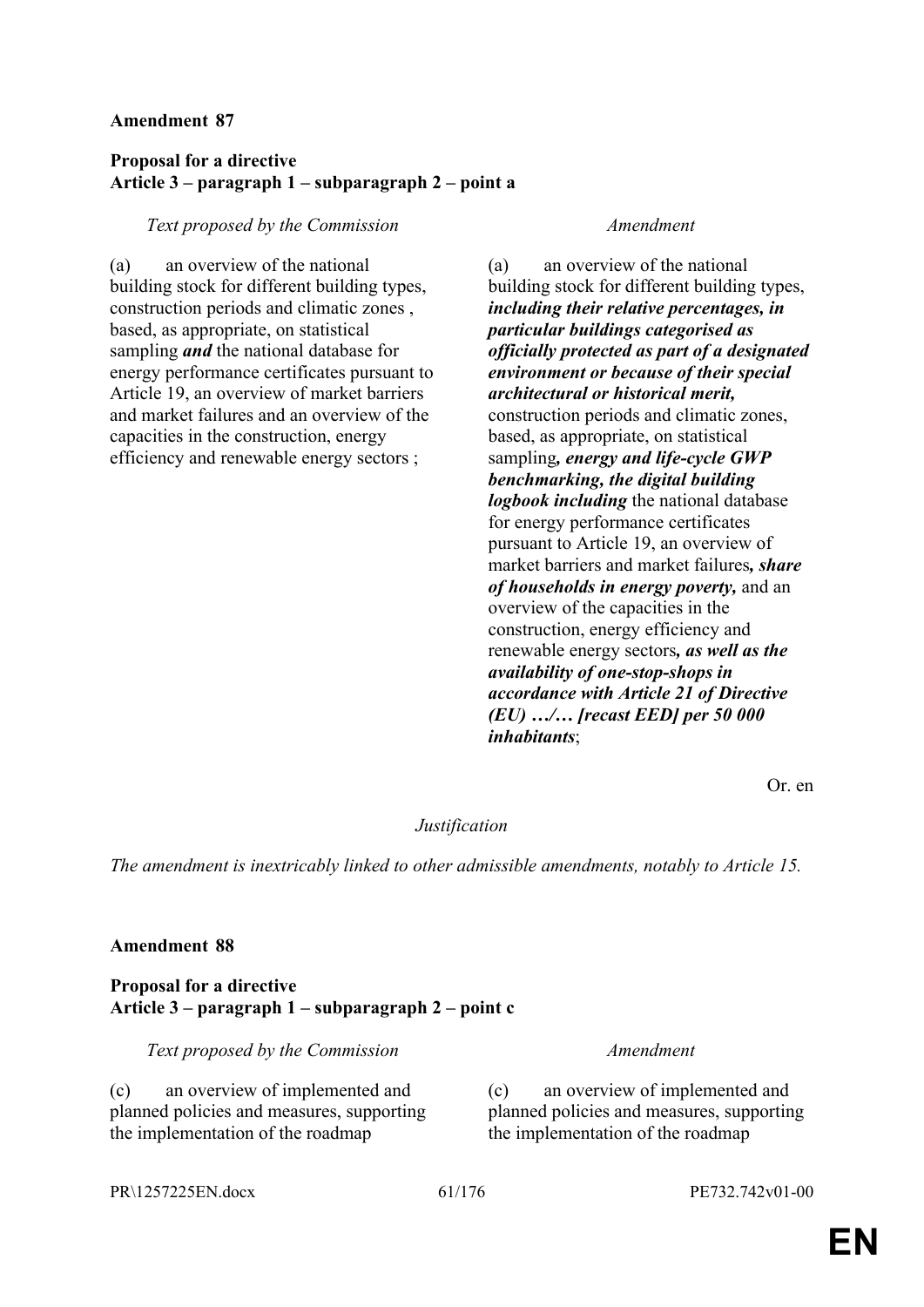pursuant to point (b); and pursuant to point (b) *of this subparagraph, including those outlined in the integrated national energy and climate plans notified to the Commission pursuant to Article 3 of Regulation (EU) 2018/1999*; and

Or. en

## **Amendment 89**

## **Proposal for a directive Article 3 – paragraph 1 – subparagraph 2 – point d**

*Text proposed by the Commission Amendment*

(d) an outline of the investment needs for the implementation of the building renovation plan, the financing sources and measures, and the administrative resources for building renovation.

(d) an outline of the investment needs for the implementation of the building renovation plan, the financing sources and measures, and the administrative resources for building renovation*, including those outlined in national energy and climate plans notified to the Commission pursuant to Article 3 of Regulation (EU) 2018/1999*.

Or. en

# **Amendment 90**

## **Proposal for a directive Article 3 – paragraph 1 – subparagraph 2 – point d a (new)**

*Text proposed by the Commission Amendment*

*(da) a roadmap on the reduction of energy poverty comprising of nationally established targets and an overview of implemented and planned policies and funding measures with a view to reducing and eliminating energy poverty;*

Or. en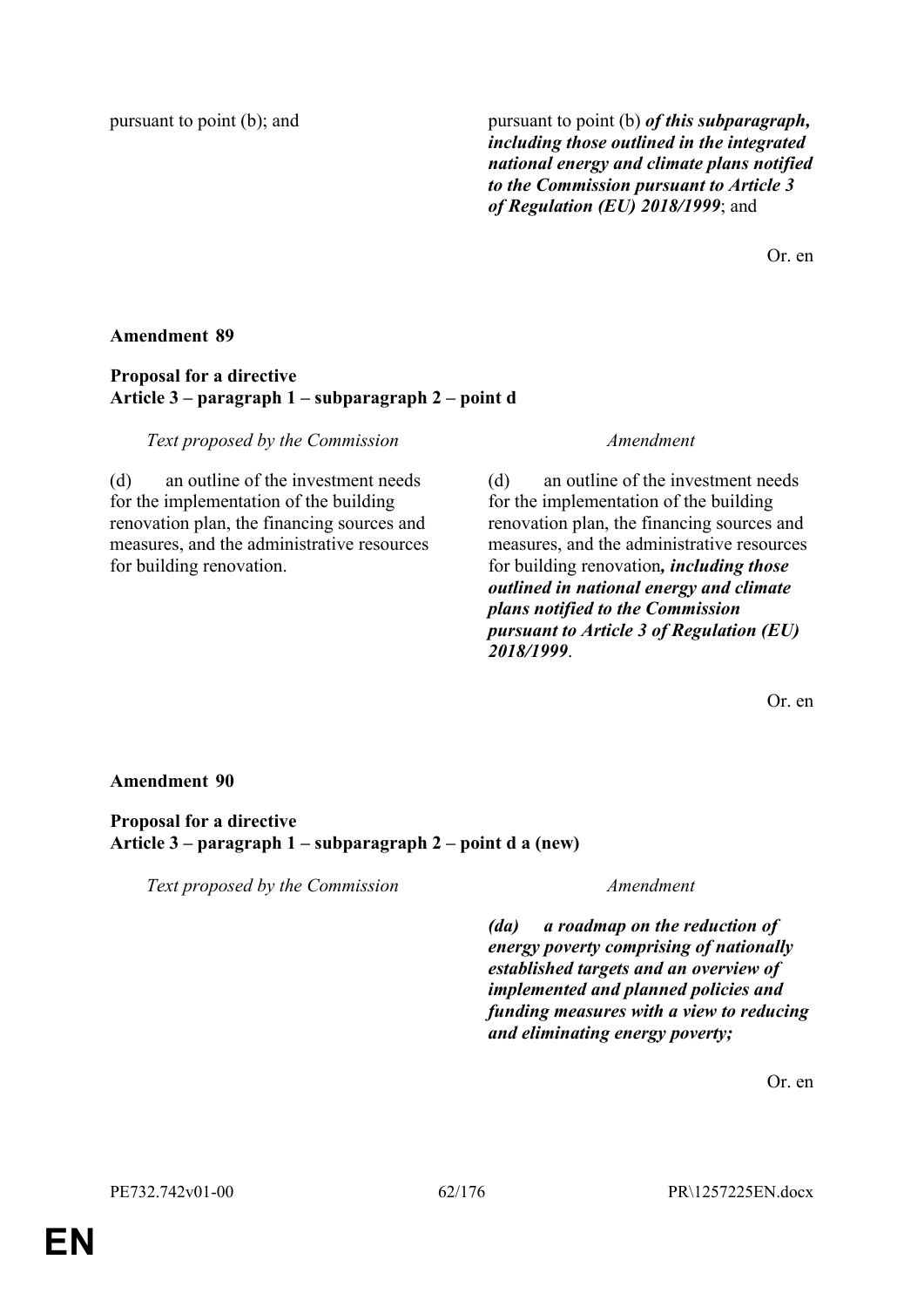## *Justification*

*The social dimension of EU energy policy has been recognised since 2016. The Fit for 55 package introduces a social climate fund through a Regulation (COM(2021) 568 final) and a definition of energy poverty through the energy efficiency directive (COM(2021) 558 final) and this Directive contains specific provisions in Articles 9, 15 and 26. This amendment is hence inextricably linked to other admissible amendments.*

### **Amendment 91**

## **Proposal for a directive Article 3 – paragraph 1 – subparagraph 3**

*Text proposed by the Commission Amendment*

The roadmap referred to in point (b) shall include national targets *for 2030, 2040 and 2050* as regards the annual energy renovation rate, the primary and final energy consumption of the national building stock *and its operational greenhouse gas emission reductions*; specific timelines for buildings to achieve higher energy performance classes than those pursuant to Article 9(1), by *2040 and 2050, in line with the pathway for transforming the* national building *stock into zero-emission* buildings; an evidencebased estimate of expected energy savings and wider benefits; *and* estimations for the contribution of the building renovation plan to achieving the Member State's binding national target for greenhouse gas emissions pursuant to Regulation (EU) .../… [revised Effort Sharing Regulation], the Union's energy efficiency targets in accordance with Directive (EU) …/…. [recast EED], the Union's renewable energy targets, including the *indicative* target for the share of energy from renewable sources in the building sector in accordance with Directive (EU) 2018/2001 [amended RED], and the Union's 2030 climate target and 2050 climate neutrality goal in accordance with Regulation (EU) 2021/1119.

The roadmap referred to in point (b) shall include*:*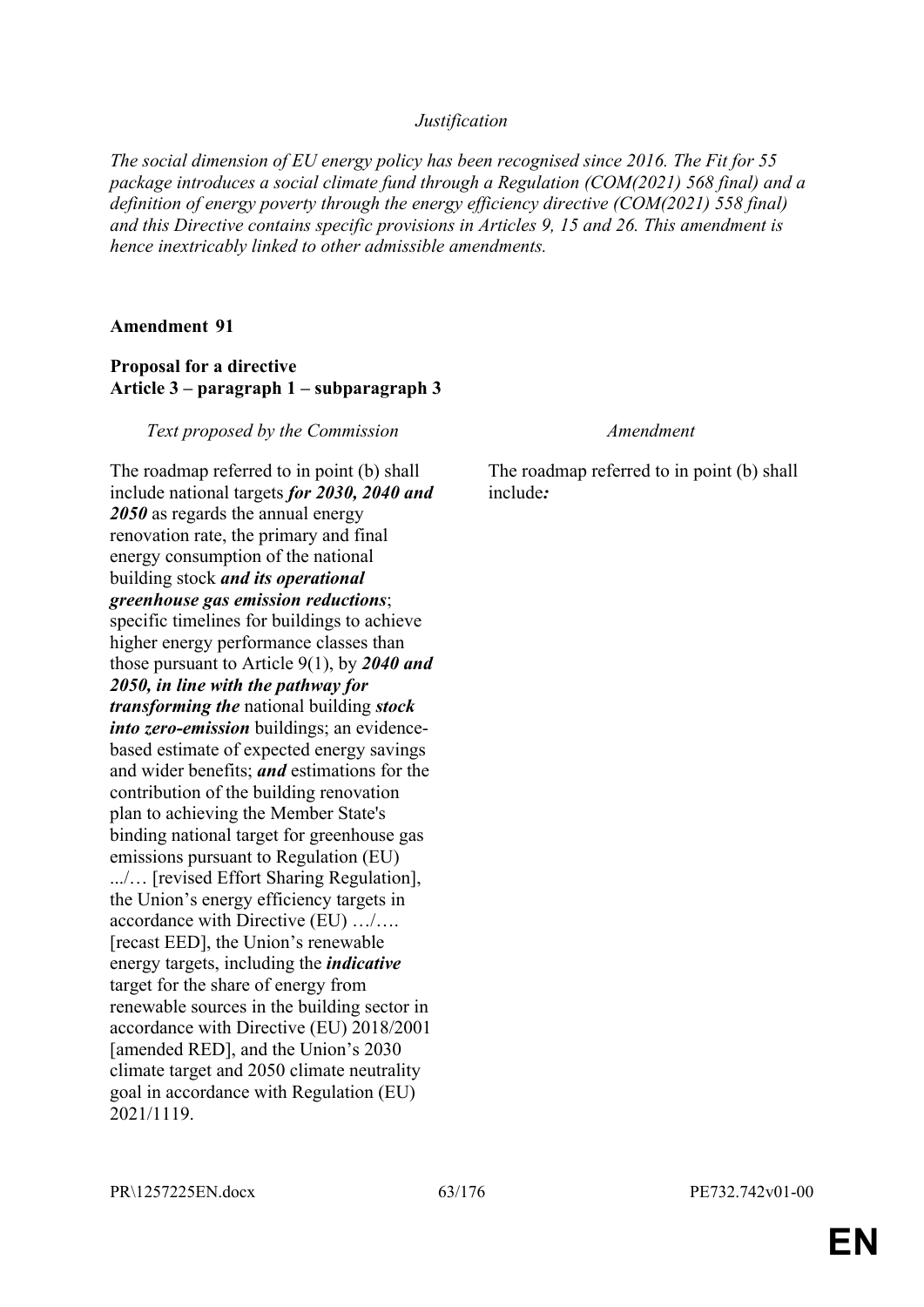*(a)* national targets *in accordance with the IPCC ratched-up mechanism and a 1,5 degree compliant EU WLC roadmap scenario to decarbonise the built environment,* as regards *to* the annual energy renovation rate, *rate of deep renovation, and WLC emissions for different building typologies;*

*(b) national targets for circular use of materials, recycled contents and secondary materials, and sufficiency every five years;*

*(c)* the primary and final energy consumption of the national building stock;

*(d)* specific timelines for buildings to achieve higher energy performance classes than those pursuant to Article  $9(1)$ , by *2035 and every five years thereafter;*

*(e)* national *phase-out plans for fossil fuel based technical* building *systems in existing buildings by 2035 at the latest;*

*(f) a pathway with numerical targets for the deployment of solar energy and heat pumps in* buildings;

*(g) national targets on the construction and refurbishment of district level heating and cooling systems in accordance with Article 11b aligned with the comprehensive heating and cooling assessment referred to in Article 23 of Directive (EU) …/... [recast Energy Efficiency Directive];*

*(h)* an evidence-based estimate of expected energy savings*, GHG emission reductions,* and wider benefits;

*(i)* estimations for the contribution of the building renovation plan to achieving the Member State's binding national target for greenhouse gas emissions pursuant to Regulation (EU) .../… [revised Effort Sharing Regulation], the Union's energy efficiency targets in accordance with Directive (EU) .../.... [recast EED], the Union's renewable energy targets, including the *mandatory* target for the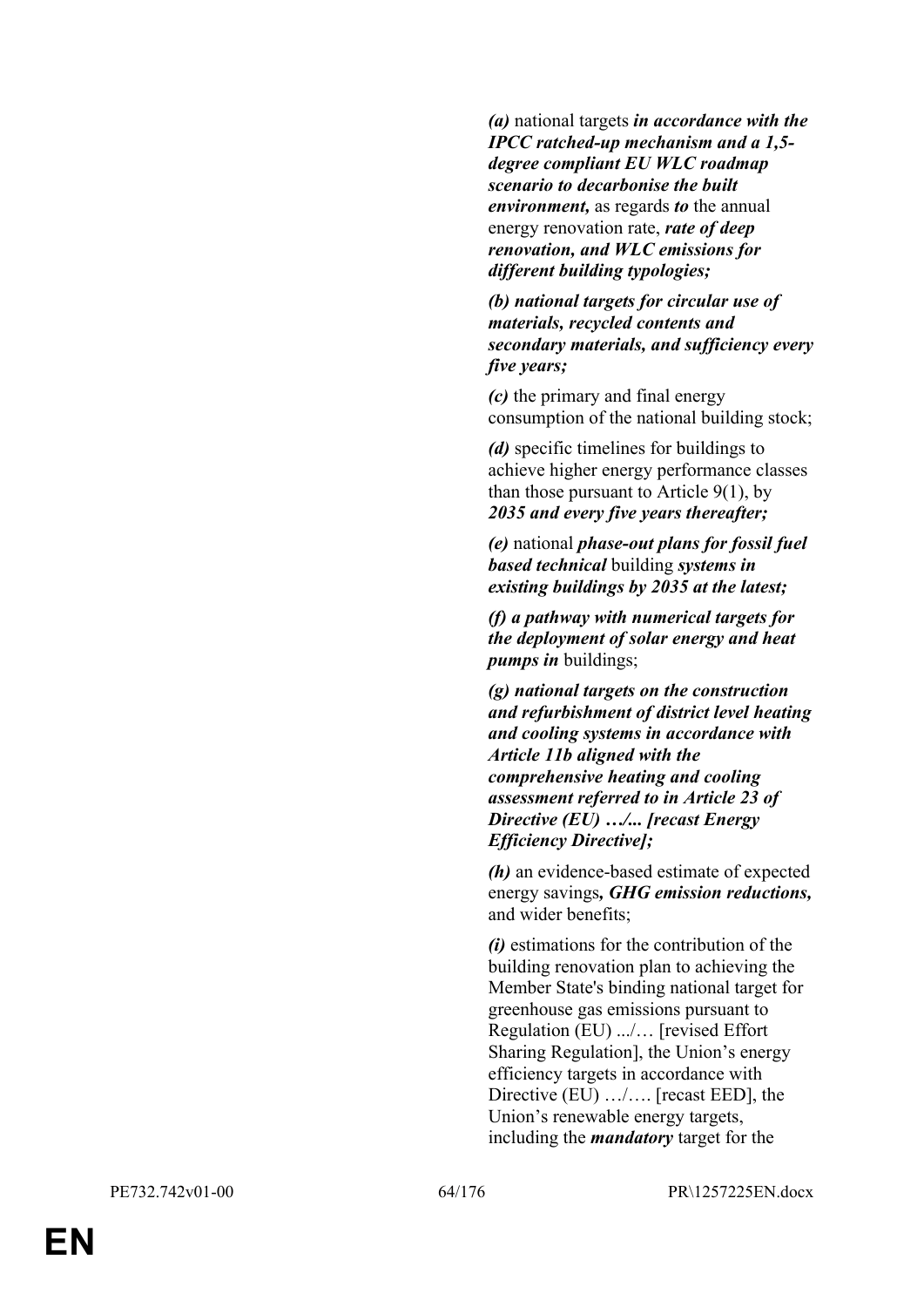share of energy from renewable sources in the building sector in accordance with Directive (EU) 2018/2001 [amended RED], and the Union's 2030 climate target and 2050 climate neutrality goal in accordance with Regulation (EU) 2021/1119*;* 

## *(j) national targets for bicycle parking spaces, in line with Article 12;*

*(k) an overview of implemented and planned policies to increase the availability of qualified construction, efficiency, and renewable energy sector professionals, in line with the projected rise in demand for deep renovations.*

Or. en

## *Justification*

*The amendment is inextricably linked to other admissible amendments.*

**Amendment 92**

## **Proposal for a directive Article 3 – paragraph 1 – subparagraph 3 a (new)**

*Text proposed by the Commission Amendment*

*Member States shall submit their first building renovation plan using the template in Annex II in accordance with paragraph 2 of this Article and subject to the separate consultation in accordance with paragraph 3 of this Article.*

Or. en

*Justification*

*The amendment is inextricably linked to other admissible amendments.*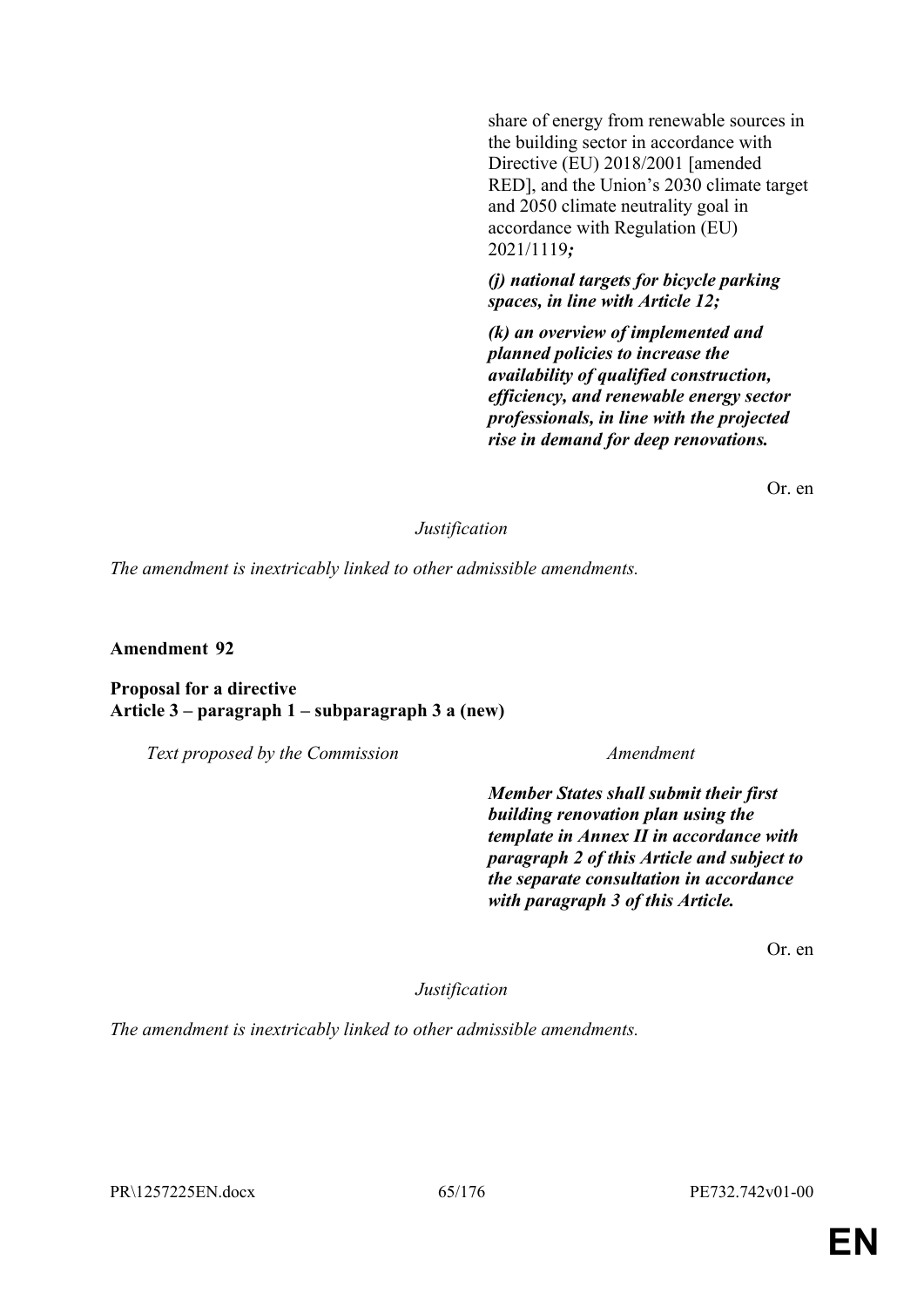## **Proposal for a directive Article 3 – paragraph 2**

## *Text proposed by the Commission Amendment*

2. Every five years, each Member State shall prepare and submit to the Commission a draft of its building renovation plan, using the template in Annex II. Each Member State shall submit its draft building renovation plan *as part of* its draft integrated national energy and climate plan referred to in Article 9 of Regulation (EU) 2018/1999 and, where the Member States submits a draft update, its draft update referred to in Article 14 of that Regulation. By way of derogation from Article 9(1) and Article 14(1) of that Regulation, Member States shall submit the first draft building renovation plan to the Commission by 30 June 2024.

2. Every five years, each Member State shall prepare and submit to the Commission a draft of its building renovation plan, using the template in Annex II. Each Member State shall submit its draft building renovation plan *together with* its draft integrated national energy and climate plan referred to in Article 9 of Regulation (EU) 2018/1999 and, where the Member States submits a draft update, its draft update referred to in Article 14 of that Regulation. By way of derogation from Article 9(1) and Article 14(1) of that Regulation, Member States shall submit the first draft building renovation plan to the Commission by 30 June 2024.

Or. en

# **Amendment 94**

# **Proposal for a directive Article 3 – paragraph 3**

## *Text proposed by the Commission Amendment*

3. To support the development of its building renovation plan , each Member State shall carry out a public consultation on its draft building renovation plan prior to submitting it to the Commission. The public consultation shall involve in particular local and regional authorities and other socio-economic partners, including civil society and bodies working with vulnerable households. Each Member State shall annex a summary of the results of its public consultation to its draft building renovation plan .

3. To support the development of its building renovation plan , each Member State shall carry out a public consultation on its draft building renovation plan prior to submitting it to the Commission. The public consultation shall involve in particular local and regional authorities and other socio-economic partners, including civil society and bodies working with vulnerable households. Each Member State shall annex a summary of the results of its public consultation to its draft building renovation plan *and an explanation of how stakeholder positions have been*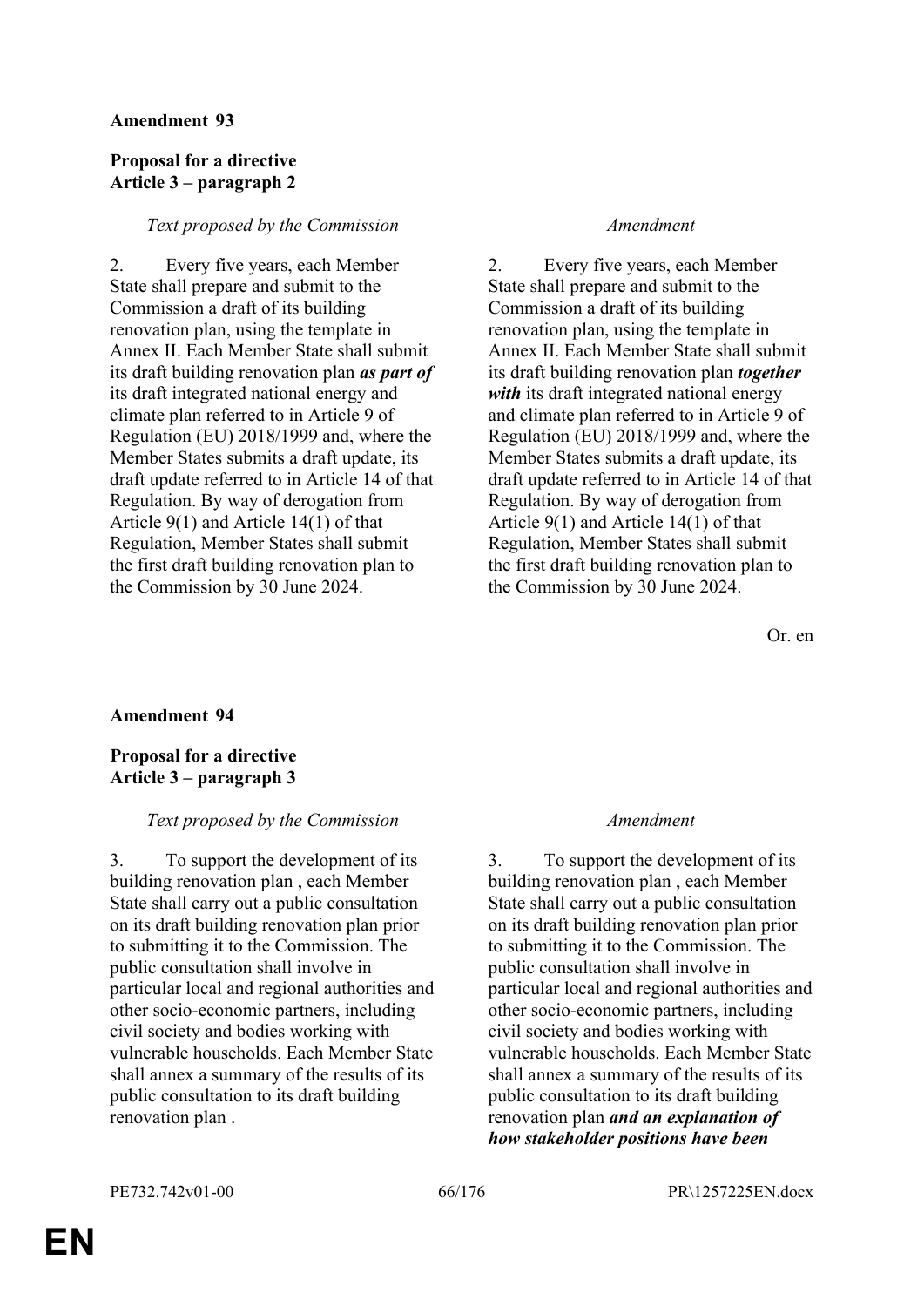## *incorporated*.

Or. en

**Amendment 95**

**Proposal for a directive Article 3 – paragraph 4 – subparagraph 1 – point e a (new)**

*Text proposed by the Commission Amendment*

*(ea) the plans prioritise the worstperforming residential buildings;*

Or. en

*Justification*

*This Directive introduce provisions in relation to worst performing buildings in Article 9, 15 and 16. The amendment is hence inextricably linked to other admissible amendments.*

**Amendment 96**

## **Proposal for a directive Article 3 – paragraph 4 – subparagraph 1 – point e b (new)**

*Text proposed by the Commission Amendment*

*(eb) national and local authorities have access to technical assistance and technical support to facilitate the implementation of the plans.*

Or. en

*Justification*

*The amendment is inextricably linked to other admissible amendments.*

**Amendment 97**

**Proposal for a directive Article 3 – paragraph 5**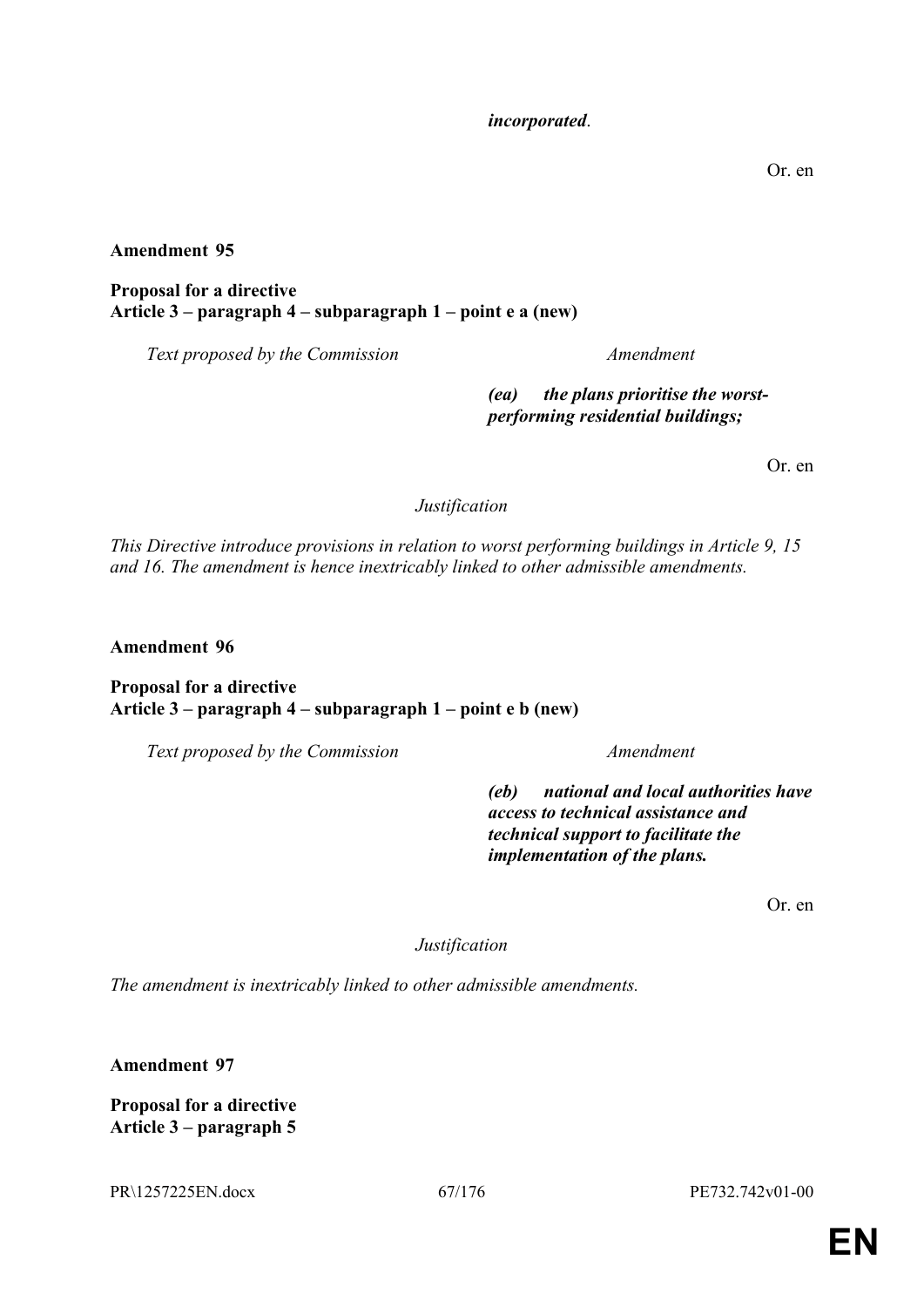## *Text proposed by the Commission Amendment*

5. *Each* Member State shall take due account of any recommendations from the Commission in its final building renovation plan. If the Member State concerned does not address a recommendation or a substantial part thereof, it shall provide a justification to the Commission and make public its reasons.

5. *At each revision,* Member State shall take due account of any recommendations from the Commission in its final building renovation plan. If the Member State concerned does not address a recommendation or a substantial part thereof, it shall provide a justification to the Commission and make public its reasons.

Or. en

## **Amendment 98**

## **Proposal for a directive Article 3 – paragraph 6**

## *Text proposed by the Commission Amendment*

6. Every five years, each Member State shall submit its building renovation plan to the Commission, using the template in Annex II. Each Member State shall submit its building renovation plan *as part of* its integrated national energy and climate plan referred to in Article 3 of Regulation (EU) 2018/1999 and, where the Member States submits an update, its update referred to in Article 14 of that Regulation. By way of derogation from Article 3(1) and Article 14(2) of that Regulation, Member States shall submit the first building renovation plan to the Commission by 30 June 2025*.*

6. Every five years, each Member State shall submit its building renovation plan to the Commission, using the template in Annex II. Each Member State shall submit its building renovation plan *along with* its integrated national energy and climate plan referred to in Article 3 of Regulation (EU) 2018/1999 and, where the Member States submits an update, its update referred to in Article 14 of that Regulation. By way of derogation from Article 3(1) and Article 14(2) of that Regulation, Member States shall submit the first *draft* building renovation plan to the Commission by 30 June *2024 and final plans by 30 June* 2025

Or. en

**Amendment 99**

### **Proposal for a directive Article 3 a (new)**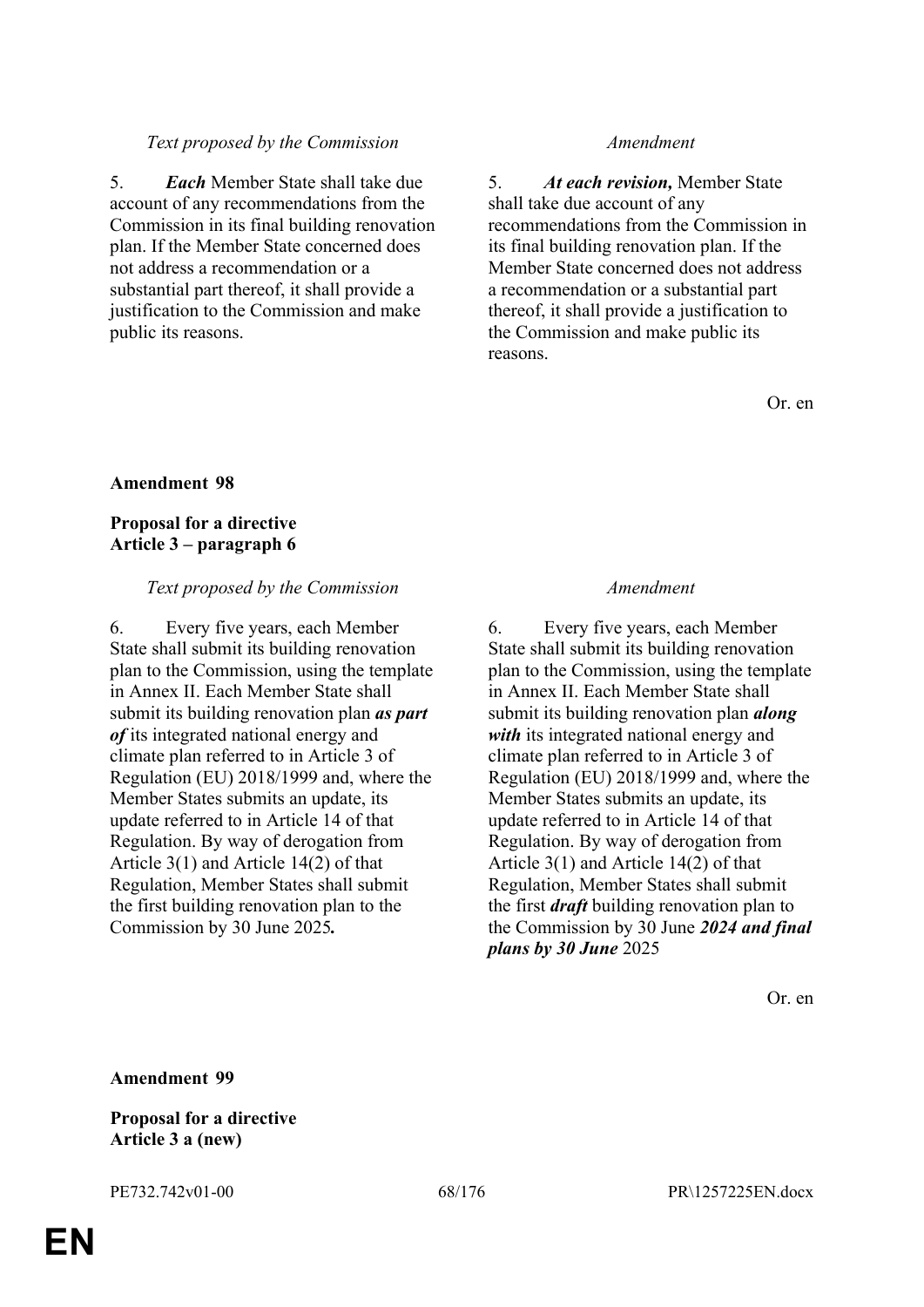## *Article 3 a*

## *An integrated district approach to building renovation*

*1. Member States shall empower regional and local authorities to identify districts to roll-out integrated renovation programmes (IRPs) at district level. Such programmes shall encompass energy, mobility, social infrastructures and patterns, green infrastructures, waste and water management and other aspects of urban planning to be considered at a district level and shall draw from local and regional resources, including materials, also with a view to circularity and sufficiency.*

*2. Member States shall carry out the comprehensive heating and cooling assessments and plans required pursuant to Article 14(1) of Directive 2012/27/EU by 1 January 2025, and include in those assessment the refurbishment or construction of efficient heating and cooling systems in accordance with Article 24 of Directive (EU) …/... [recast EED], the required infrastructure, as well as installations and infrastructures of renewable energy communities in their district level IRPs.*

*3. Member States shall implement local level integrated mobility plans and Sustainable Urban Mobility Plans that are aligned with IRPs and encompass public transport planning and deployment with other means of active and shared mobility, as well as the related infrastructure for operating, recharging, storing and parking.*

*4. Member States shall empower regional and local authorities to set up district level one-stop-shops pursuant to Article 26 of this Directive, that may be integrated with the social infrastructures of the relevant district. The one-stop-shops shall*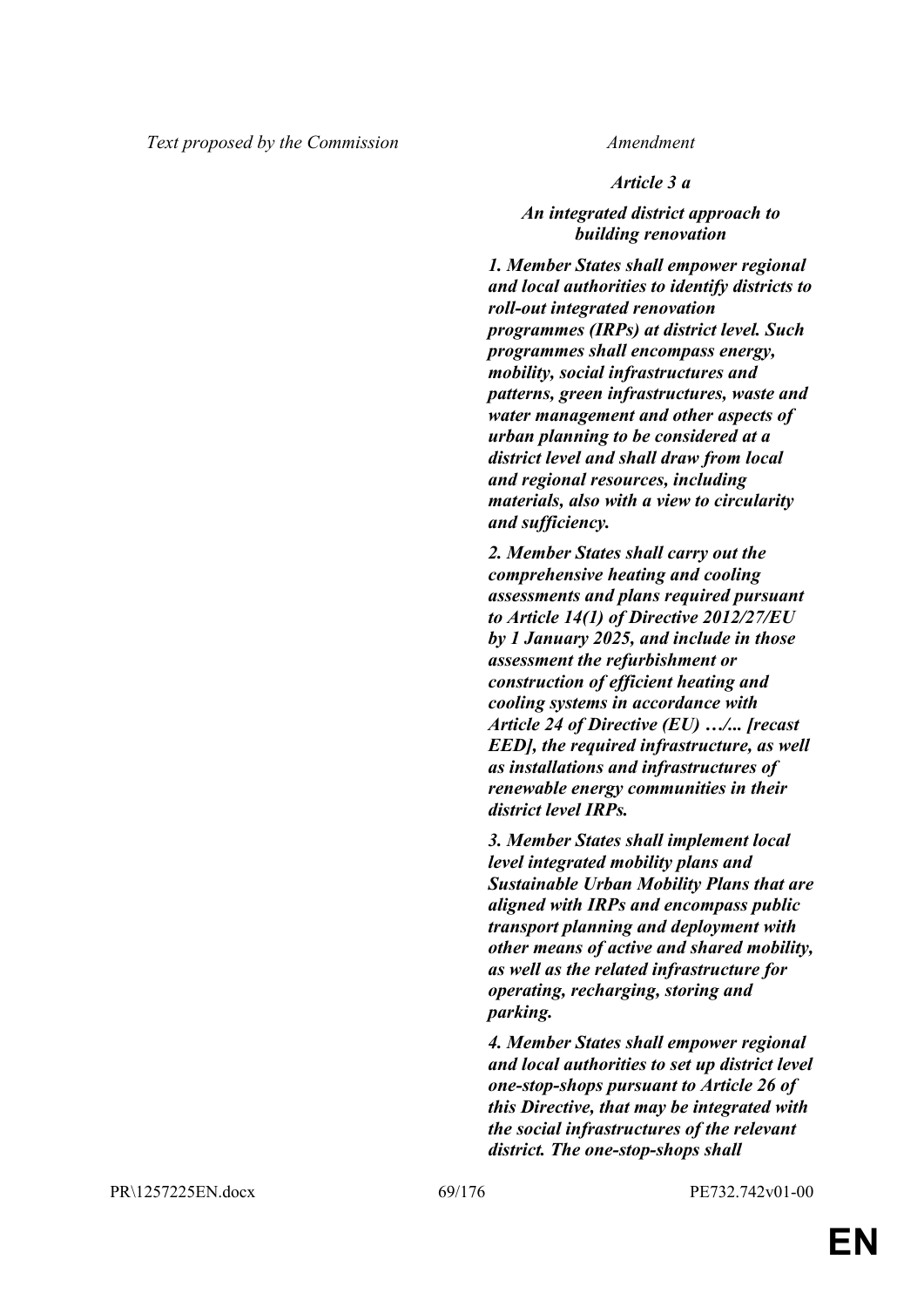*coordinate the analysis of the district's social fabric and inform the design of IRPs with a view to revitalise, target and support communities.*

*5. As part of their IRPs, Member States shall require regional and local authorities to consider other aspects of urban planning including green spaces, as well as infrastructures for waste and water treatment and management, integrating functions delivered by refurbished building units to this effect.*

*6. Member States shall ensure that, in their IRPs, regional and local authorities prioritise local and regional resources, including materials, also with a view to circularity and sufficiency.*

*\_\_\_\_\_\_\_\_\_\_\_\_\_\_\_\_\_\_*

*1a Regulation (EU) 2018/1999, accompanied with the assessment carried out pursuant to [Article 15(7) of Directive (EU) 2018/2001 (revised RED)], Article 23 [recast EED])* 

Or. en

# *Justification*

*This Directive requires Member States to set up national building renovation strategies (Article 3) and introduces the ZEB standard requiring any residual energy needs to be met through on-site or nearby renewables, notably energy communities or district heating systems (DHS), Article 7, Annex III. Renovation strategies, access to energy communities and DHS are often organised at district level, and one-stop-shops (Article 26), too. As required since the previous revision, a district approach (Article 25) is hence introduced through this Article.*

## **Amendment 100**

## **Proposal for a directive Article 5 – paragraph 1 – subparagraph 1**

*Text proposed by the Commission Amendment*

1. Member States shall take the necessary measures to ensure that

1. *[*Member States shall take the necessary measures to ensure that

PE732.742v01-00 70/176 PR\1257225EN.docx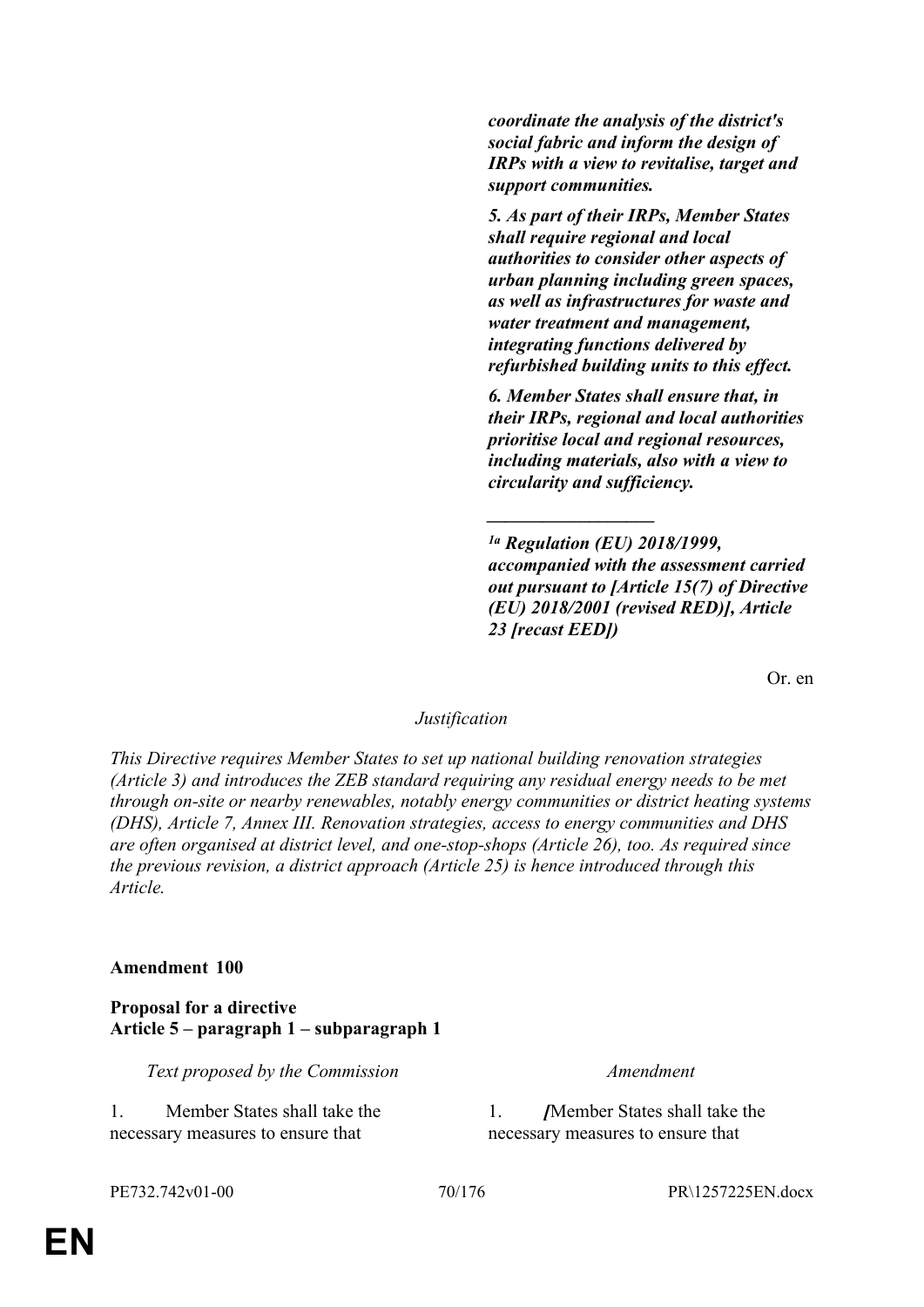minimum energy performance requirements for buildings or building units are set with a view to at least achieving cost-optimal levels*. The* energy performance shall be calculated in accordance with the methodology referred to in Article 4. Cost-optimal levels shall be calculated in accordance with the comparative methodology framework referred to in Article 6 .

*mandatory* minimum energy performance requirements for buildings or building units are set with a view to at least achieving cost-optimal levels *and higher reference values in line with zero-emission buildings requirements. The* energy performance shall be calculated in accordance with the methodology referred to in Article 4.*] [*Cost-optimal levels shall be calculated in accordance with the comparative methodology framework referred to in Article 6.*]*

Or. en

### *Justification*

*The concept of "cost optimality" is insufficiently framed in this Directive and the empowerment should also be subject to review. The co-legislators should consider anchoring in the legislative act other general principles framing this concept.*

### **Amendment 101**

### **Proposal for a directive Article 5 – paragraph 1 – subparagraph 2**

### *Text proposed by the Commission Amendment*

Member States shall take the necessary measures to ensure that minimum energy performance requirements are set for building elements that form part of the building envelope and that have a significant impact on the energy performance of the building envelope when they are replaced or retrofitted, with a view to achieving at least cost-optimal levels.

*[*Member States shall take the necessary measures to ensure that minimum energy performance requirements *and renovation obligations* are set for *all* building elements that form part of the building envelope and that have a significant impact on the energy performance of the building envelope when they are replaced or retrofitted, with a view to achieving at least cost-optimal levels.*]*

Or. en

### *Justification*

*The concept of "cost optimality" is insufficiently framed in this Directive and the empowerment should also be subject to review. The co-legislators should consider anchoring in the legislative act other general principles framing this concept.*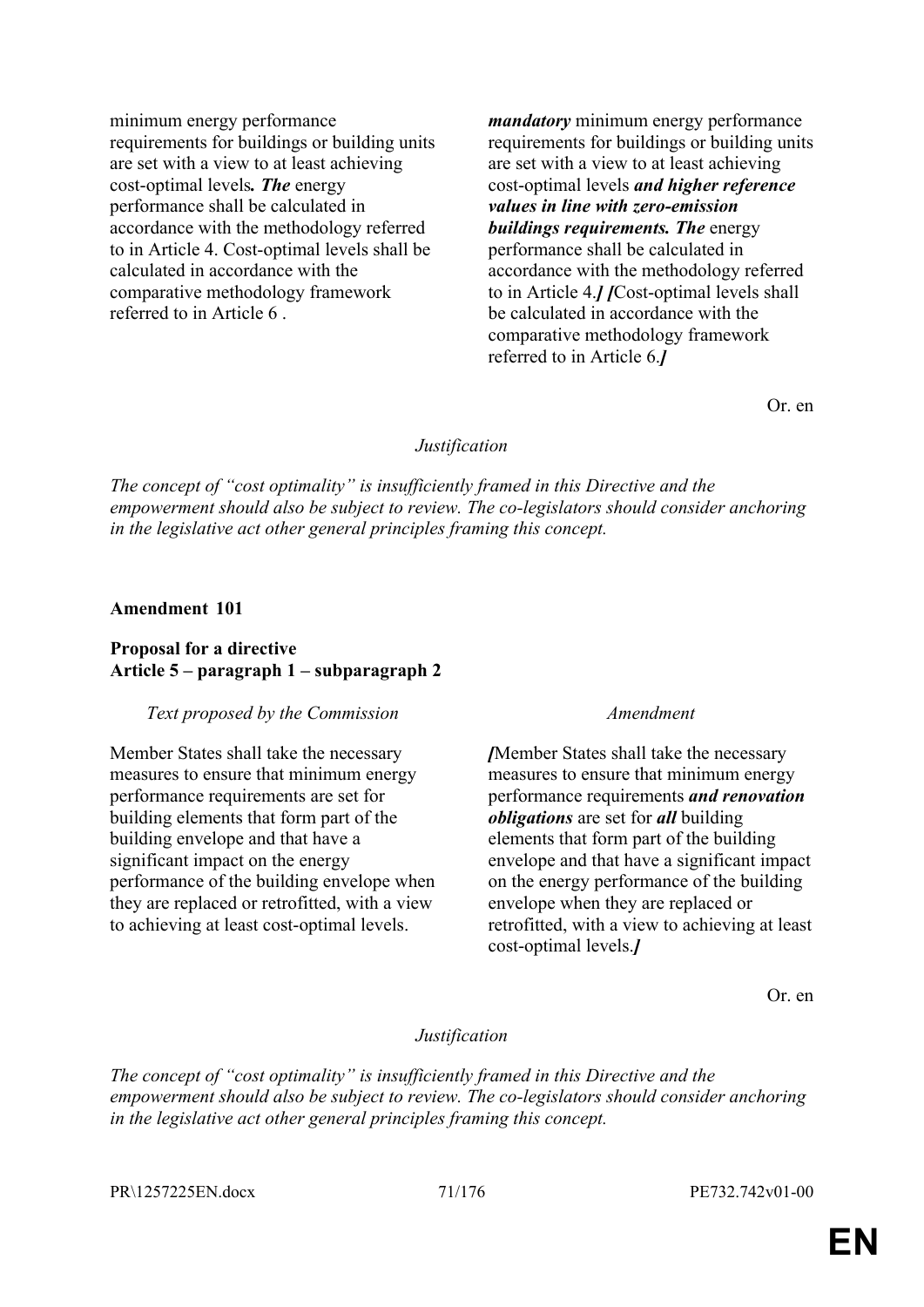## **Proposal for a directive Article 5 – paragraph 1 – subparagraph 4**

*Text proposed by the Commission Amendment*

Those requirements shall take account of *general* indoor *climate* conditions*, in order to avoid possible negative effects such as inadequate ventilation*, as well as local conditions and the designated function and the age of the building.

Those requirements shall take account of *the need for appropriate* indoor *environmental quality* conditions, as well as local conditions and the designated function and the age of the building.

Or. en

## *Justification*

*The broader notion of environmental quality rather than indoor climate conditions is intrinsically linked to the definition in Article 2 and other provisions in the legislative part of this Directive.*

## **Amendment 103**

## **Proposal for a directive Article 5 – paragraph 1 – subparagraph 5**

### *Text proposed by the Commission Amendment*

Member States shall review their minimum energy performance requirements at regular intervals which shall not be longer than five years and shall , if necessary, update them in order to reflect technical progress in the building sector , the results of the cost-optimal calculation set out in Article 6, and updated national energy and climate targets and policies .

Member States shall review their minimum energy performance requirements at regular intervals which shall not be longer than five years and shall, if necessary, update them in order to reflect technical progress in the building sector, *[*the results of the cost-optimal calculation set out in Article 6,*]* and updated national energy and climate targets and policies.

Or. en

## *Justification*

*The concept of "cost optimality" is insufficiently framed in this Directive and the empowerment should also be subject to review. The co-legislators should consider anchoring in the legislative act other general principles framing this concept.*

PE732.742v01-00 72/176 PR\1257225EN.docx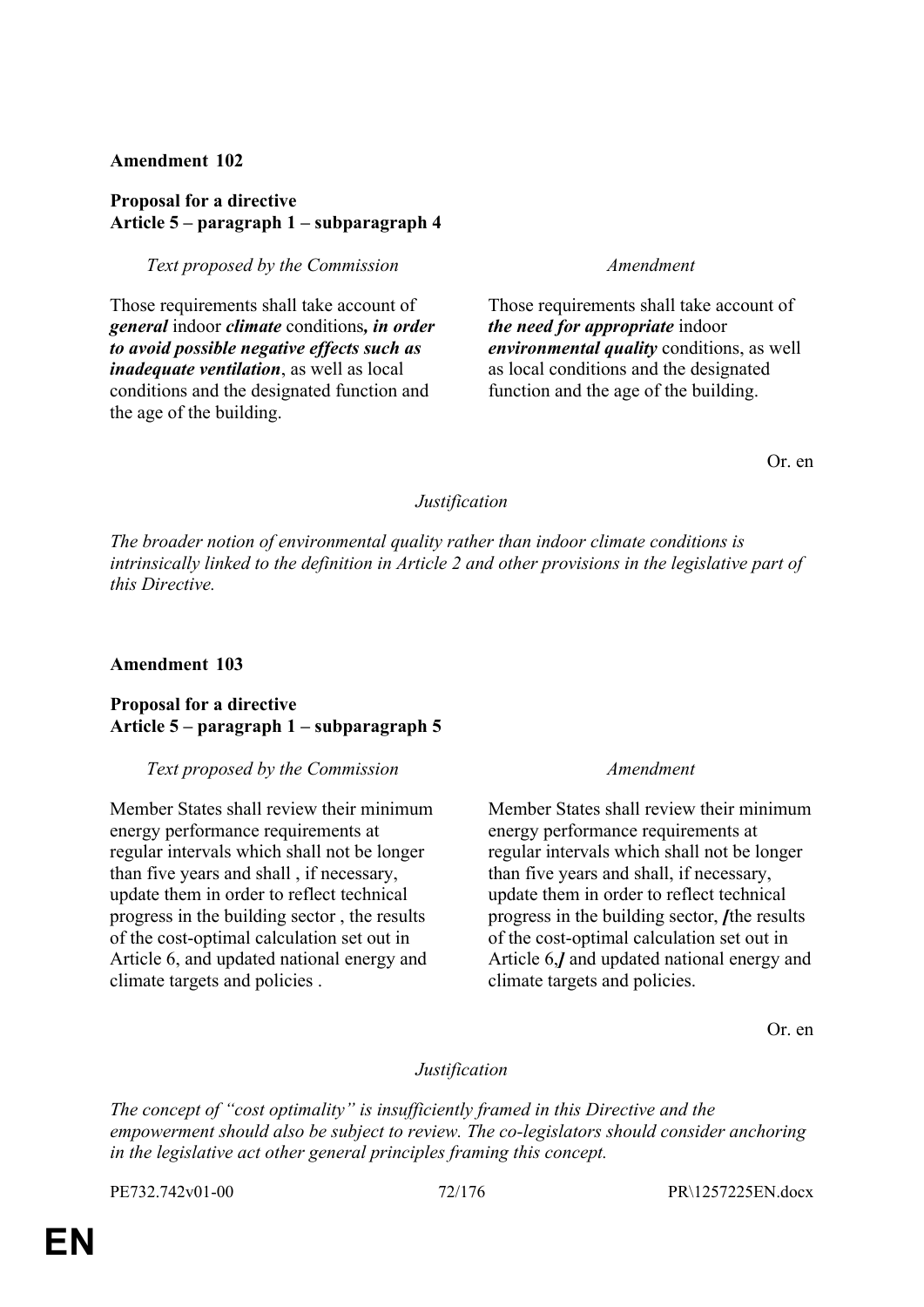#### **Proposal for a directive Article 5 – paragraph 2**

#### *Text proposed by the Commission Amendment*

2. Member States may decide to adapt the requirements referred to in paragraph 1 to buildings officially protected as part of a designated environment or because of their special architectural or historical merit, in so far as compliance with *certain* minimum energy performance requirements would unacceptably alter their character or appearance.

2. Member States may decide to adapt the requirements referred to in paragraph 1 to buildings officially protected as part of a designated environment or because of their special architectural or historical merit, *once those buildings have reached at least EPC class D, and only* in so far as compliance with *further* minimum energy performance requirements would unacceptably alter their character or appearance.

Or. en

### **Amendment 105**

**Proposal for a directive Article 6 – title**

*Text proposed by the Commission Amendment*

Calculation of cost-optimal levels of minimum energy performance requirements

*[*Calculation of cost-optimal levels of minimum energy performance requirements*]*

Or. en

### *Justification*

*The concept of "cost optimality" is insufficiently framed in this Directive and the empowerment should also be subject to review. The co-legislators should consider anchoring in the legislative act other general principles framing this concept.*

**Amendment 106**

**Proposal for a directive Article 7 – paragraph 1 – subparagraph 1 – point a**

PR\1257225EN.docx 73/176 PE732.742v01-00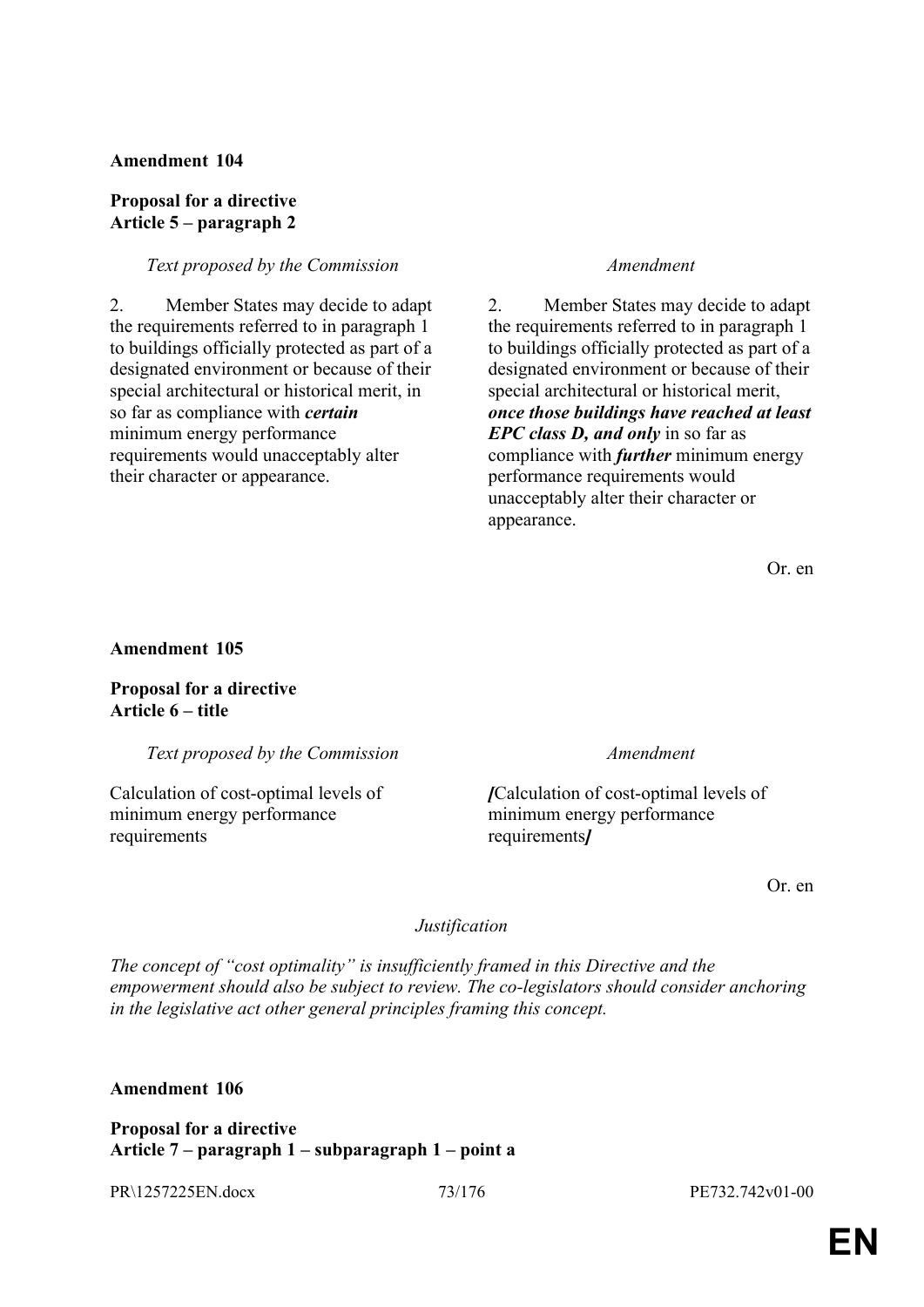and

### **Proposal for a directive Article 7 – paragraph 1 – subparagraph 1 – point b**

*Text proposed by the Commission Amendment*

(a) *as of* 1 January *2027*, new buildings occupied or owned by public authorities;

(b) *as of* 1 January *2030*, all new buildings;

### **Amendment 108**

#### **Proposal for a directive Article 7 – paragraph 2 – introductory part**

*Text proposed by the Commission Amendment*

2. Member States shall ensure that the life-cycle *Global Warming Potential (*GWP*)* is calculated in accordance with Annex III and disclosed through the energy performance certificate of the building*:*

#### *Text proposed by the Commission Amendment*

(a) *from* 1 January *2025*, new buildings occupied*, operated* or owned by public authorities; and

Or. en

(b) *from* 1 January *2025*, all new buildings;

Or. en

2. Member States shall ensure that*, from 1 January 2027,* the life-cycle GWP is calculated *for all new buildings,* in accordance with Annex III and disclosed through the energy performance certificate of the building*.*

Or. en

#### **Amendment 109**

**Proposal for a directive Article 7 – paragraph 2 – point a**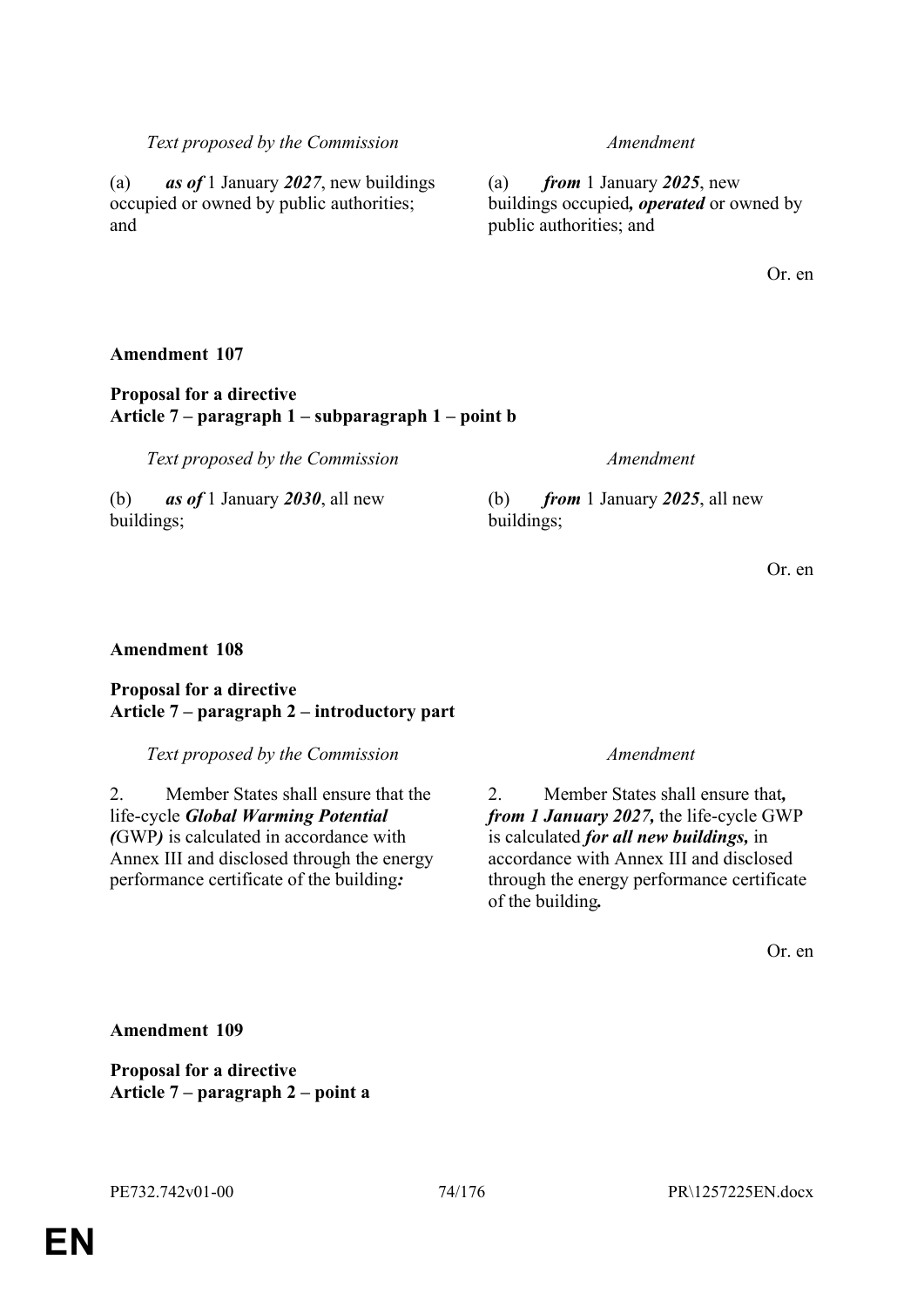# **EN**

*Text proposed by the Commission Amendment*

*(a) as of 1 January 2027, for all new buildings with a useful floor area larger than 2000 square meters; and*

*deleted*

Or. en

**Amendment 110**

### **Proposal for a directive Article 7 – paragraph 2 – point b**

*Text proposed by the Commission Amendment*

(b) *as of* 1 January *2030*, for all new buildings.

(b) *from* 1 January *2027*, for all new buildings.

Or. en

### **Amendment 111**

### **Proposal for a directive Article 7 – paragraph 2 a (new)**

*Text proposed by the Commission Amendment*

*2 a. By 31 December 2026, the Commission shall adopt a delegated act in accordance with Article 29 to supplement this Directive by setting out a harmonised methodology for the calculation of lifecycle GWP, developed in an inclusive stakeholder process and building on the LEVELs framework, as well as the EUwide Life-carbon Roadmap and the Bill of Materials.*

Or. en

#### *Justification*

*This Directive introduces the framework for calculating lifecycle GWP in Article 7 § 2 and Annex III. Therefore, the amendment is inextricably linked to other admissible*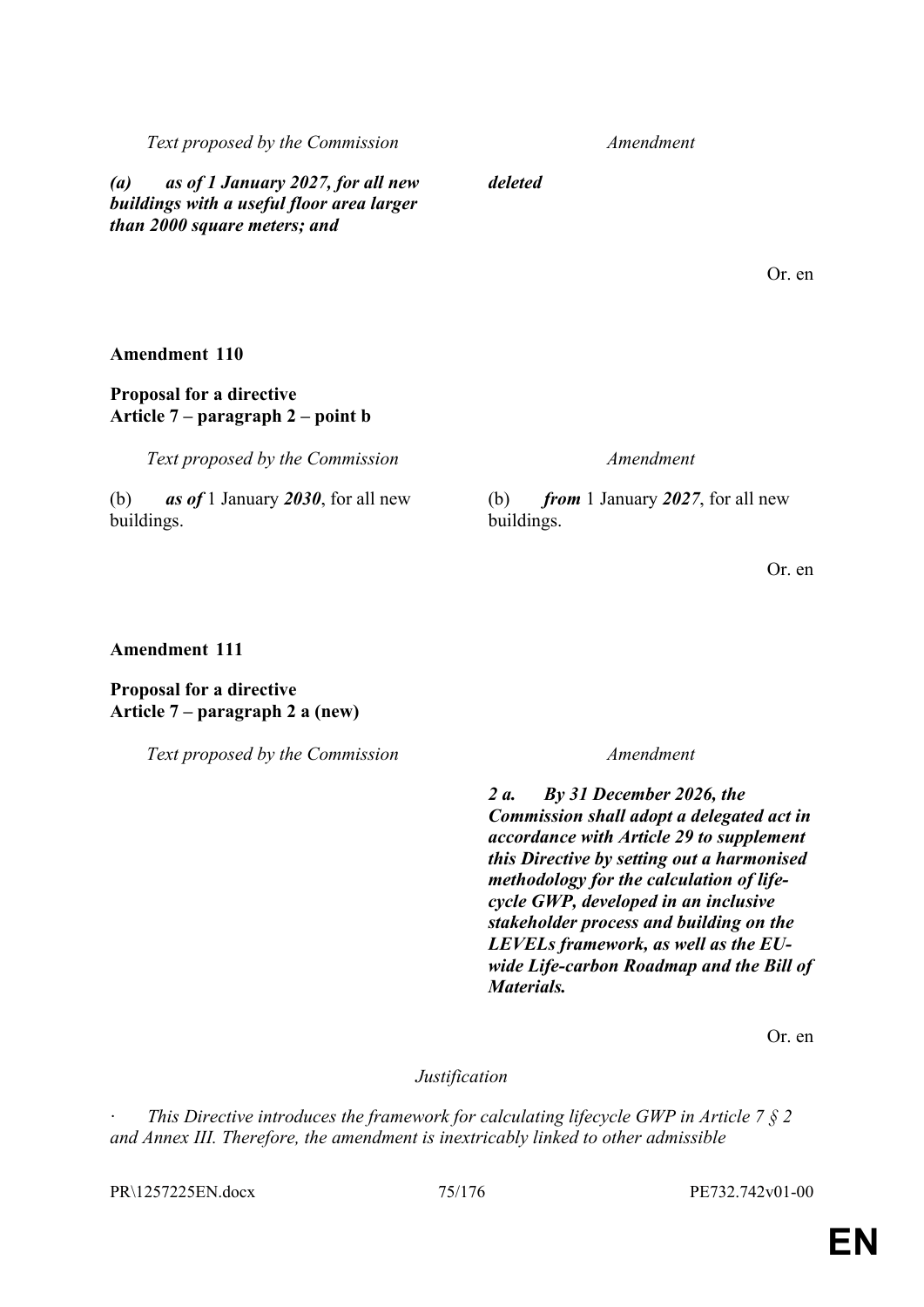#### **Proposal for a directive Article 7 – paragraph 4**

#### *Text proposed by the Commission Amendment*

4. Member States shall *address, in relation to* new buildings*, the issues of healthy* indoor *climate conditions, adaptation* to climate change, fire safety, risks related to intense seismic activity and accessibility for persons with disabilities. Member States shall also address carbon removals associated to carbon storage in or on buildings.

4. Member States shall *ensure by ...[date of transposition of this Directive] that* new buildings *have high* indoor *environmental quality, a high capacity to mitigate and adapt* to climate change *through*, *inter alia, green infrastructures such as vegetated surfaces, adhere to* fire safety *standards*, *mitigate* risks related to intense seismic activity and *prioritise* accessibility for persons with disabilities. Member States shall also address carbon removals associated to carbon storage in or on buildings.

Or. en

#### **Amendment 113**

### **Proposal for a directive Article 7 – paragraph 4 a (new)**

*Text proposed by the Commission Amendment*

*4 a. Member States shall introduce national measures to prohibit fossil fuel based technical building systems in new buildings by ... [insert date specified in Article 34].*

Or. en

#### *Justification*

*This Directive introduces the provisions on phasing out fossil fuel use in buildings in Article 15 § 10, Article 26 § 2, and Article 11. The amendment is hence inextricably linked to other admissible amendments.*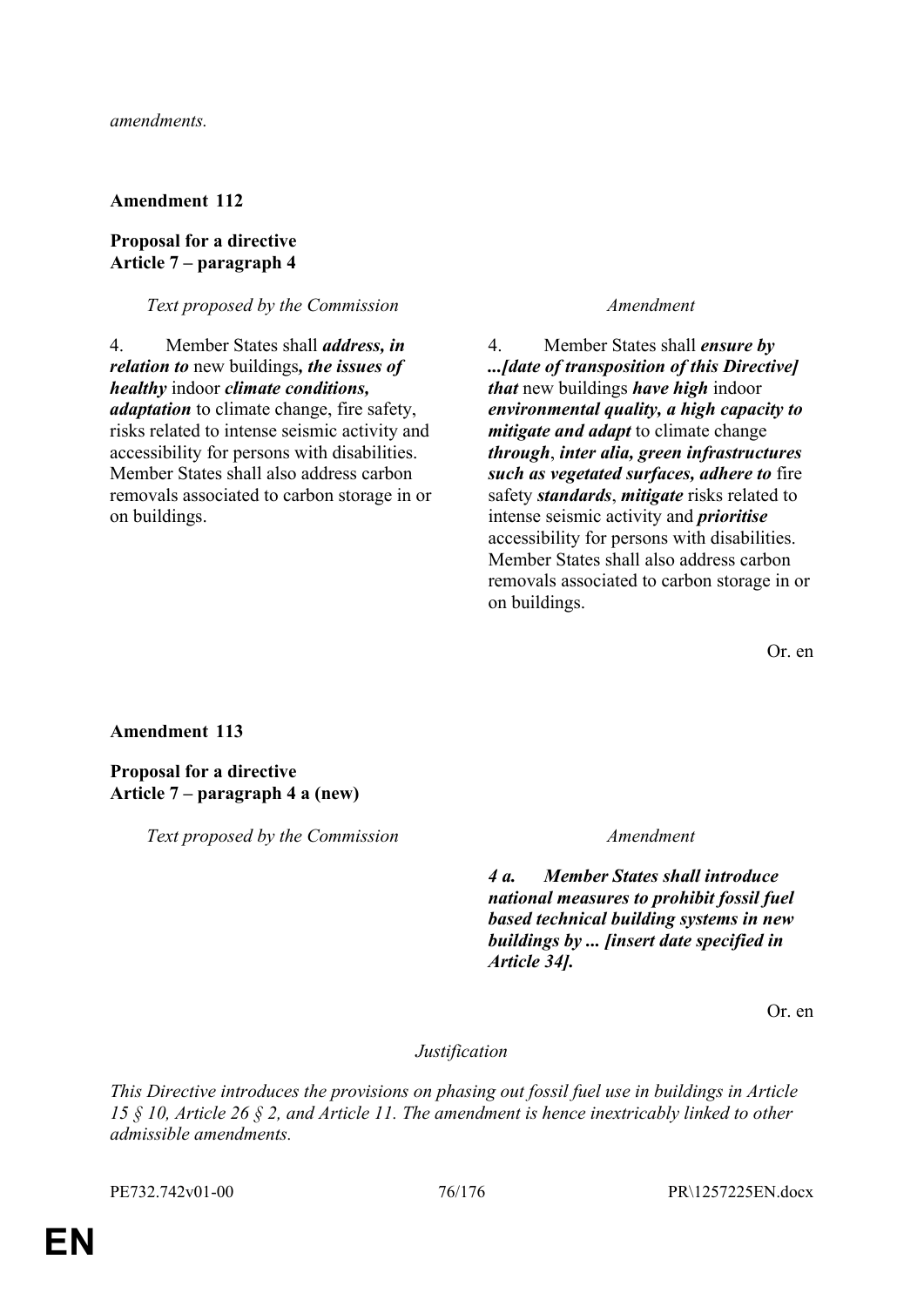#### **Proposal for a directive Article 7 – paragraph 4 b (new)**

*Text proposed by the Commission Amendment*

*4 b. Member States shall ensure that:*

*(a) by 2025, at least 15% of secondary, locally sourced materials are used, based upon current average levels;*

*(b) by 2030, at least double the current rate of use of secondary materials for each material class;*

*(c) by 2025, the majority of new buildings are constructed on 'brownfield' sites;*

*(d) by 2025, upon completion of construction works, a Bill of Material is made available.*

Or. en

#### *Justification*

*The amendment is inextricably linked to other admissible amendments.*

**Amendment 115**

**Proposal for a directive Article 7 – paragraph 4 c (new)**

*Text proposed by the Commission Amendment*

*4c. Member States shall set limits for life-cycle GWP of new buildings that decrease every five years, by 2030 based on the harmonised methodology at Union level.*

Or. en

#### *Justification*

*The amendment is inextricably linked to other admissible amendments.*

PR\1257225EN.docx 77/176 PE732.742v01-00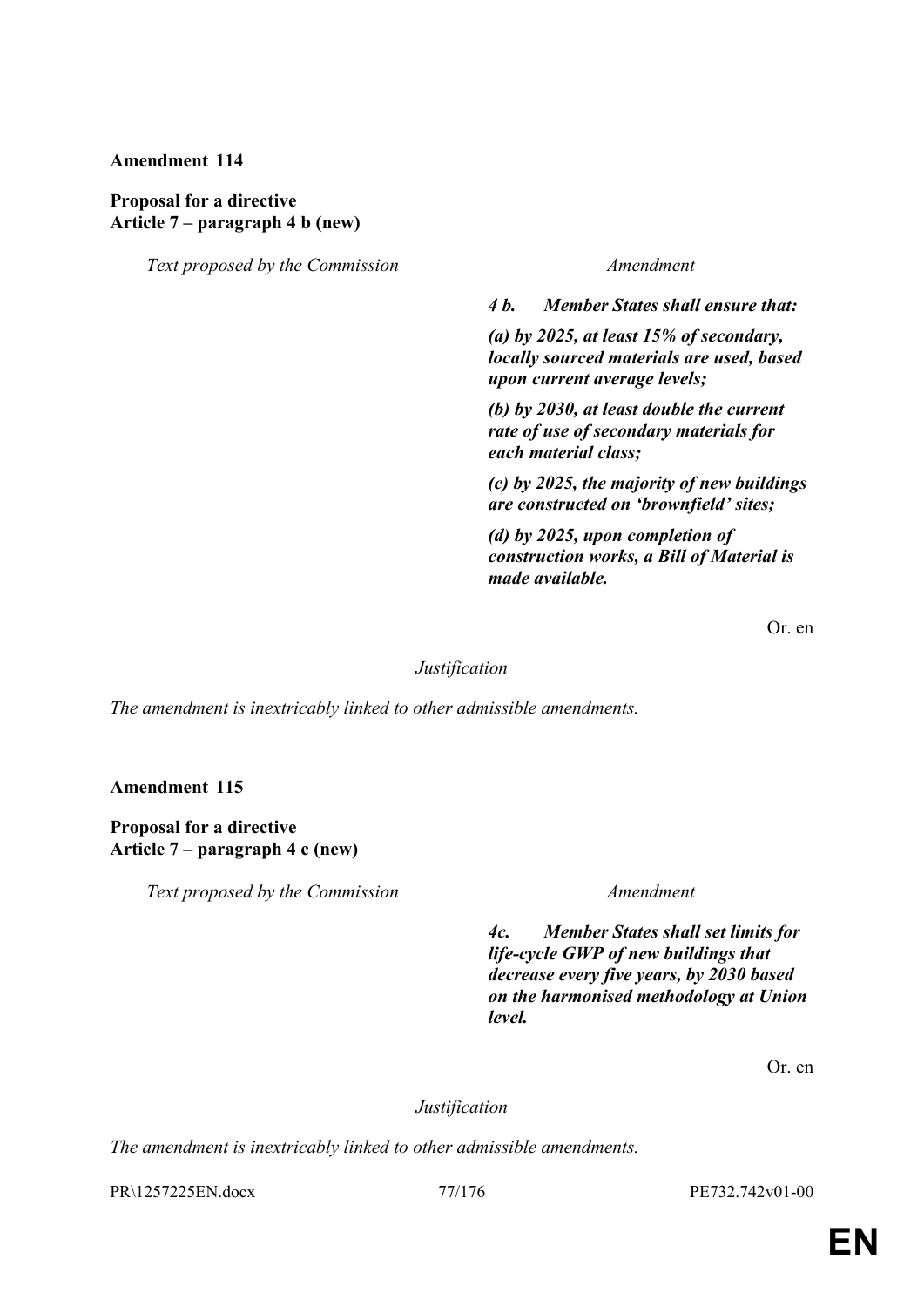#### **Proposal for a directive Article 7 a (new)**

*Text proposed by the Commission Amendment*

#### *Article 7a*

#### *New European Bauhaus*

*1. Member States shall ensure that developers of building renovation projects receive information about the objectives and involvement opportunities in the New European Bauhaus initiative, at the moment of seeking advice, applying for funding and when introducing permits.*

*2. Member States shall empower local authorities to develop dedicated support instruments for reference buildings according to Annex VII of this Directive that are culturally enriching, sustainable and inclusive in line with the New European Bauhaus. Instruments may encompass financial schemes for renovations showcasing how individual buildings or whole neighbourhoods can be transformed into zero emission buildings and districts in an affordable, sustainable and socially inclusive way, while maximising wider benefits, in a participatory and bottom-up approach.*

*3. Member States shall put in place national industrial policies for the largescale production of locally adaptable prefabricated building elements for building renovation that provide different functions, including aesthetics, insulation energy generation, and green infrastructures, and promote biodiversity, water management, accessibility and mobility.*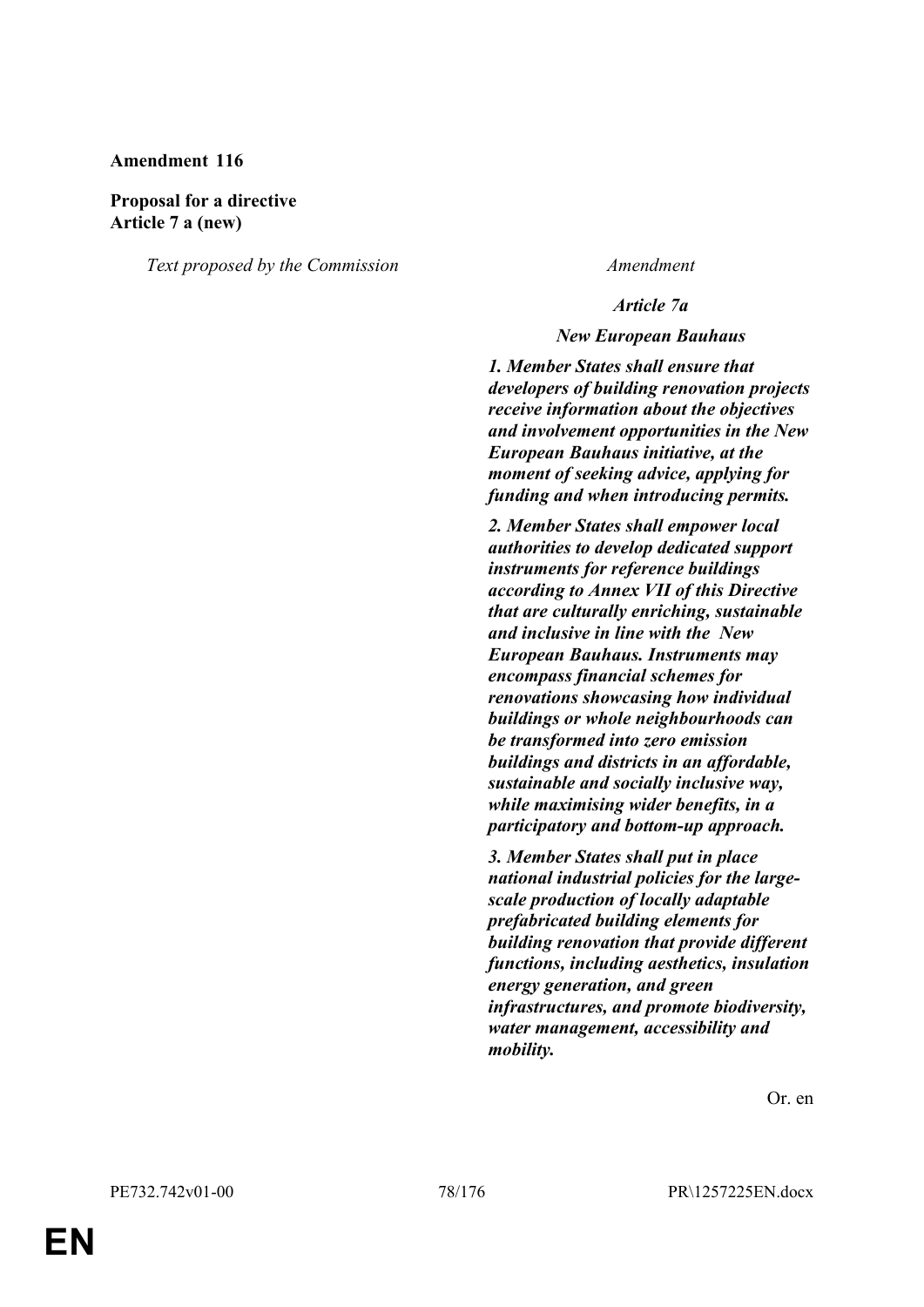*Justification*

*The Energy Performance of Buildings Directive is considered to contribute to the New European Bauhaus initiative (Recital 3), for example in the dimension of sustainability through enhanced energy performance and emission reductions as brought about through the EPBD. Annex VII requires Member States to define reference buildings to determine the energy and emission performance of buildings. Therefore the introduced article is inextricably linked to other admissible amendments in those parts of the text.*

**Amendment 117**

**Proposal for a directive Article 8 – paragraph 2 a (new)**

*Text proposed by the Commission Amendment*

*2a. Member States shall ensure that the life-cycle GWP is calculated in accordance with Annex III and disclosed through the energy performance certificate of the building:*

*(a) from 1 January 2027, for all buildings undergoing major renovation;*

*(b) from 1 January 2030, for all buildings that are being issued Energy Performance Certificates.*

Or. en

### *Justification*

*This Directive introduces the framework for calculating lifecycle GWP in Article 7 § 2 and Annex III. The amendment is hence inextricably linked to other admissible amendments.*

#### **Amendment 118**

**Proposal for a directive Article 8 – paragraph 3**

*Text proposed by the Commission Amendment*

3. Member States shall *encourage*, in relation to buildings undergoing major renovation, high-efficiency alternative systems, in so far as that is technically,

3. Member States shall *ensure*, in relation to buildings undergoing major renovation, *that the deployment of* highefficiency alternative systems *is* 

PR\1257225EN.docx 79/176 PE732.742v01-00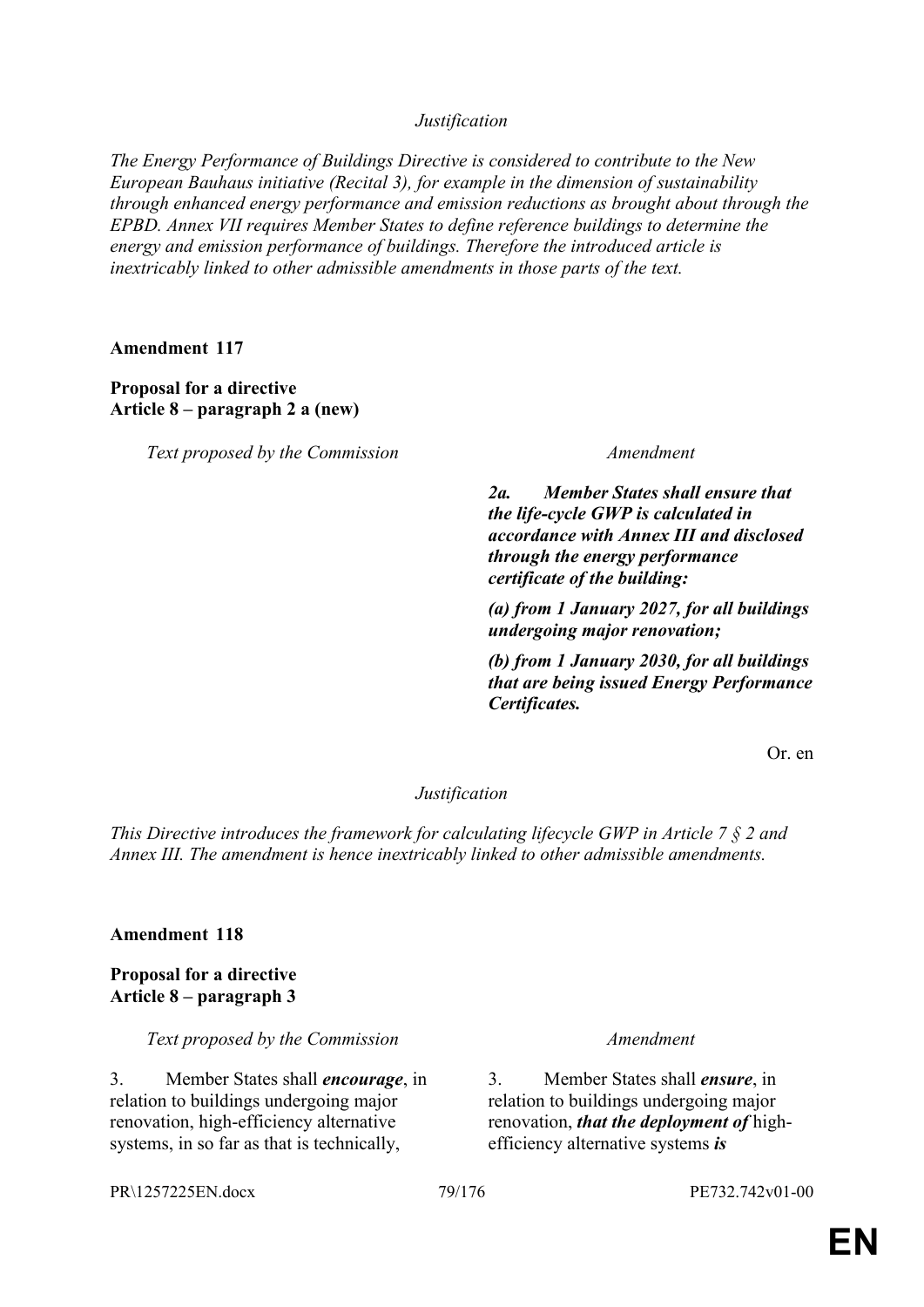functionally and economically feasible. Member States shall address , in relation to buildings undergoing major renovation, *the issues of healthy indoor climate conditions, adaptation to climate change, fire safety, risks related to intense seismic activity* , the *removal of hazardous substances including asbestos and* accessibility for persons with disabilities .

*encouraged*, in so far as that is technically, functionally and economically feasible. Member States shall *ensure, major building renovations,* address *the issues of healthy indoor environmental quality conditions, high capacity to mitigate and adapt to climate change though inter alia green infrastructures, carbon removals and carbon storage, adhere to fire safety standards, mitigate risks related to intense seismic activity and the removal of hazardous substances including asbestos. Member States shall ensure*, in relation to buildings undergoing major renovation, *and buildings undergoing renovations comprising commonly used spaces such as entries, staircases, lifts and parking, as well as toilets/sanitary areas*, the accessibility for persons with disabilities.

Or. en

#### *Justification*

*This amendment is necessary for pressing reasons relating to the internal logic of the text and because the amendment is inextricably linked to other admissible amendments.*

#### **Amendment 119**

**Proposal for a directive Article 8 – paragraph 3 a (new)**

*Text proposed by the Commission Amendment*

*3a. Member States shall introduce national measures to prohibit fossil fuel based technical building systems in buildings undergoing major renovations by ... [date of entry into force of this recast Directive]. Member States shall ensure that renovations involving the replacement of fossil fuel based technical building systems prioritise vulnerable households and people living in social housing.*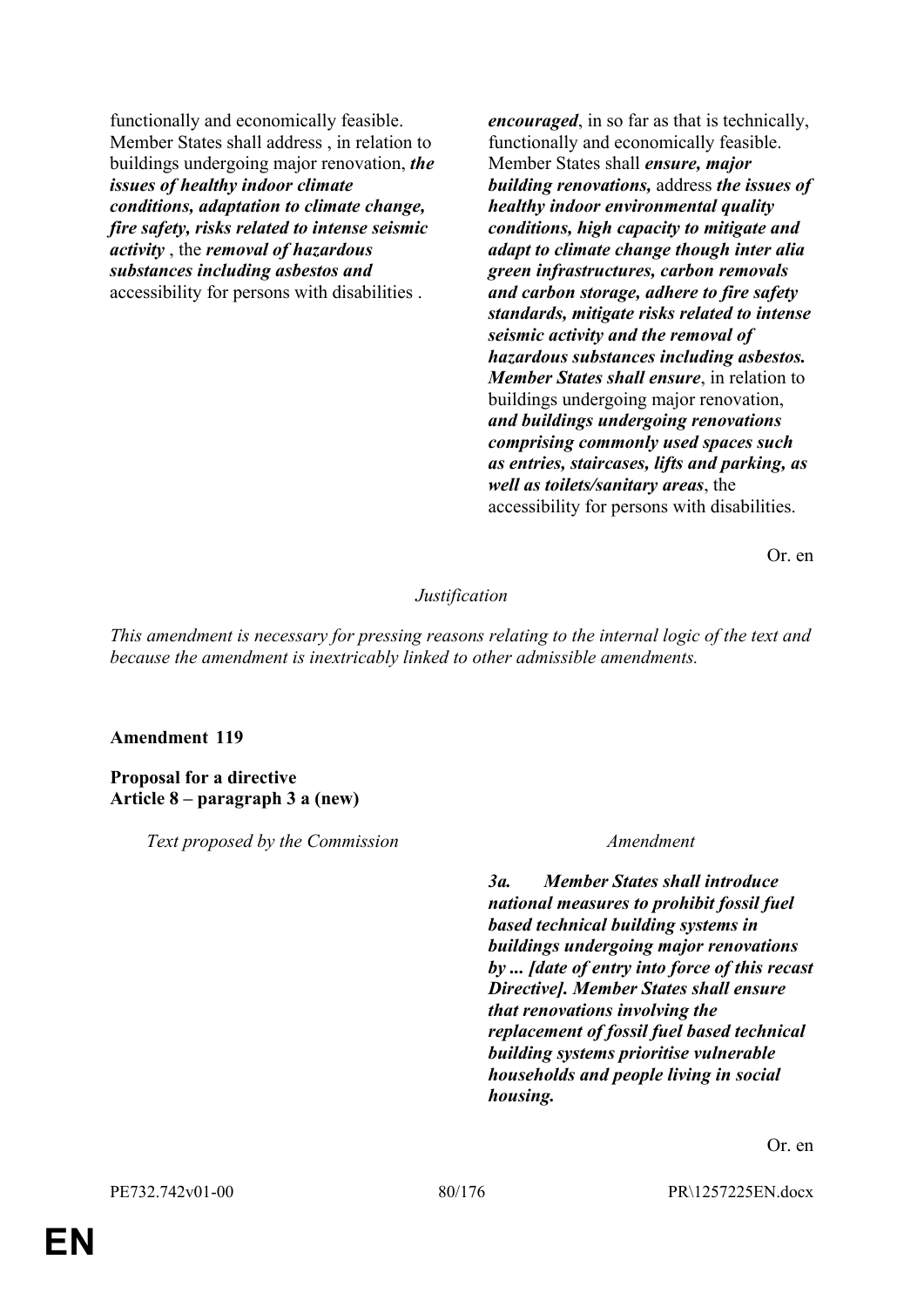#### *Justification*

*This Directive introduces the provisions on phasing out fossil fuel use in buildings in Article 15 § 10, Article 26 § 2, and Article 11. The amendment is hence inextricably linked to other admissible amendments.*

**Amendment 120**

**Proposal for a directive Article 8 – paragraph 3 b (new)**

*Text proposed by the Commission Amendment*

*3b. By 1 January 2027, Member States shall take special administrative and financial measures to encourage the deep renovation and exploitation of buildings which are not currently used, especially in sparsely populated, remote and rural areas, as well as building units in worstperforming multi-apartment buildings. If a building is unoccupied for longer than two years, Member States shall ensure that it is renovated to comply with the relevant requirements and put at disposal of new occupants.*

Or. en

#### *Justification*

*Due to the investment gap in social and affordable housing, financialisation of the sector and other factors of the housing crisis, there is not enough affordable housing in Europe. Renovation of unoccupied buildings can help to alleviate inadequate housing and homelessness. The amendment is inextricably linked to other admissible amendments.*

**Amendment 121**

**Proposal for a directive Article 8 – paragraph 3 c (new)**

*Text proposed by the Commission Amendment*

*3c. Member States shall ensure that, for buildings undergoing major renovation, the following requirements* 

PR\1257225EN.docx 81/176 PE732.742v01-00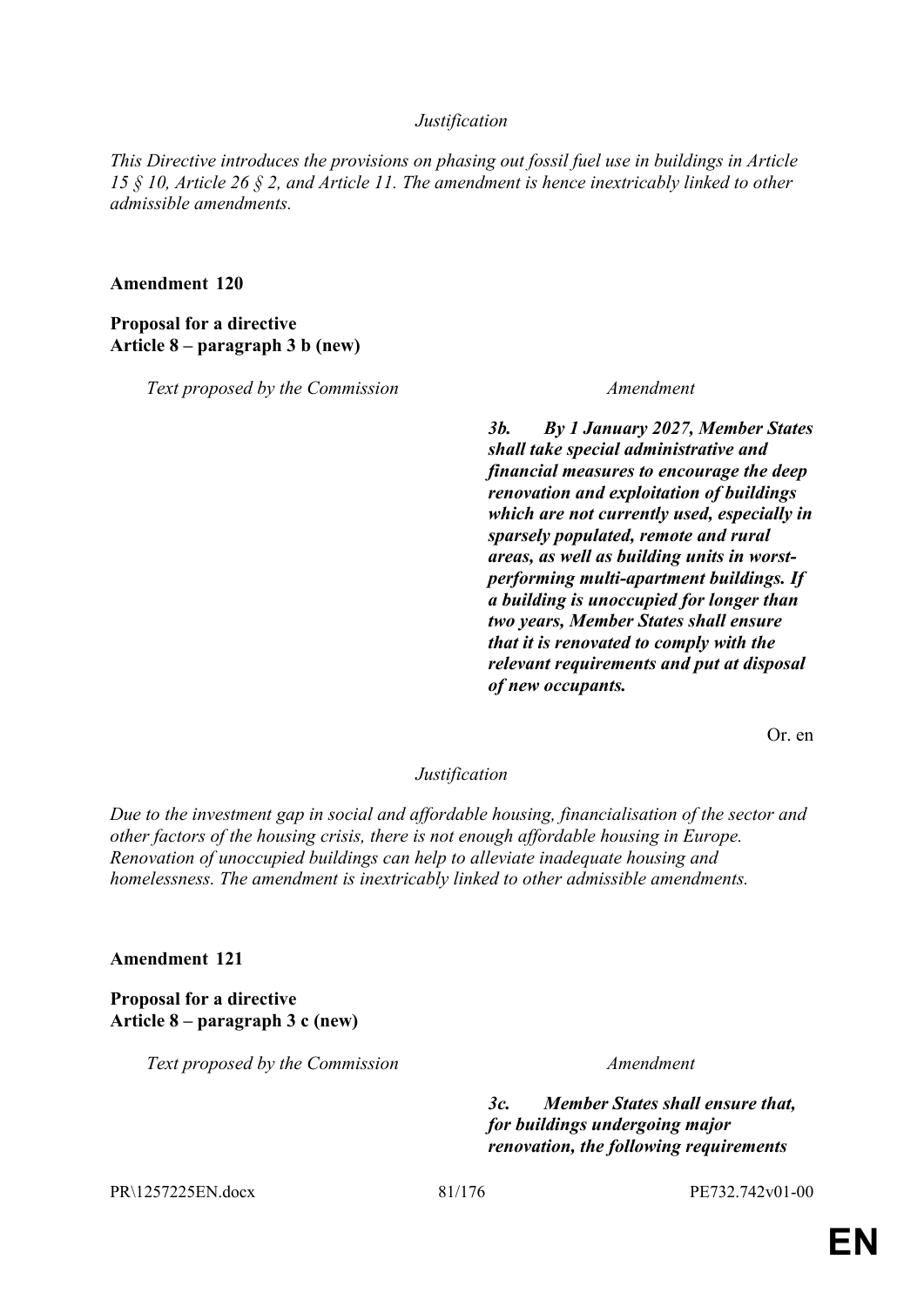*apply:*

*(a) by 2025, at least 15% of secondary, locally sourced materials are used in buildings based upon current average levels;*

*(b) by 2030, at least double the current rate of use of secondary materials for each material class;*

Or. en

#### *Justification*

*The amendment is inextricably linked to other admissible amendments.*

### **Amendment 122**

**Proposal for a directive Article 8 – paragraph 3 d (new)**

*Text proposed by the Commission Amendment*

*3d. Member States shall set limits for life-cycle GWP of renovated buildings that decrease every five years, by 1 January 2030, in accordance with the harmonised methodology set at Union level.*

Or. en

### *Justification*

*This Directive introduces the framework for calculating lifecycle GWP in Article 7 § 2 and Annex III. Therefore, the amendment is inextricably linked to other admissible amendments.*

**Amendment 123**

**Proposal for a directive Article 8 – paragraph 3 e (new)**

*Text proposed by the Commission Amendment*

*3e. Member States shall ensure that existing buildings are renovated to comply* 

PE732.742v01-00 82/176 PR\1257225EN.docx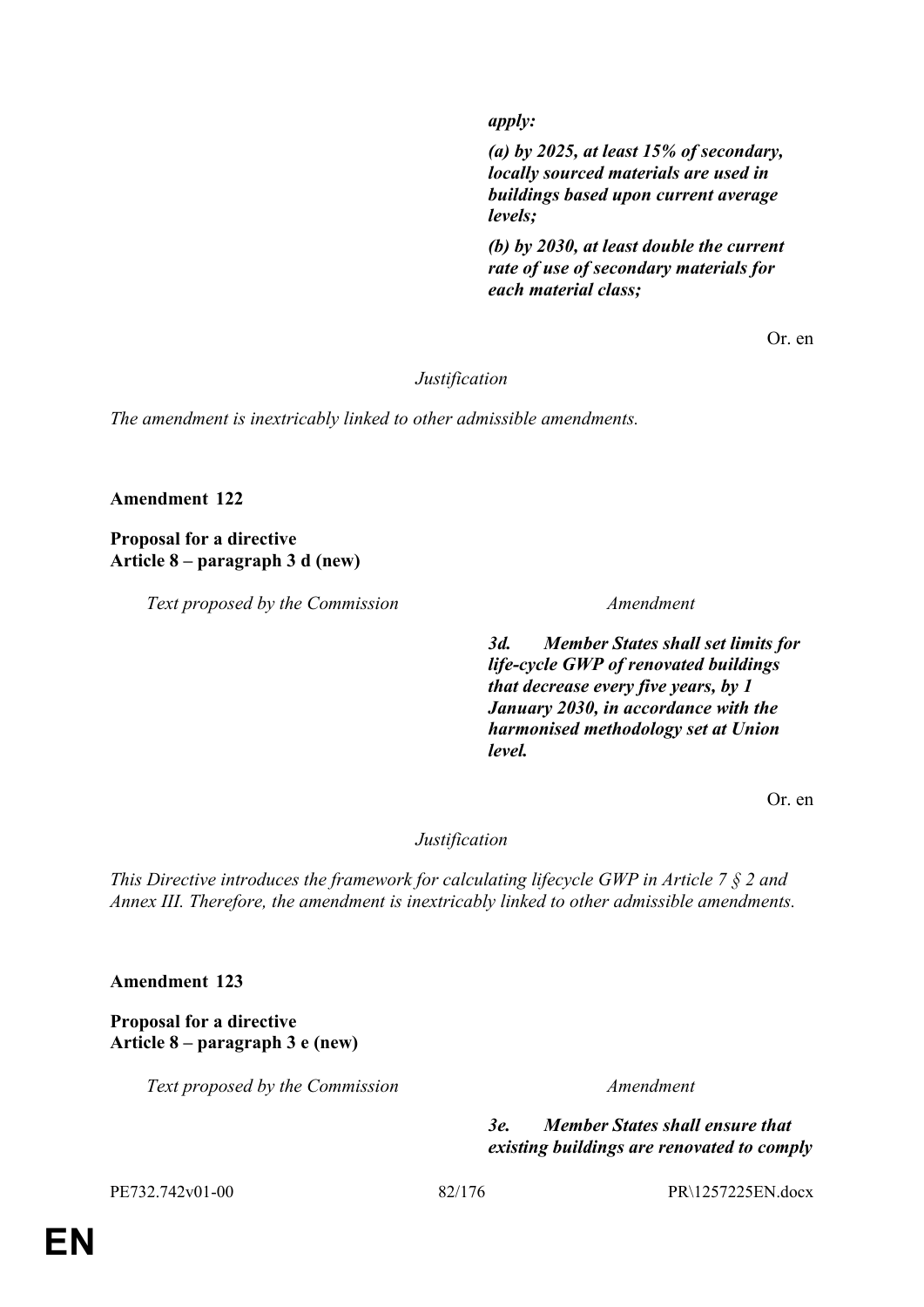*with the requirements of Article 9 and put at the disposal of new occupants in case they are unoccupied for longer than two years through special administrative and financial measures.*

Or. en

#### **Amendment 124**

#### **Proposal for a directive Article 8 a (new)**

*Text proposed by the Commission Amendment*

*Article 8a*

### *Social safeguards for building renovations*

*1. By ... [date of transposition of this recast Directive ] Member States shall adopt a comprehensive set of legal, financial and regulatory measures to prevent and tackle detrimental effects which the implementation of energy efficiency measures may otherwise have on vulnerable households, including rising rent prices (social safeguards).*

*2. Member States shall develop social safeguards as part of an inclusive stakeholder process encompassing social organisations, representatives of homeowners' and tenants' cooperatives and associations, housing providers, consumer organisations, women and accessibility organisations, local authorities, local energy, flexibility, and mobility providers and stakeholders from the construction, energy efficiency, and renewable industries. Member States shall ensure a mapping of all financial and non-financial barriers to the roll-out of minimum energy performance standards, in order to remove them through changes in their national frameworks. This shall comprise an impact analysis of the effects the implementation of the minimum* 

PR\1257225EN.docx 83/176 PE732.742v01-00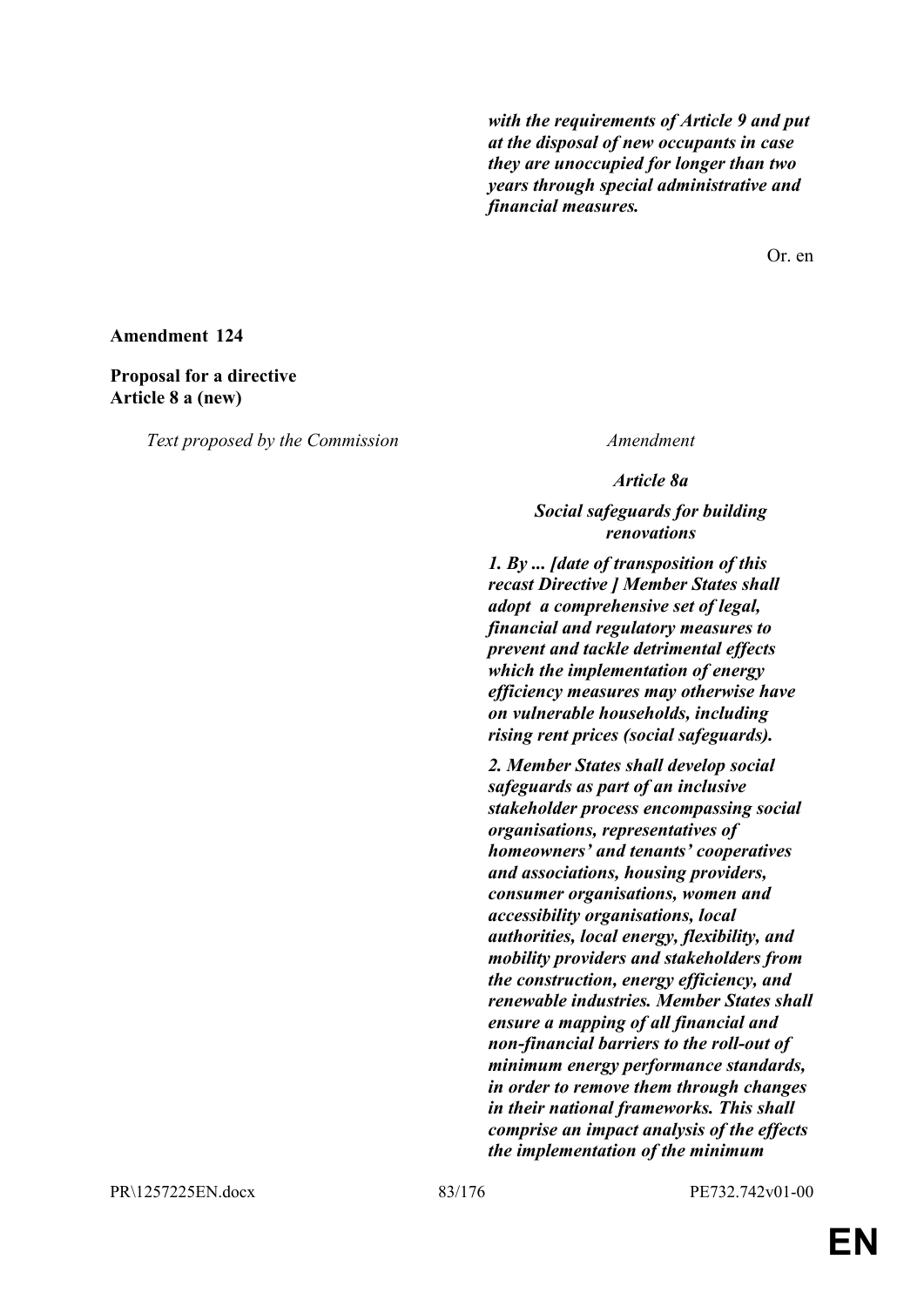*energy performance standards on rent levels and on the situation of vulnerable households that are homeowners.*

*3. Member States shall introduce a toolbox of effective social safeguards and guarantees, in particular to protect vulnerable households to ensure the protection of their rights and shield them from evictions. Such safeguards shall in particular address the issue of "non-takeup" to ensure lowest incomes group will be reached out through these frameworks, through sufficient information, as well as personalised technical and administrative support. Such safeguards shall comprise those mentioned in Article 15, as well as other measures identified subsequent to the assessment in paragraph 2 including rent support, caps on rent increases, as locally appropriate, or other policies to prevent eviction through renovation ('renoviction').*

Or. en

#### *Justification*

*The social dimension of EU energy policy has been recognised since 2016. The Fit for 55 package introduces a social climate fund through a Regulation (COM(2021) 568 final) and a definition of energy poverty through the energy efficiency directive (COM(2021) 558 final) and this Directive contains specific provisions in Articles 9, 15 and 26, to provide an adequate framework for the introduction of minimum energy performance standards. This article is hence inextricably linked to other admissible amendments.*

#### **Amendment 125**

**Proposal for a directive Article 9 – paragraph 1 – subparagraph 1 – point a – introductory part**

*Text proposed by the Commission Amendment*

(a) buildings and building units owned by public bodies achieve at the latest

(a) buildings and building units owned*, operated or occupied* by public bodies achieve at the latest*:*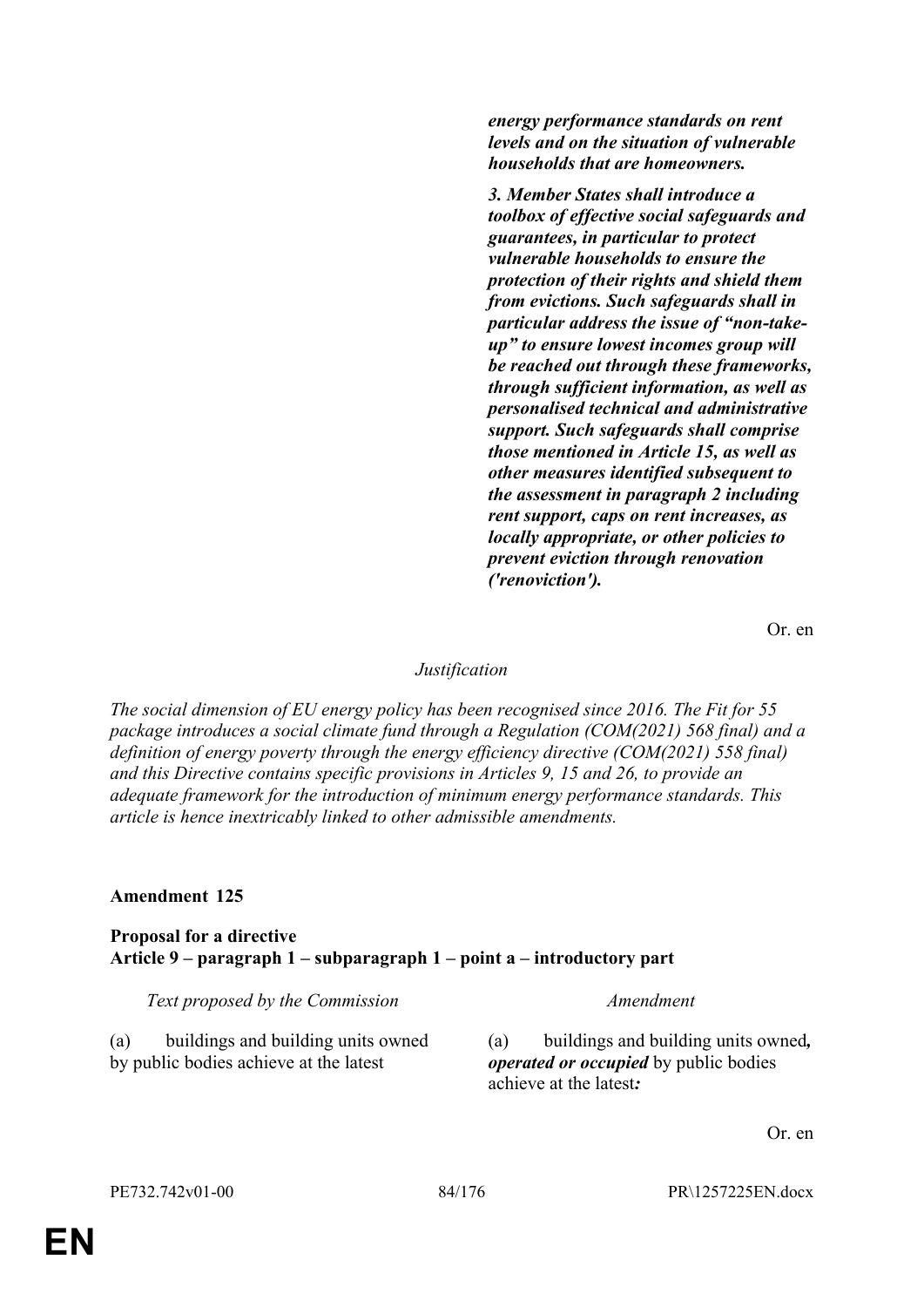#### **Proposal for a directive Article 9 – paragraph 1 – subparagraph 1 – point a – point i**

| Text proposed by the Commission              | Amendment                        |
|----------------------------------------------|----------------------------------|
| after 1 January 2027, at least energy<br>(i) | after 1 January 2027<br>(1)      |
| performance class $\mathbf{F}$ ; and         | performance class $\bm{D}$ ; and |

after 1 January 2027, at least energy performance class *D*; and

Or. en

### **Amendment 127**

#### **Proposal for a directive Article 9 – paragraph 1 – subparagraph 1 – point a – point ii**

*Text proposed by the Commission Amendment*

(ii) after 1 January 2030, at least energy performance class *E*;

(ii) after 1 January 2030, at least energy performance class *C*;

Or. en

#### **Amendment 128**

#### **Proposal for a directive Article 9 – paragraph 1 – subparagraph 1 – point b – point i**

*Text proposed by the Commission Amendment*

(i) after 1 January 2027, at least energy performance class *F*; and

(i) after 1 January 2027, at least energy performance class *D*; and

Or. en

#### **Amendment 129**

#### **Proposal for a directive Article 9 – paragraph 1 – subparagraph 1 – point b – point ii**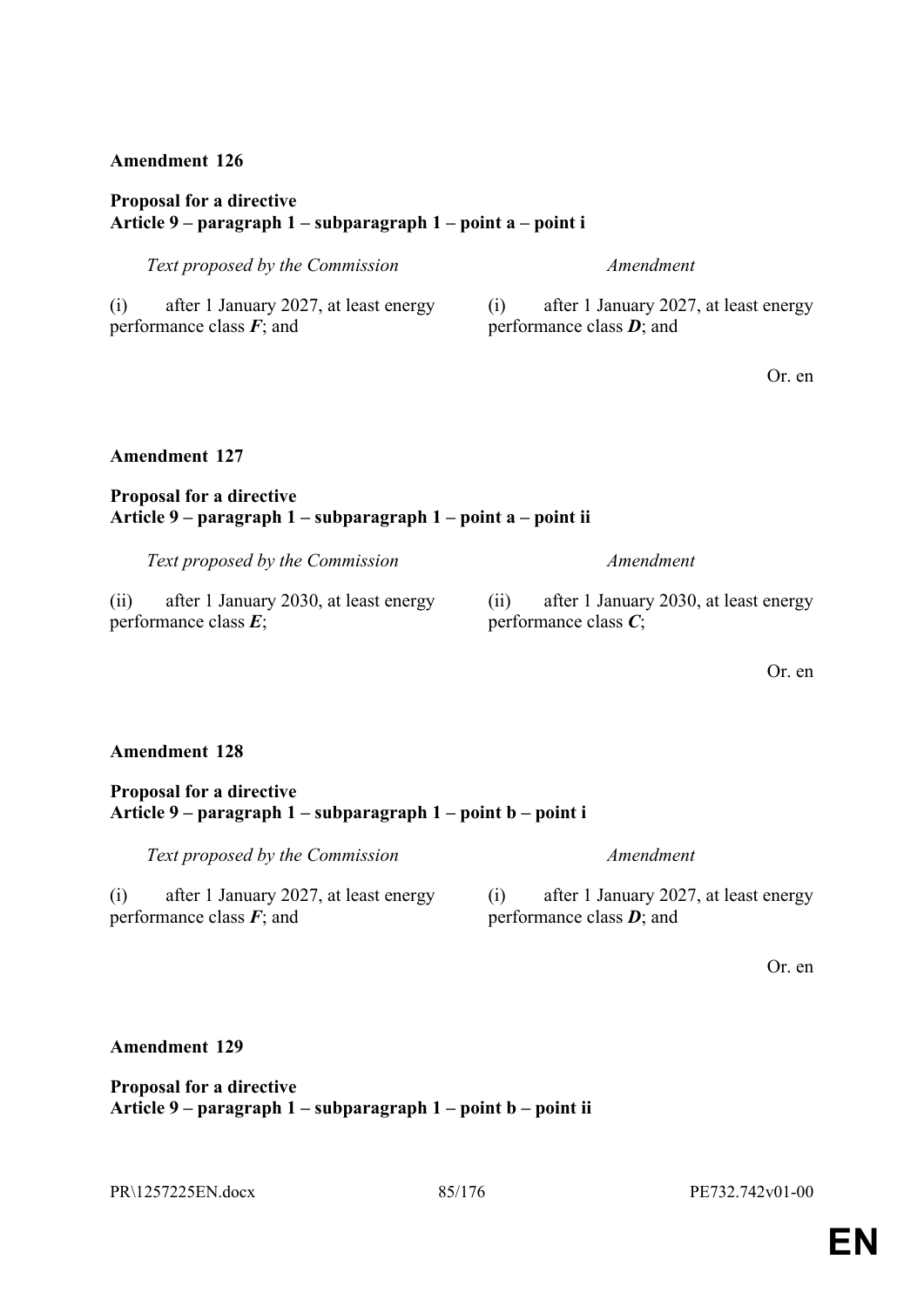**EN**

### *Text proposed by the Commission Amendment*

(ii) after 1 January 2030, at least energy performance class *E*;

### **Amendment 130**

### **Proposal for a directive Article 9 – paragraph 1 – subparagraph 1 – point c – point i**

(i) after 1 January 2030, at least energy performance class *F*; and

### **Amendment 131**

#### **Proposal for a directive Article 9 – paragraph 1 – subparagraph 1 – point c – point ii**

*Text proposed by the Commission Amendment*

(ii) after 1 January 2033, at least energy performance class *E*;

## **Amendment 132**

**Proposal for a directive Article 9 – paragraph 1 – subparagraph 2**

*Text proposed by the Commission Amendment*

*In their roadmap referred to in Article 3(1)(b),* Member States shall establish *specific* timelines for the buildings referred to in this paragraph to achieve higher

(ii) after 1 January 2030, at least energy performance class *C*;

Or. en

*Text proposed by the Commission Amendment*

(i) after 1 January 2030, at least energy performance class *D*; and

Or. en

Or. en

Member States shall establish *linear* timelines for the buildings referred to in this paragraph to achieve higher energy performance classes, in line with the

performance class *C*;

(ii) after 1 January 2033, at least energy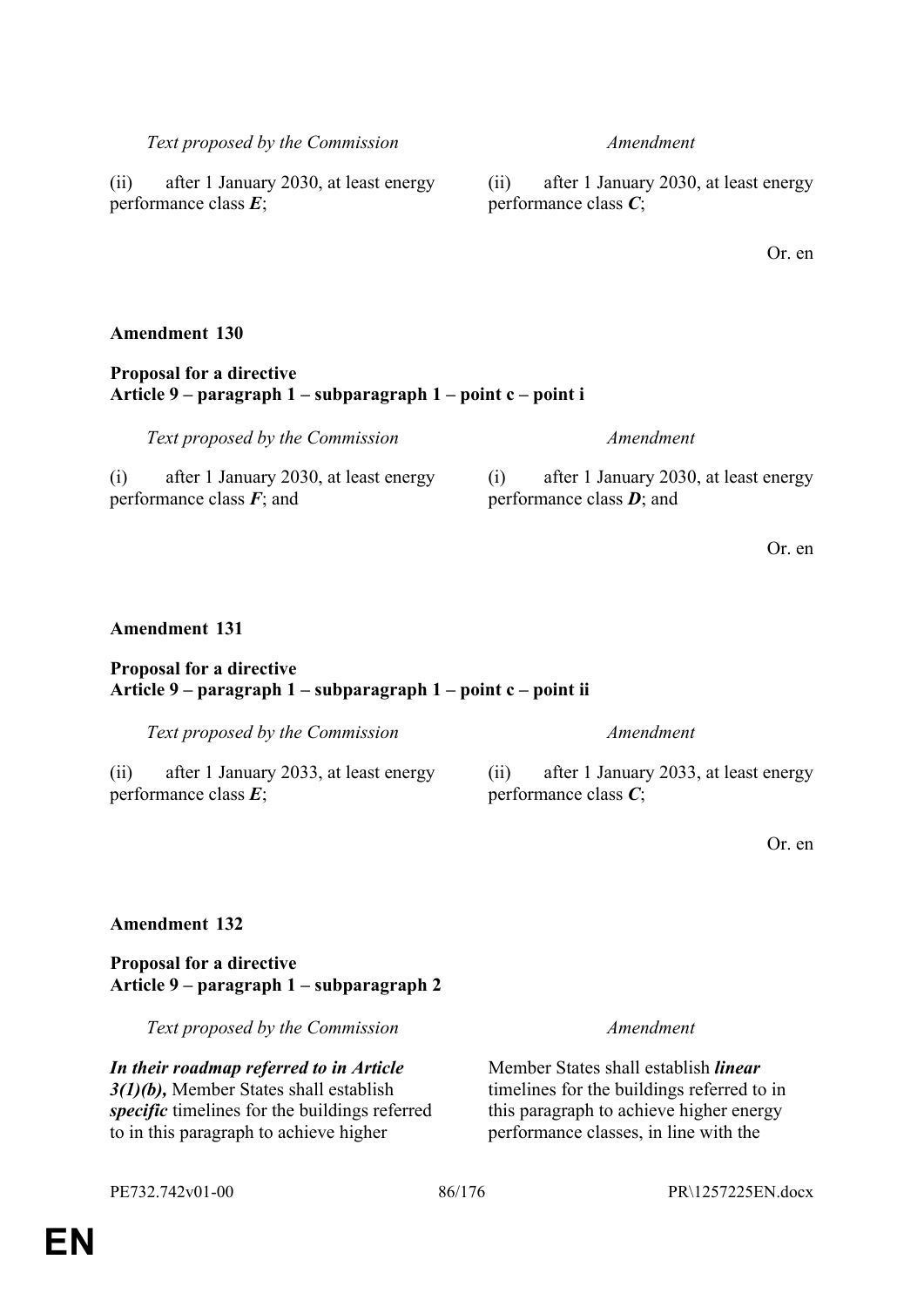energy performance classes *by 2040 and 2050*, in line with the pathway for transforming the national building stock into zero-emission buildings.

pathway for transforming the national building stock into zero-emission buildings *and achieving the climate neutrality target*.

Or. en

#### **Amendment 133**

#### **Proposal for a directive Article 9 – paragraph 2 – subparagraph 1**

#### *Text proposed by the Commission Amendment*

2. In addition to the minimum energy performance standards established pursuant to paragraph 1, each Member State *may* establish minimum energy performance standards for the renovation of all other existing buildings.

2. In addition to the minimum energy performance standards established pursuant to paragraph 1, each Member State *shall* establish minimum energy performance standards for the renovation of all other existing buildings.

Or. en

### **Amendment 134**

#### **Proposal for a directive Article 9 – paragraph 2 – subparagraph 2**

#### *Text proposed by the Commission Amendment*

*Where established,* the minimum energy performance standards shall be designed with a view to the national roadmap and the *2030, 2040 and 2050* targets contained in the Member State's building renovation plan and to the transformation of the national building stock into zero-emission buildings by 2050.

The minimum energy performance standards shall be designed with a view to the national roadmap and the *quinquennial* targets contained in the Member State's building renovation plan and to the transformation of the national building stock into zero-emission buildings by 2050.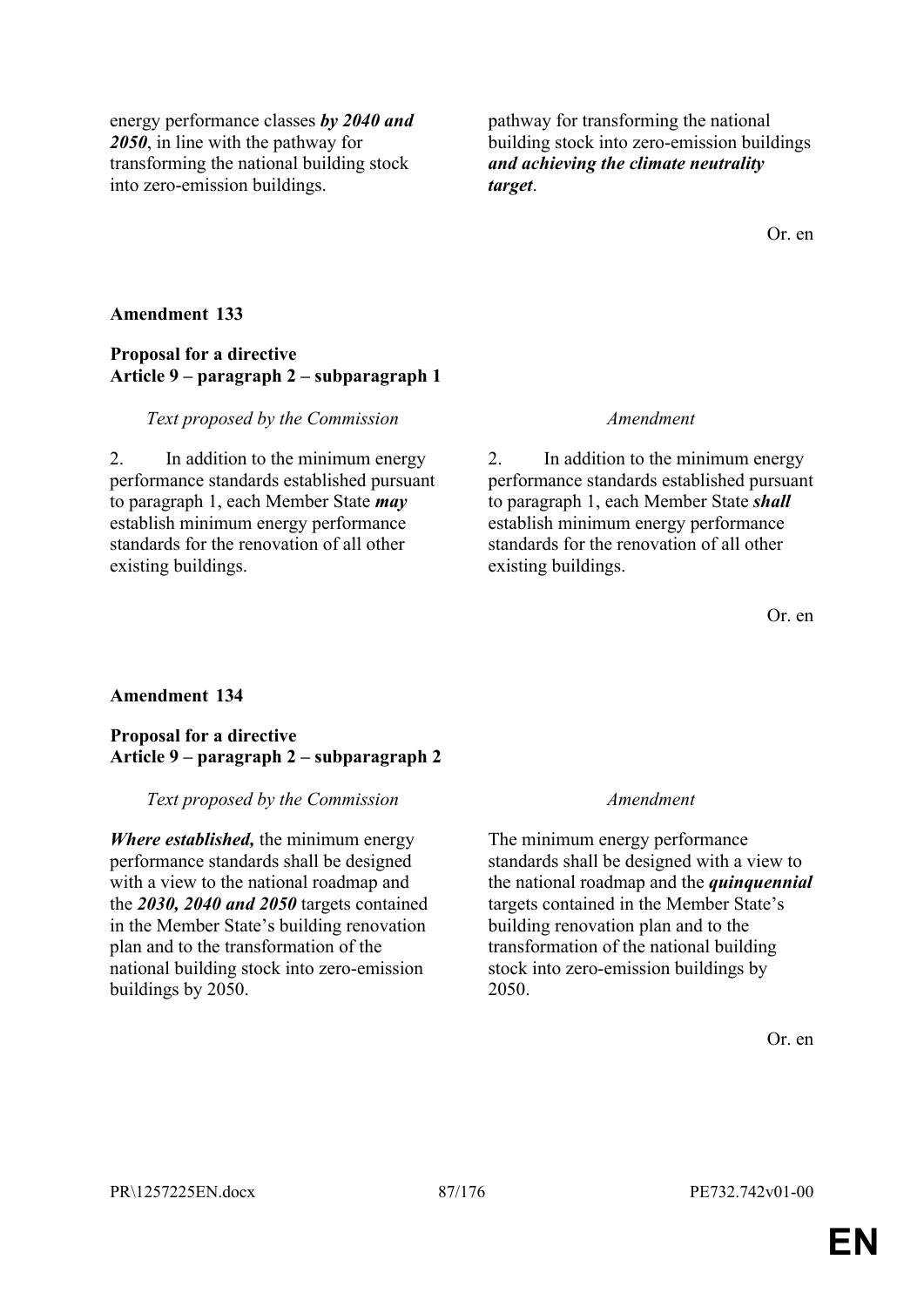### **Proposal for a directive Article 9 – paragraph 3 – point c**

*Text proposed by the Commission Amendment*

(c) designing integrated financing schemes;

(c) designing integrated financing schemes *which provide incentives for deep renovations by providing the highest financial support to renovations bringing the building, especially worst performing ones, to the highest energy class*;

Or. en

#### **Amendment 136**

#### **Proposal for a directive Article 9 – paragraph 5 – introductory part**

*Text proposed by the Commission Amendment*

5. Member States may decide not to apply the minimum energy performance standards referred to in paragraphs 1 and 2 to the following categories of buildings:

5. Member States may decide not to apply the minimum energy performance standards referred to in paragraphs 1 and 2 to the following categories of buildings *from the moment these buildings have achieved energy class D and in so far as compliance with higher standards would unacceptably alter their character or appearance*:

Or. en

#### **Amendment 137**

**Proposal for a directive Article 9 a (new)**

*Text proposed by the Commission Amendment*

*Article 9a Solar energy in buildings*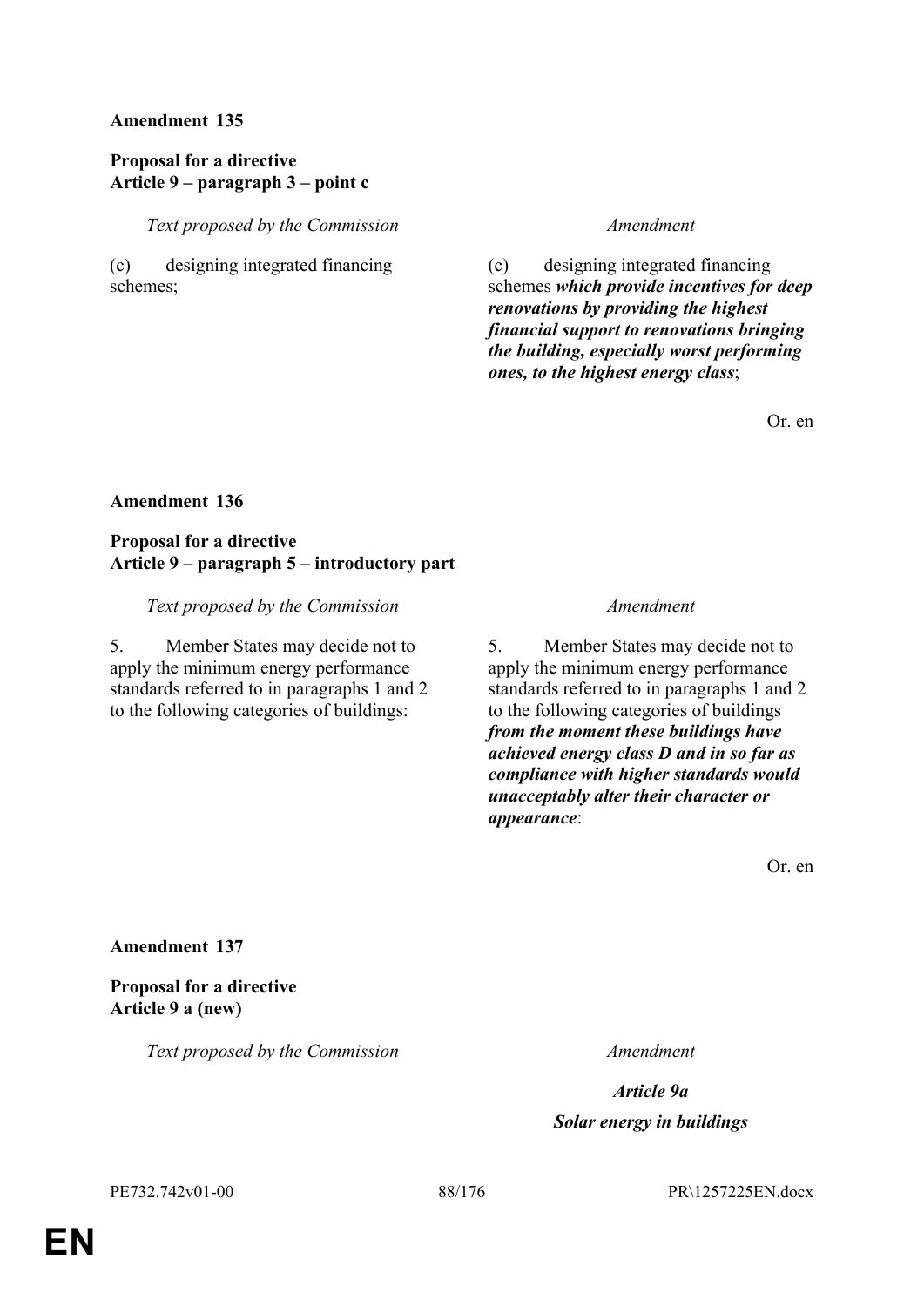*1. Member States shall ensure that by 1 January 2025 all new buildings are designed to optimise their solar energy generation potential on the basis of the solar irradiance of the site and enable the cost-effective installation of solar technologies.*

*2. Member States shall ensure that all existing buildings undergoing major renovation, renovation of the roof, or replacement of technical building systems are combined with the deployment of suitable solar energy installations.*

*3. Member States shall ensure that suitable solar energy installations are deployed:*

*(a) by 1 January 2025, on all new public and commercial buildings with useful floor area larger than 250 square meters;*

*(b) by 31 December 2027, on all existing public and commercial buildings with useful floor area larger than 250 square meters; and*

*(c) by 31 December 2030, on all existing buildings.*

*Member States shall define and make publicly available national criteria for the practical implementation of these obligations, in accordance with the assessed technical and economic potential of the solar energy installations and the characteristics of the buildings covered by this obligation.*

*4. Member States shall establish a pathway with numerical targets for their national contribution to the deployment of solar energy and heat pumps in buildings in their national building renovation plans in accordance with Article 3, with a view to reaching the Union's objective of at least 70 million solar energy installations by 2030 and at least 10 million heat pumps installations in buildings by 2027.*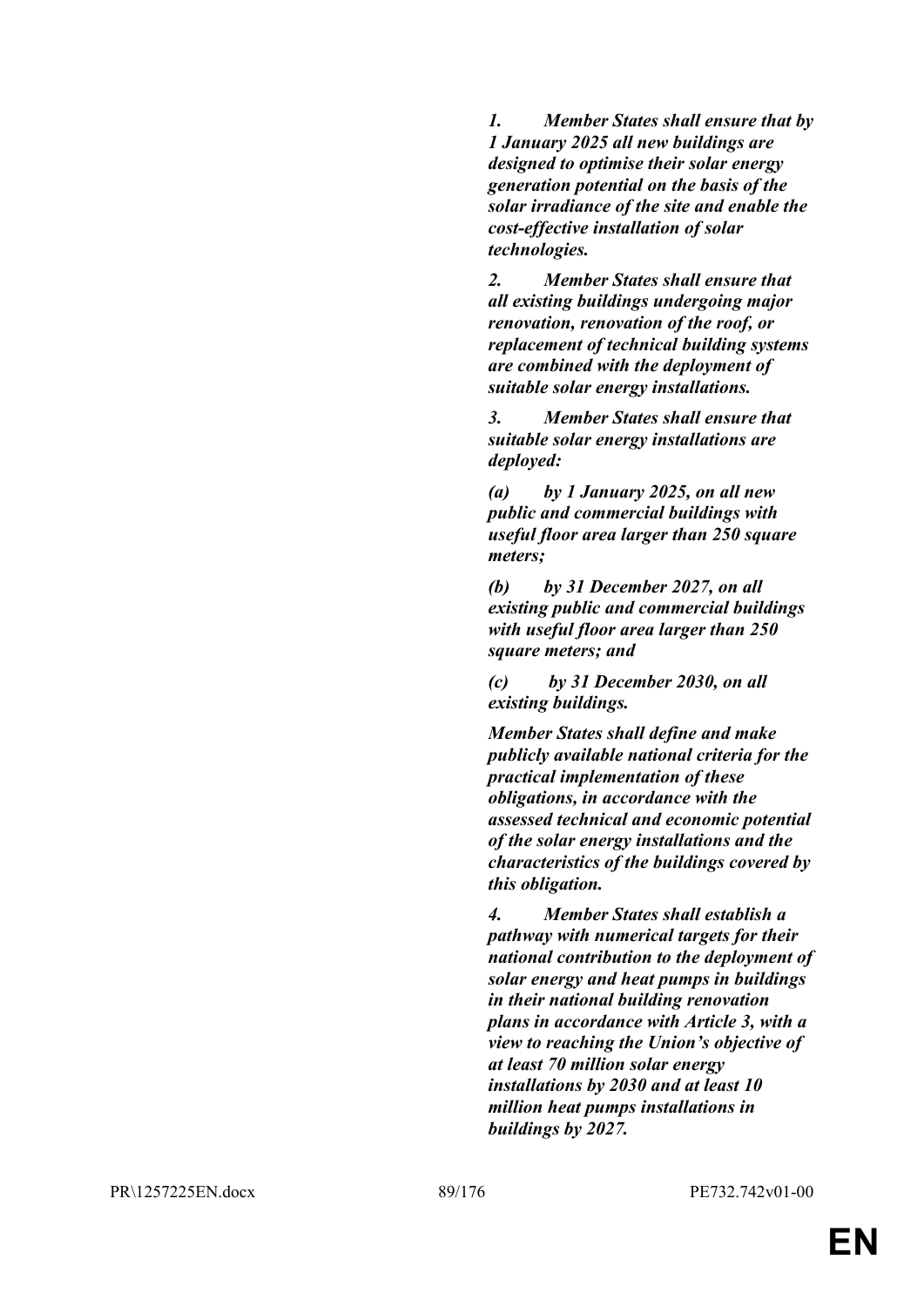*5. Member States shall ensure that their regulatory frameworks provide the necessary administrative, technical and financial capacities and incentives for the deployment of solar energy in buildings, including in combination with technical building systems such as domestic batteries or heat pumps for selfconsumption.*

*Member States shall ensure that representatives of national regulatory authorities, distribution system operators, renewable energy communities, consumer organisations storage providers and other stakeholders assess the need for necessary additional measures with regard to the distribution system to achieve the objectives of this Article. This shall include the required connection and procurement of flexible distributed energy generation in line with the provisions of the Regulation (EU) 2019/9431a and the Directive (EU) 2019/944 1b, in particular considering a necessary level-playing field and fair remuneration for active customers and energy communities.*

*\_\_\_\_\_\_\_\_\_\_\_\_\_\_\_\_\_\_*

*1b Directive (EU) 2019/944 of the European Parliament and of the Council of 5 June 2019 on common rules for the internal market for electricity and amending Directive 2012/27/EU (OJ L 158, 14.6.2019, p. 125).*

Or. en

*Justification*

*Directive COM(2022) 222 (final) amending Directive (EU) 2018/2001 on the promotion of the use of energy from renewable sources, Directive 2010/31/EU on the energy performance of buildings and Directive 2012/27/EU on energy efficiency introduces a new Article 9a on solar energy in buildings, also in line with the requirements for zero emission buildings spelled out in Article 7 and Annex III of this Directive. The amendment is hence inextricably* 

PE732.742v01-00 90/176 PR\1257225EN.docx

*<sup>1</sup>a Regulation (EU) 2019/943 of the European Parliament and of the Council of 5 June 2019 on the internal market for electricity (***OJ L 158, 14.6.2019, p. 54).**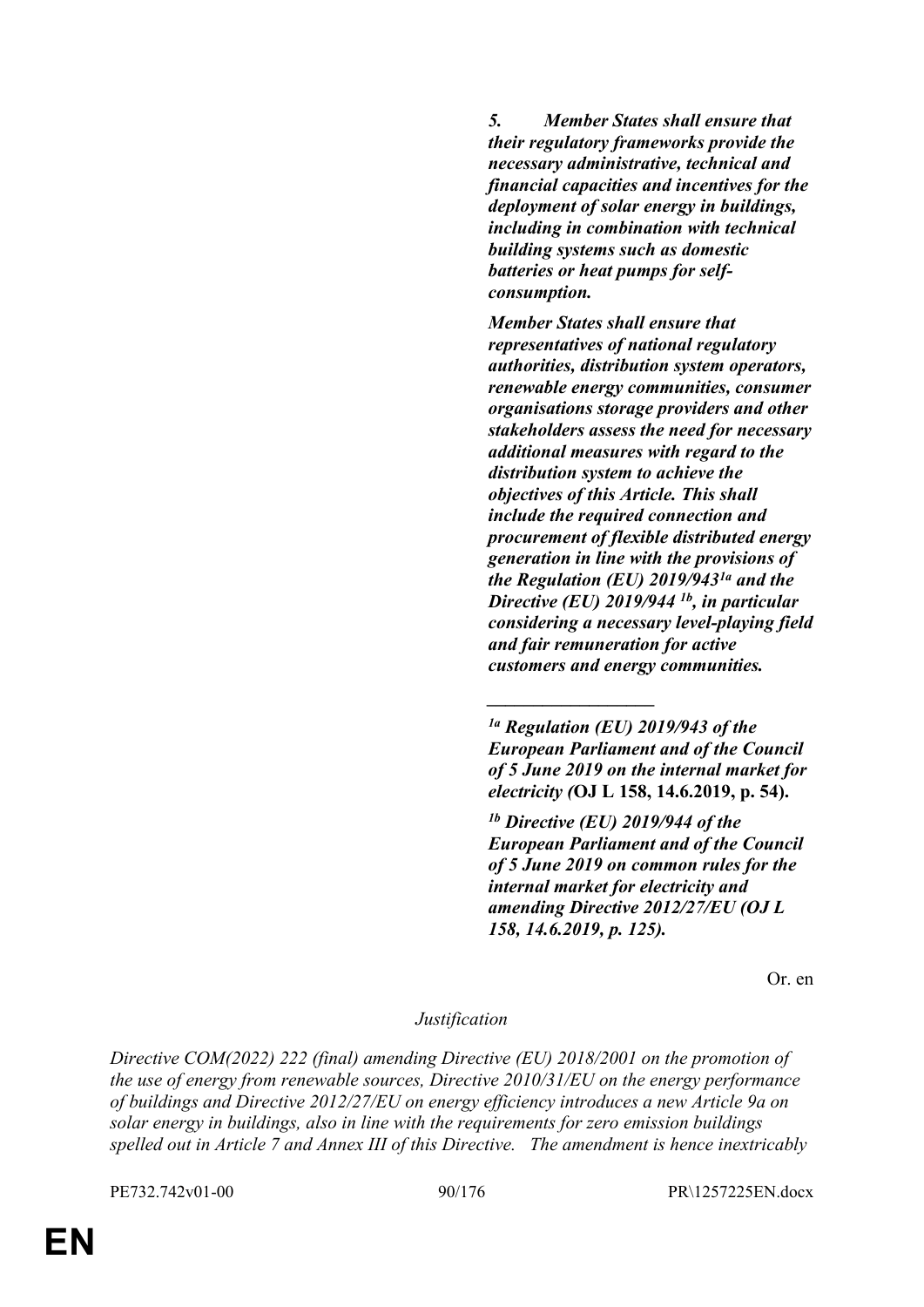*linked to other admissible amendments.*

**Amendment 138**

### **Proposal for a directive Article 10 – paragraph 2**

### *Text proposed by the Commission Amendment*

2. By *31 December* 2024, Member States shall introduce a scheme of renovation passports *based on* the common framework established in accordance with paragraph 1.

2. By *1 July* 2024, Member States shall introduce a scheme of renovation passports *implementing* the common framework established in accordance with paragraph 1.

Or. en

#### **Amendment 139**

#### **Proposal for a directive Article 10 – paragraph 3 – point a**

*Text proposed by the Commission Amendment*

(a) it shall be issued by a qualified and certified expert, following an on-site visit;

(a) it shall be issued *both digitally and in a design suitable for printing* by a qualified and certified expert, following an on-site visit;

Or. en

#### **Amendment 140**

### **Proposal for a directive Article 10 – paragraph 3 – point b**

#### *Text proposed by the Commission Amendment*

(b) it shall comprise a renovation roadmap indicating a sequence of renovation steps building upon each other, with the objective to transform the building into a zero-emission building by 2050 at

(b) it shall comprise a *holistic* renovation roadmap indicating a *limited* sequence of renovation steps building upon each other, with the objective to transform the building into a zero-emission building by 2050 at the latest *and in line with the* 

PR\1257225EN.docx 91/176 PE732.742v01-00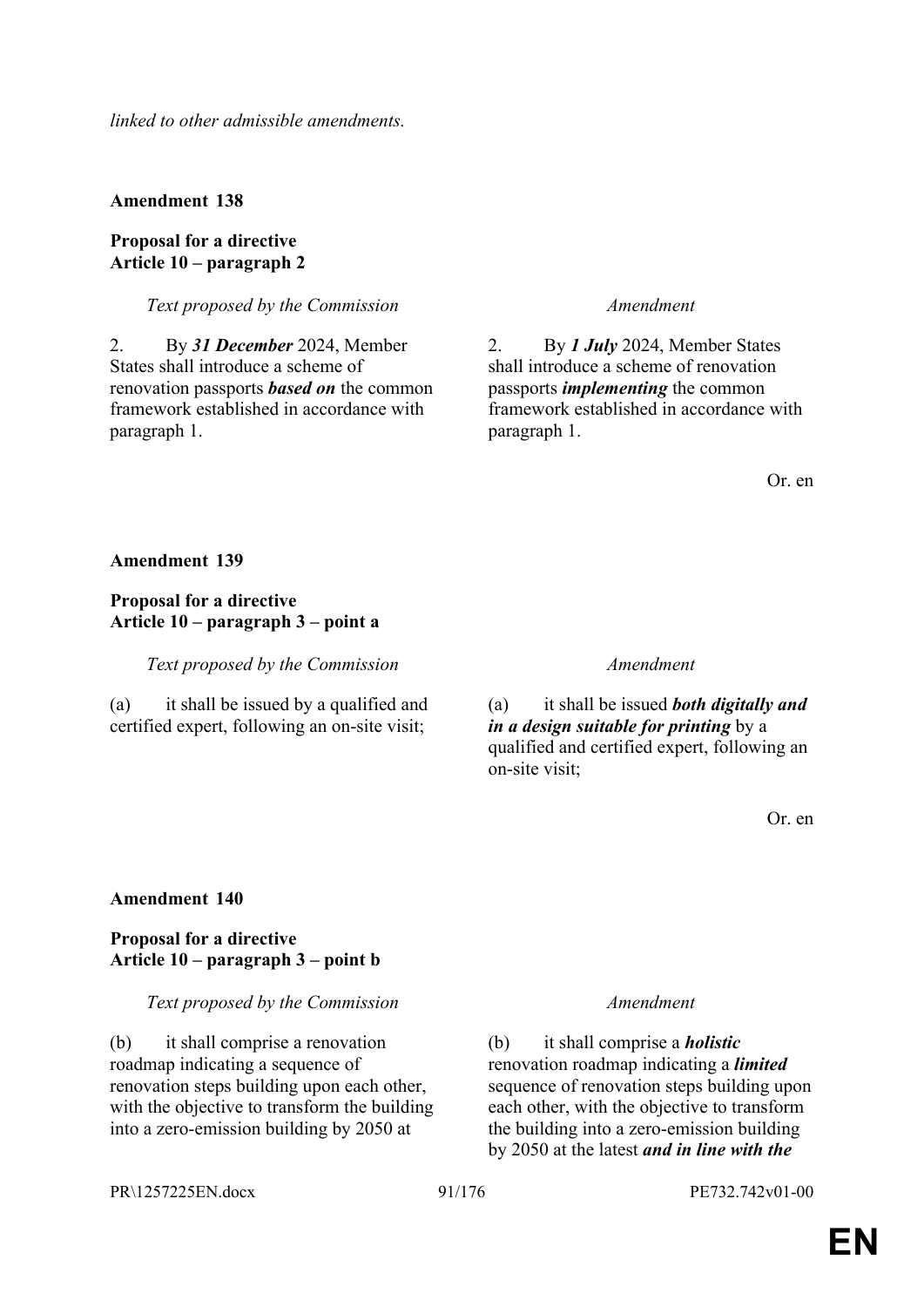Or. en

### **Amendment 141**

### **Proposal for a directive Article 10 – paragraph 3 – point c**

*Text proposed by the Commission Amendment*

(c) it shall indicate the expected benefits in terms of energy savings, savings on energy bills and *operational greenhouse emission* reductions as well as wider benefits related to health *and* comfort and the improved adaptive capacity of the building to climate change; and

(c) it shall indicate the expected benefits in terms of *individual or collective generation and self consumption of renewable energy,* energy savings, savings on energy bills and *whole life-cycle greenhouse gas emmissions* reductions*, the estimated costs for each renovation step, the Bill of Materials* as well as wider benefits related to health*,* comfort*, indoor environmental quality, safety such as fire, electrical, and seismic safety,* and the improved adaptive capacity of the building to climate change*, circularity and sufficiency*; and

Or. en

### **Amendment 142**

### **Proposal for a directive Article 10 – paragraph 3 – point d**

*Text proposed by the Commission Amendment*

(d) it shall contain information about potential financial and technical support.

(d) it shall contain information about potential financial and technical support *and updated contact details of the nearest one-stop-shop*.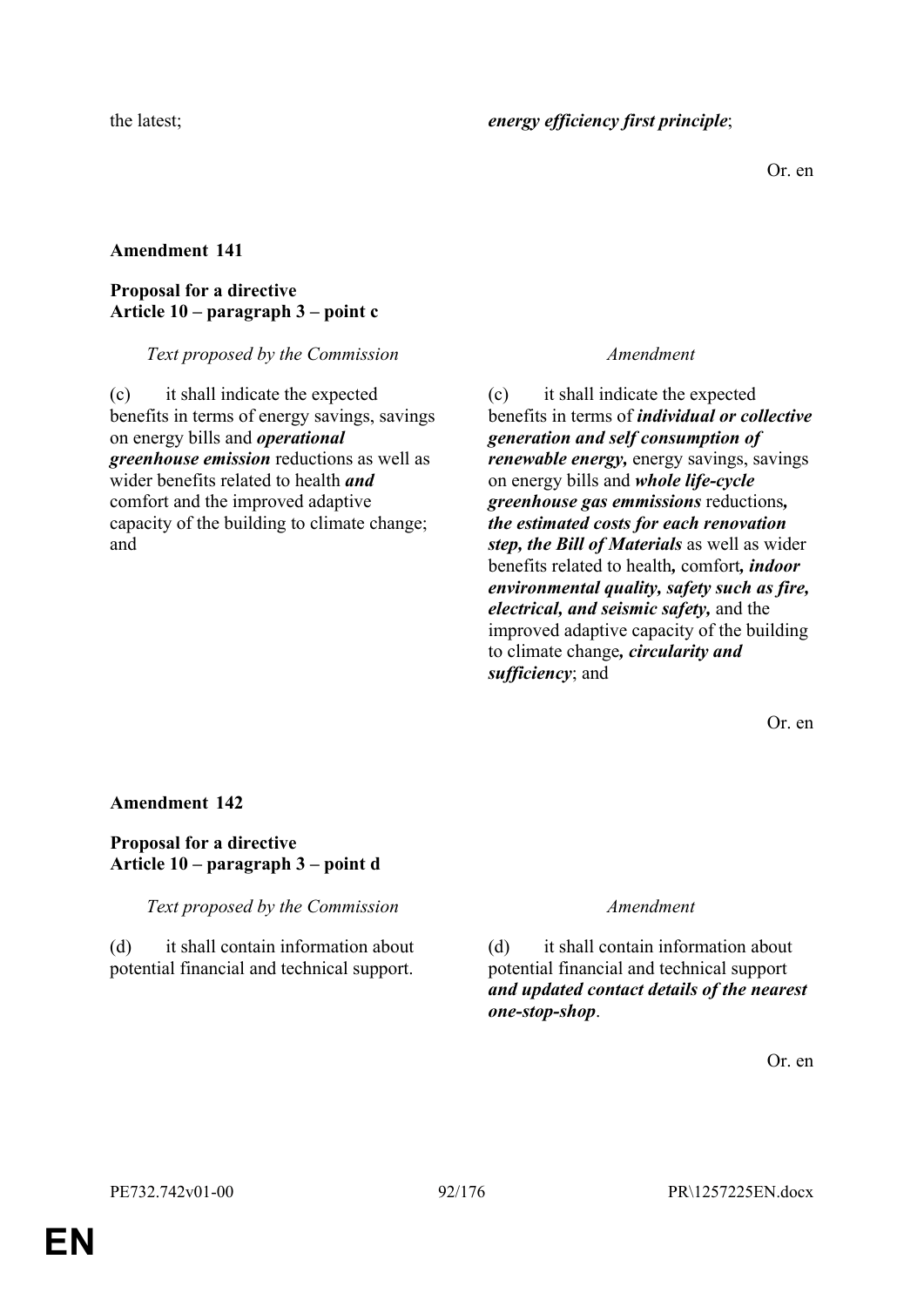### **Proposal for a directive Article 11 – paragraph 1 – subparagraph 1**

#### *Text proposed by the Commission Amendment*

1. Member States shall, for the purpose of optimising the energy use of technical building systems, set system requirements in respect of the overall energy performance, the proper installation, and the appropriate dimensioning, adjustment and control of the technical building systems which are installed in new or existing buildings. When setting up the requirements, Member States shall *take account of design conditions and typical or average operating conditions*.

1. Member States shall, for the purpose of optimising the energy use of technical building systems, set system requirements in respect of the overall energy performance, the proper installation, and the appropriate dimensioning, adjustment and control of the technical building systems *especially for hydronic balancing* which are installed in new or existing buildings. When setting up the requirements, Member States shall *require the use of technologies that belong in the five highest efficiency classes in accordance with Commission Delegated Regulation 811/20131a and Commission Delegated Regulation 812/20131b* .

*1a Commission Delegated Regulation (EU) No 811/2013 of 18 February 2013 supplementing Directive 2010/30/EU of the European Parliament and of the Council with regard to the energy labelling of space heaters, combination heaters, packages of space heater, temperature control and solar device and packages of combination heater, temperature control and solar device* (*OJ L 239, 6.9.2013, p. 1).*

*\_\_\_\_\_\_\_\_\_\_\_\_\_\_\_\_\_\_\_\_\_\_\_\_*

*1b Commission Delegated Regulation (EU) No 812/2013 of 18 February 2013 supplementing Directive 2010/30/EU of the European Parliament and of the Council with regard to the energy labelling of water heaters, hot water storage tanks and packages of water heater and solar device* (*OJ L 239, 6.9.2013, p. 83).*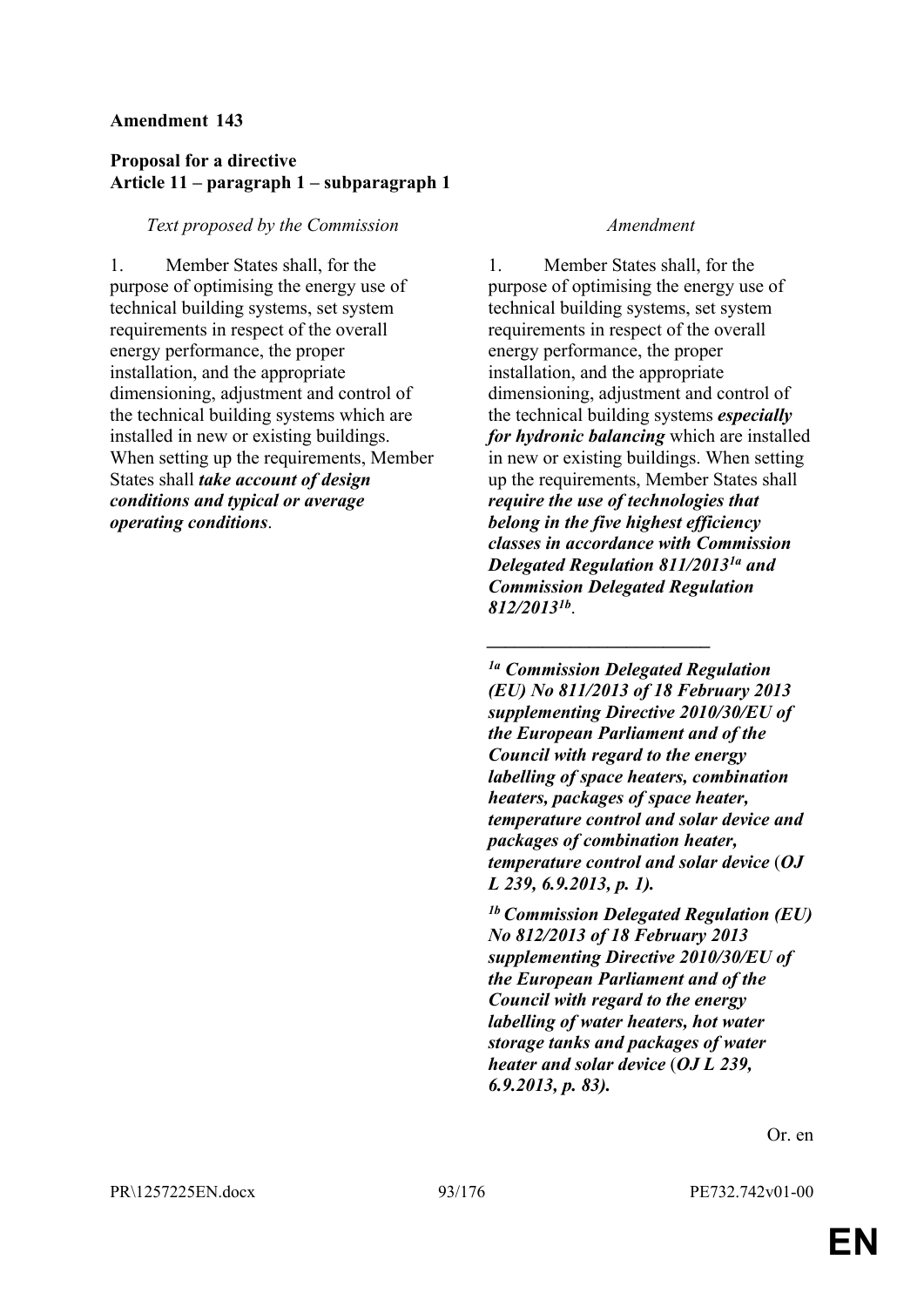### *Justification*

*The amendment is inextricably linked to other admissible amendments.*

#### **Amendment 144**

**Proposal for a directive Article 11 – paragraph 1 – subparagraph 3**

*Text proposed by the Commission Amendment*

Member States *may* set requirements related *to the greenhouse gas emissions of, or* to the type of fuel used by heat generators *provided that such requirements do not constitute an unjustifiable market barrier*.

Member States *shall* set requirements related to the type of fuel used by heat generators *in line with phasing out fossil fuels in heating and cooling by 2035 at the latest*.

Or. en

#### *Justification*

*This Directive introduces the provisions on phasing out fossil fuel use in buildings in Article 15 § 10, Article 26 § 2, and Article 11. Therefore, the amendment is inextricably linked to other admissible amendments.*

#### **Amendment 145**

**Proposal for a directive Article 11 – paragraph 1 – subparagraph 4**

*Text proposed by the Commission Amendment*

Member States shall ensure that the requirements they set for technical building systems reach at least the latest costoptimal levels.

*[*Member States shall ensure that the requirements they set for technical building systems reach at least the latest costoptimal levels.*]*

Or. en

*Justification*

*The concept of "cost optimality" is insufficiently framed in this Directive and the empowerment should also be subject to review. The co-legislators should consider anchoring in the legislative act other general principles framing this concept.*

PE732.742v01-00 94/176 PR\1257225EN.docx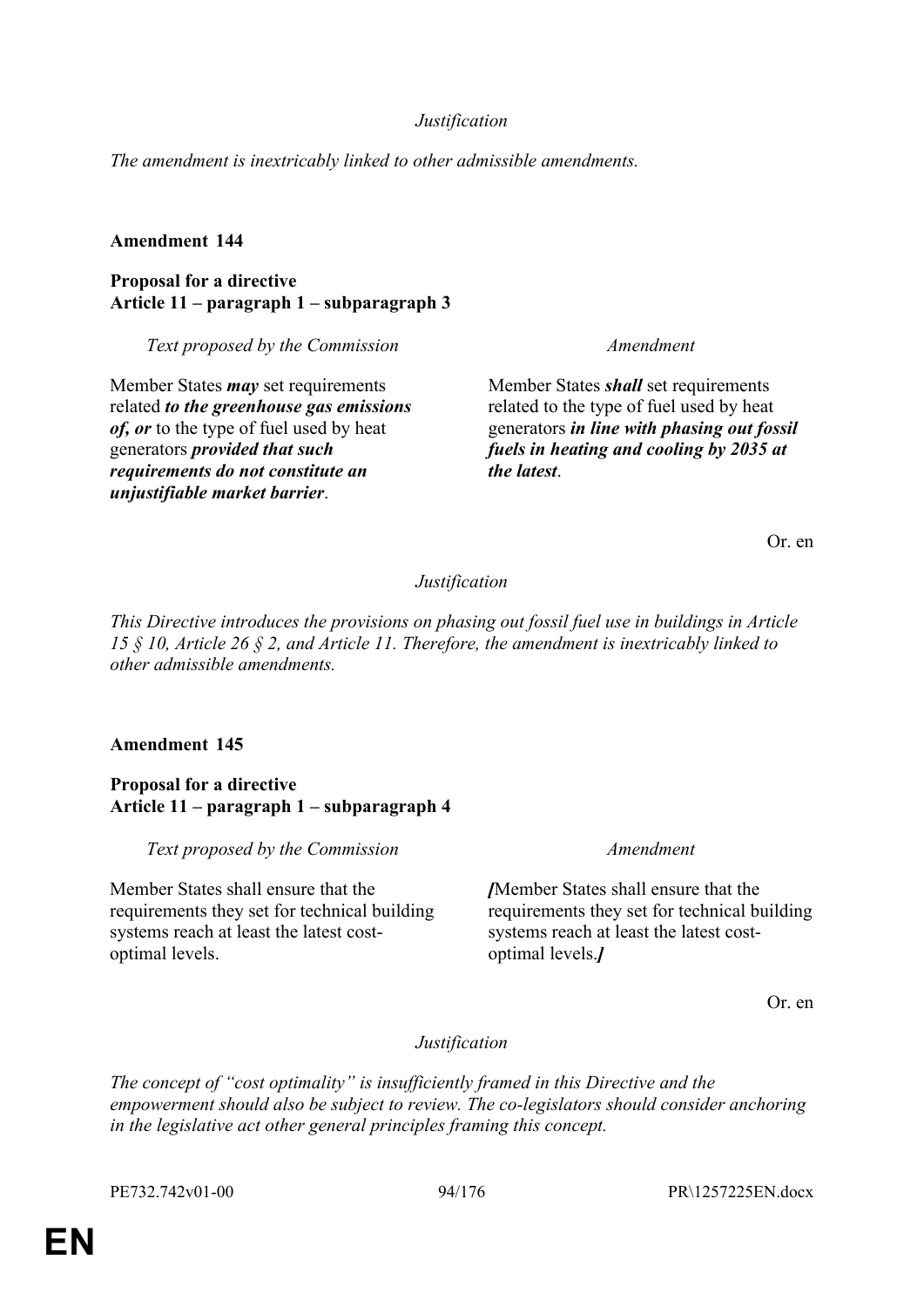#### **Proposal for a directive Article 11 – paragraph 3**

#### *Text proposed by the Commission Amendment*

3. Member States shall require zeroemission buildings to be equipped with measuring and control devices for the monitoring and regulation of indoor *air* quality. In existing buildings, the installation of such devices shall be required, where technically and economically feasible*, when a building undergoes a major renovation*.

3. Member States shall require zeroemission buildings to be equipped with measuring and control devices for the monitoring and regulation of indoor *environmental* quality. In *new and* existing buildings *undergoing a major renovation*, the installation of such devices shall be required, where technically and economically feasible*. When considering the economic feasibility of an installation, Member States shall also take fully account of health benefits of the renovation*.

Or. en

#### **Amendment 147**

#### **Proposal for a directive Article 11 – paragraph 4**

#### *Text proposed by the Commission Amendment*

4. Member States shall ensure that, when a technical building system is installed, the overall energy performance of the altered part, and where relevant, of the complete altered system, is assessed. The results shall be documented and passed on to the building owner, so that they remain available and can be used for the verification of compliance with the minimum requirements laid down pursuant to paragraph 1 and the issue of energy performance certificates.

4. Member States shall ensure that, when a technical building system is installed *or partly altered*, the overall energy performance of the altered part, and where relevant, of the complete altered system, is assessed. The results shall be documented and passed on to the building owner, so that they remain available and can be used for the verification of compliance with the minimum requirements laid down pursuant to paragraph 1 and the issue of energy performance certificates.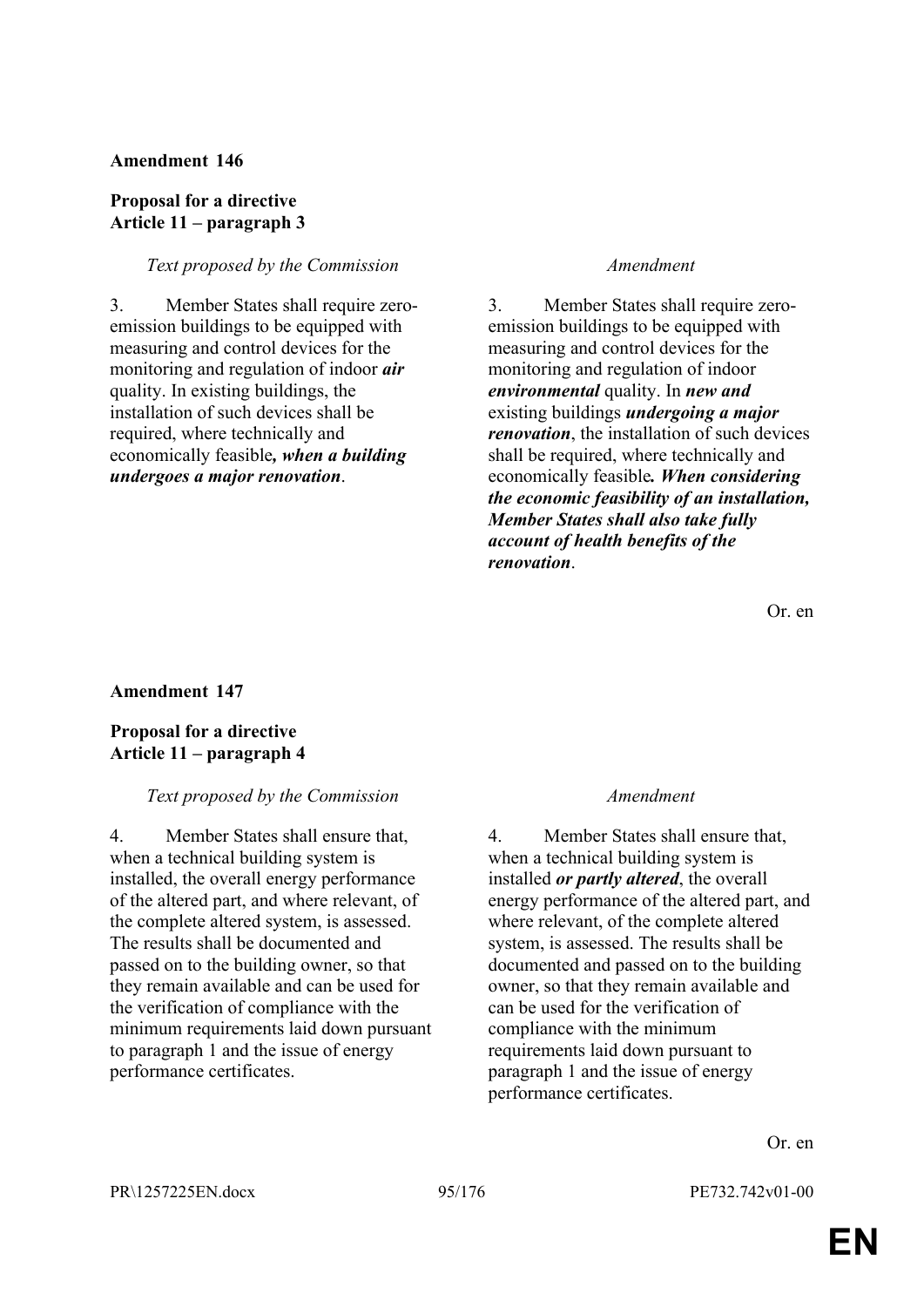#### **Proposal for a directive Article 11 – paragraph 4 a (new)**

*Text proposed by the Commission Amendment*

*4a. Member States shall implement measures with a view to the phase out of fossil fuel based technical building systems, in particular:*

*(a) a prohibition against the installation of fossil fuel infrastructure in new buildings from ... [the date of entry into force of this recast Directive];*

*(b) a prohibition against the installation of fossil fuel based technical building systems in renovated buildings as ... [of the entry into force of this recast Directive];*

*(c) a complete phase-out of the use of fossil fuel based technical building systems in all buildings by 2035 at the latest;*

Or. en

#### *Justification*

*This Directive introduces the provisions on phasing out fossil fuel use in buildings in Article 15 § 10, Article 26 § 2, and Article 11. Therefore, the amendment is inextricably linked to other admissible amendments.*

#### **Amendment 149**

**Proposal for a directive Article 11 – paragraph 4 b (new)**

*Text proposed by the Commission Amendment*

*4b. Member States shall require that, where technically and economically feasible, non-residential buildings are equipped with automatic lighting controls.*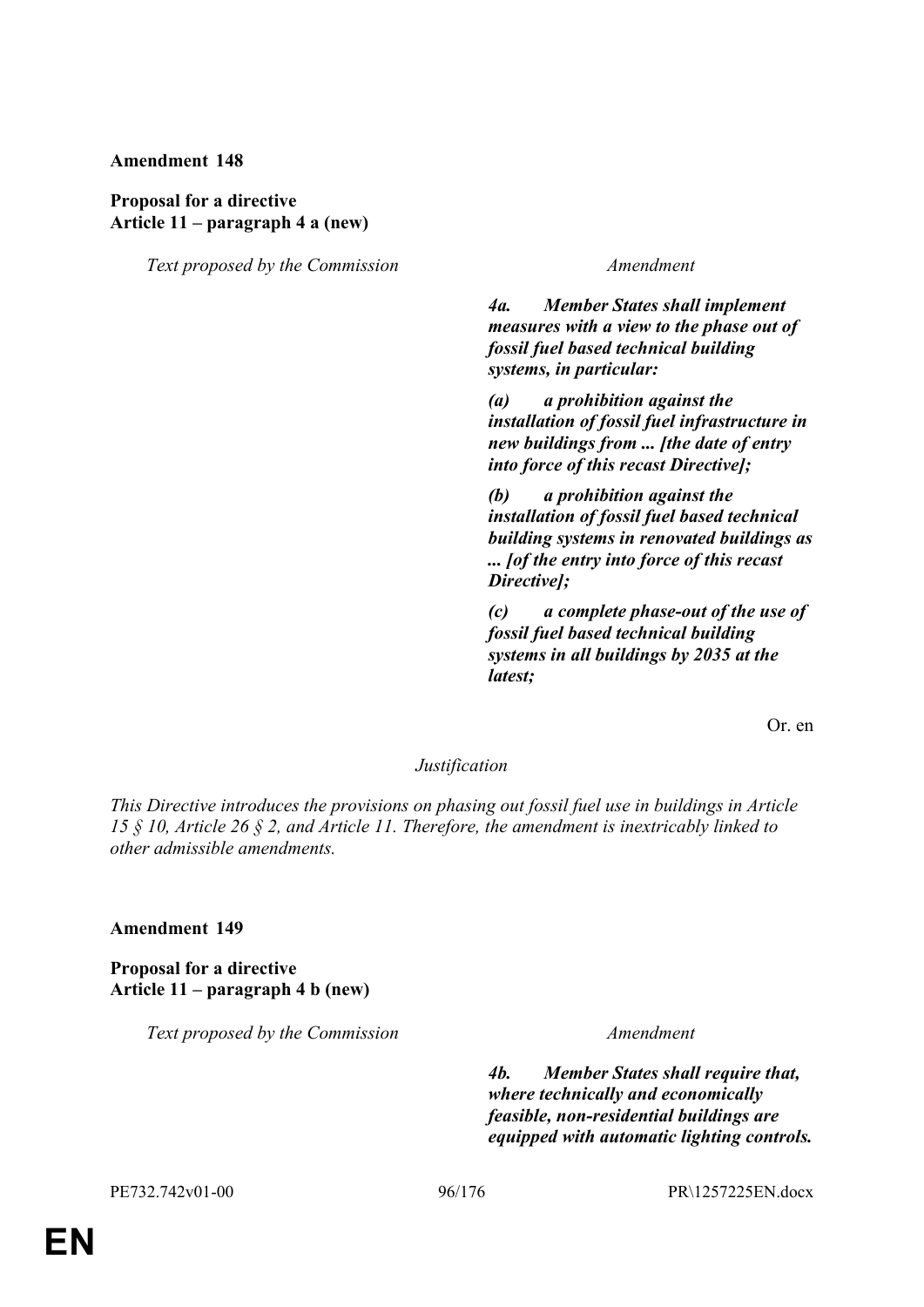*The automatic lighting controls shall be capable of:*

*(a) zoned occupancy control for indoor lighting with automatic detection;*

*(b) zoned automatic dimming of the lighting power based on daylight levels (when daylight is present);*

*(c) enabling continuous monitoring, logging and fault detection;*

*(d) allowing end-user control; and*

*(e) allowing communication with relevant connected technical building systems inside the building.*

Or. en

#### *Justification*

*Efficient energy use for lightening is an important factor, especially in non residential buildings, and respective measures are necessary as part of the provisions on technical building systems. The amendment is inextricably linked to other admissible amendments.*

**Amendment 150**

**Proposal for a directive Article 11 a (new)**

*Text proposed by the Commission Amendment*

*Article 11a*

*Indoor environmental quality*

*1. Member States shall set requirements for the implementation of adequate indoor environmental quality standards in buildings in order to maintain a healthy indoor environment quality.*

*2. The Commission is empowered to adopt delegated acts in accordance with Article 29 to supplement this Directive by establishing a methodology framework for calculating the indoor environmental quality standards.*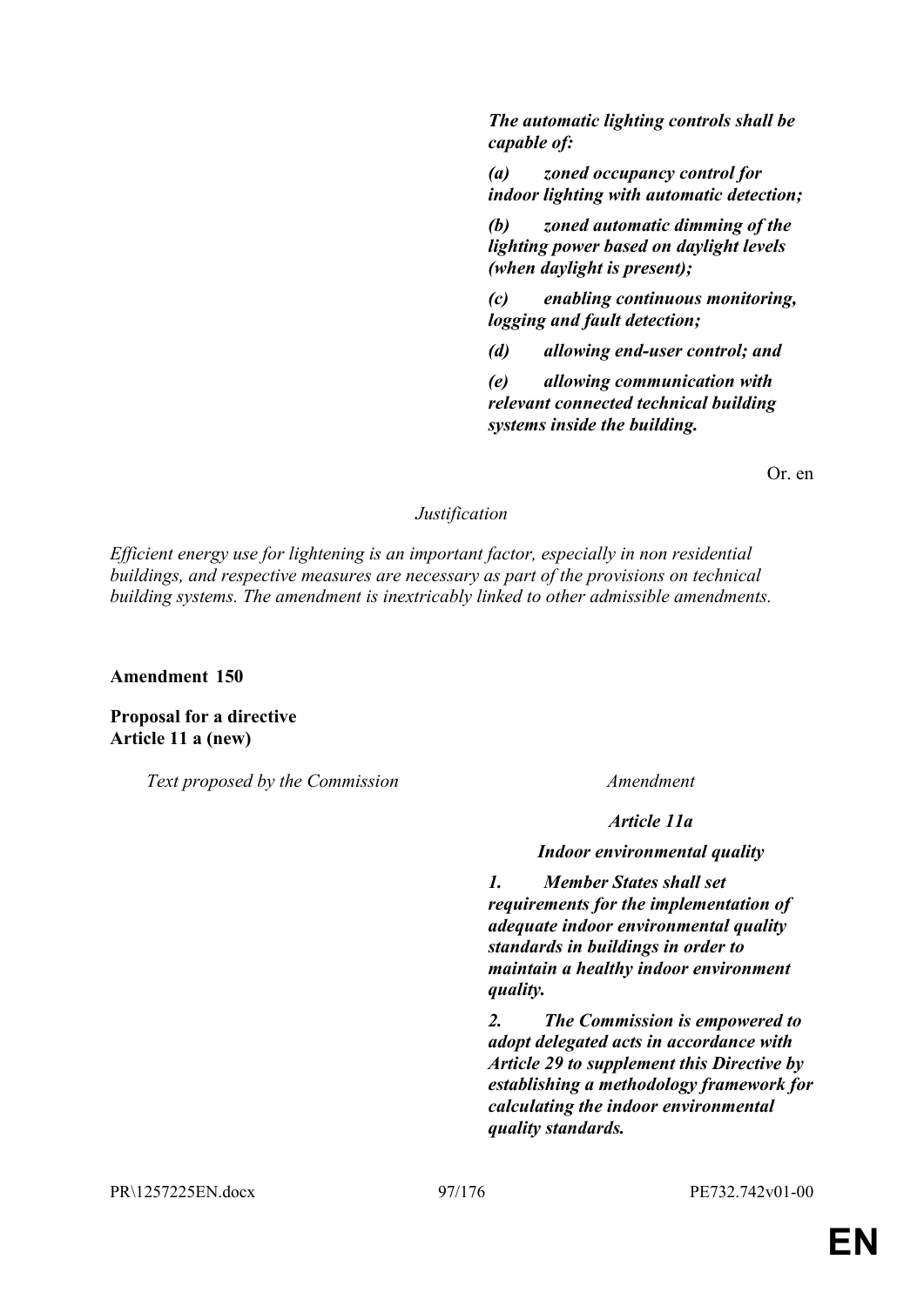### *3. Member States shall ensure that, after buildings undergo major renovation, they comply with minimal indoor environmental quality standards.*

Or. en

#### *Justification*

*This Directive recognises the importance of indoor climate conditions and a healthy indoor environment in Articles 1, 2, 5, 7, 8 and 11. The new article is inextricably linked to the existing provisions and suggests an indicator and policy tool to advance work in this field in line with the named provisions and the subject matter of this Directive as spelled out in Article 1(1).*

#### **Amendment 151**

**Proposal for a directive Article 12 – paragraph 1 – introductory part**

*Text proposed by the Commission Amendment*

1. *With regard to new non-residential buildings and non-residential buildings undergoing major renovation*, with more *than five* parking spaces, Member States shall ensure:

1. *Member States shall ensure the following, by ... [ the date of transposition of this recast Directive], that* new nonresidential buildings and non-residential buildings undergoing major renovation, with *three or* more parking spaces, *where:*

*(a) the car park is located inside the building, and, for major renovations, renovation measures include the car park or the electrical infrastructure of the building;* 

*(b) the car park is physically adjacent to the building, and, for major renovations, renovation measures include the car park or the electrical infrastructure of the car park, or*

*(c) the renovation concerns the car park or the electrical infrastructure of the building:*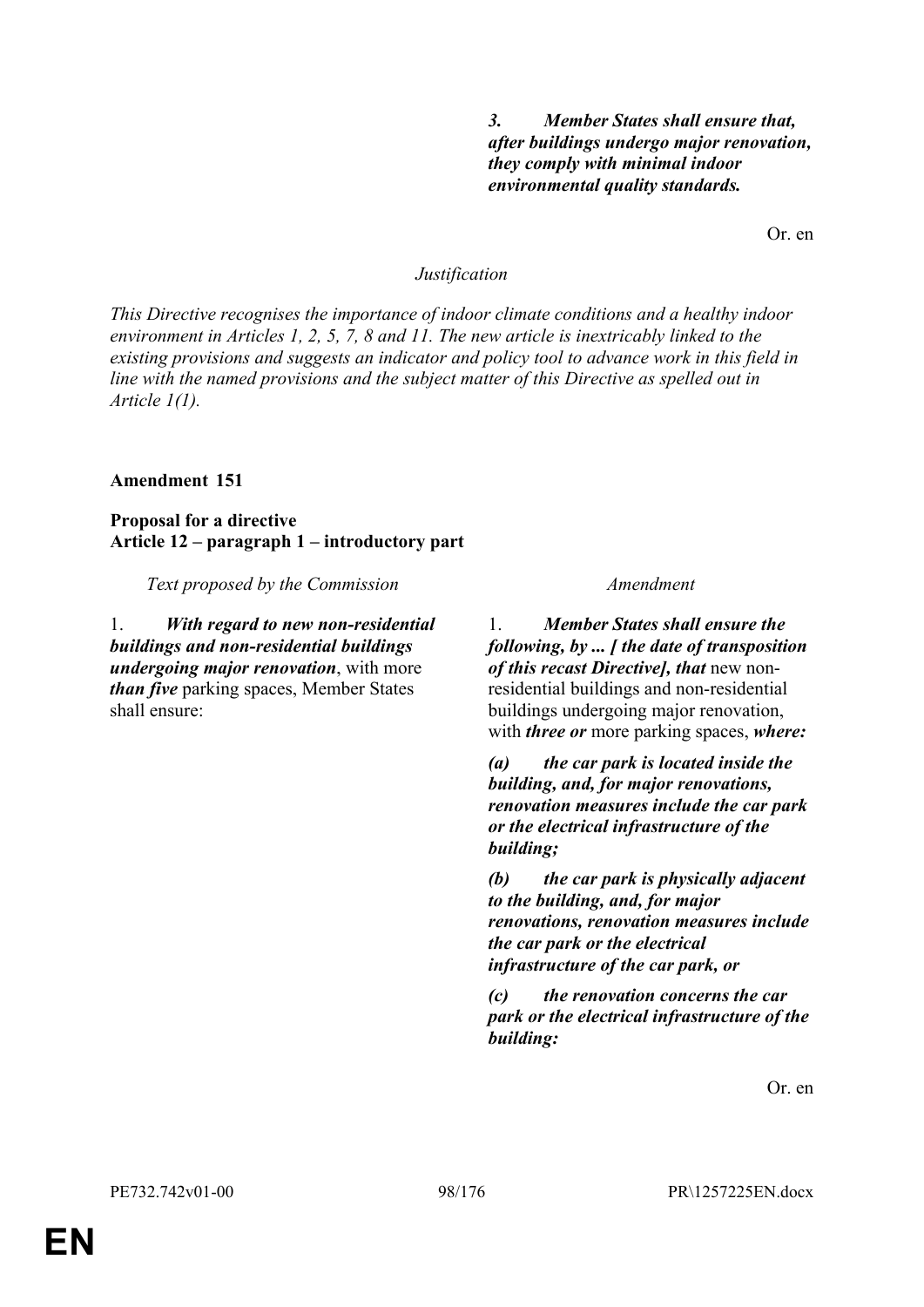#### *Justification*

*The amendment is inextricably linked to other admissible amendments.*

#### **Amendment 152**

#### **Proposal for a directive Article 12 – paragraph 1 – subparagraph 1 – point a**

*Text proposed by the Commission Amendment*

(a) the installation of at least one recharging point;

(a) the installation of at least one recharging point *for every five parking spaces*;

Or. en

#### *Justification*

*The amendment is inextricably linked to other admissible amendments.*

**Amendment 153**

#### **Proposal for a directive Article 12 – paragraph 1 – subparagraph 1 – point c**

*Text proposed by the Commission Amendment*

(c) at least *one* bicycle parking space for every car parking space;

(c) at least *two* bicycle parking space for every car parking space;

Or. en

*Justification*

*The amendment is inextricably linked to other admissible amendments.*

**Amendment 154**

**Proposal for a directive Article 12 – paragraph 1 – subparagraph 1**

PR\1257225EN.docx 99/176 PE732.742v01-00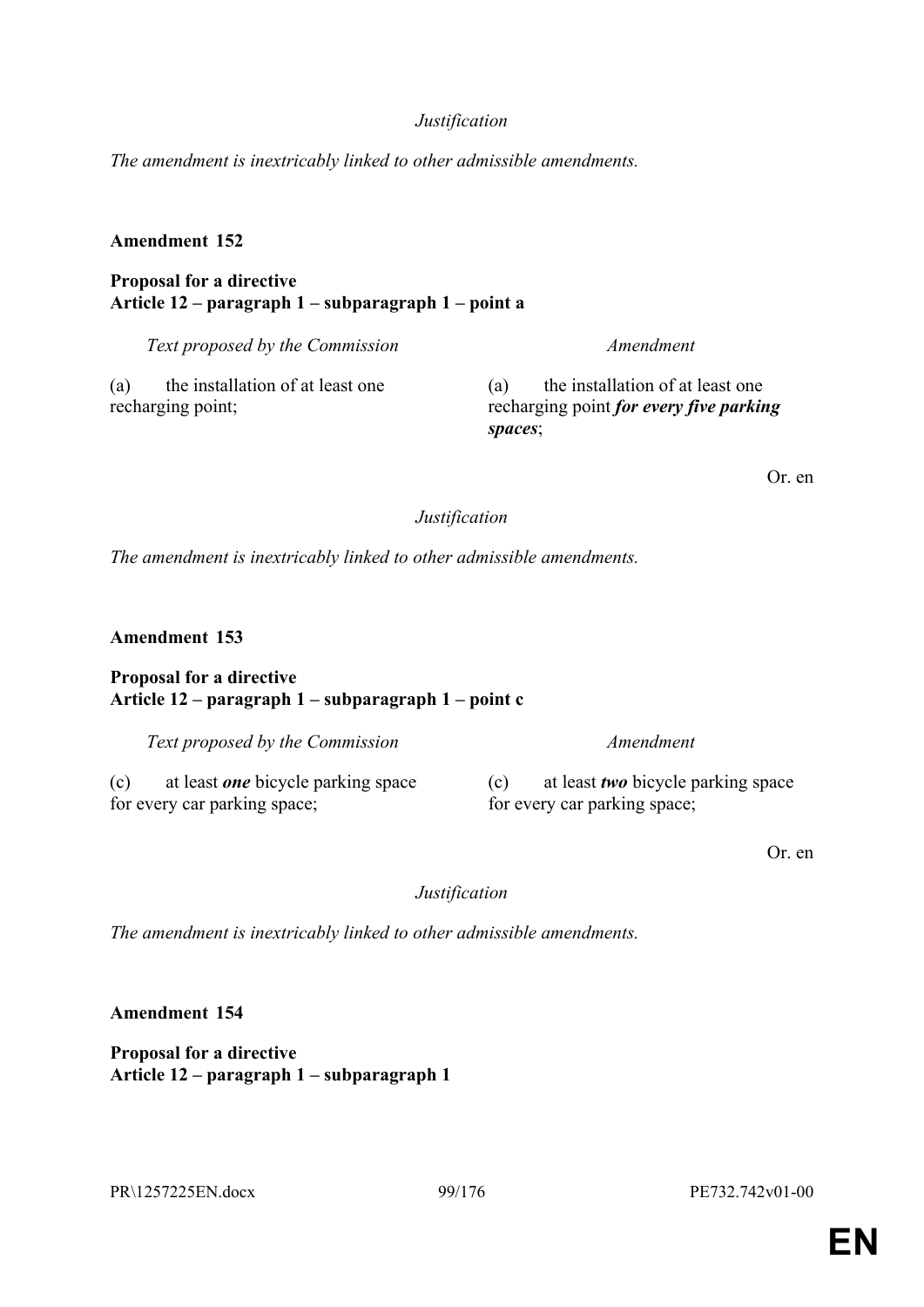*Text proposed by the Commission Amendment*

*where the car park is physically adjacent to the building, and, for major renovations, renovation measures include the car park or the electrical infrastructure of the car park.*

Or. en

### *Justification*

*deleted*

*The amendment is inextricably linked to other admissible amendments.*

**Amendment 155**

**Proposal for a directive Article 12 – paragraph 2**

#### *Text proposed by the Commission Amendment*

2. With regard to all non-residential buildings with more than *twenty* parking spaces, Member States shall ensure the installation of at least one recharging point for every ten parking spaces, and at least *one* bicycle parking space for every car parking space, by 1 January 2027. In case of buildings owned or occupied by public authorities, Member States shall ensure pre-cabling for at least one in two parking spaces by 1 January 2033.

2. With regard to all non-residential buildings with more than *ten* parking spaces, Member States shall ensure the installation of at least one recharging point for every ten parking spaces, and at least *two* bicycle parking space for every car parking space, by 1 January 2027. In case of buildings owned or occupied by public authorities, Member States shall ensure pre-cabling for at least one in two parking spaces by 1 January 2033.

Or. en

#### *Justification*

*The amendment is inextricably linked to other admissible amendments.*

**Amendment 156**

**Proposal for a directive Article 12 – paragraph 3**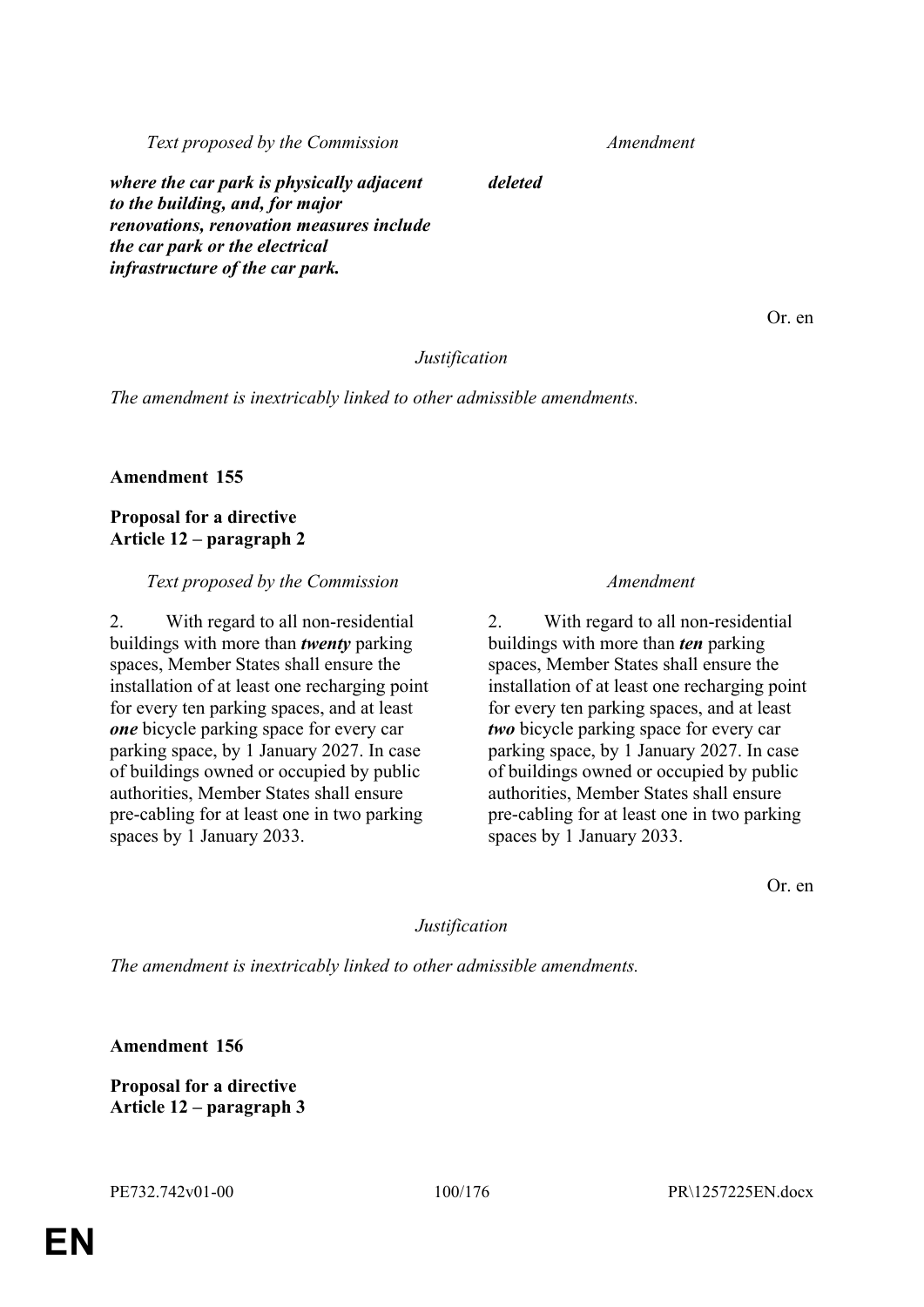*Text proposed by the Commission Amendment*

*deleted*

*3. Member States may adjust requirements for the number of bicycle parking spaces in accordance with paragraphs 1 and 2 for specific categories of non-residential buildings where bicycles are typically less used as a means of transport.*

Or. en

### **Amendment 157**

### **Proposal for a directive Article 12 – paragraph 4 – subparagraph 1 – introductory part**

#### *Text proposed by the Commission Amendment*

4. With regard to new residential buildings and residential buildings undergoing major renovation, with more than three parking spaces, Member States shall ensure:

4. *Member States shall ensure the following, by ... [the date of transposition of this recast Directive]* new residential buildings and residential buildings undergoing major renovation, with more than three parking spaces, *where*

*(a) the car park is located inside the building, and, for major renovations, renovation measures include the car park or the electrical infrastructure of the building;* 

*(b) the car park is physically adjacent to the building, and, for major renovations, renovation measures include the car park or the electrical infrastructure of the car park, or*

*(c) the renovation concerns the car park or the electrical infrastructure of the building.*

Or. en

*Justification*

*The amendment is inextricably linked to other admissible amendments.*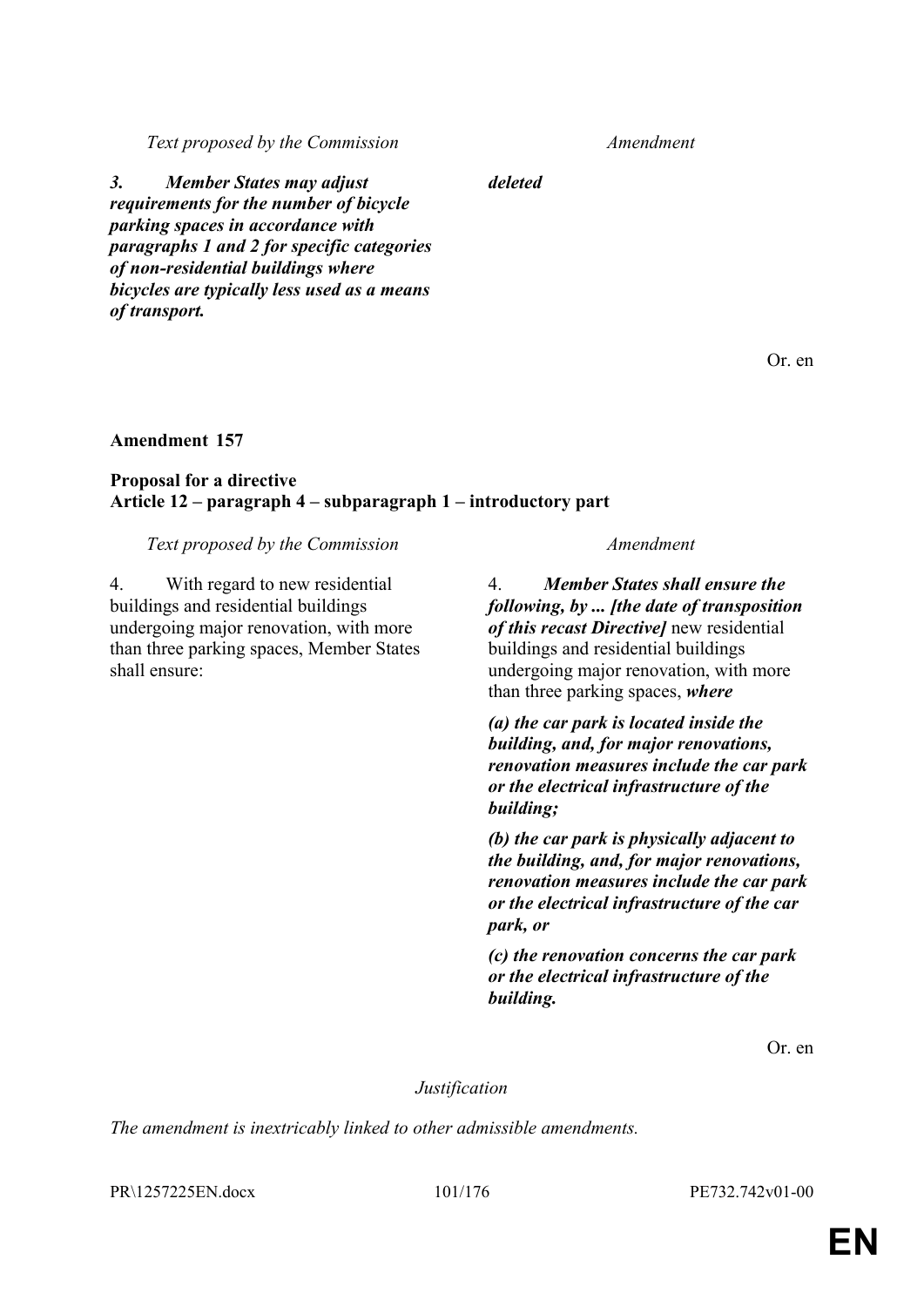### **Proposal for a directive Article 12 – paragraph 4 – subparagraph 1 – point b a (new)**

*Text proposed by the Commission Amendment*

*(b a) the installation of at least one recharging point for electric vehicles;*

*By way of derogation from paragraph 3, in new residential buildings with at least three dwellings and where there are no car parking spaces, Member States shall ensure at least two bicycle parking spaces for every dwelling.*

Or. en

### *Justification*

*The amendment is inextricably linked to other admissible amendments.*

#### **Amendment 159**

**Proposal for a directive Article 12 – paragraph 4 – subparagraph 1**

*Text proposed by the Commission Amendment*

*the car park is physically adjacent to the building, and, for major renovations, renovation measures include the car park or the electrical infrastructure of the car park.*

Or. en

*Justification*

*deleted*

*The amendment is inextricably linked to other admissible amendments.*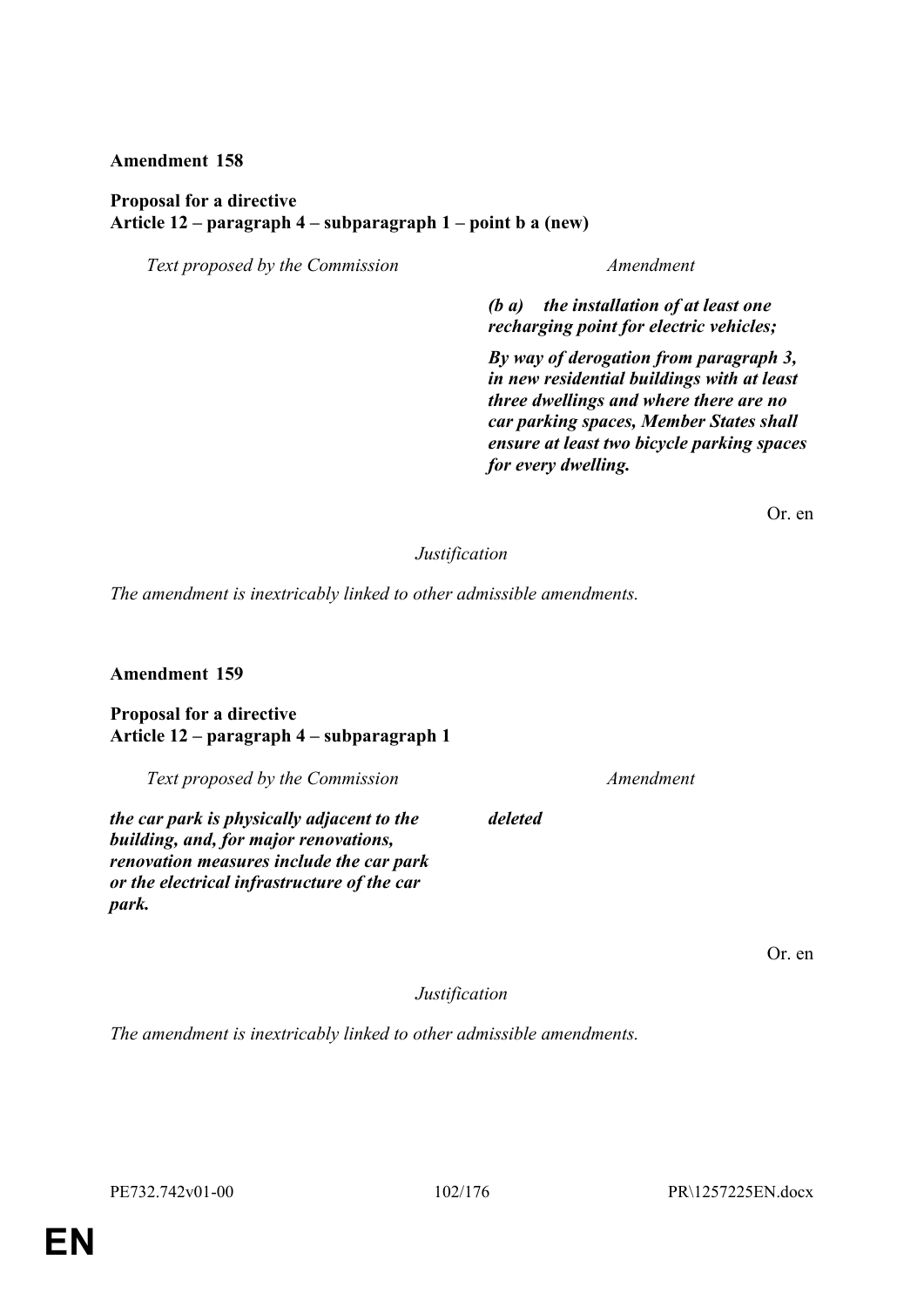### **Proposal for a directive Article 12 – paragraph 4 – subparagraph 2**

#### *Text proposed by the Commission Amendment*

Member States shall ensure that the precabling is dimensioned to enable the simultaneous use of recharging points on all parking spaces. *Where, in the case of major renovation, ensuring two bicycle parking spaces for every dwelling is not feasible, Member States shall ensure as many bicycle parking spaces as appropriate.*

Member States shall ensure that the precabling is dimensioned to enable the simultaneous use of recharging points on all parking spaces.

### *Justification*

*deleted*

*The amendment is inextricably linked to other admissible amendments.*

**Amendment 161**

#### **Proposal for a directive Article 12 – paragraph 5**

*Text proposed by the Commission Amendment*

*5. Member States may decide not to apply paragraphs 1, 2 and 4 to specific categories of buildings wherethe precabling required would rely on micro isolated systems or the buildings are situated in the outermost regions within the meaning of Article 349 TFEU, if this would lead to substantial problems for the operation of the local energy system and would endanger the stability of the local grid.*

Or. en

*Justification*

*The amendment is inextricably linked to other admissible amendments.*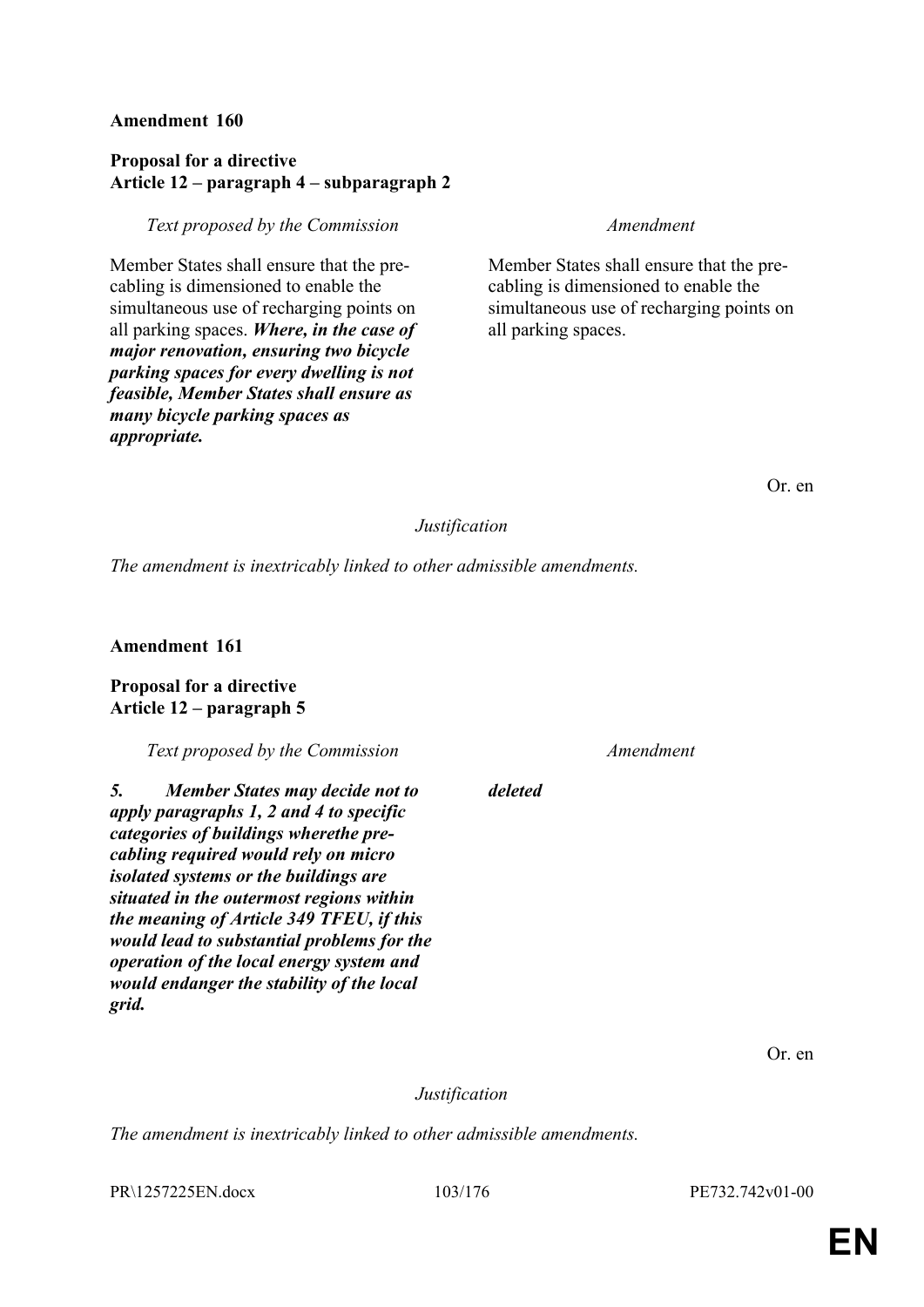#### **Proposal for a directive Article 12 – paragraph 6**

#### *Text proposed by the Commission Amendment*

6. Member States shall ensure that the recharging points referred to in paragraphs 1, 2 and 4 are capable of smart charging and*, where appropriate,* bidirectional charging, and that they are operated based on non-proprietary and non-discriminatory communication protocols and standards, in an interoperable manner, and in compliance with any legal standards and protocols in the delegated acts adopted pursuant to Article 19(6) and Article 19(7) of Regulation (EU) …/… [AFIR].

6. Member States shall ensure that the recharging points referred to in paragraphs 1, 2 and 4 are capable of smart charging and bidirectional charging, and that they are operated based on non-proprietary and non-discriminatory communication protocols and standards, in an interoperable manner, and in compliance with any legal standards and protocols in the delegated acts adopted pursuant to Article 19(6) and Article 19(7) of Regulation (EU) …/… [AFIR].

Or. en

### **Amendment 163**

**Proposal for a directive Article 12 – paragraph 7**

#### *Text proposed by the Commission Amendment*

7. Member States shall *encourage* that operators of non-publicly accessible recharging points operate them in accordance with Article 5(4) of Regulation (EU) .../….[AFIR], where applicable.

7. Member States shall *ensure* that operators of non-publicly accessible recharging points operate them in accordance with Article 5(4) of Regulation (EU) .../….[AFIR], where applicable.

Or. en

#### **Amendment 164**

**Proposal for a directive Article 12 – paragraph 8 – subparagraph 1**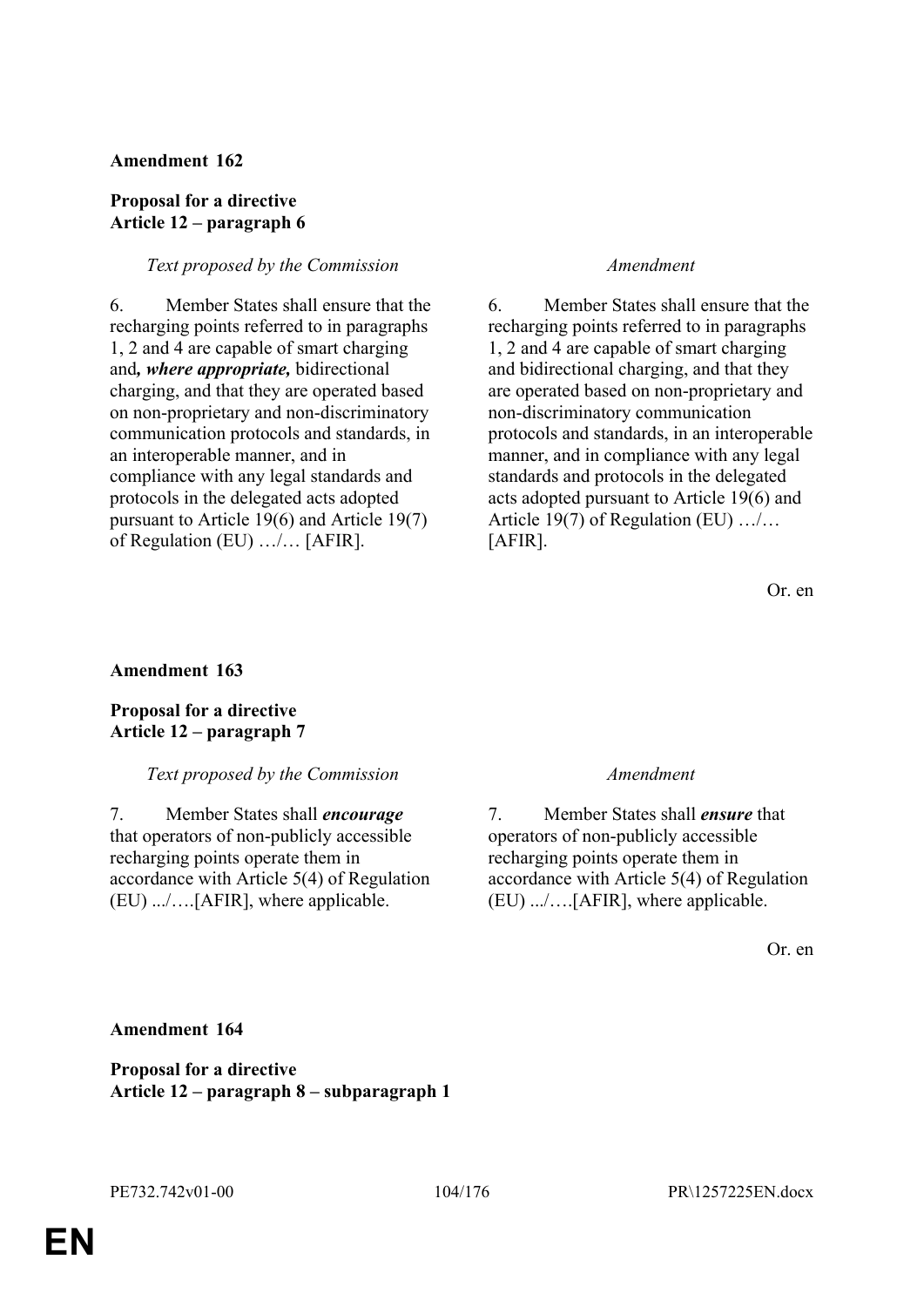### *Text proposed by the Commission Amendment*

8. Member States shall provide for measures in order to simplify the deployment of recharging points in new and existing residential and non-residential buildings and remove regulatory barriers, including permitting and approval procedures, *without prejudice to the* property and tenancy law of the Member States*.* Member States shall remove barriers to the installation of recharging points in residential buildings with parking spaces, in particular the need to obtain consent from the landlord or co-owners for a private recharging point for own use.

8. Member States shall provide for measures in order to simplify the deployment of recharging points in new and existing residential and non-residential buildings and remove regulatory barriers, including permitting and approval procedures, *and align* property and tenancy law of the Member States *with the 'Right to Plug' for all Europeans. Member States shall remove barriers to the installation of recharging points in residential buildings with parking spaces, in particular the need to obtain consent from the landlord or co-owners for a private recharging point for own use.*

Or. en

### *Justification*

*The amendment is inextricably linked to other admissible amendments.*

#### **Amendment 165**

**Proposal for a directive Article 12 – paragraph 8 – subparagraph 1 a (new)**

*Text proposed by the Commission Amendment*

*For owners and tenants not having the possibility to install a recharging point at their place of residence, Member States shall provide for measures allowing them to request the installation of a publicly available recharging point near their place of residence, in accordance with the objectives of Regulation (EU) …/… [AFIR]. Member States shall provide for the appropriate measures to manage the number of publicly accessible recharging points installed according to the number of requests received within the same areas.*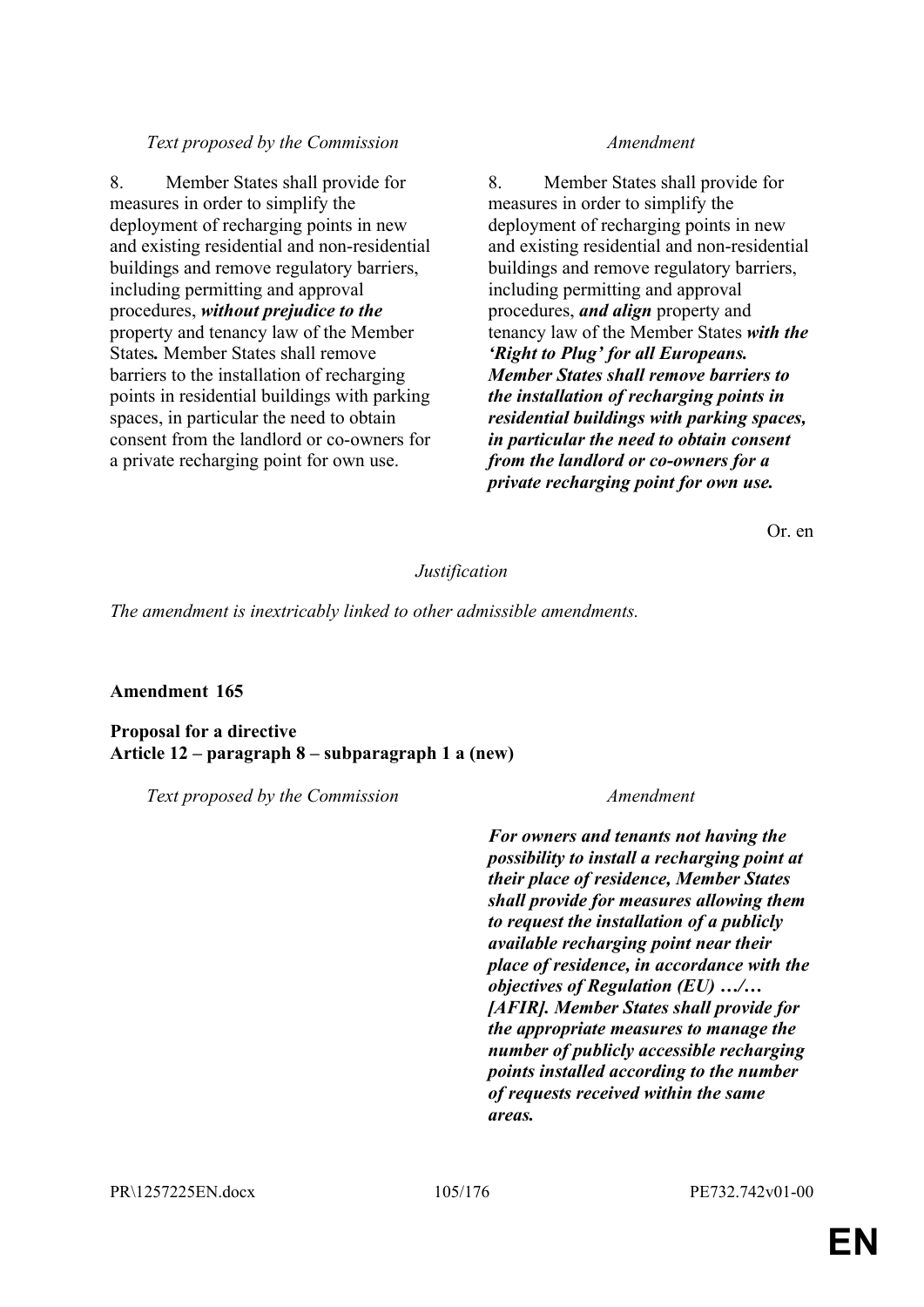### *Justification*

*The amendment is inextricably linked to other admissible amendments.*

### **Amendment 166**

### **Proposal for a directive Article 12 – paragraph 9**

*Text proposed by the Commission Amendment*

9. Member States shall ensure the coherence of policies for buildings, *soft* and green mobility and urban planning.

9. Member States shall ensure the coherence of policies for buildings, *active* and green mobility *climate, energy, biodiversity* and urban planning.

Or. en

### *Justification*

*The amendment is inextricably linked to other admissible amendments.*

#### **Amendment 167**

**Proposal for a directive Article 12 – paragraph 9 a (new)**

*Text proposed by the Commission Amendment*

*9 a. Member States shall update their national building codes in order to replace 'minimum' car parking requirements with 'maximum' car parking requirements, particularly in those areas that are already well served by public transport and active mobility options.*

*Member States shall support local authorities in developing and implementing sustainable urban mobility plans (SUMPSs) with a particular focus on the integration of housing policies with sustainable mobility and urban planning, hereby ensuring and prioritising*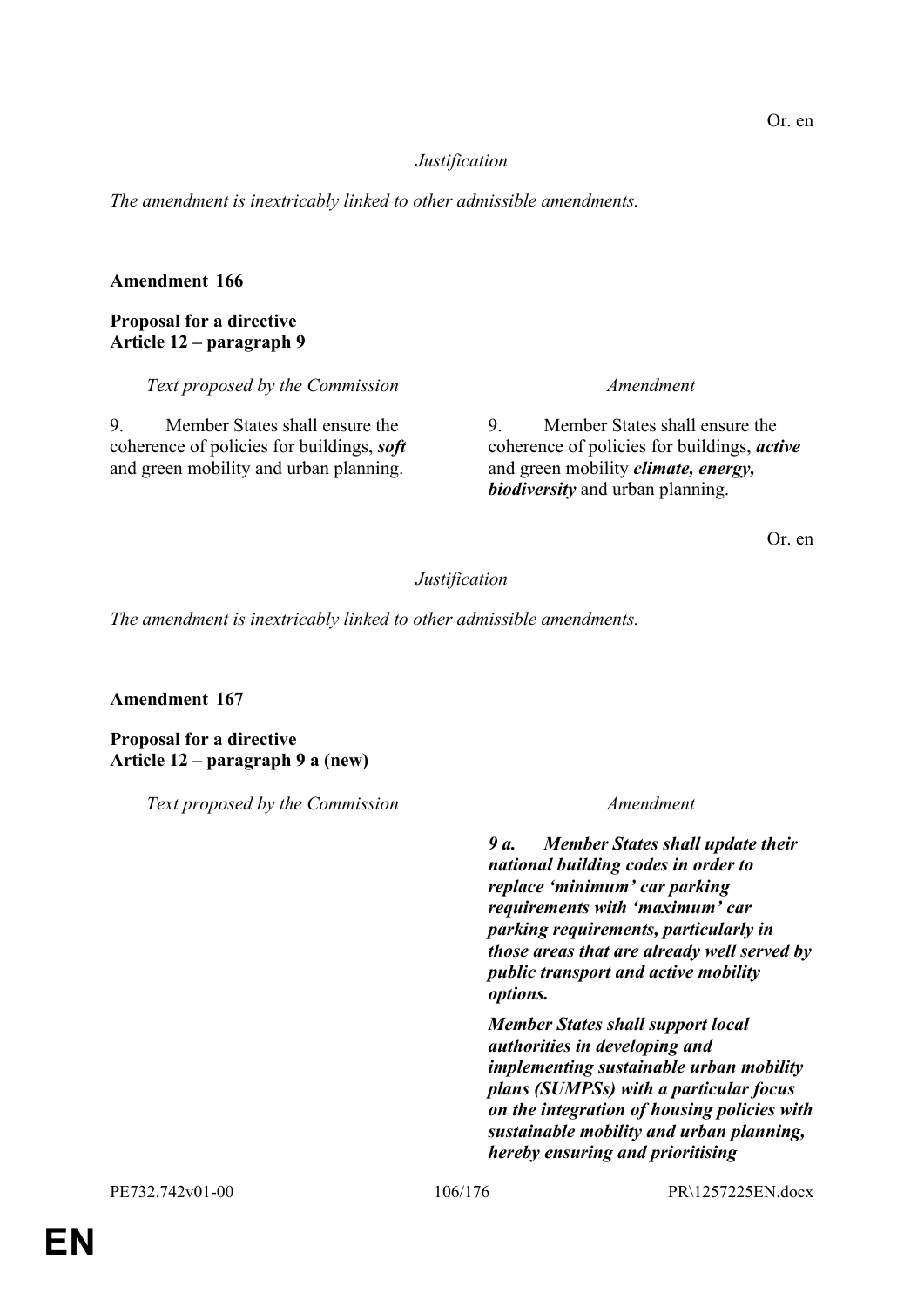*accessibility of all new major urban developments by active mobility and public transport.*

Or. en

*Justification*

*The amendment is inextricably linked to other admissible amendments.*

**Amendment 168**

**Proposal for a directive Article 13 a (new)**

*Text proposed by the Commission Amendment*

*Article 13a*

*Accessibility of common spaces in buildings*

*1. Member States shall ensure that, by ... [the date referred to in Article 34], all commonly used spaces of new buildings, buildings undergoing major renovations, and buildings undergoing renovations concerning the commonly used spaces in and adjacent to buildings, such as entries, staircases and lifts, parkings, sanitary installations and other commonly used spaces, comply with norm EN 17210 on accessibility of the built environment.* 

*2. When laying down the relevant rules in building codes, Member States shall redefine existing parking spaces and other common use spaces in and adjacent to buildings as accessibility spaces, allowing for the use of accessibility and zero emission mobility solutions, including with wheelchairs, electric wheelchairs, tricycles, pushchairs and bikes.*

*3. Member States shall ensure the accessibility of recharging points and plugs in parking spaces and accessibility*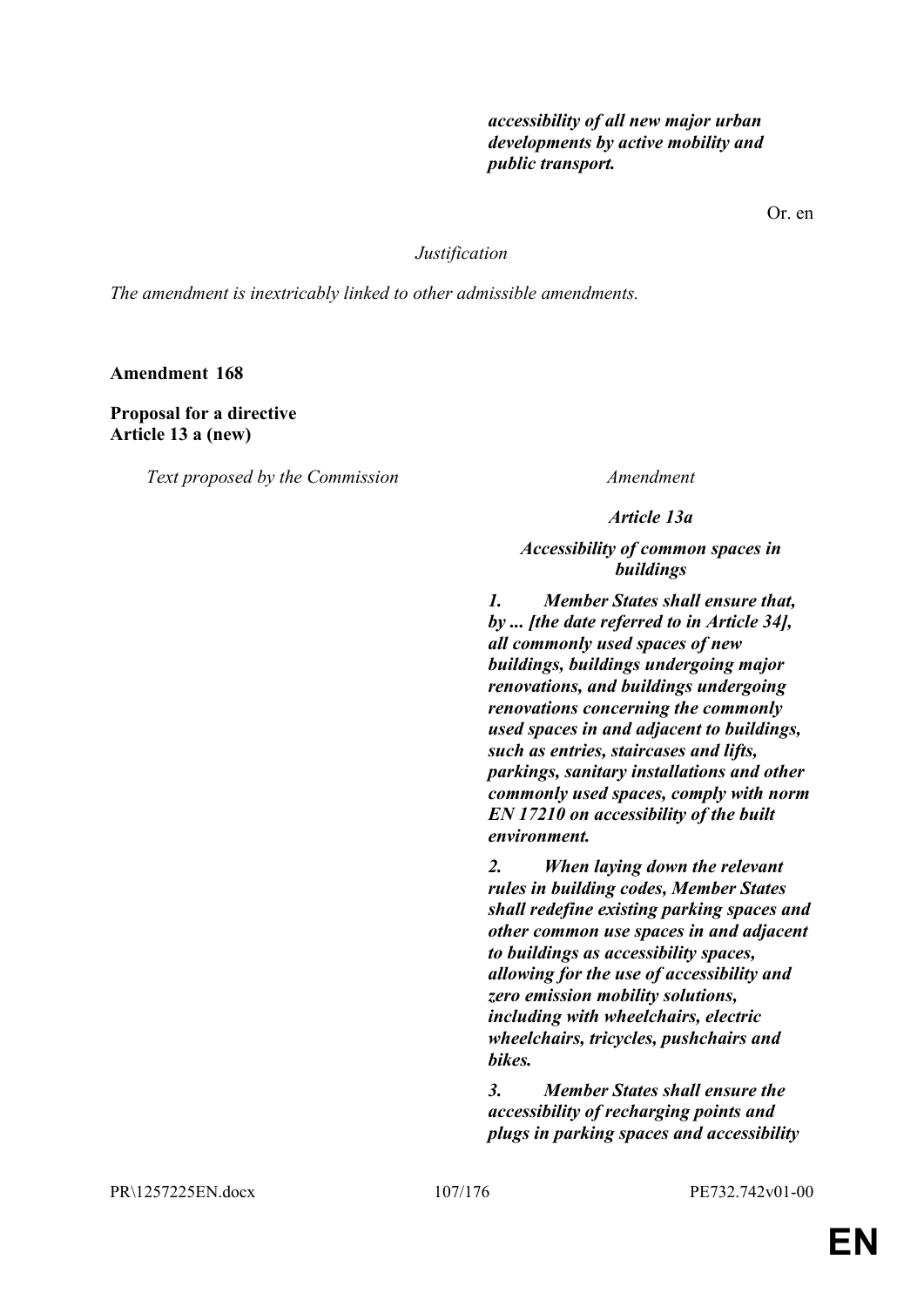*spaces for persons with disabilities.*

*4. Member States shall ensure the accessibility for persons with disabilities for public buildings, also when these are officially protected as part of a designated environment or because of their special architectural or historical merit.*

Or. en

#### *Justification*

*This Directive requires accessibility for persons with disabilities in Articles 7, 8 and 26. The introduction of a dedicated article to spell out details to these provisions is therefore required for pressing reasons relating to the internal logic of the text.*

#### **Amendment 169**

#### **Proposal for a directive Article 14 – paragraph 1 – subparagraph 1**

#### *Text proposed by the Commission Amendment*

1. Member States shall ensure that the building owners, tenants and managers can have direct access to their building systems' data. At their request, the access or data shall be made available to a third party. Member States shall facilitate the full interoperability of services and of data exchange within the Union in accordance with paragraph *6*.

1. Member States shall ensure that the building owners, tenants and managers can have direct access to their building systems' data*. The building systems' data shall be publicly available provided that the data is aggregated and anonymised*. At their request, the access or data shall be made available to a third party. Member States shall facilitate the full interoperability of services and of data exchange within the Union in accordance with paragraph *5*.

Or. en

**Amendment 170**

**Proposal for a directive Article 14 – paragraph 1 – subparagraph 2**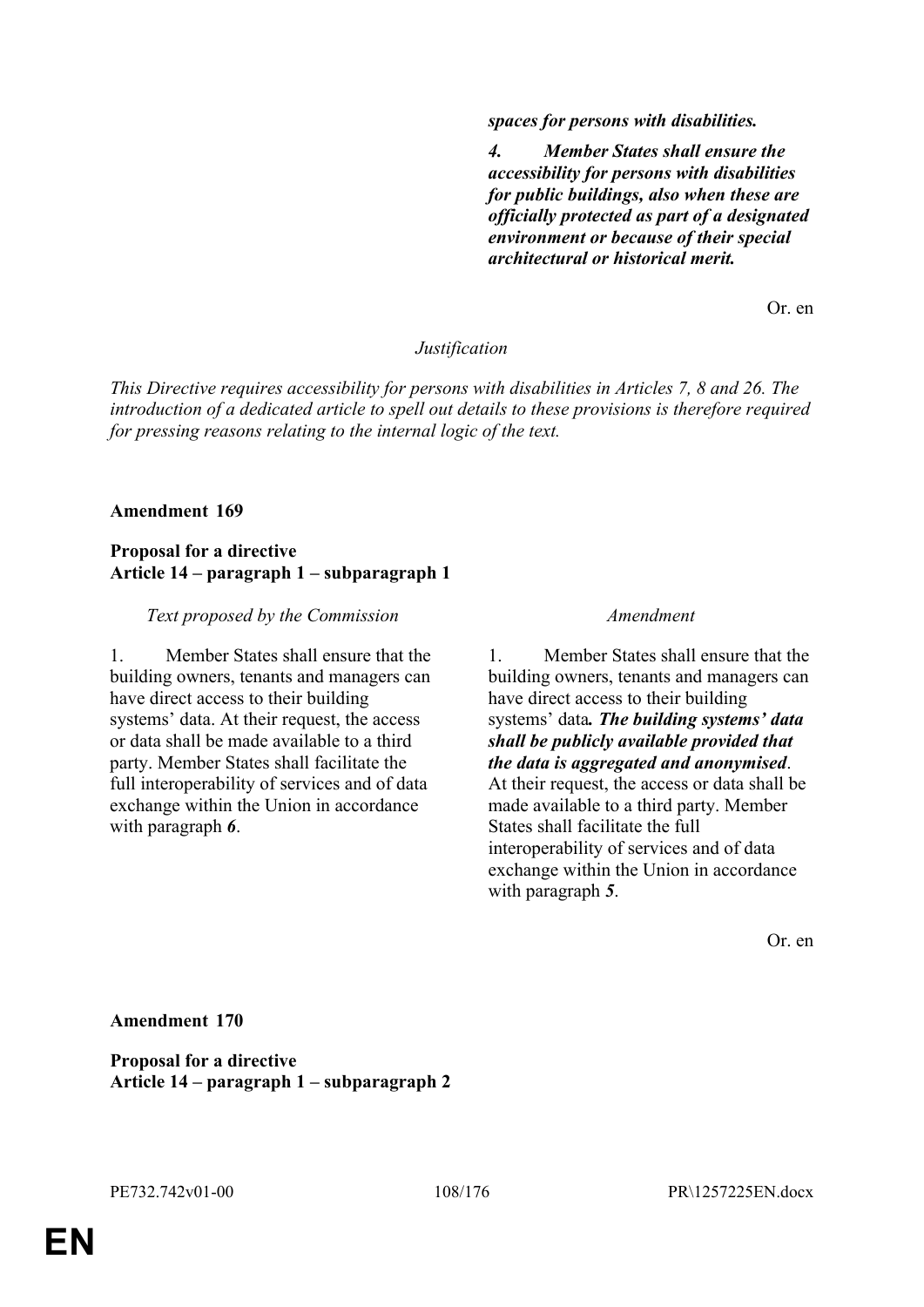# *Text proposed by the Commission Amendment*

For the purpose of this Directive, building systems data shall include at least all data related to the energy performance of building elements, the energy performance of building services, building automation and control systems, meters and charging points for e-mobility.

For the purpose of this Directive, building systems data shall include at least all data related to the energy performance of building elements, the energy performance of building services, *the planned phase out of any fossil fuel based technical building system,* building automation and control systems, meters and charging points for emobility.

Or. en

# **Amendment 171**

# **Proposal for a directive Article 14 – paragraph 2**

### *Text proposed by the Commission Amendment*

2. When laying down the rules regarding the management and exchange of data, Member States or, where a Member State has so provided, the designated competent authorities, shall specify the rules on the access to building systems data by eligible parties in accordance with this Article and the applicable Union legal framework.

2. When laying down the rules regarding the management and exchange of data, Member States or, where a Member State has so provided, the designated competent authorities, shall specify the rules on the access to building systems data by eligible parties in accordance with this Article and the applicable Union legal framework. *The rules on the access and any charges shall not constitute a barrier nor create discrimination for third parties to access the building's data.*

Or. en

# **Amendment 172**

# **Proposal for a directive Article 14 – paragraph 3**

*Text proposed by the Commission Amendment*

3. No additional costs shall be charged 3. No additional costs shall be charged

PR\1257225EN.docx 109/176 PE732.742v01-00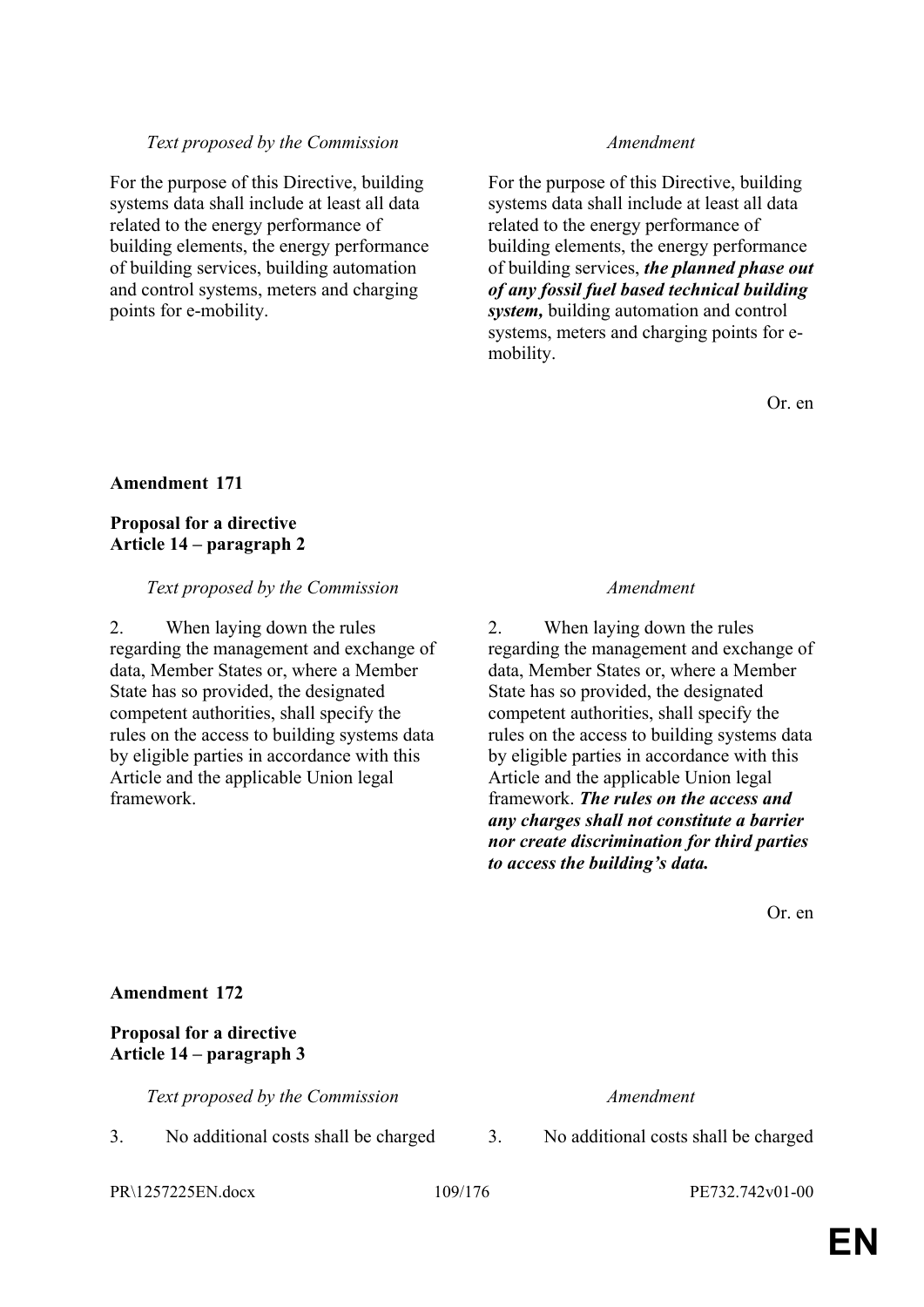to the building owner, tenant or manager for access to their data or for a request to make their data available to a third party. Member States shall be responsible for setting the relevant charges for access to data by other eligible parties such as financial institutions, aggregators, energy suppliers, energy services providers and National Statistical Institutes or other national authorities responsible for the development, production and dissemination of European statistics. Member States or, where applicable, the designated competent authorities, shall ensure that any charges imposed by regulated entities that provide data services are reasonable and duly justified.

to the building owner, tenant or manager for access to their data or for a request to make their data available to a third party. Member States shall be responsible for setting the relevant charges for access to data by other eligible parties such as financial institutions, aggregators, energy suppliers, energy services providers and National Statistical Institutes or other national authorities responsible for the development, production and dissemination of European statistics. *The rules on the access and any charges shall not constitute a barrier nor create discrimination for third parties to access the building's data.* Member States or, where applicable, the designated competent authorities, shall ensure that any charges imposed by regulated entities that provide data services are reasonable and duly justified.

Or. en

# **Amendment 173**

### **Proposal for a directive Article 15 – paragraph 1**

### *Text proposed by the Commission Amendment*

1. Member States shall provide appropriate financing, support measures and other instruments *able to address market barriers and stimulate the necessary investments in energy* renovations *in line with their national building* renovation *plan and with a view to the transformation of their building stock into zero-emission* buildings *by 2050*.

1. Member States shall provide appropriate financing, support measures and other instruments *in combination with Union funding such as the Recovery and Resilience Facility, the Social Climate Fund and the cohesion policy funds. They shall ring-fence appropriate amounts in the implementation of Union programmes and in national financing schemes for* renovations*, and dedicate appropriate financing for the* renovation *of* buildings *inhabited by vulnerable households and people living in social housing*.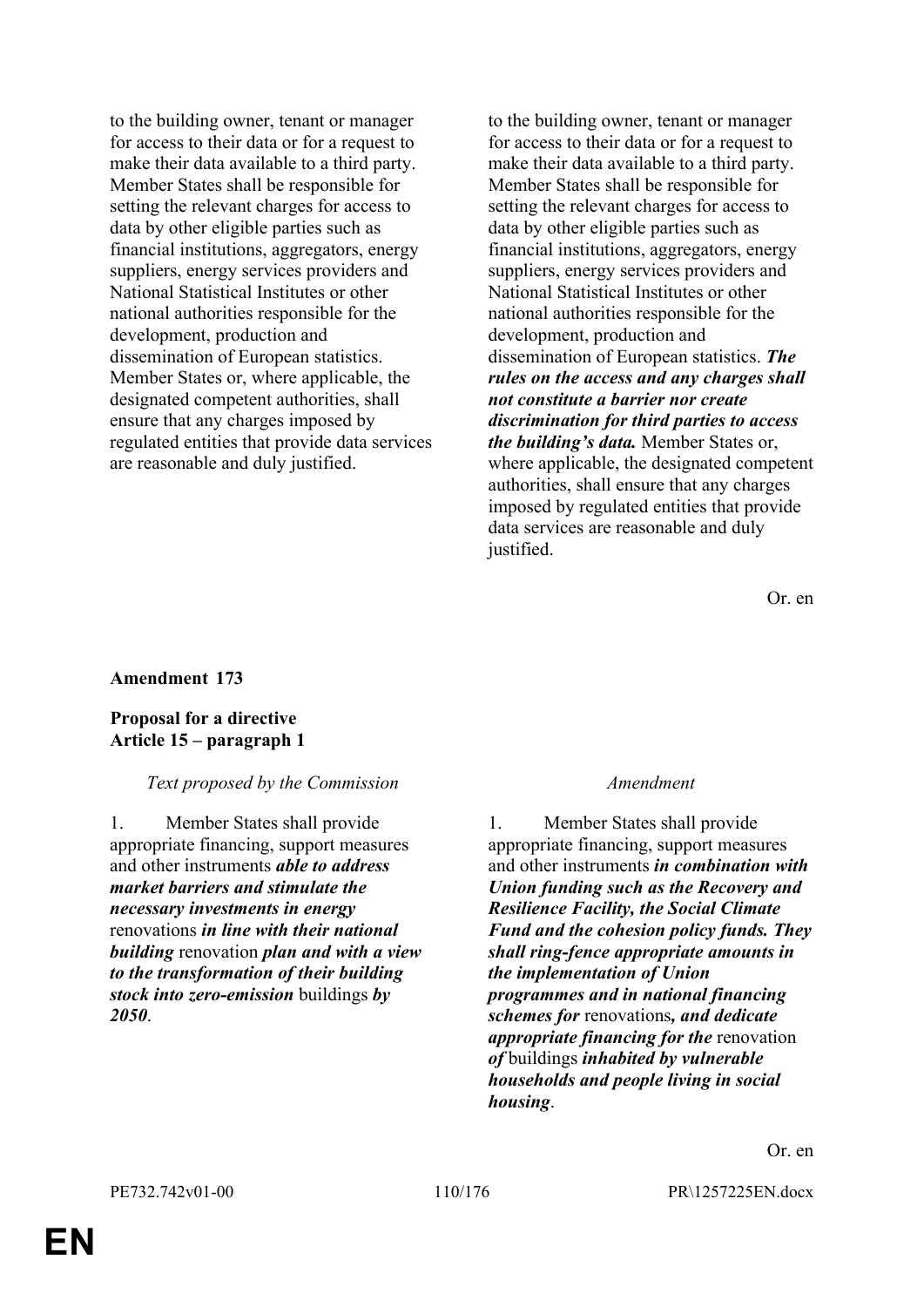# **Proposal for a directive Article 15 – paragraph 2**

### *Text proposed by the Commission Amendment*

2. Member States shall *take appropriate regulatory measures to remove non-economic* barriers *to* building renovation*. With regard to buildings with more than one* building *unit, such measures may include removing unanimity requirements in co-ownership structures, or allowing co-ownership structures to be direct recipients of financial support*.

2. Member States shall *put in place and design simple procedures ensuring easy access to financing for households that are tailored to the needs of different building owners and tenants to address market* barriers *and stimulate the necessary investments in energy renovations in line with their national* building renovation *plan and with a view to the transformation of their* building *stock into zero-emission buildings*.

Or. en

**Amendment 175**

**Proposal for a directive Article 15 – paragraph 2 a (new)**

*Text proposed by the Commission Amendment*

*2a. Member States shall ensure that energy performance certificates assessments and building renovation passports are made available for free for vulnerable households.*

Or. en

### **Amendment 176**

# **Proposal for a directive Article 15 – paragraph 3**

*Text proposed by the Commission Amendment*

3. Member States shall *make best* 3. Member States shall *take* 

PR\1257225EN.docx 111/176 PE732.742v01-00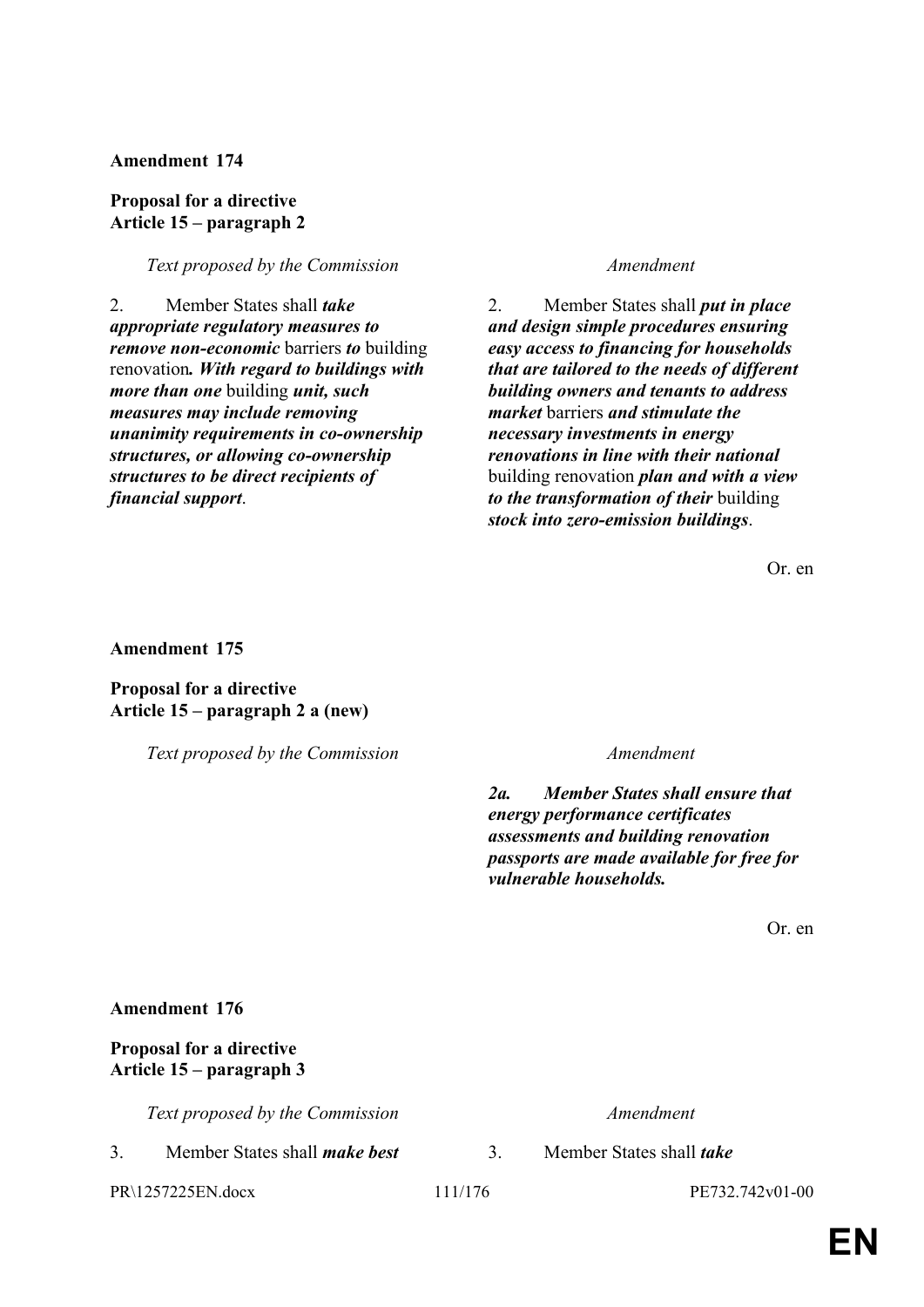*cost-effective use of national financing and financing available established at Union level*, *in particular the Recovery and Resilience Facility, the Social Climate Fund, cohesion policy funds, InvestEU, auctioning revenues from emission trading pursuant to Directive 2003/87/EC [amended ETS] and other public funding sources*.

*appropriate regulatory measures to remove non-economic barriers to building renovation. With regard to buildings with more than one building unit*, *such measures shall include removing unanimity requirements in co-ownership structures, adapt the mandate and responsibilities of building managers in the handling of the energy renovation projects, or allowing co-ownership structures to be direct recipients of financial support*.

Or. en

### **Amendment 177**

### **Proposal for a directive Article 15 – paragraph 4**

### *Text proposed by the Commission Amendment*

4. To support the mobilisation of investments, Member States shall *promote the roll-out of* enabling funding and *financial* tools*, such as* energy efficiency loans and mortgages for building renovation, energy performance contracting, fiscal incentives, on-tax schemes, *on-bill* schemes, guarantee funds, funds targeting deep renovations, funds targeting renovations with *a significant minimum threshold of targeted* energy savings *and mortgage portfolio standards. They shall guide investments into an energy efficient public* building *stock,* in line with *Eurostat guidance on the recording of* Energy *Performance Contracts in government accounts*.

4. To support the mobilisation of investments, Member States shall *ensure the availability of the following* enabling funding and *financing* tools *to promote renovations:* Energy efficiency loans and mortgages for building renovation, energy performance contracting, fiscal incentives, *including reduced tax rates on renovation works and materials,* on-tax schemes, *on bill* schemes, guarantee funds, funds targeting deep renovations, funds targeting *deep* renovations with energy savings *corresponding to achieving zero emission* building *standard and the reduction of whole life-cycle greenhouse gas emissions* in line with *Annex III. All tools shall have a dedicated section for vulnerable groups and minimum funding targets reserved at a level in line with national percentages of groups that cannot access traditional mortgages or loans, such as low income, elderly, and single parent households and households at risk of or in* energy *poverty*.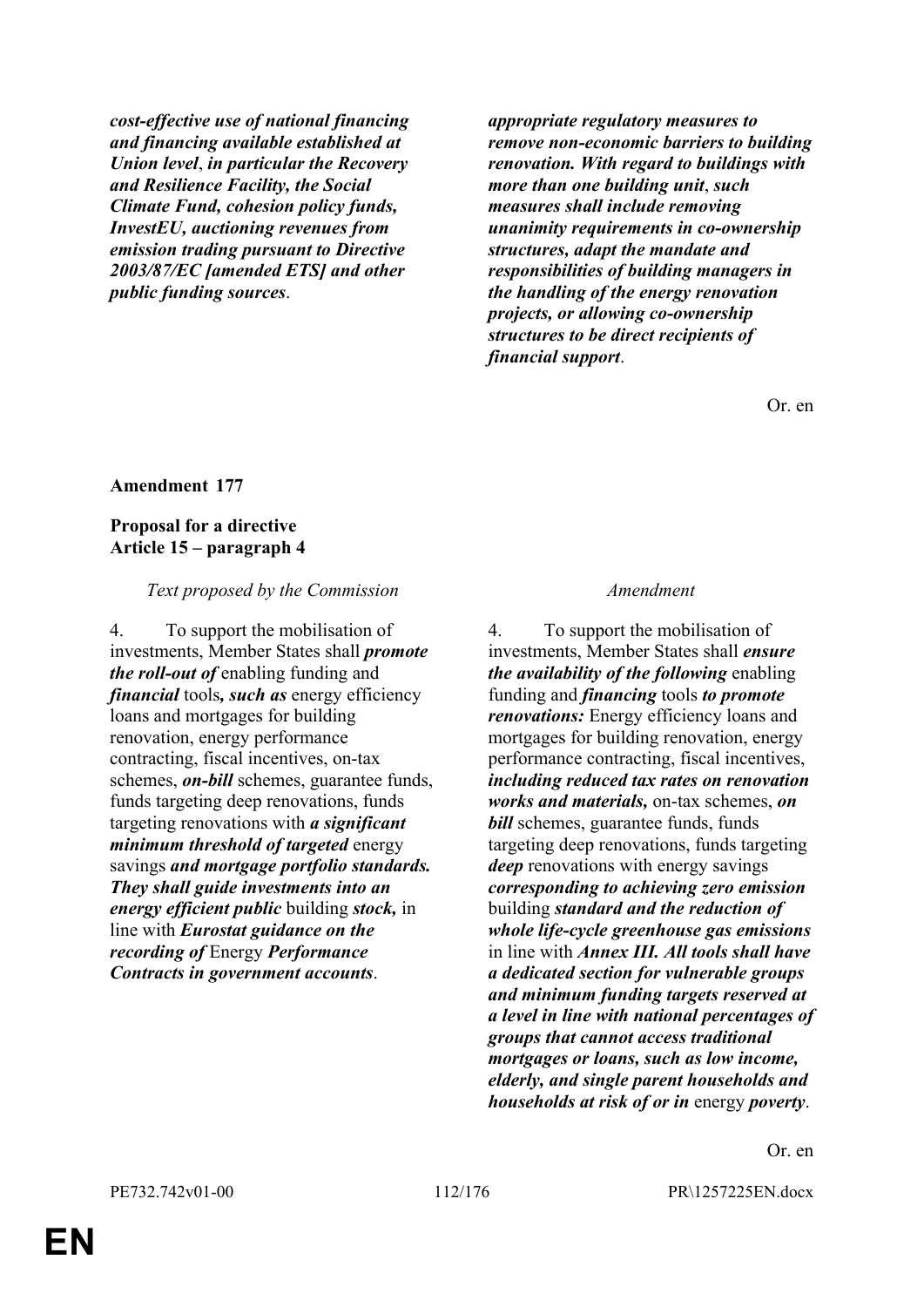# **Proposal for a directive Article 15 – paragraph 4 a (new)**

*Text proposed by the Commission Amendment*

*4a. By ... [the date the date of transposition of this recast Directive], the Commission shall adopt delegated acts in accordance with Article 29 to supplement this Directive by establishing a common methodology for mortgage portfolio standards to align the energy and emissions performance of their portfolios with Union climate targets.*

*The delegated act shall ensure that mortgage portfolio standards:*

*(a) guide investments into a zero emission building stock by 2050, including for public buildings and in line with Eurostat guidance on the recording of Energy Performance Contracts in government accounts;*

*(b) are in line with National Integrated Energy and Climate Plan trajectories and reflect the urgency of delivering energy efficiency in the context of European energy security; and*

*(c) specify the criteria for complementary measures to Mortgage Portfolio Standards protective of lowincome households, including both accuracy of the creditworthiness assessment regarding energy efficient renovation benefits and inclusion pathways for low-income households via complementary financial instruments like grants and guarantee funds, in line with the Directive 2014/17/EU.*

*\_\_\_\_\_\_\_\_\_\_\_\_\_\_\_\_\_\_\_\_\_*

*<sup>1</sup>a Directive 2014/17/EU of the European Parliament and of the Council of 4 February 2014 on credit agreements for*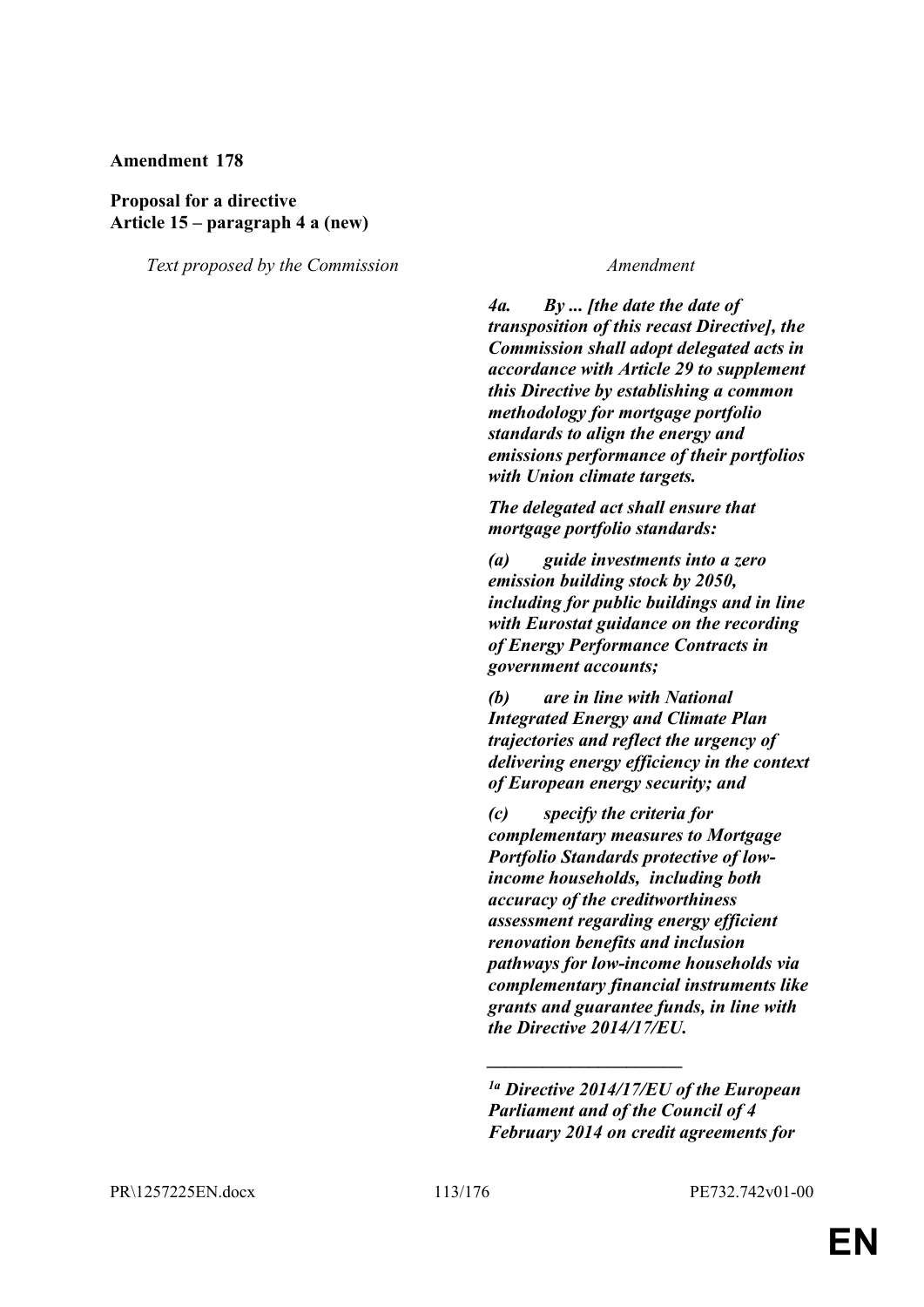*consumers relating to residential immovable property and amending Directives 2008/48/EC and 2013/36/EU and Regulation (EU) No 1093/2010 (OJ L 60, 28.2.2014, p. 34).*

Or. en

*Justification*

*The amendment is inextricably linked to other admissible amendments.*

**Amendment 179**

**Proposal for a directive Article 15 – paragraph 4 b (new)**

*Text proposed by the Commission Amendment*

*4b. Member States shall ensure that the Mortgage Portfolio Standards are combined with other financial tools, including grants, subsidies, and guarantee funds and other enabling tools such as one-stop-shops, especially for low-income households' inclusion and in line with the Article 22 of the Directive 2012/27/EU. Member States shall ensure that the combination covers both existing and newly contracted mortgages.*

Or. en

*Justification*

*The amendment is inextricably linked to other admissible amendments.*

**Amendment 180**

**Proposal for a directive Article 15 – paragraph 5 – subparagraph 1**

*Text proposed by the Commission Amendment*

Member States shall facilitate the aggregation of projects to enable investor

Member States shall facilitate the aggregation of projects to enable investor

PE732.742v01-00 114/176 PR\1257225EN.docx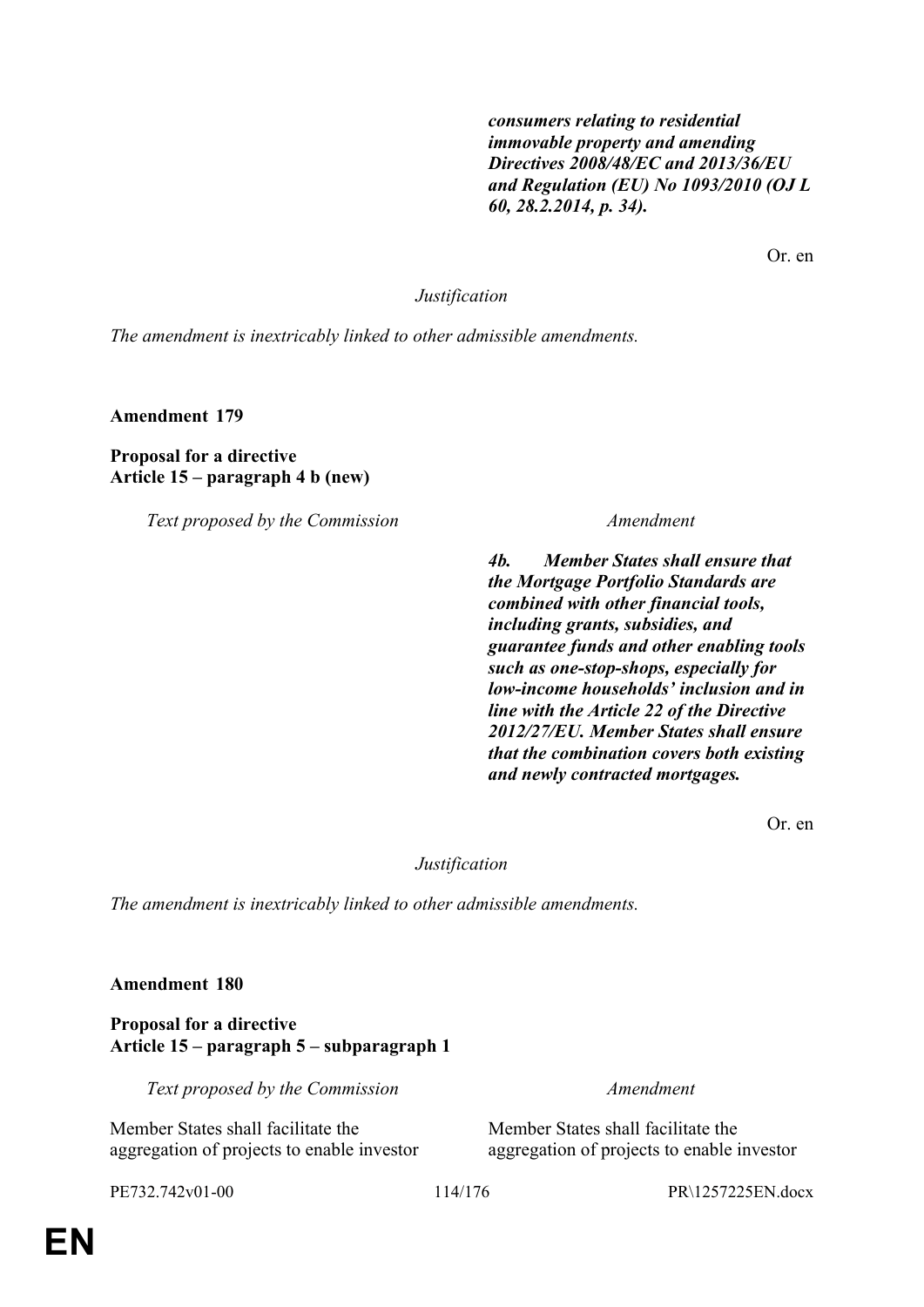access as well as packaged solutions for potential clients.

access as well as packaged solutions for potential clients. *To ensure a level playing field and make maximum use of the available investment potential Member States shall ensure that such instruments are developed in a way that is accessible to organisations with lower administrative, financial, and organisational capacities, including but not limited to small and medium sized enterprises, energy communities, citizenled initiatives, local authorities, and energy agencies. Member States shall provide support to local initiatives, such as citizen-led renovation programmes and programmes for renewable of heating and cooling at neighbourhood or municipal level.*

Or. en

### **Amendment 181**

## **Proposal for a directive Article 15 – paragraph 5 – subparagraph 2**

### *Text proposed by the Commission Amendment*

Member States shall adopt measures to ensure that energy efficiency lending products for building renovations are offered widely and in a non-discriminatory manner by financial institutions and are visible and accessible to consumers. Member States shall ensure that banks and other financial institutions and investors receive information on opportunities to participate in the financing of the improvement of energy performance of buildings.

Member States shall adopt measures to ensure that energy efficiency *and accessibility* lending products for building renovations are offered widely and in a non-discriminatory manner by financial institutions and are visible and accessible to *all* consumers. Member States shall ensure that banks and other financial institutions and investors receive information on opportunities to participate in the financing of the improvement of energy performance of buildings *and in the reduction GHG emissions from buildings*.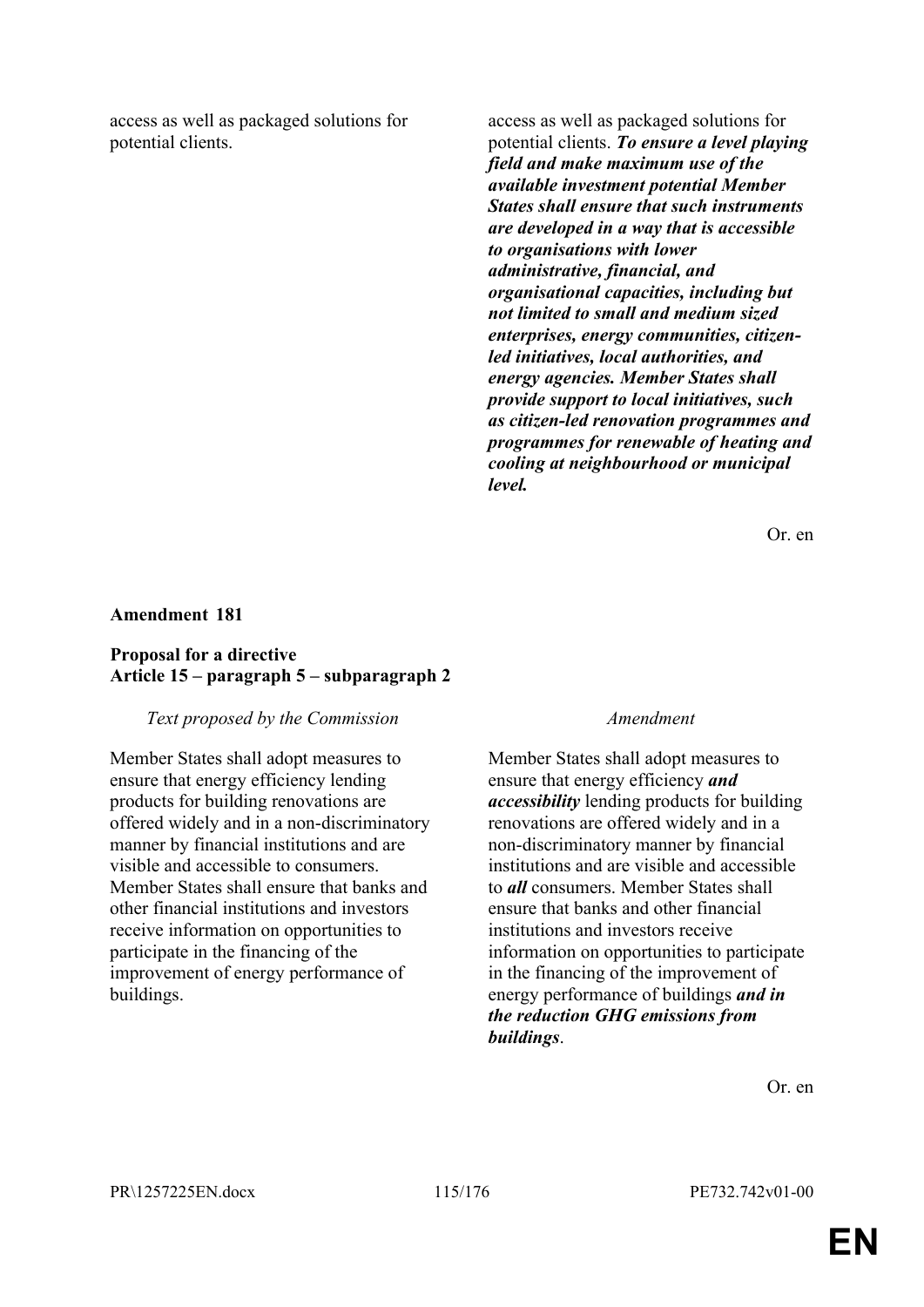# **Proposal for a directive Article 15 – paragraph 6**

### *Text proposed by the Commission Amendment*

6. Member States shall ensure the establishment of technical assistance facilities, including through one-stopshops, targeting all actors involved in building renovations, including home owners and administrative, financial and economic actors, including small- and medium-sized enterprises.

6. Member States shall ensure the establishment of technical assistance facilities, including through one-stopshops, targeting all actors involved in building renovations, including home owners and administrative, financial and economic actors, including small- and medium-sized enterprises*, energy communities, citizen-led initiatives, local authorities, and energy agencies*.

Or. en

### **Amendment 183**

# **Proposal for a directive Article 15 – paragraph 7**

### *Text proposed by the Commission Amendment*

7. Member States shall put in place measures and financing to promote education and training to ensure that there is a sufficient workforce with the appropriate level of skills corresponding to the needs in the building sector.

7. Member States shall put in place measures and financing to promote education and training to ensure that there is a sufficient workforce with the appropriate level of skills corresponding to the needs in the building sector *with due regard to the gender dimension*.

Or. en

### **Amendment 184**

# **Proposal for a directive Article 15 – paragraph 8**

*Text proposed by the Commission Amendment*

8. The Commission shall*, where* 8. The Commission shall assist

PE732.742v01-00 116/176 PR\1257225EN.docx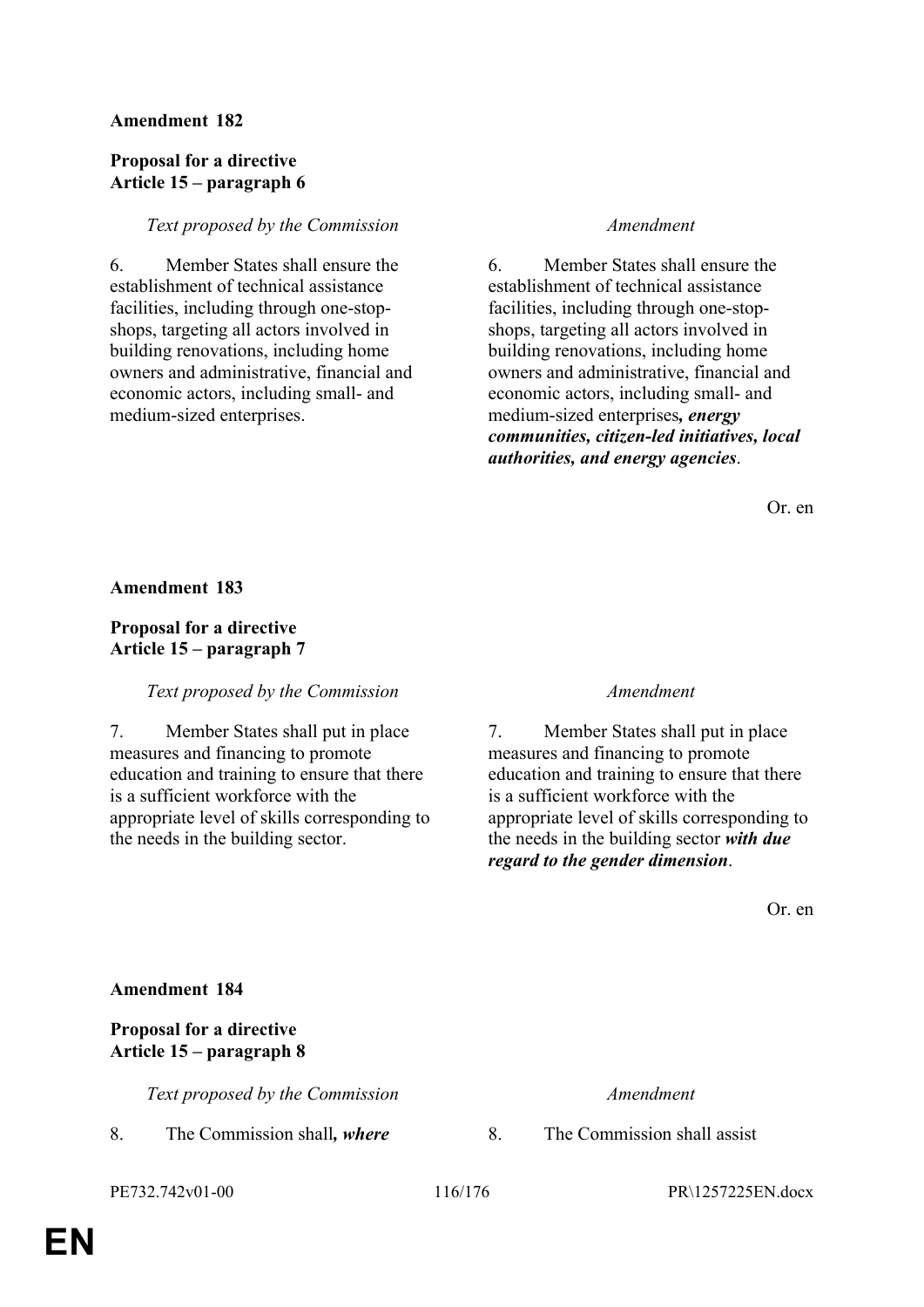*appropriate,* assist *upon request* Member States in setting up national or regional financial support programmes with the aim of increasing the energy performance *of* buildings, especially of existing buildings, by supporting the exchange of best practice between the responsible national or regional authorities or bodies.

Member States in setting up national or regional financial support programmes with the aim of increasing the energy performance *and reducing GHG emissions from* buildings, especially of existing buildings, *including* by supporting the exchange of best practice between the responsible national or regional authorities or bodies.

Or. en

### **Amendment 185**

### **Proposal for a directive Article 15 – paragraph 9 – introductory part**

### *Text proposed by the Commission Amendment*

9. Member States shall link their financial measures for energy performance improvements in the renovation of buildings to the targeted or achieved energy savings, as determined by one or more of the following criteria:

9. Member States shall link *proportionately* their financial measures for energy performance improvements *and reduced GHG emissions* in the renovation of buildings to the targeted or achieved energy savings *and improvements*, as determined by one or more of the following criteria:

Or. en

# *Justification*

*The amendment is inextricably linked to other admissible amendments.*

### **Amendment 186**

# **Proposal for a directive Article 15 – paragraph 9 – point a**

*Text proposed by the Commission Amendment*

(a) the energy performance of the equipment or material used for the renovation; in which case, the equipment or material used for the renovation is to be

(a) the energy performance *and GHG reduction* of the equipment or material used for the renovation; in which case, the equipment or material used for the

### PR\1257225EN.docx 117/176 PE732.742v01-00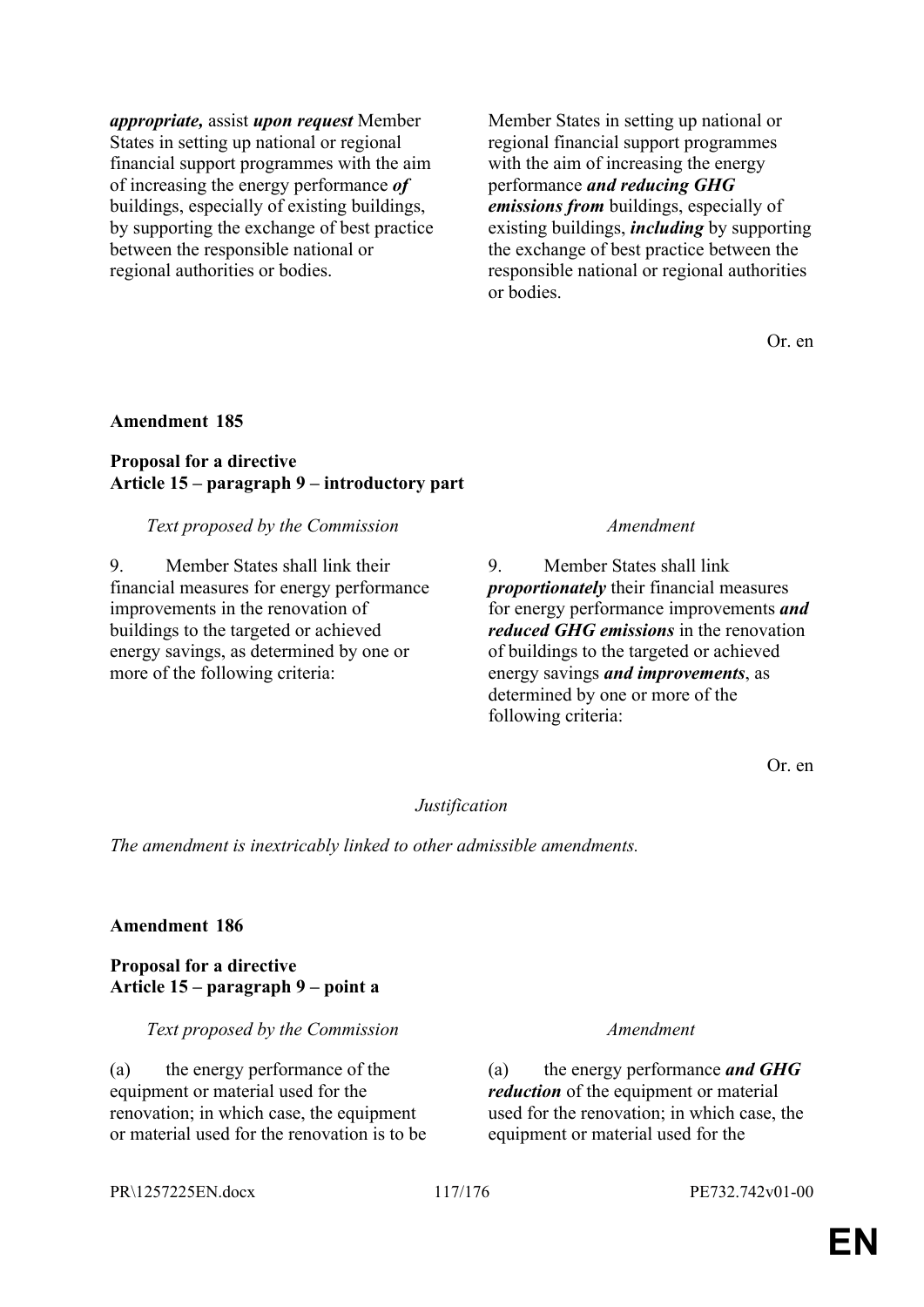installed by an installer with the relevant level of certification or qualification and shall comply with minimum energy performance requirements for building elements ;

renovation is to be installed by an installer with the relevant level of certification or qualification and shall comply with *at least* minimum energy performance *or higher reference values* requirements for building elements;

Or. en

# *Justification*

*The amendment is inextricably linked to other admissible amendments.*

**Amendment 187**

# **Proposal for a directive Article 15 – paragraph 9 – point b**

*Text proposed by the Commission Amendment*

(b) standard values for calculation of energy savings in buildings;

(b) standard values for calculation of energy *and GHG emission* savings in buildings;

Or. en

# *Justification*

*The amendment is inextricably linked to other admissible amendments.*

**Amendment 188**

# **Proposal for a directive Article 15 – paragraph 9 – point e**

*Text proposed by the Commission Amendment*

(e) the results of another relevant, transparent and proportionate method that shows the improvement in energy performance.

(e) the results of another relevant, transparent and proportionate method that shows the improvement in energy performance*, including metered energy performance*.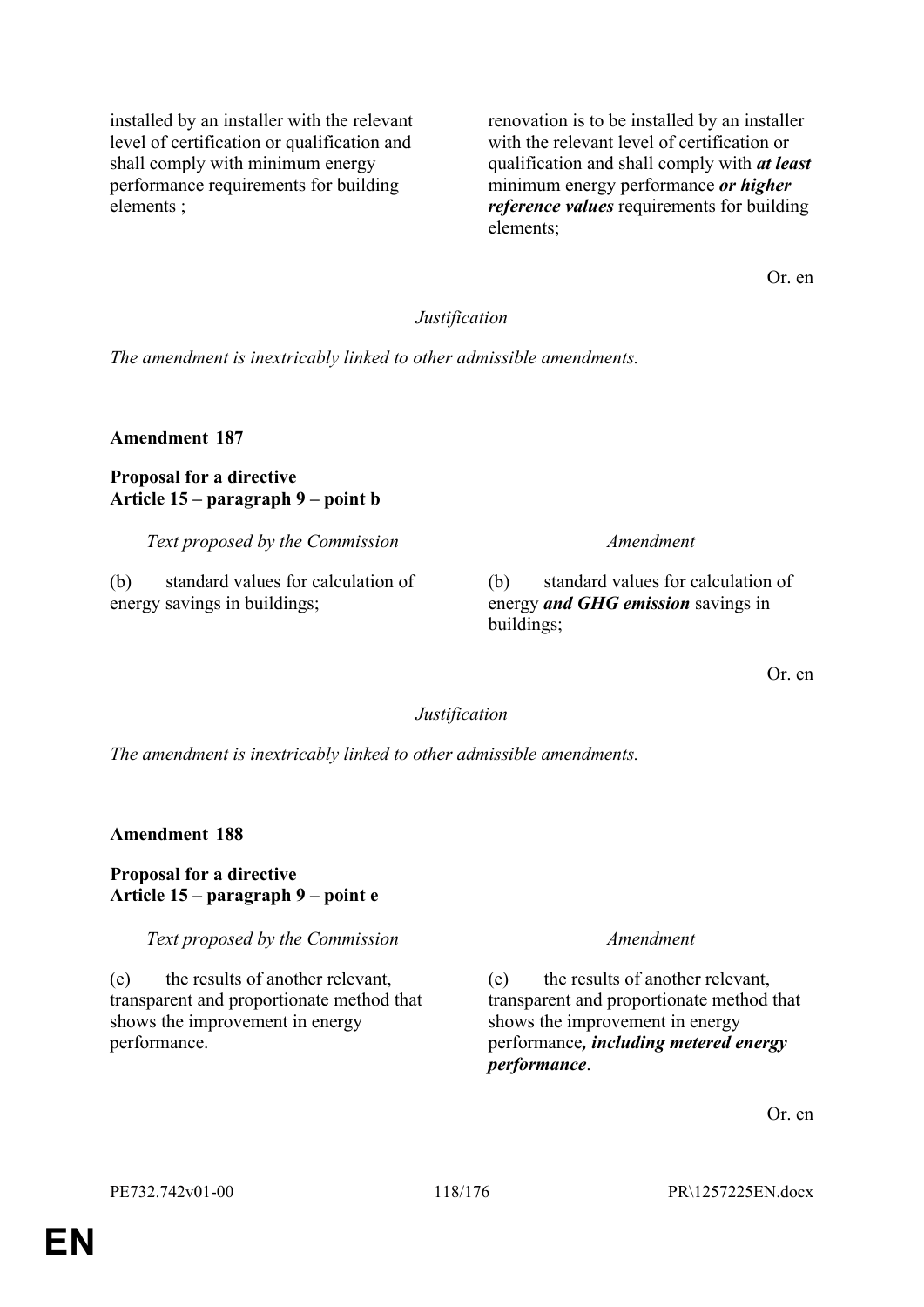### *Justification*

*The amendment is inextricably linked to other admissible amendments.*

### **Amendment 189**

**Proposal for a directive Article 15 – paragraph 9 a (new)**

*Text proposed by the Commission Amendment*

*9a. Member States shall ensure that the level of financing corresponds to the level of energy and GHG emission savings achieved, with the highest financial participation reserved for those renovations leading to a ZEB especially renovations of worst performing buildings leading to a ZEB, in accordance with Annex III.*

Or. en

### *Justification*

*The amendment is inextricably linked to other admissible amendments.*

**Amendment 190**

**Proposal for a directive Article 15 – paragraph 10**

*Text proposed by the Commission Amendment*

10. *From 1 January 2027 at the latest*, Member States shall not provide any financial incentives for the installation of boilers powered by fossil fuels*, with the exception of those selected for investment, before 2027, in accordance with Article 7(1)(h)(i) third hyphen of Regulation (EU) 2021/1058 of the European Parliament and the Council<sup>45</sup> on the European Regional Development Fund and on the Cohesion Fund and with Article 73 of Regulation (EU) 2021/2115* 

10. *By ... [the date of entry into force of this recast Directvie]*, Member States shall not provide any financial incentives for the installation of boilers *and other technical building installations* powered by fossil fuels.

PR\1257225EN.docx 119/176 PE732.742v01-00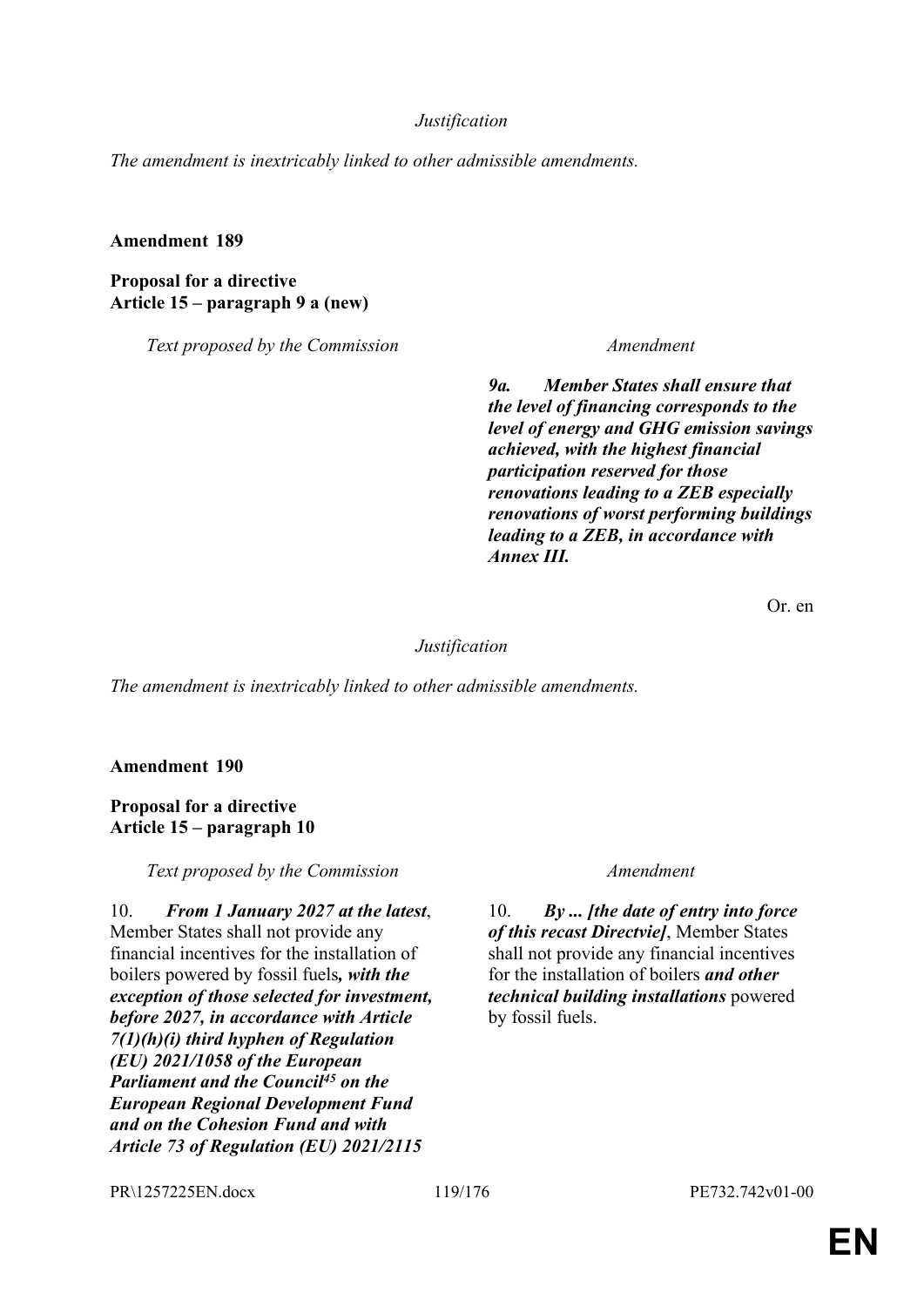*of the European Parliament and the Council<sup>46</sup> on the CAP Strategic Plans*.

<sup>45</sup> Regulation (EU) 2021/1058 of the European Parliament and of the Council of 24 June 2021 on the European Regional Development Fund and on the Cohesion Fund (OJ L 231, 30.6.2021, p. 60).

 $\mathcal{L}_\text{max}$  , and the contract of the contract of the contract of the contract of the contract of the contract of

<sup>46</sup> Regulation (EU) 2021/2115 of the European Parliament and of the Council of 2 December 2021 establishing rules on support for strategic plans to be drawn up by Member States under the common agricultural policy (CAP Strategic Plans) and financed by the European Agricultural Guarantee Fund (EAGF) and by the European Agricultural Fund for Rural Development (EAFRD) and repealing Regulations (EU) No 1305/2013 and (EU) No 1307/2013 (OJ L 435, 6.12.2021, p. 1).

<sup>45</sup> Regulation (EU) 2021/1058 of the European Parliament and of the Council of 24 June 2021 on the European Regional Development Fund and on the Cohesion Fund (OJ L 231, 30.6.2021, p. 60).

<sup>46</sup> Regulation (EU) 2021/2115 of the European Parliament and of the Council of 2 December 2021 establishing rules on support for strategic plans to be drawn up by Member States under the common agricultural policy (CAP Strategic Plans) and financed by the European Agricultural Guarantee Fund (EAGF) and by the European Agricultural Fund for Rural Development (EAFRD) and repealing Regulations (EU) No 1305/2013 and (EU) No 1307/2013 (OJ L 435, 6.12.2021, p. 1).

Or. en

# **Amendment 191**

# **Proposal for a directive Article 15 – paragraph 11 – subparagraph 1**

# *Text proposed by the Commission Amendment*

11. Member States shall *incentivise* deep renovation *and* sizeable programmes that address a high number of buildings and result in *an overall reduction of at least 30 % of primary energy demand* with higher financial, fiscal, administrative and technical support.

11. Member States shall *prioritise* deep renovation*,* sizeable programmes that address a high number of buildings and*, in particular, the worst performing buildings, including through integrated district renovation programmes. This shall* result in *all buildings attaining the ZEB standard in accordance with Annex III* with higher financial, fiscal, administrative and technical support.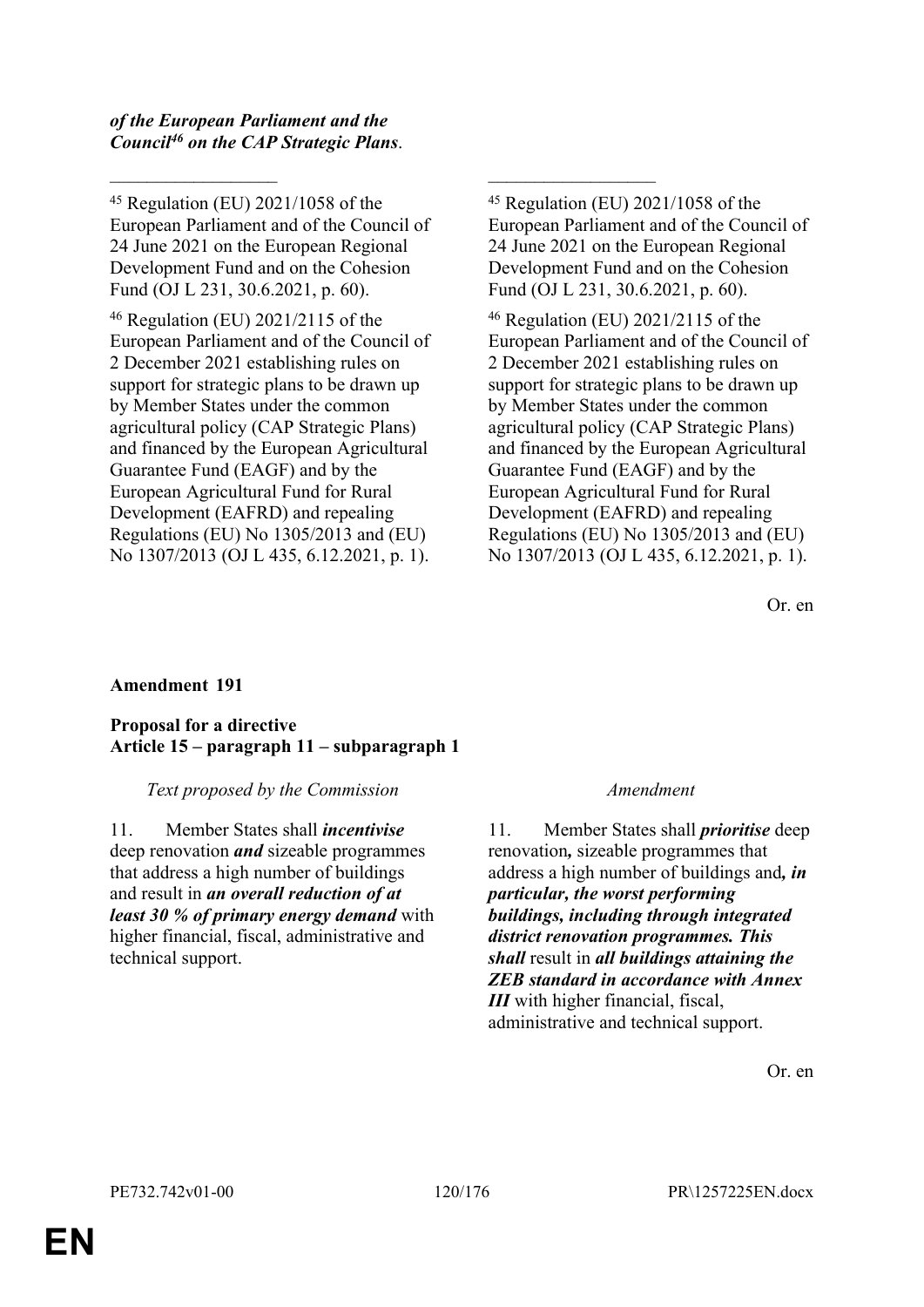# **Proposal for a directive Article 15 – paragraph 12**

# *Text proposed by the Commission Amendment*

12. Financial incentives shall target as a priority vulnerable households, people affected by energy poverty and people living in social housing, in line with Article 22 of Directive (EU) .../…. [recast EED].

12. Financial incentives shall target as a priority vulnerable households, people affected by energy poverty and people living in social housing, in line with Article 22 of Directive (EU) .../…. [recast EED]. *In particular, Member States shall ensure that lowest income households benefit from cost-neutral renovation schemes, for instance through fully publicly subsidised renovation schemes, or blends between grants and energy performance contracting and on-bill schemes.* 

Or. en

# **Amendment 193**

# **Proposal for a directive Article 15 – paragraph 13**

# *Text proposed by the Commission Amendment*

13. When providing financial incentives to owners of buildings or building units for the renovation of rented buildings or building units, Member States shall ensure that the financial incentives benefit both the owners and the tenants, in particular by providing rent support or by imposing caps on rent increases.

13. When providing financial incentives to owners of buildings or building units for the renovation of rented buildings or building units, Member States shall ensure that the financial incentives benefit both the owners and the tenants*. They shall introduce effective social safeguards and guarantees*, in particular *to protect vulnerable households* by providing rent support or by imposing caps on rent increases*, and by avoiding renoviction*.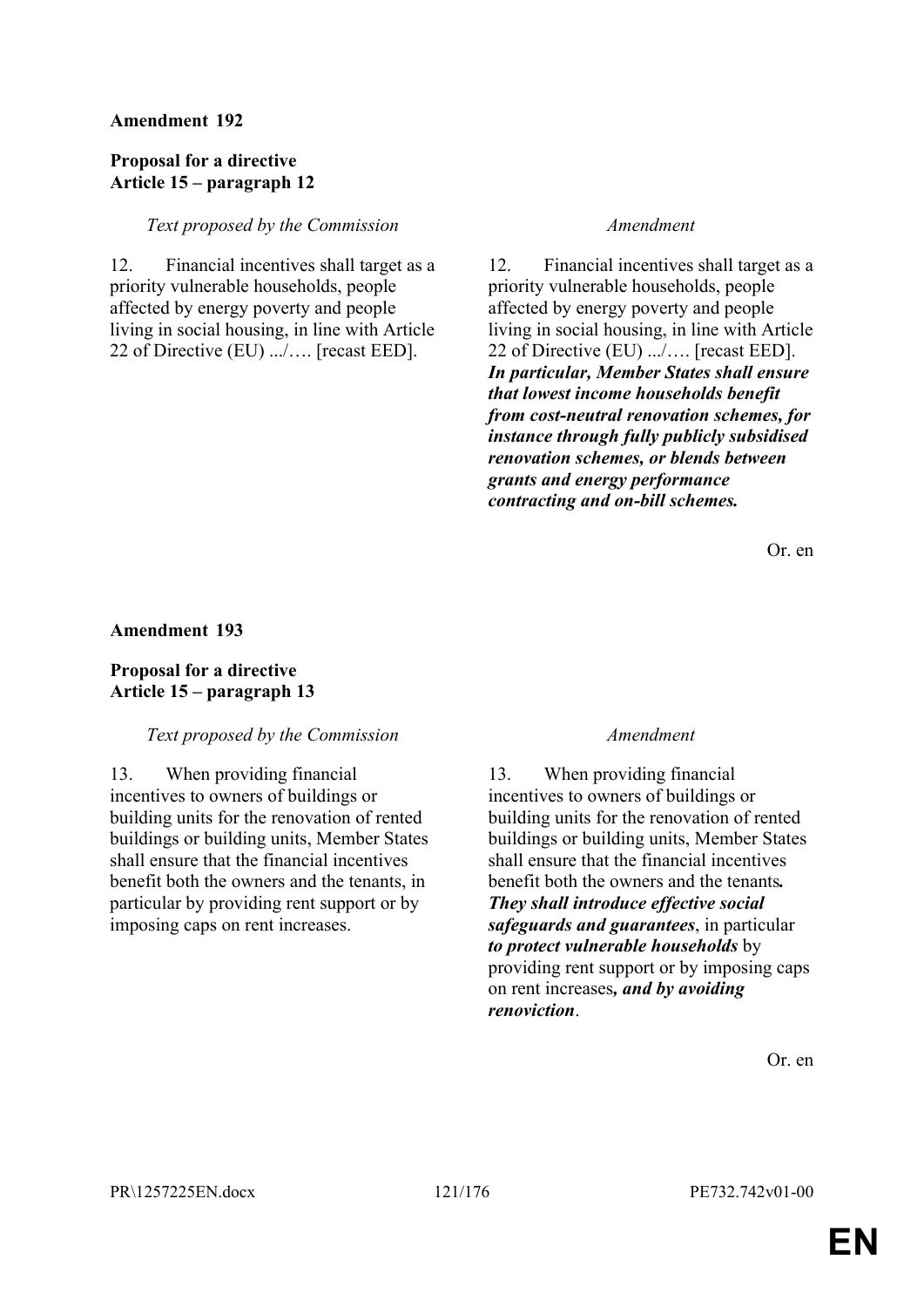# **Proposal for a directive Article 15 – paragraph 13 a (new)**

*Text proposed by the Commission Amendment*

*13a. Member States shall take appropriate measures to remove regulatory, statutory, and administrative barriers to the scaling up of not-for-profit housing cooperatives. Member States shall ensure the eligibility of such housing cooperatives to financial incentives. The Commission shall facilitate the exchange of best practices among Member States on the creation of an operational status for not for profit housing cooperatives and shall provide guidance on measures to streamline their introduction.*

Or. en

### *Justification*

*The amendment is inextricably linked to other admissible amendments.*

# **Amendment 195**

# **Proposal for a directive Article 16 – paragraph 1 – subparagraph 2**

*Text proposed by the Commission Amendment*

The energy performance certificate shall include the energy performance of a building expressed by a numeric indicator of primary energy use in kWh/(m2.y), and reference values such as minimum energy performance requirements , minimum energy performance standards, nearly zeroenergy building requirements and zeroemission building requirements*,* in order to make it possible for owners or tenants of the building or building unit to compare and assess its energy performance.

The energy performance certificate shall include the energy performance of a building expressed by a numeric indicator of primary *and final* energy use in kWh/(m2.y), *and the life-cycle GWP by a numeric indicator of whole life-cycle greenhouse gas emissions in kgCO2e/m2* and reference values such as minimum energy performance requirements, minimum energy performance standards, nearly zero-energy building requirements and zero-emission building requirements in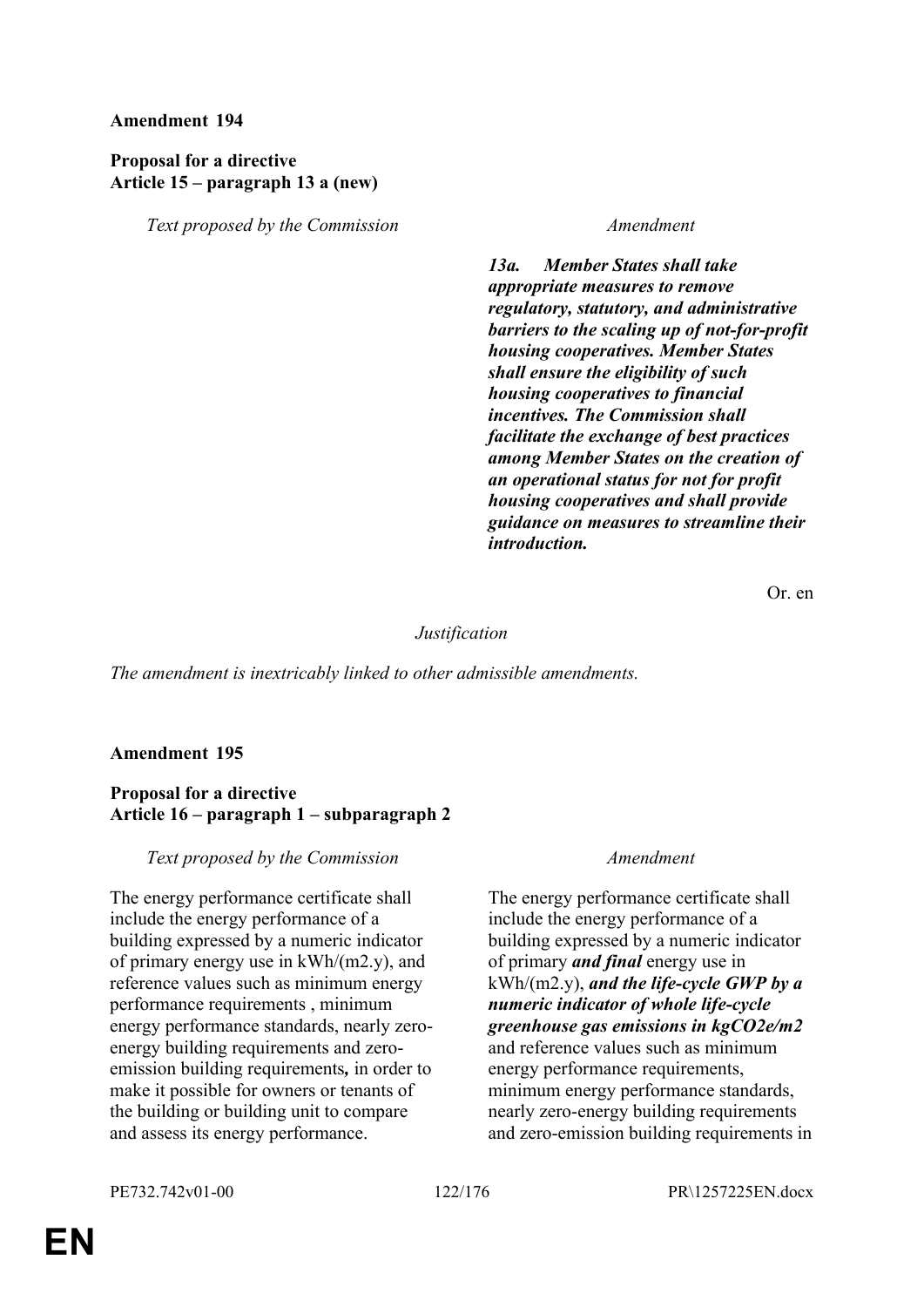order to make it possible for owners or tenants of the building or building unit to compare and assess its energy performance. *The energy performance certificate shall include additional numeric indicators notably total annual energy consumption (kWh/year), energy consumption per square metre per year (kWh/m2/year), and energy needs for heating, cooling, ventilation and hot water, deducting losses and adding gains according to EN ISO 52000 in kWh/m²/year, and may include additional efficiency and safety requirements for appliances.*

Or. en

### *Justification*

*The amendment is inextricably linked to other admissible amendments.*

### **Amendment 196**

### **Proposal for a directive Article 16 – paragraph 2**

### *Text proposed by the Commission Amendment*

2. By 31 December 2025 at the latest, the energy performance certificate shall comply with the template in Annex V. It shall specify the energy performance class of the building, on a closed scale using only letters *from A to G*. The letter A shall correspond to zero-emission buildings as defined in Article 2, point (2) and the letter G shall correspond to the 15% worstperforming buildings in the national building stock at the time of the introduction of the scale. Member States shall ensure that the remaining classes (B to F) have an even bandwidth distribution of energy performance indicators among the energy performance classes. Member States shall ensure a common visual identity for energy performance certificates

2. By 31 December 2025 at the latest, the energy performance certificate shall comply with the template in Annex V. It shall specify the energy performance class of the building, on a closed scale using only *the* letters *A+, A, B, C, D, E, F and G. The letter A+ shall correspond to 'energy plus buildings' as defined in Article 2, point 2b (new)*. The letter A shall correspond to zero-emission buildings as defined in Article 2, point (2) and the letter G shall correspond to the 15% worstperforming buildings in the national building stock at the time of the introduction of the scale. Member States shall ensure that the remaining classes (B to F) have an even bandwidth distribution of energy performance indicators among

PR\1257225EN.docx 123/176 PE732.742v01-00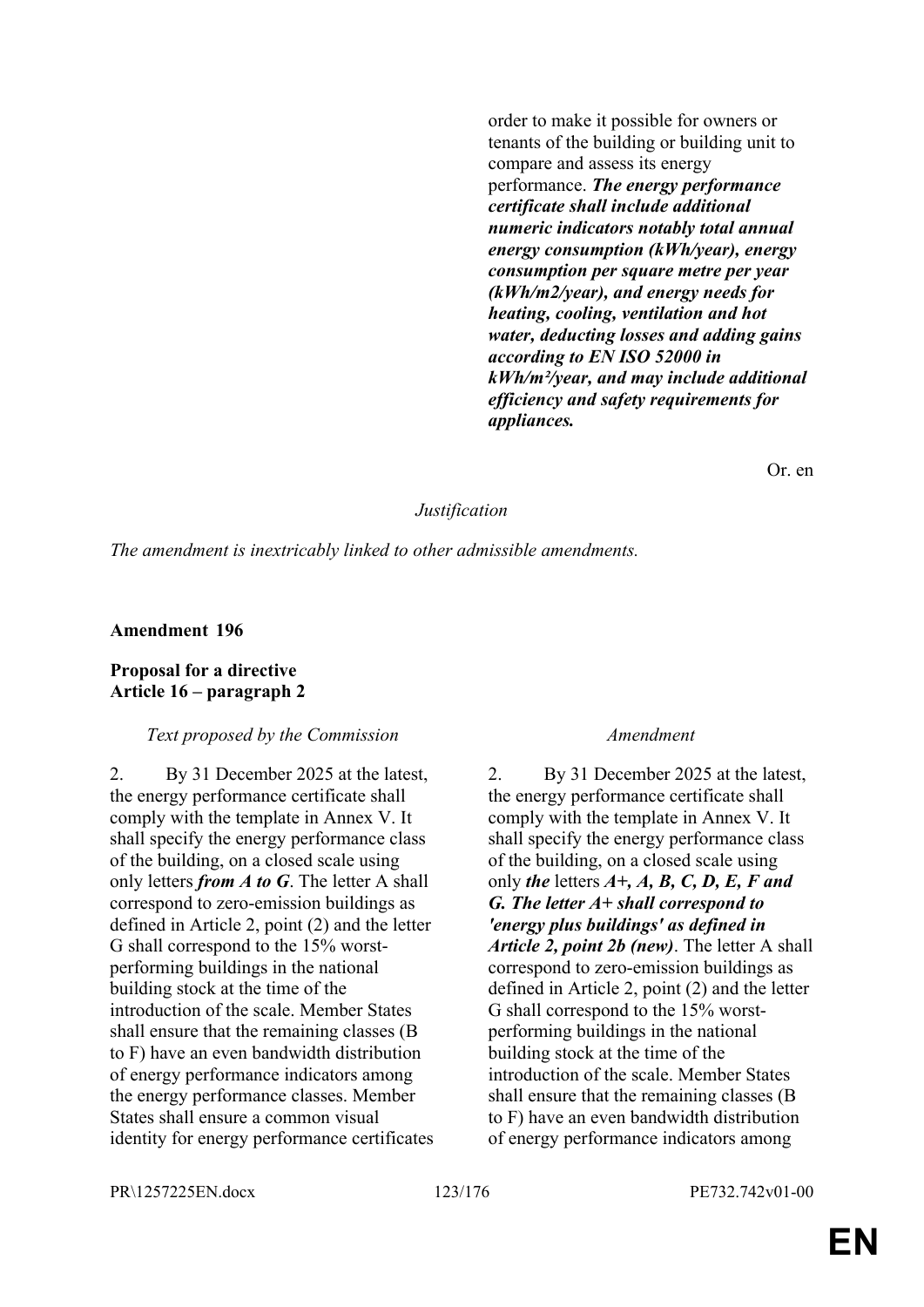on their territory. the energy performance classes. Member States shall ensure a common visual identity for energy performance certificates on their territory.

Or. en

# **Amendment 197**

# **Proposal for a directive Article 16 – paragraph 3**

### *Text proposed by the Commission Amendment*

3. Member States shall ensure the quality, reliability and affordability of energy performance certificates. They shall ensure that energy performance certificates are issued by independent experts following an on-site visit.

3. Member States shall ensure the quality, reliability*,* and affordability of energy performance certificates. They shall ensure that energy performance certificates are issued *in a clear and easily legible manner* by independent experts following an on-site visit.

Or. en

# **Amendment 198**

# **Proposal for a directive Article 16 – paragraph 4 – subparagraph 1**

# *Text proposed by the Commission Amendment*

The energy performance certificate shall include recommendations for the *costeffective* improvement of the energy performance and the reduction of operational greenhouse gases emissions of a building or building unit, unless the building or building unit already complies with the relevant zero-emission building standard.

The energy performance certificate shall include recommendations for the *costoptimal* improvement of the energy performance and the reduction of operational greenhouse gases emissions of a building or building unit, unless the building or building unit already complies with the relevant zero-emission building standard.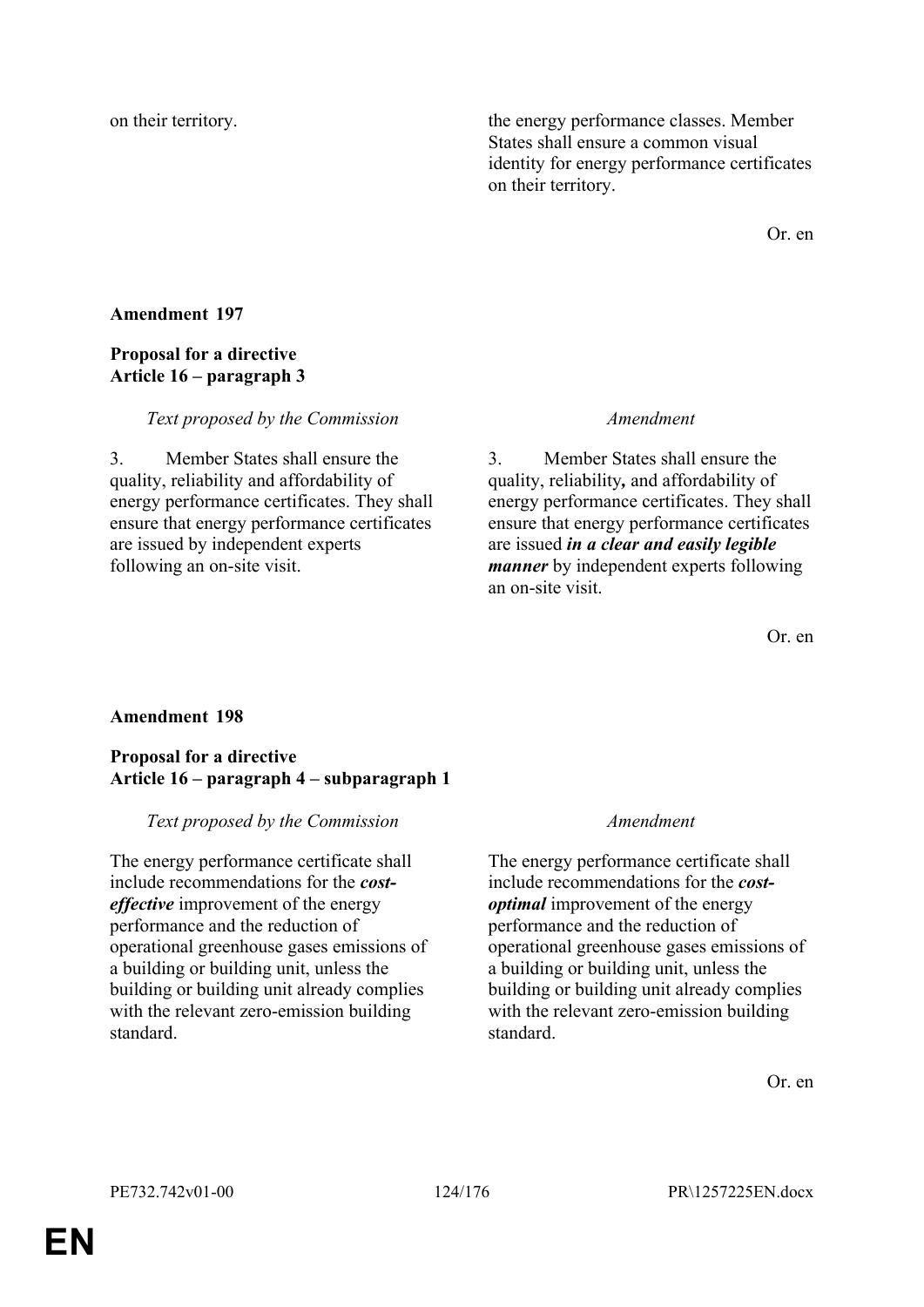# **Proposal for a directive Article 16 – paragraph 6**

# *Text proposed by the Commission Amendment*

6. The recommendations shall include an assessment of whether the heating or *air-conditioning* system can be adapted to operate at more efficient temperature settings, such as low temperature emitters for water based heating systems, including the required design of thermal power output and temperature/flow requirements.

6. The recommendations shall include an assessment of *the remaining economic lifetime of the technical building -systems, and an assessment of* whether the heating or *air conditioning* system can be adapted to operate at more efficient temperature settings, such as low temperature emitters for water based heating systems, including the required design of thermal power output and temperature/flow requirements.

Or. en

# *Justification*

*The amendment is inextricably linked to other admissible amendments.*

# **Amendment 200**

# **Proposal for a directive Article 16 – paragraph 7**

# *Text proposed by the Commission Amendment*

7. The energy performance certificate shall provide an indication as to where the owner or tenant can receive more detailed information, including as regards the *costeffectiveness* of the recommendations made in the energy performance certificate. The evaluation of cost *effectiveness* shall be based on a set of standard conditions, such as the assessment of energy savings and underlying energy prices and a preliminary cost forecast. In addition, it shall contain information on the steps to be taken to implement the recommendations. Other information on related topics, such as energy audits or incentives of a financial or other nature and financing possibilities ,

7. The energy performance certificate shall provide an indication as to where the owner or tenant can receive more detailed information, including as regards the *cost optimality* of the recommendations made in the energy performance certificate. The evaluation of cost *optimality* shall be based on a set of standard conditions *in line with Article 6*, such as the assessment of energy savings and underlying energy prices and a preliminary cost forecast. In addition, it shall contain information on the steps to be taken to implement the recommendations. Other information on related topics, such as energy audits or incentives of a financial or other nature and financing possibilities,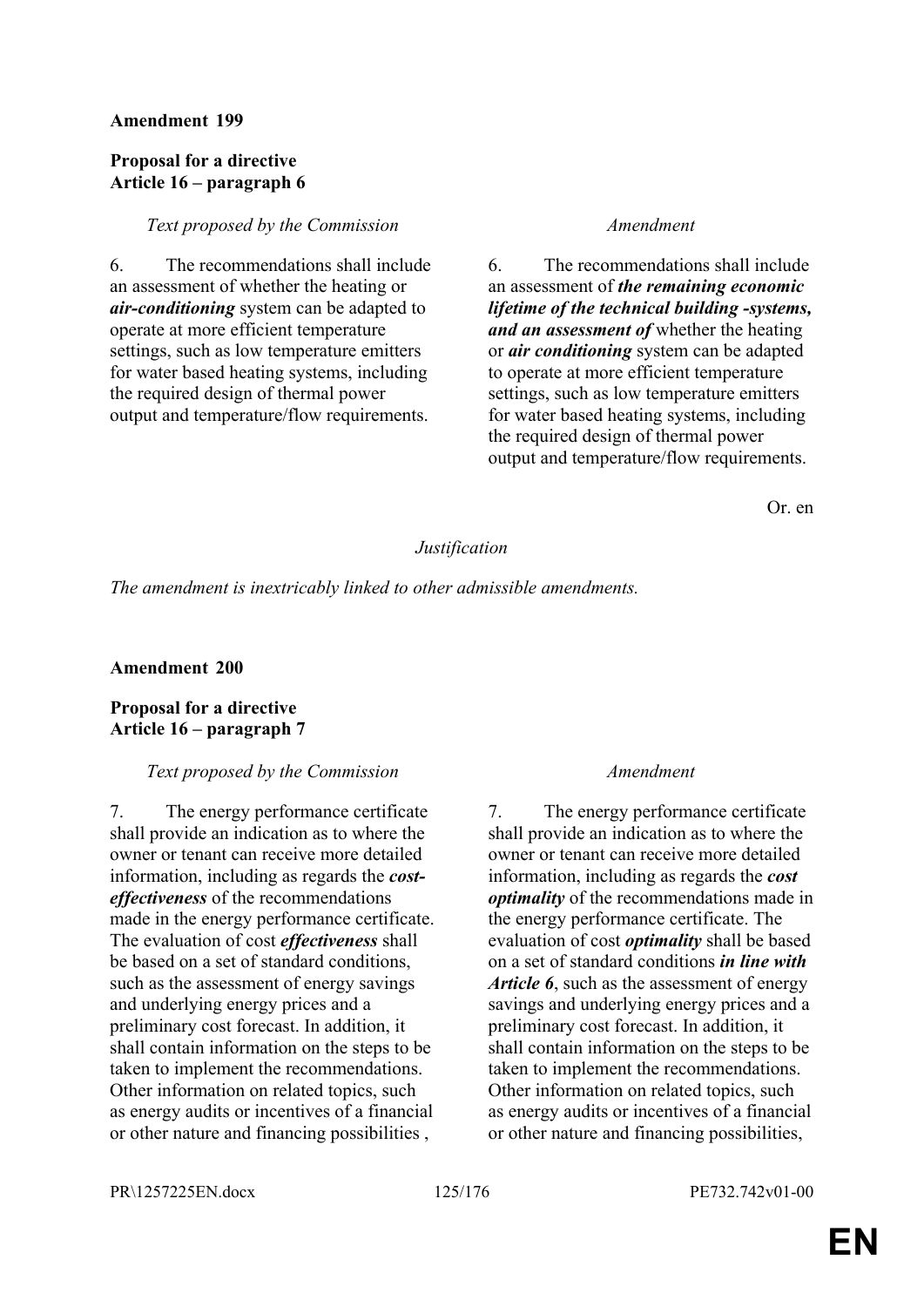or advice on how to increase the climate resilience of the building, may also be provided to the owner or tenant.

or advice on how to increase the climate resilience of the building, *and the safety of installed appliances* may also be provided to the owner or tenant.

Or. en

*Justification*

*The amendment is inextricably linked to other admissible amendments.*

**Amendment 201**

**Proposal for a directive Article 16 – paragraph 7 a (new)**

*Text proposed by the Commission Amendment*

*7a. Once the relevant reporting mechanisms and targets under Articles 7, 8 and 11a are in force, the energy performance certificate shall include recommendations for the improvement of indoor environmental quality, the cost effective improvement of the reduction of life-cycle and embodied greenhouse gases emissions and advice on how to increase the circularity, sufficiency, and climate resilience of the building.*

Or. en

*Justification*

*The amendment is inextricably linked to other admissible amendments.*

**Amendment 202**

**Proposal for a directive Article 16 – paragraph 10**

*Text proposed by the Commission Amendment*

10. The validity of the energy performance certificate shall not exceed five years. However for buildings with an

10. The validity of the energy performance certificate shall not exceed five years. However for buildings with an

PE732.742v01-00 126/176 PR\1257225EN.docx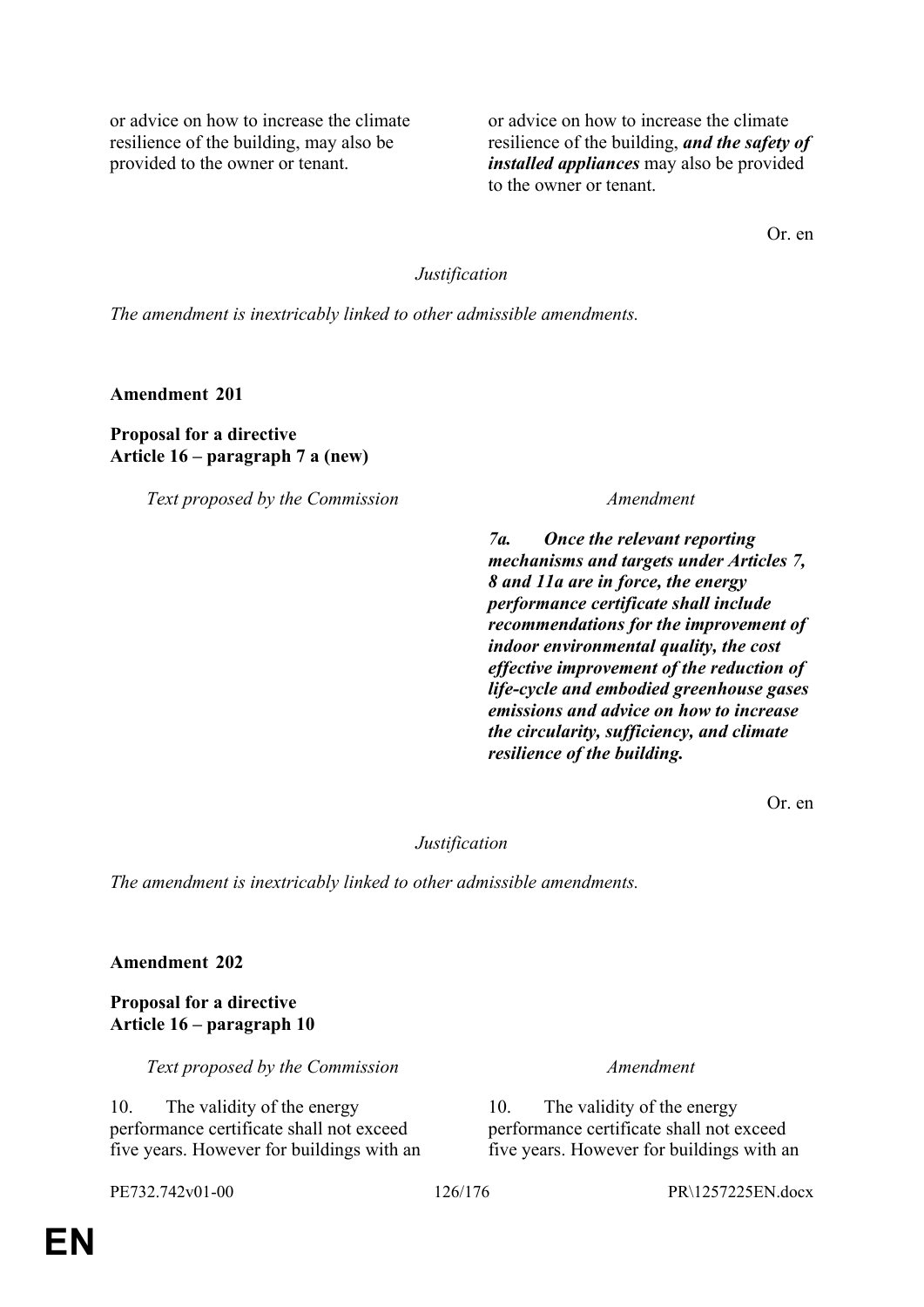energy performance class A, B or C established pursuant to paragraph 2, the validity of the energy performance certificate shall not exceed 10 years.

energy performance class A*+, A*, B or C established pursuant to paragraph 2, the validity of the energy performance certificate shall not exceed 10 years.

Or. en

# **Amendment 203**

# **Proposal for a directive Article 16 – paragraph 11 – subparagraph 1**

### *Text proposed by the Commission Amendment*

11. Member States shall make simplified procedures for updating an energy performance certificate available where only individual elements are upgraded (single or standalone measures).

11. Member States shall make simplified procedures for updating an energy performance certificate available where only individual elements are upgraded (single or standalone measures) *in order to reduce the cost of issuing the updated certificate*.

Or. en

# **Amendment 204**

# **Proposal for a directive Article 16 – paragraph 11 – subparagraph 2**

# *Text proposed by the Commission Amendment*

Member States shall make simplified procedures for updating an energy performance certificate available where measures identified in a renovation passport are put in place.

Member States shall make simplified procedures for updating an energy performance certificate available where measures identified in a renovation passport are put in place*, in order to reduce the cost of issuing the updated certificate*.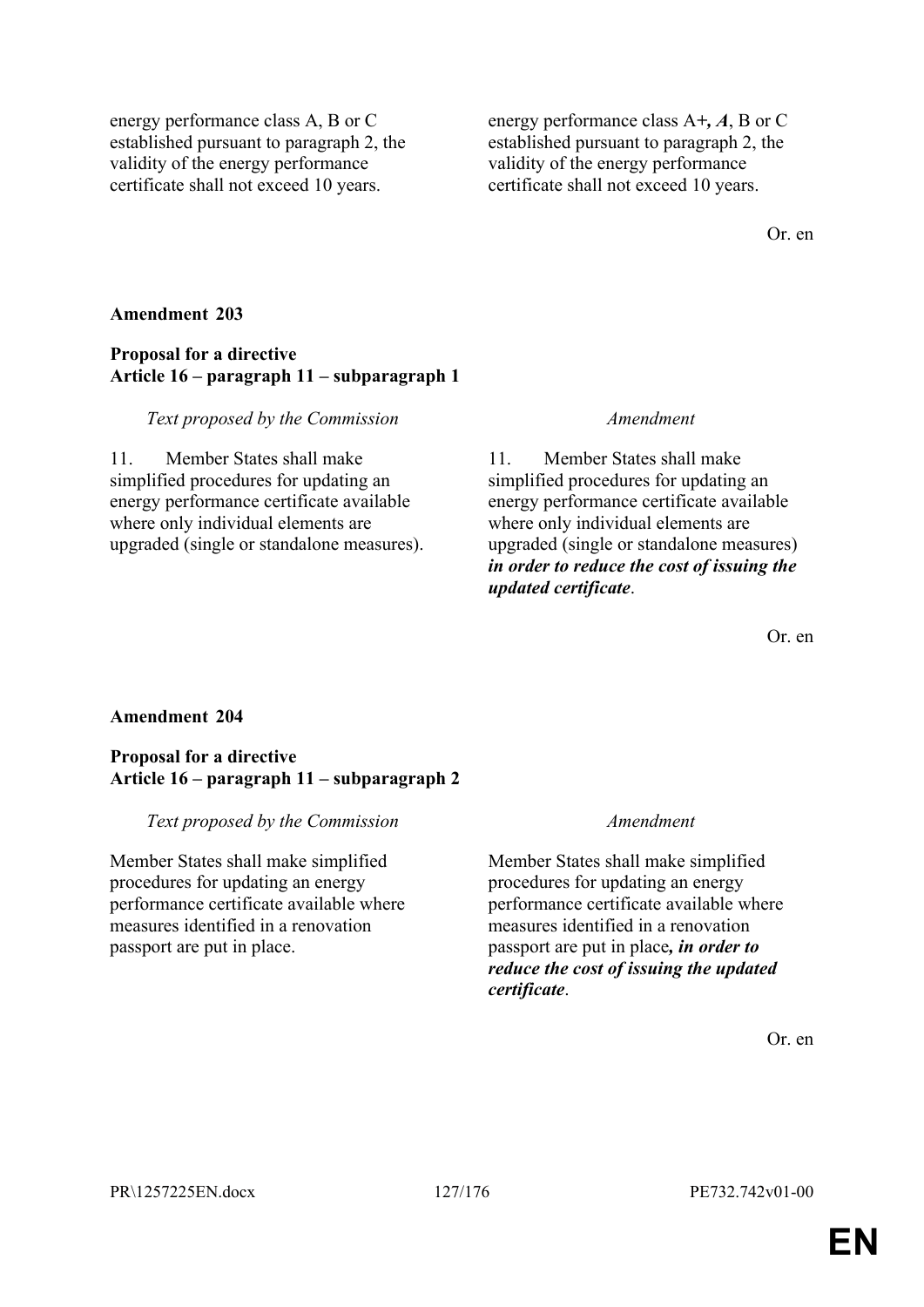# **Proposal for a directive Article 16 – paragraph 11 – subparagraph 2 a (new)**

*Text proposed by the Commission Amendment*

*Member States shall ensure that renovations passports are easily available to building owners as part of the Energy Performance Certificates.*

Or. en

**Amendment 206**

**Proposal for a directive Article 17 – paragraph 7 a (new)**

*Text proposed by the Commission Amendment*

*7a. Member States shall require that when the refinancing of a mortgage for individual homeowners or multi-unit buildings is opened, the owners benefit from properly factored in improved solvency from energy retrofit to assess the resulting debt ratio from their mortgage lender or intermediary, based on the energy performance certificate issued at that time.*

Or. en

# *Justification*

*This amendment is necessary for pressing reasons relating to the internal logic of the text, linked to Article 15.*

**Amendment 207**

**Proposal for a directive Article 19 – paragraph 1 – subparagraph 2**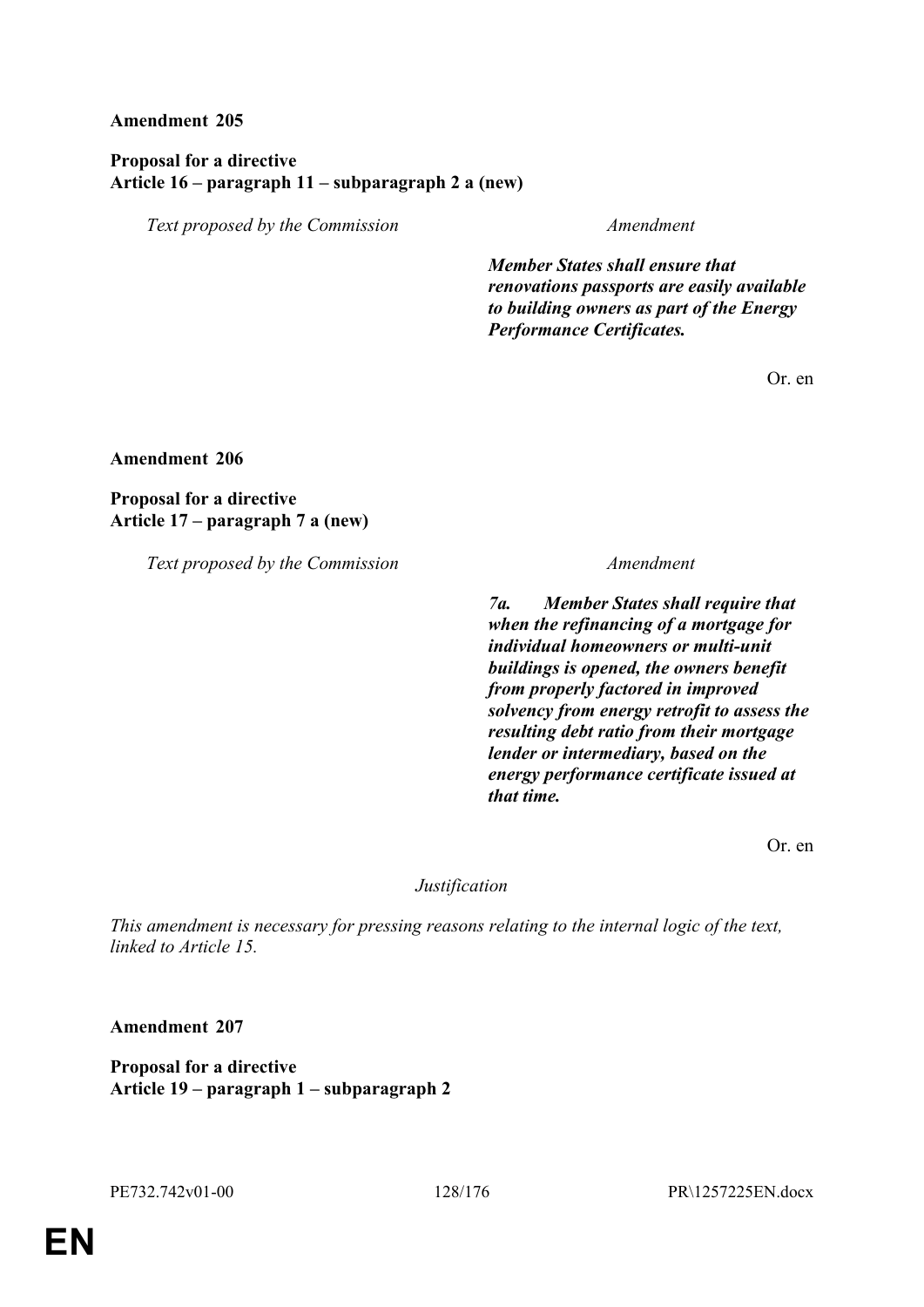# *Text proposed by the Commission Amendment*

The database shall allow data to be gathered related to energy performance certificates, inspections, the building renovation passport, the smart readiness indicator and the calculated or metered energy consumption of the buildings covered.

The database shall allow data to be gathered related to energy performance certificates, inspections, the building renovation passport, the smart readiness indicator and the calculated or metered energy consumption of the buildings covered. *In order to augment this database, building typologies and energy building benchmarking may also be gathered.*

Or. en

# **Amendment 208**

# **Proposal for a directive Article 19 – paragraph 2**

# *Text proposed by the Commission Amendment*

2. The database shall be *publicly* accessible, in compliance with Union and national data protection rules. Member States shall ensure access to the full energy performance certificate for building owners, tenants and managers, *and* to financial institutions as regards the buildings in their investment portfolio. For buildings offered for rent or sale, Member States shall ensure access to the full energy performance certificate for prospective tenants or buyers.

2. The database shall be accessible *by stakeholders who have a legitimate interest in the information contained therein*, in compliance with Union and national data protection rules. Member States shall ensure access to the full energy performance certificate for building owners, tenants and managers, *energy assessors who issue the Energy Performance Certificates, and to the public provided that the data is aggregated and anonymised as well as* to financial institutions as regards the buildings in their investment portfolio *in a machine readable format*. For buildings offered for rent or sale, Member States shall ensure access to the full energy performance certificate for prospective tenants or buyers.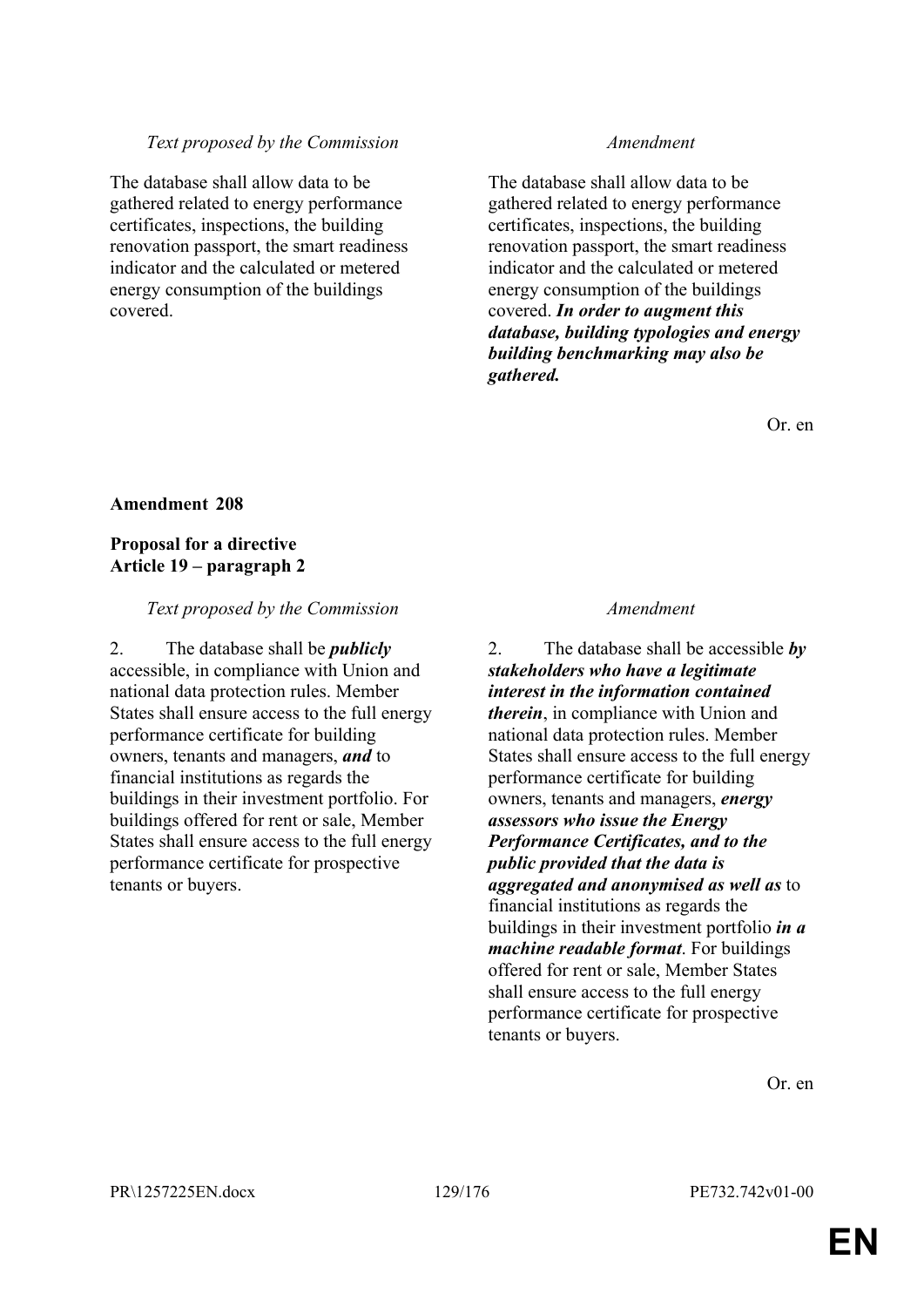# **Proposal for a directive Article 19 – paragraph 3**

# *Text proposed by the Commission Amendment*

3. Member States shall make publicly available information on the share of buildings in the national building stock covered by energy performance certificates and aggregated or anonymised data on the energy performance of the buildings covered. The public information shall be updated at least twice per year. Member States shall make anonymised or aggregated information available to public and research institutions such as National Statistics Institutes, upon request.

3. Member States shall make publicly available information on the share of buildings in the national building stock covered by energy performance certificates and aggregated or anonymised data on the energy performance*, life-cycle GWP, and energy consumption* of the buildings covered. The public information shall be updated at least twice per year. Member States shall make anonymised or aggregated information available to public and research institutions such as National Statistics Institutes, upon request.

Or. en

# **Amendment 210**

# **Proposal for a directive Article 19 – paragraph 5 – subparagraph 1**

# *Text proposed by the Commission Amendment*

5. The Commission shall, by *30 June* 2024, adopt *an implementing* act *with* a common template for the transfer of the information to the Building Stock Observatory.

5. The Commission shall, by *1 January* 2024, adopt *a delegated* act *in accordance with Article 29 to supplement this Directive by establishing* a common template for the transfer of the information to the Building Stock Observatory.

Or. en

# **Amendment 211**

**Proposal for a directive Article 19 – paragraph 5 – subparagraph 2**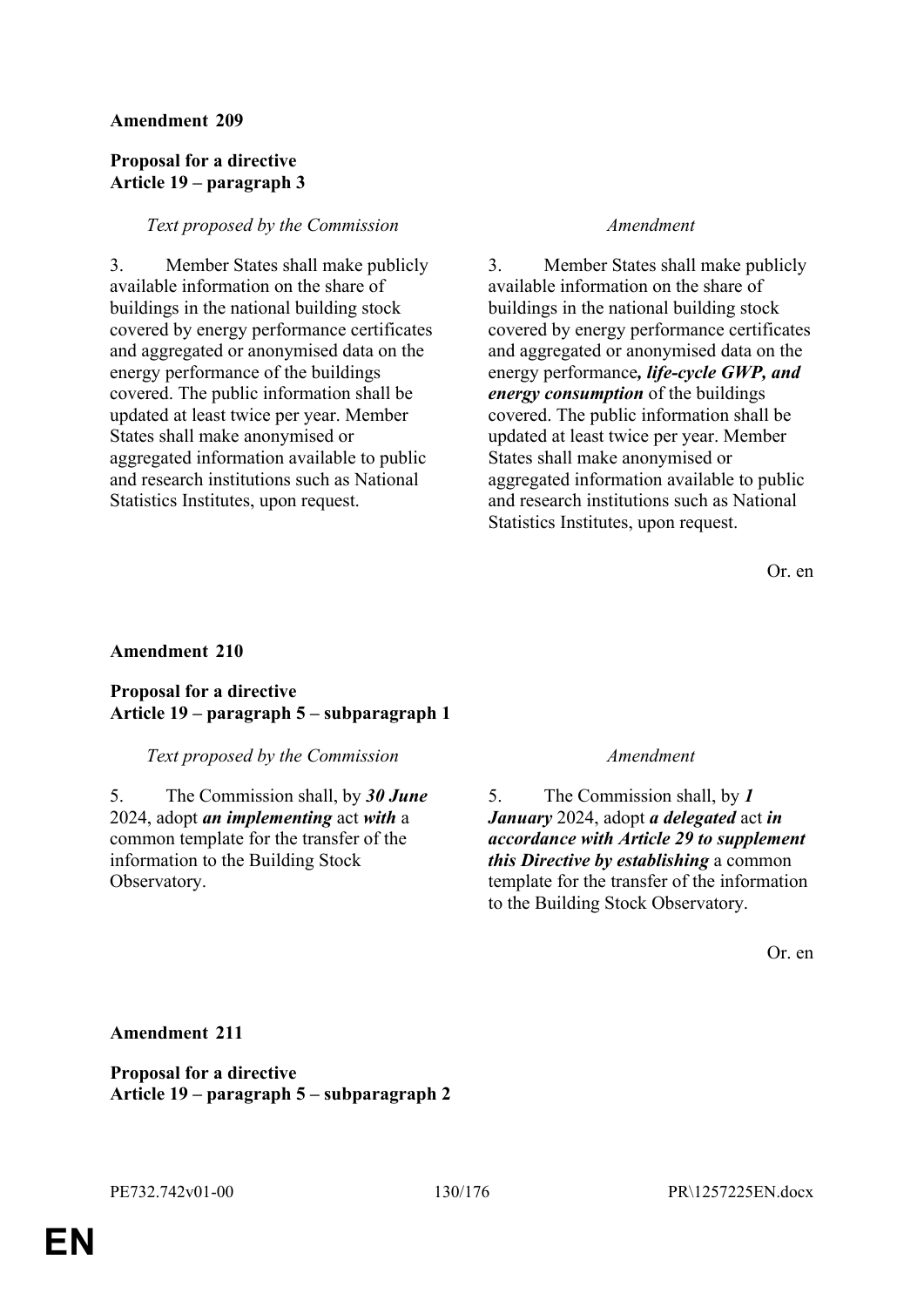**Proposal for a directive**

**Amendment 212**

### **Article 20 – paragraph 3**

### *Text proposed by the Commission Amendment*

3. Member States may set different inspection frequencies depending on the type and effective rated output of the system whilst taking into account the costs of the inspection of the system and the estimated energy cost savings that may result from the inspection. Systems shall be inspected at least every five years. Systems with generators of an effective rated output of more than 290 kW shall be inspected at least every two years.

3. Member States may set different inspection frequencies depending on the type and effective rated output of the system whilst taking into account the costs of the inspection of the system and the estimated energy cost savings that may result from the inspection. Systems shall be inspected at least every five years. Systems with generators of an effective rated output of more than 290 kW *and those based on fossil fuels of all sizes* shall be inspected at least every two years.

Or. en

### **Amendment 213**

### **Proposal for a directive Article 20 – paragraph 6 – subparagraph**

### *Text proposed by the Commission Amendment*

6. *Provided that the overall impact is equivalent to that resulting from paragraph 1,* Member States *may opt to* take measures to ensure the provision of advice to users concerning the replacement of generators, other modifications to the system and alternative solutions to assess

6. Member States *shall* take measures to ensure the provision of advice to users concerning the replacement of generators, other modifications to the system and alternative solutions to assess the performance, efficiency and appropriate size of those systems.

PR\1257225EN.docx 131/176 PE732.742v01-00

*Text proposed by the Commission Amendment*

*That implementing act shall be adopted in accordance with the examination procedure referred to in Article 30(3).*

*deleted*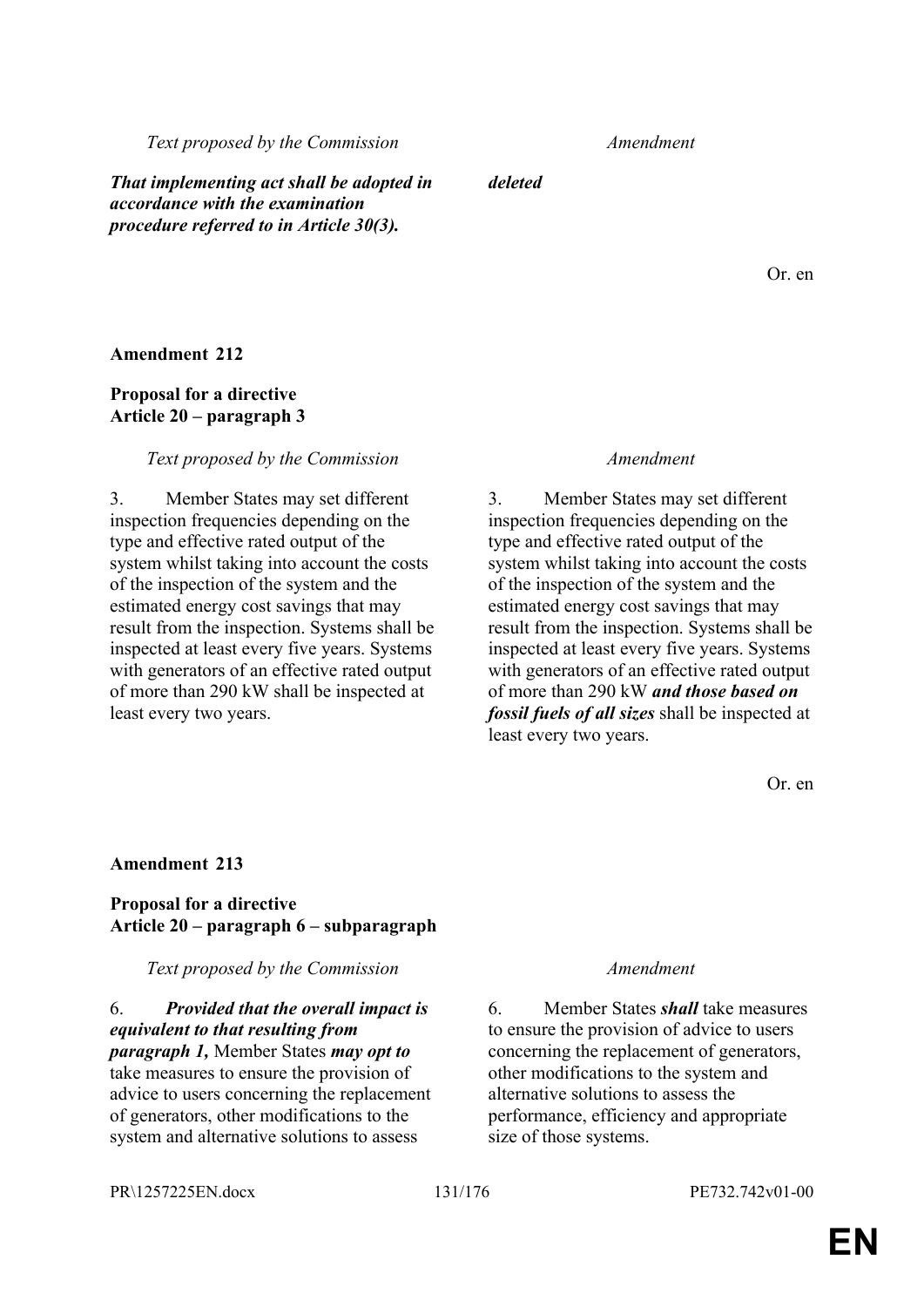the performance, efficiency and appropriate size of those systems.

# *Justification*

*This amendment is necessary for pressing reasons relating to the internal logic of the text.*

**Amendment 214**

# **Proposal for a directive Article 20 – paragraph 6 – subparagraph 2**

*Text proposed by the Commission Amendment*

*Before applying the alternative measures referred to in the first subparagraph of this paragraph, each Member State shall, by means of submitting a report to the Commission, document the equivalence of the impact of those measures to the impact of the measures referred to in paragraph 1.*

Or. en

*Justification*

*deleted*

*This amendment is necessary for pressing reasons relating to the internal logic of the text.*

**Amendment 215**

**Proposal for a directive Article 20 – paragraph 10**

# *Text proposed by the Commission Amendment*

10. Member States shall put in place inspection schemes or alternative measures including digital tools, to certify that the delivered construction and renovation works meet the designed energy performance and are compliant with the minimum energy performance requirements as laid down in by the

10. Member States shall put in place inspection schemes or alternative measures including digital tools, to certify that the delivered construction and renovation works meet the designed energy performance and are compliant with the minimum energy performance*, operational GHG emissions, indoor environmental*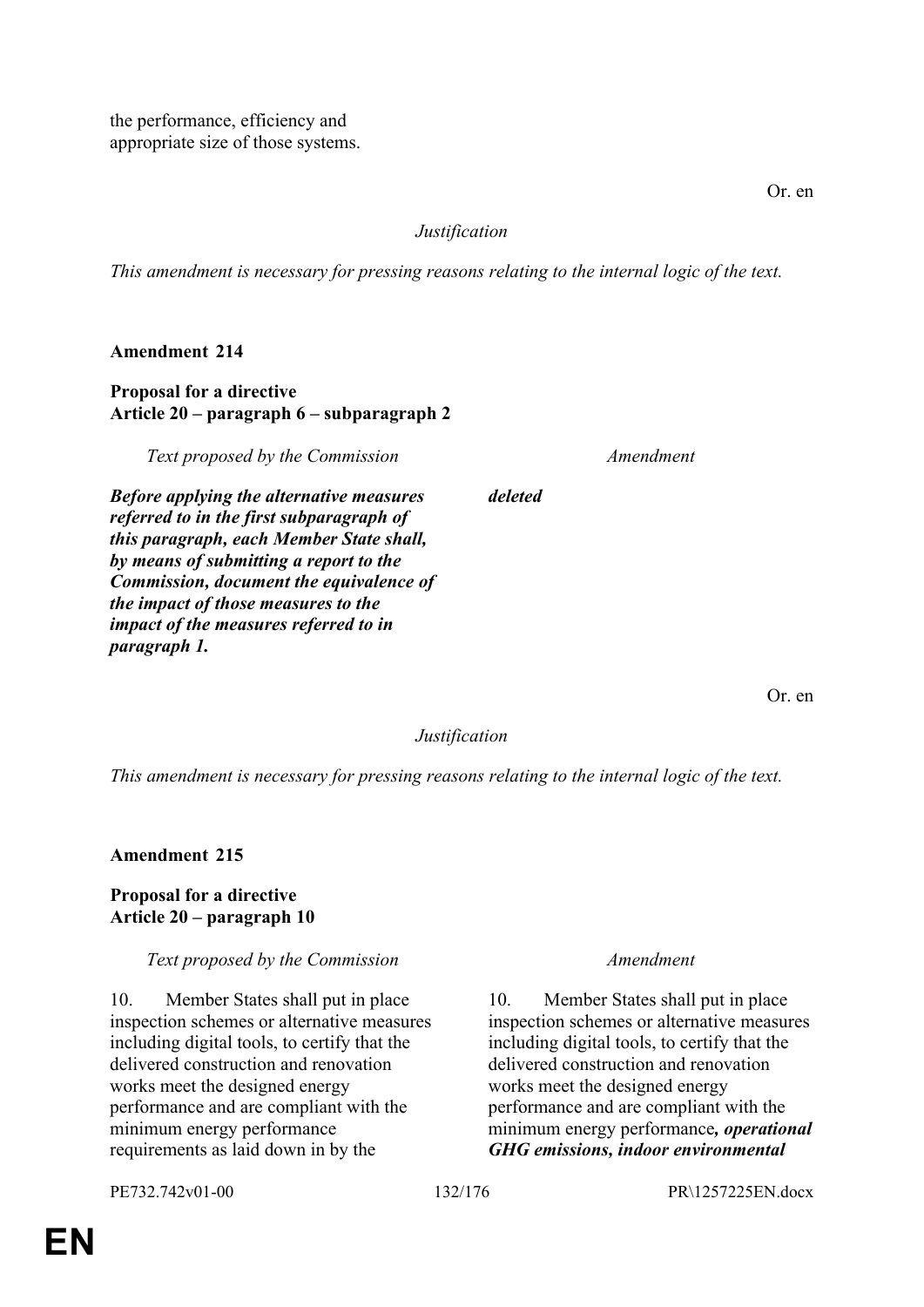PR\1257225EN.docx 133/176 PE732.742v01-00

# **EN**

**Amendment 217**

*the alternative measures.*

**Proposal for a directive Article 21 – paragraph 1 – subparagraph 2 a (new)**

*Text proposed by the Commission Amendment*

*Text proposed by the Commission Amendment*

11. Member States shall include a summarised analysis of the inspection schemes and their results as an annex to the building renovation plan referred to in Article 3.

Or. en

building codes. *quality, and fire safety* requirements as laid down in by the building codes *or equivalent national regulations*.

**Amendment 216**

**Proposal for a directive Article 20 – paragraph 11**

11. Member States shall include a summarised analysis of the inspection schemes and their results as an annex to the building renovation plan referred to in Article 3. *Member States that have chosen the alternative measures indicated in paragraph 6 of this Article shall include a summarised analysis and the results of* 

*In the case of fossil fuel based technical building systems, the recommendations shall provide for alternative renewables based systems or connections to efficient district heating and cooling systems for any residual demand and consider the economic lifetime of the current installation and the planned phase out.*

Or. en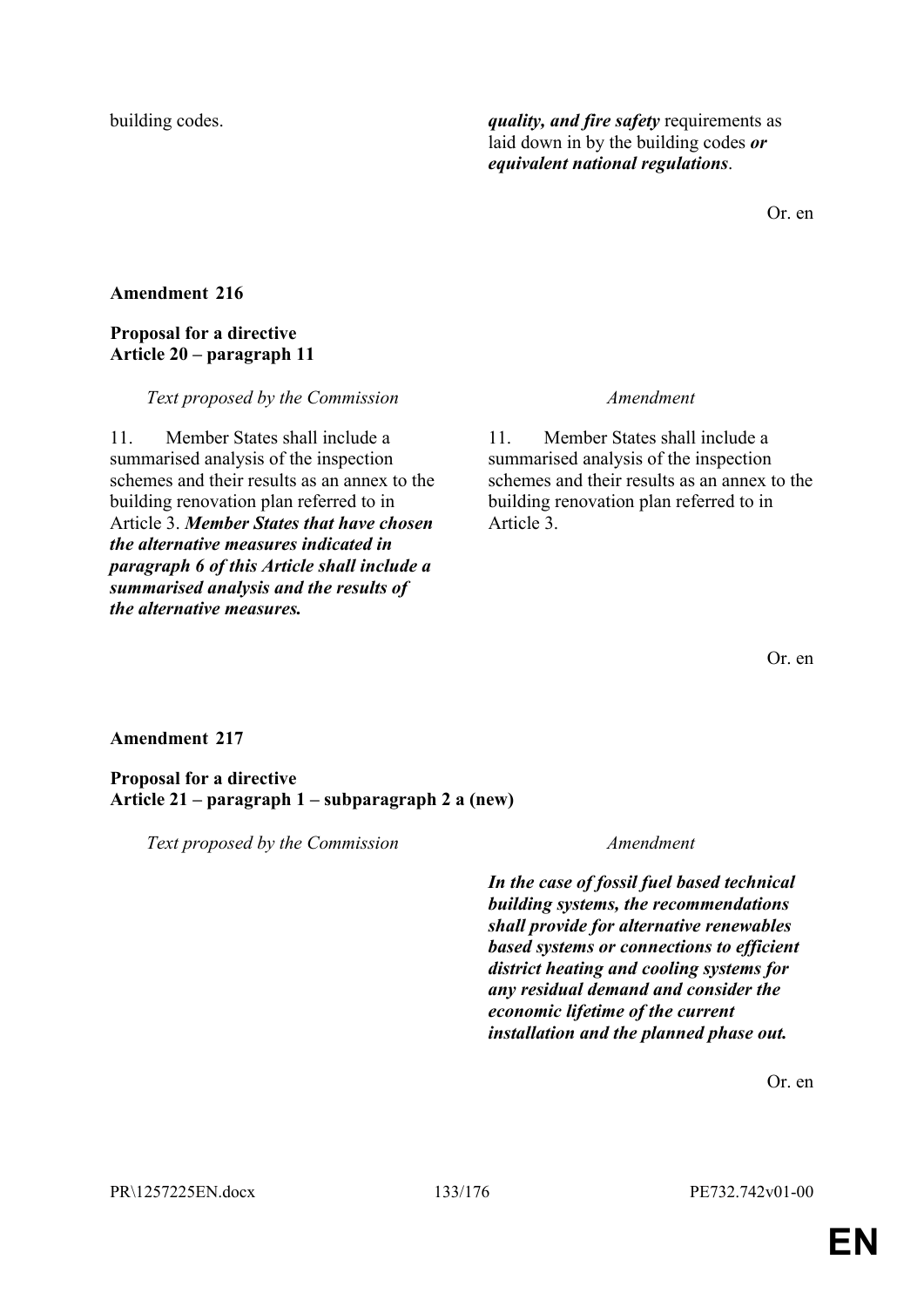# *Justification*

*This Directive introduces the provisions on phasing out fossil fuel use in buildings in Article 15 § 10, Article 26 § 2, and Article 11. This amendment is hence necessary for pressing reasons relating to the internal logic of the text.*

### **Amendment 218**

**Proposal for a directive Article 21 – paragraph 3 a (new)**

*Text proposed by the Commission Amendment*

*3a. The recommendations of the inspection report shall be implemented within a three year-period, accompanied by a verification process carried out by a certified professional.*

Or. en

### *Justification*

*This amendment is necessary for pressing reasons relating to the internal logic of the text.*

# **Amendment 219**

**Proposal for a directive Article 22 – paragraph 1 – subparagraph 2 a (new)**

*Text proposed by the Commission Amendment*

*Thecompetences of professionals carrying out the verification process shall be assessed and broadened through national programmes and the EU Skills Act at least every three years, considering technological changes. Member States shall support training and education programmes, including with a gender dimension, and in accordance with Article 15.*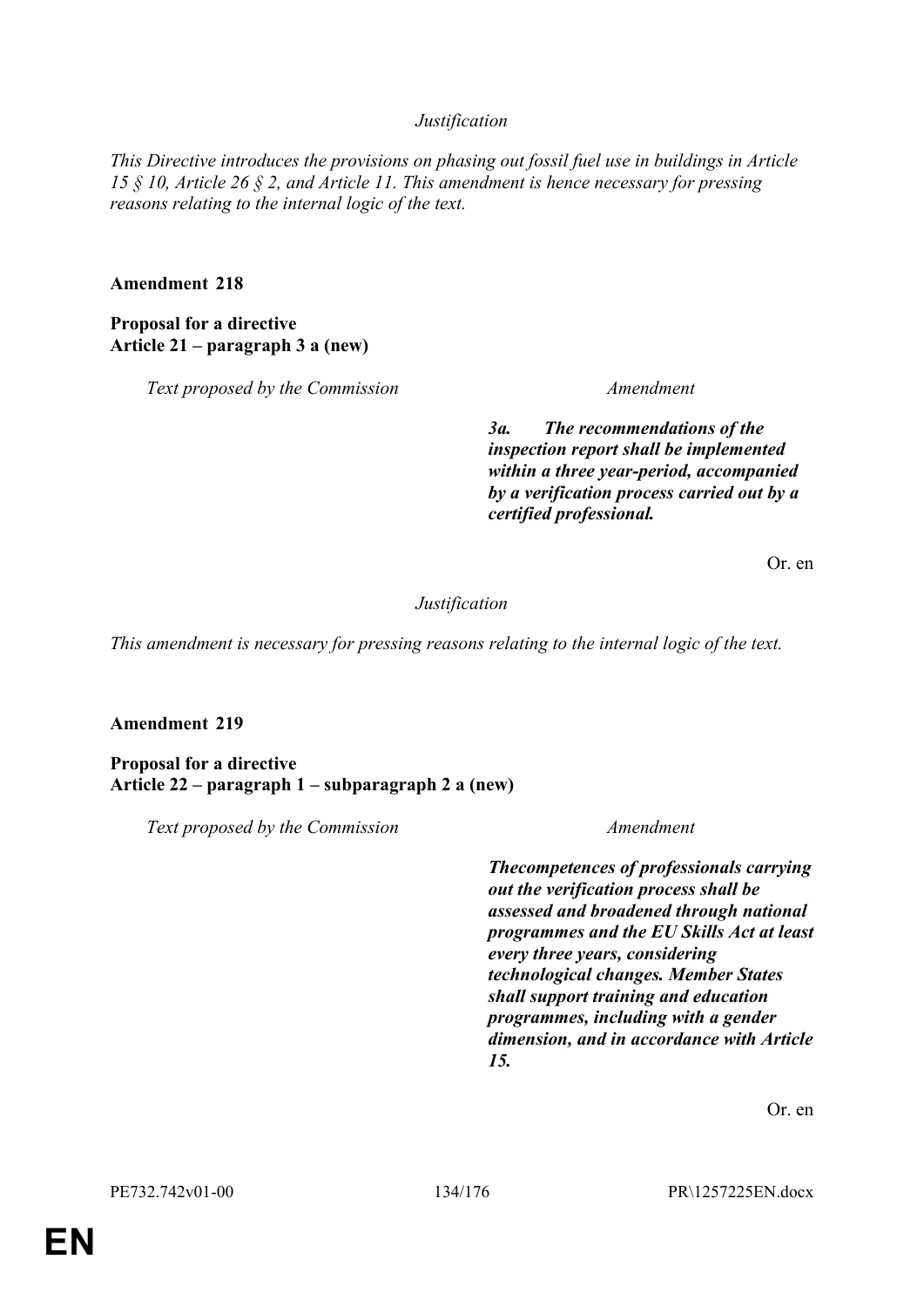### *Justification*

*Amendment inextricably linked to other admissible amendments in Article 15 paragraph 7.*

### **Amendment 220**

**Proposal for a directive Article 25 – paragraph 1 a (new)**

*Text proposed by the Commission Amendment*

*As part of that review, the Commission shall assess the adequate level and timeline of reduction targets for the EU building stock life-cycle GWP based on the harmonised methodology.*

Or. en

### *Justification*

*This Directive introduces the framework for calculating lifecycle GWP in Article 7 § 2 and Annex III, and the amendment is inextricably linked to other admissible amendments.*

# **Amendment 221**

**Proposal for a directive Article 25 – paragraph 2**

### *Text proposed by the Commission Amendment*

As part of that review, the Commission shall assess whether the application of this Directive in combination with other legislative instruments addressing energy efficiency and greenhouse gas emissions from buildings, notably through carbon pricing, deliver sufficient progress towards achieving a fully decarbonised, zeroemission building stock by 2050, or whether further binding measures at Union level, in particular mandatory minimum energy performance standards across the whole building stock, need to be introduced. The Commission shall also examine in what manner Member States

As part of that review, the Commission shall assess whether the application of this Directive in combination with other legislative instruments addressing energy efficiency and greenhouse gas emissions from buildings, notably through carbon pricing, deliver sufficient progress towards achieving a fully decarbonised, zeroemission building stock by 2050, or whether further binding measures at Union level, in particular mandatory minimum energy performance standards across the whole building stock, need to be introduced. The Commission shall also examine in what manner Member States

PR\1257225EN.docx 135/176 PE732.742v01-00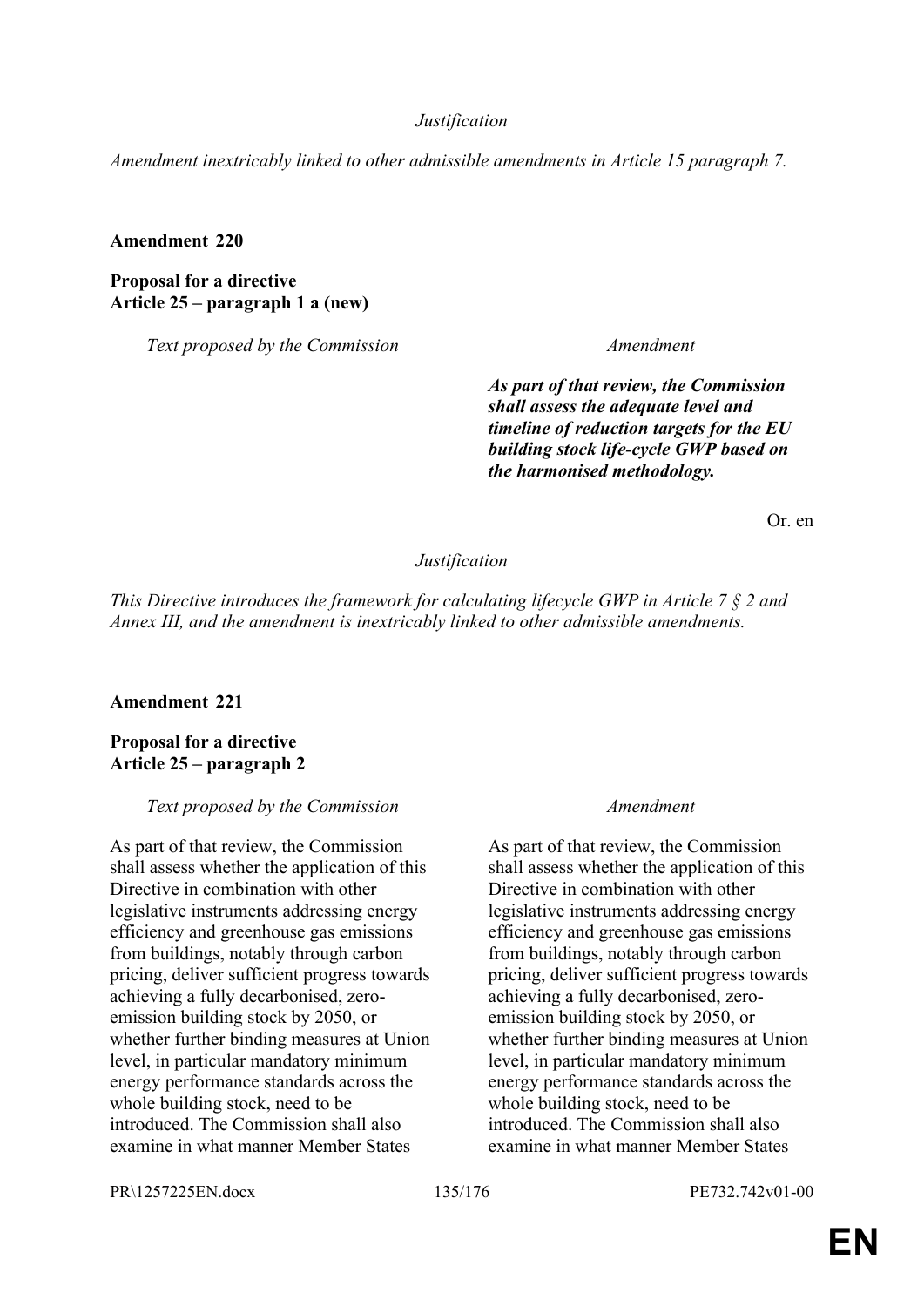could apply integrated district or neighbourhood approaches in Union building and energy efficiency policy, while ensuring that each building meets the minimum energy performance requirements, for example by means *of overall* renovation *schemes* applying to a number of buildings in a spatial context instead of a single building.

could apply integrated district or neighbourhood approaches in Union building and energy efficiency policy, while ensuring that each building meets the minimum energy performance requirements, for example by means *integrated* renovation *programmes* applying to a number of buildings in a spatial context instead of a single building.

Or. en

### *Justification*

*This amendment is necessary for pressing reasons relating to the internal logic of the text, notably linked to the provisions of Article 3, 3a, 7 and Annex III presenting integrated renovation programmes at district level as effective approach to nearby energy supply for ZEBs.*

### **Amendment 222**

# **Proposal for a directive Article 26 – paragraph 1**

# *Text proposed by the Commission Amendment*

1. Member States shall take the necessary measures to inform the owners *or* tenants of buildings or building units and all relevant market actors of the different methods and practices that serve to enhance energy performance. In particular, Member States shall take the necessary measures to provide tailor-made information to vulnerable households.

1. Member States shall take the necessary measures to inform the owners *and* tenants of buildings or building units and all relevant market actors*, including local and regional authorities and energy communities,* of the different methods and practices that serve to enhance energy performance *such as energy management services, energy performance contracting, and one-stop-shops*. In particular, Member States shall take the necessary measures to provide tailor-made information to vulnerable households. *To that end, Member States shall ensure the creation of at least one one-stop shop per 50.000 inhabitants for the provision of technical, administrative and financial advice and assistance on energy efficiency, including energy renovations of buildings and the take-up of renewable energy for buildings to final customers and final users,*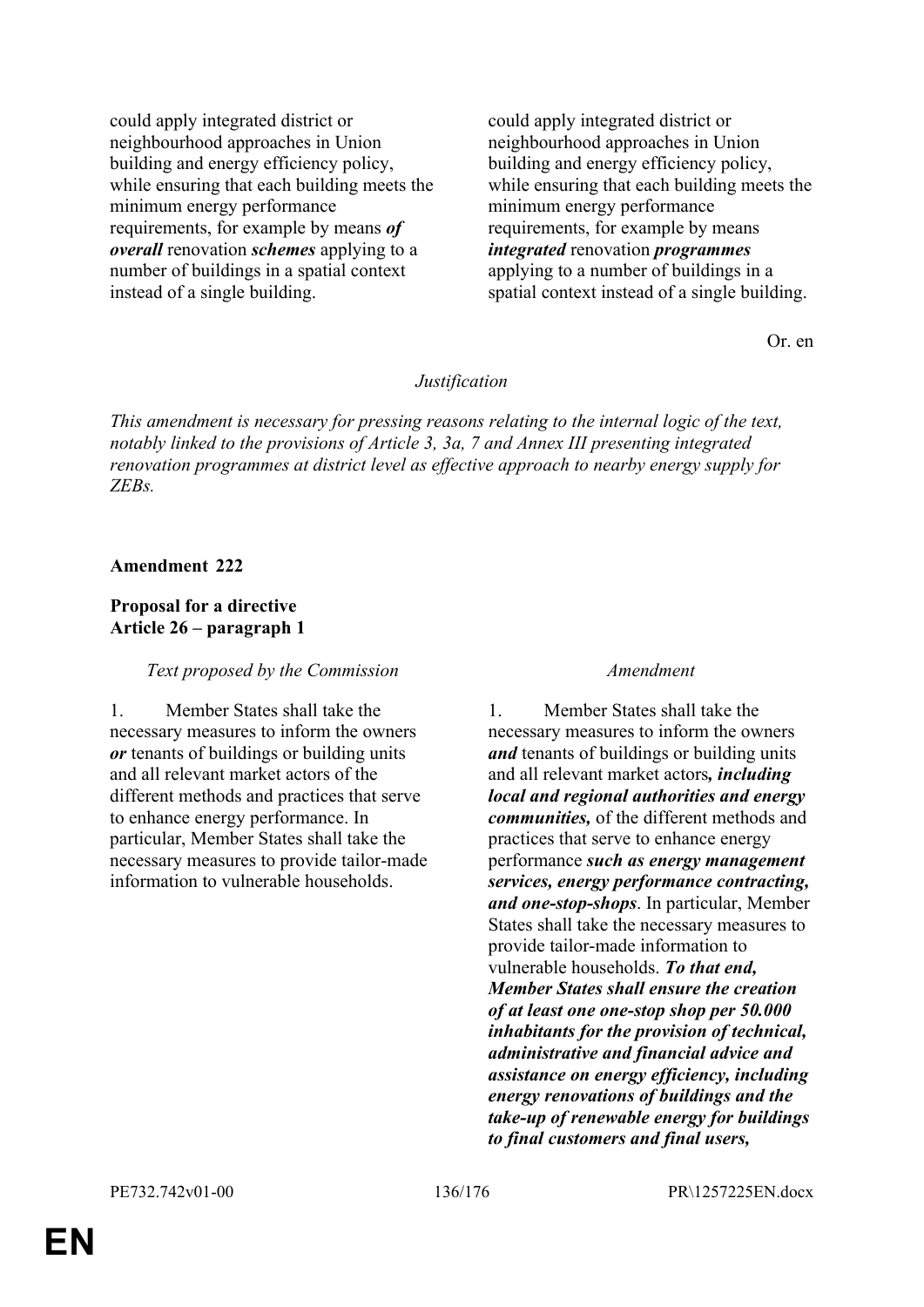*especially household and small nonhousehold ones. Such one-stop shops should be public, independent and free of charge and may be the same as those established under Article 21 of Directive (EU) .../... [recast EED].*

Or. en

### *(Article 21, (2), second paragraph, i, [recast EED])*

### *Justification*

*This amendment is necessary for pressing reasons relating to the internal logic of the text, notably linked to the provisions of Article 9 and Article 15 further underlining the role of one-stop shops in the revised Directive.*

### **Amendment 223**

### **Proposal for a directive Article 26 – paragraph 2 – subparagraph 1**

### *Text proposed by the Commission Amendment*

Member States shall in particular provide information to the owners *or* tenants of buildings on energy performance certificates, including their purpose and objectives, on *cost-effective* measures and, where appropriate, financial instruments, to improve the energy performance of the building, and on replacing fossil fuel boilers with more sustainable alternatives. Member States shall provide the information through accessible and transparent advisory tools such as renovation advice and one-stop-shops.

Member States shall in particular provide information to the owners *and* tenants of buildings on energy performance certificates, including their purpose and objectives, on *cost optimal* measures and, where appropriate, financial instruments, to improve the energy performance of the building, and on replacing fossil fuel boilers with more sustainable alternatives. Member States shall provide the information through accessible and transparent advisory tools such as renovation advice and one-stop-shops.

Or. en

### *Justification*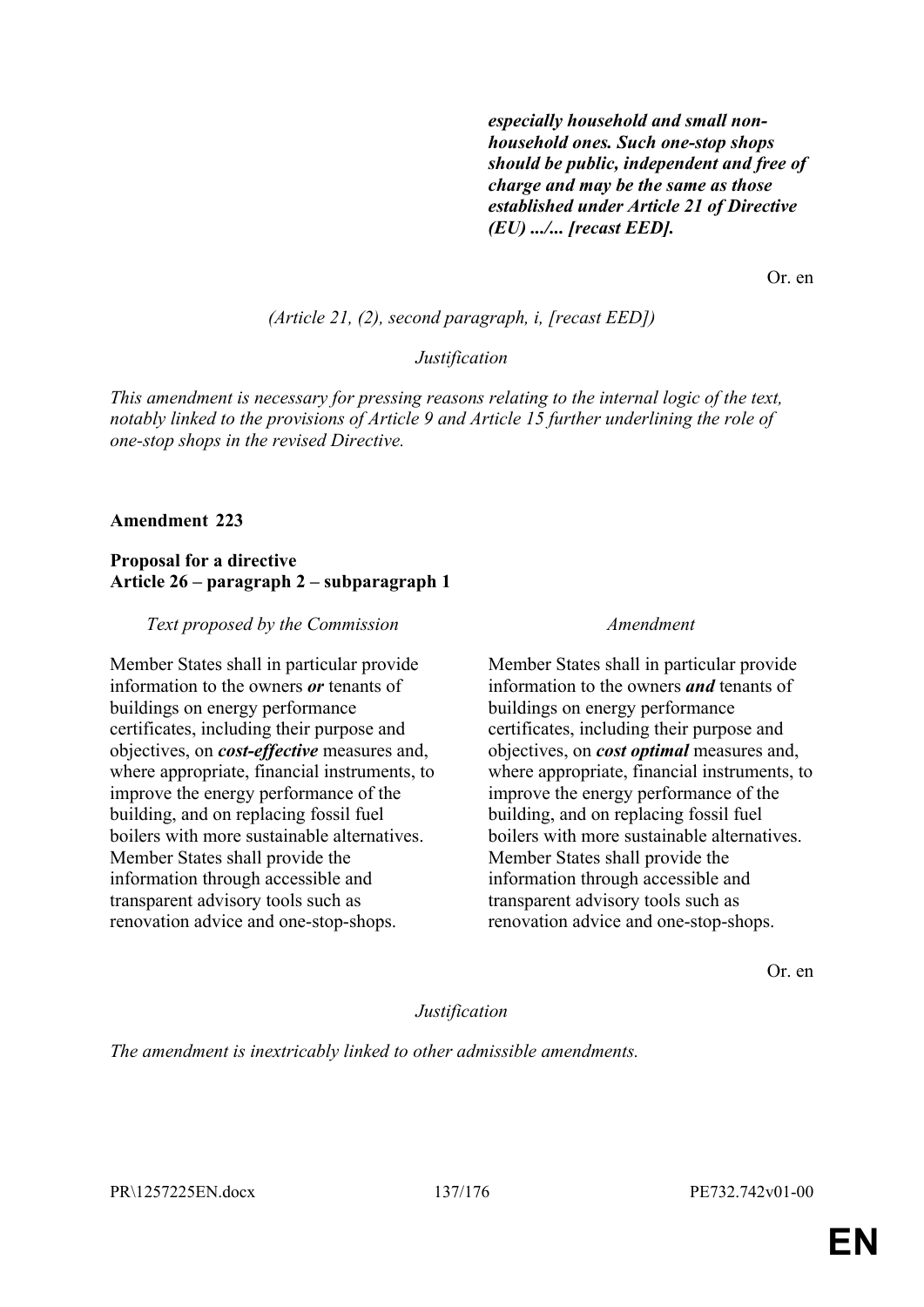# **Proposal for a directive Article 26 – paragraph 3**

# *Text proposed by the Commission Amendment*

3. Member States shall ensure that guidance and training are made available for those responsible for implementing this Directive. Such guidance and training shall address the importance of improving energy performance, and shall enable consideration of the optimal combination of improvements in energy efficiency, reduction of greenhouse gas emissions, use of energy from renewable sources and use of district heating and cooling when planning, designing, building and renovating industrial or residential areas. Such guidance and training *may* also address structural improvements, adaptation to climate change, fire safety, risks related to intense seismic activity, the removal of hazardous substances including asbestos, air pollutant emissions (including fine particulate matter) and accessibility for persons with disabilities.

3. Member States shall ensure that guidance and training are made available for those responsible for implementing this Directive. Such guidance and training shall address the importance of improving energy performance, and shall enable consideration of the optimal combination of improvements in energy efficiency, reduction of greenhouse gas emissions, use of energy from renewable sources and use of district heating and cooling when planning, designing, building and renovating industrial or residential areas. Such guidance and training *shall* also address structural improvements, adaptation to climate change, fire safety, risks related to intense seismic activity, the removal of hazardous substances including asbestos, air pollutant emissions (including fine particulate matter) and accessibility for persons with disabilities. *Member States shall support local and regional authorities, renewable energy communities and citizen energy communities that are promoting energy performance improvements, energy efficiency, renewable energy and the reduction of GHG emissions at a neighbourhood level and in particular, towards vulnerable households.*

Or. en

### *Justification*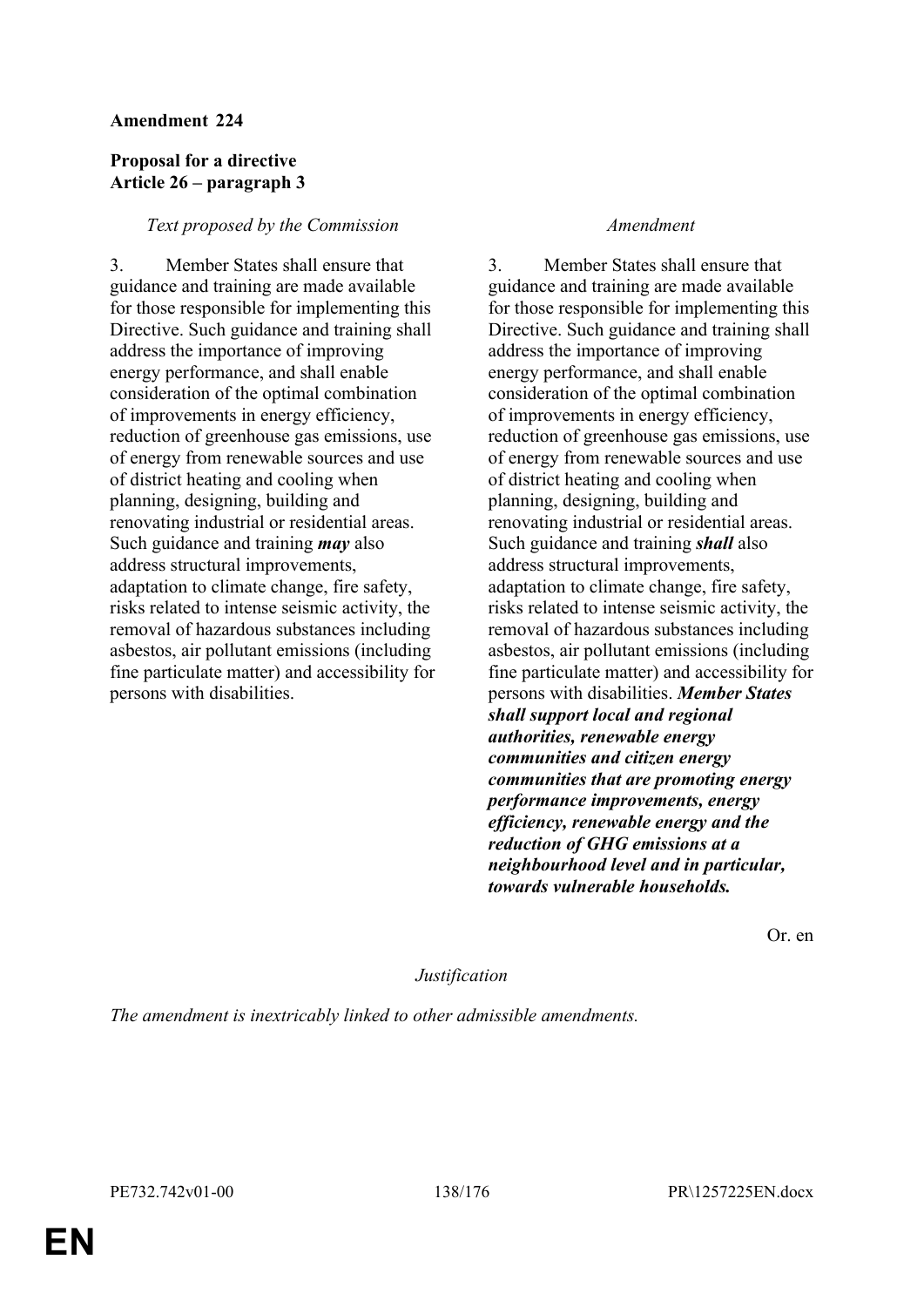# **Proposal for a directive Article 26 – paragraph 4**

# *Text proposed by the Commission Amendment*

4. The Commission *is invited to* continuously improve its information services, in particular the website that has been set up as a European portal for energy efficiency in buildings directed towards citizens, professionals and authorities, in order to assist Member States in their information and awareness-raising efforts. Information displayed on that website might include links to relevant European Union and national, regional and local legislation, links to Europa websites that display the National Energy Efficiency Action Plans, links to available financial instruments, as well as best practice examples at national, regional and local level. In the context of the European Regional Development Fund, the Cohesion Fund and the Just Transition Fund, the Commission shall continue and further intensify its information services with the aim of facilitating the use of available funds by providing assistance and information to interested stakeholders, including national, regional and local authorities, on funding possibilities, taking into account the latest changes in the regulatory framework.

4. The Commission *shall* continuously improve its information services, in particular the website that has been set up as a European portal for energy efficiency in buildings directed towards citizens, professionals and authorities, in order to assist Member States in their information and awareness-raising efforts. Information displayed on that website might include links to relevant European Union and national, regional and local legislation, links to Europa websites that display the National Energy Efficiency Action Plans, links to available financial instruments, as well as best practice examples at national, regional and local level *including on one-stop shops.* In the context of the European Regional Development Fund, the Cohesion Fund and the Just Transition Fund*, the Social Climate Fund, and the Recovery and Resilience Facility*, the Commission shall continue and further intensify its information services with the aim of facilitating the use of available funds by providing assistance and information *including through the ELENA facility in cooperation with the European Investment Bank* to interested stakeholders, including national, regional and local authorities, on funding possibilities, taking into account the latest changes in the regulatory framework.

Or. en

# *Justification*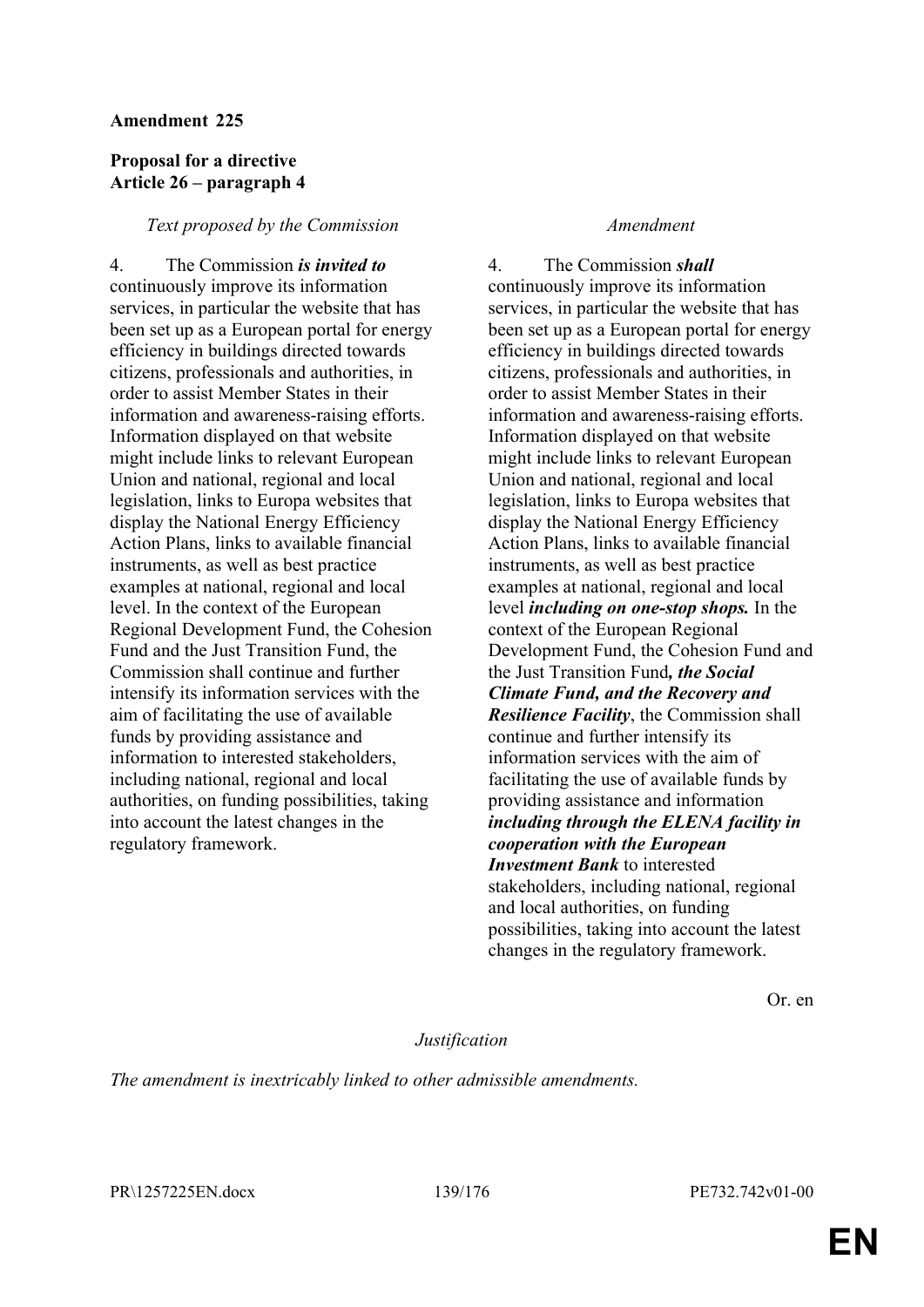# **Proposal for a directive Article 29 – paragraph 2**

*Text proposed by the Commission Amendment*

2. The power to adopt delegated acts referred to in Articles 6, 7, *10 13* and 28 shall be conferred on the Commission for an indeterminate period of time from [date of entry into force of this Directive] .

2. The power to adopt delegated acts referred to in Articles 6, 7, *11a, 10, 13, 15, 19* and 28 shall be conferred on the Commission for an indeterminate period of time from [date of entry into force of this Directive<sub>1</sub>.

Or. en

# *Justification*

*Amendment necessary for pressing reasons relating to the internal logic of the text.*

**Amendment 227**

# **Proposal for a directive Article 29 – paragraph 3**

# *Text proposed by the Commission Amendment*

3. The delegation of power referred to in Articles 6, 7, *10, 13* and 28 may be revoked at any time by the European Parliament or by the Council. A decision to revoke shall put an end to the delegation of the power specified in that decision. It shall take effect the day following the publication of the decision in the Official Journal of the European Union or at a later date specified therein. It shall not affect the validity of any delegated acts already in force.

3. The delegation of power referred to in Articles 6, 7, *11a, 10, 13, 15, 19* and 28 may be revoked at any time by the European Parliament or by the Council. A decision to revoke shall put an end to the delegation of the power specified in that decision. It shall take effect the day following the publication of the decision in the Official Journal of the European Union or at a later date specified therein. It shall not affect the validity of any delegated acts already in force.

Or. en

# *Justification*

*Amendment necessary for pressing reasons relating to the internal logic of the text.*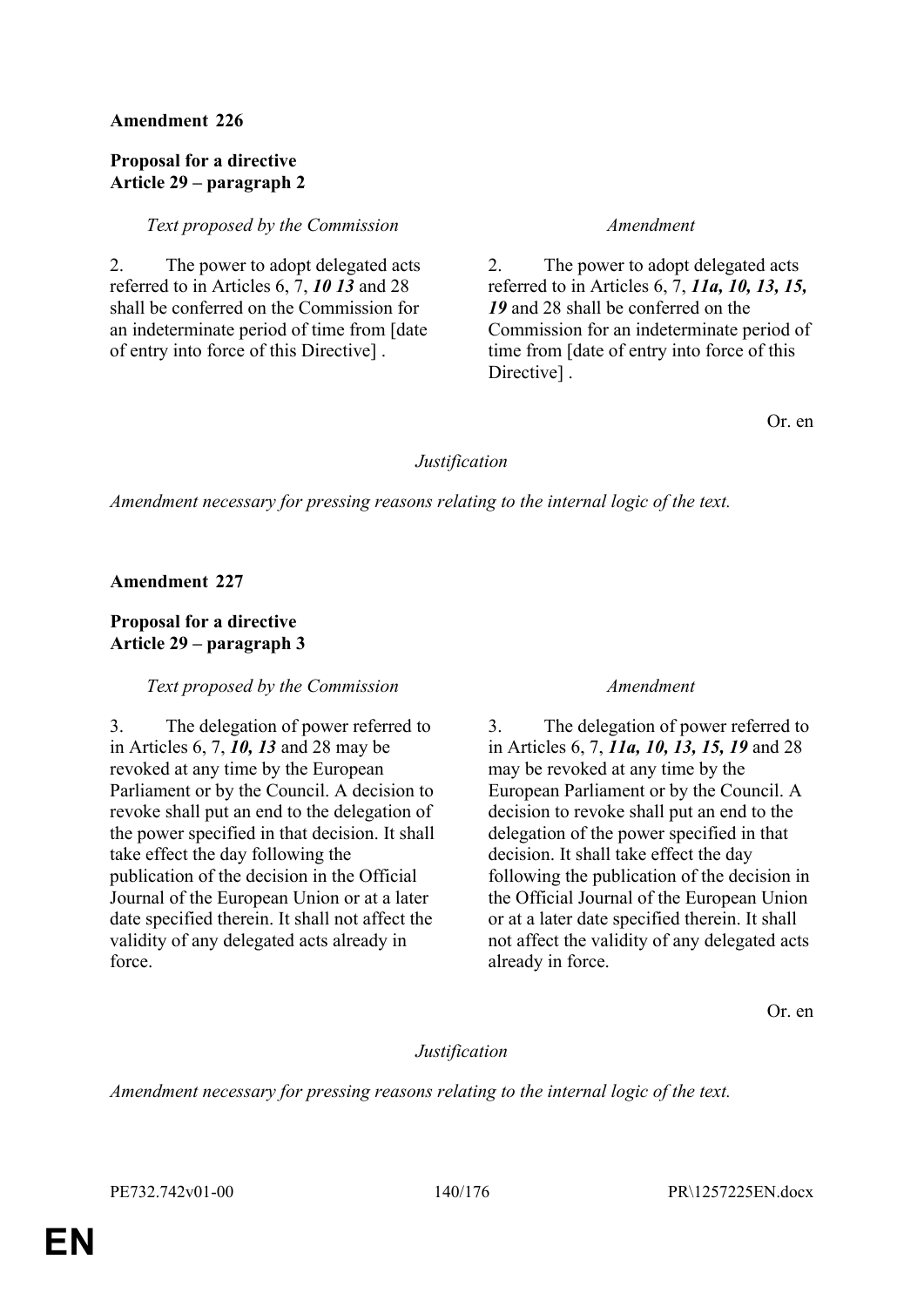# **Proposal for a directive Article 32 – paragraph 1 – subparagraph 1**

# *Text proposed by the Commission Amendment*

Member States shall bring into force the laws, regulations and administrative provisions necessary to comply with Articles 1 to 3, 5 to 26, 29 and 32 and Annexes I to III and V to IX by *[…]* . They shall immediately communicate the text of those measures and a correlation table to the Commission.

Member States shall bring into force the laws, regulations and administrative provisions necessary to comply with Articles 1 to 3, 5 to 26, 29 and 32 and Annexes I to III and V to IX by *1 November 2023*. They shall immediately communicate the text of those measures and a correlation table to the Commission.

Or. en

# **Amendment 229**

# **Proposal for a directive Annex I – point 1 – paragraph 1**

### *Text proposed by the Commission Amendment*

1. The energy performance of a building shall be determined on the basis of calculated or metered energy use and shall reflect typical energy use for space heating, space cooling, domestic hot water, ventilation, built-in lighting and other technical building systems. Member States shall ensure that the typical energy use is representative of actual operating conditions for each relevant typology and reflects the typical user behaviour. *Where possible,* typical energy use and typical user behaviour shall be based on available national statistics, building codes and metered data.

1. The energy performance of a building shall be determined on the basis of calculated or metered energy use and shall reflect typical energy use for space heating, space cooling, domestic hot water, ventilation, built-in lighting and other technical building systems. Member States shall ensure that the typical energy use is representative of actual operating conditions for each relevant typology and reflects the typical user behaviour. Typical energy use and typical user behaviour shall be based on available national statistics, building codes and metered data.

Or. en

# *Justification*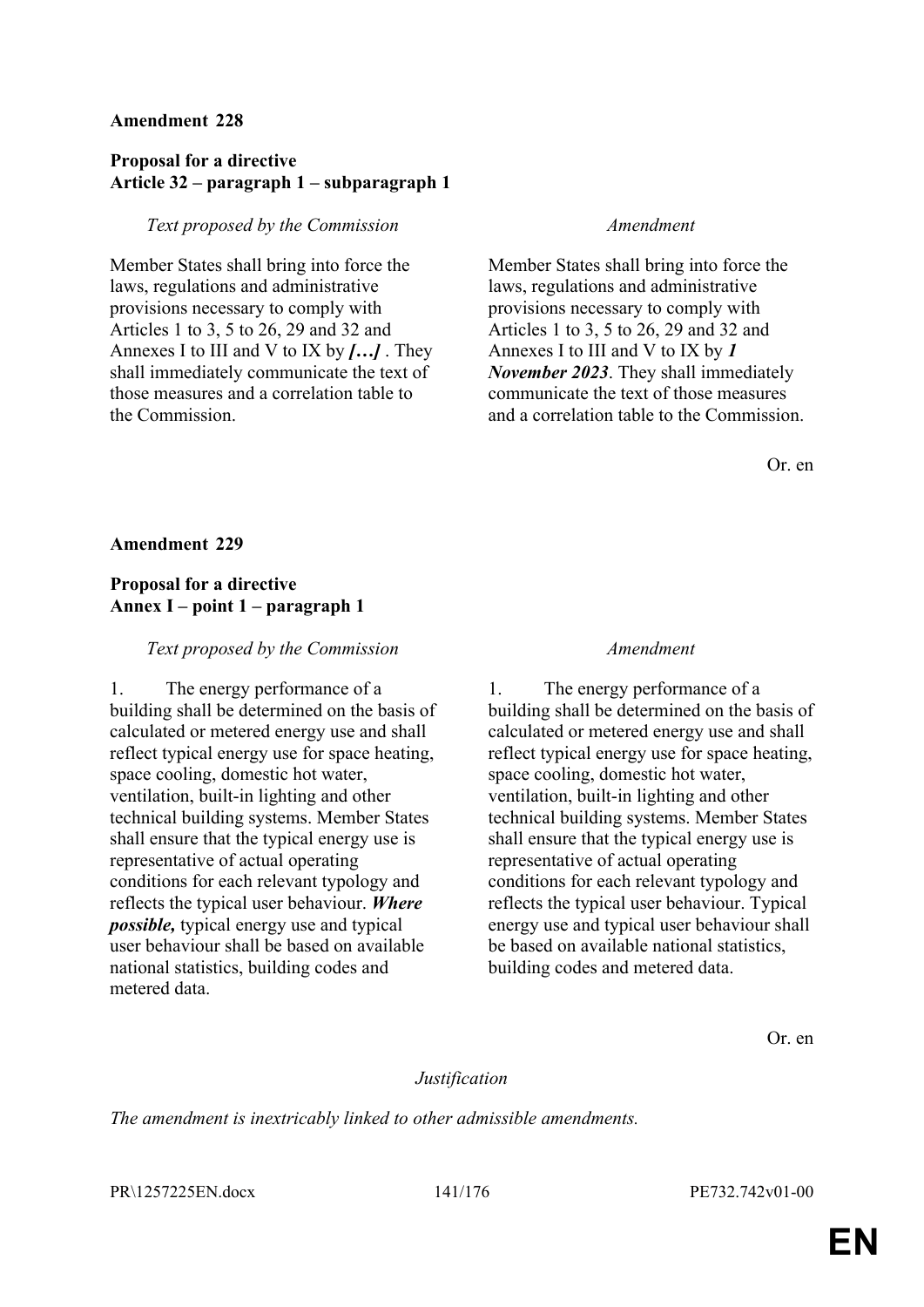# **Proposal for a directive Annex I – point 1 – paragraph 4**

# *Text proposed by the Commission Amendment*

The energy performance of a building shall be expressed by a numeric indicator of primary energy use per unit of reference floor area per year, in *kWh/(m<sup>2</sup> .y)* for the purpose of both energy performance certification and compliance with minimum energy performance requirements. The methodology applied for the determination of the energy performance of a building shall be transparent and open to innovation.

The energy performance of a building shall be expressed by a numeric indicator of primary *and final* energy use per unit of reference floor area per year, in *kWh/(m2.y) and an indicator of energy needs for heating, cooling, ventilation and hot water, including transmission and ventilation losses and deducting solar and internal gains according to ISO 52000 in kWh/m²/year* for the purpose of both energy performance certification and compliance with minimum energy performance requirements. The methodology applied for the determination of the energy performance of a building shall be transparent and open to innovation.

Or. en

# *Justification*

*The amendment is inextricably linked to other admissible amendments.*

# **Amendment 231**

# **Proposal for a directive Annex I – point 1 – paragraph 6**

# *Text proposed by the Commission Amendment*

Member States shall take the necessary measures to ensure that, where buildings are supplied by district heating or cooling systems, the benefits of such supply are recognised and accounted for in the calculation methodology through individually certified or recognised primary energy factors.

Member States shall take the necessary measures to ensure that, where buildings are supplied by district heating or cooling systems, the benefits of such supply are recognised and accounted for in the calculation methodology*, in particular the renewable energy share,* through individually certified or recognised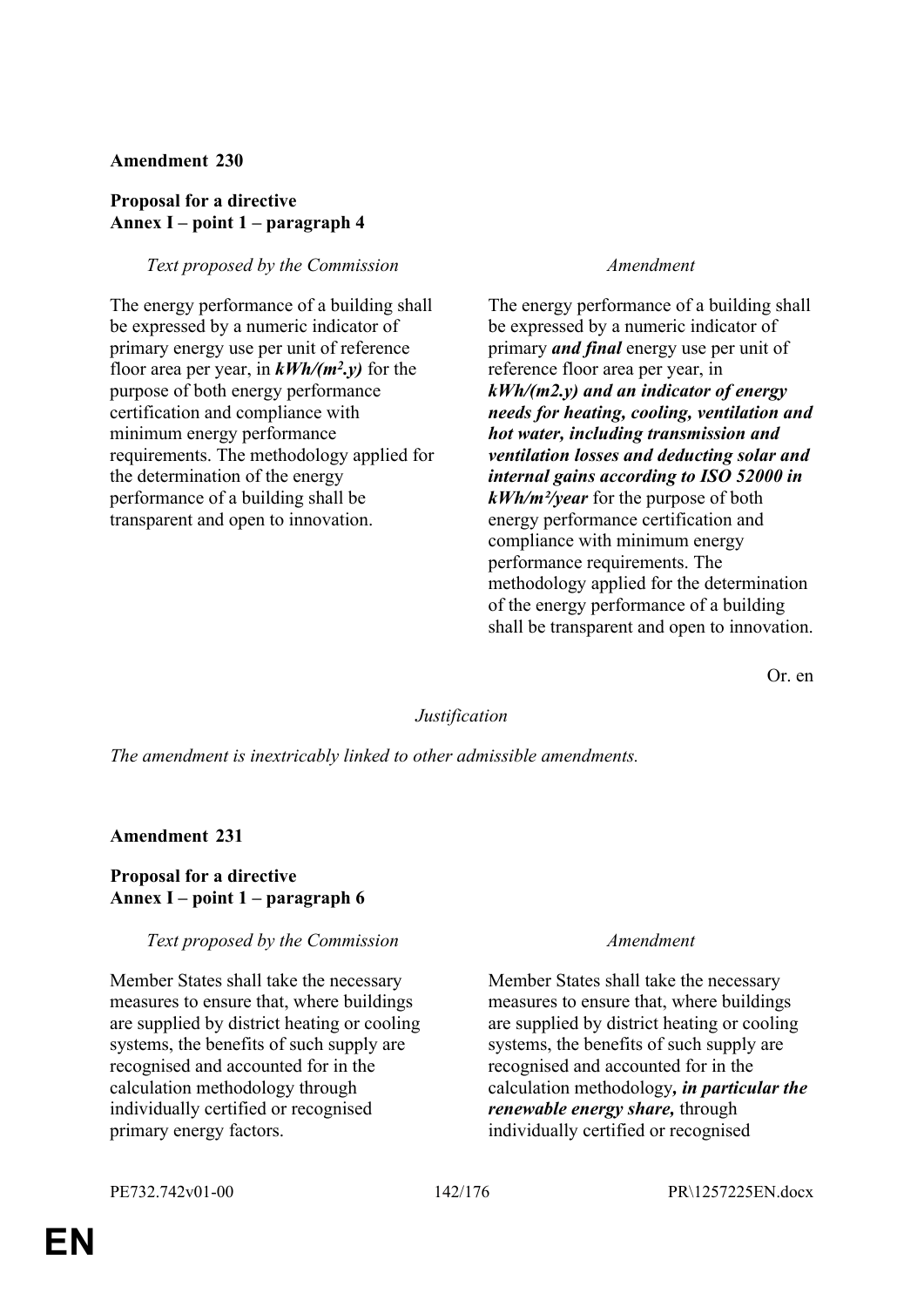PR\1257225EN.docx 143/176 PE732.742v01-00

# **EN**

### *Justification*

*The amendment is inextricably linked to other admissible amendments.*

# **Amendment 232**

# **Proposal for a directive Annex I – point 2 – paragraph 3**

*Text proposed by the Commission Amendment*

The calculation of primary energy shall be based on primary energy factors, (distinguishing non-renewable, renewable and total) per energy carrier, which have to be recognised by the national authorities. Those primary energy factors may be based on national, regional or local information. Primary energy factors may be set on an annual, seasonal*,* monthly, daily or hourly basis or on more specific information made available for individual district systems.

The calculation of primary energy shall be based on *dynamic* primary energy factors, (distinguishing non-renewable, renewable and total) per energy carrier, which have to be recognised by the national authorities *and taking into account the expected energy mix based on its National Energy and Climate Plan*. Those primary energy factors may be based on national, regional or local information. Primary energy factors may be set on an annual, seasonal monthly, daily or hourly basis or on more specific information made available for individual district systems.

Or. en

# *Justification*

*The amendment is inextricably linked to other admissible amendments.*

# **Amendment 233**

# **Proposal for a directive Annex I – point 2 – paragraph 4**

*Text proposed by the Commission Amendment*

Primary energy factors or weighting factors shall be defined by Member States. The choices made and data sources shall be

Primary energy factors or weighting factors shall be defined by Member States. The choices made and data sources shall be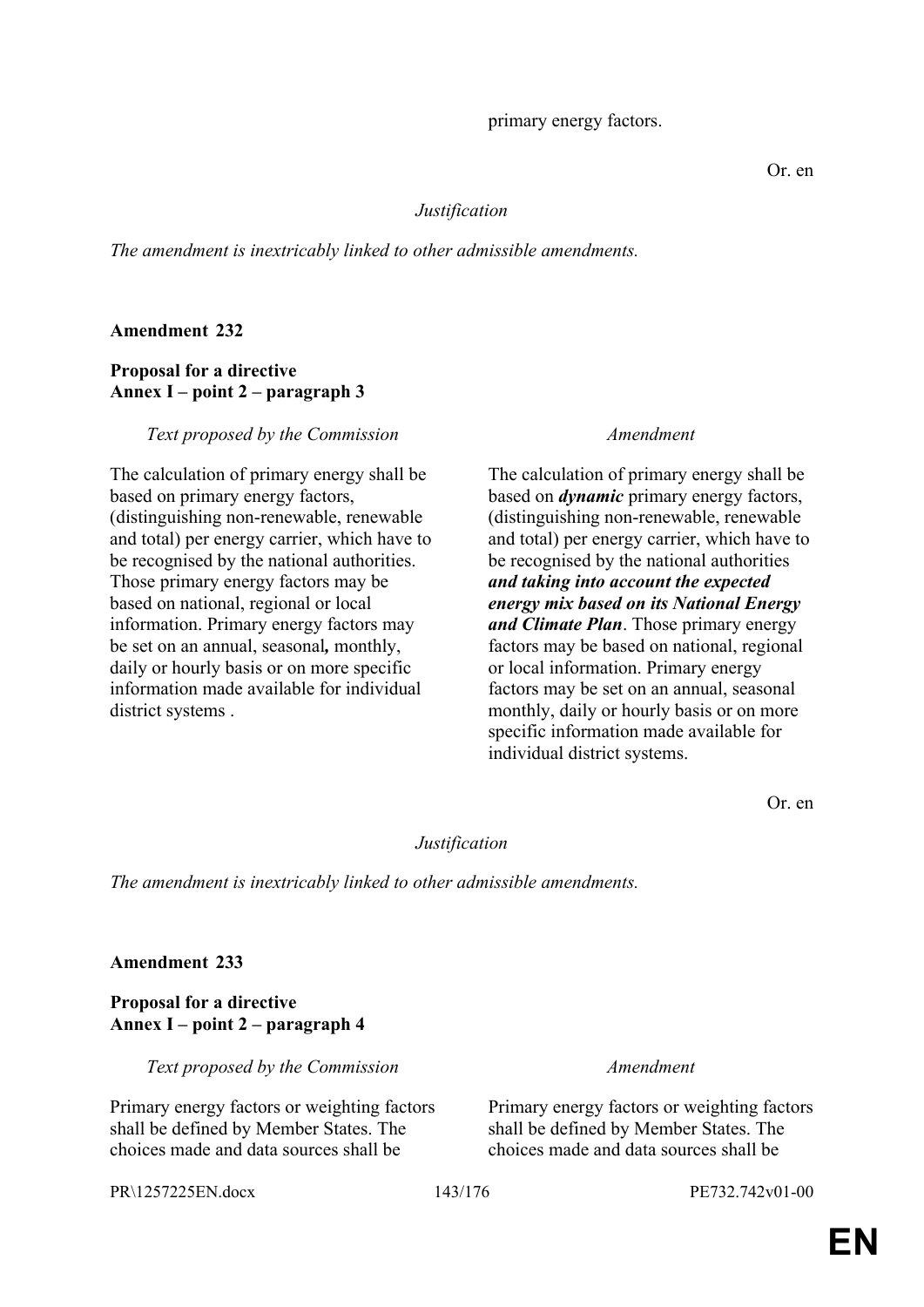reported according to EN 17423 or any superseding document. Member States *may* opt for *an average EU primary energy factor for electricity established pursuant to Directive (EU) …/… [recast EED] instead of* a primary energy factor reflecting the electricity mix in the country. reported according to EN 17423 or any superseding document. Member States *shall* opt for a primary energy factor reflecting the electricity mix in the country. *In the application of those factors to the calculation of energy performance, Member States shall ensure that the optimal energy performance of the building envelope is pursued.*

Or. en

## *Justification*

*The amendment is inextricably linked to other admissible amendments.*

### **Amendment 234**

# **Proposal for a directive Annex I – point 3**

### *Text proposed by the Commission Amendment*

3. For the purpose of expressing the energy performance of a building, Member States *may* define additional numeric indicators of total, non-renewable and renewable primary energy use, and of operational greenhouse gas emissions produced in  $kgCO_2$ eq/(m<sup>2</sup>.y).

3. For the purpose of expressing the energy performance of a building, Member States *shall* define additional numeric indicators of total, non-renewable and renewable primary energy use, and of operational greenhouse gas emissions produced in  $kgCO_2eq/(m^2.y)$ .

Or. en

# *Justification*

*The amendment is inextricably linked to other admissible amendments.*

**Amendment 235**

**Proposal for a directive Annex I – point 4 – point b**

*Text proposed by the Commission Amendment*

(b) heating installation and hot water supply, including their insulation

(b) heating installation and hot water supply, including their insulation

PE732.742v01-00 144/176 PR\1257225EN.docx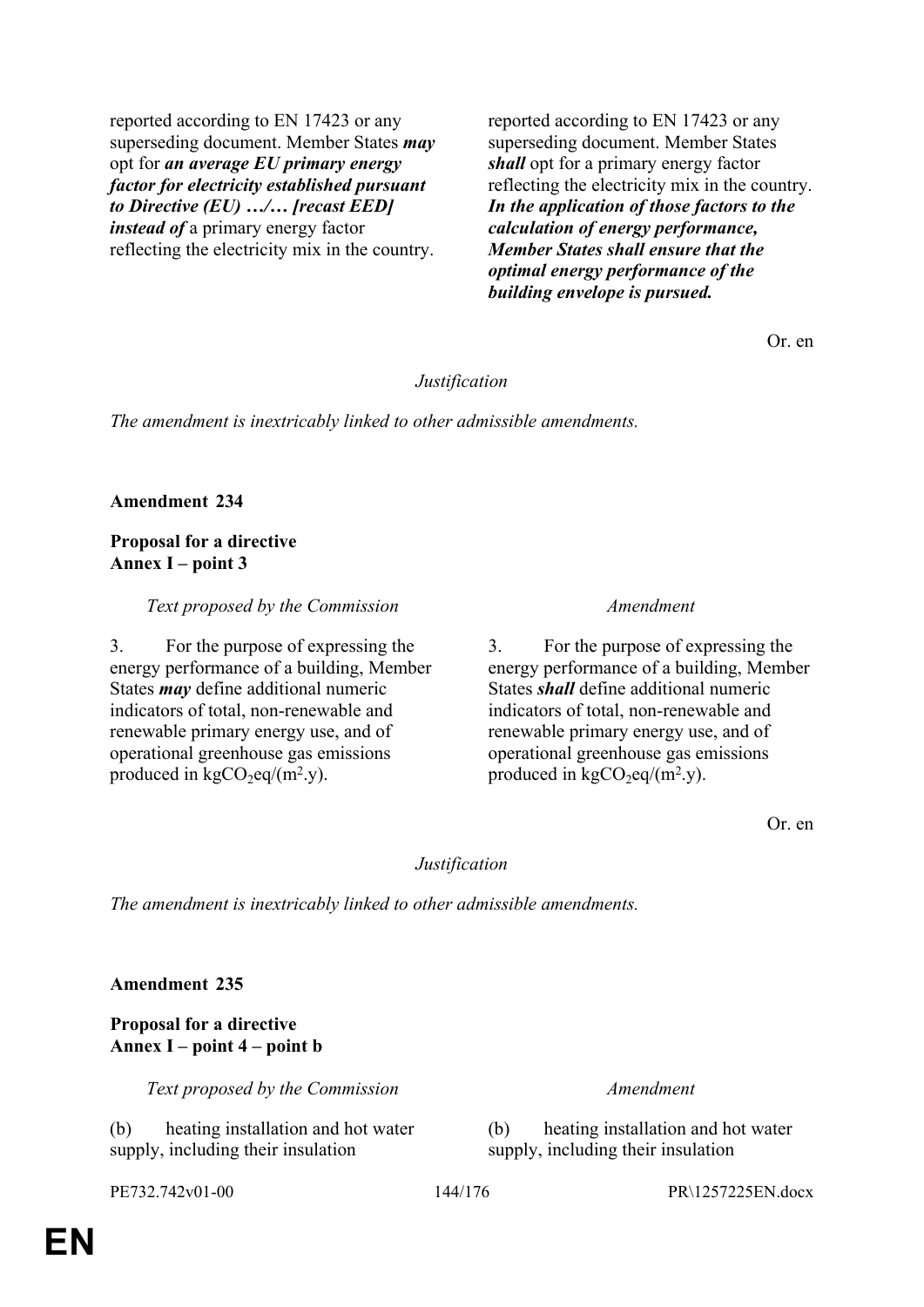Or. en

#### *Justification*

*The amendment is inextricably linked to other admissible amendments.*

### **Amendment 236**

### **Proposal for a directive Annex II – table – point a – column 2 – row 1**

*Text proposed by the Commission Amendment*

Number of buildings and total floor area (m2):

— per building type (including public buildings and social housing)

- 
- $-$  NZEB  $-$  NZEB
- worst-performing (including a definition classes E, F, G)

Number of buildings and total floor area (m2):

— per building type (including public buildings and social housing)

— per energy performance class — per energy performance class

— worst-performing (including a definition classes E, F, G)

*Overview of the total share, number and location of unoccupied buildings, and vacant properties in common-property buildings*

Or. en

### **Amendment 237**

### **Proposal for a directive Annex II – table – point a – column 2 – row 2**

*Text proposed by the Commission Amendment* Number of energy performance certificates: Number of energy performance certificates: — per building type (including public buildings) — per building type (including public buildings) — per energy performance class — per energy performance class

PR\1257225EN.docx 145/176 PE732.742v01-00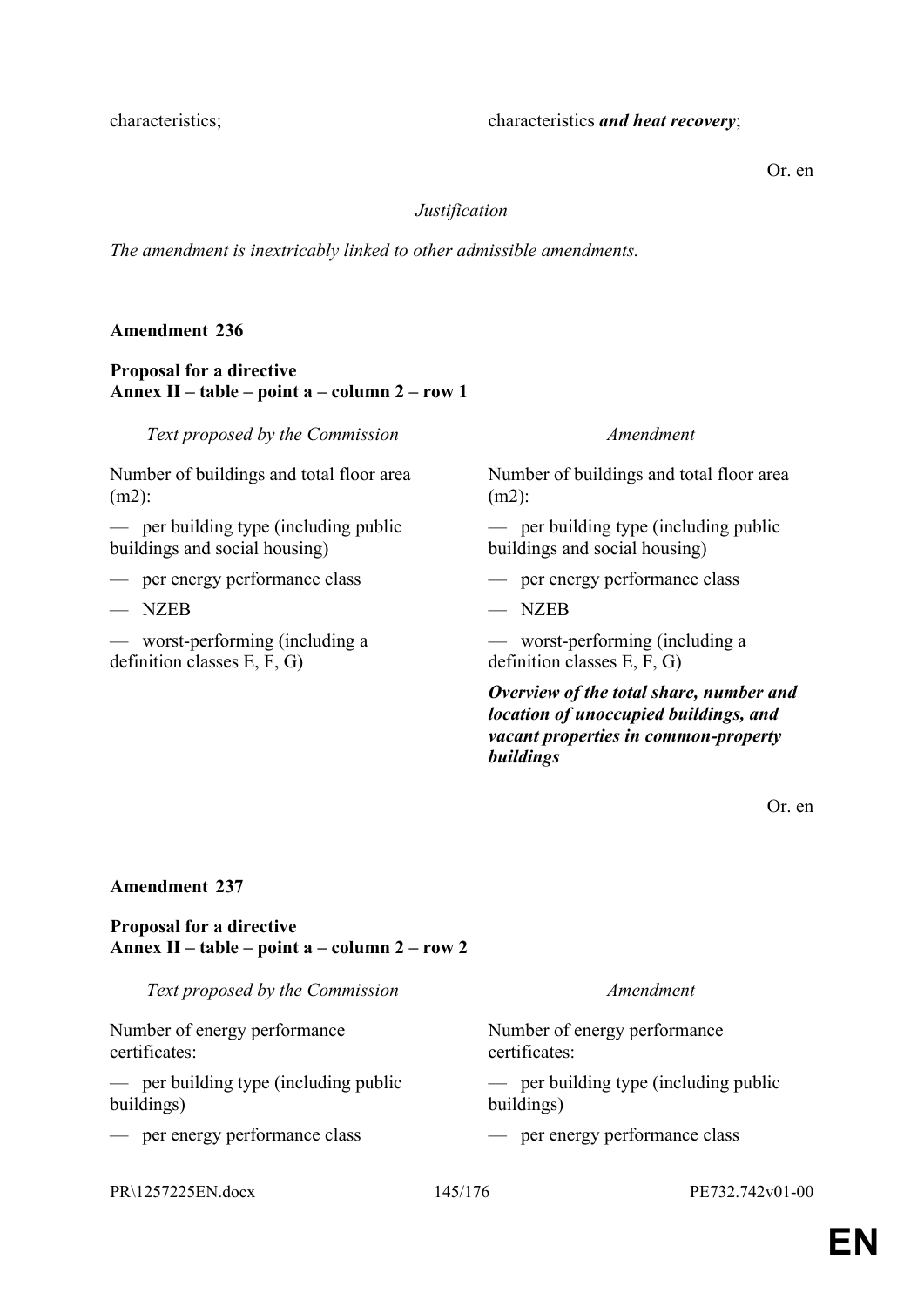*Number of buildings categorised as officially protected as part of a designated environment or because of their special architectural or historical merit as compared to 2020*

Or. en

### **Amendment 238**

#### **Proposal for a directive Annex II – table – point a – column 2 – row 3**

*Text proposed by the Commission Amendment*

Annual renovation rates: number and total floor area (m2)

- per building type per building type
- to nearly zero-energy building levels to nearly zero-energy *and to zero-*
- per renovation depth (weighted average renovation)
- deep renovations deep renovations
- public buildings public buildings

Annual renovation rates: number and total floor area (m2)

*emission* building levels

— per renovation depth (weighted average renovation)

- 
- 

Or. en

#### **Amendment 239**

### **Proposal for a directive Annex II – table – point a – column 2 – row 5**

| Text proposed by the Commission          | Amendment                                |
|------------------------------------------|------------------------------------------|
| Annual greenhouse gas emissions          | Annual <i>operational</i> greenhouse gas |
| (kgCO2eq/(m2.y):                         | emissions ( $kgCO2eq/(m2.y)$ :           |
| - per building type (including public    | - per building type (including public    |
| buildings)                               | buildings)                               |
| Annual greenhouse gas emission reduction | Annual <i>operational</i> greenhouse gas |
| (kgCO2eq/(m2.y):                         | emission reduction $(kgCO2eq/(m2.y))$ :  |
| - per building type (including public    | - per building type (including public    |
|                                          |                                          |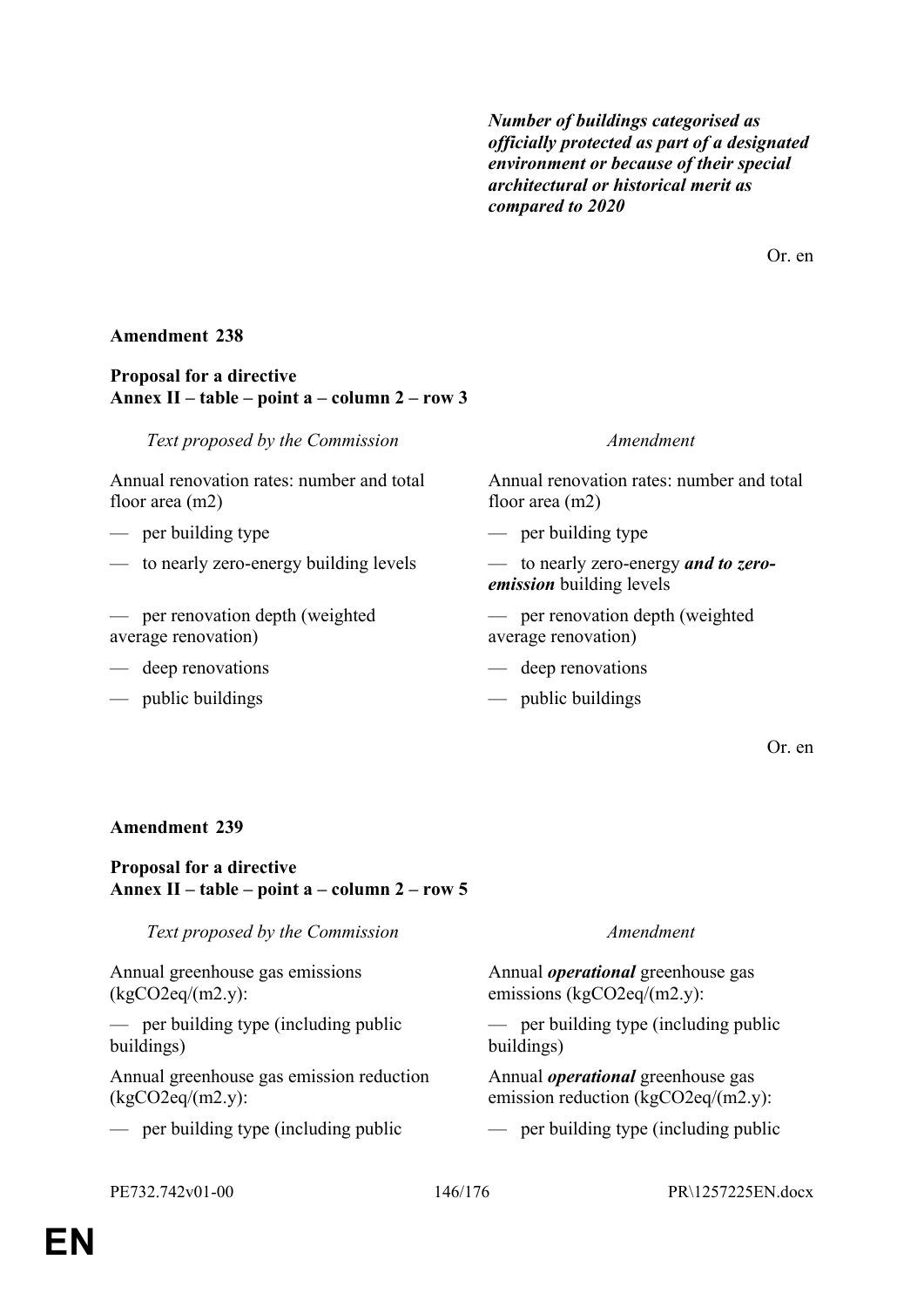buildings) buildings *Life-cycle GWP (kgCO2eq/m2): — per building type Life-cycle GWP reduction (kgCO2eq/m2): — per building type*

Or. en

#### **Amendment 240**

#### **Proposal for a directive Annex II – table – point a – column 2 – row 6**

*Text proposed by the Commission Amendment*

#### — Split incentives — Split incentives

— Capacity of construction and energy sector

Overview of the capacities in the construction, energy efficiency and renewable energy sectors

Market barriers and failures (description): Market barriers and failures (description):

— Capacity of construction and energy sector

Overview of the capacities in the construction, energy efficiency and renewable energy sectors

#### *Number of:*

*— Energy service companies*

- *construction companies*
- *architects and engineers*
- *skilled workers*
- *Training programmes and facilities focused on energetic renovation*
- *one-stop-shops per 50 000 inhabitants*

*— SMEs in the construction/renovation sector*

*- Renewable energy communities and citizen energy communities providing educational, awareness, and technical support to households*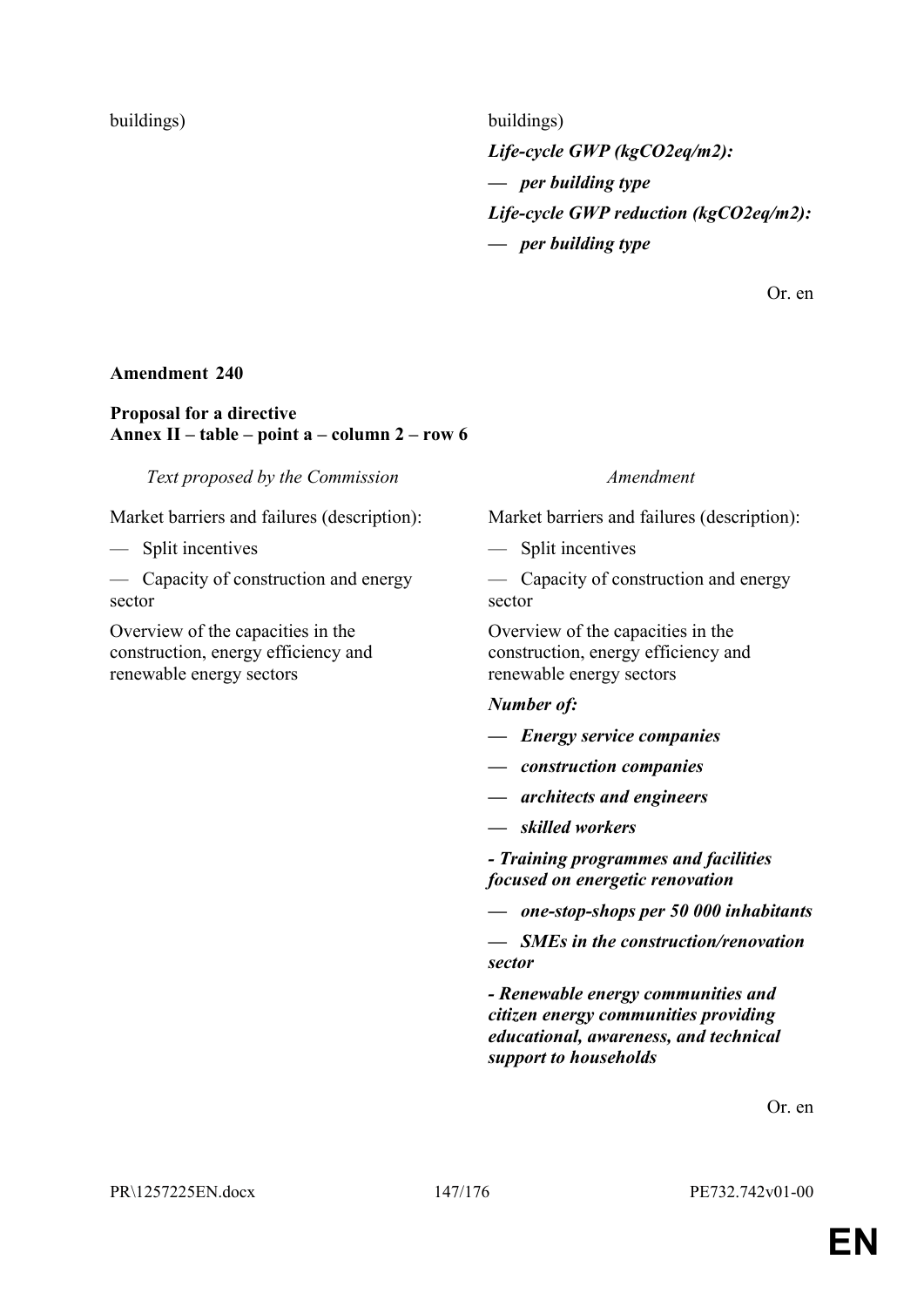# **Proposal for a directive Annex II – table – point a – column 3 – row 6**

*Text proposed by the Commission Amendment*

Market barriers and failures (description): Market barriers and failures (description):

- Administrative Administrative
- Financial Financial
- Technical Technical
- 
- $\overline{\phantom{a}}$  Other  $\overline{\phantom{a}}$  Other

*Number of:*

- *Energy service companies*
- *construction companies*
- *architects and engineers*
- *skilled workers*
- *— one-stop-shops*
- *SMES in the construction/renovation sector*

- Architects/engineers/skilled workers retired

- Architects/engineers/skilled workers entering the market
- Young people in the sector Young people in the sector
- 

Overview and forecast of the evolution of prices of construction materials and national market developments

- 
- 
- 
- Awareness Awareness
	-

Projections of the construction workforce: Projections of the construction workforce:

- Architects/engineers/skilled workers retired

- Architects/engineers/skilled workers entering the market

- 
- Women in the sector Theorem  $\sim$  Women in the sector

Overview and forecast of the evolution of prices of construction materials and national market developments

Or. en

#### **Amendment 242**

**Proposal for a directive Annex II – table – point a – column 2 – row 7**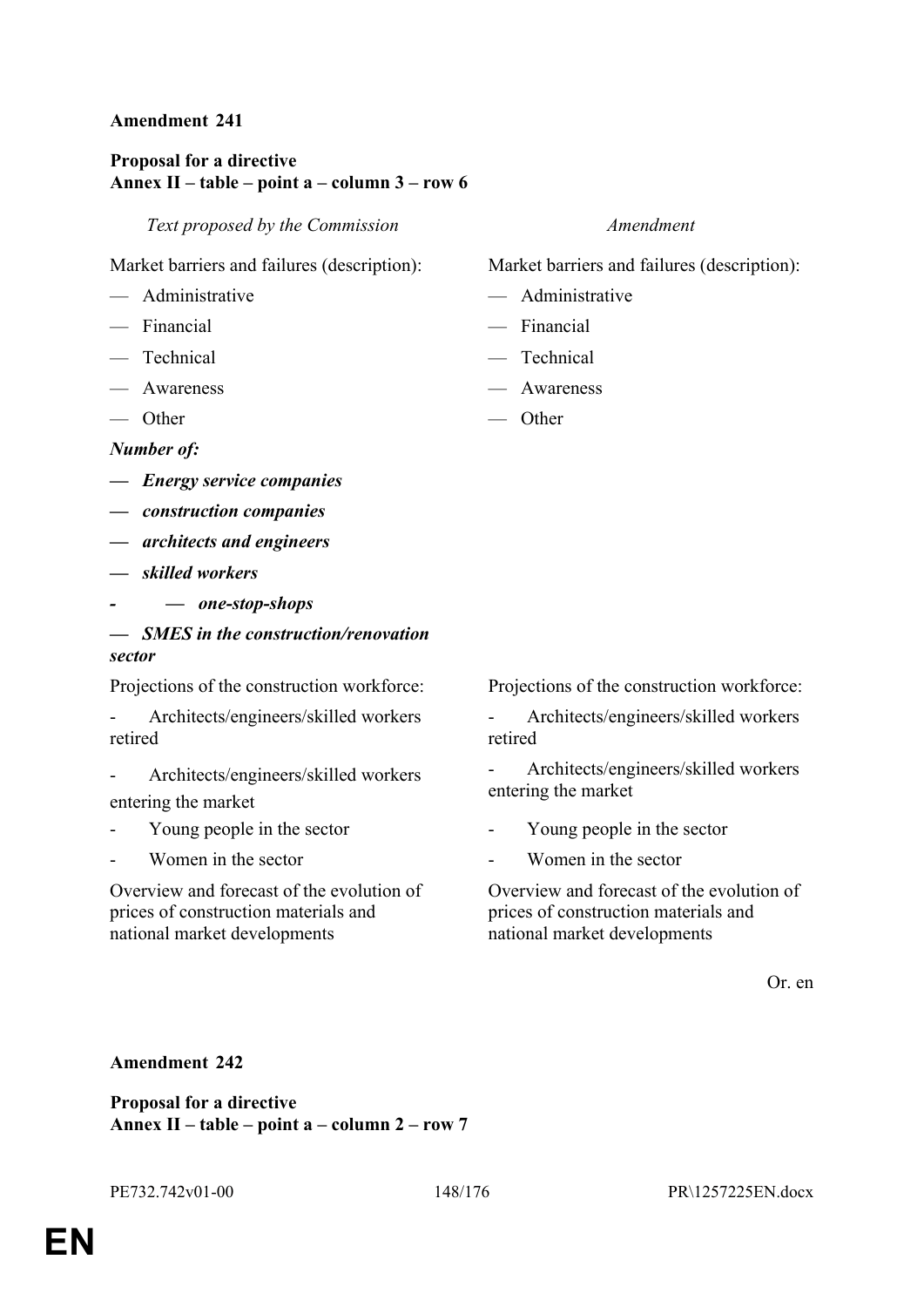PR\1257225EN.docx 149/176 PE732.742v01-00

### *Text proposed by the Commission Amendment*

 $\frac{1}{2}$  % of people affected by energy poverty

— proportion of disposable household income spent on energy

— population living in inadequate dwelling conditions (e.g. leaking roof) or with inadequate thermal comfort conditions

# Energy poverty: Energy poverty *(disaggregated by gender)*:

 $\frac{1}{2}$  % of people affected by energy poverty

— proportion of disposable household income spent on energy

— population living in inadequate dwelling conditions (e.g. leaking roof) or with inadequate thermal comfort conditions

Or. en

### **Amendment 243**

**Proposal for a directive Annex II – table – point a – column 2 – row 9**

*Text proposed by the Commission Amendment*

Definition of nearly-zero energy building for new and existing buildings

Definition of nearly-zero energy building for new and existing buildings

*- description of regions and number of zero emission buildings per climate zone*

Or. en

#### **Amendment 244**

**Proposal for a directive Annex II – table – point a – column 2 – row 9 a (new)**

*Text proposed by the Commission Amendment*

*Number of new bicycle parking spaces, including for cargo bikes, and e-bike charging stations*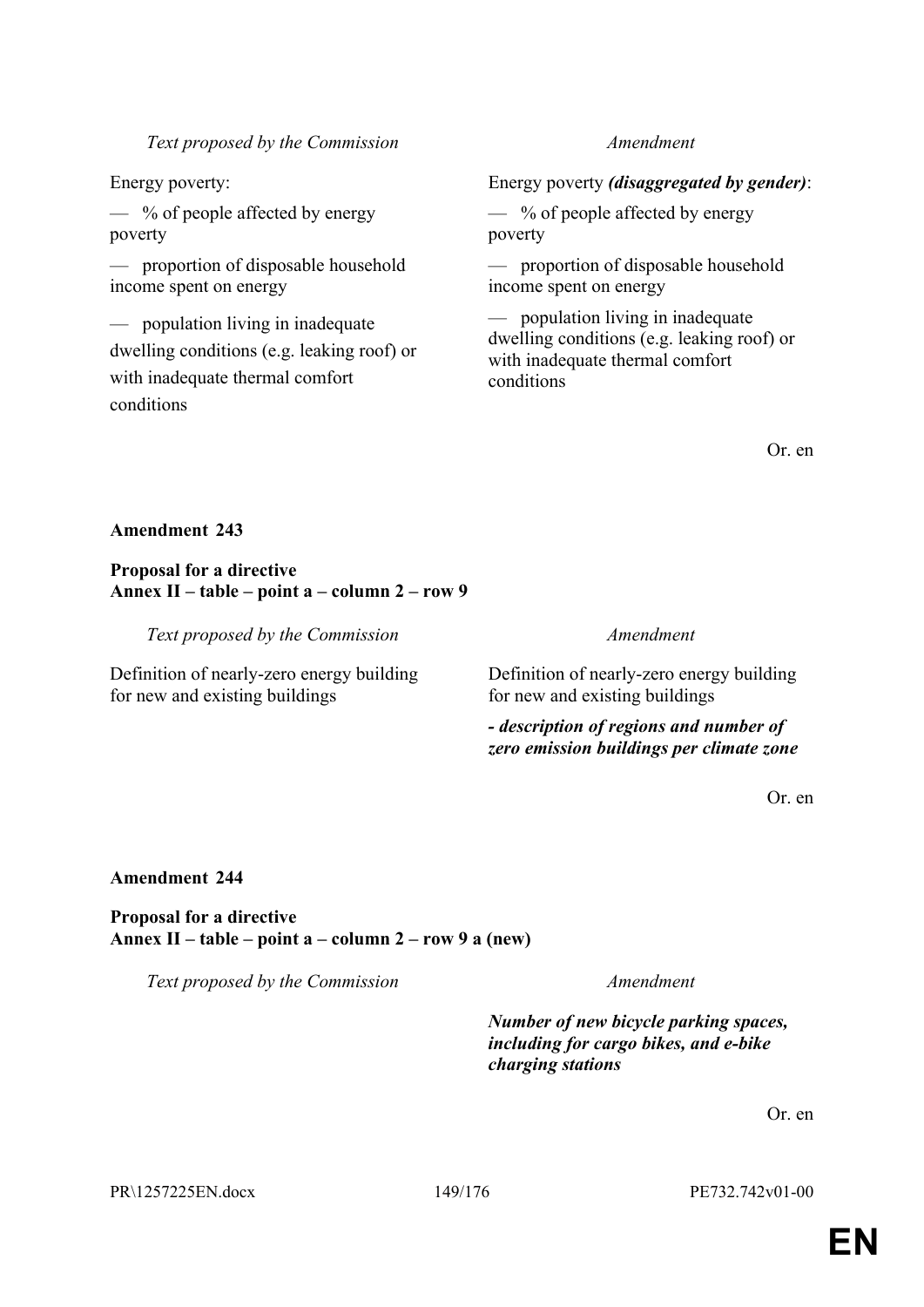### **Proposal for a directive Annex II – table – point a – column 2 – row 10**

*Text proposed by the Commission Amendment*

Cost-optimal minimum requirements for new and existing buildings

*[*Cost-optimal minimum requirements for new and existing buildings*]*

Or. en

#### **Amendment 246**

### **Proposal for a directive Annex II – table – point b – column 2 – row 11**

*Text proposed by the Commission Amendment*

Targets for annual renovation rates: number and total floor area (m2):

- 
- worst-performing worst-performing

Targets for annual renovation rates: number and total floor area (m2):

- per building type per building type
	-
	- *deep renovations*

*Targets for expected share (%) of renovated buildings:*

- *per building type*
- *per renovation depth*

Or. en

#### **Amendment 247**

**Proposal for a directive Annex II – table – point b – column 3 – row 11**

*Text proposed by the Commission Amendment*

*Targets for expected share (%) of* 

*deleted*

*renovated buildings:*

PE732.742v01-00 150/176 PR\1257225EN.docx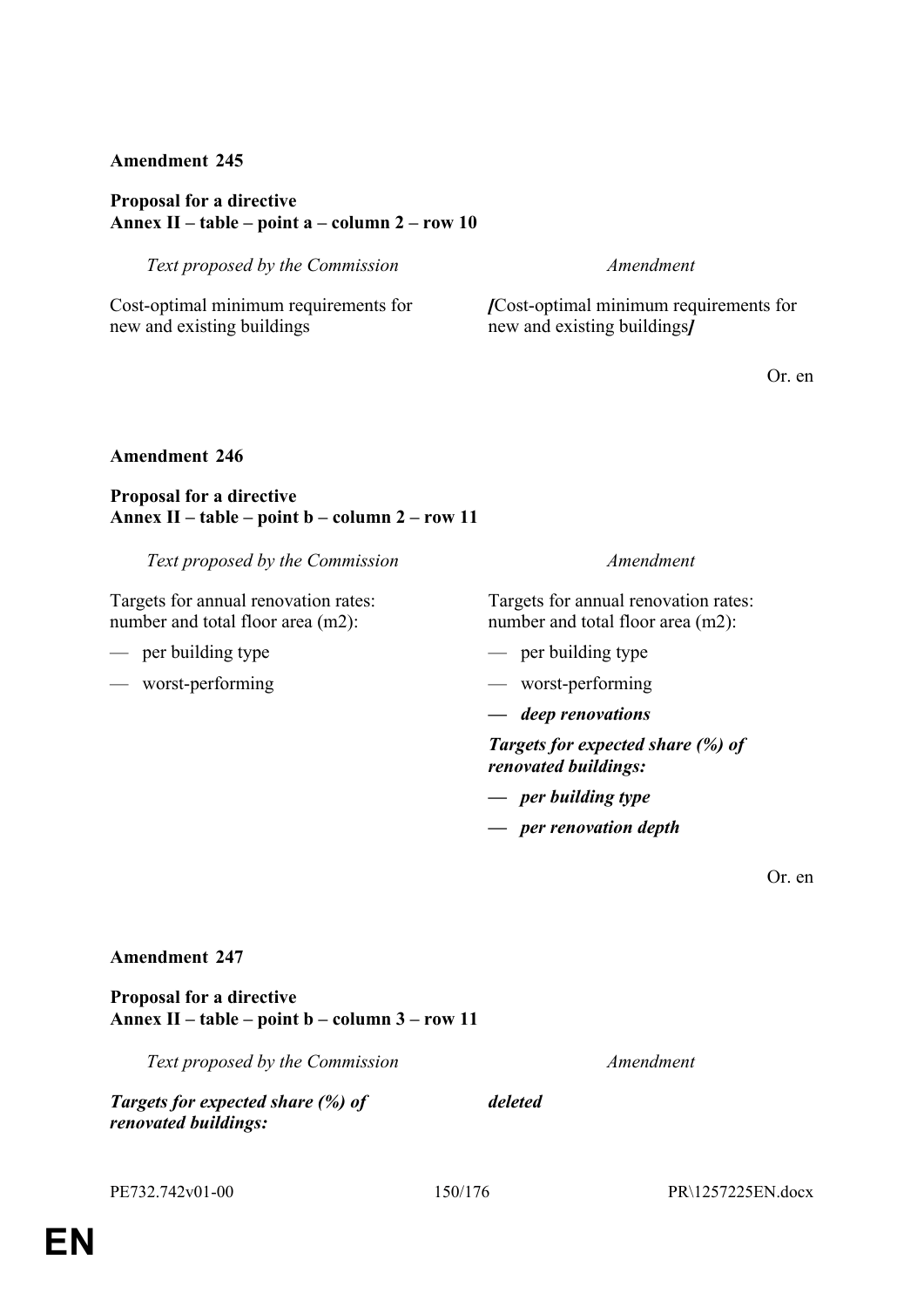Or. en

### **Amendment 248**

### **Proposal for a directive Annex II – table – point b – column 2 – row 12**

*Text proposed by the Commission Amendment*

Target for expected primary and final annual energy consumption (ktoe):

— per building type — per building type

— per end use — per end use

Expected energy savings: Expected energy savings:

— per building type — per building type

Target for expected primary and final annual energy consumption (ktoe):

- 
- 

*- share of energy from renewable sources in the building sector (MW generated)*

*- numerical targets for the deployment of solar energy and heat pumps in buildings*

*Milestones and trajectories for buildings to achieve the performance classes pursuant to Article 9(1) and higher energy performance classes in line with reaching the climate neutrality goal*

*Targets for increase of share of energy in line with the indicative target for the share of energy from renewable sources in the building sector set in Article 15a(1) of ... [amended RED]*

*Targets for the decarbonisation of heating and cooling, including through district heating and cooling networks using renewable energy and waste heat in line with the requirements set in Articles 23 and 24 of [amended EED] and requirements set in Articles 15, 15a, 20, 23 and 24 of ... [amended RED]*

*Targets for constructing bicycle parking* 

PR\1257225EN.docx 151/176 PE732.742v01-00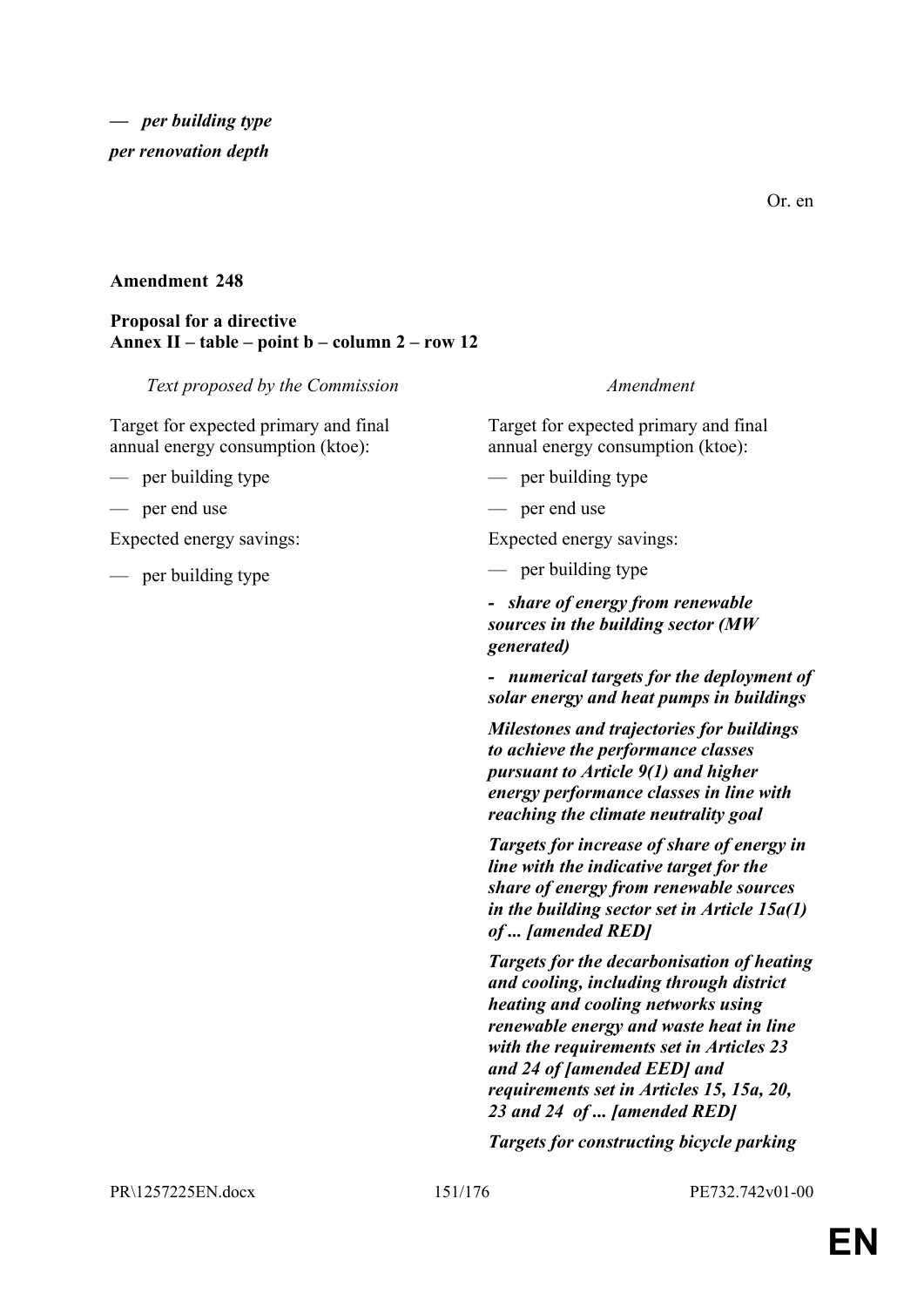*spaces, developed in line with the relevant provisions of this Directive.*

Or. en

#### **Amendment 249**

**Proposal for a directive Annex II – table – point b – column 3 – row 12**

*Text proposed by the Commission Amendment*

*Share of energy from renewable sources in the building sector (MW generated)*

Or. en

#### **Amendment 250**

#### **Proposal for a directive Annex II – table – point b – column 2 – row 13**

*Text proposed by the Commission Amendment*

Targets for expected greenhouse gas emissions (kgCO2eq/(m2.y):

— per building type — per building type

Targets for expected greenhouse gas emission reduction  $(\% )$ :

— per building type — per building type

Targets for expected *operational* greenhouse gas emissions (kgCO2eq/(m2.y):

*deleted*

Targets for expected *operational* greenhouse gas emission reduction (%):

*Targets for expected whole lifecycle greenhouse gas emission (kgCO2eq/(m2.y) with five year milestones:*

*— per building type*

*Targets for expected whole lifecycle greenhouse gas emission reduction (%) with five year milestones:*

*— per building type*

*Targets for circular use of materials, recycled contents and secondary*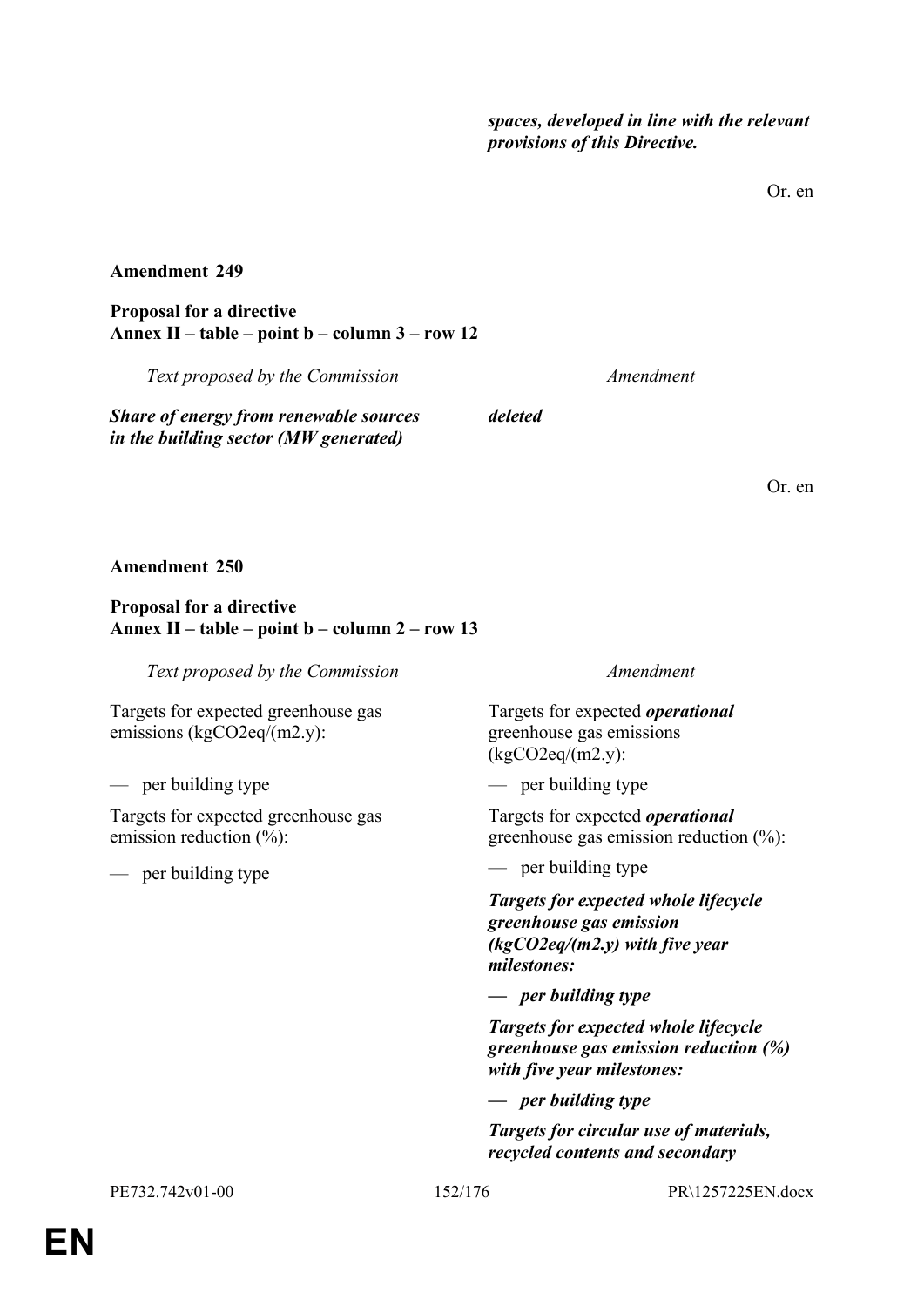*materials, and sufficiency with five year milestones*

*Targets to increase carbon removals associated to the temporary storage of carbon in or on buildings*

Or. en

#### **Amendment 251**

### **Proposal for a directive Annex II – table – point b – column 2 – row 14**

*Text proposed by the Commission Amendment*

Expected wider benefits Expected wider benefits

— Creation of new jobs — Creation of new jobs

— % reduction of people affected by energy poverty

— % reduction of people affected by energy poverty

*- Reduction of costs for health systems due to health improvements caused by better indoor environmental quality after the renovation*

*— resource efficiency, including efficiency of water usage*

- biodiversity
- indoor environment quality
- climate mitigation and adaptation

Or. en

#### **Amendment 252**

**Proposal for a directive Annex II – table – point b – column 3 – row 16**

*Text proposed by the Commission Amendment*

*Contribution to the Union's energy efficiency targets in accordance with Directive (EU) …/… [recast EED] target (share and figure in ktoe, primary and* 

PR\1257225EN.docx 153/176 PE732.742v01-00

*deleted*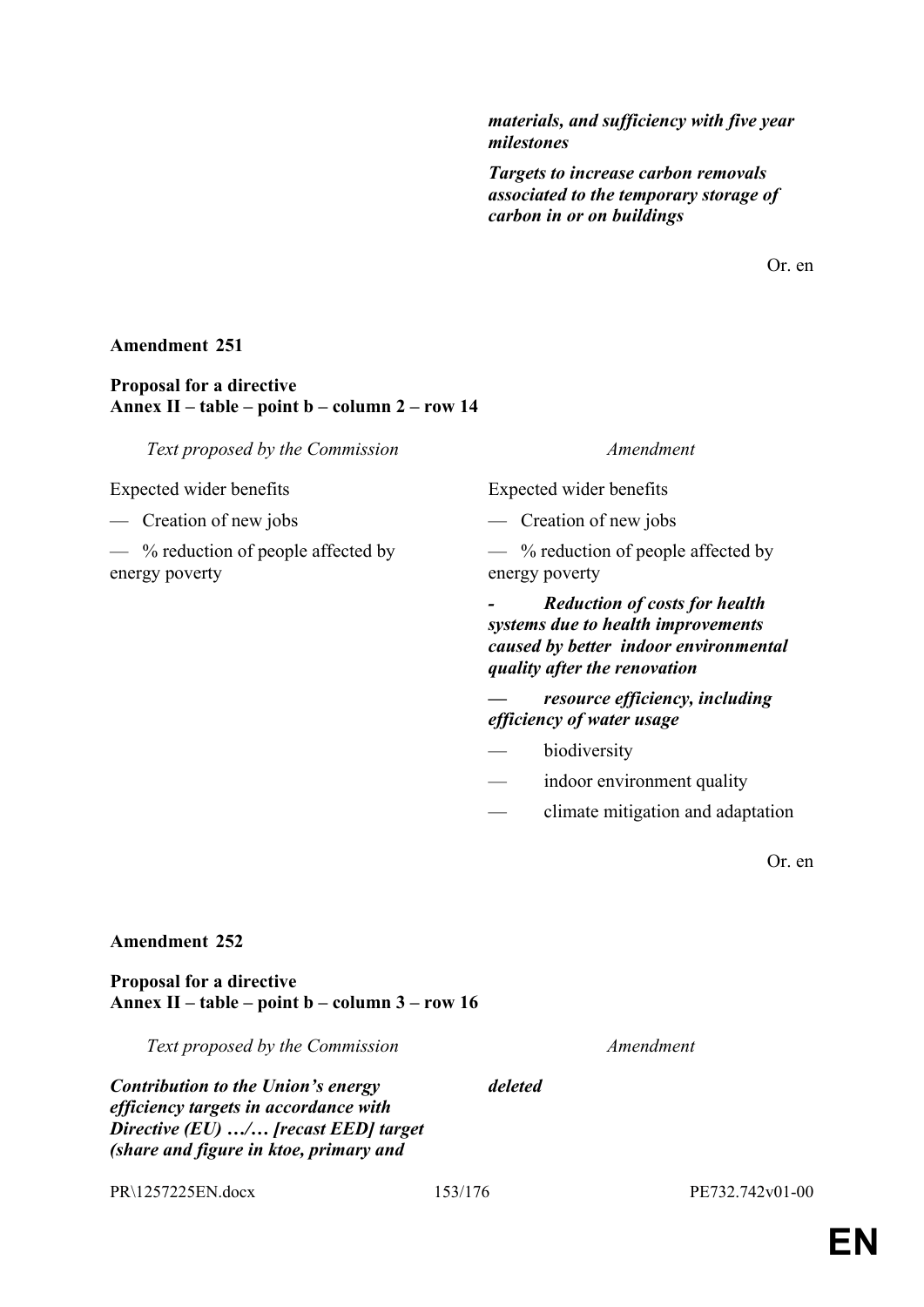*final [consumption): — against Article 8 EED target (energy savings obligation)*

Or. en

#### **Amendment 253**

#### **Proposal for a directive Annex II – table – point b – column 2 – row 17**

#### *Text proposed by the Commission Amendment*

Contribution to the Union's renewable energy targets in accordance with Directive (EU) 2018/2001 [amended RED] (share, MW generated):

— against the overall target for energy from renewable sources

— against the *indicative* target for the share of energy from renewable sources in the building sector

Contribution to the Union's renewable energy targets in accordance with Directive (EU) 2018/2001 [amended RED] (share, MW generated):

— against the overall target for energy from renewable sources

— against the *mandatory* target for the share of energy from renewable sources in the building sector

Or. en

#### **Amendment 254**

**Proposal for a directive Annex II – table – point c – column 2 – row 19 –point ca (new)**

*Text proposed by the Commission Amendment*

*(ca) high indoor environmental quality both in new and renovated buildings;*

Or. en

**Amendment 255**

**Proposal for a directive Annex II – table – point c – column 2 – row 19 – point e**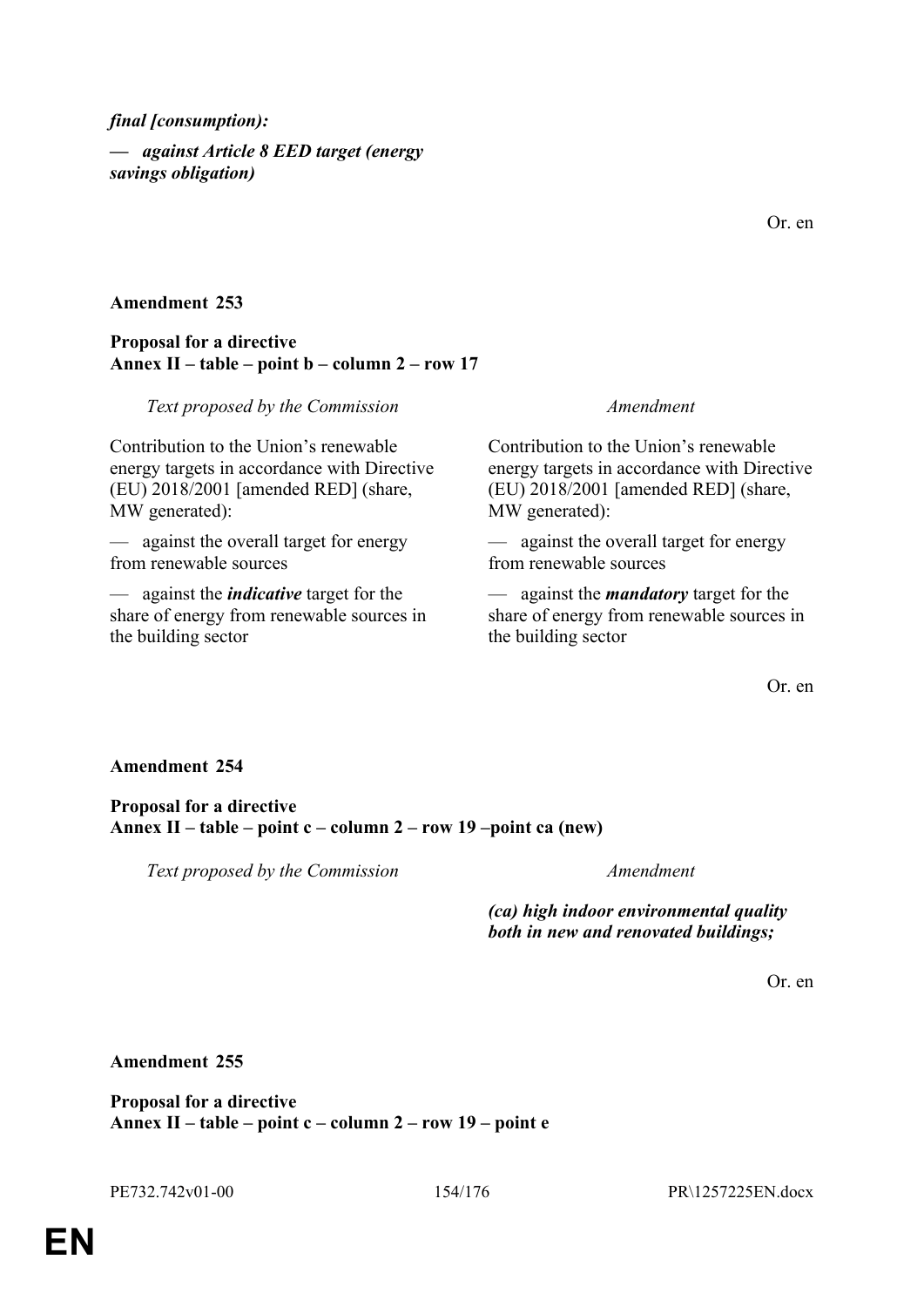# **EN**

*Text proposed by the Commission Amendment*

(e) the creation of one-stop-shops *or similar mechanisms* for the provision of technical, administrative and financial advice and assistance;

(e) the creation of *independent* one-stopshops for the provision of technical, administrative and financial advice and assistance *and provision of educational and awareness activities*;

Or. en

#### **Amendment 256**

#### **Proposal for a directive Annex II – table – point c – column 2 – row 19 –point f a (new)**

*Text proposed by the Commission Amendment*

# *(fa) the roadmap to the complete phase out of fossil fuels in heating and cooling by 2035 at the latest;*

Or. en

### **Amendment 257**

### **Proposal for a directive Annex II – table – point c – column 2 – row 19 – point g**

*Text proposed by the Commission Amendment*

(g) the promotion of renewable energy sources in buildings in line with the *indicative* target for the share of energy from renewable sources in the building sector set in Article 15a(1) of Directive (EU) 2018/2001 [amended RED];

(g) the promotion of renewable energy sources in buildings in line with the *mandatory* target for the share of energy from renewable sources in the building sector set in Article 15a(1) of Directive (EU) 2018/2001 [amended RED];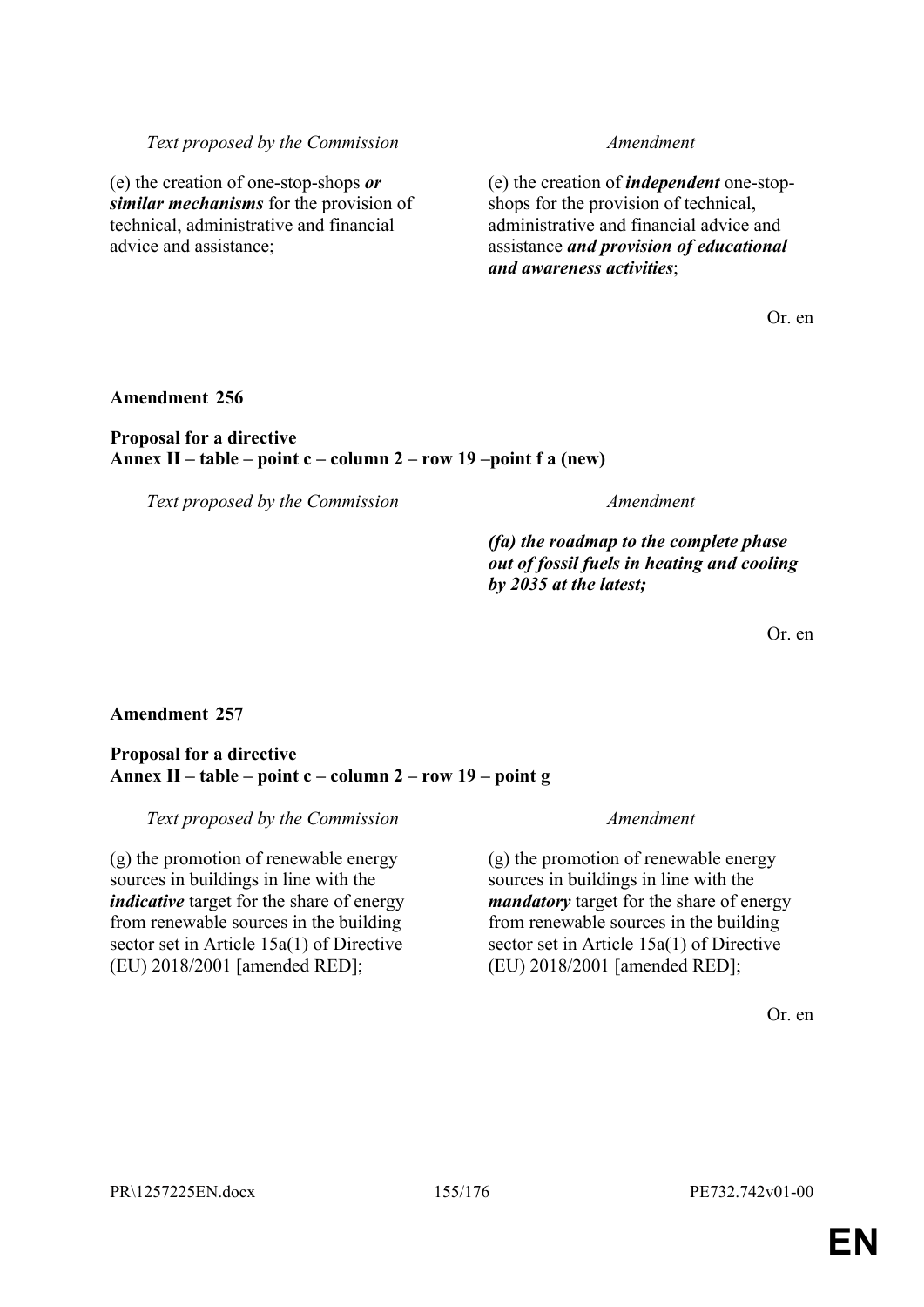**Proposal for a directive Annex II – table – point c – column 2 – row 19 –point ga (new)**

*Text proposed by the Commission Amendment*

*(ga) the deployment of solar energy installations on buildings;*

Or. en

**Amendment 259**

#### **Proposal for a directive Annex II – table – point c – column 2 – row 19 –point h a (new)**

*Text proposed by the Commission Amendment*

*(ha) the reduction of the overall environmental footprint of all parts and components of buildings, including through the use of sustainable, secondary, locally sourced construction and renovation products;*

Or. en

**Amendment 260**

**Proposal for a directive Annex II – table – point c – column 2 – row 19 –point i a (new)**

*Text proposed by the Commission Amendment*

*(ia) increase in the adoption of energy performance certificates including towards low income households;*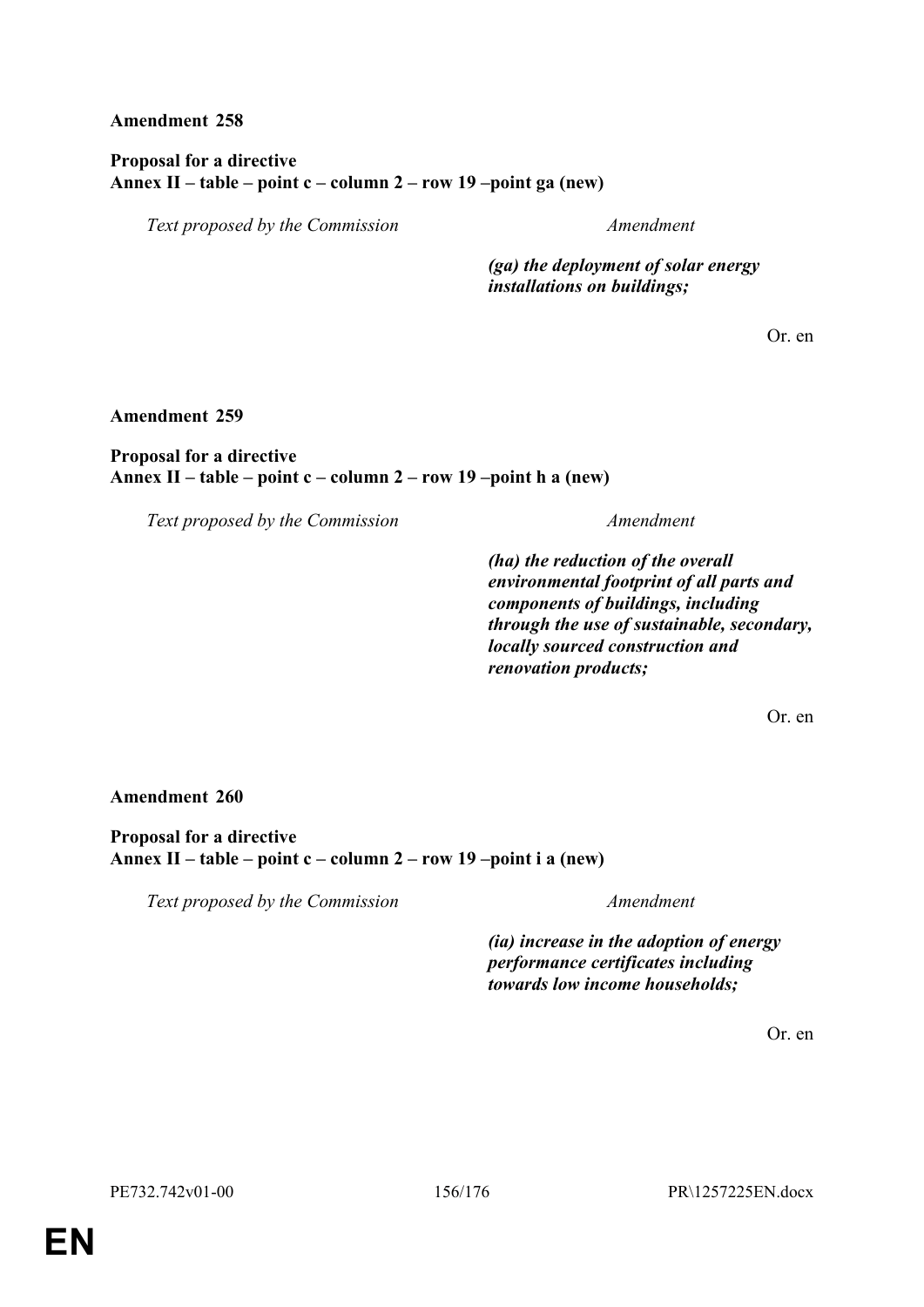### **Proposal for a directive Annex II – table – point c – column 2 – row 19 –point n**

#### *Text proposed by the Commission Amendment*

(n) addressing skills gaps and mismatches in human capacities, and promoting education, training, upskilling and reskilling in the construction, sector and energy efficiency and renewable energy sectors; and

(n) addressing skills gaps and mismatches in human capacities, and promoting education, training, upskilling and reskilling in the construction sector and energy efficiency and renewable energy sectors, *including with a gender dimension*; and

Or. en

#### **Amendment 262**

**Proposal for a directive Annex II – table – point c – column 2 – row 19 –point o a (new)**

*Text proposed by the Commission Amendment*

*(oa) new the promotion of smart technologies for monitoring, analysis and simulation of buildings' energy performance across the whole-life cycle, including 3D modelling technologies;*

Or. en

#### **Amendment 263**

**Proposal for a directive Annex II – table – point c – column 2 – row 19 –point o b (new)**

*Text proposed by the Commission Amendment*

*(ob) new inspection schemes including digital tools and checklists, to verify compliance with Building Automation and Control capabilities in Article 20;*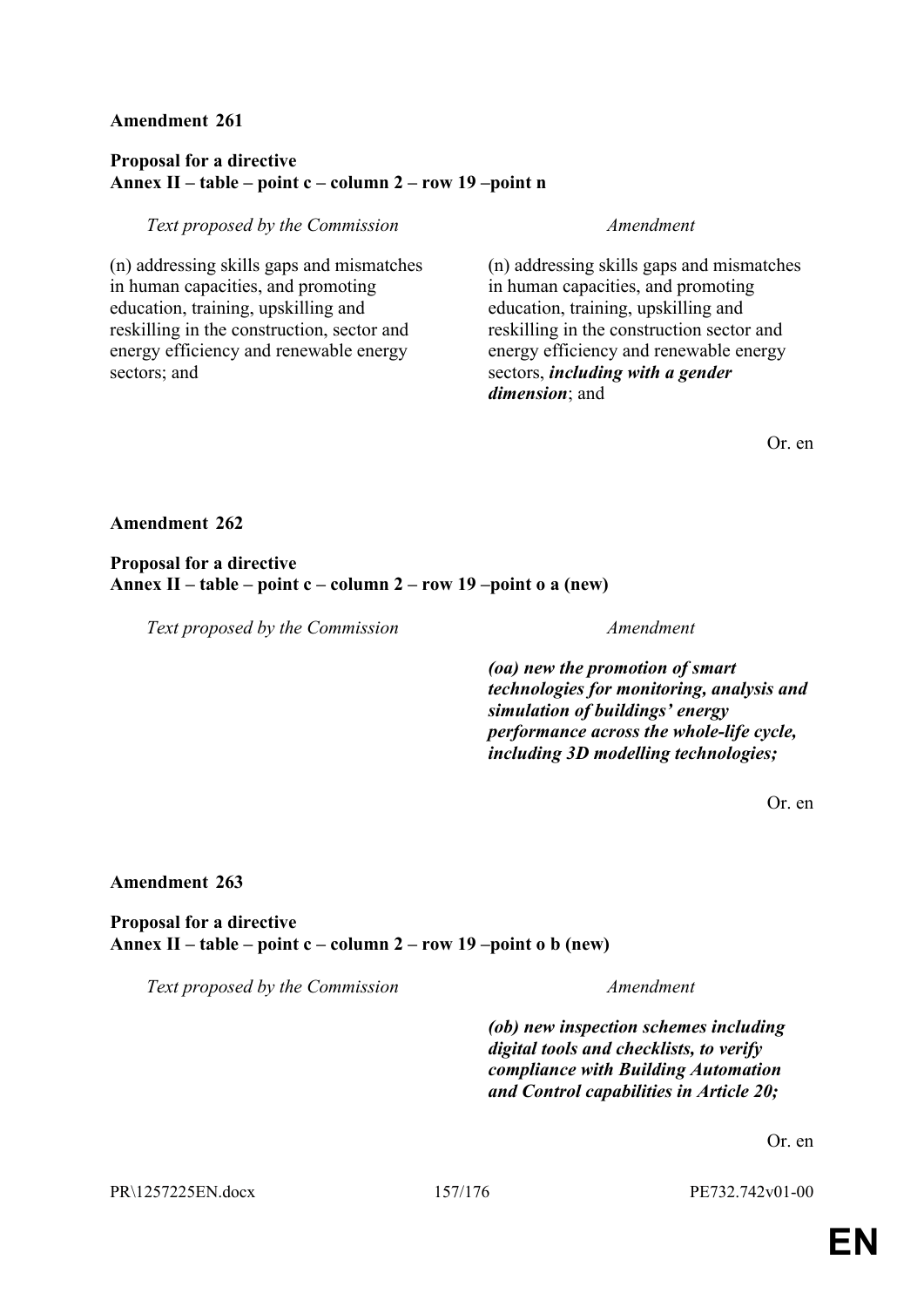#### **Proposal for a directive Annex II – table – point c – column 2 – row 19 –point o c (new)**

*Text proposed by the Commission Amendment*

*(oc) new development and support of citizen-led energy efficiency and renovation initiatives, in particular the role of renewable energy communities and citizen energy communities;*

Or. en

#### **Amendment 265**

**Proposal for a directive Annex II – table – point d a (new) – column 1 – row 20**

*Text proposed by the Commission Amendment*

*(e) roadmap on energy poverty*

Or. en

#### **Amendment 266**

**Proposal for a directive Annex II – table – point d a (new) – column 2 – row 20**

*Text proposed by the Commission Amendment*

*- Targets for reducing energy poverty rates*

*- number of households in energy poverty*

*- list implemented and planned policies to reduce energy poverty*

*- list of implemented and planned funding measures to reduce energy poverty*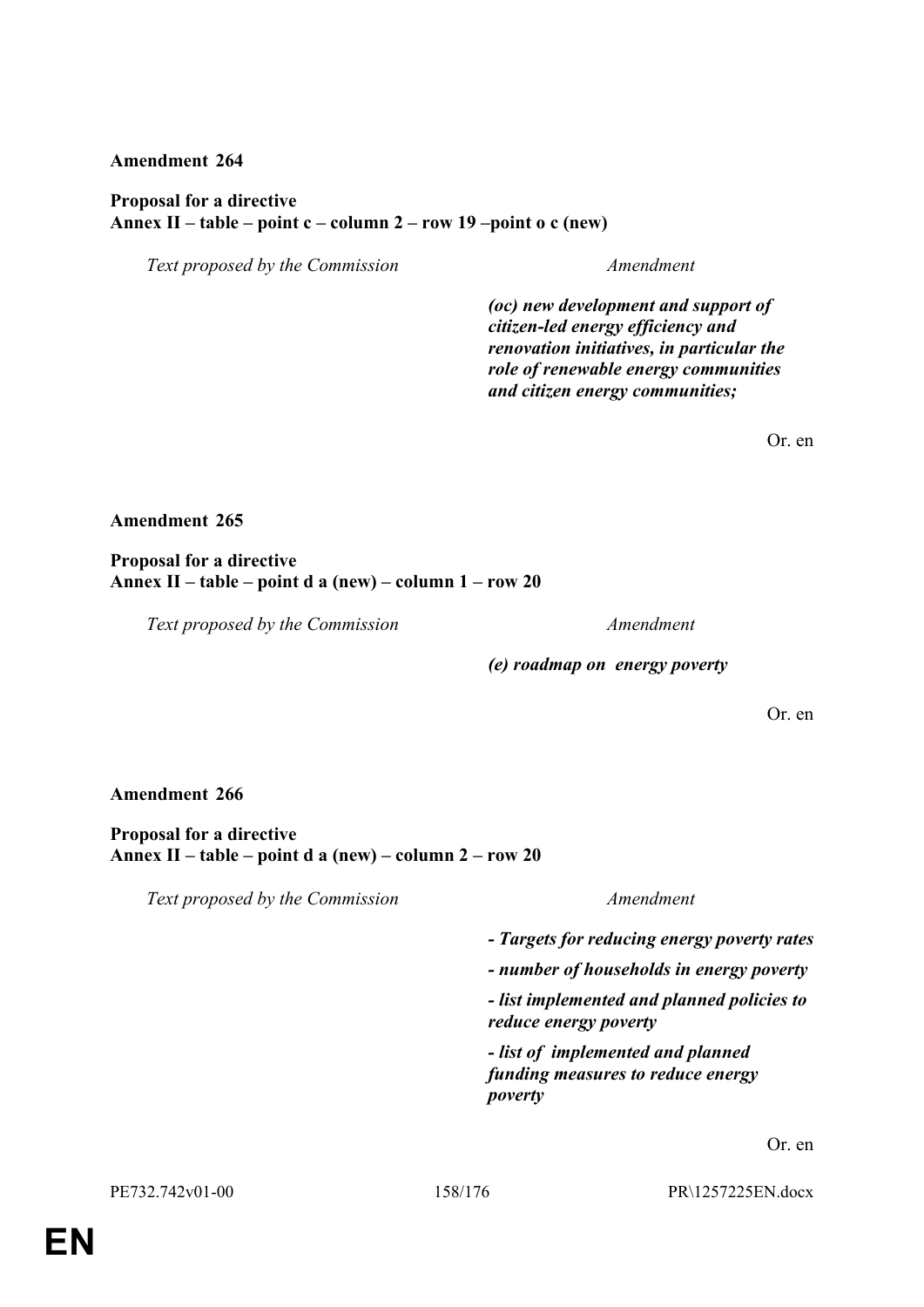#### **Proposal for a directive Annex III – point I – paragraph 1 a (new)**

*Text proposed by the Commission Amendment*

*Member States may choose to classify internal regions in different climatic zones so far as it complies with the table below.*

Or. en

#### *Justification*

*This amendment is necessary for pressing reasons relating to the internal logic of the text.*

**Amendment 268**

**Proposal for a directive Annex III – point I - table**

| EU climatic zone <sup>3</sup> | <b>Residential building</b>       | <b>Office building</b>                  | Other non-residential<br>building*                             |
|-------------------------------|-----------------------------------|-----------------------------------------|----------------------------------------------------------------|
| Mediterranean                 | $<$ 60 kWh/(m2.y)                 | $<$ 70 kWh/(m <sup>2</sup> .y)          | < NZEB total primary energy<br>use defined at national level   |
| Oceanic                       | $<$ 60 kWh/(m2.y)                 | $<$ 85 kWh/(m <sup>2</sup> .y)          | $<$ NZEB total primary energy<br>use defined at national level |
| Continental                   | $\leq 65$ kWh/(m <sup>2</sup> .y) | $<$ 85 kWh/(m <sup>2</sup> .y)          | $<$ NZEB total primary energy<br>use defined at national level |
| Nordic                        | $<$ 75 kWh/(m <sup>2</sup> .y)    | $\langle 90 \text{ kWh/(m².y)} \rangle$ | $<$ NZEB total primary energy<br>use defined at national level |

#### *Text proposed by the Commission*

\*Note: the threshold should be smaller than the threshold for total primary energy use established at the Member State level for nearly zero-energy non-residential buildings type other than offices

 $\overline{\phantom{a}}$  , where  $\overline{\phantom{a}}$ 

<sup>3</sup> Mediterranean: CY, HR, IT, EL, MT, ES, PT, Oceanic: BE, DK, IE, DE, FR, LU, NL, Continental: AT, BG, CZ, HU, PL, RO, SL, SK, Nordic: EE, FI, LV, LT, SE.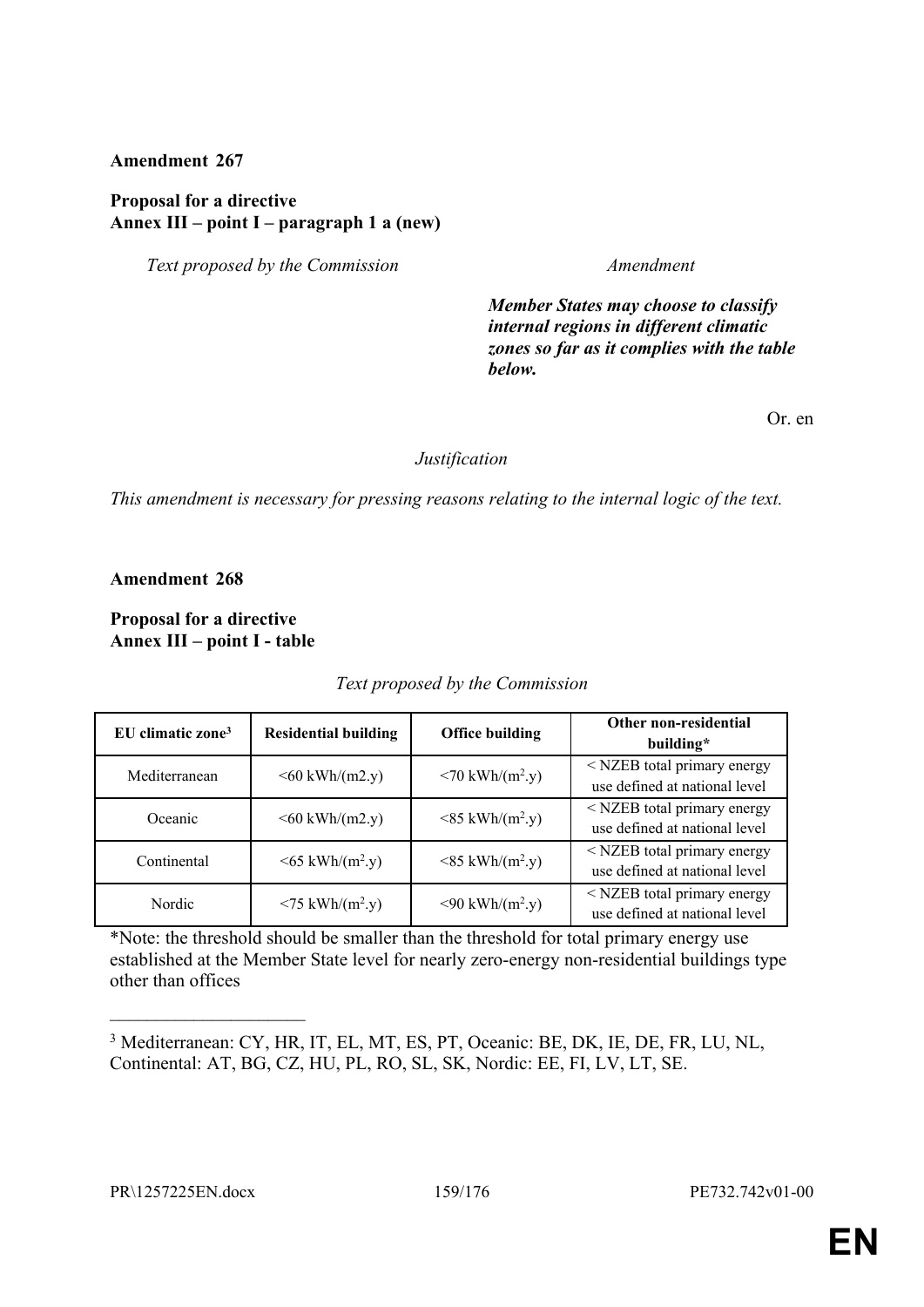|                                  |                                    | requirements for existing<br>buildings |                                                                                     |                                                       | requirements for new builings      |                                   |                                                                    |
|----------------------------------|------------------------------------|----------------------------------------|-------------------------------------------------------------------------------------|-------------------------------------------------------|------------------------------------|-----------------------------------|--------------------------------------------------------------------|
| <b>EU</b><br>climatic<br>zone[1] | <b>Resident</b><br>ial<br>building | Office<br>building                     | Other<br>non-<br>residenti<br>al<br>building<br>$\ast$                              | $\boldsymbol{E}\boldsymbol{U}$<br>climatic<br>zone[1] | <b>Residenti</b><br>al<br>building | <b>Office</b><br>building         | Other non-<br>residential<br>building*                             |
| Mediterra<br>nean                | < 60<br>kWh/(m2)<br>.y)            | <70<br>$kWh/(m^2)$ .<br>y)             | $<$ NZEB<br>total<br>primary<br>energy<br>use<br>defined<br>at<br>national<br>level | <b>Mediterr</b><br>anean                              | $<$ 30<br>kWh/(m2)<br>$\cdot y)$   | $\leq 40$<br>$kWh/(m^2)$<br>. y)  | $NZEB$ total<br>primary energy<br>use defined at<br>national level |
| Oceanic                          | < 60<br>kWh/(m2)<br>.y)            | < 85<br>$kWh/(m^2)$ .<br>y)            | $<$ NZEB<br>total<br>primary<br>energy<br>use<br>defined<br>at<br>national<br>level | <b>Oceanic</b>                                        | $<$ 30<br>kWh/(m2)<br>.y)          | $<$ 55<br>$kWh/(m^2)$<br>. y)     | $NZEB$ total<br>primary energy<br>use defined at<br>national level |
| Continent<br>al                  | <65<br>$kWh/(m^2)$ .<br>y)         | < 85<br>$kWh/(m^2)$ .<br>y)            | $<$ NZEB<br>total<br>primary<br>energy<br>use<br>defined<br>at<br>national<br>level | <b>Continen</b><br>tal                                | <35<br>$kWh/(m^2)$<br>$\cdot y)$   | $55$<br>$kWh/(m^2)$<br>$\cdot y)$ | $NZEB$ total<br>primary energy<br>use defined at<br>national level |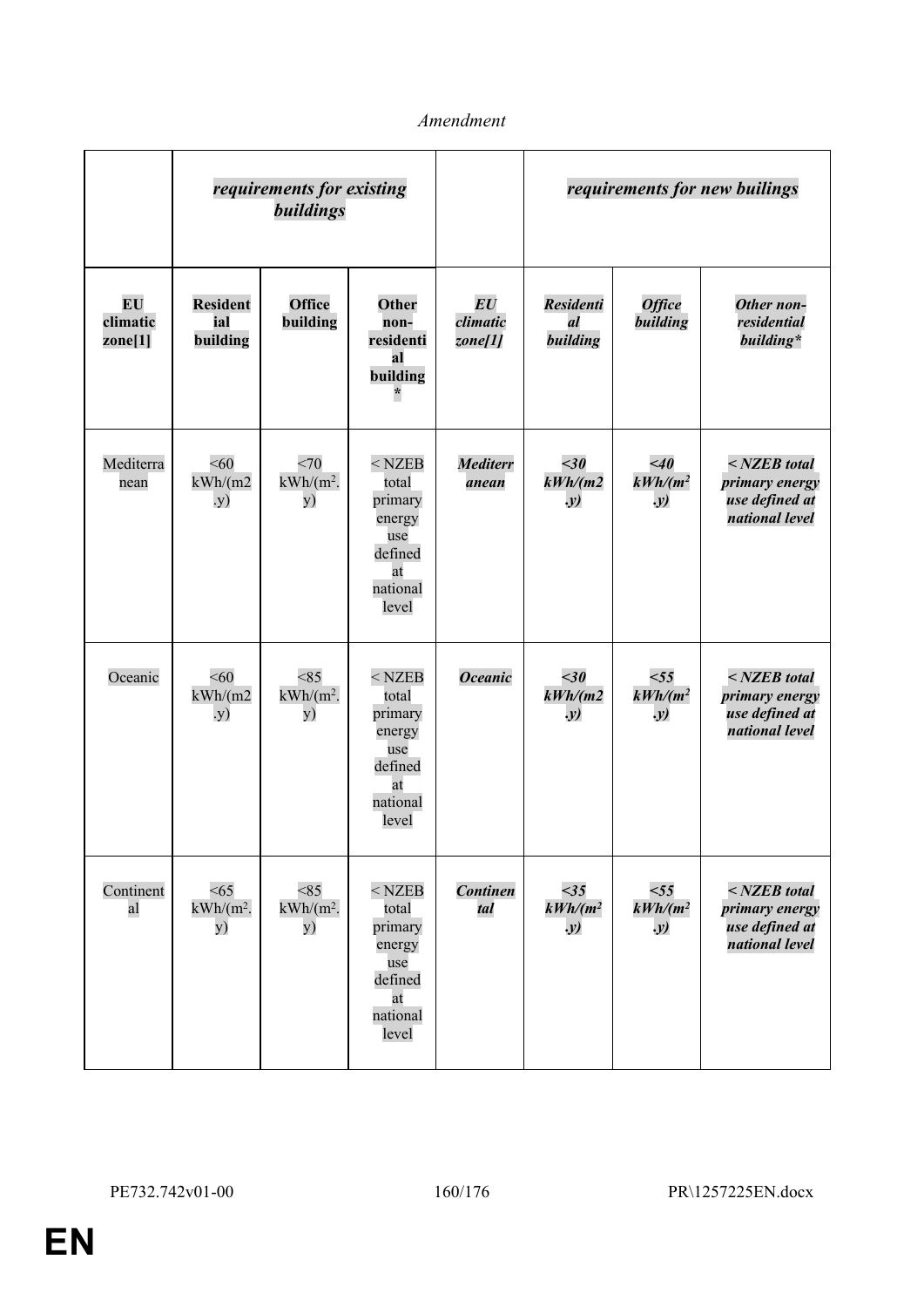| Nordic | <75<br>$kWh/(m^2)$ .<br>y) | < 90<br>$kWh/(m^2)$ .<br>y) | $<$ NZEB<br>total<br>primary<br>energy<br>use<br>defined<br>at<br>national<br>level | <b>Nordic</b> | $\leq 45$<br>$kWh/(m^2)$<br>.y) | $<$ 60<br>$kWh/(m^2)$<br>.y) | $NZEB$ total<br>primary energy<br>use defined at<br>national level |
|--------|----------------------------|-----------------------------|-------------------------------------------------------------------------------------|---------------|---------------------------------|------------------------------|--------------------------------------------------------------------|
|        |                            |                             |                                                                                     |               |                                 |                              |                                                                    |

\*Note: the threshold should be smaller than the threshold for total primary energy use established at the Member State level for nearly zero-energy non-residential buildings type other than offices

Or. en

### **Amendment 269**

 $\mathbf{I}$ 

 $\mathbf{I}$ 

 $\overline{1}$ 

### **Proposal for a directive Annex III – point I – paragraph 5**

#### *Text proposed by the Commission Amendment*

Only where, due to the nature of the building or lack of access to renewable energy communities or eligible district heating and cooling systems, it is technically not feasible to *fulfil* the requirements under the first paragraph, the total annual primary energy use may also be covered by energy from the grid *complying with criteria established at national level*.

Only where, due to the nature of the building or lack of access to renewable energy communities or eligible district heating and cooling systems, it is technically not feasible to *partially or fully comply with* the requirements under the first paragraph, *the remaining share or all of* the total annual primary energy use may also be covered by *renewable* energy from the grid *documented with Guarantees of Origin*.

Or. en

#### **Amendment 270**

#### **Proposal for a directive Annex III – point II – introductory part**

*Text proposed by the Commission Amendment*

PR\1257225EN.docx 161/176 PE732.742v01-00

II. Calculation of life-cycle *global* II. Calculation of life-cycle GWP of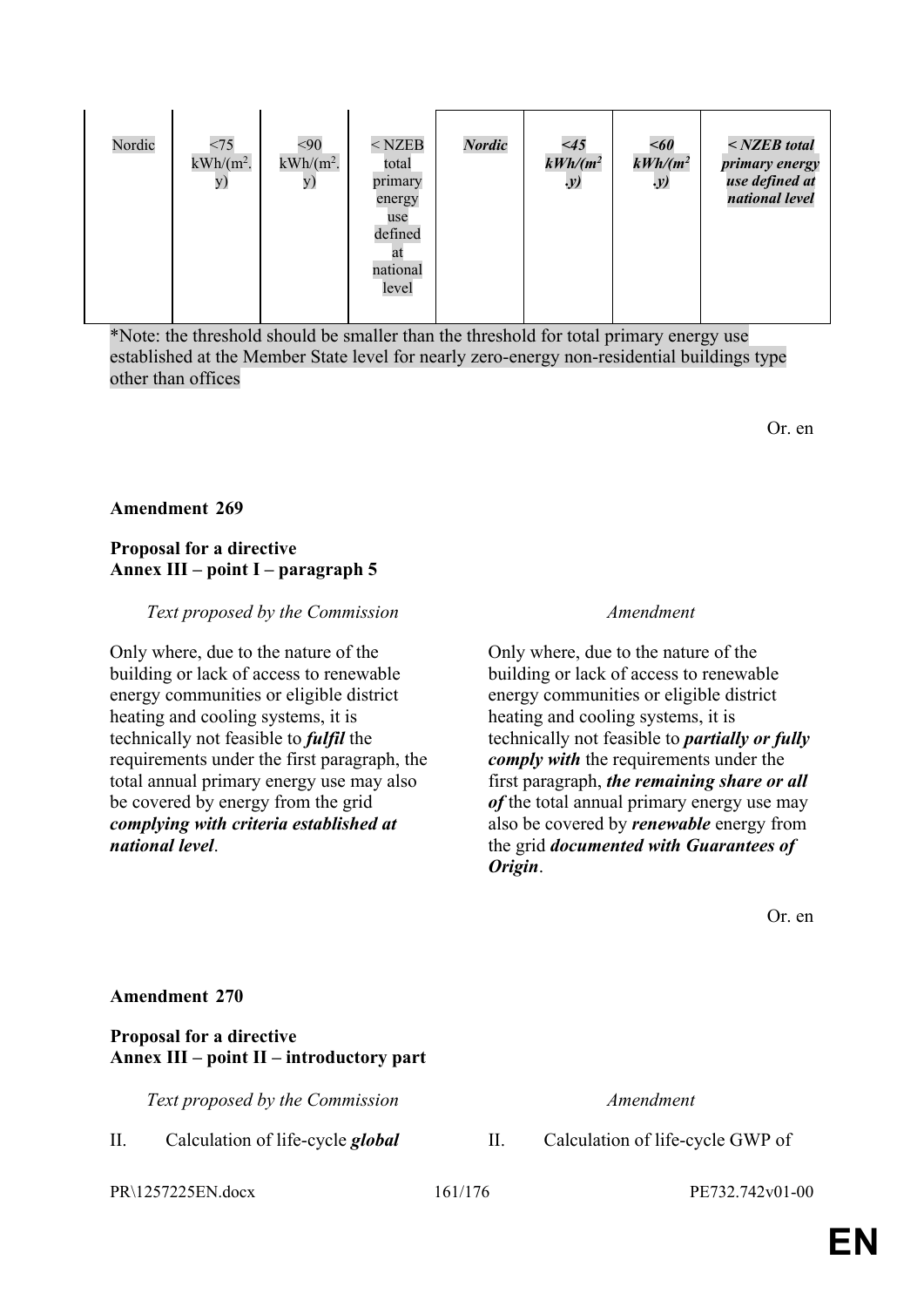Or. en

### **Amendment 271**

### **Proposal for a directive Annex III – point II – paragraph 1**

*Text proposed by the Commission Amendment*

For the calculation of the life-cycle *global warming potential (*GWP*)* of *new* buildings pursuant to Article *7(2)*, the GWP is communicated as a numeric indicator for each life-cycle stage expressed as kgCO2e/m2 (of useful floor area) averaged for one year of a reference study period of 50 years. The data selection, scenario definition and calculations shall be carried out in accordance with EN 15978 (EN 15978:2011. Sustainability of construction works. Assessment of environmental performance of buildings. Calculation method). The scope of building elements and technical equipment is as defined in the Level(s) common EU framework for indicator 1.2. Where a national calculation tool exists, or is required for making disclosures or for obtaining building permits, that tool may be used to provide the required disclosure*. Other calculation tools may be used if they fulfil* the minimum criteria laid down by the Level(s) common EU framework. Data regarding specific construction products calculated in accordance with [revised Construction Products Regulation] shall be used when available.

For the calculation of the life-cycle GWP of buildings pursuant to Article *7 and 8*, the GWP is communicated as a numeric indicator for each life-cycle stage expressed as kgCO2e/m2 (of useful floor area) averaged for one year of a reference study period of 50 years. The data selection, scenario definition and calculations shall be carried out in accordance with EN 15978 (EN 15978:2011. Sustainability of construction works. Assessment of environmental performance of buildings. Calculation method). The scope of building elements and technical equipment is as defined in the Level(s) common EU framework for indicator 1.2. Where a national calculation tool exists, or is required for making disclosures or for obtaining building permits, that tool may be used to provide the required disclosure*, if it fulfils* the minimum criteria laid down by the Level(s) common EU framework *until the adoption of a harmonised methodology*. Data regarding specific construction products calculated in accordance with [revised Construction Products Regulation] *and the Bill of Materials* shall be used when available.

Or. en

### *Justification*

*This amendment is necessary for pressing reasons relating to the internal logic of the text.*

PE732.742v01-00 162/176 PR\1257225EN.docx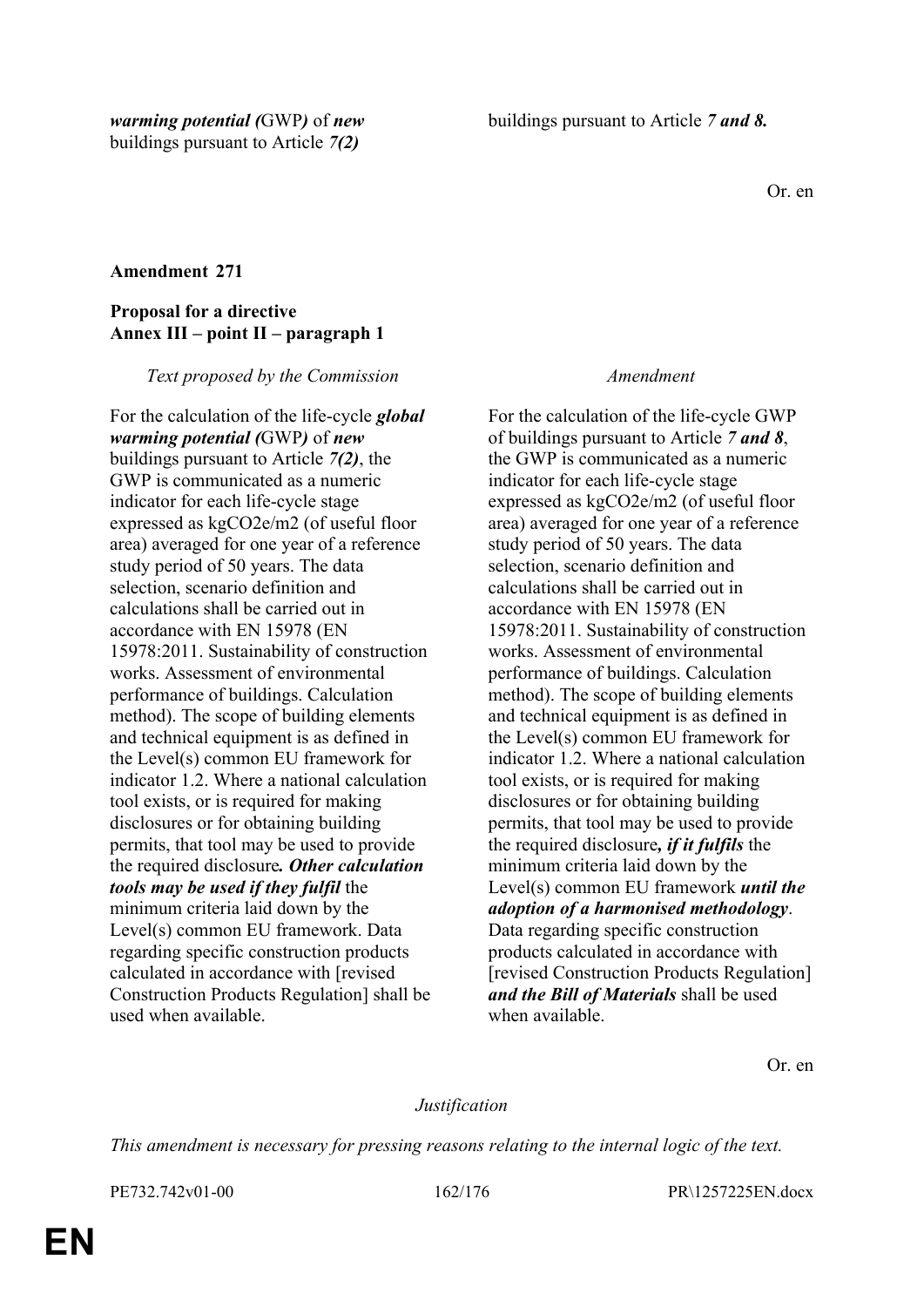#### **Proposal for a directive Annex IV – point 1 – paragraph 2 a (new)**

*Text proposed by the Commission Amendment*

*The methodology shall take into account the existence of a digital twin of the building allowing a better on-going reporting and operation of the building's energy consumption.*

Or. en

*Justification*

*This amendment is necessary for pressing reasons relating to the internal logic of the text.*

**Amendment 273**

**Proposal for a directive Annex V – point 1 – point i a (new)**

*Text proposed by the Commission Amendment*

*(i a) the calculated energy needs including transmission and ventilation losses and deducting solar and internal gains in kWh/m²/year;*

Or. en

*Justification*

*This amendment is necessary for pressing reasons relating to the internal logic of the text.*

**Amendment 274**

**Proposal for a directive Annex V – point 1 – point i b (new)**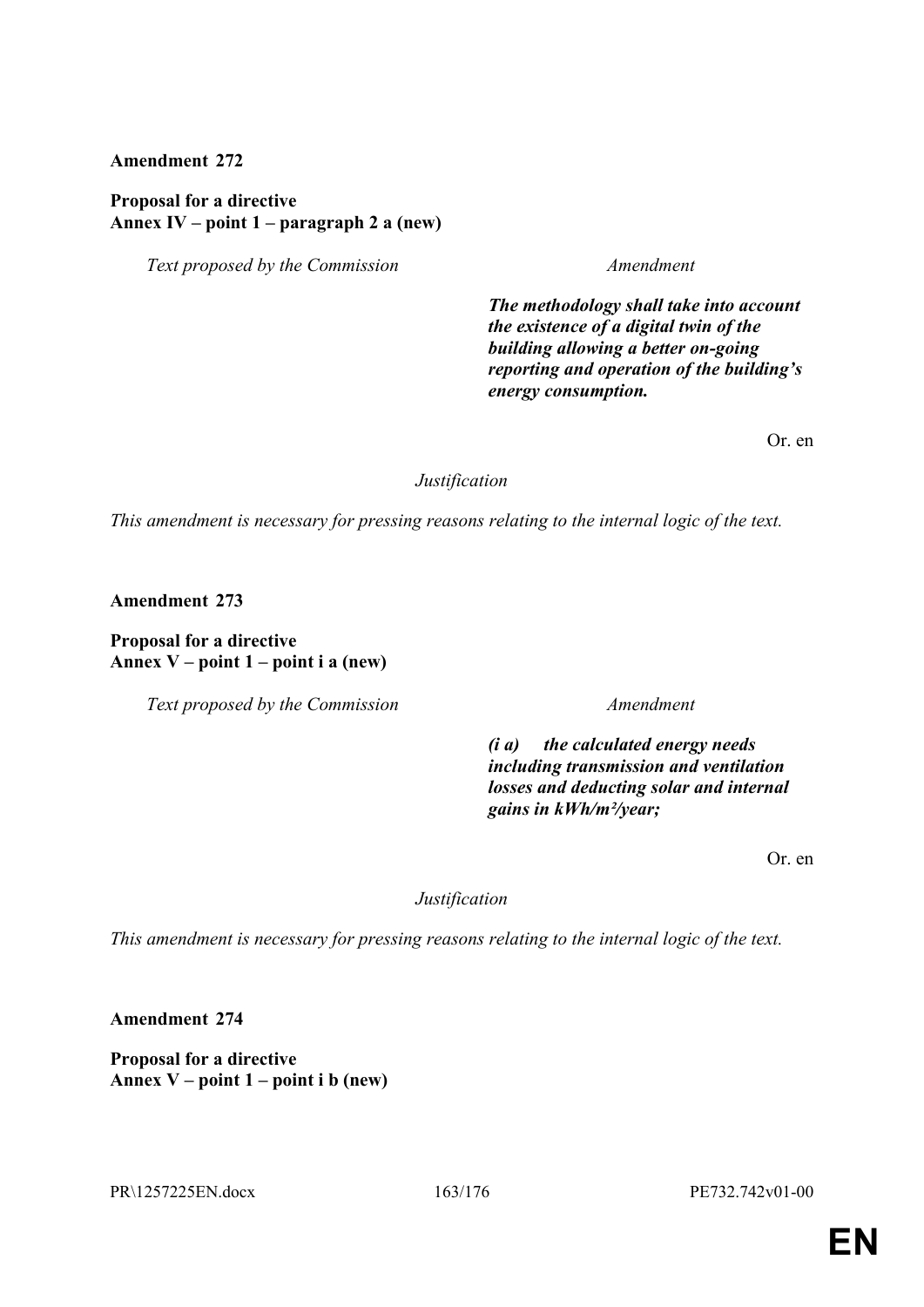*Text proposed by the Commission Amendment*

*(i b) expected remaining economic lifetime of the space and water heating and/or cooling systems and appliances;*

Or. en

*Justification*

*This amendment is necessary for pressing reasons relating to the internal logic of the text.*

**Amendment 275**

**Proposal for a directive Annex V – point 1 – point i c (new)**

*Text proposed by the Commission Amendment*

*(i c) a clear mention indicating whether or not the current building or dwelling can operate flexibly.*

Or. en

*Justification*

*This amendment is necessary for pressing reasons relating to the internal logic of the text.*

**Amendment 276**

### **Proposal for a directive Annex V – point 2 – introductory part**

*Text proposed by the Commission Amendment*

2. In addition, the energy performance certificate *may* include the following indicators:

2. In addition, the energy performance certificate *shall* include the following indicators:

Or. en

### *Justification*

*This amendment is necessary for pressing reasons relating to the internal logic of the text.*

PE732.742v01-00 164/176 PR\1257225EN.docx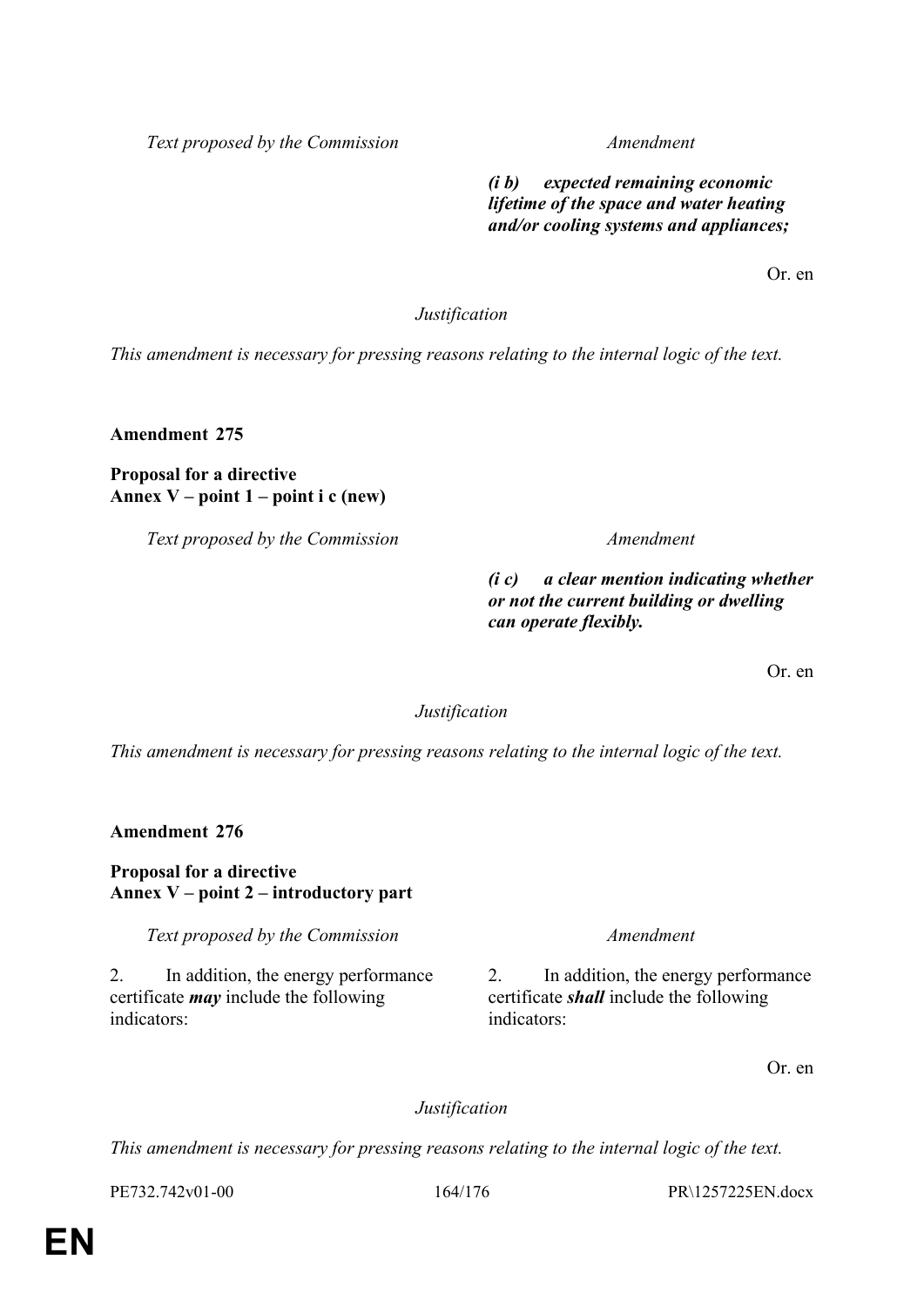#### **Proposal for a directive Annex V – point 2 – point k**

*Text proposed by the Commission Amendment*

#### (k) the presence of fixed sensors that monitor the levels of indoor air quality;

(k) the presence of fixed sensors that monitor the levels of indoor air quality *(if available)*;

Or. en

### *Justification*

*This amendment is necessary for pressing reasons relating to the internal logic of the text.*

**Amendment 278**

**Proposal for a directive Annex V – point 2 – point l**

*Text proposed by the Commission Amendment*

(l) the presence of fixed controls that respond to the levels of indoor *air* quality;

(l) the presence of fixed controls that respond to the levels of indoor *environmental* quality *(if available)*;

Or. en

### *Justification*

*This amendment is necessary for pressing reasons relating to the internal logic of the text.*

**Amendment 279**

### **Proposal for a directive Annex V – point 2 – point m**

*Text proposed by the Commission Amendment*

(m) number and type of charging points for electric vehicles;

(m) number and type of charging points for electric vehicles *(if available)*;

PE732.742v01-00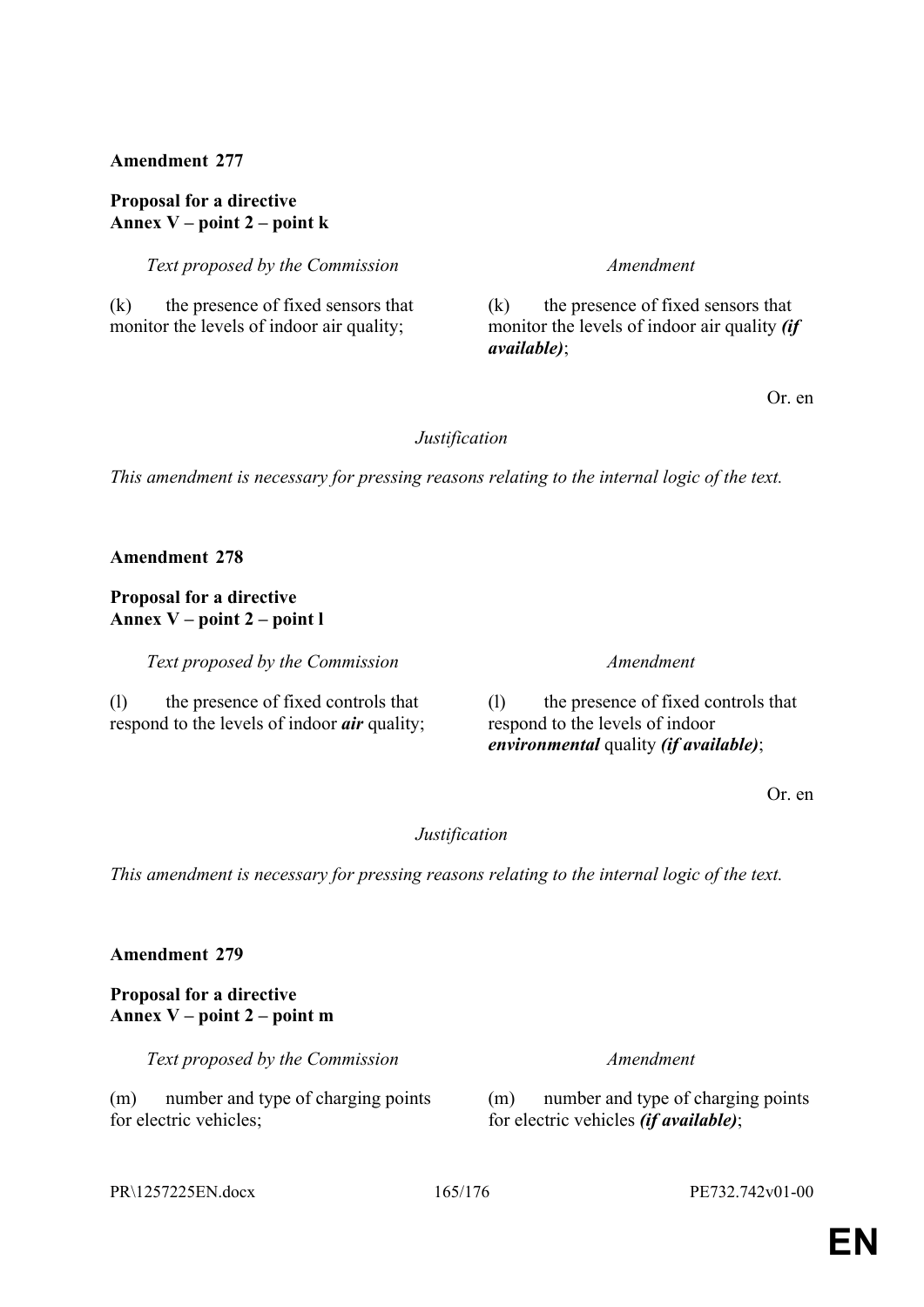**Proposal for a directive Annex V – point 2 – point q**

*Text proposed by the Commission Amendment*

(q) metered energy consumption; (q) metered energy consumption *(if available)*;

Or. en

*Justification*

*This amendment is necessary for pressing reasons relating to the internal logic of the text.*

**Amendment 281**

**Proposal for a directive Annex V – point 2 – point q a (new)**

*Text proposed by the Commission Amendment*

*(qa) a yes/no indication whether the building has demand side flexibility capabilities;*

Or. en

*Justification*

*This amendment is necessary for pressing reasons relating to the internal logic of the text.*

**Amendment 282**

**Proposal for a directive Annex V – point 2 – point q b (new)**

*Text proposed by the Commission Amendment*

*(qb) a yes/no indication whether a Bill of Materials is available for the building;*

PE732.742v01-00 166/176 PR\1257225EN.docx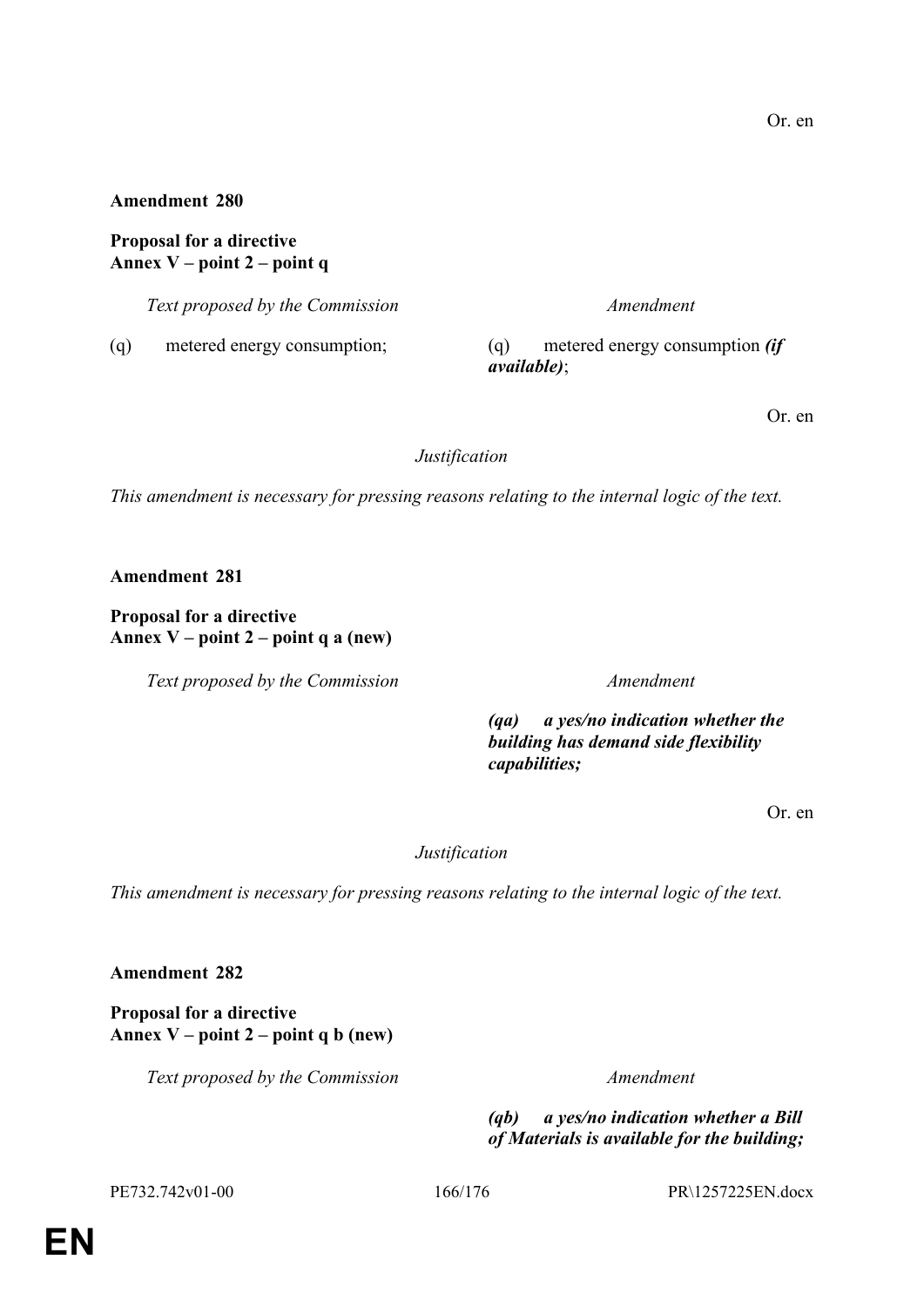### *Justification*

*This amendment is necessary for pressing reasons relating to the internal logic of the text.*

### **Amendment 283**

**Proposal for a directive Annex V – point 2 – paragraph 1 – point c a (new)**

*Text proposed by the Commission Amendment*

*(ca) contact details of the closest onestop-shop for renovation advice.*

Or. en

*Justification*

*This amendment is necessary for pressing reasons relating to the internal logic of the text.*

**Amendment 284**

**Proposal for a directive Annex VII – subheading 1**

*Text proposed by the Commission Amendment*

Comparative methodology framework to identify cost-optimal levels of energy performance requirements for buildings and building elements

*[*Comparative methodology framework to identify cost-optimal levels of energy performance requirements for buildings and building elements*]*

Or. en

*Justification*

*The concept of "cost optimality" is insufficiently framed in this Directive and the empowerment should also be subject to review. The co-legislators should consider anchoring in the legislative act other general principles framing this concept.*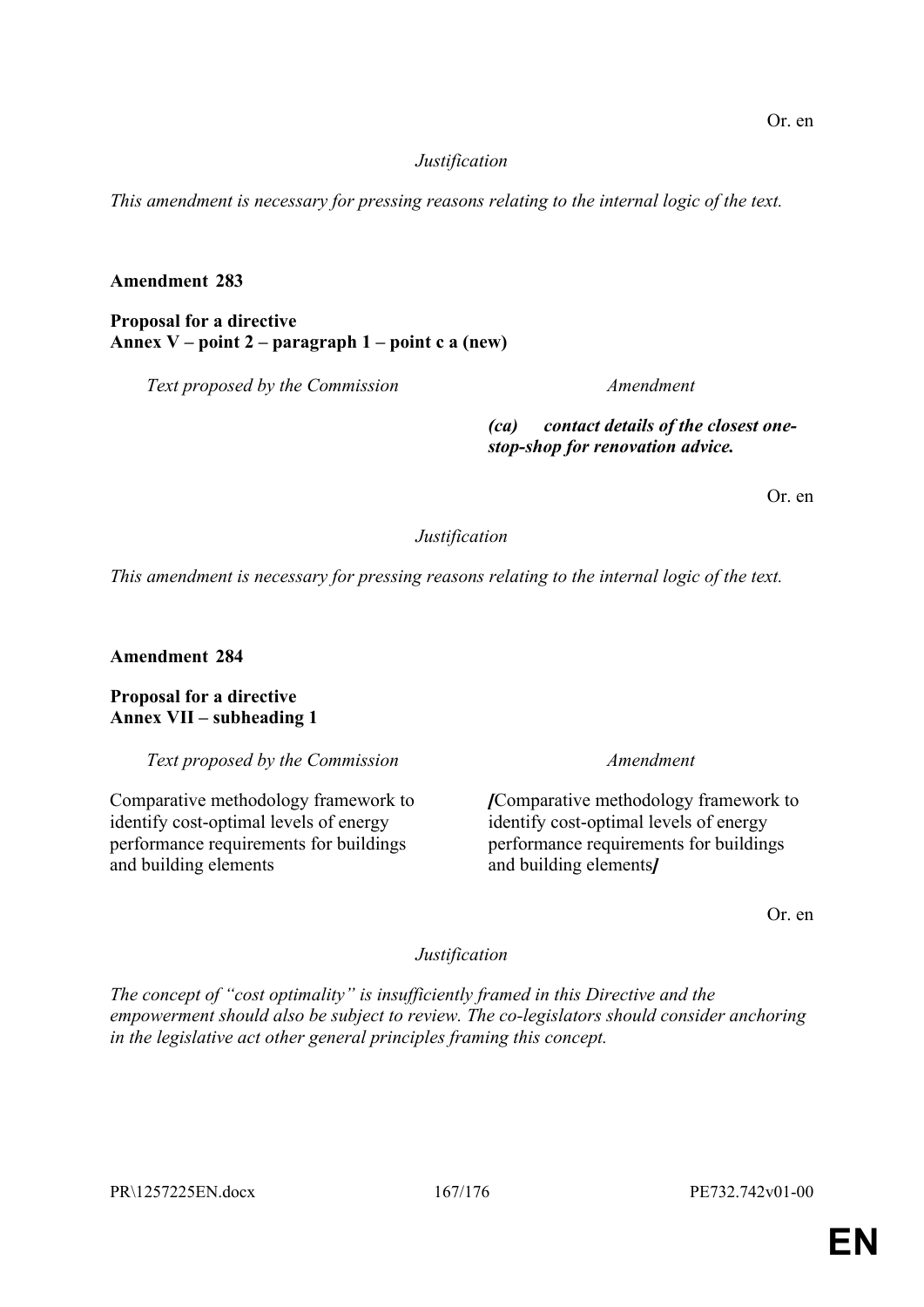#### **Proposal for a directive Annex VII – paragraph 3**

#### *Text proposed by the Commission Amendment*

The comparative methodology framework shall allow for taking into account use patterns, outdoor climate conditions and their future changes according to best available climate science , investment costs, building category, maintenance and operating costs (including energy costs and savings), earnings from energy produced, where applicable, environmental and health externalities of energy use, and waste management costs, where applicable. It should be based on relevant European standards relating to this Directive.

*[*The comparative methodology framework shall allow for taking into account use patterns, outdoor climate conditions and their future changes according to best available climate science , investment costs, building category, maintenance and operating costs (including energy costs and savings), earnings from energy produced, where applicable, environmental and health externalities of energy use, and waste management costs, where applicable. It should be based on relevant European standards relating to this Directive.*]*

Or. en

#### *Justification*

*The concept of "cost optimality" is insufficiently framed in this Directive and the empowerment should also be subject to review. The co-legislators should consider anchoring in the legislative act other general principles framing this concept.*

#### **Amendment 286**

### **Proposal for a directive Annex VII – paragraph 5**

*Text proposed by the Commission Amendment*

For the application of the comparative methodology framework by Member States, general conditions, expressed by parameters, shall be laid down at Member State level.

*[*For the application of the comparative methodology framework by Member States, general conditions, expressed by parameters, shall be laid down at Member State level.*]*

Or. en

#### *Justification*

*The concept of "cost optimality" is insufficiently framed in this Directive and the* 

PE732.742v01-00 168/176 PR\1257225EN.docx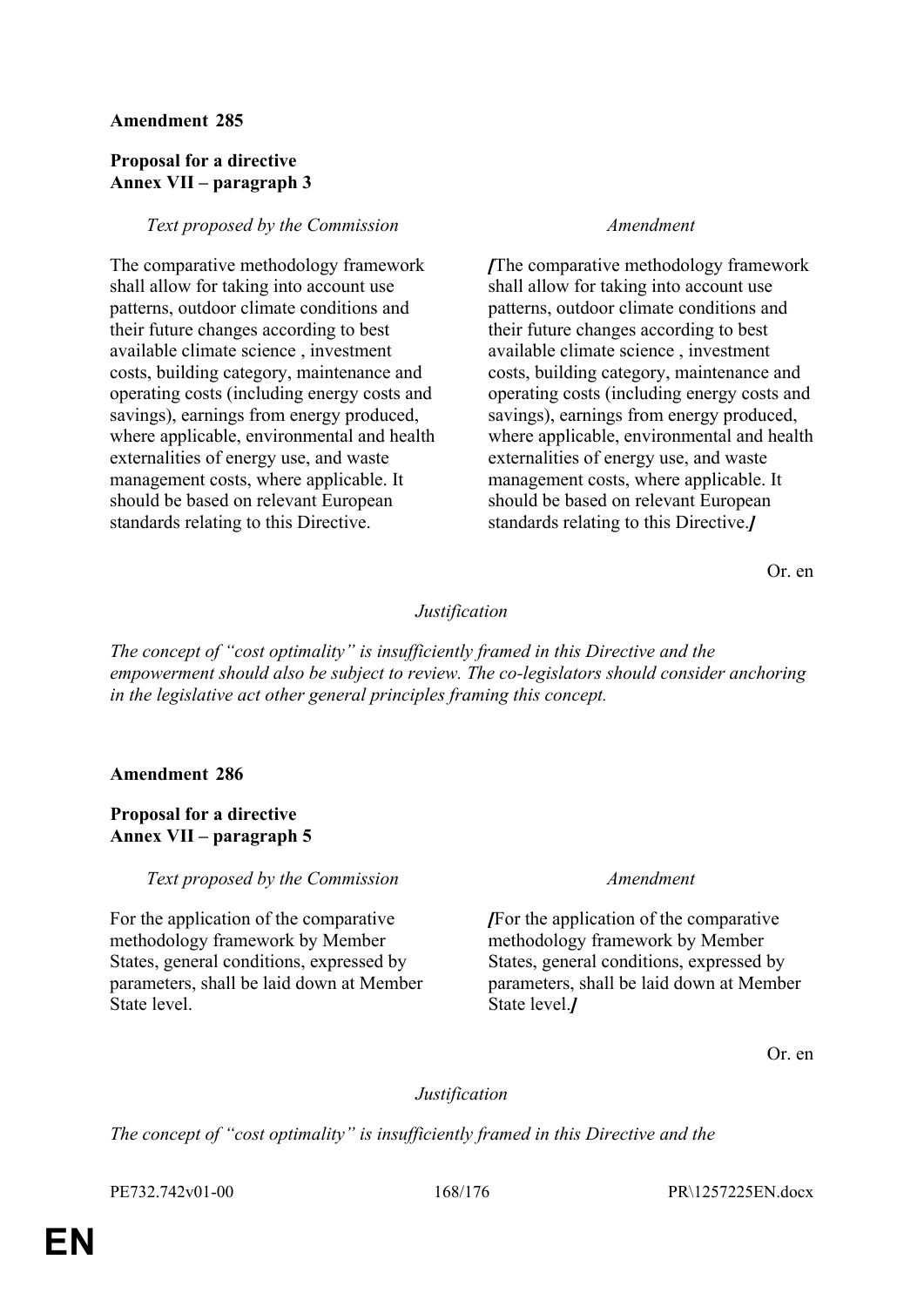*empowerment should also be subject to review. The co-legislators should consider anchoring in the legislative act other general principles framing this concept.*

**Amendment 287**

**Proposal for a directive Annex VII – paragraph 6 – introductory part**

*Text proposed by the Commission Amendment*

The comparative methodology framework shall require Member States to:

*[*The comparative methodology framework shall require Member States to:

Or. en

*Justification*

*The concept of "cost optimality" is insufficiently framed in this Directive and the empowerment should also be subject to review. The co-legislators should consider anchoring in the legislative act other general principles framing this concept.*

**Amendment 288**

**Proposal for a directive Annex VII – paragraph 6 – indent 4**

*Text proposed by the Commission Amendment*

— calculate the costs (i.e. the net present value) of the energy efficiency measures (as referred to in the second indent) during the expected economic lifecycle applied to the reference buildings (as referred to in the first indent) by applying the comparative methodology framework principles.

— calculate the costs (i.e. the net present value) of the energy efficiency measures (as referred to in the second indent) during the expected economic lifecycle applied to the reference buildings (as referred to in the first indent) by applying the comparative methodology framework principles.*]*

Or. en

### *Justification*

*The concept of "cost optimality" is insufficiently framed in this Directive and the empowerment should also be subject to review. The co-legislators should consider anchoring in the legislative act other general principles framing this concept.*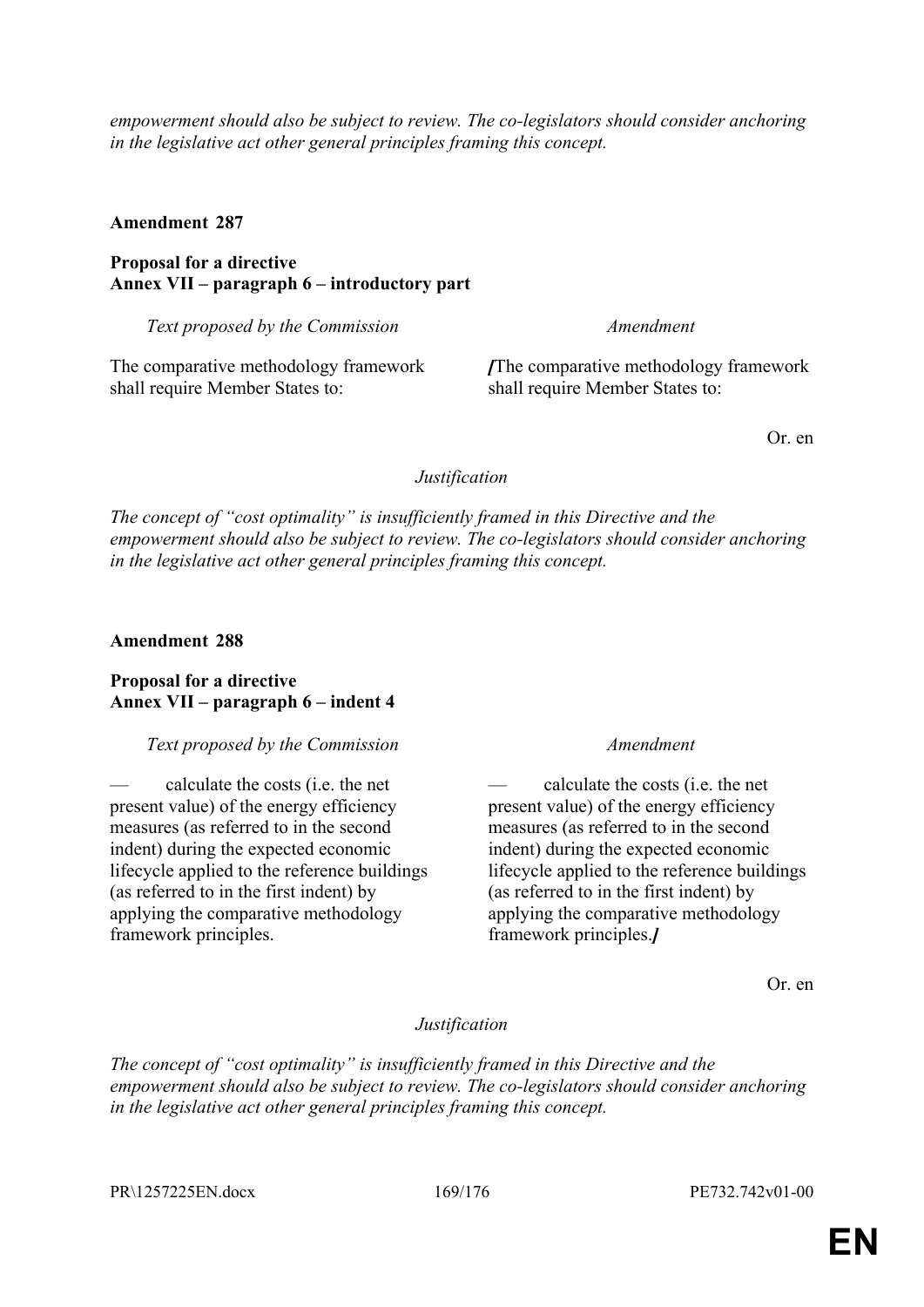### **Proposal for a directive Annex VII – paragraph 7**

### *Text proposed by the Commission Amendment*

By calculating the costs of the energy efficiency measures during the expected economic lifecycle, the cost-effectiveness of different levels of minimum energy performance requirements is assessed by the Member States. That will allow the determination of cost-optimal levels of energy performance requirements.

*[*By calculating the costs of the energy efficiency measures during the expected economic lifecycle, the cost-effectiveness of different levels of minimum energy performance requirements is assessed by the Member States. That will allow the determination of cost-optimal levels of energy performance requirements.*]*

Or. en

### *Justification*

*The concept of "cost optimality" is insufficiently framed in this Directive and the empowerment should also be subject to review. The co-legislators should consider anchoring in the legislative act other general principles framing this concept.*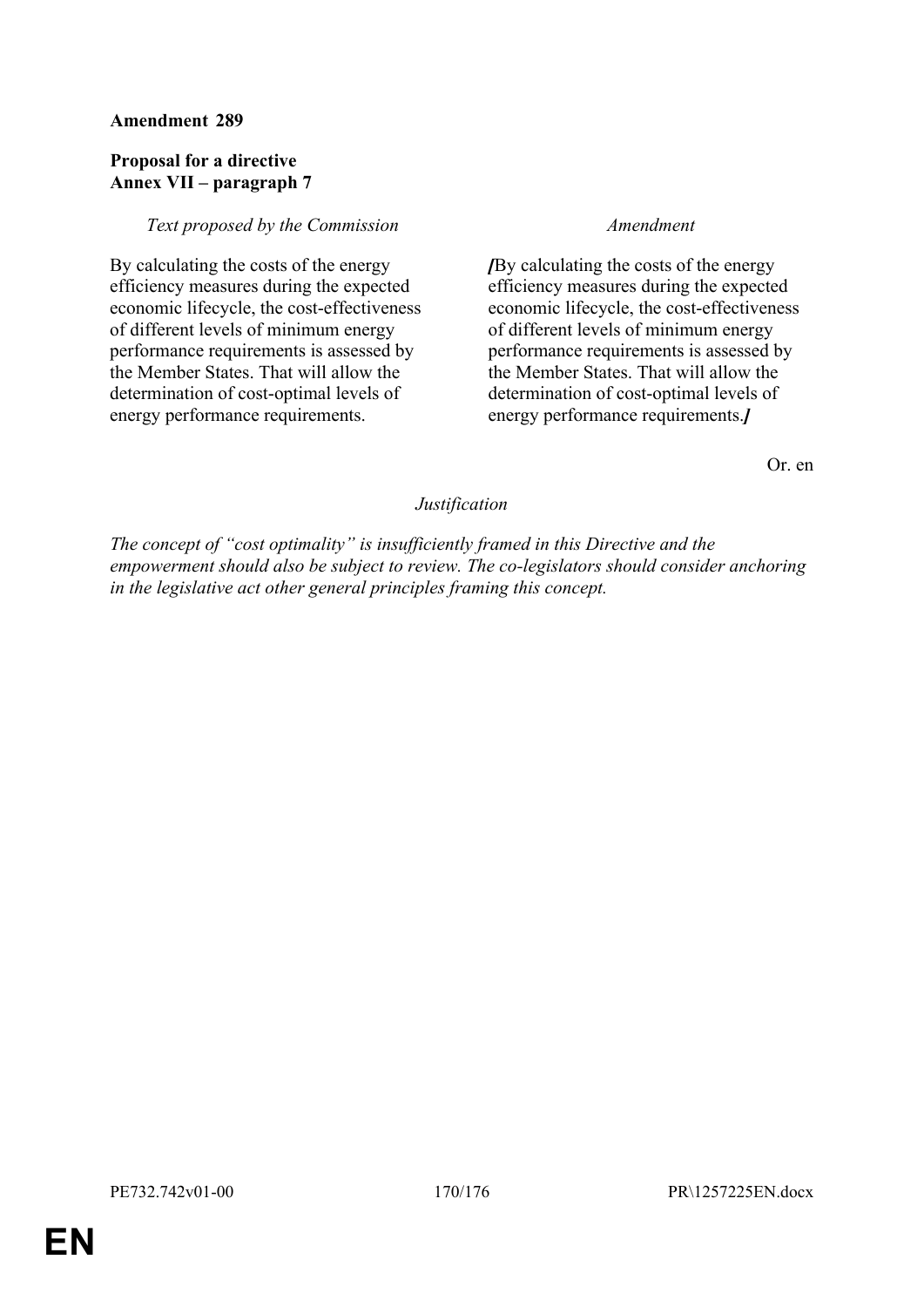# **EXPLANATORY STATEMENT**

The Spring of 2022 has brought into sharp focus the urgent need to reduce the European Union's dependence on fossil fuels. While threats from climate change and biodiversity loss have focused EU efforts on the European Green Deal, Russia's attack on Ukraine has reinforced the need to enhance the Union's energy security by increasing rates of energy efficiency and use of renewables. Recent price increases in oil and gas, in part a result of this war, have caused difficulty to consumers across the EU. Meanwhile, buildings are consuming 40% of the EU's energy and almost 75% of the bloc's building stock is energy inefficient. The recent global pandemic has also amplified the importance of homes with good indoor environmental quality. Consequently, ambitious and deep renovations of our building stock are urgently required. The revision of the Energy Performance of Buildings Directive is the key tool in achieving this.

The 'Fit for 55' legislative package aims to reduce the EU's greenhouse gas emissions by 55% by 2030, compared to 1990 levels. Buildings are responsible for 36% of these greenhouse gas emissions. Despite the inefficiency of Europe's building stock, only 0.4-1.2% of homes are renovated each year. Unless we tackle the low renovation rate of EU buildings with a strong legislative framework, we risk not meeting our climate obligations. Therefore, actions to increase energy efficiency, reduce energy use, and decrease the use of fossil fuels in buildings, can greatly assist in achieving climate neutrality, as well as assist in restoring EU energy sovereignty. The recently announced REPowerEU plan is also helping to accelerate efforts to reduce our dependence on Russian fossil fuel in the years ahead, and tackle high energy price rises, which are fuelling inflation, and increasing energy poverty.

A revised Energy Performance of Buildings Directive can reduce energy poverty, decrease our dependence on fossil fuels, and help meet our climate targets. It should promote the deployment of renewable energy in buildings, as well as incentivise deep renovations. It should include minimum energy performance requirements to raise standards for new and existing buildings. One-Stop Shops for renovation advice should provide clear and impartial information to empower consumers into taking action. Finally, targeted loans and grants will be essential to spur the renovation wave.

#### **Social safeguards for minimum energy performance standards**

Households in energy poverty often inhabit the worst performing buildings. It is not acceptable to expose the most vulnerable to the financial and health risks associated with leaky homes and inefficient appliances, causing the highest energy bills. Therefore, your rapporteur proposes to apply Minimum Energy Performance Standards first in worst performing buildings. Mandating renovations must come with safeguards for households, protecting them from burdensome debt, losing their homes or against rent increases. Costs and benefits must be shared fairly and financial support has to be mobilised, alongside the introduction of other social safeguards. Only then can we engage whole communities in renovations and ensure increasing the quality of people's lives.

#### **Deep renovations and renewable energy to phase out fossil fuel dependency in housing**

Deep renovations play a key role in breaking free from fossil fuel dependency. It is essential that deep renovations become the standard form of renovation so that households can profit from more substantial energy savings and switch from fossil fuel based heating and cooling to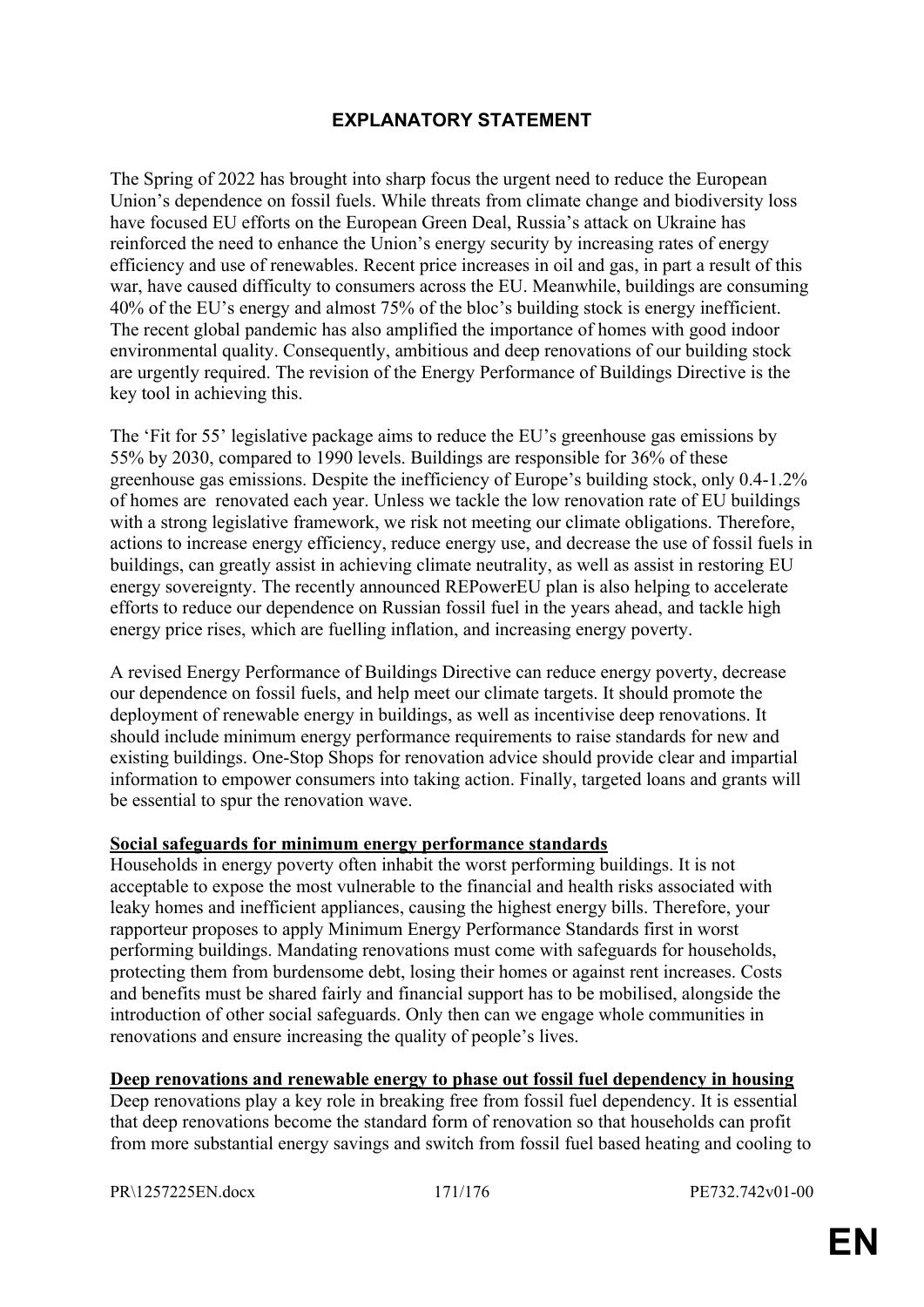renewables based systems.

The European Commission's RePowerEU Initiative called for an increased roll out of solar energy in buildings, underlined the role of citizen led energy communities, and an expansion of heat pumps as a means of increasing EU energy sovereignty. The RePowerEU Initiative mandates solar energy installations in buildings. The Rapporteur proposes to expand the provision to include the installation of heat pumps in line with the Commission proposal to roll out 10 million heat pumps in the next five years. This will improve energy security for households, combat their dependence on increasingly volatile fossil fuel prices, and empowers them to play an active part in the energy transition

### **Mobilise financing the renovations, in particular to combat energy poverty**

A strong and coherent financing framework is the key to unlocking the energy saving potential of the EPBD. Member States can steer investments into energy savings, energy efficiency in buildings, and renewable energy sources. This will stimulate economic recovery by creating quality jobs.

The rapporteur proposes to increase technical and practical assistance through free advicein one-stop-shops for renovations. EU funds such as the Social Climate Fund or the Recovery and Resilience Facility should be used as guarantees and as revolving funds to ensure access to financing for those groups that have difficulties in benefitting from traditional mortgages or loans. The fight against energy poverty is central to this Directive. Energy performance contracting and on-bill schemes, grants and subsidised integrated building renovation programmes at local level shall target vulnerable groups and lead to affordable or even cost neutral renovations.

### **Holistic renovations, indoor environmental quality and a neighbourhood approach**

The rapporteur encourages Member States to adopt a neighbourhood approach to renovations that promotes energy communities, the use of renewables based district heating and cooling systems and citizen led renovations. Other aspects such as mobility, social inclusion, green spaces and water management can equally be addressed more efficiently at a district level.

Holistic renovations considering aspects such as climate footprint, vegetated surfaces or indoor environmental quality boost the wider benefits of energy renovations. For example, improving Indoor environmental quality (IEQ) goes hand in hand with improving people's health and wellbeing. People spend 90% of their time indoors, and the WHO estimates that 120,000 Europeans die prematurely every year due to poor IEQ. The rapporteur proposes to address this through measures that monitor and improve IEQ, which will lead to safer homes.

Increasing the EU's rate of renovation makes sense both economically and environmentally. In order to achieve EU climate-neutrality, it is necessary to not only monitor but also to reduce the climate footprint of buildings, including through the choice of construction materials. Zero emission buildings must become the new standard. This ensures that homes can be self-sufficient, operate on renewables, or even produce excess energy for other uses.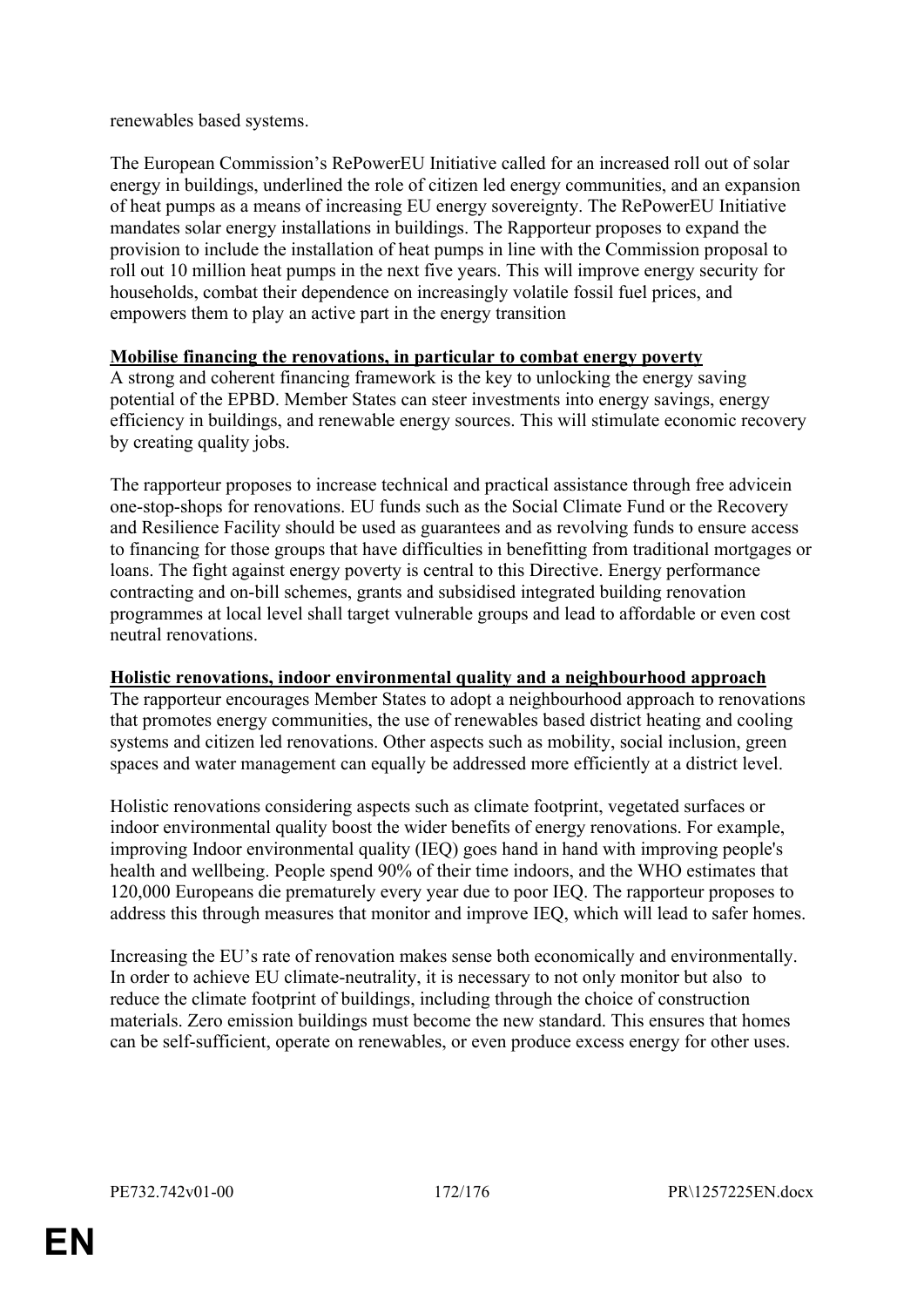If we do not seize this opportunity now, we not only fail to meet our climate obligations but also simply pass our responsibilities onto future generations.

The rapporteur thanks all those that helped in providing input to this report and looks forward to the challenge ahead.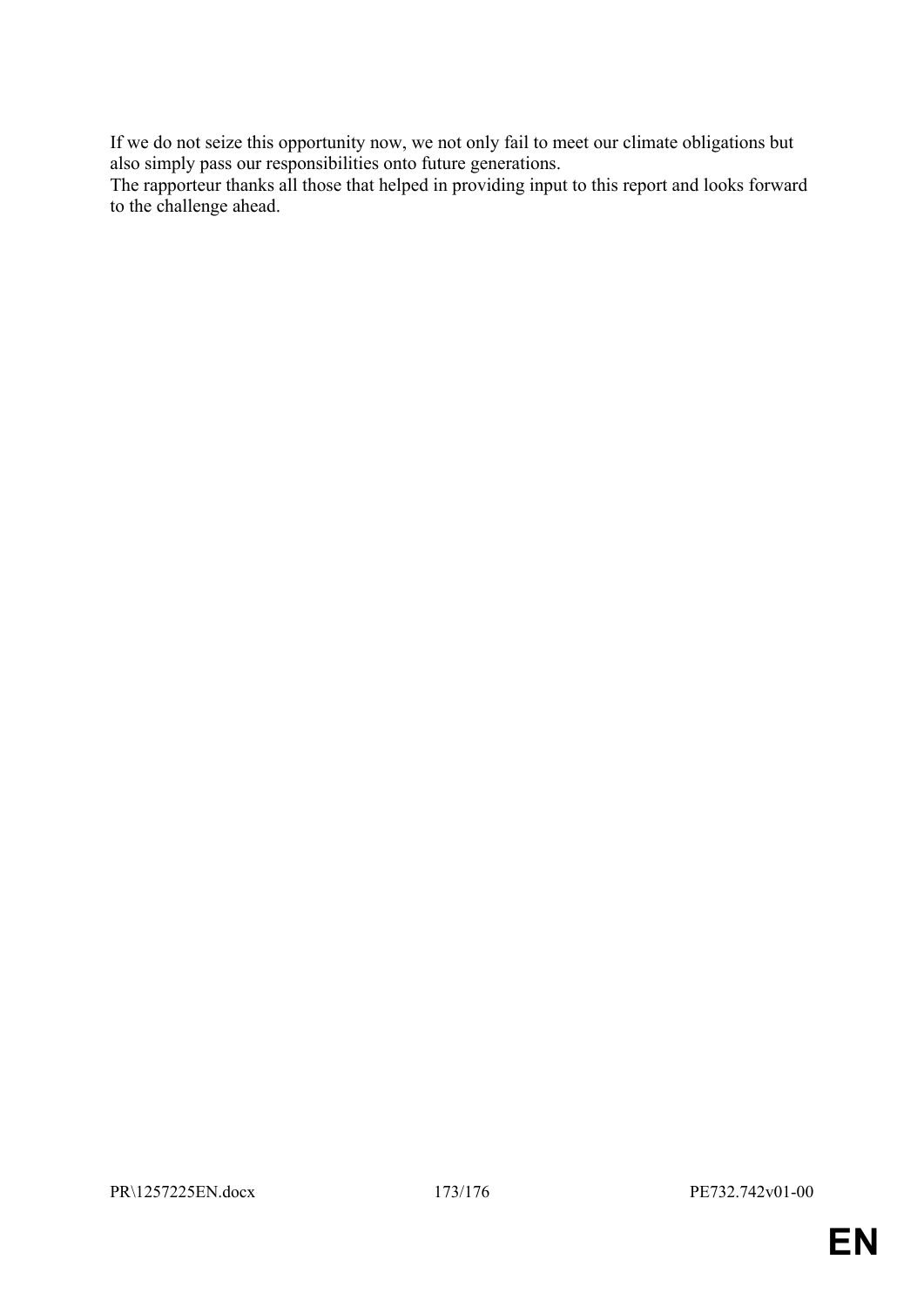# **ANNEX: LIST OF ENTITIES OR PERSONS FROM WHOM THE RAPPORTEUR HAS RECEIVED INPUT**

| <b>Entity and/or person</b>                                                    |
|--------------------------------------------------------------------------------|
| Agora Energiewende                                                             |
| <b>Architect Council Europe</b>                                                |
| Association of the European cement industry-CEMBUREAU                          |
| BEUC- The European Consumer Organisation                                       |
| BIBM - Federation of the European Precast Concrete Industry                    |
| Buildings Performance Institute Europe - BPIE                                  |
| CEFACD-The European Committee of Manufacturers of Domestic Heating and Cooking |
| Appliances                                                                     |
| CEMEP- European Committee of Manufacturers of Electrical Machines and Power    |
| Electronics                                                                    |
| ChargeUp Europe                                                                |
| CLER - Réseau pour la transition énergétique                                   |
| <b>Climate Action Network Europe</b>                                           |
| Climate Strategy & Partners                                                    |
| <b>Coalition for Energy Savings</b>                                            |
| Council of Gas Detection and Environmental Monitoring-CoGDEM                   |
| Danfoss                                                                        |
| DENEFF- Deutsche Unternehmensinitiative Energieeffizienz                       |
| DigitalEurope                                                                  |
| <b>ECOS</b> - Environmental Coalition on Standards                             |
| EEB- European Environmental Bureau                                             |
| EHI- The European heating industry                                             |
| EHPA- European Heat Pump Association                                           |
| EjendomDanmark, The Danish Property Federation                                 |
| EUBAC- European Building Automation and Controls Association                   |
| EuroAce- the European Alliance of Companies for Energy Efficiency in Buildings |
| Eurocities                                                                     |
| <b>Euroheat and Power</b>                                                      |
| Europacable                                                                    |
| European Alliance to Save Energy- EU-ASE                                       |
| European Aluminium                                                             |
| European Association for Electromobility-AVERE                                 |
| European Association for Wastewater Heat Recovery- EuroWWHR                    |
| European Association of Real Estate Professions- CEPI                          |
| <b>European Climate Foundation</b>                                             |
| European Commission: DG ENER, DG CLIMA, DG GROW, DG REFORM                     |
| European Committee of Electrical Installation Equipment Manufacturers- CECAPI  |
| European Construction Industry Federation-FIEC                                 |
| European Copper Institute                                                      |
| <b>European Cyclists Federation- ECF</b>                                       |
| <b>European Disability Forum</b>                                               |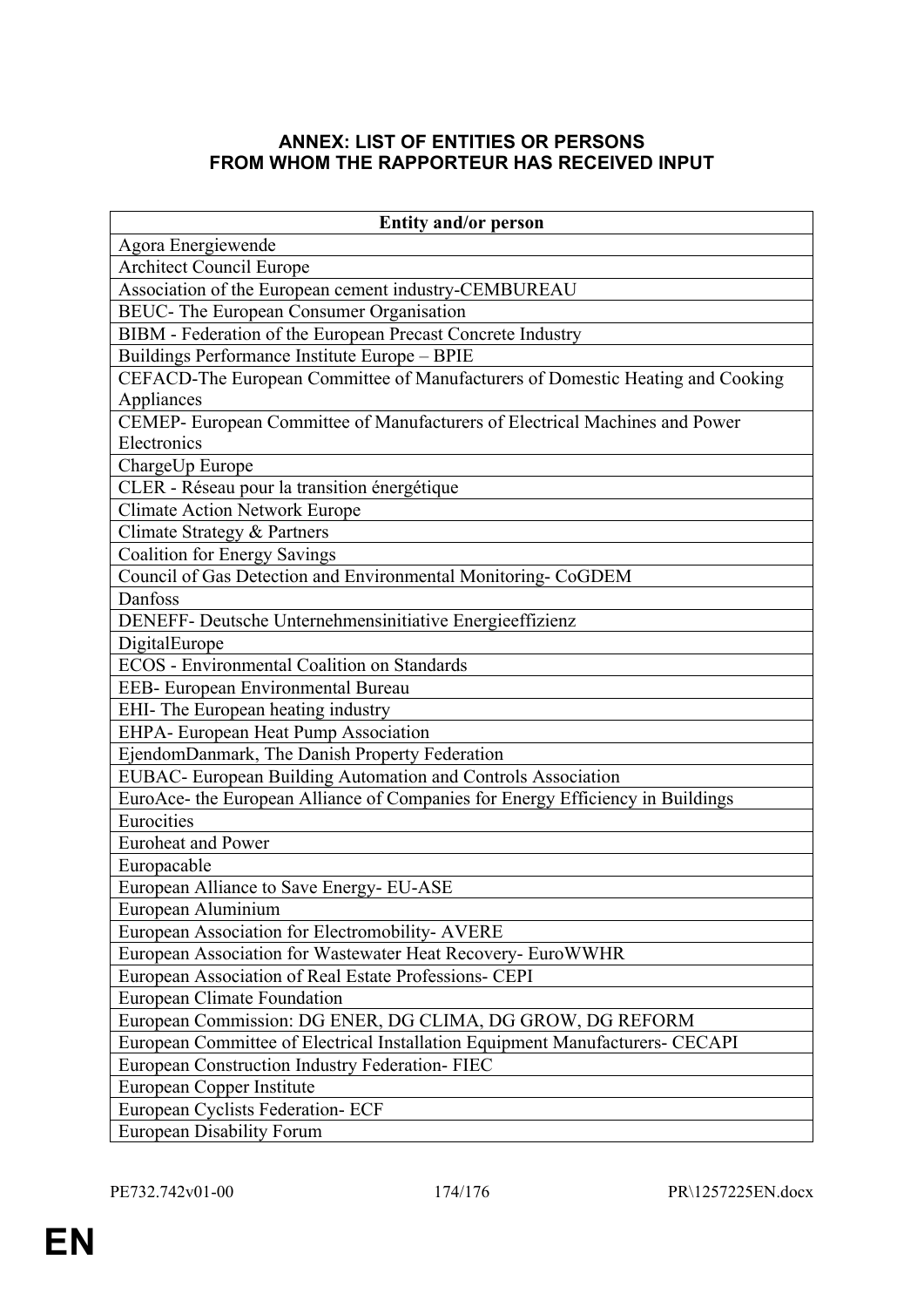| European electrical contracting sector – EuropeOn                                       |
|-----------------------------------------------------------------------------------------|
| European Federation of Intelligent Energy Efficiency Services (EFIEES)                  |
| European federation of renewable energy cooperatives - Rescoop                          |
| European Mortgage Federation - European Covered Bond Council (EMF-ECBC)                 |
| European Partnership for Energy and the Environment- EPEE                               |
| European Solar Shading Organisation-ESSO                                                |
| European Union of Electrical Wholesalers- EUEW                                          |
| European Ventilation Industry Association- EVIA                                         |
| Fastighetsägarna Sverige, The Swedish Property Federation                               |
| FEANTSA- the European Federation of National Organisations Working with the             |
| Homeless                                                                                |
| Federal Chamber of German Architects- BAK                                               |
| Fire Safe Europe (FSEU)                                                                 |
| Friends of the Earth Europe - FOEE                                                      |
| German Bausparkassen                                                                    |
| German Credit Industry Committee (GBIC)                                                 |
| Glass for Europe                                                                        |
| <b>Green Transition Denmark</b>                                                         |
| Groupement du Mur Manteau                                                               |
| Habitat for Humanity                                                                    |
| <b>Housing Europe</b>                                                                   |
| Iberdrola                                                                               |
| Ingka Group                                                                             |
| International Union of Property Owners- UIPI                                            |
| International Union of Tenants (IUT)                                                    |
| <b>Knauf Energy Solutions</b>                                                           |
| <b>Knauf Insulations</b>                                                                |
| <b>Lighting Europe</b>                                                                  |
| <b>Metals For Buildings</b>                                                             |
| Modern Building Alliance                                                                |
| Norsk Eiendom, The Norwegian Property Federation                                        |
| PGE Polska Grupa Energetyczna S.A.                                                      |
| Positive Money Europe                                                                   |
| RAKLI, The Finnish Association of Property Owners and Construction Clients              |
| Regulatory Assistance Project – RAP                                                     |
| Renovate Europe                                                                         |
| RightToEnergy Coalition                                                                 |
| Rockwool                                                                                |
| Schneider Electric                                                                      |
| Smart Energy Europe - SmartEn                                                           |
| SolarPower Europe                                                                       |
| SWM - Stadtwerke München                                                                |
| The Association of European Renewable Energy Research Centres- EUREC                    |
| The European Association for Storage of Energy - EASE                                   |
| The international association of the Testing, Inspection and Certification (TIC) sector |
| <b>Trane Technologies</b>                                                               |
| <b>Transport and Environment</b>                                                        |